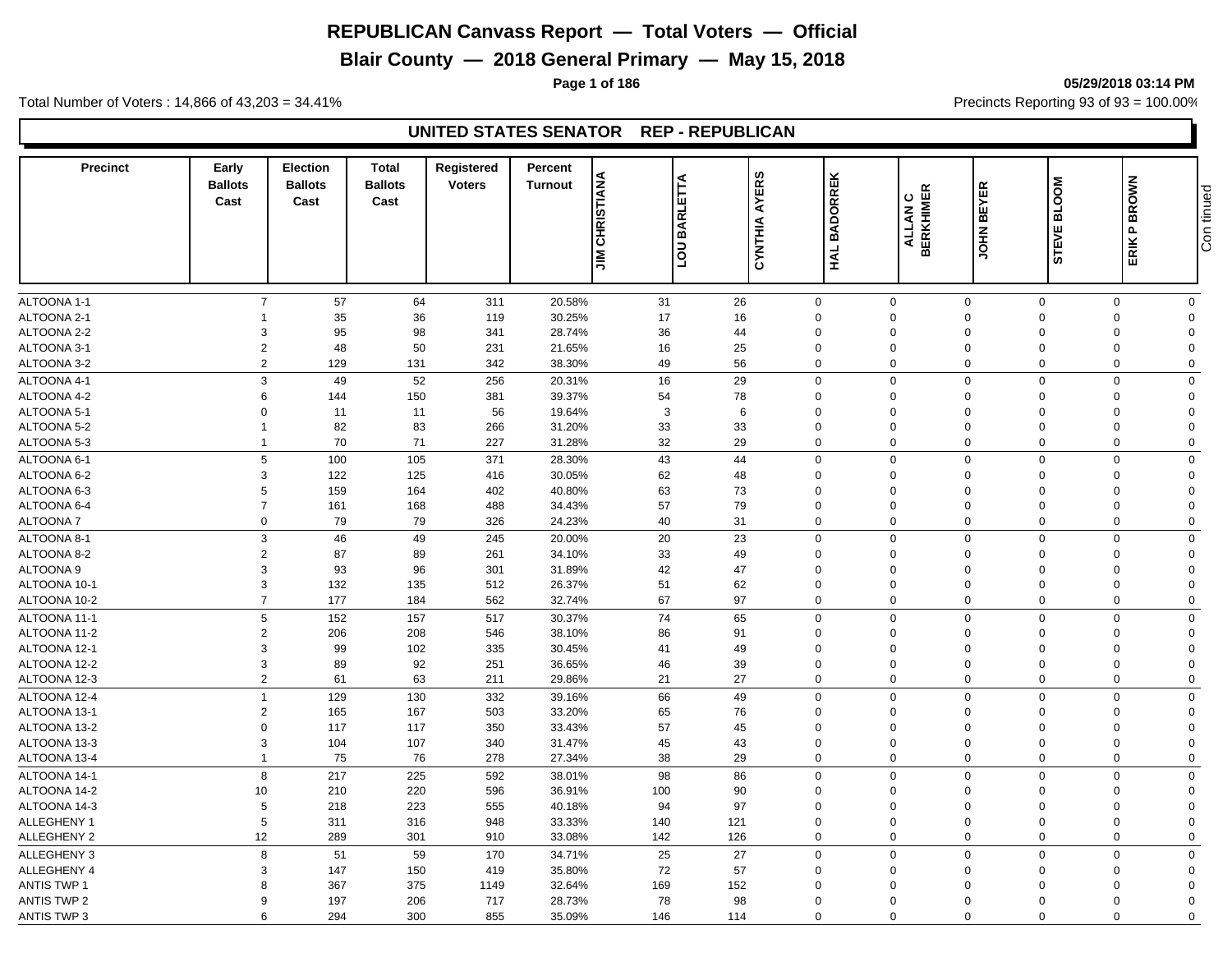# **Blair County — 2018 General Primary — May 15, 2018**

**Page 2 of 186 05/29/2018 03:14 PM**

Total Number of Voters : 14,866 of 43,203 = 34.41% **Precincts Reporting 93 of 93** = 100.00%

| <b>Precinct</b>        | Early<br><b>Ballots</b><br>Cast | <b>Election</b><br><b>Ballots</b><br>Cast | <b>Total</b><br><b>Ballots</b><br>Cast | Registered<br><b>Voters</b> | Percent<br><b>Turnout</b> | <b>CHRISTIANA</b><br>⋖<br>툐<br><b>BARL</b><br>$\overline{a}$<br><b>NIL</b> | <b>AYERS</b><br>CYNTHIA | <b>BADORREK</b><br>HAL | ALLAN C<br>BERKHIMER<br>ALLAN | <b>JOHN BEYER</b> | <b>BLOOM</b><br><b>STEVE</b> | <b>BROWN</b><br>$\mathbf{r}$<br>ERIK I |             |
|------------------------|---------------------------------|-------------------------------------------|----------------------------------------|-----------------------------|---------------------------|----------------------------------------------------------------------------|-------------------------|------------------------|-------------------------------|-------------------|------------------------------|----------------------------------------|-------------|
|                        |                                 |                                           |                                        |                             |                           |                                                                            |                         |                        |                               |                   |                              |                                        |             |
| BELLWOOD BORO          | $\overline{2}$                  | 190                                       | 192                                    | 641                         | 29.95%                    | 105                                                                        | 72                      | $\mathbf{0}$           | $\mathbf 0$                   | $\mathbf 0$       | $\Omega$                     | $\mathbf 0$                            | $\Omega$    |
| <b>BLAIR TWP 1</b>     | 5                               | 277                                       | 282                                    | 694                         | 40.63%                    | 128                                                                        | 113                     | $\Omega$               | $\mathbf 0$                   | $\Omega$          | $\Omega$                     | $\mathbf 0$                            | $\Omega$    |
| <b>BLAIR TWP 2</b>     |                                 | 241                                       | 242                                    | 749                         | 32.31%                    | 116                                                                        | 96                      | $\Omega$               | $\Omega$                      | $\Omega$          | $\Omega$                     | $\mathbf 0$                            | $\Omega$    |
| <b>BLAIR TWP 3</b>     | 3                               | 185                                       | 188                                    | 210                         | 89.52%                    | 86                                                                         | 77                      | $\Omega$               | $\mathbf 0$                   | $\Omega$          | $\Omega$                     | 0                                      | $\Omega$    |
| <b>CATHARINE TWP</b>   | 1                               | 143                                       | 144                                    | 339                         | 42.48%                    | 62                                                                         | 60                      | 0                      | $\mathbf 0$                   | $\Omega$          | $\Omega$                     | 0                                      | $\Omega$    |
| <b>DUNCANSVILLE</b>    | $\overline{7}$                  | 164                                       | 171                                    | 486                         | 35.19%                    | 81                                                                         | 65                      | 0                      | $\mathbf 0$                   | $\mathbf 0$       | $\Omega$                     | 0                                      | $\Omega$    |
| <b>FRANKSTOWN TWP1</b> | 3                               | 306                                       | 309                                    | 782                         | 39.51%                    | 139                                                                        | 124                     | $\mathbf 0$            | $\mathbf 0$                   | $\Omega$          | $\Omega$                     | 0                                      | $\Omega$    |
| <b>FRANKSTOWN TWP2</b> | 10                              | 275                                       | 285                                    | 701                         | 40.66%                    | 129                                                                        | 116                     | $\Omega$               | $\mathbf 0$                   | $\Omega$          | $\Omega$                     | $\mathbf 0$                            | $\Omega$    |
| <b>FRANKSTOWN TWP3</b> | 16                              | 331                                       | 347                                    | 842                         | 41.21%                    | 147                                                                        | 143                     | $\mathbf 1$            | $\mathbf 0$                   | $\Omega$          | $\overline{1}$               | 0                                      | $\Omega$    |
| <b>FRANKSTOWN TWP4</b> | 3                               | 193                                       | 196                                    | 552                         | 35.51%                    | 102                                                                        | 75                      | $\mathbf 0$            | $\mathbf 0$                   | $\Omega$          | $\mathbf 0$                  | $\mathbf 0$                            | $\Omega$    |
| <b>FRANKSTOWN TWP5</b> | $\overline{2}$                  | 287                                       | 289                                    | 782                         | 36.96%                    | 139                                                                        | 114                     | $\mathbf 0$            | $\mathbf 0$                   | $\mathbf 0$       | $\mathbf 0$                  | $\mathbf 0$                            | $\Omega$    |
| FREEDOM TWP 1          | 3                               | 160                                       | 163                                    | 439                         | 37.13%                    | 71                                                                         | 74                      | $\Omega$               | $\mathbf 0$                   | $\Omega$          | $\Omega$                     | $\mathbf 0$                            | $\Omega$    |
| FREEDOM TWP 2          | $\overline{7}$                  | 246                                       | 253                                    | 854                         | 29.63%                    | 127                                                                        | 90                      | $\Omega$               | $\mathbf 0$                   | $\Omega$          | $\Omega$                     | $\mathbf 0$                            | $\Omega$    |
| <b>GREENFIELD TWP1</b> | $\overline{2}$                  | 162                                       | 164                                    | 550                         | 29.82%                    | 87                                                                         | 63                      | $\mathbf 0$            | $\mathbf 0$                   | $\mathbf 0$       | $\overline{0}$               | $\mathbf 0$                            | $\Omega$    |
| <b>GREENFIELD TWP2</b> | $\mathbf 0$                     | 26                                        | 26                                     | 72                          | 36.11%                    | $\overline{7}$                                                             | 14                      | $\mathbf 0$            | $\mathbf 0$                   | $\overline{1}$    | $\mathbf 0$                  | $\mathbf 0$                            | $\Omega$    |
| <b>GREENFIELD TWP3</b> | $\Omega$                        | 177                                       | 177                                    | 668                         | 26.50%                    | 75                                                                         | 83                      | $\mathbf 0$            | $\mathbf 0$                   | $\mathbf 0$       | $\mathbf 0$                  | $\mathbf 0$                            | $\Omega$    |
| <b>HOLLIDAYSBURG 1</b> | $\overline{4}$                  | 48                                        | 52                                     | 219                         | 23.74%                    | 30                                                                         | 18                      | $\mathbf 0$            | $\mathbf 0$                   | $\Omega$          | $\mathbf 0$                  | $\mathbf 0$                            | $\Omega$    |
| <b>HOLLIDAYSBURG 2</b> | 5                               | 106                                       | 111                                    | 267                         | 41.57%                    | 50                                                                         | 39                      | $\Omega$               | $\Omega$                      | $\Omega$          | $\Omega$                     | $\mathbf 0$                            | $\Omega$    |
| <b>HOLLIDAYSBURG 3</b> | 13                              | 102                                       | 115                                    | 310                         | 37.10%                    | 58                                                                         | 37                      | 0                      | $\mathbf 0$                   | $\Omega$          | $\mathbf 0$                  | 0                                      | $\Omega$    |
| <b>HOLLIDAYSBURG 4</b> | 6                               | 149                                       | 155                                    | 351                         | 44.16%                    | 78                                                                         | 56                      | 0                      | $\mathbf 0$                   | $\mathbf 0$       | $\overline{0}$               | $\mathbf 0$                            | $\mathbf 0$ |
| <b>HOLLIDAYSBURG 5</b> | 15                              | 120                                       | 135                                    | 310                         | 43.55%                    | 64                                                                         | 46                      | $\mathbf 0$            | $\mathbf 0$                   | $\Omega$          | $\Omega$                     | $\mathbf 0$                            | $\Omega$    |
| <b>HOLLIDAYSBURG 6</b> | 3                               | 115                                       | 118                                    | 293                         | 40.27%                    | 49                                                                         | 48                      | $\Omega$               | $\mathbf 0$                   | $\Omega$          | $\Omega$                     | $\mathbf 0$                            | $\Omega$    |
| <b>HOLLIDAYSBURG 7</b> | $\overline{2}$                  | 130                                       | 132                                    | 313                         | 42.17%                    | 61                                                                         | 53                      | $\mathbf 0$            | $\mathbf 0$                   | $\Omega$          | $\Omega$                     | $\mathbf 0$                            |             |
| <b>HUSTON TWP</b>      | 3                               | 225                                       | 228                                    | 586                         | 38.91%                    | 96                                                                         | 99                      | $\Omega$               | $\mathbf 0$                   | $\Omega$          | $\Omega$                     | $\mathbf 0$                            | $\Omega$    |
| JUNIATA TWP            | 3                               | 152                                       | 155                                    | 486                         | 31.89%                    | 69                                                                         | 60                      | $\mathbf 0$            | $\mathbf 0$                   | $\mathbf 0$       | $\mathbf 0$                  | $\mathbf 0$                            | $\Omega$    |
|                        |                                 |                                           |                                        |                             |                           |                                                                            |                         |                        |                               |                   |                              |                                        | $\Omega$    |
| <b>LOGAN TWP 1</b>     | $\overline{2}$                  | 262                                       | 264                                    | 756                         | 34.92%                    | 106                                                                        | 110                     | 0                      | $\mathbf 0$                   | $\mathbf 0$       | $\mathbf 0$                  | $\mathbf 0$                            |             |
| <b>LOGAN TWP 2</b>     | 11                              | 341                                       | 352                                    | 893                         | 39.42%                    | 151                                                                        | 154                     | $\Omega$               | $\mathbf 0$                   | $\Omega$          | $\Omega$                     | $\mathbf 0$                            | $\Omega$    |
| <b>LOGAN TWP 3</b>     | 8                               | 183                                       | 191                                    | 481                         | 39.71%                    | 87                                                                         | 81                      | $\mathbf 0$            | $\mathbf 0$                   | $\Omega$          | $\Omega$                     | 0                                      | $\Omega$    |
| <b>LOGAN TWP 4</b>     | $\overline{2}$                  | 220                                       | 222                                    | 660                         | 33.64%                    | 107                                                                        | 89                      | $\mathbf 0$            | $\mathbf{1}$                  | $\mathbf 0$       | $\Omega$                     | 0                                      | $\Omega$    |
| <b>LOGAN TWP 5</b>     | $\overline{4}$                  | 244                                       | 248                                    | 679                         | 36.52%                    | 95                                                                         | 118                     | 0                      | $\mathbf 0$                   | $\Omega$          | $\mathbf 0$                  | $\mathbf 0$                            | $\Omega$    |
| LOGAN TWP 6            | $\overline{7}$                  | 253                                       | 260                                    | 857                         | 30.34%                    | 118                                                                        | 107                     | $\mathbf 0$            | $\mathbf 0$                   | $\mathbf 0$       | $\overline{0}$               | $\mathbf 0$                            | $\Omega$    |
| <b>LOGAN TWP 7</b>     | $\Omega$                        | 122                                       | 122                                    | 300                         | 40.67%                    | 58                                                                         | 48                      | $\Omega$               | $\mathbf 0$                   | $\Omega$          | $\Omega$                     | 0                                      | $\Omega$    |
| <b>MARTINSBURG 1</b>   | $\overline{4}$                  | 163                                       | 167                                    | 394                         | 42.39%                    | 79                                                                         | 67                      | $\Omega$               | $\mathbf 0$                   | $\Omega$          | $\Omega$                     | $\mathbf 0$                            | $\Omega$    |
| <b>MARTINSBURG 2</b>   | 10                              | 186                                       | 196                                    | 483                         | 40.58%                    | 105                                                                        | 57                      | $\mathbf 0$            | $\mathbf 0$                   | $\mathbf 0$       | $\Omega$                     | $\mathbf 0$                            | $\Omega$    |
| <b>NEWRY BORO</b>      | $\Omega$                        | 15                                        | 15                                     | 53                          | 28.30%                    | 8                                                                          | 5                       | $\mathbf{0}$           | $\mathbf 0$                   | $\mathbf 0$       | $\mathbf 0$                  | $\mathbf 0$                            | $\Omega$    |
| NORTH WOODBURY         | 25                              | 416                                       | 441                                    | 1164                        | 37.89%                    | 227                                                                        | 163                     | $\mathbf 0$            | $\mathbf 0$                   | $\Omega$          | $\mathbf 0$                  | $\mathbf 0$                            | $\mathbf 0$ |
| ROARING SPG 1          | $\Omega$                        | 49                                        | 49                                     | 224                         | 21.88%                    | 22                                                                         | 20                      | $\Omega$               | $\Omega$                      | $\Omega$          | $\Omega$                     | $\mathbf 0$                            | $\Omega$    |
| <b>ROARING SPG 2</b>   | $\overline{2}$                  | 150                                       | 152                                    | 384                         | 39.58%                    | 81                                                                         | 53                      | $\Omega$               | $\Omega$                      | $\Omega$          | $\Omega$                     | 0                                      | $\Omega$    |
| ROARING SPG 3          | $\Omega$                        | 105                                       | 105                                    | 317                         | 33.12%                    | 58                                                                         | 30                      | $\Omega$               | $\Omega$                      | $\Omega$          | $\Omega$                     | 0                                      | $\Omega$    |
| SNYDER TWP 1           | 5                               | 144                                       | 149                                    | 537                         | 27.75%                    | 82                                                                         | 43                      | $\Omega$               | $\Omega$                      | $\Omega$          | $\Omega$                     | 1                                      | $\Omega$    |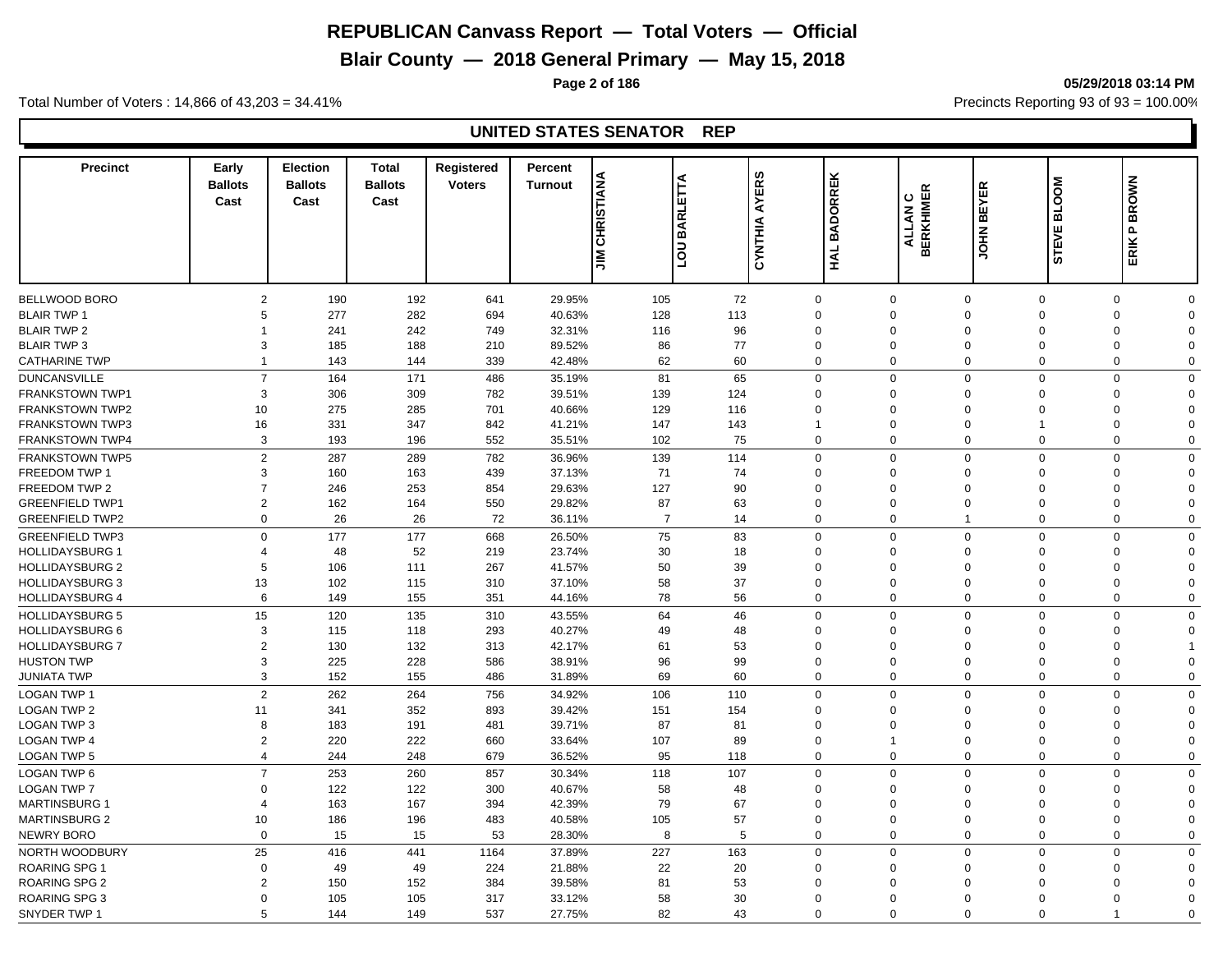# **Blair County — 2018 General Primary — May 15, 2018**

**Page 3 of 186 05/29/2018 03:14 PM**

Total Number of Voters : 14,866 of 43,203 = 34.41% **Precincts Reporting 93 of 93** = 100.00%

| <b>Precinct</b>      | Early<br><b>Ballots</b><br>Cast | Election<br><b>Ballots</b><br>Cast | Total<br><b>Ballots</b><br>Cast | Registered<br><b>Voters</b> | Percent<br><b>Turnout</b> | <b>CHRISTIANA</b><br><b>NIL</b> | ◀<br><b>BARLETTA</b> | w<br>$\alpha$<br>ш<br>⋝<br>◀<br>na<br>E<br>ż | <b>DORREK</b><br>ৰ<br>ΩÓ<br>うく | ALLAN C<br>BERKHIMER | YER<br> 닖<br><b>NHOL</b> | <b>MOO</b><br>⊒<br>≃<br>٣<br><b>STE</b> | <b>BROWN</b><br>` உ<br>ERIK |  |
|----------------------|---------------------------------|------------------------------------|---------------------------------|-----------------------------|---------------------------|---------------------------------|----------------------|----------------------------------------------|--------------------------------|----------------------|--------------------------|-----------------------------------------|-----------------------------|--|
| SNYDER TWP 2         |                                 | 228                                | 231                             | 785                         | 29.43%                    | 130                             | 71                   | $\Omega$                                     |                                |                      |                          | $\Omega$                                |                             |  |
| <b>TAYLOR TWP</b>    |                                 | 375                                | 381                             | 1142                        | 33.36%                    | 171                             | 154                  | ∩                                            |                                |                      |                          |                                         |                             |  |
| <b>TYRONE TWP 1</b>  |                                 | 132                                | 134                             | 370                         | 36.22%                    | 69                              | 40                   | ∩                                            |                                |                      |                          |                                         |                             |  |
| TYRONE TWP 2         |                                 | 113                                | 114                             | 348                         | 32.76%                    | 46                              | 52                   | $\Omega$                                     |                                |                      |                          |                                         |                             |  |
| <b>TYRONE BORO 1</b> | 0                               | 106                                | 106                             | 332                         | 31.93%                    | 58                              | 39                   | 0                                            |                                |                      |                          | $\mathbf 0$                             |                             |  |
| TYRONE BORO 2        | $\Omega$                        | 65                                 | 65                              | 244                         | 26.64%                    | 39                              | 19                   | $\mathbf{0}$                                 | $\Omega$                       |                      | 0                        | $\Omega$                                |                             |  |
| <b>TYRONE BORO 3</b> |                                 | 50                                 | 51                              | 188                         | 27.13%                    | 23                              | 16                   | $\Omega$                                     |                                |                      |                          | $\Omega$                                |                             |  |
| <b>TYRONE BORO 4</b> |                                 | 41                                 | 42                              | 154                         | 27.27%                    | 25                              | 11                   | ∩                                            |                                |                      |                          |                                         |                             |  |
| <b>TYRONE BORO 5</b> |                                 | 50                                 | 51                              | 199                         | 25.63%                    | 21                              | 23                   | $\Omega$                                     |                                |                      |                          | $\Omega$                                |                             |  |
| TYRONE BORO 6        | 0                               | 143                                | 143                             | 393                         | 36.39%                    | 81                              | 43                   | 0                                            |                                |                      |                          | 0                                       |                             |  |
| <b>TYRONE BORO 7</b> |                                 | 88                                 | 89                              | 272                         | 32.72%                    | 47                              | 23                   | $\mathbf 0$                                  | $\Omega$                       | $\Omega$             | O                        | $\Omega$                                | $\Omega$                    |  |
| WILLIAMSBURG         |                                 | 154                                | 160                             | 458                         | 34.93%                    | 82                              | 59                   | $\Omega$                                     |                                |                      |                          | $\Omega$                                |                             |  |
| <b>WOODBURY TWP</b>  |                                 | 202                                | 203                             | 652                         | 31.13%                    | 104                             | 85                   | $\Omega$                                     |                                |                      |                          |                                         |                             |  |
| <b>Totals</b>        | 382                             | 14484                              | 14866                           | 43203                       |                           | 6804                            | 5991                 |                                              |                                |                      |                          |                                         |                             |  |
|                      |                                 |                                    |                                 |                             |                           |                                 |                      |                                              |                                |                      |                          |                                         |                             |  |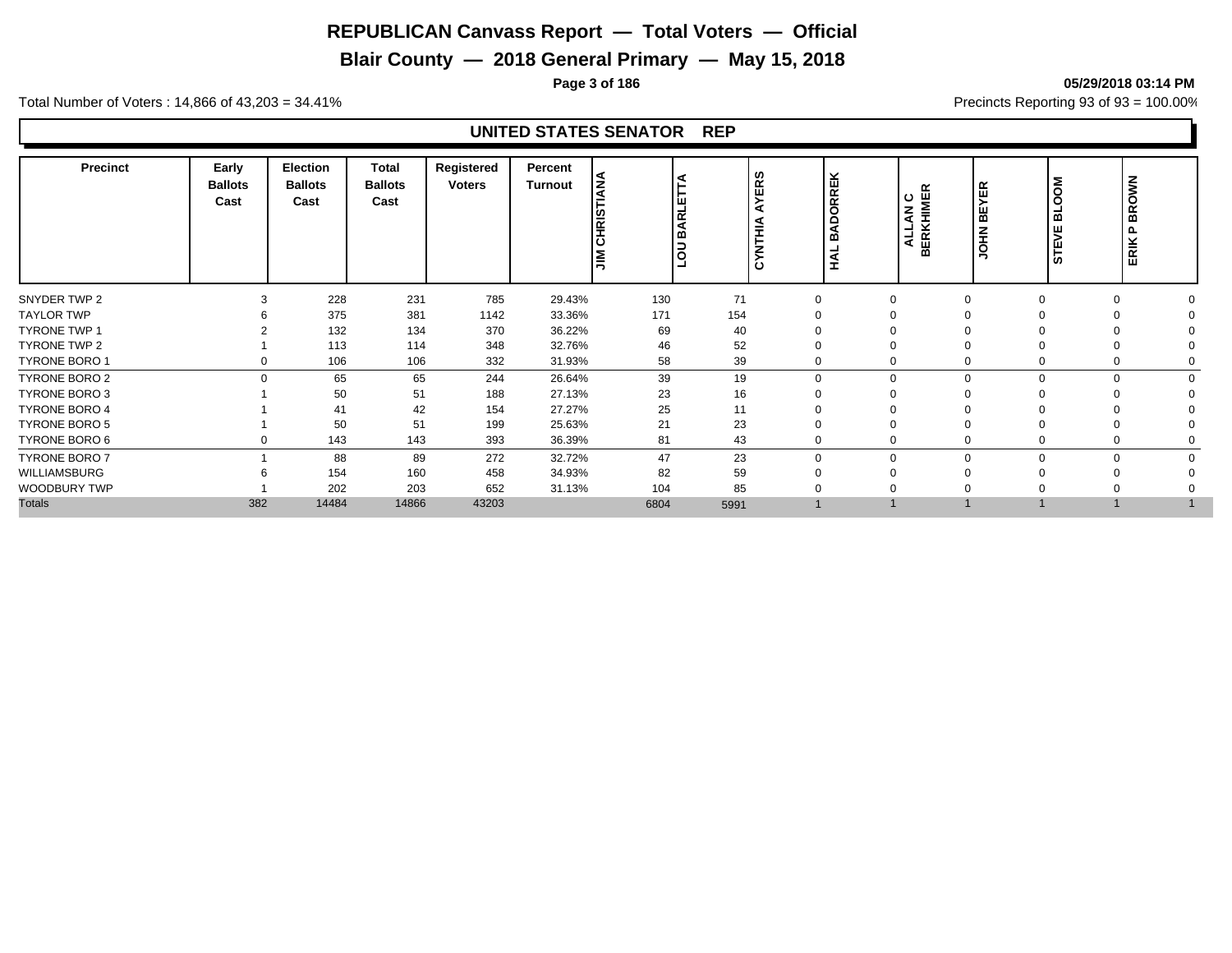**Blair County — 2018 General Primary — May 15, 2018**

**Page 4 of 186 05/29/2018 03:14 PM**

Total Number of Voters : 14,866 of 43,203 = 34.41% **Precincts Reporting 93 of 93** = 100.00%

## **UNITED STATES SENATOR REP - REPUBLICAN**

| <b>Precinct</b>      | Early<br><b>Ballots</b><br>Cast | <b>Election</b><br><b>Ballots</b><br>Cast | <b>Total</b><br><b>Ballots</b><br>Cast | Registered<br><b>Voters</b> | Percent<br><b>Turnout</b> | <b>BROZGAL</b><br>$\Omega$ | ш<br>CASI<br>BOB | <b>CROSBY</b><br><b>SIDNEY</b> | COON<br><b>MIKE</b>     | CHARLES R<br>CULBERTSON             | DAWN DILLON             | Florina<br>Cary | TOM GERLACH          | Con tinued |
|----------------------|---------------------------------|-------------------------------------------|----------------------------------------|-----------------------------|---------------------------|----------------------------|------------------|--------------------------------|-------------------------|-------------------------------------|-------------------------|-----------------|----------------------|------------|
|                      |                                 |                                           |                                        |                             |                           |                            |                  |                                |                         |                                     |                         |                 |                      |            |
| ALTOONA 1-1          | $\overline{7}$                  | 57                                        | 64                                     | 311                         | 20.58%                    | $\mathbf 0$                |                  | $\mathsf 0$                    | $\mathbf 0$             | $\mathbf 0$<br>$\mathbf 0$          | $\mathbf 0$             | $\mathbf 0$     | $\mathbf 0$          |            |
| ALTOONA 2-1          |                                 | 35                                        | 36                                     | 119                         | 30.25%                    | $\mathbf 0$                |                  | $\mathbf 0$                    | $\mathbf 0$             | $\mathbf 0$<br>$\mathbf 0$          | $\overline{0}$          | $\mathbf 0$     | $\Omega$             |            |
| ALTOONA 2-2          | 3                               | 95                                        | 98                                     | 341                         | 28.74%                    | $\mathbf 0$                |                  | $\Omega$                       | $\Omega$                | $\mathbf 0$<br>$\Omega$             | $\Omega$                | 0               | $\Omega$             |            |
| ALTOONA 3-1          | $\overline{2}$                  | 48                                        | 50                                     | 231                         | 21.65%                    | $\mathbf 0$                |                  | $\mathbf 0$                    | $\mathbf 0$             | $\mathbf 0$<br>$\mathbf 0$          | $\mathbf 0$             | 0               | $\mathbf 0$          |            |
| ALTOONA 3-2          | $\overline{2}$                  | 129                                       | 131                                    | 342                         | 38.30%                    | $\mathbf 0$                |                  | $\Omega$                       | 0                       | $\mathbf{1}$<br>$\Omega$            | $\mathbf 0$             | $\mathbf 0$     | $\Omega$             |            |
| ALTOONA 4-1          | 3                               | 49                                        | 52                                     | 256                         | 20.31%                    | $\mathbf 0$                |                  | $\Omega$                       | $\mathbf 0$             | $\mathbf 0$<br>$\Omega$             | $\mathbf 0$             | $\mathbf 0$     | $\Omega$             |            |
| ALTOONA 4-2          | 6                               | 144                                       | 150                                    | 381                         | 39.37%                    | $\mathbf 0$                |                  | $\Omega$                       | $\Omega$                | $\mathbf 0$<br>$\Omega$             | $\Omega$                | $\mathbf 0$     | $\Omega$             |            |
| ALTOONA 5-1          | $\Omega$                        | 11                                        | 11                                     | 56                          | 19.64%                    | $\mathbf 0$                | $\Omega$         |                                | $\Omega$                | $\mathbf 0$<br>$\Omega$             | $\Omega$                | $\mathbf 0$     | $\Omega$             |            |
| ALTOONA 5-2          |                                 | 82                                        | 83                                     | 266                         | 31.20%                    | $\mathbf 0$                |                  | $\Omega$                       | $\Omega$                | $\mathbf 0$<br>$\Omega$             | $\Omega$                | $\Omega$        | $\Omega$             |            |
| ALTOONA 5-3          | $\mathbf{1}$                    | 70                                        | 71                                     | 227                         | 31.28%                    | $\mathbf 0$                |                  | $\Omega$                       | $\mathbf 0$             | $\mathbf 0$<br>$\Omega$             | $\mathbf 0$             | $\mathbf 0$     | $\mathbf 0$          |            |
| ALTOONA 6-1          | 5                               | 100                                       | 105                                    | 371                         | 28.30%                    | $\mathbf 0$                |                  |                                | $\mathbf 0$             | $\mathbf 0$<br>$\mathbf 0$          | $\mathbf 0$             | $\mathbf 0$     | -1                   |            |
| ALTOONA 6-2          | 3                               | 122                                       | 125                                    | 416                         | 30.05%                    | $\mathbf 0$                |                  | $\mathbf 0$                    | $\mathbf 0$             | $\mathbf 0$<br>$\mathbf 0$          | $\overline{0}$          | $\mathbf 0$     | $\Omega$             |            |
| ALTOONA 6-3          | 5                               | 159                                       | 164                                    | 402                         | 40.80%                    | $\mathbf 0$                |                  | $\Omega$                       | $\Omega$                | $\mathbf 0$<br>$\Omega$             | $\Omega$                | $\mathbf 0$     | $\Omega$             |            |
| ALTOONA 6-4          | $\overline{7}$                  | 161                                       | 168                                    | 488                         | 34.43%                    | $\mathbf 0$                |                  | $\Omega$                       | $\mathbf 0$             | $\mathbf 0$<br>$\Omega$             | $\Omega$                | $\mathbf 0$     | $\Omega$             |            |
| ALTOONA 7            | $\mathbf 0$                     | 79                                        | 79                                     | 326                         | 24.23%                    | $\mathbf 0$                | $\overline{1}$   |                                | 0                       | $\mathbf 0$<br>$\mathbf 0$          | $\mathbf 0$             | 0               | $\Omega$             |            |
|                      | 3                               |                                           | 49                                     |                             |                           | $\mathbf 0$                |                  | $\overline{0}$                 | $\mathbf 0$             | $\mathsf 0$<br>$\mathbf 0$          | $\overline{0}$          | $\mathbf 0$     | $\mathbf 0$          |            |
| ALTOONA 8-1          |                                 | 46                                        |                                        | 245                         | 20.00%                    |                            |                  |                                |                         |                                     |                         |                 |                      |            |
| ALTOONA 8-2          | $\overline{2}$<br>3             | 87                                        | 89                                     | 261                         | 34.10%                    | $\mathbf 0$                |                  | $\Omega$                       | $\mathbf 0$<br>$\Omega$ | $\mathbf 0$<br>$\Omega$<br>$\Omega$ | $\mathbf 0$<br>$\Omega$ | 0               | $\Omega$             |            |
| ALTOONA <sub>9</sub> | 3                               | 93                                        | 96                                     | 301                         | 31.89%                    | $\mathbf 0$                |                  | $\mathbf 0$<br>$\mathbf 0$     | $\mathbf 0$             | $\mathbf 0$<br>$\mathbf 0$          | $\mathbf 0$             | $\mathbf 0$     | $\Omega$<br>$\Omega$ |            |
| ALTOONA 10-1         | $\overline{7}$                  | 132                                       | 135                                    | 512                         | 26.37%                    | $\mathbf 0$                |                  | $\Omega$                       |                         | $\mathbf 0$                         |                         | $\mathbf 0$     |                      |            |
| ALTOONA 10-2         |                                 | 177                                       | 184                                    | 562                         | 32.74%                    | $\mathbf 0$                |                  |                                | $\mathbf 0$             | $\mathbf 0$<br>$\mathbf 0$          | $\mathbf 0$             | $\mathbf 0$     | $\Omega$             |            |
| ALTOONA 11-1         | 5                               | 152                                       | 157                                    | 517                         | 30.37%                    | $\mathbf 0$                |                  | $\Omega$                       | $\mathbf 0$             | $\mathbf 0$<br>$\mathbf 0$          | $\Omega$                | $\mathbf 0$     | $\mathbf 0$          |            |
| ALTOONA 11-2         | $\overline{2}$                  | 206                                       | 208                                    | 546                         | 38.10%                    | $\mathbf 0$                |                  | $\mathbf 0$                    | $\mathbf 0$             | $\mathbf 0$<br>$\Omega$             | $\Omega$                | $\mathbf 0$     | $\Omega$             |            |
| ALTOONA 12-1         | 3                               | 99                                        | 102                                    | 335                         | 30.45%                    | $\mathbf 0$                |                  | $\mathbf 0$                    | $\mathbf 0$             | $\mathbf 0$<br>$\Omega$             | $\mathbf 0$             | 0               | $\Omega$             |            |
| ALTOONA 12-2         | 3                               | 89                                        | 92                                     | 251                         | 36.65%                    | $\mathbf 0$                |                  | $\Omega$                       | $\Omega$                | $\mathbf 0$<br>$\Omega$             | $\Omega$                | 0               | $\Omega$             |            |
| ALTOONA 12-3         | $\overline{2}$                  | 61                                        | 63                                     | 211                         | 29.86%                    | $\mathbf 0$                |                  | $\mathbf 0$                    | $\mathbf 0$             | $\mathbf 0$<br>$\mathbf 0$          | $\overline{0}$          | $\mathbf 0$     | $\mathbf 0$          |            |
| ALTOONA 12-4         | $\overline{1}$                  | 129                                       | 130                                    | 332                         | 39.16%                    | $\mathbf 0$                |                  | $\Omega$                       | $\mathbf{0}$            | $\mathbf 0$<br>$\mathbf 0$          | $\mathbf 0$             | $\mathbf 0$     | $\mathbf 0$          |            |
| ALTOONA 13-1         | $\overline{2}$                  | 165                                       | 167                                    | 503                         | 33.20%                    | $\mathbf 0$                |                  | $\Omega$                       | $\mathbf 0$             | $\mathbf 0$<br>$\Omega$             | $\mathbf 0$             | 1               | $\Omega$             |            |
| ALTOONA 13-2         | $\Omega$                        | 117                                       | 117                                    | 350                         | 33.43%                    | $\mathbf 0$                |                  | $\Omega$                       | $\Omega$                | $\mathbf 0$<br>$\Omega$             | $\Omega$                | $\mathbf 0$     | $\Omega$             |            |
| ALTOONA 13-3         | 3                               | 104                                       | 107                                    | 340                         | 31.47%                    | $\mathbf 0$                |                  | $\mathbf 0$                    | $\mathbf 0$             | $\mathbf 0$<br>$\mathbf 0$          | $\overline{0}$          | $\mathbf 0$     | $\Omega$             |            |
| ALTOONA 13-4         | 1                               | 75                                        | 76                                     | 278                         | 27.34%                    | $\mathbf 0$                | $\mathbf{1}$     |                                | $\mathbf 0$             | $\mathbf 0$<br>$\Omega$             | $\mathbf{0}$            | $\mathbf 0$     | $\Omega$             |            |
| ALTOONA 14-1         | 8                               | 217                                       | 225                                    | 592                         | 38.01%                    | $\mathbf 0$                |                  | $\Omega$                       | $\mathbf 0$             | $\mathbf 0$<br>$\mathbf 0$          | $\mathbf 0$             | $\mathbf 0$     | $\Omega$             |            |
| ALTOONA 14-2         | 10                              | 210                                       | 220                                    | 596                         | 36.91%                    | 1                          |                  |                                | 0                       | $\mathbf 0$<br>$\Omega$             | $\Omega$                | 0               | $\Omega$             |            |
| ALTOONA 14-3         | 5                               | 218                                       | 223                                    | 555                         | 40.18%                    | $\mathbf 0$                |                  | $\Omega$                       | $\mathbf 0$             | $\mathbf 0$<br>$\Omega$             | $\Omega$                | 0               | $\Omega$             |            |
| <b>ALLEGHENY 1</b>   | 5                               | 311                                       | 316                                    | 948                         | 33.33%                    | $\mathbf 0$                |                  | $\Omega$                       | $\Omega$                | $\mathbf 0$<br>$\Omega$             | $\Omega$                | $\mathbf 0$     | $\Omega$             |            |
| ALLEGHENY 2          | 12                              | 289                                       | 301                                    | 910                         | 33.08%                    | $\mathbf 0$                |                  | $\Omega$                       | 0                       | $\mathbf 0$                         | $\mathbf 0$             | $\mathbf 0$     | $\Omega$             |            |
| <b>ALLEGHENY 3</b>   | 8                               | 51                                        | 59                                     | 170                         | 34.71%                    | $\mathbf 0$                |                  | $\overline{2}$                 | $\mathbf{0}$            | $\mathbf 0$<br>$\mathbf 0$          | $\mathbf 0$             | $\mathbf 0$     | $\Omega$             |            |
| ALLEGHENY 4          | 3                               | 147                                       | 150                                    | 419                         | 35.80%                    | $\mathbf 0$                |                  | $\mathbf 0$                    | $\mathbf 0$             | $\mathbf 0$<br>$\mathbf 0$          | $\overline{0}$          | $\mathbf 0$     | $\Omega$             |            |
| <b>ANTIS TWP 1</b>   | 8                               | 367                                       | 375                                    | 1149                        | 32.64%                    | $\mathbf 0$                |                  | $\Omega$                       | $\Omega$                | $\mathbf 0$<br>$\Omega$             | $\Omega$                | $\mathbf 0$     | $\Omega$             |            |
| <b>ANTIS TWP 2</b>   | 9                               | 197                                       | 206                                    | 717                         | 28.73%                    | $\mathbf 0$                |                  | $\Omega$                       | $\Omega$                | $\Omega$<br>$\Omega$                | $\Omega$                | $\mathbf 0$     | $\Omega$             |            |
| <b>ANTIS TWP 3</b>   | 6                               | 294                                       | 300                                    | 855                         | 35.09%                    | $\mathbf 0$                |                  | $\Omega$                       | $\mathbf 0$             | $\mathbf 0$<br>$\mathbf 0$          | $\mathbf{0}$            | 0               | $\mathbf 0$          |            |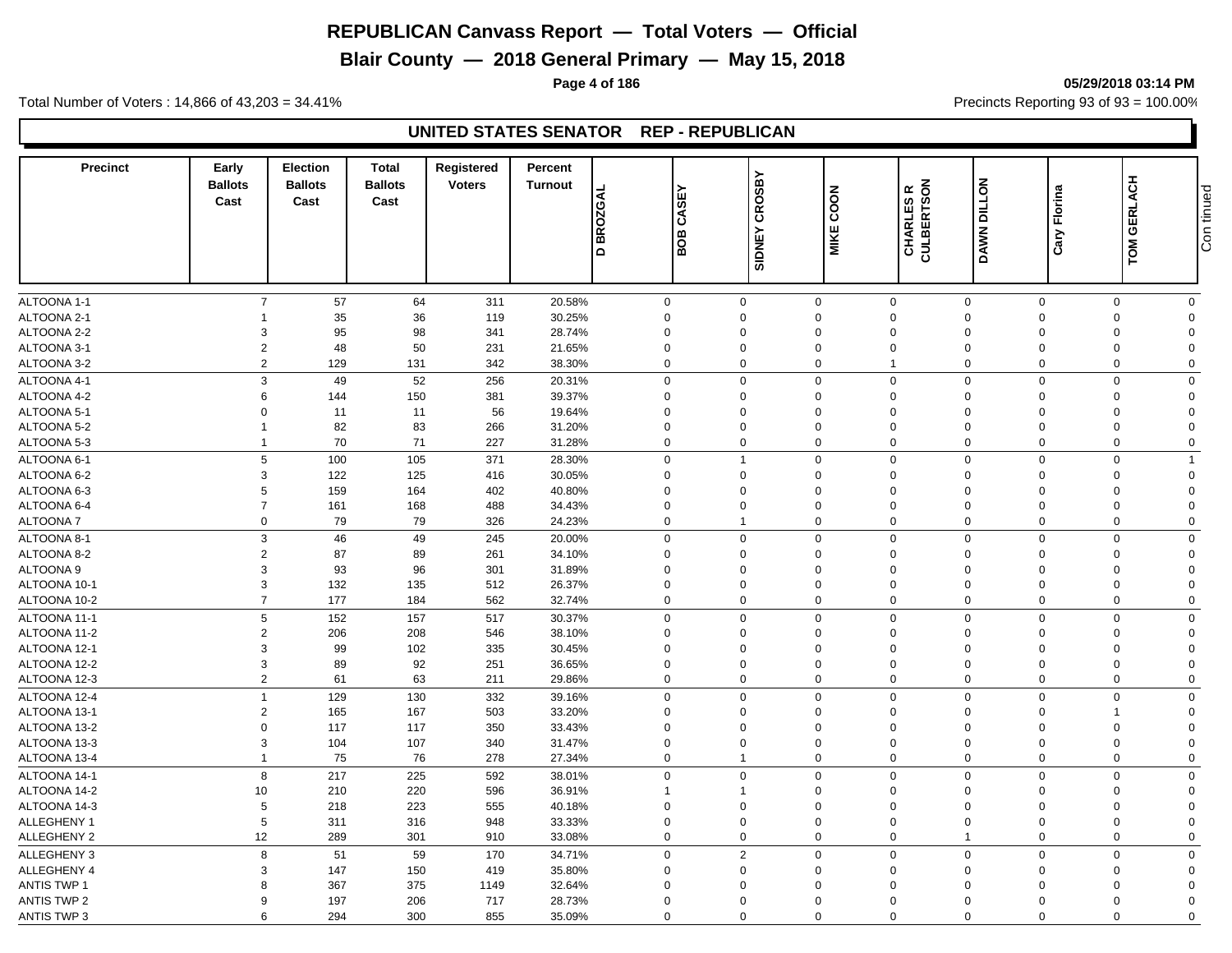# **Blair County — 2018 General Primary — May 15, 2018**

**Page 5 of 186 05/29/2018 03:14 PM**

Total Number of Voters : 14,866 of 43,203 = 34.41% **Precincts Reporting 93 of 93** = 100.00%

| <b>Precinct</b>        | Early<br><b>Ballots</b><br>Cast  | <b>Election</b><br><b>Ballots</b><br>Cast | <b>Total</b><br><b>Ballots</b><br>Cast | Registered<br><b>Voters</b> | Percent<br><b>Turnout</b> | <b>BROZGAL</b><br>$\Omega$ | 인<br>  ഗ<br>Ιš<br>BOB | CROSBY<br><b>SIDNEY</b> | COON<br><b>MIKE</b>     | <b>CHARLES R<br/>CULBERTSON</b>     | <b>DAWN DILLON</b>         | Florina<br>Cary | <b>GERLACH</b><br>TOM               |  |
|------------------------|----------------------------------|-------------------------------------------|----------------------------------------|-----------------------------|---------------------------|----------------------------|-----------------------|-------------------------|-------------------------|-------------------------------------|----------------------------|-----------------|-------------------------------------|--|
|                        |                                  |                                           |                                        |                             |                           |                            |                       |                         |                         |                                     |                            |                 |                                     |  |
| BELLWOOD BORO          | $\overline{2}$<br>5              | 190                                       | 192                                    | 641                         | 29.95%                    |                            | $\mathbf 0$           | $\Omega$<br>$\Omega$    | $\mathbf 0$             | $\mathbf 0$<br>$\mathbf 0$          | $\mathbf 0$                |                 | $\mathbf 0$<br>$\Omega$<br>$\Omega$ |  |
| <b>BLAIR TWP 1</b>     | 1                                | 277                                       | 282                                    | 694                         | 40.63%                    |                            | $\mathbf 0$           | $\Omega$                | $\Omega$<br>$\Omega$    | $\mathbf 0$<br>$\Omega$<br>$\Omega$ | $\Omega$<br>$\Omega$       |                 | $\mathbf 0$<br>$\Omega$             |  |
| <b>BLAIR TWP 2</b>     | 3                                | 241                                       | 242                                    | 749                         | 32.31%                    |                            | $\mathbf 0$           | $\Omega$                | $\Omega$                | $\mathbf 0$<br>$\Omega$             | $\Omega$                   |                 | $\mathbf 0$                         |  |
| <b>BLAIR TWP 3</b>     | $\overline{1}$                   | 185                                       | 188                                    | 210                         | 89.52%                    |                            | $\mathbf 0$           | $\Omega$                |                         | $\mathbf 0$<br>$\Omega$             |                            |                 | 0<br>$\Omega$<br>$\Omega$           |  |
| <b>CATHARINE TWP</b>   |                                  | 143                                       | 144                                    | 339                         | 42.48%                    |                            | $\mathbf 0$           |                         | $\mathbf 0$             | $\mathbf 0$                         | $\mathbf 0$                |                 | $\mathbf 0$                         |  |
| <b>DUNCANSVILLE</b>    | $\overline{7}$                   | 164                                       | 171                                    | 486                         | 35.19%                    |                            | $\mathbf 0$           | $\Omega$                | $\mathbf 0$             | $\mathbf 0$<br>$\mathbf 0$          | $\mathbf 0$                |                 | $\mathbf 0$<br>$\Omega$             |  |
| <b>FRANKSTOWN TWP1</b> | 3                                | 306                                       | 309                                    | 782                         | 39.51%                    |                            | $\mathbf 0$           | $\Omega$                | $\mathbf 0$             | $\mathbf 0$<br>$\Omega$             | $\Omega$                   |                 | $\mathbf 0$<br>$\Omega$             |  |
| <b>FRANKSTOWN TWP2</b> | 10                               | 275                                       | 285                                    | 701                         | 40.66%                    |                            | $\mathbf 0$           | $\Omega$                | $\overline{1}$          | $\mathbf 0$<br>$\Omega$             | $\Omega$                   |                 | $\mathbf 0$<br>$\Omega$             |  |
| <b>FRANKSTOWN TWP3</b> | 16                               | 331                                       | 347                                    | 842                         | 41.21%                    |                            | $\mathbf 0$           |                         | $\Omega$                | $\mathbf 0$<br>$\Omega$             | $\Omega$                   |                 | $\mathbf 0$<br>$\Omega$             |  |
| <b>FRANKSTOWN TWP4</b> | 3                                | 193                                       | 196                                    | 552                         | 35.51%                    |                            | $\mathbf 0$           | $\Omega$                | 0                       | $\mathbf 0$<br>$\Omega$             | 0                          |                 | $\mathbf 0$<br>$\Omega$             |  |
| <b>FRANKSTOWN TWP5</b> | $\overline{2}$                   | 287                                       | 289                                    | 782                         | 36.96%                    |                            | $\mathbf 0$           |                         | $\mathbf 0$             | $\mathbf 0$<br>$\mathbf 0$          | $\mathbf 0$                |                 | $\mathbf 0$<br>$\Omega$             |  |
| <b>FREEDOM TWP 1</b>   | 3                                | 160                                       | 163                                    | 439                         | 37.13%                    |                            | $\mathbf 0$           | $\Omega$                | $\Omega$                | $\mathbf 0$<br>$\Omega$             | $\Omega$                   |                 | $\mathbf 0$<br>$\Omega$             |  |
| FREEDOM TWP 2          | $\overline{7}$                   | 246                                       | 253                                    | 854                         | 29.63%                    |                            | $\mathbf 0$           | $\Omega$                | 0                       | $\mathbf 0$<br>$\Omega$             | $\mathbf 0$                |                 | $\mathbf 0$<br>$\Omega$             |  |
| <b>GREENFIELD TWP1</b> | $\overline{2}$                   | 162                                       | 164                                    | 550                         | 29.82%                    |                            | $\mathbf 0$           | $\Omega$                | $\Omega$                | $\mathbf 0$<br>$\mathbf 0$          | $\Omega$                   |                 | $\mathbf 0$<br>$\Omega$             |  |
| <b>GREENFIELD TWP2</b> | $\mathbf 0$                      | 26                                        | 26                                     | 72                          | 36.11%                    |                            | $\mathbf 0$           | $\Omega$                | $\mathbf 0$             | $\mathbf 0$<br>$\mathbf 0$          | $\mathbf 0$                |                 | $\mathbf 0$<br>$\Omega$             |  |
| <b>GREENFIELD TWP3</b> | $\Omega$                         | 177                                       | 177                                    | 668                         | 26.50%                    |                            | $\mathbf 0$           | $\Omega$                | $\mathbf 0$             | $\mathbf 0$<br>$\mathbf 0$          | $\mathbf 0$                |                 | $\mathbf 0$<br>$\mathbf 0$          |  |
| <b>HOLLIDAYSBURG 1</b> | $\overline{4}$                   | 48                                        | 52                                     | 219                         | 23.74%                    |                            | $\mathbf 0$           | $\Omega$                | $\Omega$                | $\mathbf 0$<br>$\Omega$             | $\Omega$                   |                 | 0<br>$\Omega$                       |  |
| <b>HOLLIDAYSBURG 2</b> | 5                                | 106                                       | 111                                    | 267                         | 41.57%                    |                            | $\mathbf 0$           | $\Omega$                | 0                       | $\mathbf 0$<br>$\Omega$             | $\Omega$                   |                 | 0<br>$\Omega$                       |  |
| <b>HOLLIDAYSBURG 3</b> | 13                               | 102                                       | 115                                    | 310                         | 37.10%                    |                            | $\mathbf 0$           | $\Omega$                | $\Omega$                | $\mathbf 0$<br>$\Omega$             | $\Omega$                   |                 | 0<br>$\Omega$                       |  |
| <b>HOLLIDAYSBURG 4</b> | 6                                | 149                                       | 155                                    | 351                         | 44.16%                    |                            | $\mathbf 0$           | $\mathbf 0$             | 0                       | $\mathbf 0$<br>$\mathbf 0$          | $\mathbf{0}$               |                 | 0<br>$\mathbf 0$                    |  |
| <b>HOLLIDAYSBURG 5</b> | 15                               | 120                                       | 135                                    | 310                         | 43.55%                    |                            | $\mathbf 0$           | $\Omega$                | $\mathbf 0$             | $\mathbf 0$<br>$\Omega$             | $\mathbf 0$                |                 | $\mathbf 0$<br>$\Omega$             |  |
| HOLLIDAYSBURG 6        | 3                                | 115                                       | 118                                    | 293                         | 40.27%                    |                            | $\mathbf 0$           | $\Omega$                | $\Omega$                | $\mathbf 0$<br>$\Omega$             | $\Omega$                   | $\Omega$        | $\Omega$                            |  |
| <b>HOLLIDAYSBURG 7</b> | $\overline{2}$                   | 130                                       | 132                                    | 313                         | 42.17%                    |                            | $\mathbf 0$           | $\Omega$                | $\Omega$                | $\mathbf 0$<br>$\Omega$             | $\Omega$                   |                 | $\mathbf 0$<br>$\Omega$             |  |
| <b>HUSTON TWP</b>      | 3                                | 225                                       | 228                                    | 586                         | 38.91%                    |                            | $\mathbf 0$           | $\Omega$                | $\Omega$                | $\mathbf 0$<br>$\Omega$             | $\Omega$                   |                 | $\mathbf 0$<br>$\Omega$             |  |
| JUNIATA TWP            | 3                                | 152                                       | 155                                    | 486                         | 31.89%                    |                            | $\mathbf 0$           | $\Omega$                | $\mathbf{0}$            | $\mathbf 0$<br>$\Omega$             | $\mathbf{0}$               |                 | $\mathbf 0$<br>$\Omega$             |  |
| <b>LOGAN TWP 1</b>     | $\overline{2}$                   | 262                                       | 264                                    | 756                         | 34.92%                    |                            | $\mathbf 0$           | $\mathbf 0$             | $\mathbf{0}$            | $\mathbf 0$<br>$\mathbf 0$          | $\mathbf 0$                |                 | $\mathbf 0$<br>$\Omega$             |  |
|                        |                                  |                                           |                                        |                             |                           |                            |                       | $\Omega$                | $\Omega$                | $\Omega$                            | $\Omega$                   |                 | $\Omega$                            |  |
| <b>LOGAN TWP 2</b>     | 11                               | 341                                       | 352                                    | 893                         | 39.42%                    |                            | $\mathbf 0$           | $\Omega$                |                         | $\mathbf 0$<br>$\Omega$             | $\Omega$                   |                 | $\mathbf 0$<br>$\Omega$             |  |
| <b>LOGAN TWP 3</b>     | 8                                | 183                                       | 191                                    | 481                         | 39.71%                    |                            | $\mathbf 0$           | $\Omega$                | $\mathbf 0$<br>$\Omega$ | $\mathbf 0$                         |                            |                 | 0<br>$\Omega$                       |  |
| LOGAN TWP 4            | $\overline{2}$<br>$\overline{4}$ | 220                                       | 222                                    | 660                         | 33.64%                    |                            | $\mathbf 0$           | $\Omega$                |                         | $\mathbf 0$<br>$\mathbf 0$          | $\mathbf 0$                |                 | $\mathbf 0$<br>$\Omega$             |  |
| <b>LOGAN TWP 5</b>     |                                  | 244                                       | 248                                    | 679                         | 36.52%                    |                            | $\mathbf 0$           |                         | 0                       | $\mathbf 0$                         | $\mathbf 0$<br>$\mathbf 0$ |                 | 0                                   |  |
| <b>LOGAN TWP 6</b>     | $\overline{7}$                   | 253                                       | 260                                    | 857                         | 30.34%                    |                            | $\mathbf 0$           | $\Omega$                | $\mathbf 0$             | $\mathbf 0$<br>$\mathbf 0$          | $\Omega$                   |                 | 0<br>$\mathbf 0$                    |  |
| <b>LOGAN TWP 7</b>     | $\Omega$                         | 122                                       | 122                                    | 300                         | 40.67%                    |                            | $\mathbf 0$           | $\Omega$                | $\Omega$                | $\mathbf 0$<br>$\Omega$             | $\Omega$                   |                 | 0<br>$\Omega$                       |  |
| <b>MARTINSBURG 1</b>   | 4                                | 163                                       | 167                                    | 394                         | 42.39%                    |                            | $\mathbf 0$           | $\Omega$                | $\Omega$                | $\mathbf 0$<br>$\Omega$             | $\Omega$                   |                 | 0<br>$\Omega$                       |  |
| <b>MARTINSBURG 2</b>   | 10                               | 186                                       | 196                                    | 483                         | 40.58%                    |                            | $\mathbf 0$           | $\mathbf 0$             | $\mathbf 0$             | $\mathbf 0$<br>$\mathbf 0$          | $\overline{\mathbf{1}}$    |                 | 0<br>$\Omega$                       |  |
| NEWRY BORO             | $\mathbf 0$                      | 15                                        | 15                                     | 53                          | 28.30%                    |                            | $\mathbf 0$           | $\Omega$                | $\mathbf 0$             | $\mathbf 0$<br>$\mathbf 0$          | $\Omega$                   |                 | $\mathbf 0$<br>$\mathbf 0$          |  |
| NORTH WOODBURY         | 25                               | 416                                       | 441                                    | 1164                        | 37.89%                    |                            | $\mathbf 0$           | $\Omega$                | $\mathbf{0}$            | $\mathbf 0$<br>$\mathbf 0$          | $\mathbf 0$                |                 | $\mathbf 0$<br>$\mathbf 0$          |  |
| <b>ROARING SPG 1</b>   | $\mathbf 0$                      | 49                                        | 49                                     | 224                         | 21.88%                    |                            | $\mathbf 0$           | $\Omega$                | $\mathbf 0$             | $\mathbf 0$<br>$\Omega$             | $\Omega$                   |                 | 0<br>$\Omega$                       |  |
| <b>ROARING SPG 2</b>   | $\overline{2}$                   | 150                                       | 152                                    | 384                         | 39.58%                    |                            | $\mathbf 0$           | $\Omega$                | $\Omega$                | $\Omega$<br>$\Omega$                | $\Omega$                   |                 | $\mathbf 0$<br>$\Omega$             |  |
| <b>ROARING SPG 3</b>   | $\Omega$                         | 105                                       | 105                                    | 317                         | 33.12%                    |                            | $\mathbf 0$           | $\Omega$                | $\Omega$                | $\Omega$<br>$\Omega$                | $\Omega$                   |                 | $\mathbf 0$<br>$\Omega$             |  |
| SNYDER TWP 1           | 5                                | 144                                       | 149                                    | 537                         | 27.75%                    |                            | $\Omega$              | $\Omega$                | $\Omega$                | $\Omega$<br>$\Omega$                | $\Omega$                   |                 | $\Omega$<br>$\Omega$                |  |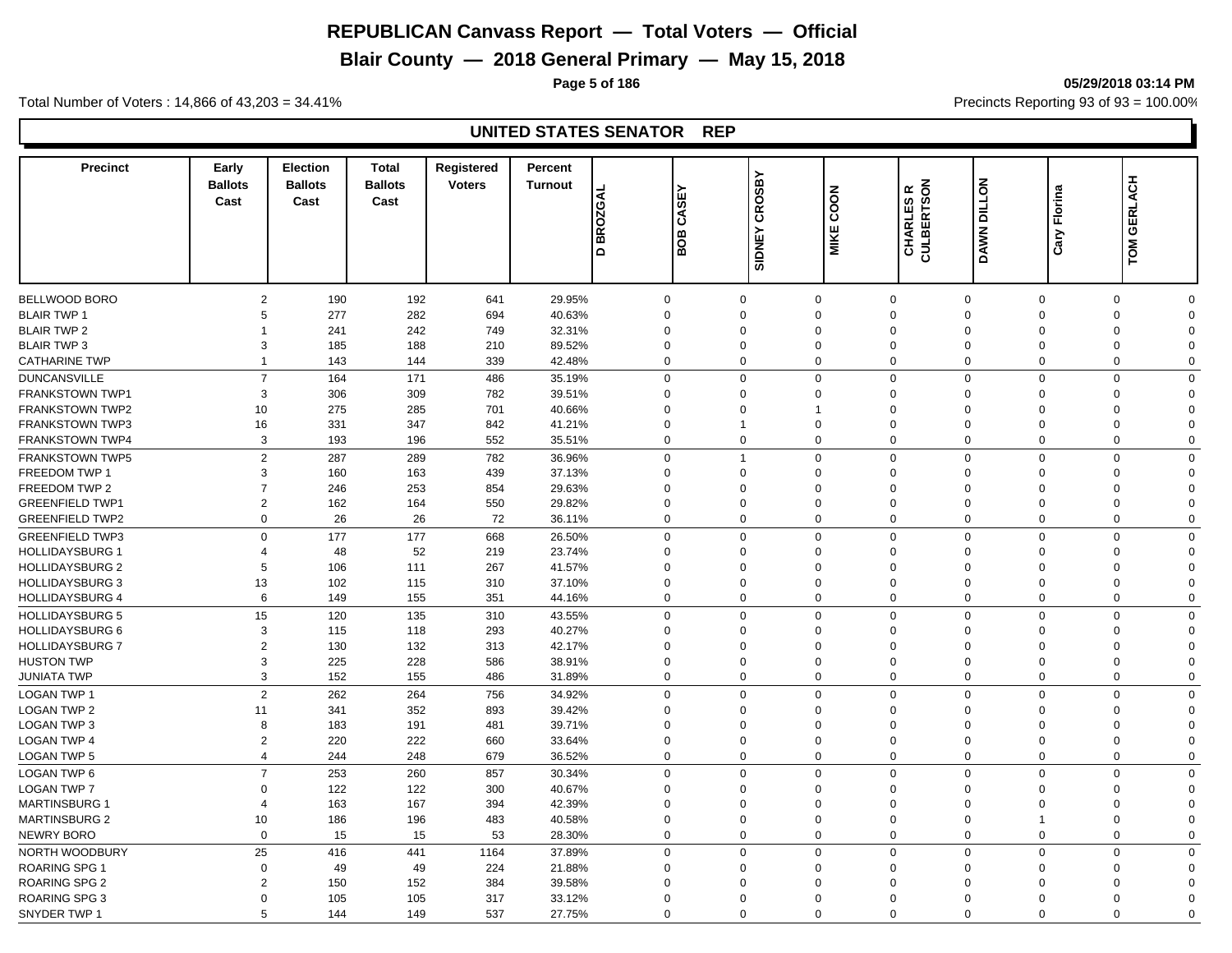# **Blair County — 2018 General Primary — May 15, 2018**

**Page 6 of 186 05/29/2018 03:14 PM**

Total Number of Voters : 14,866 of 43,203 = 34.41% **Precincts Reporting 93 of 93** = 100.00%

| <b>Precinct</b>      | Early<br><b>Ballots</b><br>Cast | <b>Election</b><br><b>Ballots</b><br>Cast | Total<br><b>Ballots</b><br>Cast | Registered<br><b>Voters</b> | Percent<br><b>Turnout</b> | k<br>ω<br>N<br><b>BRO</b><br>$\Omega$ | CASEY<br>les<br>as | ്മ<br>ഗ<br>O<br>$\alpha$<br>$\overline{\mathtt{o}}$<br>SIDNE | COON<br>MIKE | $\overline{6}$<br>$\propto$<br>CHARLES<br>CULBERTSO | lδ<br>ب<br>ਛ<br><b>DAWN</b> | Florina<br>Cary | ᆂ<br>ୁ<br><b>GERL</b><br>TOM |  |
|----------------------|---------------------------------|-------------------------------------------|---------------------------------|-----------------------------|---------------------------|---------------------------------------|--------------------|--------------------------------------------------------------|--------------|-----------------------------------------------------|-----------------------------|-----------------|------------------------------|--|
| SNYDER TWP 2         |                                 | 228                                       | 231                             | 785                         | 29.43%                    | $\Omega$                              |                    | $\Omega$                                                     |              |                                                     |                             | $\Omega$        |                              |  |
| <b>TAYLOR TWP</b>    |                                 | 375                                       | 381                             | 1142                        | 33.36%                    |                                       |                    |                                                              |              |                                                     |                             |                 |                              |  |
| <b>TYRONE TWP 1</b>  |                                 | 132                                       | 134                             | 370                         | 36.22%                    |                                       |                    |                                                              |              |                                                     |                             |                 |                              |  |
| TYRONE TWP 2         |                                 | 113                                       | 114                             | 348                         | 32.76%                    |                                       |                    |                                                              |              |                                                     |                             |                 |                              |  |
| <b>TYRONE BORO 1</b> | 0                               | 106                                       | 106                             | 332                         | 31.93%                    | $\Omega$                              |                    | 0                                                            |              |                                                     |                             | $\mathbf 0$     |                              |  |
| TYRONE BORO 2        | $\Omega$                        | 65                                        | 65                              | 244                         | 26.64%                    | $\Omega$                              |                    | $\Omega$                                                     | $\Omega$     |                                                     |                             | $\Omega$        |                              |  |
| TYRONE BORO 3        |                                 | 50                                        | 51                              | 188                         | 27.13%                    |                                       |                    |                                                              |              |                                                     |                             |                 |                              |  |
| <b>TYRONE BORO 4</b> |                                 | 41                                        | 42                              | 154                         | 27.27%                    |                                       |                    |                                                              |              |                                                     |                             |                 |                              |  |
| <b>TYRONE BORO 5</b> |                                 | 50                                        | 51                              | 199                         | 25.63%                    |                                       |                    |                                                              |              |                                                     |                             |                 |                              |  |
| TYRONE BORO 6        | 0                               | 143                                       | 143                             | 393                         | 36.39%                    |                                       |                    | 0                                                            |              |                                                     |                             | 0               |                              |  |
| <b>TYRONE BORO 7</b> |                                 | 88                                        | 89                              | 272                         | 32.72%                    | $\Omega$                              |                    | $\Omega$                                                     | $\Omega$     |                                                     |                             | $\Omega$        |                              |  |
| WILLIAMSBURG         |                                 | 154                                       | 160                             | 458                         | 34.93%                    |                                       |                    |                                                              |              |                                                     |                             |                 |                              |  |
| WOODBURY TWP         |                                 | 202                                       | 203                             | 652                         | 31.13%                    |                                       |                    |                                                              |              |                                                     |                             |                 |                              |  |
| <b>Totals</b>        | 382                             | 14484                                     | 14866                           | 43203                       |                           |                                       | 12                 |                                                              |              |                                                     |                             |                 |                              |  |
|                      |                                 |                                           |                                 |                             |                           |                                       |                    |                                                              |              |                                                     |                             |                 |                              |  |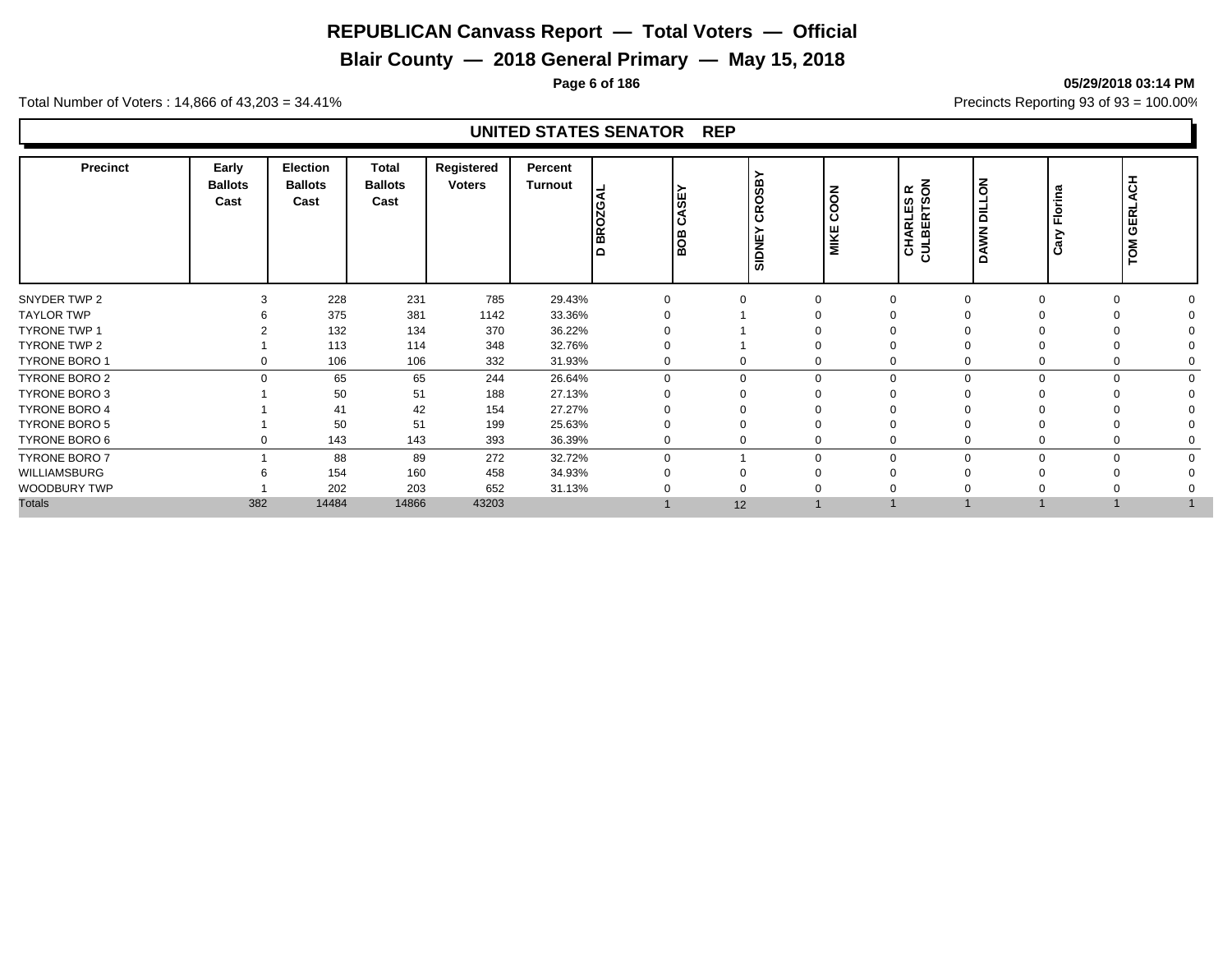**Blair County — 2018 General Primary — May 15, 2018**

**Page 7 of 186 05/29/2018 03:14 PM**

Total Number of Voters : 14,866 of 43,203 = 34.41% **Precincts Reporting 93 of 93** = 100.00%

#### **UNITED STATES SENATOR REP - REPUBLICAN**

| <b>Precinct</b>    | Early<br><b>Ballots</b><br>Cast | <b>Election</b><br><b>Ballots</b><br>Cast | <b>Total</b><br><b>Ballots</b><br>Cast | Registered<br><b>Voters</b> | Percent<br><b>Turnout</b> | Charles Gillespie<br>与 | 띥<br>ত<br>≃<br><b>NHOL</b><br>CHELBE<br>靣 | JOYCE<br><b>NHOL</b> | <b>WARD</b><br>Yanr     | <b>KERNS</b><br>DALE       | DAN KISS                                     | PAUL LUTHER | <b>JAMIE NOEL</b>                   | Con tinued |
|--------------------|---------------------------------|-------------------------------------------|----------------------------------------|-----------------------------|---------------------------|------------------------|-------------------------------------------|----------------------|-------------------------|----------------------------|----------------------------------------------|-------------|-------------------------------------|------------|
|                    |                                 |                                           |                                        |                             |                           |                        |                                           |                      |                         |                            |                                              |             |                                     |            |
| ALTOONA 1-1        | $\overline{7}$                  | 57                                        | 64                                     | 311                         | 20.58%                    |                        | $\mathbf 0$                               | $\mathbf 0$          | $\mathbf 0$             | $\mathbf 0$                | $\mathbf 0$                                  | $\mathsf 0$ | $\mathbf 0$<br>$\mathbf 0$          |            |
| ALTOONA 2-1        |                                 | 35                                        | 36                                     | 119                         | 30.25%                    |                        | $\mathbf 0$                               | $\Omega$             | $\Omega$                | $\mathbf 0$                | $\Omega$<br>$\Omega$                         |             | $\mathbf 0$<br>$\Omega$             |            |
| ALTOONA 2-2        | 3                               | 95                                        | 98                                     | 341                         | 28.74%                    |                        | $\mathbf 0$                               | $\Omega$             | $\Omega$                | $\mathbf 0$                | $\Omega$<br>$\Omega$                         |             | $\mathbf 0$<br>$\Omega$             |            |
| ALTOONA 3-1        | $\overline{2}$                  | 48                                        | 50                                     | 231                         | 21.65%                    |                        | $\mathbf 0$                               | $\mathbf 0$          | $\mathbf 0$             | $\mathbf 0$                | $\overline{0}$<br>$\mathbf 0$                |             | $\mathbf 0$<br>$\Omega$             |            |
| ALTOONA 3-2        | $\overline{2}$                  | 129                                       | 131                                    | 342                         | 38.30%                    |                        | $\mathbf 0$                               | $\Omega$             | $\mathbf 0$             | $\mathbf 0$                | $\Omega$                                     | $\mathbf 0$ | $\mathbf 0$<br>$\Omega$             |            |
| ALTOONA 4-1        |                                 | 3<br>49                                   | 52                                     | 256                         | 20.31%                    |                        | $\mathbf 0$                               | $\Omega$             | $\mathbf 0$             | $\mathbf 0$                | $\mathbf 0$                                  | $\mathbf 0$ | $\mathbf 0$<br>$\Omega$             |            |
| ALTOONA 4-2        | 6                               | 144                                       | 150                                    | 381                         | 39.37%                    |                        | $\mathbf 0$                               | $\Omega$             | 0                       | $\mathbf 0$                | $\Omega$<br>$\mathbf 0$                      |             | $\mathbf 0$<br>$\Omega$             |            |
| ALTOONA 5-1        | $\Omega$                        | 11                                        | 11                                     | 56                          | 19.64%                    |                        | $\mathbf 0$                               | $\Omega$             | $\mathbf 0$             | $\mathbf 0$                | $\Omega$<br>$\mathbf 0$                      |             | 0<br>$\Omega$                       |            |
| ALTOONA 5-2        | -1                              | 82                                        | 83                                     | 266                         | 31.20%                    |                        | $\mathbf 0$                               | $\Omega$             | $\Omega$                | $\mathbf 0$                | $\Omega$<br>$\Omega$                         |             | 0<br>$\Omega$                       |            |
| ALTOONA 5-3        | $\mathbf{1}$                    | 70                                        | 71                                     | 227                         | 31.28%                    |                        | $\mathbf 0$                               | $\Omega$             | 0                       | $\mathbf 0$                | $\Omega$                                     | $\mathbf 0$ | 0<br>$\mathbf 0$                    |            |
| ALTOONA 6-1        | 5                               | 100                                       | 105                                    | 371                         | 28.30%                    |                        | $\mathbf 0$                               | $\Omega$             | $\mathbf 0$             | $\mathbf{1}$               | $\mathbf 0$                                  | $\mathbf 0$ | $\mathbf 0$<br>$\Omega$             |            |
| ALTOONA 6-2        | 3                               | 122                                       | 125                                    | 416                         | 30.05%                    |                        | $\mathbf 0$                               | $\Omega$             | $\Omega$                | $\mathbf 0$                | $\Omega$<br>$\Omega$                         |             | $\mathbf 0$<br>$\Omega$             |            |
| ALTOONA 6-3        | 5                               | 159                                       | 164                                    | 402                         | 40.80%                    |                        | $\mathbf 0$                               | $\Omega$             | $\Omega$                | $\mathbf 0$                | $\Omega$<br>$\Omega$                         |             | 0<br>$\Omega$                       |            |
| ALTOONA 6-4        | $\overline{7}$                  | 161                                       | 168                                    | 488                         | 34.43%                    |                        | $\mathbf 0$                               | $\mathbf 0$          | $\mathbf 0$             | $\mathbf 0$                | $\mathbf 0$<br>$\overline{0}$                |             | $\mathbf 0$<br>$\Omega$             |            |
| <b>ALTOONA7</b>    |                                 | $\mathbf 0$<br>79                         | 79                                     | 326                         | 24.23%                    |                        | $\mathbf 0$                               | $\Omega$             | $\mathbf 0$             | $\mathbf 0$                | $\mathbf 0$                                  | $\mathbf 0$ | $\mathbf 0$<br>$\Omega$             |            |
| ALTOONA 8-1        | 3                               | 46                                        | 49                                     | 245                         | 20.00%                    |                        | $\mathbf 0$                               | $\Omega$             | $\mathbf 0$             | $\mathbf 0$                | $\mathbf 0$                                  | $\mathbf 0$ | $\mathbf 0$<br>$\mathbf 0$          |            |
| ALTOONA 8-2        | $\overline{2}$                  | 87                                        | 89                                     | 261                         | 34.10%                    |                        | $\mathbf 0$                               | $\mathbf 0$          | 0                       | $\mathbf 0$                | $\Omega$<br>$\mathbf 0$                      |             | $\mathbf 0$<br>$\Omega$             |            |
| <b>ALTOONA 9</b>   | 3                               | 93                                        | 96                                     | 301                         | 31.89%                    |                        | $\mathbf 0$                               | $\mathbf 0$          | $\mathbf 0$             | $\mathbf 0$                | $\Omega$<br>$\mathbf 0$                      |             | 0<br>$\Omega$                       |            |
| ALTOONA 10-1       | 3                               | 132                                       | 135                                    | 512                         | 26.37%                    |                        | $\mathbf 0$<br>$\Omega$                   |                      | $\mathbf 0$             | $\mathbf 0$                | $\Omega$<br>$\mathbf 0$                      |             | 0<br>$\Omega$                       |            |
| ALTOONA 10-2       | $\overline{7}$                  | 177                                       | 184                                    | 562                         | 32.74%                    |                        | $\overline{2}$                            | $\mathbf 0$          | $\mathbf 0$             | $\mathbf 0$                | $\mathbf 0$<br>$\overline{0}$                |             | $\mathbf 0$<br>$\mathbf 0$          |            |
| ALTOONA 11-1       | 5                               | 152                                       | 157                                    | 517                         | 30.37%                    |                        | $\mathbf 0$                               | $\Omega$             | $\mathbf 0$             | $\mathbf 0$                | $\Omega$                                     | $\mathbf 0$ | $\mathbf 0$<br>$\mathbf 0$          |            |
| ALTOONA 11-2       | $\overline{2}$                  | 206                                       | 208                                    | 546                         | 38.10%                    |                        | $\mathbf 0$                               | $\Omega$             | $\Omega$                | $\overline{1}$             | $\Omega$<br>$\Omega$                         |             | $\mathbf 0$<br>$\Omega$             |            |
| ALTOONA 12-1       | 3                               | 99                                        | 102                                    | 335                         | 30.45%                    |                        | $\mathbf 0$                               | $\Omega$             | $\Omega$                | $\mathbf 0$                | $\Omega$<br>$\Omega$                         |             | $\mathbf 0$<br>$\Omega$             |            |
| ALTOONA 12-2       | 3                               | 89                                        | 92                                     | 251                         | 36.65%                    |                        | $\mathbf 0$                               | $\mathbf 0$          | $\mathbf 0$             | $\mathbf 0$                | $\mathbf 0$<br>$\overline{0}$                |             | $\mathbf 0$<br>$\Omega$             |            |
| ALTOONA 12-3       | $\overline{2}$                  | 61                                        | 63                                     | 211                         | 29.86%                    |                        | $\mathbf 0$                               | $\Omega$             | $\mathbf 0$             | $\mathbf 0$                | $\Omega$                                     | $\mathbf 0$ | $\mathbf 0$<br>$\Omega$             |            |
| ALTOONA 12-4       | $\overline{1}$                  | 129                                       |                                        | 332                         |                           |                        | $\mathbf 0$                               | $\Omega$             |                         | $\mathbf 0$                | $\Omega$                                     | $\Omega$    | $\Omega$                            |            |
|                    |                                 |                                           | 130                                    |                             | 39.16%                    |                        |                                           |                      | $\mathbf 0$             |                            |                                              |             | $\mathbf 0$                         |            |
| ALTOONA 13-1       | $\overline{2}$                  | 165                                       | 167                                    | 503                         | 33.20%                    |                        | $\mathbf 0$                               | $\Omega$<br>$\Omega$ | 0                       | $\mathbf 0$                | $\Omega$<br>$\Omega$<br>$\Omega$<br>$\Omega$ |             | $\mathbf 0$<br>$\Omega$<br>$\Omega$ |            |
| ALTOONA 13-2       | $\mathbf 0$<br>3                | 117                                       | 117                                    | 350                         | 33.43%                    |                        | $\mathbf 0$<br>$\mathbf 0$                | $\Omega$             | 0                       | $\mathbf 0$<br>$\mathbf 0$ | $\Omega$<br>$\Omega$                         |             | 0                                   |            |
| ALTOONA 13-3       | $\mathbf{1}$                    | 104                                       | 107                                    | 340                         | 31.47%                    |                        |                                           | $\Omega$             | $\Omega$<br>$\mathbf 0$ |                            | $\Omega$                                     |             | $\mathbf 0$<br>$\Omega$             |            |
| ALTOONA 13-4       |                                 | 75                                        | 76                                     | 278                         | 27.34%                    |                        | $\mathbf 0$                               |                      |                         | $\mathbf 0$                |                                              | $\mathbf 0$ | $\mathbf 0$<br>$\mathbf 0$          |            |
| ALTOONA 14-1       | 8                               | 217                                       | 225                                    | 592                         | 38.01%                    |                        | $\mathbf 0$                               | $\Omega$             | $\mathbf 0$             | $\mathbf 0$                | $\mathbf 0$                                  | $\Omega$    | $\mathbf 0$<br>-1                   |            |
| ALTOONA 14-2       | 10                              | 210                                       | 220                                    | 596                         | 36.91%                    |                        | $\mathbf 0$                               | $\Omega$             | $\Omega$                | $\mathbf 0$                | $\Omega$<br>$\Omega$                         |             | $\mathbf 0$<br>$\Omega$             |            |
| ALTOONA 14-3       | 5                               | 218                                       | 223                                    | 555                         | 40.18%                    |                        | $\mathbf 0$                               | $\Omega$             | $\Omega$                | $\mathbf 0$                | $\Omega$<br>$\Omega$                         |             | 0<br>$\Omega$                       |            |
| ALLEGHENY 1        | 5                               | 311                                       | 316                                    | 948                         | 33.33%                    |                        | $\mathbf 0$                               | $\Omega$             | $\mathbf 0$             | $\mathbf 0$                | $\Omega$<br>$\mathbf 0$                      |             | $\mathbf 0$<br>$\Omega$             |            |
| ALLEGHENY 2        | 12                              | 289                                       | 301                                    | 910                         | 33.08%                    |                        | $\mathbf 0$<br>$\overline{1}$             |                      | $\mathbf 0$             | $\mathbf 0$                | $\mathbf 0$                                  | $\mathbf 0$ | $\mathbf 0$<br>$\Omega$             |            |
| ALLEGHENY 3        | 8                               | 51                                        | 59                                     | 170                         | 34.71%                    |                        | $\mathbf 0$                               | $\Omega$             | $\mathbf 0$             | $\mathsf{O}\xspace$        | $\mathbf 0$<br>$\Omega$                      |             | $\mathbf 0$<br>$\mathbf 0$          |            |
| ALLEGHENY 4        | 3                               | 147                                       | 150                                    | 419                         | 35.80%                    |                        | $\mathbf 0$                               | $\Omega$             | $\Omega$                | $\mathbf 0$                | $\Omega$<br>$\mathbf 0$                      |             | 0<br>$\Omega$                       |            |
| <b>ANTIS TWP 1</b> | 8                               | 367                                       | 375                                    | 1149                        | 32.64%                    |                        | $\mathbf 0$                               | $\Omega$             | $\mathbf 0$             | $\overline{2}$             | $\Omega$<br>$\mathbf 0$                      |             | 0<br>$\Omega$                       |            |
| <b>ANTIS TWP 2</b> | 9                               | 197                                       | 206                                    | 717                         | 28.73%                    |                        | $\mathbf 0$                               | $\Omega$             | $\Omega$                | $\Omega$                   | $\Omega$<br>$\Omega$                         |             | $\mathbf 0$<br>$\Omega$             |            |
| <b>ANTIS TWP 3</b> | 6                               | 294                                       | 300                                    | 855                         | 35.09%                    |                        | $\Omega$                                  | $\Omega$             | $\mathbf 0$             | $\mathbf 0$                | $\mathbf 0$                                  | $\mathbf 0$ | $\mathbf 0$<br>$\Omega$             |            |

# Con tinued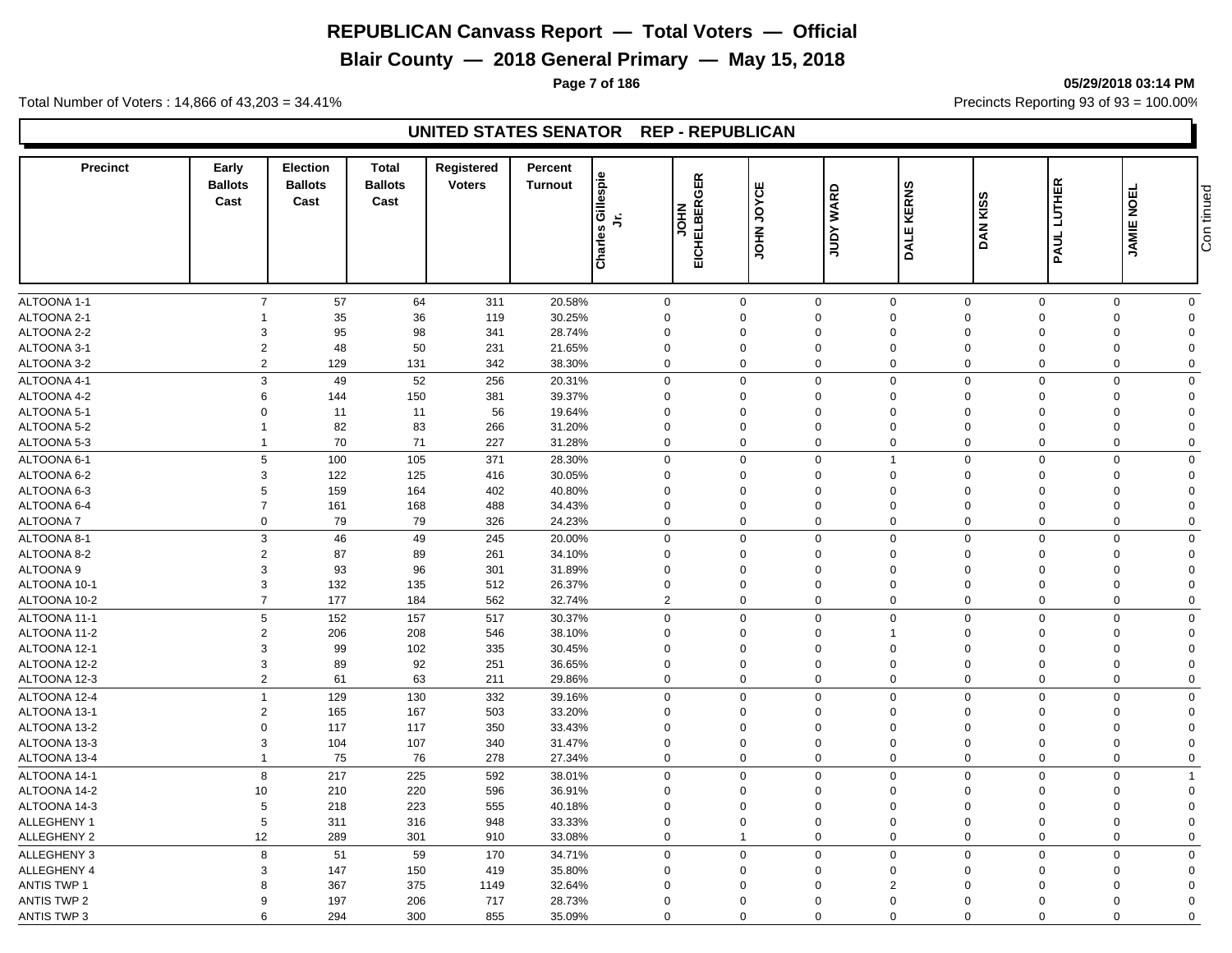# **Blair County — 2018 General Primary — May 15, 2018**

**Page 8 of 186 05/29/2018 03:14 PM**

Total Number of Voters : 14,866 of 43,203 = 34.41% **Precincts Reporting 93 of 93** = 100.00%

| <b>Precinct</b>        | Early<br><b>Ballots</b><br>Cast | <b>Election</b><br><b>Ballots</b><br>Cast | <b>Total</b><br><b>Ballots</b><br>Cast | Registered<br><b>Voters</b> | Percent<br><b>Turnout</b> | Charles Gillespie<br>ら | 띥<br>ō<br>띥<br><b>NHOL</b><br><b>ICHELBE</b><br>靣 | JOYCE<br><b>NHOT</b> | <b>WARD</b><br>Yanr | <b>KERNS</b><br><b>DALE</b> | DAN KISS    | PAUL LUTHER    | <b>JAMIE NOEL</b>          |  |
|------------------------|---------------------------------|-------------------------------------------|----------------------------------------|-----------------------------|---------------------------|------------------------|---------------------------------------------------|----------------------|---------------------|-----------------------------|-------------|----------------|----------------------------|--|
|                        |                                 |                                           |                                        |                             |                           |                        |                                                   |                      |                     |                             |             |                |                            |  |
| BELLWOOD BORO          | $\overline{2}$                  | 190                                       | 192                                    | 641                         | 29.95%                    |                        | $\mathbf 0$                                       | $\mathbf 0$          | 0                   | $\mathbf 0$                 | $\mathbf 0$ | $\mathbf 0$    | $\mathbf 0$<br>$\Omega$    |  |
| <b>BLAIR TWP 1</b>     | 5                               | 277                                       | 282                                    | 694                         | 40.63%                    |                        | $\mathbf 0$                                       | $\mathbf 0$          | $\mathbf 0$         | $\mathbf 0$                 | $\Omega$    | 1              | $\mathbf 0$<br>$\Omega$    |  |
| <b>BLAIR TWP 2</b>     |                                 | 241                                       | 242                                    | 749                         | 32.31%                    |                        | $\mathbf 0$                                       | $\Omega$             | $\Omega$            | $\mathbf 0$                 | $\Omega$    | $\Omega$       | 0<br>$\Omega$              |  |
| <b>BLAIR TWP 3</b>     | 3                               | 185                                       | 188                                    | 210                         | 89.52%                    |                        | $\mathbf 0$                                       | $\Omega$             | $\mathbf 0$         | $\mathbf 0$                 | $\Omega$    | $\mathbf 0$    | 0<br>$\Omega$              |  |
| <b>CATHARINE TWP</b>   | 1                               | 143                                       | 144                                    | 339                         | 42.48%                    |                        | $\mathbf 0$                                       | $\Omega$             | 0                   | $\mathbf{1}$                | $\Omega$    | $\Omega$       | 0<br>$\mathbf 0$           |  |
| <b>DUNCANSVILLE</b>    | $\overline{7}$                  | 164                                       | 171                                    | 486                         | 35.19%                    |                        | $\mathbf 0$                                       | $\Omega$             | $\Omega$            | $\mathsf 0$                 | $\mathbf 0$ | $\mathbf 0$    | $\mathbf 0$<br>$\Omega$    |  |
| <b>FRANKSTOWN TWP1</b> | 3                               | 306                                       | 309                                    | 782                         | 39.51%                    |                        | $\Omega$                                          | $\Omega$             | $\Omega$            | $\overline{1}$              | $\Omega$    | $\Omega$       | 1<br>$\Omega$              |  |
| <b>FRANKSTOWN TWP2</b> | 10                              | 275                                       | 285                                    | 701                         | 40.66%                    |                        | $\mathbf 0$                                       | $\Omega$             | $\Omega$            | $\mathbf 0$                 | $\Omega$    | $\Omega$       | $\mathbf 0$<br>$\Omega$    |  |
| <b>FRANKSTOWN TWP3</b> | 16                              | 331                                       | 347                                    | 842                         | 41.21%                    |                        | $\Omega$                                          | $\Omega$             | $\Omega$            | $\mathbf{1}$                | $\Omega$    | $\Omega$       | $\Omega$<br>$\Omega$       |  |
| <b>FRANKSTOWN TWP4</b> | 3                               | 193                                       | 196                                    | 552                         | 35.51%                    |                        | $\mathbf 0$                                       | $\Omega$             | $\mathbf 0$         | $\mathbf 0$                 | $\mathbf 0$ | $\mathbf 0$    | $\mathbf 0$<br>$\Omega$    |  |
| <b>FRANKSTOWN TWP5</b> | $\overline{2}$                  | 287                                       | 289                                    | 782                         | 36.96%                    |                        | $\mathbf 0$                                       | $\Omega$             | $\mathbf{0}$        | $\mathbf 0$                 | $\mathbf 0$ | $\mathbf 0$    | $\mathbf 0$<br>$\Omega$    |  |
| <b>FREEDOM TWP 1</b>   | 3                               | 160                                       | 163                                    | 439                         | 37.13%                    |                        | $\mathbf 0$                                       | $\Omega$             | $\Omega$            | $\mathbf 0$                 | $\mathbf 0$ | $\Omega$       | $\mathbf 0$<br>$\Omega$    |  |
| FREEDOM TWP 2          | $\overline{7}$                  | 246                                       | 253                                    | 854                         | 29.63%                    |                        | $\mathbf 0$                                       |                      | 0                   | $\mathbf{1}$                | $\Omega$    | $\Omega$       | $\mathbf 0$<br>$\Omega$    |  |
| <b>GREENFIELD TWP1</b> | $\overline{2}$                  | 162                                       | 164                                    | 550                         | 29.82%                    |                        | $\mathbf 0$                                       | $\Omega$             | $\overline{1}$      | $\mathbf 0$                 | $\Omega$    | $\Omega$       | $\mathbf 0$<br>$\Omega$    |  |
| <b>GREENFIELD TWP2</b> | $\mathbf 0$                     | 26                                        | 26                                     | 72                          | 36.11%                    |                        | $\mathbf 0$                                       | $\Omega$             | $\mathbf 0$         | $\mathbf 0$                 | $\mathbf 0$ | $\mathbf 0$    | $\mathbf 0$<br>$\Omega$    |  |
| <b>GREENFIELD TWP3</b> | $\mathbf 0$                     | 177                                       | 177                                    | 668                         | 26.50%                    |                        | $\mathbf 0$                                       | $\Omega$             | $\mathbf 0$         | $\mathbf 0$                 | $\mathbf 0$ | $\Omega$       | $\mathbf 0$<br>$\Omega$    |  |
| <b>HOLLIDAYSBURG 1</b> | 4                               | 48                                        | 52                                     | 219                         | 23.74%                    |                        | $\mathbf 0$                                       | $\Omega$             | $\mathbf 0$         | $\mathbf 0$                 | $\Omega$    | $\Omega$       | 0<br>$\Omega$              |  |
| <b>HOLLIDAYSBURG 2</b> | 5                               | 106                                       | 111                                    | 267                         | 41.57%                    |                        | $\mathbf 0$                                       | $\Omega$             | $\Omega$            | $\mathbf 0$                 | $\Omega$    | $\mathbf 0$    | 0<br>$\Omega$              |  |
| <b>HOLLIDAYSBURG 3</b> | 13                              | 102                                       | 115                                    | 310                         | 37.10%                    |                        | $\mathbf 0$                                       | $\Omega$             | $\Omega$            | $\mathbf 0$                 | $\Omega$    | $\mathbf 0$    | 0<br>$\Omega$              |  |
| <b>HOLLIDAYSBURG 4</b> | 6                               | 149                                       | 155                                    | 351                         | 44.16%                    |                        | $\mathbf 0$                                       | $\mathbf 0$          | $\mathbf 0$         | $\mathbf 0$                 | $\mathbf 0$ | $\overline{0}$ | $\mathbf 0$<br>$\mathbf 0$ |  |
|                        |                                 |                                           |                                        |                             |                           |                        |                                                   |                      |                     |                             |             |                |                            |  |
| <b>HOLLIDAYSBURG 5</b> | 15                              | 120                                       | 135                                    | 310                         | 43.55%                    |                        | $\mathbf 0$                                       | $\Omega$             | $\mathbf 0$         | $\mathbf 0$                 | $\mathbf 0$ | $\mathbf 0$    | $\mathbf 0$<br>$\Omega$    |  |
| <b>HOLLIDAYSBURG 6</b> | 3                               | 115                                       | 118                                    | 293                         | 40.27%                    |                        | $\mathbf 0$                                       | $\Omega$             | $\Omega$            | $\mathbf{0}$                | $\Omega$    | $\Omega$       | $\mathbf 0$<br>$\Omega$    |  |
| <b>HOLLIDAYSBURG 7</b> | $\overline{2}$                  | 130                                       | 132                                    | 313                         | 42.17%                    |                        | $\mathbf 0$                                       | $\Omega$             | $\Omega$            | $\mathbf 0$                 | $\Omega$    | $\Omega$       | $\mathbf 0$<br>$\Omega$    |  |
| <b>HUSTON TWP</b>      | 3                               | 225                                       | 228                                    | 586                         | 38.91%                    |                        | $\mathbf 0$                                       | $\Omega$             | $\Omega$            | $\mathbf 0$                 | $\Omega$    | $\Omega$       | $\mathbf 0$<br>$\Omega$    |  |
| <b>JUNIATA TWP</b>     | 3                               | 152                                       | 155                                    | 486                         | 31.89%                    |                        | $\mathbf 0$                                       | $\Omega$             | $\mathbf 0$         | $\mathbf 0$                 | $\mathbf 0$ | $\mathbf 0$    | $\mathbf 0$<br>$\Omega$    |  |
| <b>LOGAN TWP 1</b>     | 2                               | 262                                       | 264                                    | 756                         | 34.92%                    |                        | $\mathbf 0$                                       | $\Omega$             | $\mathbf 0$         | $\mathbf 0$                 | $\mathbf 0$ | $\mathbf 0$    | $\mathbf 0$<br>$\Omega$    |  |
| <b>LOGAN TWP 2</b>     | 11                              | 341                                       | 352                                    | 893                         | 39.42%                    |                        | $\mathbf 0$                                       | $\Omega$             | $\Omega$            | $\overline{2}$              | $\Omega$    | $\Omega$       | $\mathbf 0$<br>$\Omega$    |  |
| LOGAN TWP 3            | 8                               | 183                                       | 191                                    | 481                         | 39.71%                    |                        | $\mathbf 0$                                       | $\Omega$             | $\Omega$            | $\mathbf 0$                 | $\Omega$    | $\Omega$       | 0<br>$\Omega$              |  |
| <b>LOGAN TWP 4</b>     | $\overline{2}$                  | 220                                       | 222                                    | 660                         | 33.64%                    |                        | $\mathbf 0$                                       | $\Omega$             | $\mathbf 0$         | $\mathbf 0$                 | $\mathbf 0$ | $\Omega$       | $\mathbf 0$<br>$\Omega$    |  |
| LOGAN TWP 5            | $\overline{4}$                  | 244                                       | 248                                    | 679                         | 36.52%                    |                        | $\mathbf 0$                                       | $\Omega$             | $\mathbf 0$         | $\mathbf{1}$                | $\mathbf 0$ | $\mathbf 0$    | $\mathbf 0$<br>$\Omega$    |  |
| <b>LOGAN TWP 6</b>     | $\overline{7}$                  | 253                                       | 260                                    | 857                         | 30.34%                    |                        | $\mathbf 0$                                       | $\Omega$             | $\Omega$            | $\mathbf 0$                 | $\mathbf 0$ | $\Omega$       | $\mathbf 0$<br>$\Omega$    |  |
| <b>LOGAN TWP 7</b>     | $\mathbf 0$                     | 122                                       | 122                                    | 300                         | 40.67%                    |                        | $\mathbf 0$                                       | $\Omega$             | $\mathbf 0$         | $\mathbf 0$                 | $\Omega$    | $\mathbf 0$    | 0<br>$\Omega$              |  |
| <b>MARTINSBURG 1</b>   | 4                               | 163                                       | 167                                    | 394                         | 42.39%                    |                        | $\mathbf 0$                                       | $\Omega$             | $\Omega$            | $\Omega$                    | $\Omega$    | $\Omega$       | $\mathbf 0$<br>$\Omega$    |  |
| <b>MARTINSBURG 2</b>   | 10                              | 186                                       | 196                                    | 483                         | 40.58%                    |                        | $\mathbf 0$                                       | $\Omega$             | $\mathbf 0$         | $\mathbf 0$                 | $\mathbf 0$ | $\overline{0}$ | $\mathbf 0$<br>$\Omega$    |  |
| <b>NEWRY BORO</b>      | $\mathbf 0$                     | 15                                        | 15                                     | 53                          | 28.30%                    |                        | $\mathbf 0$                                       | $\Omega$             | $\mathbf 0$         | $\mathbf 0$                 | $\mathbf 0$ | $\mathbf 0$    | $\mathbf 0$<br>$\mathbf 0$ |  |
| NORTH WOODBURY         | 25                              | 416                                       | 441                                    | 1164                        | 37.89%                    |                        | $\mathbf 0$                                       | $\Omega$             | $\mathbf 0$         | $\mathbf 0$                 | $\mathbf 0$ | $\mathbf 0$    | $\mathbf 0$<br>$\mathbf 0$ |  |
| <b>ROARING SPG 1</b>   | $\overline{0}$                  | 49                                        | 49                                     | 224                         | 21.88%                    |                        | $\mathbf 0$                                       | $\Omega$             | $\mathbf 0$         | $\mathbf 0$                 | $\Omega$    | $\Omega$       | 0<br>$\Omega$              |  |
| <b>ROARING SPG 2</b>   | $\overline{2}$                  | 150                                       | 152                                    | 384                         | 39.58%                    |                        | $\mathbf 0$                                       | $\Omega$             | $\Omega$            | $\Omega$                    | $\Omega$    | $\Omega$       | $\mathbf 0$<br>$\Omega$    |  |
| <b>ROARING SPG 3</b>   | $\Omega$                        | 105                                       | 105                                    | 317                         | 33.12%                    |                        | $\mathbf 0$                                       | $\Omega$             | $\Omega$            | $\Omega$                    | $\Omega$    | $\Omega$       | $\mathbf 0$<br>$\Omega$    |  |
| SNYDER TWP 1           | 5                               | 144                                       | 149                                    | 537                         | 27.75%                    |                        | $\Omega$                                          | $\Omega$             | $\Omega$            | $\Omega$                    | $\Omega$    | $\Omega$       | $\Omega$<br>$\Omega$       |  |
|                        |                                 |                                           |                                        |                             |                           |                        |                                                   |                      |                     |                             |             |                |                            |  |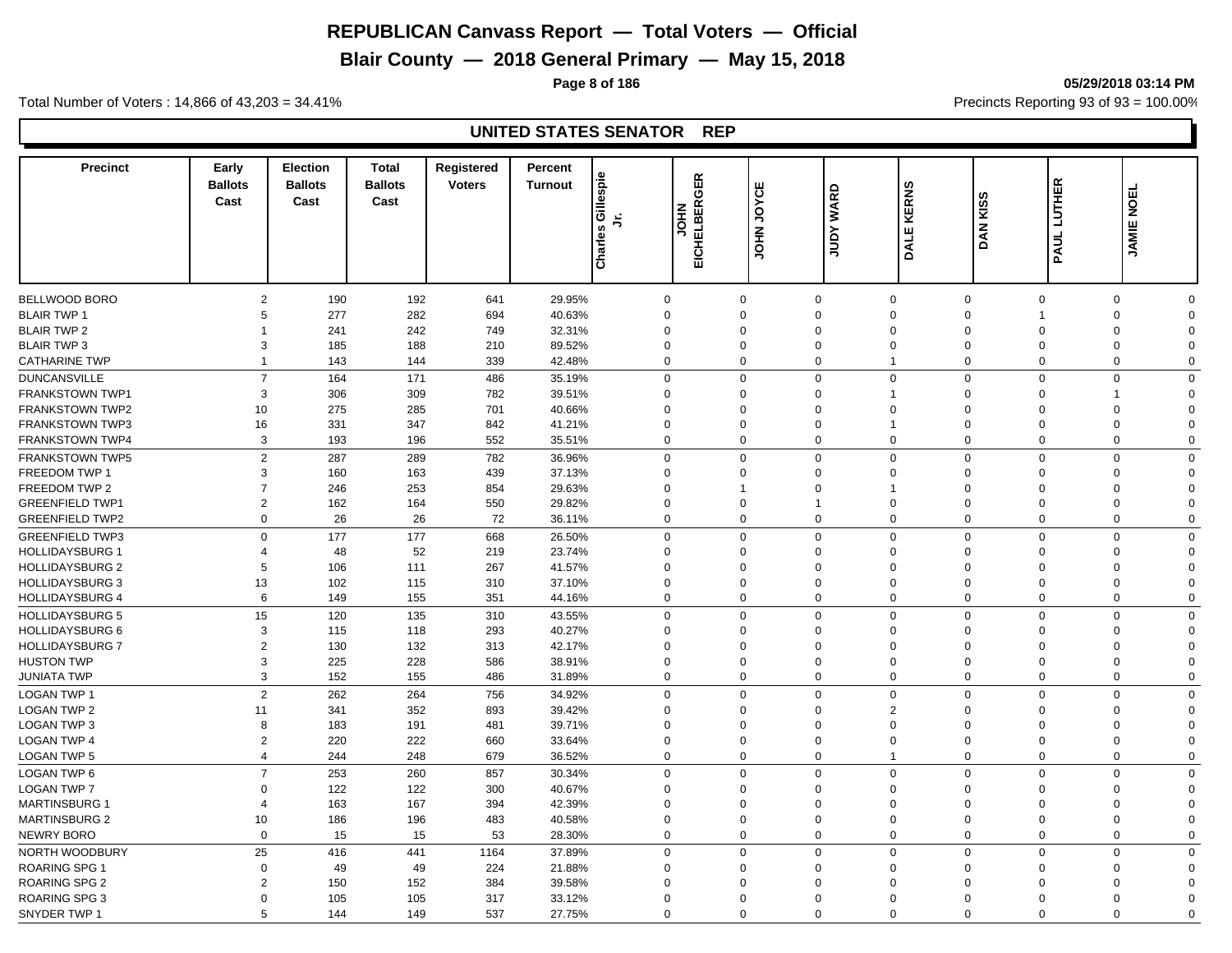# **Blair County — 2018 General Primary — May 15, 2018**

**Page 9 of 186 05/29/2018 03:14 PM**

Total Number of Voters : 14,866 of 43,203 = 34.41% **Precincts Reporting 93 of 93** = 100.00%

| 228<br>231<br>785<br>29.43%<br>$\Omega$<br>$\Omega$<br>375<br>381<br>1142<br>33.36%<br>132<br>134<br>370<br>36.22%<br>113<br>348<br>114<br>32.76%<br>332<br>106<br>106<br>31.93%<br>$\Omega$<br>$\Omega$<br>65<br>65<br>244<br>26.64%<br>$\Omega$<br>$\mathbf 0$<br>$\Omega$<br>$\Omega$<br>$\Omega$<br>50<br>51<br>188<br>27.13%<br>42<br>27.27%<br>41<br>154<br>51<br>50<br>199<br>25.63%<br>∩<br>143<br>143<br>393<br>36.39%<br>0<br>$\Omega$<br>88<br>89<br>272<br>32.72%<br>$\Omega$<br>$\mathbf{0}$<br>$\Omega$<br>$\Omega$<br>154<br>160<br>458<br>34.93%<br>$\Omega$<br>202<br>203<br>652<br>31.13%<br>382<br>14484<br>14866<br>43203<br>12<br>$\overline{2}$<br>3 | Precinct             | Early<br><b>Ballots</b><br>Cast | Election<br><b>Ballots</b><br>Cast | Total<br><b>Ballots</b><br>Cast | Registered<br><b>Voters</b> | Percent<br><b>Turnout</b> | spie<br>- 41<br>Gill<br>$\frac{1}{2}$ | œ<br>ш<br>Φ<br><b>ELBER</b><br><b>OHN</b><br>Ξ<br>ш | ш<br>$\overline{\mathbf{o}}$<br>C<br>ぅ<br>$\widetilde{\mathbf{f}}$<br>O | 읎<br>Š<br>$\epsilon$<br>∍ | <b>RNS</b><br>뀢<br>≏ | <b>KISS</b><br>z<br>≏ | <b>UTHER</b><br>┙<br>Б<br>Ā | <b>NOEL</b><br>JAMIE |  |
|----------------------------------------------------------------------------------------------------------------------------------------------------------------------------------------------------------------------------------------------------------------------------------------------------------------------------------------------------------------------------------------------------------------------------------------------------------------------------------------------------------------------------------------------------------------------------------------------------------------------------------------------------------------------------|----------------------|---------------------------------|------------------------------------|---------------------------------|-----------------------------|---------------------------|---------------------------------------|-----------------------------------------------------|-------------------------------------------------------------------------|---------------------------|----------------------|-----------------------|-----------------------------|----------------------|--|
|                                                                                                                                                                                                                                                                                                                                                                                                                                                                                                                                                                                                                                                                            | SNYDER TWP 2         |                                 |                                    |                                 |                             |                           |                                       |                                                     |                                                                         |                           |                      |                       |                             |                      |  |
|                                                                                                                                                                                                                                                                                                                                                                                                                                                                                                                                                                                                                                                                            | <b>TAYLOR TWP</b>    |                                 |                                    |                                 |                             |                           |                                       |                                                     |                                                                         |                           |                      |                       |                             |                      |  |
|                                                                                                                                                                                                                                                                                                                                                                                                                                                                                                                                                                                                                                                                            | <b>TYRONE TWP 1</b>  |                                 |                                    |                                 |                             |                           |                                       |                                                     |                                                                         |                           |                      |                       |                             |                      |  |
|                                                                                                                                                                                                                                                                                                                                                                                                                                                                                                                                                                                                                                                                            | TYRONE TWP 2         |                                 |                                    |                                 |                             |                           |                                       |                                                     |                                                                         |                           |                      |                       |                             |                      |  |
|                                                                                                                                                                                                                                                                                                                                                                                                                                                                                                                                                                                                                                                                            | TYRONE BORO 1        |                                 |                                    |                                 |                             |                           |                                       |                                                     |                                                                         |                           |                      |                       |                             |                      |  |
|                                                                                                                                                                                                                                                                                                                                                                                                                                                                                                                                                                                                                                                                            | TYRONE BORO 2        |                                 |                                    |                                 |                             |                           |                                       |                                                     |                                                                         |                           |                      |                       |                             |                      |  |
|                                                                                                                                                                                                                                                                                                                                                                                                                                                                                                                                                                                                                                                                            | TYRONE BORO 3        |                                 |                                    |                                 |                             |                           |                                       |                                                     |                                                                         |                           |                      |                       |                             |                      |  |
|                                                                                                                                                                                                                                                                                                                                                                                                                                                                                                                                                                                                                                                                            | <b>TYRONE BORO 4</b> |                                 |                                    |                                 |                             |                           |                                       |                                                     |                                                                         |                           |                      |                       |                             |                      |  |
|                                                                                                                                                                                                                                                                                                                                                                                                                                                                                                                                                                                                                                                                            | <b>TYRONE BORO 5</b> |                                 |                                    |                                 |                             |                           |                                       |                                                     |                                                                         |                           |                      |                       |                             |                      |  |
|                                                                                                                                                                                                                                                                                                                                                                                                                                                                                                                                                                                                                                                                            | TYRONE BORO 6        |                                 |                                    |                                 |                             |                           |                                       |                                                     |                                                                         |                           |                      |                       |                             |                      |  |
|                                                                                                                                                                                                                                                                                                                                                                                                                                                                                                                                                                                                                                                                            | <b>TYRONE BORO 7</b> |                                 |                                    |                                 |                             |                           |                                       |                                                     |                                                                         |                           |                      |                       |                             |                      |  |
|                                                                                                                                                                                                                                                                                                                                                                                                                                                                                                                                                                                                                                                                            | WILLIAMSBURG         |                                 |                                    |                                 |                             |                           |                                       |                                                     |                                                                         |                           |                      |                       |                             |                      |  |
|                                                                                                                                                                                                                                                                                                                                                                                                                                                                                                                                                                                                                                                                            | WOODBURY TWP         |                                 |                                    |                                 |                             |                           |                                       |                                                     |                                                                         |                           |                      |                       |                             |                      |  |
|                                                                                                                                                                                                                                                                                                                                                                                                                                                                                                                                                                                                                                                                            | <b>Totals</b>        |                                 |                                    |                                 |                             |                           |                                       |                                                     |                                                                         |                           |                      |                       |                             |                      |  |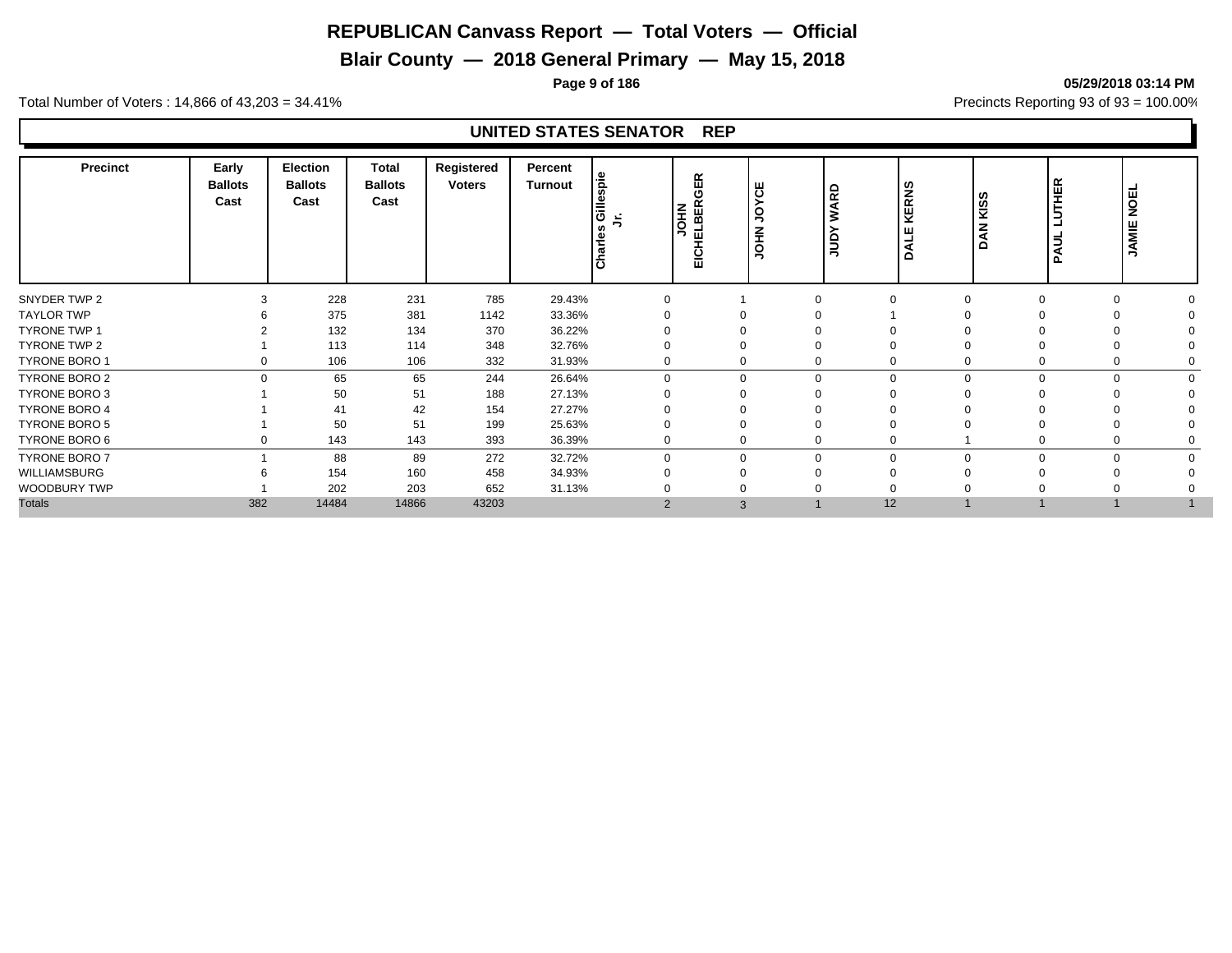**Blair County — 2018 General Primary — May 15, 2018**

Total Number of Voters : 14,866 of 43,203 = 34.41% **Precincts Reporting 93 of 93** = 100.00%

#### **UNITED STATES SENATOR REP - REPUBLICAN**

| <b>Precinct</b>    | Early<br><b>Ballots</b><br>Cast | <b>Election</b><br><b>Ballots</b><br>Cast | <b>Total</b><br><b>Ballots</b><br>Cast | Registered<br><b>Voters</b> | Percent<br><b>Turnout</b> | PAGE<br><b>DENNIS</b> | <b>JAMES H</b><br>PARKER | <b>RON PAUL</b> | <b>ROBERTS</b><br>STU | <b>RUTTER</b><br>DAVE      | ဖာ<br>BERNIE<br>SANDERS | SHOCK<br>ERIC               | SMITH<br>ABE | Con tinued |
|--------------------|---------------------------------|-------------------------------------------|----------------------------------------|-----------------------------|---------------------------|-----------------------|--------------------------|-----------------|-----------------------|----------------------------|-------------------------|-----------------------------|--------------|------------|
|                    |                                 |                                           |                                        |                             |                           |                       |                          |                 |                       |                            |                         |                             |              |            |
| ALTOONA 1-1        | $\overline{7}$                  | 57                                        | 64                                     | 311                         | 20.58%                    | $\mathbf 0$           | $\mathbf 0$              |                 | $\mathbf 0$           | $\mathbf 0$<br>$\mathbf 0$ |                         | $\mathbf 0$<br>$\mathbf 0$  | $\mathbf 0$  |            |
| ALTOONA 2-1        |                                 | 35                                        | 36                                     | 119                         | 30.25%                    | $\mathbf 0$           | $\Omega$                 |                 | $\Omega$              | $\mathbf 0$<br>$\mathbf 0$ | $\Omega$                | $\mathbf 0$                 | $\Omega$     |            |
| ALTOONA 2-2        | 3                               | 95                                        | 98                                     | 341                         | 28.74%                    | $\mathbf 0$           | $\Omega$                 |                 | $\Omega$              | $\mathbf 0$<br>$\Omega$    | $\Omega$                | 0                           | $\Omega$     |            |
| ALTOONA 3-1        | $\overline{2}$                  | 48                                        | 50                                     | 231                         | 21.65%                    | $\mathbf 0$           | $\Omega$                 |                 | 0                     | $\mathbf 0$<br>$\Omega$    | $\Omega$                | $\mathbf 0$                 | $\Omega$     |            |
| ALTOONA 3-2        | $\overline{2}$                  | 129                                       | 131                                    | 342                         | 38.30%                    | $\mathbf 0$           | $\Omega$                 |                 | 0                     | $\mathbf 0$<br>$\Omega$    |                         | $\mathbf 0$<br>$\mathbf 0$  | $\Omega$     |            |
| ALTOONA 4-1        | 3                               | 49                                        | 52                                     | 256                         | 20.31%                    | $\mathbf 0$           | $\Omega$                 |                 | $\mathbf 0$           | $\mathbf 0$<br>$\mathbf 0$ |                         | $\mathbf 0$<br>$\mathbf 0$  | $\Omega$     |            |
| ALTOONA 4-2        | 6                               | 144                                       | 150                                    | 381                         | 39.37%                    | $\mathbf 0$           | $\Omega$                 |                 | $\Omega$              | $\mathbf 0$<br>$\Omega$    | $\Omega$                | $\mathbf 0$                 | $\Omega$     |            |
| ALTOONA 5-1        | $\Omega$                        | 11                                        | 11                                     | 56                          | 19.64%                    | $\mathbf 0$           | $\Omega$                 |                 | $\Omega$              | $\mathbf 0$<br>$\mathbf 0$ | $\Omega$                | $\mathbf 0$                 | $\Omega$     |            |
| ALTOONA 5-2        | $\overline{1}$                  | 82                                        | 83                                     | 266                         | 31.20%                    | $\mathbf 0$           | $\mathbf 0$              |                 | $\mathbf 0$           | $\mathbf 0$<br>$\mathbf 0$ | $\overline{0}$          | $\mathbf 0$                 | $\Omega$     |            |
| ALTOONA 5-3        | $\overline{1}$                  | 70                                        | 71                                     | 227                         | 31.28%                    | $\mathbf 0$           | $\Omega$                 |                 | $\mathbf 0$           | $\mathbf 0$<br>$\mathbf 0$ |                         | $\mathbf 0$<br>$\mathbf{0}$ | $\Omega$     |            |
| ALTOONA 6-1        | 5                               | 100                                       | 105                                    | 371                         | 28.30%                    | $\mathbf 0$           | $\Omega$                 |                 | $\mathbf 0$           | $\mathbf 0$<br>$\mathbf 0$ | $\Omega$                | $\mathbf 0$                 | $\Omega$     |            |
| ALTOONA 6-2        | 3                               | 122                                       | 125                                    | 416                         | 30.05%                    | $\mathbf 0$           | $\Omega$                 |                 | $\mathbf 0$           | $\mathbf 0$<br>$\mathbf 0$ | $\Omega$                | 0                           | $\Omega$     |            |
| ALTOONA 6-3        | 5                               | 159                                       | 164                                    | 402                         | 40.80%                    | $\mathbf 0$           | $\mathbf 0$              |                 | $\mathbf 0$           | $\mathbf 0$<br>$\Omega$    | $\mathbf 0$             | 0                           | $\mathbf 0$  |            |
| ALTOONA 6-4        | $\overline{7}$                  | 161                                       | 168                                    | 488                         | 34.43%                    | $\mathbf 0$           | $\Omega$                 |                 | $\mathbf 0$           | $\mathbf 0$<br>$\Omega$    | $\mathbf 0$             | 0                           | $\Omega$     |            |
| <b>ALTOONA7</b>    | $\mathbf 0$                     | 79                                        | 79                                     | 326                         | 24.23%                    | $\mathbf 0$           | $\Omega$                 |                 | $\mathbf 0$           | $\mathbf 0$<br>$\mathbf 0$ |                         | $\mathbf 0$<br>$\mathbf 0$  | $\Omega$     |            |
| ALTOONA 8-1        | 3                               | 46                                        | 49                                     | 245                         | 20.00%                    | $\mathbf 0$           | $\Omega$                 |                 | $\mathbf{0}$          | $\mathbf 0$<br>$\mathbf 0$ |                         | $\mathbf 0$<br>$\mathbf 0$  | $\mathbf 0$  |            |
| ALTOONA 8-2        | $\overline{2}$                  | 87                                        | 89                                     | 261                         | 34.10%                    | $\mathbf 0$           | $\mathbf 0$              | $\mathbf{1}$    |                       | $\mathbf 0$<br>$\mathbf 0$ | $\mathbf 0$             | $\mathbf 0$                 | $\Omega$     |            |
| ALTOONA 9          | 3                               | 93                                        | 96                                     | 301                         | 31.89%                    | $\mathbf 0$           | $\Omega$                 |                 | $\Omega$              | $\mathbf 0$<br>$\Omega$    | $\Omega$                | 0                           | $\Omega$     |            |
| ALTOONA 10-1       | 3                               | 132                                       | 135                                    | 512                         | 26.37%                    | $\mathbf 0$           | $\mathbf 0$              |                 | $\mathbf 0$           | $\mathbf 0$<br>$\Omega$    | $\mathbf 0$             | 0                           | $\Omega$     |            |
| ALTOONA 10-2       | $\overline{7}$                  | 177                                       | 184                                    | 562                         | 32.74%                    | $\mathbf 0$           | $\mathbf 0$              |                 | $\mathbf 0$           | $\mathbf 0$<br>$\mathbf 0$ |                         | $\mathbf 0$<br>$\mathbf 0$  | $\mathbf 0$  |            |
| ALTOONA 11-1       | 5                               | 152                                       | 157                                    | 517                         | 30.37%                    | $\mathbf 0$           | $\Omega$                 |                 | $\mathbf 0$           | $\mathbf 0$<br>$\mathbf 0$ |                         | $\mathbf 0$<br>$\mathbf 0$  | $\mathbf 0$  |            |
| ALTOONA 11-2       | $\overline{2}$                  | 206                                       | 208                                    | 546                         | 38.10%                    | $\mathbf 0$           | $\Omega$                 |                 | $\Omega$              | $\mathbf 0$<br>$\Omega$    | $\Omega$                | $\mathbf 0$                 | $\Omega$     |            |
| ALTOONA 12-1       | 3                               | 99                                        |                                        |                             | 30.45%                    | $\mathbf 0$           | $\Omega$                 |                 | $\mathbf 0$           | $\mathbf 0$<br>$\Omega$    | $\Omega$                | $\mathbf 0$                 | $\Omega$     |            |
| ALTOONA 12-2       | 3                               | 89                                        | 102<br>92                              | 335<br>251                  | 36.65%                    | $\mathbf 0$           | $\Omega$                 |                 | $\mathbf 0$           | $\mathbf 0$<br>$\Omega$    | $\mathbf 0$             | $\mathbf 0$                 | $\Omega$     |            |
| ALTOONA 12-3       | $\overline{2}$                  | 61                                        | 63                                     | 211                         | 29.86%                    | $\mathbf 0$           | $\Omega$                 |                 | $\mathbf 0$           | $\mathbf 0$<br>$\Omega$    |                         | $\mathbf 0$<br>$\mathbf 0$  | $\Omega$     |            |
|                    |                                 |                                           |                                        |                             |                           |                       |                          |                 |                       |                            |                         |                             |              |            |
| ALTOONA 12-4       | $\overline{1}$                  | 129                                       | 130                                    | 332                         | 39.16%                    | $\mathbf 0$           | $\Omega$                 |                 | $\mathbf 0$           | $\mathbf 0$<br>$\mathbf 0$ |                         | $\mathbf 0$<br>$\mathbf 0$  | $\mathbf 0$  |            |
| ALTOONA 13-1       | $\overline{2}$                  | 165                                       | 167                                    | 503                         | 33.20%                    | $\mathbf 0$           | $\mathbf 0$              |                 | $\mathbf 0$           | $\mathbf 0$<br>$\mathbf 0$ | $\overline{0}$          | $\mathbf 0$                 | $\Omega$     |            |
| ALTOONA 13-2       | $\Omega$                        | 117                                       | 117                                    | 350                         | 33.43%                    | $\mathbf 0$           | $\Omega$                 |                 | $\Omega$              | $\mathbf 0$<br>$\Omega$    | $\Omega$                | 0                           | $\Omega$     |            |
| ALTOONA 13-3       | 3                               | 104                                       | 107                                    | 340                         | 31.47%                    | $\mathbf 0$           | $\Omega$                 |                 | $\mathbf 0$           | $\mathbf 0$<br>$\mathbf 0$ | $\Omega$                | 0                           | $\Omega$     |            |
| ALTOONA 13-4       | 1                               | 75                                        | 76                                     | 278                         | 27.34%                    | $\mathbf 0$           | $\Omega$                 |                 | 0                     | $\mathbf 0$<br>$\Omega$    |                         | $\mathbf 0$<br>$\mathbf 0$  | $\Omega$     |            |
| ALTOONA 14-1       | 8                               | 217                                       | 225                                    | 592                         | 38.01%                    | $\mathbf 0$           | $\Omega$                 |                 | $\mathbf 0$           | $\mathbf 0$<br>$\mathbf 0$ | $\overline{0}$          | $\mathbf 0$                 | $\Omega$     |            |
| ALTOONA 14-2       | 10                              | 210                                       | 220                                    | 596                         | 36.91%                    | $\mathbf 0$           | $\Omega$                 |                 | $\Omega$              | $\mathbf 0$<br>$\Omega$    | $\Omega$                | 0                           | $\Omega$     |            |
| ALTOONA 14-3       | 5                               | 218                                       | 223                                    | 555                         | 40.18%                    | $\mathbf 0$           | $\Omega$                 |                 | $\Omega$              | $\mathbf 0$<br>$\Omega$    | $\Omega$                | 0                           | $\Omega$     |            |
| ALLEGHENY 1        | 5                               | 311                                       | 316                                    | 948                         | 33.33%                    | $\mathbf 0$           | $\mathbf 0$              |                 | $\mathbf 0$           | $\mathbf 0$<br>$\mathbf 0$ | $\overline{0}$          | $\mathbf 0$                 | $\Omega$     |            |
| <b>ALLEGHENY 2</b> | 12                              | 289                                       | 301                                    | 910                         | 33.08%                    | $\mathbf 0$           | $\Omega$                 |                 | $\mathbf 0$           | $\mathbf 0$<br>$\mathbf 0$ |                         | $\mathbf 0$<br>$\mathbf 0$  | $\Omega$     |            |
| ALLEGHENY 3        | 8                               | 51                                        | 59                                     | 170                         | 34.71%                    | $\mathbf 0$           | $\Omega$                 |                 | $\mathbf 0$           | $\mathbf 0$<br>$\Omega$    | $\Omega$                | $\mathbf 0$                 | $\mathbf 0$  |            |
| ALLEGHENY 4        | 3                               | 147                                       | 150                                    | 419                         | 35.80%                    | $\mathbf 0$           | $\Omega$                 |                 | 0                     | $\mathbf 0$<br>$\Omega$    | $\Omega$                | 0                           | $\Omega$     |            |
| ANTIS TWP 1        | 8                               | 367                                       | 375                                    | 1149                        | 32.64%                    | $\mathbf 0$           | $\mathbf 0$              |                 | $\mathbf 0$           | $\mathbf 0$<br>$\Omega$    | $\mathbf 0$             | 0                           | $\Omega$     |            |
| <b>ANTIS TWP 2</b> | 9                               | 197                                       | 206                                    | 717                         | 28.73%                    | $\mathbf 0$           | $\Omega$                 |                 | $\Omega$              | $\Omega$<br>$\Omega$       | $\Omega$                | $\mathbf 0$                 | $\Omega$     |            |
| <b>ANTIS TWP 3</b> | 6                               | 294                                       | 300                                    | 855                         | 35.09%                    | $\Omega$              | $\Omega$                 |                 | $\Omega$              | $\Omega$<br>$\Omega$       | $\Omega$                | $\Omega$                    | $\Omega$     |            |

**Page 10 of 186 05/29/2018 03:14 PM**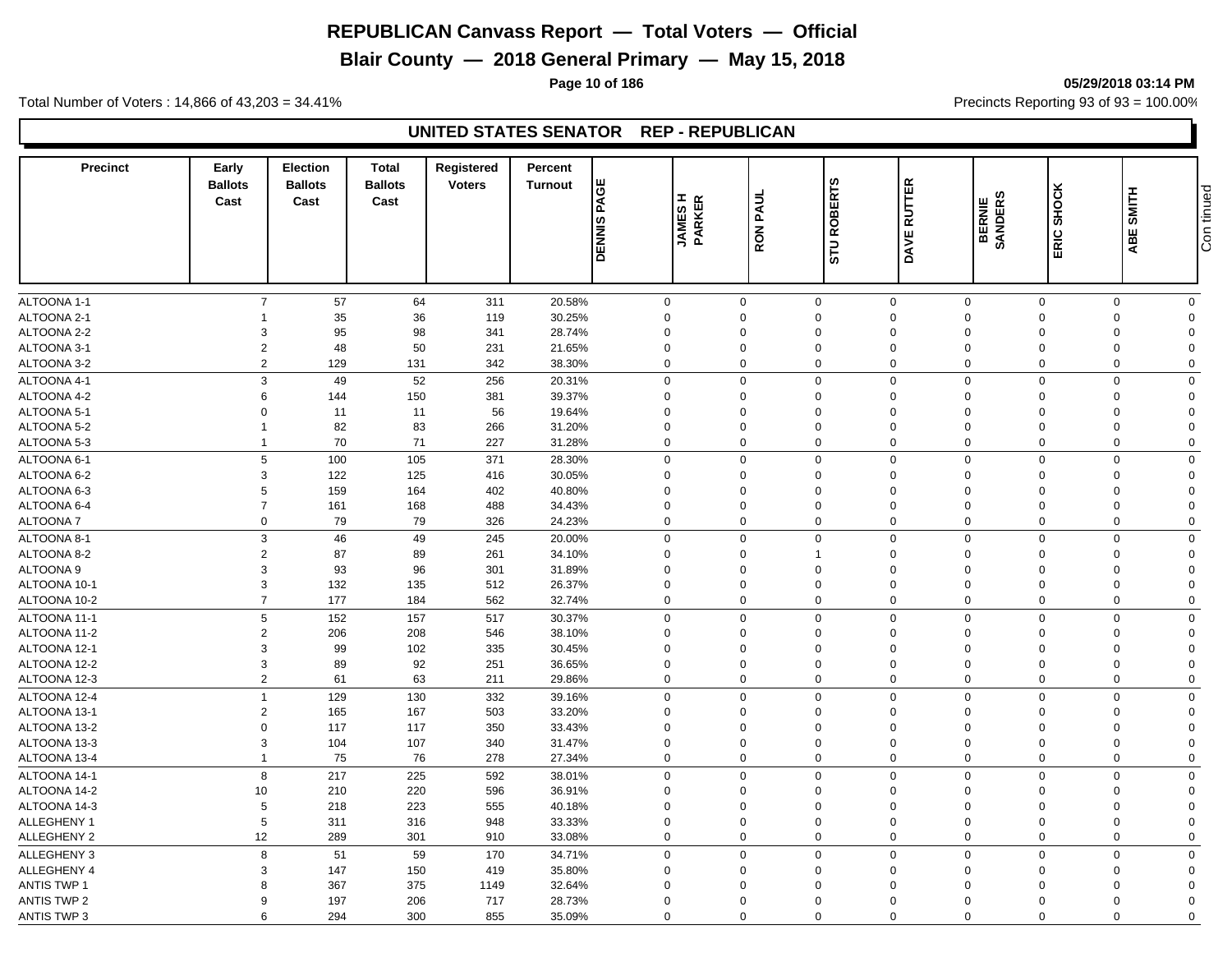# **Blair County — 2018 General Primary — May 15, 2018**

**Page 11 of 186 05/29/2018 03:14 PM**

Total Number of Voters : 14,866 of 43,203 = 34.41% **Precincts Reporting 93 of 93** = 100.00%

| <b>Precinct</b>        | Early<br><b>Ballots</b><br>Cast | <b>Election</b><br><b>Ballots</b><br>Cast | <b>Total</b><br><b>Ballots</b><br>Cast | Registered<br><b>Voters</b> | Percent<br><b>Turnout</b> | PAGE<br><b>DENNIS</b> | Iα<br><b>JAMES</b><br>PARKEI | <b>RON PAUL</b> | <b>ROBERTS</b><br><b>STU</b> | <b>RUTTER</b><br>DAVE                     | ဖာ<br>BERNIE<br>SANDERS | SHOCK<br>ERIC. | <b>SMITH</b><br>ABE              |  |
|------------------------|---------------------------------|-------------------------------------------|----------------------------------------|-----------------------------|---------------------------|-----------------------|------------------------------|-----------------|------------------------------|-------------------------------------------|-------------------------|----------------|----------------------------------|--|
|                        |                                 |                                           |                                        |                             |                           |                       |                              |                 |                              |                                           |                         |                |                                  |  |
| BELLWOOD BORO          | $\overline{2}$                  | 190                                       | 192                                    | 641                         | 29.95%                    |                       | $\mathbf 0$                  | $\mathbf 0$     | 0                            | $\mathbf 0$<br>$\mathbf{0}$               | $\Omega$                |                | $\mathbf 0$<br>$\Omega$          |  |
| <b>BLAIR TWP 1</b>     | 5                               | 277                                       | 282                                    | 694                         | 40.63%                    |                       | $\mathbf 0$                  | $\mathbf 0$     | $\mathbf 0$                  | $\mathbf 0$<br>$\Omega$                   | $\mathbf 0$             |                | $\mathbf 0$<br>$\Omega$          |  |
| <b>BLAIR TWP 2</b>     |                                 | 241                                       | 242                                    | 749                         | 32.31%                    |                       | $\mathbf 0$<br>$\Omega$      |                 | $\Omega$                     | $\Omega$<br>$\Omega$                      | $\Omega$                |                | 0<br>$\Omega$                    |  |
| <b>BLAIR TWP 3</b>     | 3                               | 185                                       | 188                                    | 210                         | 89.52%                    |                       | $\mathbf 0$                  | $\mathbf 0$     | $\mathbf 0$                  | $\mathbf 0$<br>$\Omega$                   | $\mathbf 0$             |                | 0<br>$\Omega$                    |  |
| <b>CATHARINE TWP</b>   | 1                               | 143                                       | 144                                    | 339                         | 42.48%                    |                       | $\mathbf 0$                  | $\Omega$        | 0                            | $\mathbf 0$<br>$\Omega$                   | $\Omega$                |                | 0<br>$\mathbf 0$                 |  |
|                        | $\overline{7}$                  |                                           |                                        |                             |                           |                       | $\mathbf 0$                  | $\Omega$        |                              | $\mathbf{0}$<br>$\Omega$                  | $\mathbf 0$             |                | $\mathbf 0$                      |  |
| <b>DUNCANSVILLE</b>    | 3                               | 164                                       | 171                                    | 486                         | 35.19%                    |                       | $\Omega$<br>$\Omega$         |                 | $\Omega$                     | $\Omega$                                  | $\Omega$                |                | $\Omega$<br>$\Omega$<br>$\Omega$ |  |
| <b>FRANKSTOWN TWP1</b> |                                 | 306                                       | 309                                    | 782                         | 39.51%                    |                       |                              |                 | $\Omega$                     | $\mathbf 0$                               |                         |                |                                  |  |
| <b>FRANKSTOWN TWP2</b> | 10                              | 275                                       | 285                                    | 701                         | 40.66%                    |                       | $\mathbf 0$<br>$\Omega$      |                 | $\Omega$                     | $\mathbf{0}$<br>$\Omega$                  | $\Omega$                |                | $\Omega$<br>$\Omega$             |  |
| <b>FRANKSTOWN TWP3</b> | 16                              | 331                                       | 347                                    | 842                         | 41.21%                    |                       | $\mathbf 0$                  | $\Omega$        | $\Omega$                     | $\mathbf 0$<br>$\Omega$                   | $\Omega$                |                | $\Omega$<br>$\Omega$             |  |
| <b>FRANKSTOWN TWP4</b> | 3                               | 193                                       | 196                                    | 552                         | 35.51%                    |                       | $\mathbf 0$                  | $\Omega$        | $\mathbf 0$                  | $\mathbf 0$<br>$\mathbf{0}$               | $\mathbf 0$             |                | $\mathbf 0$<br>$\Omega$          |  |
| <b>FRANKSTOWN TWP5</b> | $\overline{2}$                  | 287                                       | 289                                    | 782                         | 36.96%                    |                       | $\mathbf 0$                  | $\Omega$        | $\mathbf{0}$                 | $\mathbf 0$<br>$\mathbf{1}$               | $\mathbf 0$             |                | $\mathbf 0$<br>$\Omega$          |  |
| <b>FREEDOM TWP 1</b>   | 3                               | 160                                       | 163                                    | 439                         | 37.13%                    |                       | $\mathbf 0$                  | $\Omega$        | $\Omega$                     | $\mathbf 0$<br>$\mathbf{0}$               | $\Omega$                |                | $\mathbf 0$<br>$\Omega$          |  |
| FREEDOM TWP 2          | $\overline{7}$                  | 246                                       | 253                                    | 854                         | 29.63%                    |                       | $\mathbf 0$                  | $\Omega$        | $\mathbf 0$                  | $\mathbf 0$<br>$\Omega$                   | $\Omega$                |                | $\mathbf 0$<br>$\Omega$          |  |
| <b>GREENFIELD TWP1</b> | $\overline{2}$                  | 162                                       | 164                                    | 550                         | 29.82%                    |                       | $\mathbf 0$                  | $\Omega$        | $\Omega$                     | $\mathbf 0$<br>$\Omega$                   | $\Omega$                |                | $\mathbf 0$<br>$\Omega$          |  |
| <b>GREENFIELD TWP2</b> | $\mathbf 0$                     | 26                                        | 26                                     | 72                          | 36.11%                    |                       | $\mathbf 0$                  | $\Omega$        | $\mathbf 0$                  | $\mathbf 0$<br>$\mathbf 0$                | $\mathbf 0$             |                | $\mathbf 0$<br>$\Omega$          |  |
| <b>GREENFIELD TWP3</b> | $\mathbf 0$                     | 177                                       | 177                                    | 668                         | 26.50%                    |                       | $\mathbf 0$                  | $\Omega$        | $\mathbf 0$                  | $\mathbf 0$<br>$\mathbf 0$                | $\Omega$                |                | $\mathbf 0$<br>$\Omega$          |  |
| <b>HOLLIDAYSBURG 1</b> | 4                               | 48                                        | 52                                     | 219                         | 23.74%                    |                       | $\mathbf 0$                  | $\Omega$        | $\mathbf 0$                  | $\mathbf 0$<br>$\Omega$                   | $\Omega$                |                | 0<br>$\Omega$                    |  |
| <b>HOLLIDAYSBURG 2</b> | 5                               | 106                                       | 111                                    | 267                         | 41.57%                    |                       | $\mathbf 0$<br>$\Omega$      |                 | $\Omega$                     | $\mathbf 0$<br>$\Omega$                   | $\Omega$                |                | 0                                |  |
| <b>HOLLIDAYSBURG 3</b> | 13                              | 102                                       | 115                                    | 310                         | 37.10%                    |                       | $\mathbf 0$<br>$\Omega$      |                 | $\Omega$                     | $\mathbf 0$<br>$\Omega$                   | $\overline{1}$          |                | 0<br>$\Omega$                    |  |
| <b>HOLLIDAYSBURG 4</b> | 6                               | 149                                       | 155                                    | 351                         | 44.16%                    |                       | $\mathbf 0$                  | $\mathbf 0$     | $\mathbf 0$                  | $\mathbf{1}$<br>$\mathbf 0$               | $\overline{0}$          |                | $\mathbf 0$<br>$\mathbf 0$       |  |
| <b>HOLLIDAYSBURG 5</b> | 15                              | 120                                       | 135                                    | 310                         | 43.55%                    |                       | $\mathbf 0$                  |                 | $\mathbf 0$                  | $\mathbf 0$<br>$\mathbf 0$                | $\mathbf 0$             |                | $\mathbf 0$<br>$\Omega$          |  |
| <b>HOLLIDAYSBURG 6</b> | 3                               | 115                                       | 118                                    | 293                         | 40.27%                    |                       | $\mathbf 0$                  | $\Omega$        | $\Omega$                     | $\mathbf{0}$<br>$\Omega$                  | $\Omega$                |                | $\mathbf 0$<br>$\Omega$          |  |
| <b>HOLLIDAYSBURG 7</b> | $\overline{2}$                  | 130                                       | 132                                    | 313                         | 42.17%                    |                       | $\mathbf 0$<br>$\Omega$      |                 | $\Omega$                     | $\mathbf 0$<br>$\Omega$                   | $\Omega$                |                | $\mathbf 0$<br>$\Omega$          |  |
| <b>HUSTON TWP</b>      | 3                               | 225                                       | 228                                    | 586                         | 38.91%                    |                       | $\mathbf 0$                  | $\Omega$        | $\Omega$                     | $\mathbf 0$<br>$\Omega$                   | $\Omega$                |                | $\mathbf 0$<br>$\Omega$          |  |
| <b>JUNIATA TWP</b>     | 3                               | 152                                       | 155                                    | 486                         | 31.89%                    |                       | $\mathbf 0$                  | $\Omega$        | $\mathbf 0$                  | $\mathbf 0$<br>$\mathbf 0$                | $\mathbf 0$             |                | $\mathbf 0$<br>$\Omega$          |  |
| <b>LOGAN TWP 1</b>     | 2                               | 262                                       | 264                                    | 756                         | 34.92%                    |                       | $\mathbf 0$                  | $\Omega$        | $\mathbf 0$                  | $\mathbf 0$<br>$\mathbf 0$                | $\mathbf 0$             |                | $\mathbf 0$<br>$\Omega$          |  |
| <b>LOGAN TWP 2</b>     |                                 |                                           | 352                                    |                             | 39.42%                    |                       | $\Omega$                     |                 | $\Omega$                     | $\Omega$                                  | $\Omega$                |                | $\Omega$                         |  |
| LOGAN TWP 3            | 11<br>8                         | 341                                       |                                        | 893                         |                           | $\overline{1}$        | $\mathbf 0$                  | $\Omega$        | $\Omega$                     | $\mathbf 0$<br>$\Omega$                   | $\Omega$                |                | 0<br>$\Omega$                    |  |
| <b>LOGAN TWP 4</b>     | $\overline{2}$                  | 183                                       | 191<br>222                             | 481<br>660                  | 39.71%<br>33.64%          |                       | $\mathbf 0$                  | $\Omega$        | $\mathbf 0$                  | $\mathbf 0$<br>$\mathbf 0$<br>$\mathbf 0$ | $\Omega$                | $\overline{1}$ | 0<br>$\Omega$                    |  |
|                        | $\overline{4}$                  | 220                                       | 248                                    |                             |                           |                       | $\mathbf 0$                  | $\Omega$        | $\mathbf 0$                  | $\Omega$                                  | $\mathbf{0}$            |                | $\mathbf 0$<br>$\Omega$          |  |
| LOGAN TWP 5            |                                 | 244                                       |                                        | 679                         | 36.52%                    |                       |                              |                 |                              | $\mathbf 0$                               |                         |                |                                  |  |
| <b>LOGAN TWP 6</b>     | $\overline{7}$                  | 253                                       | 260                                    | 857                         | 30.34%                    |                       | $\mathbf 0$                  | $\Omega$        | $\Omega$                     | $\mathbf 0$<br>$\mathbf 0$                | $\Omega$                |                | $\mathbf 0$<br>$\Omega$          |  |
| <b>LOGAN TWP 7</b>     | $\mathbf 0$                     | 122                                       | 122                                    | 300                         | 40.67%                    |                       | $\mathbf 0$                  | $\Omega$        | $\mathbf 0$                  | $\mathbf 0$<br>$\Omega$                   | $\mathbf 0$             |                | 0<br>$\Omega$                    |  |
| <b>MARTINSBURG 1</b>   | 4                               | 163                                       | 167                                    | 394                         | 42.39%                    |                       | $\mathbf 0$<br>$\Omega$      |                 | $\Omega$                     | $\Omega$<br>$\Omega$                      | $\Omega$                |                | $\mathbf 0$<br>$\Omega$          |  |
| <b>MARTINSBURG 2</b>   | 10                              | 186                                       | 196                                    | 483                         | 40.58%                    |                       | $\mathbf 0$                  | $\Omega$        | $\mathbf 0$                  | $\mathbf 0$<br>$\mathbf 0$                | $\overline{0}$          |                | $\mathbf 0$<br>$\Omega$          |  |
| <b>NEWRY BORO</b>      | $\Omega$                        | 15                                        | 15                                     | 53                          | 28.30%                    |                       | $\mathbf 0$                  | $\Omega$        | $\mathbf 0$                  | $\mathbf 0$<br>$\mathbf 0$                | $\mathbf 0$             |                | $\mathbf 0$<br>$\mathbf 0$       |  |
| NORTH WOODBURY         | 25                              | 416                                       | 441                                    | 1164                        | 37.89%                    |                       | $\mathbf 0$                  | $\Omega$        | $\mathbf 0$                  | $\mathbf 0$<br>$\mathbf 0$                | $\mathbf 0$             |                | $\mathbf 0$<br>$\mathbf 0$       |  |
| <b>ROARING SPG 1</b>   | $\overline{0}$                  | 49                                        | 49                                     | 224                         | 21.88%                    |                       | $\mathbf 0$                  | $\Omega$        | $\mathbf 0$                  | $\mathbf 0$<br>$\Omega$                   | $\Omega$                |                | 0<br>$\Omega$                    |  |
| <b>ROARING SPG 2</b>   | $\overline{2}$                  | 150                                       | 152                                    | 384                         | 39.58%                    |                       | $\mathbf 0$<br>$\Omega$      |                 | $\Omega$                     | $\Omega$<br>$\Omega$                      | $\Omega$                |                | $\mathbf 0$<br>$\Omega$          |  |
| <b>ROARING SPG 3</b>   | $\Omega$                        | 105                                       | 105                                    | 317                         | 33.12%                    |                       | $\mathbf 0$                  | $\Omega$        | $\Omega$                     | $\Omega$<br>$\Omega$                      | $\Omega$                |                | $\mathbf 0$<br>$\Omega$          |  |
| SNYDER TWP 1           | 5                               | 144                                       | 149                                    | 537                         | 27.75%                    |                       | $\Omega$                     | $\Omega$        | $\Omega$                     | $\Omega$<br>$\Omega$                      | $\Omega$                |                | $\Omega$<br>$\Omega$             |  |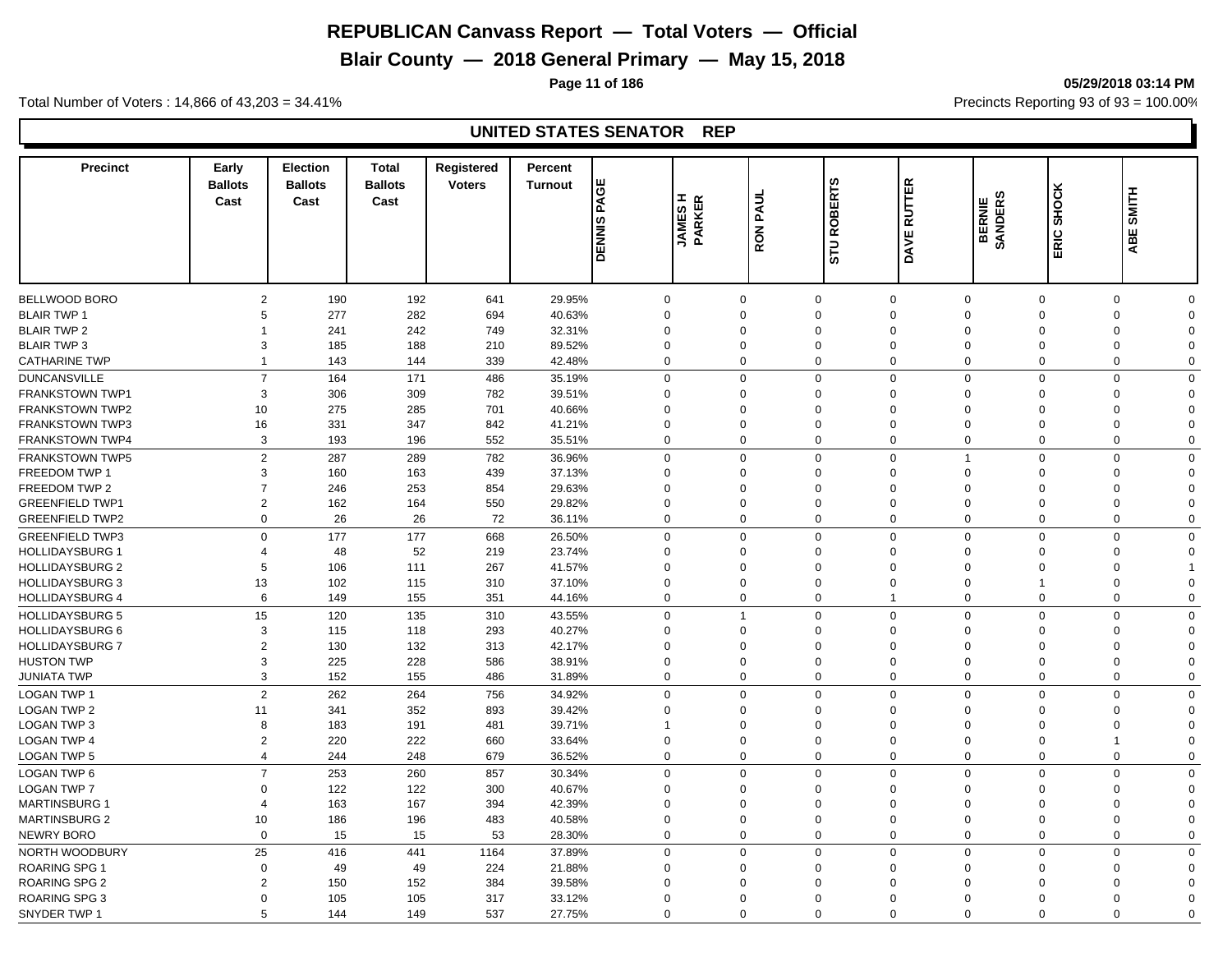# **Blair County — 2018 General Primary — May 15, 2018**

**Page 12 of 186 05/29/2018 03:14 PM**

Total Number of Voters : 14,866 of 43,203 = 34.41% **Precincts Reporting 93 of 93** = 100.00%

| <b>Precinct</b>      | Early<br><b>Ballots</b><br>Cast | Election<br><b>Ballots</b><br>Cast | <b>Total</b><br><b>Ballots</b><br>Cast | Registered<br><b>Voters</b> | Percent<br><b>Turnout</b> | ĞΕ<br>◀<br><b>DENNIS</b> | <b>JAMES H</b><br>PARKER | PAUL<br>$\overline{6}$<br>œ | <b>ROBERTS</b><br>STU | ER<br>⊏<br>$\alpha$<br>$\Omega$ | ဖာ<br>BERNIE<br>SANDERS | SHOCK<br>ERIC | <b>SMITH</b><br>ABE |  |
|----------------------|---------------------------------|------------------------------------|----------------------------------------|-----------------------------|---------------------------|--------------------------|--------------------------|-----------------------------|-----------------------|---------------------------------|-------------------------|---------------|---------------------|--|
| SNYDER TWP 2         |                                 | 228                                | 231                                    | 785                         | 29.43%                    | $\Omega$                 |                          | $\Omega$                    |                       |                                 |                         | $\Omega$      |                     |  |
| <b>TAYLOR TWP</b>    |                                 | 375                                | 381                                    | 1142                        | 33.36%                    |                          |                          |                             |                       |                                 |                         |               |                     |  |
| <b>TYRONE TWP 1</b>  |                                 | 132                                | 134                                    | 370                         | 36.22%                    |                          |                          |                             |                       |                                 |                         |               |                     |  |
| TYRONE TWP 2         |                                 | 113                                | 114                                    | 348                         | 32.76%                    |                          |                          |                             |                       |                                 |                         |               |                     |  |
| <b>TYRONE BORO 1</b> | $\Omega$                        | 106                                | 106                                    | 332                         | 31.93%                    |                          |                          | $\Omega$                    |                       |                                 |                         | $\Omega$      |                     |  |
| TYRONE BORO 2        | $\Omega$                        | 65                                 | 65                                     | 244                         | 26.64%                    | $\Omega$                 |                          | $\mathbf 0$                 | $\Omega$              |                                 |                         | $\Omega$      |                     |  |
| <b>TYRONE BORO 3</b> |                                 | 50                                 | 51                                     | 188                         | 27.13%                    |                          |                          |                             |                       |                                 |                         |               |                     |  |
| <b>TYRONE BORO 4</b> |                                 | 41                                 | 42                                     | 154                         | 27.27%                    |                          |                          |                             |                       |                                 |                         |               |                     |  |
| TYRONE BORO 5        |                                 | 50                                 | 51                                     | 199                         | 25.63%                    |                          |                          |                             |                       |                                 |                         | ∩             |                     |  |
| TYRONE BORO 6        |                                 | 143                                | 143                                    | 393                         | 36.39%                    |                          |                          | 0                           |                       |                                 |                         | $\Omega$      |                     |  |
| <b>TYRONE BORO 7</b> |                                 | 88                                 | 89                                     | 272                         | 32.72%                    | $\Omega$                 |                          | $\mathbf 0$                 | $\Omega$              |                                 |                         | $\Omega$      |                     |  |
| WILLIAMSBURG         |                                 | 154                                | 160                                    | 458                         | 34.93%                    |                          |                          | ∩                           |                       |                                 |                         |               |                     |  |
| WOODBURY TWP         |                                 | 202                                | 203                                    | 652                         | 31.13%                    |                          |                          |                             |                       |                                 |                         |               |                     |  |
| <b>Totals</b>        | 382                             | 14484                              | 14866                                  | 43203                       |                           |                          |                          |                             |                       |                                 |                         |               |                     |  |
|                      |                                 |                                    |                                        |                             |                           |                          |                          |                             |                       |                                 |                         |               |                     |  |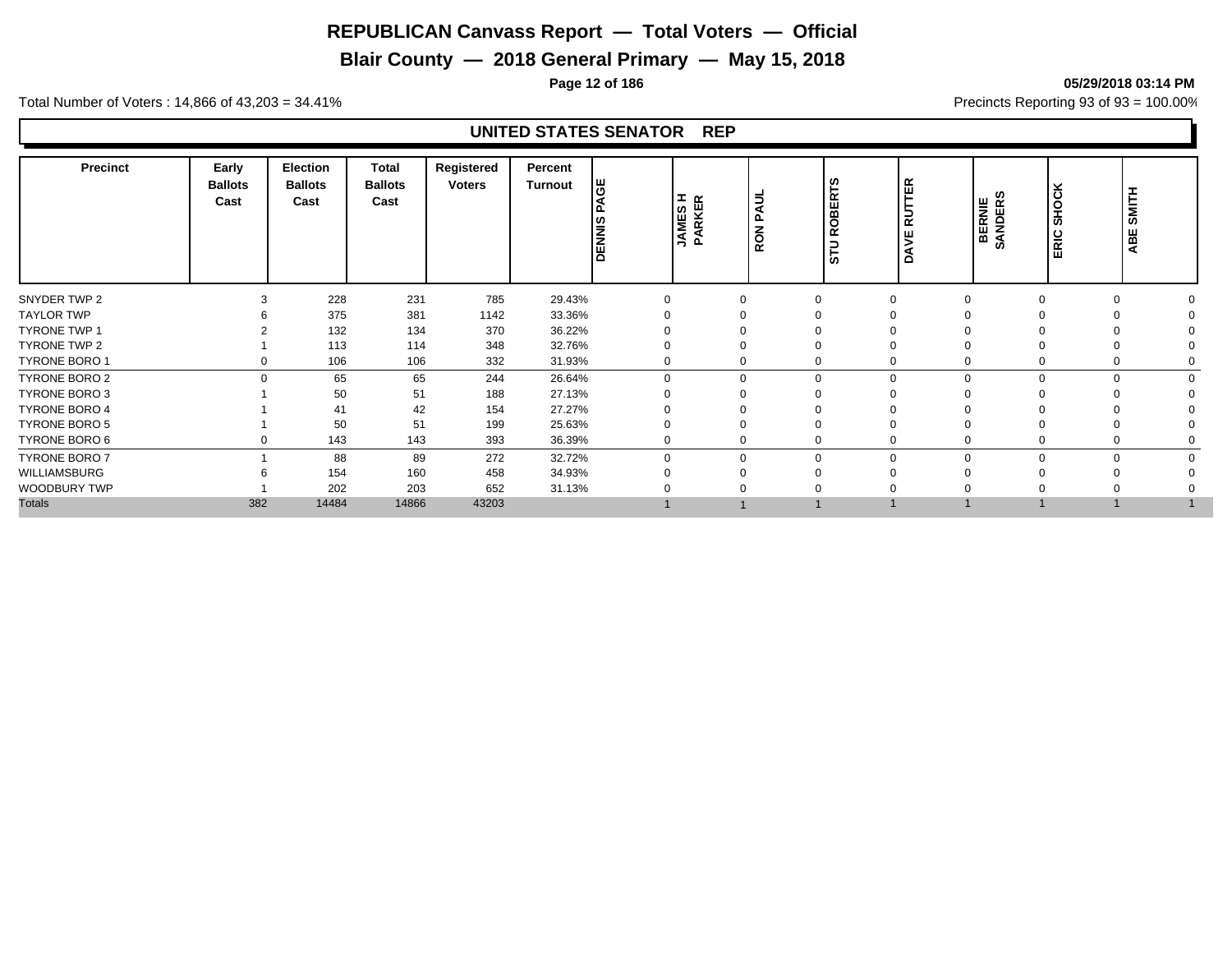# **Blair County — 2018 General Primary — May 15, 2018**

**Page 13 of 186 05/29/2018 03:14 PM**

Total Number of Voters : 14,866 of 43,203 = 34.41% **Precincts Reporting 93 of 93** = 100.00%

## **UNITED STATES SENATOR REP - REPUBLICAN**

| <b>Precinct</b>    | Early                   | <b>Election</b>        | <b>Total</b>           | Registered    | Percent        |                  |                    |                  |                                    |        |     |  |
|--------------------|-------------------------|------------------------|------------------------|---------------|----------------|------------------|--------------------|------------------|------------------------------------|--------|-----|--|
|                    | <b>Ballots</b><br>Cast  | <b>Ballots</b><br>Cast | <b>Ballots</b><br>Cast | <b>Voters</b> | <b>Turnout</b> | <b>GRAWWASUS</b> | <b>KEVIN WALTZ</b> | <b>GLE</b>       |                                    |        |     |  |
|                    |                         |                        |                        |               |                |                  |                    | DAID<br>WOLESLAK | <b>TRAVIS<br/>YARNELL</b>          | Totals |     |  |
|                    |                         |                        |                        |               |                |                  |                    |                  |                                    |        |     |  |
|                    |                         |                        |                        |               |                |                  |                    |                  |                                    |        |     |  |
|                    |                         |                        |                        |               |                |                  |                    |                  |                                    |        |     |  |
| ALTOONA 1-1        | $\overline{7}$          | 57                     | 64                     | 311           | 20.58%         | $\mathbf 0$      | $\mathbf 0$        |                  | $\mathsf{O}\xspace$<br>$\mathbf 0$ |        | 57  |  |
| ALTOONA 2-1        | 1                       | 35                     | 36                     | 119           | 30.25%         | $\Omega$         | $\Omega$           |                  | 0<br>$\mathbf 0$                   |        | 33  |  |
| ALTOONA 2-2        | 3                       | 95                     | 98                     | 341           | 28.74%         | $\mathbf 0$      | $\mathbf 0$        |                  | $\mathbf 0$<br>$\mathbf 0$         |        | 80  |  |
| ALTOONA 3-1        | $\mathbf 2$             | 48                     | 50                     | 231           | 21.65%         | $\Omega$         | $\mathbf 0$        |                  | $\boldsymbol{0}$<br>$\mathbf 0$    |        | 41  |  |
| ALTOONA 3-2        | $\overline{2}$          | 129                    | 131                    | 342           | 38.30%         | $\mathbf 0$      | $\mathbf 0$        |                  | $\mathbf 0$<br>$\mathbf 0$         |        | 106 |  |
| ALTOONA 4-1        | 3                       | 49                     | 52                     | 256           | 20.31%         | $\mathbf 0$      | $\mathbf 0$        |                  | $\mathbf 0$<br>$\mathbf 0$         |        | 45  |  |
| ALTOONA 4-2        | 6                       | 144                    | 150                    | 381           | 39.37%         | $\mathbf 0$      | $\mathbf 0$        |                  | $\boldsymbol{0}$<br>$\mathbf 0$    |        | 132 |  |
| ALTOONA 5-1        | 0                       | 11                     | 11                     | 56            | 19.64%         | $\mathbf 0$      | $\mathbf 0$        |                  | $\mathbf 0$<br>$\mathbf 0$         |        | 9   |  |
| ALTOONA 5-2        | $\mathbf{1}$            | 82                     | 83                     | 266           | 31.20%         | $\mathbf 0$      | $\mathbf 0$        |                  | 0<br>$\mathbf 0$                   |        | 66  |  |
| ALTOONA 5-3        | $\mathbf 1$             | 70                     | 71                     | 227           | 31.28%         | $\mathbf 0$      | $\mathbf 0$        |                  | $\mathbf 0$<br>$\mathbf 0$         |        | 61  |  |
| ALTOONA 6-1        | 5                       | 100                    | 105                    | 371           | 28.30%         | $\mathbf 0$      | $\mathbf 0$        |                  | $\mathsf{O}\xspace$<br>$\mathbf 0$ |        | 90  |  |
| ALTOONA 6-2        | 3                       | 122                    | 125                    | 416           | 30.05%         | $\mathbf 0$      | $\mathbf 0$        |                  | 0<br>$\mathbf 0$                   |        | 110 |  |
| ALTOONA 6-3        | 5                       | 159                    | 164                    | 402           | 40.80%         | $\mathbf 0$      | $\mathbf 0$        |                  | 0<br>$\mathbf 0$                   |        | 136 |  |
| ALTOONA 6-4        | $\overline{7}$          | 161                    | 168                    | 488           | 34.43%         | $\mathbf 0$      | $\mathbf 0$        |                  | $\mathbf 0$<br>$\mathbf 0$         |        | 136 |  |
| ALTOONA 7          | $\pmb{0}$               | 79                     | 79                     | 326           | 24.23%         | $\mathbf 0$      | $\mathbf 0$        |                  | $\mathbf 0$<br>$\mathbf 0$         |        | 72  |  |
| ALTOONA 8-1        | 3                       | 46                     | 49                     | 245           | 20.00%         | $\boldsymbol{0}$ | $\mathbf 0$        |                  | $\mathbf 0$<br>$\mathbf 0$         |        | 43  |  |
| ALTOONA 8-2        | $\overline{\mathbf{c}}$ | 87                     | 89                     | 261           | 34.10%         | $\mathbf 0$      | $\mathbf 0$        |                  | $\mathbf 0$<br>$\mathbf 0$         |        | 83  |  |
| ALTOONA 9          | 3                       | 93                     | 96                     | 301           | 31.89%         | $\mathbf 0$      | $\mathbf 0$        |                  | 0<br>$\mathbf 0$                   |        | 89  |  |
| ALTOONA 10-1       | 3                       | 132                    | 135                    | 512           | 26.37%         | $\mathbf 0$      | $\mathbf 0$        |                  | $\pmb{0}$<br>0                     |        | 113 |  |
| ALTOONA 10-2       | $\overline{7}$          | 177                    | 184                    | 562           | 32.74%         | $\mathbf 0$      | $\mathbf 0$        |                  | 0<br>$\mathbf 0$                   |        | 166 |  |
| ALTOONA 11-1       | 5                       | 152                    | 157                    | 517           | 30.37%         | $\mathbf 0$      | $\mathbf 0$        |                  | $\mathbf 0$<br>$\mathbf 0$         |        | 139 |  |
| ALTOONA 11-2       | $\overline{c}$          | 206                    | 208                    | 546           | 38.10%         | $\Omega$         | $\mathbf 0$        |                  | 0<br>$\mathbf 0$                   |        | 178 |  |
| ALTOONA 12-1       | 3                       | 99                     | 102                    | 335           | 30.45%         | $\overline{0}$   | $\mathbf 0$        |                  | 0<br>$\mathbf 0$                   |        | 90  |  |
| ALTOONA 12-2       | 3                       | 89                     | 92                     | 251           | 36.65%         | $\mathbf 0$      | $\mathbf 0$        |                  | 0<br>$\mathbf 0$                   |        | 85  |  |
| ALTOONA 12-3       | $\overline{c}$          | 61                     | 63                     | 211           | 29.86%         | $\mathbf 0$      | $\mathbf 0$        |                  | 0<br>$\mathbf 0$                   |        | 48  |  |
| ALTOONA 12-4       | $\overline{1}$          | 129                    | 130                    | 332           | 39.16%         | $\mathbf 0$      | $\mathbf 0$        |                  | $\mathbf 0$<br>$\mathbf 0$         |        | 115 |  |
| ALTOONA 13-1       | $\overline{c}$          | 165                    | 167                    | 503           | 33.20%         | $\mathbf 0$      | $\Omega$           | $\mathbf{1}$     | $\mathbf 0$                        |        | 143 |  |
| ALTOONA 13-2       | 0                       | 117                    | 117                    | 350           | 33.43%         | $\mathbf 0$      | $\mathbf 0$        |                  | $\mathbf 0$<br>$\mathbf 0$         |        | 102 |  |
| ALTOONA 13-3       | 3                       | 104                    | 107                    | 340           | 31.47%         | $\mathbf 0$      | $\mathbf 0$        |                  | $\mathbf 0$<br>$\mathbf 0$         |        | 88  |  |
| ALTOONA 13-4       | $\mathbf{1}$            | 75                     | 76                     | 278           | 27.34%         | $\mathbf 0$      | $\mathbf 0$        |                  | $\mathbf 0$<br>$\mathbf 0$         |        | 68  |  |
| ALTOONA 14-1       | 8                       | 217                    | 225                    | 592           | 38.01%         | $\mathbf 0$      | $\mathbf 0$        |                  | $\mathbf 0$<br>$\mathbf 0$         |        | 185 |  |
| ALTOONA 14-2       | 10                      | 210                    | 220                    | 596           | 36.91%         | $\mathbf 0$      | $\mathbf 0$        |                  | $\mathbf 0$<br>$\mathbf 0$         |        | 192 |  |
| ALTOONA 14-3       | 5                       | 218                    | 223                    | 555           | 40.18%         | $\mathbf 0$      | $\Omega$           |                  | $\mathbf 0$<br>$\mathbf 0$         |        | 191 |  |
| ALLEGHENY 1        | 5                       | 311                    | 316                    | 948           | 33.33%         | $\mathbf 0$      | $\mathbf 0$        |                  | $\mathbf 0$<br>$\mathbf 0$         |        | 261 |  |
| ALLEGHENY 2        | 12                      | 289                    | 301                    | 910           | 33.08%         | $\mathbf 0$      | $\mathbf 0$        |                  | $\mathbf 0$<br>$\mathbf 0$         |        | 270 |  |
| <b>ALLEGHENY 3</b> | 8                       | 51                     | 59                     | 170           | 34.71%         | $\boldsymbol{0}$ | $\mathbf 0$        |                  | $\boldsymbol{0}$<br>$\mathbf 0$    |        | 54  |  |
| ALLEGHENY 4        | 3                       | 147                    | 150                    | 419           | 35.80%         | $\mathbf 0$      | $\mathbf 0$        |                  | 0<br>$\mathbf 0$                   |        | 129 |  |
| <b>ANTIS TWP 1</b> | 8                       | 367                    | 375                    | 1149          | 32.64%         | $\mathbf 0$      | $\mathbf 0$        |                  | $\mathbf 0$<br>$\mathbf 0$         |        | 323 |  |
| ANTIS TWP 2        | 9                       | 197                    | 206                    | 717           | 28.73%         | $\Omega$         | $\Omega$           |                  | 0<br>$\mathbf 0$                   |        | 176 |  |
| ANTIS TWP 3        | 6                       | 294                    | 300                    | 855           | 35.09%         | $\Omega$         | $\Omega$           |                  | $\Omega$<br>$\mathbf 0$            |        | 260 |  |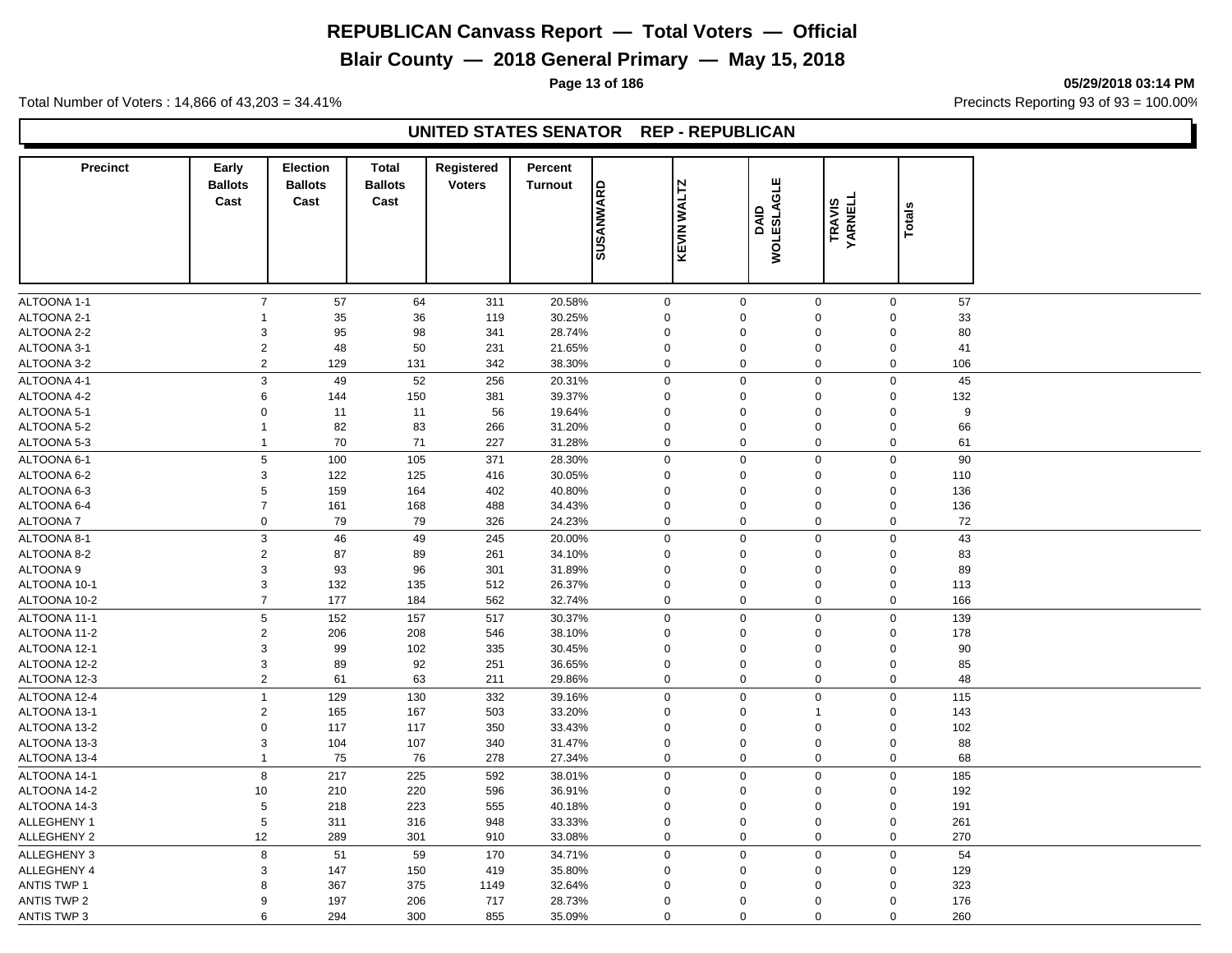# **Blair County — 2018 General Primary — May 15, 2018**

**Page 14 of 186 05/29/2018 03:14 PM**

Total Number of Voters : 14,866 of 43,203 = 34.41% **Precincts Reporting 93 of 93** = 100.00%

| <b>Precinct</b>                          | Early<br><b>Ballots</b><br>Cast | <b>Election</b><br><b>Ballots</b><br>Cast | <b>Total</b><br><b>Ballots</b><br>Cast | <b>Registered</b><br><b>Voters</b> | Percent<br><b>Turnout</b> | <b>GRAWWASUS</b> | <b>KEVIN WALTZ</b>         | <b>GLE</b><br>DAID<br>MOLESLAK | <b>TRAVIS<br/>YARNELL</b> | <b>Totals</b>               |            |
|------------------------------------------|---------------------------------|-------------------------------------------|----------------------------------------|------------------------------------|---------------------------|------------------|----------------------------|--------------------------------|---------------------------|-----------------------------|------------|
|                                          |                                 |                                           |                                        |                                    |                           |                  |                            |                                |                           |                             |            |
|                                          |                                 |                                           |                                        |                                    |                           |                  |                            |                                |                           |                             |            |
| BELLWOOD BORO                            | $\overline{c}$                  | 190                                       | 192                                    | 641                                | 29.95%                    |                  | $\mathbf 0$                | $\mathbf 0$                    | $\boldsymbol{0}$          | $\mathbf 0$                 | 177        |
| <b>BLAIR TWP 1</b>                       | 5<br>$\mathbf{1}$               | 277                                       | 282                                    | 694                                | 40.63%                    |                  | $\mathbf 0$                | $\mathbf 0$                    | $\mathbf 0$<br>$\Omega$   | $\mathbf 0$<br>$\mathbf{1}$ | 242        |
| <b>BLAIR TWP 2</b><br><b>BLAIR TWP 3</b> | 3                               | 241<br>185                                | 242<br>188                             | 749<br>210                         | 32.31%<br>89.52%          |                  | $\mathbf 0$<br>$\mathbf 0$ | $\mathbf 0$<br>$\mathbf 0$     | $\mathbf 0$               | $\mathbf 0$                 | 213<br>163 |
| <b>CATHARINE TWP</b>                     | $\mathbf{1}$                    | 143                                       | 144                                    | 339                                | 42.48%                    |                  | $\mathbf 0$                | $\mathbf 0$                    | $\mathbf 0$               | $\mathbf 0$                 | 123        |
|                                          |                                 |                                           |                                        |                                    |                           |                  |                            |                                |                           |                             |            |
| <b>DUNCANSVILLE</b>                      | $\overline{7}$                  | 164                                       | 171                                    | 486                                | 35.19%                    |                  | $\mathbf 0$                | $\mathbf 0$                    | $\mathbf 0$               | $\mathbf 0$                 | 146        |
| <b>FRANKSTOWN TWP1</b>                   | 3                               | 306                                       | 309                                    | 782                                | 39.51%                    |                  | $\mathbf 0$                | $\mathbf 0$                    | $\Omega$                  | $\Omega$                    | 265        |
| <b>FRANKSTOWN TWP2</b>                   | 10                              | 275                                       | 285                                    | 701                                | 40.66%                    |                  | $\mathbf 0$                | $\mathbf 0$                    | $\mathbf 0$               | $\mathbf 0$                 | 246        |
| <b>FRANKSTOWN TWP3</b>                   | 16                              | 331                                       | 347                                    | 842                                | 41.21%                    |                  | $\mathbf 0$                | $\mathbf 0$                    | $\Omega$                  | $\mathbf 0$                 | 294        |
| <b>FRANKSTOWN TWP4</b>                   | 3                               | 193                                       | 196                                    | 552                                | 35.51%                    |                  | $\mathbf 0$                | $\mathbf 0$                    | $\boldsymbol{0}$          | 0                           | 177        |
| <b>FRANKSTOWN TWP5</b>                   | $\overline{2}$                  | 287                                       | 289                                    | 782                                | 36.96%                    |                  | $\mathbf 0$                | $\mathbf 0$                    | $\mathbf 0$               | $\mathbf 0$                 | 255        |
| FREEDOM TWP 1                            | 3                               | 160                                       | 163                                    | 439                                | 37.13%                    |                  | $\mathbf 0$                | $\mathbf 0$                    | $\mathbf 0$               | $\Omega$                    | 145        |
| FREEDOM TWP 2                            | $\overline{7}$                  | 246                                       | 253                                    | 854                                | 29.63%                    |                  |                            | $\mathbf 1$                    | $\mathbf 0$               | $\mathbf 0$                 | 221        |
| <b>GREENFIELD TWP1</b>                   | 2                               | 162                                       | 164                                    | 550                                | 29.82%                    |                  | $\mathbf 0$                | $\mathbf 0$                    | $\mathbf 0$               | $\mathbf 0$                 | 151        |
| <b>GREENFIELD TWP2</b>                   | $\mathbf 0$                     | 26                                        | 26                                     | 72                                 | 36.11%                    |                  | $\mathbf 0$                | $\mathbf 0$                    | $\boldsymbol{0}$          | $\mathbf 0$                 | 22         |
| <b>GREENFIELD TWP3</b>                   | $\mathsf 0$                     | 177                                       | 177                                    | 668                                | 26.50%                    |                  | $\mathbf 0$                | $\mathbf 0$                    | $\Omega$                  | 0                           | 158        |
| <b>HOLLIDAYSBURG 1</b>                   | $\overline{4}$                  | 48                                        | 52                                     | 219                                | 23.74%                    |                  | $\mathbf 0$                | $\mathbf 0$                    | $\mathbf 0$               | $\mathbf 0$                 | 48         |
| <b>HOLLIDAYSBURG 2</b>                   | 5                               | 106                                       | 111                                    | 267                                | 41.57%                    |                  | $\mathbf 0$                | $\mathbf 0$                    | $\Omega$                  | $\mathbf 0$                 | 90         |
| <b>HOLLIDAYSBURG 3</b>                   | 13                              | 102                                       | 115                                    | 310                                | 37.10%                    |                  | $\mathbf 0$                | $\mathbf 0$                    | $\mathbf 0$               | $\Omega$                    | 96         |
| <b>HOLLIDAYSBURG 4</b>                   | 6                               | 149                                       | 155                                    | 351                                | 44.16%                    |                  | $\mathbf 0$                | $\mathbf 0$                    | $\mathbf 0$               | $\mathbf 0$                 | 135        |
| <b>HOLLIDAYSBURG 5</b>                   | 15                              | 120                                       | 135                                    | 310                                | 43.55%                    |                  | $\mathbf 0$                | $\mathbf 0$                    | $\mathbf 0$               | $\mathbf 0$                 | 111        |
| <b>HOLLIDAYSBURG 6</b>                   | 3                               | 115                                       | 118                                    | 293                                | 40.27%                    |                  | $\mathbf 0$                | $\mathbf 0$                    | $\mathbf 0$               | $\mathbf 0$                 | 97         |
| <b>HOLLIDAYSBURG 7</b>                   | $\sqrt{2}$                      | 130                                       | 132                                    | 313                                | 42.17%                    |                  | $\mathbf 0$                | $\mathbf 0$                    | $\mathbf 0$               | $\mathbf 0$                 | 115        |
| <b>HUSTON TWP</b>                        | $\mathsf 3$                     | 225                                       | 228                                    | 586                                | 38.91%                    |                  | $\mathbf 0$                | $\mathbf 0$                    | $\Omega$                  | $\Omega$                    | 195        |
| <b>JUNIATA TWP</b>                       | 3                               | 152                                       | 155                                    | 486                                | 31.89%                    |                  | $\mathbf 0$                | $\mathbf 0$                    | $\mathbf 0$               | 0                           | 129        |
| <b>LOGAN TWP 1</b>                       | $\overline{2}$                  | 262                                       | 264                                    | 756                                | 34.92%                    |                  | $\mathbf 0$                | $\mathbf 0$                    | $\mathbf 0$               | $\mathbf 0$                 | 216        |
| <b>LOGAN TWP 2</b>                       | 11                              | 341                                       | 352                                    | 893                                | 39.42%                    |                  | $\mathbf 0$                | $\Omega$                       | $\Omega$                  | $\Omega$                    | 307        |
| <b>LOGAN TWP 3</b>                       | 8                               | 183                                       | 191                                    | 481                                | 39.71%                    |                  | $\mathbf 0$                | $\mathbf 0$                    | $\mathbf 0$               | $\mathbf 0$                 | 169        |
| <b>LOGAN TWP 4</b>                       | $\overline{2}$                  | 220                                       | 222                                    | 660                                | 33.64%                    |                  | $\mathbf 0$                | $\mathbf 0$                    | $\mathbf 0$               | $\mathbf 0$                 | 198        |
| <b>LOGAN TWP 5</b>                       | $\overline{4}$                  | 244                                       | 248                                    | 679                                | 36.52%                    |                  | $\mathbf 0$                | $\mathbf 0$                    | $\pmb{0}$                 | $\mathbf 0$                 | 214        |
| LOGAN TWP 6                              | $\overline{7}$                  | 253                                       | 260                                    | 857                                | 30.34%                    |                  | $\mathbf 0$                | $\mathbf 0$                    | $\Omega$                  | $\mathbf 0$                 | 225        |
| <b>LOGAN TWP 7</b>                       | $\mathbf 0$                     | 122                                       | 122                                    | 300                                | 40.67%                    |                  | $\mathbf 0$                | $\mathbf 0$                    | $\mathbf 0$               | $\mathbf 0$                 | 106        |
| <b>MARTINSBURG 1</b>                     | $\overline{4}$                  | 163                                       | 167                                    | 394                                | 42.39%                    |                  | $\mathbf 0$                | $\mathbf 0$                    | $\Omega$                  | $\mathbf 0$                 | 146        |
| <b>MARTINSBURG 2</b>                     | 10                              | 186                                       | 196                                    | 483                                | 40.58%                    |                  | $\mathbf 0$                | $\mathbf 0$                    | $\mathbf 0$               | 0                           | 163        |
| NEWRY BORO                               | $\mathbf 0$                     | 15                                        | 15                                     | 53                                 | 28.30%                    |                  | $\mathbf 0$                | $\mathbf 0$                    | $\mathbf 0$               | $\mathbf 0$                 | 13         |
| NORTH WOODBURY                           | 25                              | 416                                       | 441                                    | 1164                               | 37.89%                    |                  | $\mathbf 0$                | $\mathbf 0$                    | $\mathbf 0$               | $\mathbf 0$                 | 390        |
| <b>ROARING SPG1</b>                      | $\mathbf 0$                     | 49                                        | 49                                     | 224                                | 21.88%                    |                  | $\mathbf 0$                | $\Omega$                       | $\Omega$                  | $\mathbf 0$                 | 42         |
| <b>ROARING SPG 2</b>                     | $\overline{2}$                  | 150                                       | 152                                    | 384                                | 39.58%                    |                  | $\Omega$                   | $\Omega$                       | $\Omega$                  | $\Omega$                    | 134        |
| ROARING SPG 3                            | $\mathbf 0$                     | 105                                       | 105                                    | 317                                | 33.12%                    |                  | $\Omega$                   | $\Omega$                       | $\Omega$                  | $\mathbf 0$                 | 88         |
| SNYDER TWP 1                             | 5                               | 144                                       | 149                                    | 537                                | 27.75%                    |                  | $\Omega$                   | $\Omega$                       | $\Omega$                  | $\Omega$                    | 126        |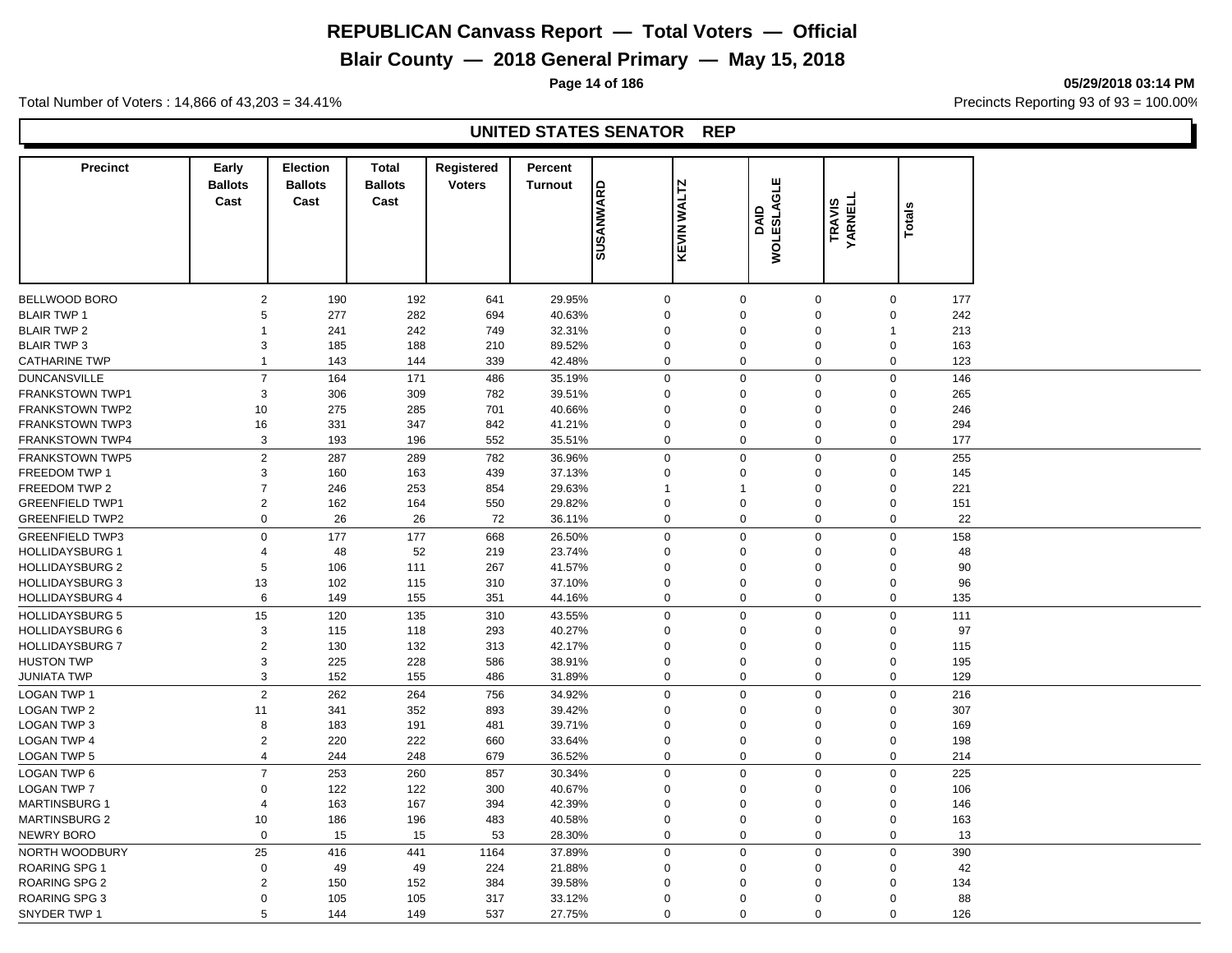# **Blair County — 2018 General Primary — May 15, 2018**

**Page 15 of 186 05/29/2018 03:14 PM**

Total Number of Voters : 14,866 of 43,203 = 34.41% **Precincts Reporting 93 of 93** = 100.00%

| <b>Precinct</b>      | Early<br><b>Ballots</b><br>Cast | <b>Election</b><br><b>Ballots</b><br>Cast | Total<br><b>Ballots</b><br>Cast | Registered<br><b>Voters</b> | Percent<br>Turnout | <b>SUSANWARD</b> | <b>WALTZ</b><br><b>KEVIN</b> | 当<br>O<br>AJS31OW<br>GIRO | <b>TRAVIS<br/>YARNELL</b> | Totals   |       |
|----------------------|---------------------------------|-------------------------------------------|---------------------------------|-----------------------------|--------------------|------------------|------------------------------|---------------------------|---------------------------|----------|-------|
| SNYDER TWP 2         | 3                               | 228                                       | 231                             | 785                         | 29.43%             | $\mathbf 0$      | $\mathbf 0$                  | $\mathbf 0$               |                           | $\Omega$ | 202   |
| <b>TAYLOR TWP</b>    |                                 | 375                                       | 381                             | 1142                        | 33.36%             | $\Omega$         |                              | $\Omega$                  |                           |          | 327   |
| <b>TYRONE TWP 1</b>  |                                 | 132                                       | 134                             | 370                         | 36.22%             | $\Omega$         |                              | $\Omega$                  |                           |          | 110   |
| TYRONE TWP 2         |                                 | 113                                       | 114                             | 348                         | 32.76%             | 0                |                              | $\mathbf 0$               |                           |          | 99    |
| <b>TYRONE BORO 1</b> |                                 | 106                                       | 106                             | 332                         | 31.93%             | $\mathbf{0}$     | $\Omega$                     | $\mathbf 0$               |                           |          | 97    |
| <b>TYRONE BORO 2</b> |                                 | 65                                        | 65                              | 244                         | 26.64%             | $\mathbf 0$      | $\mathbf 0$                  |                           | 0                         | $\Omega$ | 58    |
| TYRONE BORO 3        |                                 | 50                                        | 51                              | 188                         | 27.13%             | $\Omega$         | 0                            | $\Omega$                  |                           |          | 39    |
| <b>TYRONE BORO 4</b> |                                 | 41                                        | 42                              | 154                         | 27.27%             | $\Omega$         | 0                            | $\mathbf 0$               |                           |          | 36    |
| TYRONE BORO 5        |                                 | 50                                        | 51                              | 199                         | 25.63%             | $\mathbf 0$      | O                            | $\mathbf 0$               |                           |          | 44    |
| TYRONE BORO 6        |                                 | 143                                       | 143                             | 393                         | 36.39%             | $\mathbf 0$      | $\Omega$                     | 0                         |                           |          | 125   |
| <b>TYRONE BORO 7</b> |                                 | 88                                        | 89                              | 272                         | 32.72%             | $\Omega$         | $\Omega$                     |                           | $\mathbf 0$               | $\Omega$ | 71    |
| WILLIAMSBURG         |                                 | 154                                       | 160                             | 458                         | 34.93%             | $\Omega$         | $\Omega$                     | $\mathbf 0$               |                           |          | 141   |
| WOODBURY TWP         |                                 | 202                                       | 203                             | 652                         | 31.13%             | $\Omega$         | 0                            | $\mathbf 0$               |                           |          | 189   |
| <b>Totals</b>        | 382                             | 14484                                     | 14866                           | 43203                       |                    |                  |                              |                           |                           |          | 12854 |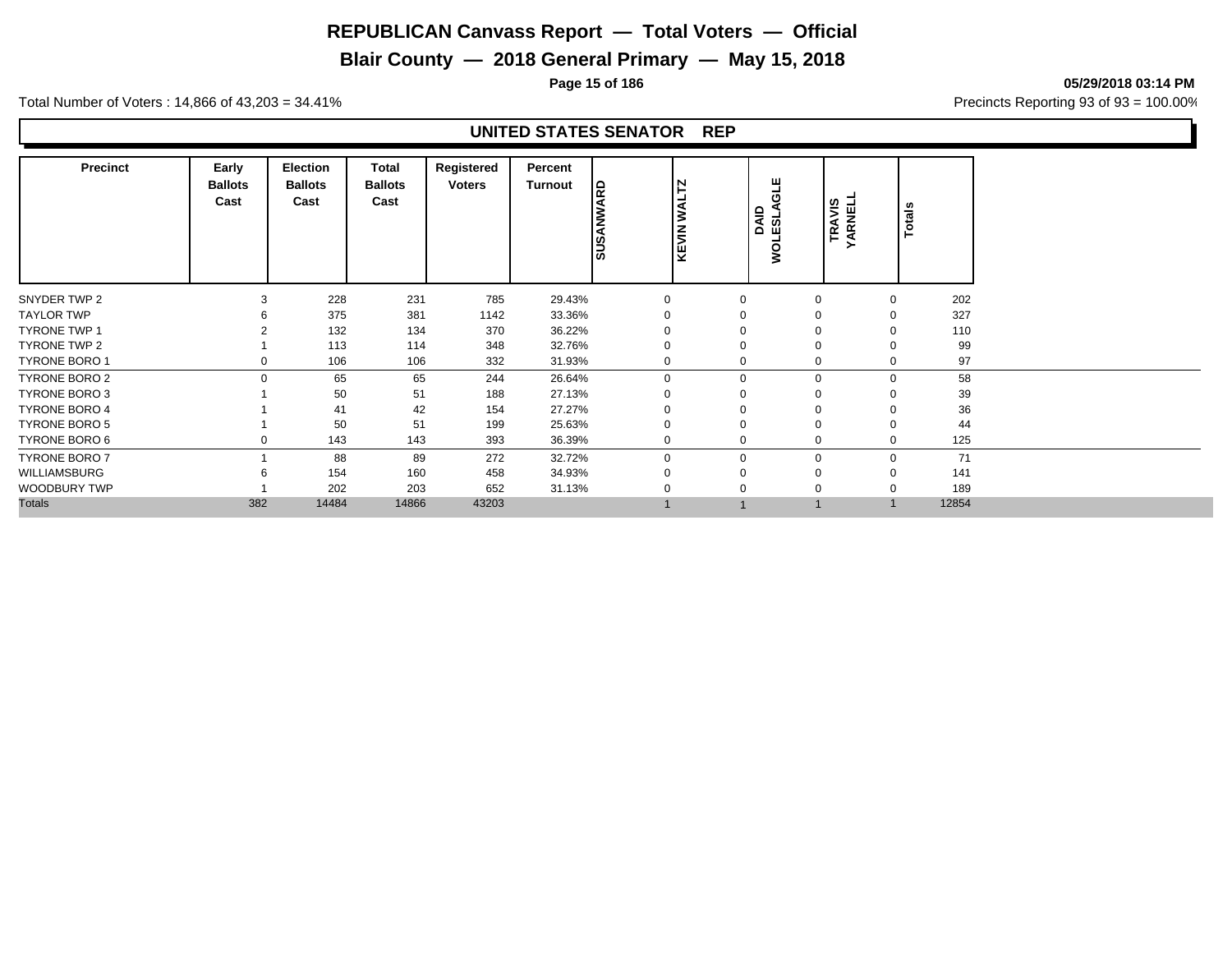# **Blair County — 2018 General Primary — May 15, 2018**

**Page 16 of 186 05/29/2018 03:14 PM**

Total Number of Voters : 14,866 of 43,203 = 34.41% **Precincts Reporting 93 of 93** = 100.00%

## **GOVERNOR REP - REPUBLICAN**

| <b>Precinct</b>            | Early<br><b>Ballots</b><br>Cast | <b>Election</b><br><b>Ballots</b><br>Cast | <b>Total</b><br><b>Ballots</b><br>Cast | Registered<br><b>Voters</b> | Percent<br><b>Turnout</b> | SCOTT R<br>WAGNER | <b>MANGO</b><br>PAUL | ELLSWORTH<br>LAURA | <b>WAGNE</b><br>BARTON | <b>BERKHIMER</b><br>ALLAN C | EICHELBERGER<br><b>NHOL</b> | KELLY<br><b>ADAM</b>       | LUKSIK<br>PEG                 | Con tinued |
|----------------------------|---------------------------------|-------------------------------------------|----------------------------------------|-----------------------------|---------------------------|-------------------|----------------------|--------------------|------------------------|-----------------------------|-----------------------------|----------------------------|-------------------------------|------------|
|                            |                                 |                                           |                                        |                             |                           |                   |                      |                    |                        |                             |                             |                            |                               |            |
| <b>ALTOONA 1-1</b>         | $\overline{7}$                  | 57                                        | 64                                     | 311                         | 20.58%                    | 41                | 6                    | 11                 |                        | $\mathbf 0$                 | $\mathbf 0$                 | $\mathbf{0}$               | $\mathbf 0$<br>$\mathbf 0$    |            |
| ALTOONA 2-1                |                                 | 35                                        | 36                                     | 119                         | 30.25%                    | 20                | 11                   | 5                  |                        | $\Omega$                    | $\Omega$                    | $\mathbf 0$                | $\mathbf 0$<br>$\Omega$       |            |
| ALTOONA 2-2                | 3                               | 95                                        | 98                                     | 341                         | 28.74%                    | 46                | 29                   | 16                 |                        | $\Omega$                    | $\Omega$                    | $\Omega$                   | $\mathbf 0$<br>$\Omega$       |            |
| ALTOONA 3-1                | $\overline{2}$                  | 48                                        | 50                                     | 231                         | 21.65%                    | 24                | 14                   | 9                  |                        | $\Omega$                    | $\Omega$                    | $\Omega$                   | $\mathbf 0$<br>$\Omega$       |            |
| ALTOONA 3-2                | $\overline{c}$                  | 129                                       | 131                                    | 342                         | 38.30%                    | 61                | 34                   | 29                 |                        | $\mathbf 0$                 | $\Omega$                    | $\mathbf 0$                | $\mathbf 0$<br>$\mathbf 0$    |            |
| ALTOONA 4-1                | 3                               | 49                                        | 52                                     | 256                         | 20.31%                    | 26                | 10                   | 12                 |                        | $\mathsf 0$                 | $\mathbf 0$                 | $\mathbf 0$                | $\mathbf 0$<br>$\Omega$       |            |
| ALTOONA 4-2                | 6                               | 144                                       | 150                                    | 381                         | 39.37%                    | 82                | 35                   | 32                 |                        | $\mathbf 0$                 | $\Omega$                    | $\mathbf 0$                | 0<br>$\Omega$                 |            |
| ALTOONA 5-1                | $\mathbf 0$                     | 11                                        | 11                                     | 56                          | 19.64%                    | $\overline{7}$    | $\overline{1}$       | 2                  |                        | $\mathbf 0$                 | $\mathbf 0$                 | $\mathbf 0$                | $\mathbf 0$<br>$\Omega$       |            |
| ALTOONA 5-2                | $\mathbf{1}$                    | 82                                        | 83                                     | 266                         | 31.20%                    | 37                | 21                   | 19                 |                        | $\mathbf 0$                 | $\Omega$                    | $\Omega$                   | 0<br>$\Omega$                 |            |
| ALTOONA 5-3                | $\overline{1}$                  | 70                                        | 71                                     | 227                         | 31.28%                    | 30                | 20                   | 18                 |                        | $\mathbf 0$                 | $\mathbf 0$                 | $\mathbf 0$                | $\mathbf 0$<br>$\mathbf 0$    |            |
| ALTOONA 6-1                | 5                               | 100                                       | 105                                    | 371                         | 28.30%                    | 57                | 26                   | 21                 |                        | $\mathsf 0$                 | $\Omega$                    | $\overline{0}$             | $\mathbf 0$<br>$\Omega$       |            |
| ALTOONA 6-2                | 3                               | 122                                       | 125                                    | 416                         | 30.05%                    | 62                | 26                   | 30                 |                        | $\mathbf 0$                 | $\Omega$                    | $\Omega$                   | 0<br>$\Omega$                 |            |
| ALTOONA 6-3                | 5                               | 159                                       | 164                                    | 402                         | 40.80%                    | 63                | 49                   | 39                 |                        | $\mathbf 0$                 | $\Omega$                    | $\mathbf 0$                | 0<br>$\Omega$                 |            |
| ALTOONA 6-4                | $\overline{7}$                  | 161                                       | 168                                    | 488                         | 34.43%                    | 77                | 38                   | 39                 |                        | $\Omega$                    | $\Omega$                    | $\overline{1}$             | $\mathbf 0$<br>$\Omega$       |            |
| <b>ALTOONA7</b>            | $\Omega$                        | 79                                        | 79                                     | 326                         | 24.23%                    | 36                | 19                   | 22                 |                        | $\mathsf 0$                 | $\mathbf 0$                 | $\Omega$                   | $\mathbf 0$<br>$\mathbf 0$    |            |
| ALTOONA 8-1                | 3                               | 46                                        | 49                                     | 245                         | 20.00%                    | 28                | 14                   | $\overline{7}$     |                        | $\mathbf 0$                 | $\Omega$                    | $\Omega$                   | $\mathbf 0$<br>$\mathbf 0$    |            |
| ALTOONA 8-2                | $\overline{2}$                  | 87                                        | 89                                     | 261                         | 34.10%                    | 47                | 23                   | 17                 |                        | $\mathbf 0$                 | $\mathbf 0$                 | $\mathbf 0$                | $\mathbf 0$<br>$\mathbf 0$    |            |
| <b>ALTOONA 9</b>           | 3                               | 93                                        | 96                                     | 301                         | 31.89%                    | 49                | 27                   | 18                 |                        | $\Omega$                    | $\Omega$                    | $\Omega$                   | 0<br>$\Omega$                 |            |
| ALTOONA 10-1               | 3                               | 132                                       | 135                                    | 512                         | 26.37%                    | 68                | 27                   | 31                 |                        | $\mathbf 0$                 | $\mathbf 0$                 | $\mathbf 0$                | 0<br>$\mathbf 0$              |            |
| ALTOONA 10-2               | $\overline{7}$                  | 177                                       | 184                                    | 562                         | 32.74%                    | 90                | 57                   | 32                 |                        | $\mathbf 0$                 | $\mathbf 0$                 | $\Omega$                   | $\mathbf 0$<br>$\Omega$       |            |
| ALTOONA 11-1               | 5                               | 152                                       | 157                                    | 517                         | 30.37%                    | 88                | 27                   | 34                 |                        | $\mathbf 0$                 | $\Omega$                    | $\Omega$<br>$\overline{1}$ | $\Omega$                      |            |
| ALTOONA 11-2               | $\overline{2}$                  | 206                                       | 208                                    | 546                         | 38.10%                    | 103               | 63                   | 32                 |                        | $\mathbf 0$                 | $\Omega$                    | $\Omega$                   | 0<br>$\Omega$                 |            |
| ALTOONA 12-1               | 3                               | 99                                        | 102                                    | 335                         | 30.45%                    | 60                | 25                   | 14                 |                        | $\Omega$                    | $\Omega$                    | $\Omega$                   | $\mathbf 0$<br>$\Omega$       |            |
| ALTOONA 12-2               | 3                               | 89                                        | 92                                     | 251                         | 36.65%                    | 31                | 32                   | 27                 |                        | $\mathbf 0$                 | $\Omega$                    | $\Omega$                   | $\mathbf 0$<br>$\Omega$       |            |
| ALTOONA 12-3               | $\overline{c}$                  | 61                                        | 63                                     | 211                         | 29.86%                    | 21                | 21                   | 15                 |                        | $\mathbf 0$                 | $\Omega$                    | $\Omega$                   | $\mathbf 0$<br>$\mathbf 0$    |            |
| ALTOONA 12-4               | $\overline{1}$                  | 129                                       | 130                                    | 332                         | 39.16%                    | 56                | 35                   | 32                 |                        | $\mathbf 0$                 | $\mathbf 0$                 | $\Omega$                   | $\mathbf 0$<br>$\Omega$       |            |
| ALTOONA 13-1               | $\overline{2}$                  | 165                                       | 167                                    | 503                         | 33.20%                    | 83                | 47                   | 31                 |                        | $\mathbf 0$                 | $\Omega$                    | $\Omega$                   | $\mathbf 0$<br>$\Omega$       |            |
| ALTOONA 13-2               | $\mathbf 0$                     | 117                                       | 117                                    | 350                         | 33.43%                    | 58                | 25                   | 27                 |                        | $\mathbf 0$                 | $\mathbf 0$                 | $\mathbf 0$                | $\mathbf 0$<br>$\Omega$       |            |
| ALTOONA 13-3               | 3                               | 104                                       | 107                                    | 340                         | 31.47%                    | 47                | 31                   | 24                 |                        | $\mathbf 0$                 | $\Omega$                    | $\Omega$                   | 0<br>$\Omega$                 |            |
| ALTOONA 13-4               | $\mathbf{1}$                    | 75                                        | 76                                     | 278                         | 27.34%                    | 32                | 22                   | 21                 |                        | $\mathbf 0$                 | $\mathbf 0$                 | $\mathbf 0$                | $\mathbf 0$<br>$\mathbf 0$    |            |
|                            |                                 |                                           |                                        |                             |                           |                   |                      |                    |                        |                             |                             |                            |                               |            |
| ALTOONA 14-1               | 8                               | 217                                       | 225                                    | 592                         | 38.01%                    | 114               | 48                   | 52                 |                        | $\mathbf 0$                 | $\mathbf 0$                 | $\mathbf 0$                | $\mathbf 0$<br>$\overline{1}$ |            |
| ALTOONA 14-2               | 10                              | 210                                       | 220                                    | 596                         | 36.91%                    | 103               | 64                   | 46                 |                        | $\mathbf 0$<br>$\mathbf 0$  | $\Omega$<br>$\Omega$        | $\mathbf 0$                | 0<br>$\Omega$<br>$\Omega$     |            |
| ALTOONA 14-3               | 5<br>5                          | 218<br>311                                | 223                                    | 555                         | 40.18%                    | 102<br>144        | 59<br>86             | 57<br>74           |                        | $\mathbf 0$                 | $\Omega$                    | $\mathbf 0$<br>$\mathbf 0$ | $\mathbf 0$<br>$\Omega$       |            |
| ALLEGHENY 1<br>ALLEGHENY 2 |                                 |                                           | 316                                    | 948                         | 33.33%                    |                   | 71                   |                    |                        | $\mathbf 0$                 | $\mathbf 0$                 | $\mathbf 0$                | 0                             |            |
|                            | 12                              | 289                                       | 301                                    | 910                         | 33.08%                    | 157               |                      | 63                 |                        |                             |                             |                            | $\mathbf 0$<br>$\mathbf 0$    |            |
| ALLEGHENY 3                | 8                               | 51                                        | 59                                     | 170                         | 34.71%                    | 23                | 17                   | 17                 |                        | $\Omega$                    | $\Omega$                    | $\Omega$                   | $\mathbf 0$<br>$\mathbf 0$    |            |
| <b>ALLEGHENY 4</b>         | 3                               | 147                                       | 150                                    | 419                         | 35.80%                    | 83                | 34                   | 25                 |                        | $\Omega$                    | $\Omega$                    | $\Omega$                   | $\mathbf 0$<br>$\Omega$       |            |
| <b>ANTIS TWP 1</b>         | 8                               | 367                                       | 375                                    | 1149                        | 32.64%                    | 191               | 98                   | 73                 |                        | $\Omega$                    | $\Omega$                    | $\Omega$                   | $\mathbf 0$<br>$\Omega$       |            |
| <b>ANTIS TWP 2</b>         | $\mathbf{Q}$                    | 197                                       | 206                                    | 717                         | 28.73%                    | 101               | 47                   | 50                 |                        | $\Omega$                    | $\Omega$                    | $\Omega$                   | $\mathbf 0$<br>$\Omega$       |            |
| <b>ANTIS TWP 3</b>         | 6                               | 294                                       | 300                                    | 855                         | 35.09%                    | 140               | 81                   | 68                 |                        | $\Omega$                    | $\Omega$                    | $\Omega$                   | $\Omega$<br>$\Omega$          |            |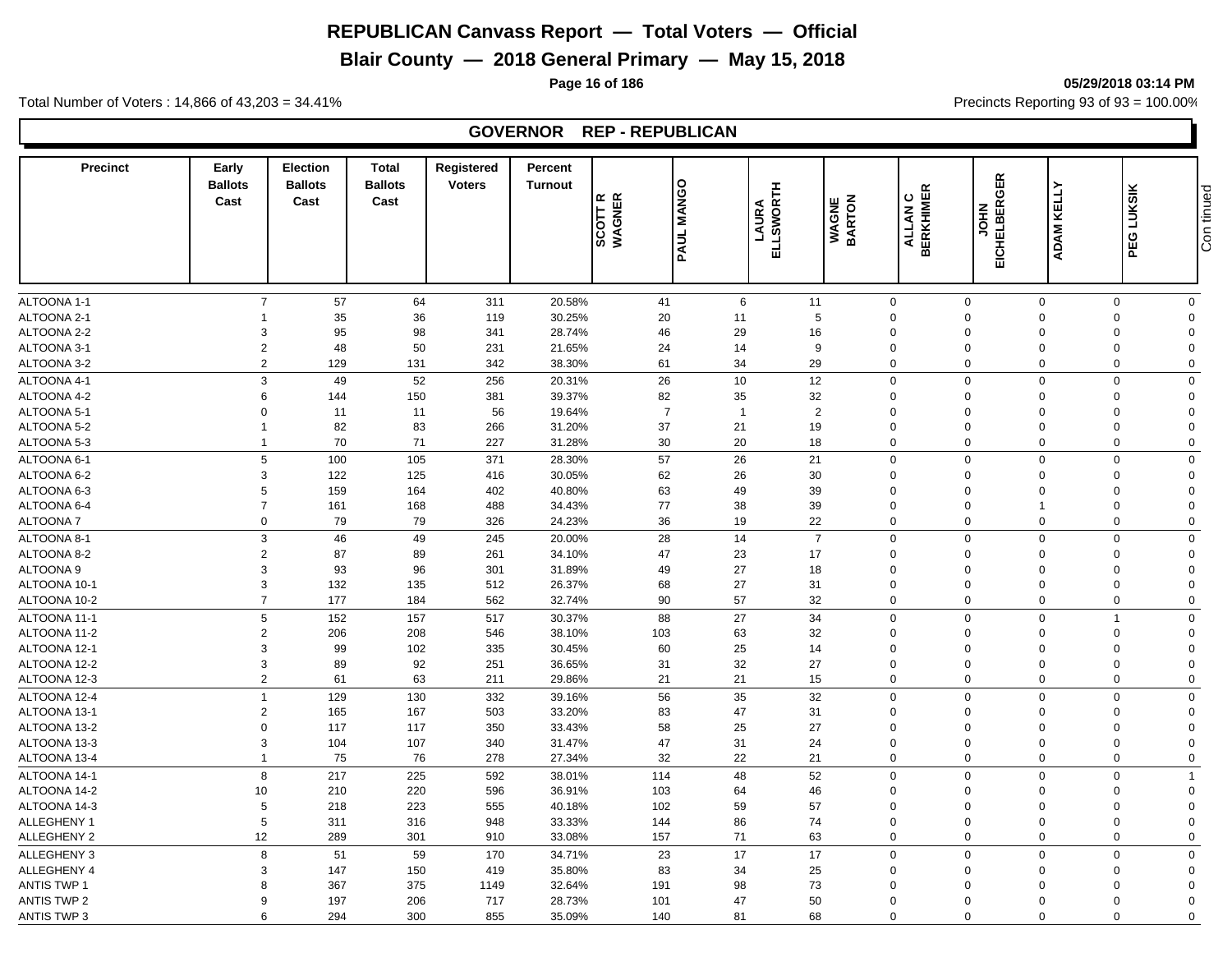# **Blair County — 2018 General Primary — May 15, 2018**

**Page 17 of 186 05/29/2018 03:14 PM**

Total Number of Voters : 14,866 of 43,203 = 34.41% **Precincts Reporting 93 of 93** = 100.00%

#### **GOVERNOR REP**

| <b>Precinct</b>        | Early<br><b>Ballots</b><br>Cast | <b>Election</b><br><b>Ballots</b><br>Cast | <b>Total</b><br><b>Ballots</b><br>Cast | Registered<br><b>Voters</b> | Percent<br><b>Turnout</b> | SCOTT R<br>WAGNER | $\circ$<br><b>MANGO</b><br>PAUL | ELLSWORTH<br>LAURA | <b>WAGNE</b><br>BARTON | <b>BERKHIMER</b><br>ပ<br>ALLAN | GER<br><b>EICHELBER</b><br><b>NHOL</b> | KELLY<br>ADAM <sub>I</sub> | <b>LUKSIK</b><br>PEG       |  |
|------------------------|---------------------------------|-------------------------------------------|----------------------------------------|-----------------------------|---------------------------|-------------------|---------------------------------|--------------------|------------------------|--------------------------------|----------------------------------------|----------------------------|----------------------------|--|
|                        |                                 |                                           |                                        |                             |                           |                   |                                 |                    |                        |                                |                                        |                            |                            |  |
| BELLWOOD BORO          | 2                               | 190                                       | 192                                    | 641                         | 29.95%                    | 100               | 57                              |                    | 32                     | $\mathbf 0$                    | $\Omega$                               | $\Omega$                   | $\mathbf 0$<br>$\Omega$    |  |
| <b>BLAIR TWP 1</b>     | 5                               | 277                                       | 282                                    | 694                         | 40.63%                    | 150               | 72                              |                    | 50                     | $\Omega$                       | $\Omega$                               | $\Omega$                   | $\mathbf 0$<br>$\Omega$    |  |
| <b>BLAIR TWP 2</b>     | $\overline{1}$                  | 241                                       | 242                                    | 749                         | 32.31%                    | 106               | 67                              |                    | 59                     | $\Omega$                       | $\Omega$                               | $\Omega$                   | $\mathbf 0$<br>$\Omega$    |  |
| <b>BLAIR TWP 3</b>     | 3                               | 185                                       | 188                                    | 210                         | 89.52%                    | 90                | 64                              |                    | 27                     | $\mathbf 0$                    | $\Omega$                               | $\mathbf 0$                | $\mathbf 0$<br>$\Omega$    |  |
| <b>CATHARINE TWP</b>   | $\overline{1}$                  | 143                                       | 144                                    | 339                         | 42.48%                    | 70                | 41                              |                    | 29                     | $\mathbf 0$                    | $\Omega$                               | $\Omega$                   | $\mathbf 0$<br>$\Omega$    |  |
| <b>DUNCANSVILLE</b>    | $\overline{7}$                  | 164                                       | 171                                    | 486                         | 35.19%                    | 71                | 42                              |                    | 52                     | $\mathbf 0$                    | $\Omega$                               | $\Omega$                   | $\mathbf 0$<br>$\Omega$    |  |
| <b>FRANKSTOWN TWP1</b> | 3                               | 306                                       | 309                                    | 782                         | 39.51%                    | 142               | 96                              |                    | 63                     | $\Omega$                       | $\Omega$                               | $\Omega$                   | $\mathbf 0$<br>$\Omega$    |  |
| <b>FRANKSTOWN TWP2</b> | 10                              | 275                                       | 285                                    | 701                         | 40.66%                    | 121               | 79                              |                    | 74                     | $\Omega$                       | $\Omega$                               | $\Omega$                   | $\mathbf 0$<br>$\Omega$    |  |
| <b>FRANKSTOWN TWP3</b> | 16                              | 331                                       | 347                                    | 842                         | 41.21%                    | 156               | 99                              |                    | 76                     | $\Omega$                       | $\Omega$                               | $\Omega$                   | $\mathbf 0$<br>$\Omega$    |  |
| FRANKSTOWN TWP4        | 3                               | 193                                       | 196                                    | 552                         | 35.51%                    | 107               | 41                              |                    | 43                     | $\mathbf 0$                    | $\Omega$                               | $\Omega$                   | $\Omega$<br>$\Omega$       |  |
| <b>FRANKSTOWN TWP5</b> | $\overline{2}$                  | 287                                       | 289                                    | 782                         | 36.96%                    | 155               | 67                              |                    | 57                     | $\mathbf 0$                    | $\Omega$                               | $\Omega$                   | $\mathbf 0$<br>$\Omega$    |  |
| FREEDOM TWP 1          | 3                               | 160                                       | 163                                    | 439                         | 37.13%                    | 82                | 40                              |                    | 39                     | $\Omega$                       | $\Omega$                               | $\Omega$                   | $\mathbf 0$<br>$\Omega$    |  |
| FREEDOM TWP 2          | $\overline{7}$                  | 246                                       | 253                                    | 854                         | 29.63%                    | 144               | 63                              |                    | 37                     | $\Omega$                       | $\Omega$                               | 1                          | $\mathbf 0$<br>$\Omega$    |  |
| <b>GREENFIELD TWP1</b> | 2                               | 162                                       | 164                                    | 550                         | 29.82%                    | 84                | 49                              |                    | 22                     | $\mathbf 0$                    | $\mathbf 0$                            | $\Omega$                   | $\mathbf 0$<br>$\Omega$    |  |
| <b>GREENFIELD TWP2</b> | $\mathbf 0$                     | 26                                        | 26                                     | 72                          | 36.11%                    | $\overline{7}$    | 15                              |                    | 3                      | $\mathbf 0$                    | $\mathbf{1}$                           | $\mathbf 0$                | $\mathbf 0$<br>$\Omega$    |  |
| <b>GREENFIELD TWP3</b> | $\mathbf 0$                     | 177                                       | 177                                    | 668                         | 26.50%                    | 96                | 44                              |                    | 29                     | $\mathbf 0$                    | $\Omega$                               | $\Omega$                   | $\mathbf 0$<br>$\mathbf 0$ |  |
| <b>HOLLIDAYSBURG 1</b> | 4                               | 48                                        | 52                                     | 219                         | 23.74%                    | 23                | 19                              |                    | 10                     | $\mathbf 0$                    | $\Omega$                               | $\mathbf 0$                | $\mathbf 0$<br>$\Omega$    |  |
| <b>HOLLIDAYSBURG 2</b> | 5                               | 106                                       | 111                                    | 267                         | 41.57%                    | 46                | 32                              |                    | 27                     | $\Omega$                       | $\Omega$                               | $\Omega$                   | $\mathbf 0$<br>$\Omega$    |  |
| <b>HOLLIDAYSBURG 3</b> | 13                              | 102                                       | 115                                    | 310                         | 37.10%                    | 54                | 27                              |                    | 26                     | $\mathbf 0$                    | $\Omega$                               | $\mathbf 0$                | $\mathbf 0$<br>$\Omega$    |  |
| <b>HOLLIDAYSBURG 4</b> | 6                               | 149                                       | 155                                    | 351                         | 44.16%                    | 67                | 39                              |                    | 46                     | $\mathbf 0$                    | $\Omega$                               | $\Omega$                   | $\mathbf 0$<br>$\Omega$    |  |
|                        |                                 |                                           |                                        |                             |                           |                   |                                 |                    |                        |                                |                                        |                            |                            |  |
| <b>HOLLIDAYSBURG 5</b> | 15                              | 120                                       | 135                                    | 310                         | 43.55%                    | 54                | 40                              |                    | 29                     | $\Omega$                       | $\Omega$                               | $\Omega$                   | $\mathbf 0$<br>$\Omega$    |  |
| <b>HOLLIDAYSBURG 6</b> | 3                               | 115                                       | 118                                    | 293                         | 40.27%                    | 53                | 37                              |                    | 22                     | $\Omega$                       | $\Omega$                               | $\Omega$                   | $\mathbf 0$<br>$\Omega$    |  |
| <b>HOLLIDAYSBURG 7</b> | 2                               | 130                                       | 132                                    | 313                         | 42.17%                    | 69                | 24                              |                    | 34                     | $\Omega$                       | $\Omega$                               | $\Omega$                   | $\mathbf 0$<br>$\Omega$    |  |
| <b>HUSTON TWP</b>      | 3                               | 225                                       | 228                                    | 586                         | 38.91%                    | 82                | 107                             |                    | 29                     | $\Omega$                       | $\Omega$                               | $\Omega$                   | $\mathbf 0$<br>$\Omega$    |  |
| <b>JUNIATA TWP</b>     | 3                               | 152                                       | 155                                    | 486                         | 31.89%                    | 95                | 35                              |                    | 20                     | $\Omega$                       | $\Omega$                               | $\Omega$                   | $\mathbf 0$<br>$\mathbf 0$ |  |
| <b>LOGAN TWP 1</b>     | $\overline{2}$                  | 262                                       | 264                                    | 756                         | 34.92%                    | 120               | 68                              | 61                 |                        | $\mathbf 0$                    | $\Omega$                               | $\Omega$                   | $\mathbf 0$<br>$\Omega$    |  |
| <b>LOGAN TWP 2</b>     | 11                              | 341                                       | 352                                    | 893                         | 39.42%                    | 168               | 89                              |                    | 78                     | $\Omega$                       | $\Omega$                               | $\Omega$                   | $\mathbf 0$<br>$\Omega$    |  |
| <b>LOGAN TWP 3</b>     | 8                               | 183                                       | 191                                    | 481                         | 39.71%                    | 94                | 46                              |                    | 44                     | $\Omega$                       | $\Omega$                               | $\Omega$                   | $\mathbf 0$<br>$\Omega$    |  |
| <b>LOGAN TWP 4</b>     | 2                               | 220                                       | 222                                    | 660                         | 33.64%                    | 114               | 61                              |                    | 40                     | $\mathbf 0$                    | $\Omega$                               | $\Omega$                   | $\mathbf 0$<br>$\Omega$    |  |
| <b>LOGAN TWP 5</b>     | 4                               | 244                                       | 248                                    | 679                         | 36.52%                    | 120               | 64                              |                    | 53                     | $\overline{1}$                 | $\Omega$                               | $\Omega$                   | $\mathbf 0$<br>$\Omega$    |  |
| LOGAN TWP 6            | $\overline{7}$                  | 253                                       | 260                                    | 857                         | 30.34%                    | 131               | 60                              |                    | 59                     | $\mathbf 0$                    | $\Omega$                               | $\Omega$                   | $\mathbf 0$<br>$\mathbf 0$ |  |
| <b>LOGAN TWP 7</b>     | $\mathbf 0$                     | 122                                       | 122                                    | 300                         | 40.67%                    | 64                | 33                              |                    | 19                     | $\mathbf 0$                    | $\Omega$                               | $\mathbf 0$                | $\mathbf 0$<br>$\Omega$    |  |
| <b>MARTINSBURG 1</b>   | 4                               | 163                                       | 167                                    | 394                         | 42.39%                    | 54                | 80                              |                    | 27                     | $\Omega$                       | $\Omega$                               | $\Omega$                   | $\mathbf 0$<br>$\Omega$    |  |
| <b>MARTINSBURG 2</b>   | 10                              | 186                                       | 196                                    | 483                         | 40.58%                    | 86                | 64                              |                    | 33                     | $\mathbf 0$                    | $\Omega$                               | $\Omega$                   | $\mathbf 0$<br>$\Omega$    |  |
| <b>NEWRY BORO</b>      | $\Omega$                        | 15                                        | 15                                     | 53                          | 28.30%                    | 10                |                                 | 3                  | $\overline{1}$         | $\mathbf 0$                    | $\Omega$                               | $\Omega$                   | $\mathbf 0$<br>$\mathbf 0$ |  |
| NORTH WOODBURY         | 25                              | 416                                       | 441                                    | 1164                        | 37.89%                    | 187               | 168                             |                    | 67                     | $\mathbf 0$                    | $\Omega$                               | $\Omega$                   | $\mathbf 0$<br>$\mathbf 0$ |  |
| <b>ROARING SPG 1</b>   | $\mathbf 0$                     | 49                                        | 49                                     | 224                         | 21.88%                    | 25                | 19                              |                    | $\overline{4}$         | $\Omega$                       | $\Omega$                               | $\Omega$                   | $\mathbf 0$<br>$\Omega$    |  |
| <b>ROARING SPG 2</b>   | $\overline{2}$                  | 150                                       | 152                                    | 384                         | 39.58%                    | 67                | 52                              |                    | 30                     | $\Omega$                       | $\Omega$                               | $\Omega$                   | $\mathbf 0$<br>$\Omega$    |  |
| <b>ROARING SPG 3</b>   | $\Omega$                        | 105                                       | 105                                    | 317                         | 33.12%                    | 47                | 25                              |                    | 25                     | $\Omega$                       | $\Omega$                               | $\Omega$                   | $\mathbf 0$<br>$\Omega$    |  |
| SNYDER TWP 1           | 5                               | 144                                       | 149                                    | 537                         | 27.75%                    | 70                | 49                              |                    | 26                     | $\Omega$                       | $\Omega$                               | $\Omega$                   | $\Omega$<br>$\Omega$       |  |
|                        |                                 |                                           |                                        |                             |                           |                   |                                 |                    |                        |                                |                                        |                            |                            |  |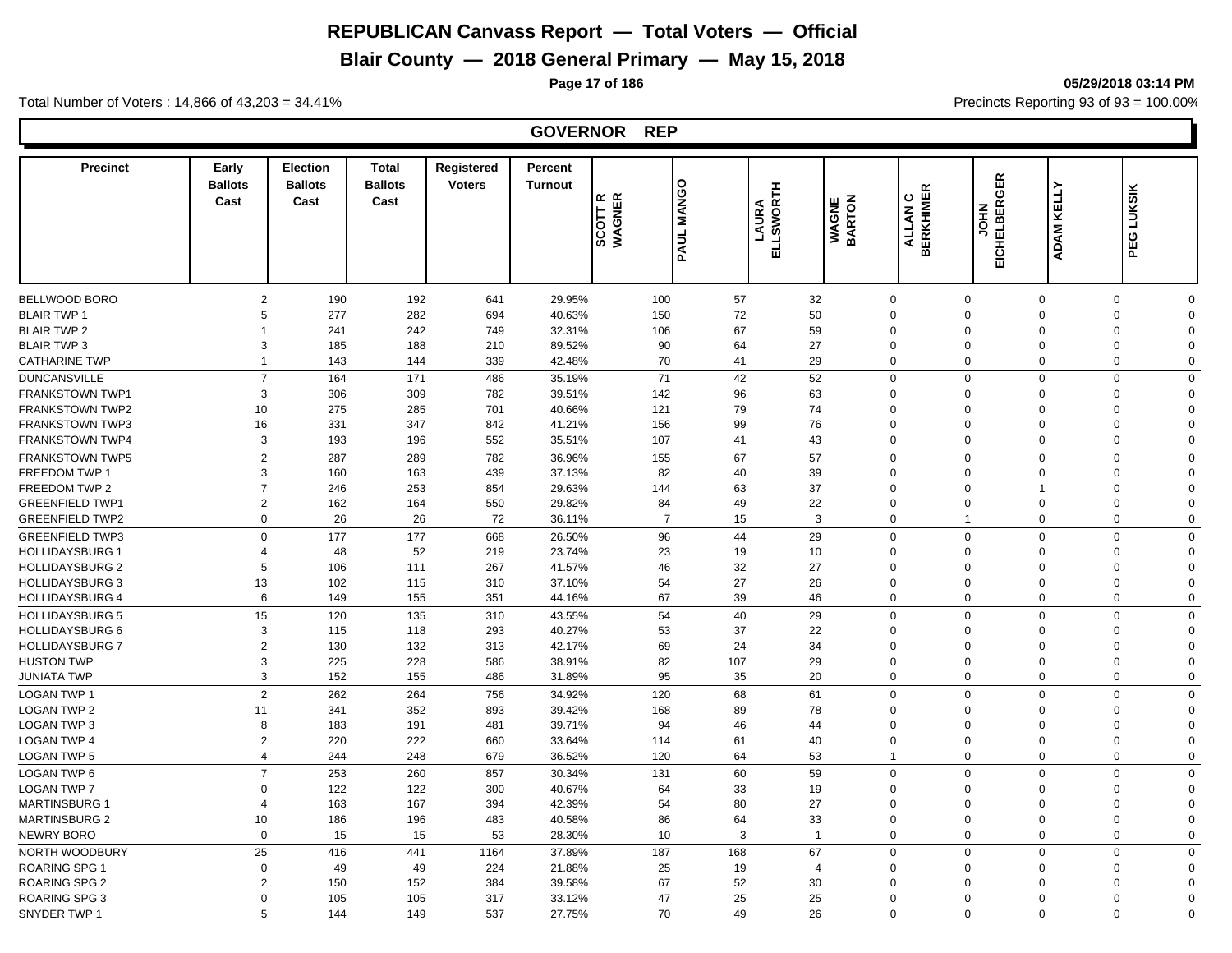# **Blair County — 2018 General Primary — May 15, 2018**

# **Page 18 of 186 05/29/2018 03:14 PM**

Total Number of Voters : 14,866 of 43,203 = 34.41% **Precincts Reporting 93 of 93** = 100.00%

#### **GOVERNOR REP**

| <b>Precinct</b>      | Early<br><b>Ballots</b><br>Cast | Election<br><b>Ballots</b><br>Cast | Total<br><b>Ballots</b><br>Cast | Registered<br><b>Voters</b> | Percent<br>Turnout | SCOTT R<br>WAGNER | <b>MANGO</b><br><b>PAUL</b> | SWOR <sup>-</sup><br><b>URA</b><br>⋖<br>ш | <b>WAGNE</b><br>BARTON | <b>ALLAN C<br/>BERKHIMER</b> | GER<br><b>HELBER</b><br><b>NHOL</b><br>ပ<br>ŵ | KELL<br><b>ADAM</b>     | <b>LUKSIK</b><br>PEG |  |
|----------------------|---------------------------------|------------------------------------|---------------------------------|-----------------------------|--------------------|-------------------|-----------------------------|-------------------------------------------|------------------------|------------------------------|-----------------------------------------------|-------------------------|----------------------|--|
| SNYDER TWP 2         | 3                               | 228                                | 231                             | 785                         | 29.43%             | 114               | 64                          | 49                                        | $\Omega$               | $\Omega$                     | $\Omega$                                      | $\Omega$                |                      |  |
| <b>TAYLOR TWP</b>    |                                 | 375                                | 381                             | 1142                        | 33.36%             | 183               | 120                         | 62                                        |                        |                              |                                               |                         |                      |  |
| <b>TYRONE TWP 1</b>  |                                 | 132                                | 134                             | 370                         | 36.22%             | 70                | 29                          | 23                                        |                        |                              |                                               |                         |                      |  |
| <b>TYRONE TWP 2</b>  |                                 | 113                                | 114                             | 348                         | 32.76%             | 63                | 27                          | 19                                        |                        |                              |                                               | $\Omega$                |                      |  |
| TYRONE BORO 1        |                                 | 106                                | 106                             | 332                         | 31.93%             | 58                | 25                          | 18                                        |                        |                              |                                               | $\Omega$                |                      |  |
| TYRONE BORO 2        | $\Omega$                        | 65                                 | 65                              | 244                         | 26.64%             | 24                | 22                          | 18                                        | $\Omega$               | $\Omega$                     |                                               | $\Omega$<br>$\mathbf 0$ |                      |  |
| TYRONE BORO 3        |                                 | 50                                 | 51                              | 188                         | 27.13%             | 26                | 13                          | 10                                        |                        |                              |                                               | n                       |                      |  |
| <b>TYRONE BORO 4</b> |                                 | 41                                 | 42                              | 154                         | 27.27%             | 27                | 8                           | 6                                         |                        |                              |                                               |                         |                      |  |
| TYRONE BORO 5        |                                 | 50                                 | 51                              | 199                         | 25.63%             | 24                | 13                          | 12                                        |                        |                              |                                               | $\Omega$                |                      |  |
| TYRONE BORO 6        |                                 | 143                                | 143                             | 393                         | 36.39%             | 68                | 35                          | 38                                        | $\Omega$               |                              |                                               | $\Omega$                |                      |  |
| <b>TYRONE BORO 7</b> |                                 | 88                                 | 89                              | 272                         | 32.72%             | 48                | 20                          | 12                                        | $\Omega$               | $\Omega$                     |                                               | $\Omega$<br>$\Omega$    | $\Omega$             |  |
| WILLIAMSBURG         |                                 | 154                                | 160                             | 458                         | 34.93%             | 59                | 67                          | 24                                        |                        |                              |                                               | $\Omega$                |                      |  |
| WOODBURY TWP         |                                 | 202                                | 203                             | 652                         | 31.13%             | 93                | 75                          | 33                                        |                        |                              |                                               |                         |                      |  |
| <b>Totals</b>        | 382                             | 14484                              | 14866                           | 43203                       |                    | 7126              | 4115                        | 3017                                      |                        |                              | $\overline{2}$                                |                         |                      |  |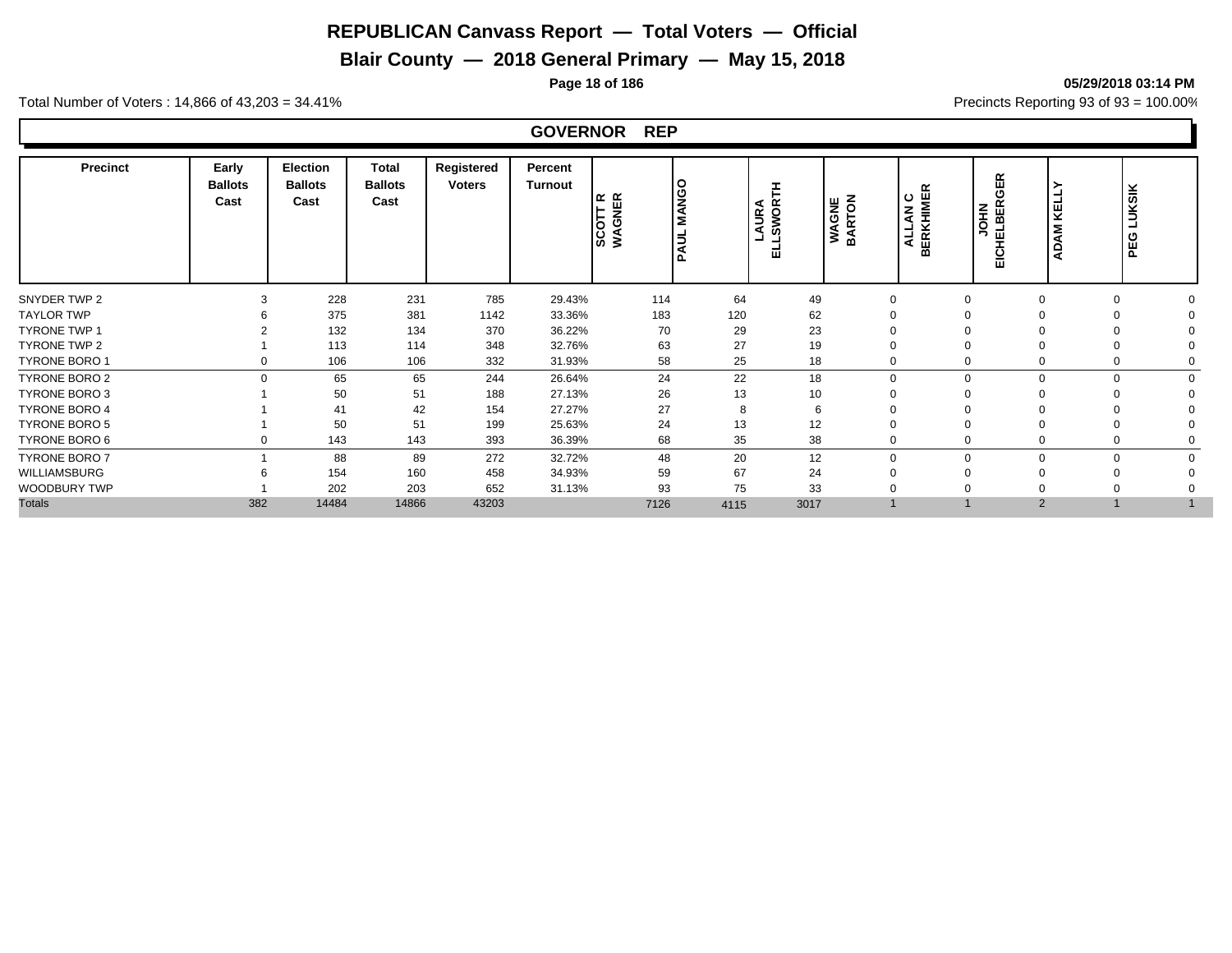# **Blair County — 2018 General Primary — May 15, 2018**

**Page 19 of 186 05/29/2018 03:14 PM**

Total Number of Voters : 14,866 of 43,203 = 34.41% **Precincts Reporting 93 of 93** = 100.00%

## **GOVERNOR REP - REPUBLICAN**

| <b>Precinct</b>    | Early<br><b>Ballots</b><br>Cast | <b>Election</b><br><b>Ballots</b><br>Cast | <b>Total</b><br><b>Ballots</b><br>Cast | Registered<br><b>Voters</b> | Percent<br><b>Turnout</b> | <b>MASTRIANO</b> | <b>JOHN MCCAINN</b> | Shuster<br><b>Bill</b> | JOHN SWOPE                    | <b>TOM WOLF</b> | <b>Totals</b>        |  |
|--------------------|---------------------------------|-------------------------------------------|----------------------------------------|-----------------------------|---------------------------|------------------|---------------------|------------------------|-------------------------------|-----------------|----------------------|--|
|                    |                                 |                                           |                                        |                             |                           |                  |                     |                        |                               |                 |                      |  |
|                    |                                 |                                           |                                        |                             |                           |                  |                     |                        |                               |                 |                      |  |
| ALTOONA 1-1        | $\overline{7}$                  | 57                                        | 64                                     | 311                         | 20.58%                    | 0                | $\mathbf 0$         |                        | $\mathbf 0$<br>$\mathbf 0$    | $\overline{1}$  | 59                   |  |
| ALTOONA 2-1        | -1                              | 35                                        | 36                                     | 119                         | 30.25%                    | 0                | $\Omega$            |                        | 0<br>$\mathbf 0$              |                 | 36<br>$\Omega$       |  |
| ALTOONA 2-2        | $\mathsf 3$                     | 95                                        | 98                                     | 341                         | 28.74%                    | 0                | $\Omega$            |                        | 0<br>$\mathbf 0$              |                 | $\mathbf 0$<br>91    |  |
| ALTOONA 3-1        | $\sqrt{2}$                      | 48                                        | 50                                     | 231                         | 21.65%                    | $\mathbf 0$      | $\Omega$            |                        | 0<br>$\mathbf 0$              |                 | 47<br>$\Omega$       |  |
| ALTOONA 3-2        | $\sqrt{2}$                      | 129                                       | 131                                    | 342                         | 38.30%                    | $\mathbf 0$      | $\mathbf 0$         |                        | $\pmb{0}$<br>$\mathbf 0$      |                 | $\mathbf 0$<br>124   |  |
| ALTOONA 4-1        | $\ensuremath{\mathsf{3}}$       | 49                                        | 52                                     | 256                         | 20.31%                    | 0                | $\mathbf 0$         |                        | $\mathbf 0$<br>$\mathbf 0$    |                 | $\overline{2}$<br>50 |  |
| ALTOONA 4-2        | 6                               | 144                                       | 150                                    | 381                         | 39.37%                    | 0                | $\mathsf 0$         |                        | 0<br>$\mathbf 0$              |                 | $\mathbf 0$<br>149   |  |
| ALTOONA 5-1        | $\mathbf 0$                     | 11                                        | 11                                     | 56                          | 19.64%                    | 0                | 0                   |                        | 0<br>$\mathbf 0$              |                 | $\Omega$<br>10       |  |
| ALTOONA 5-2        | $\mathbf{1}$                    | 82                                        | 83                                     | 266                         | 31.20%                    | 0                | $\mathbf 0$         |                        | 0<br>$\mathbf 0$              |                 | 77<br>$\mathbf 0$    |  |
| ALTOONA 5-3        | $\mathbf{1}$                    | 70                                        | 71                                     | 227                         | 31.28%                    | 0                | $\mathsf 0$         |                        | 0<br>$\mathbf 0$              |                 | $\mathbf 0$<br>68    |  |
| ALTOONA 6-1        | $\,$ 5 $\,$                     | 100                                       | 105                                    | 371                         | 28.30%                    | 0                | $\mathbf 0$         |                        | $\pmb{0}$<br>$\boldsymbol{0}$ |                 | $\mathbf 0$<br>104   |  |
| ALTOONA 6-2        | $\mathsf 3$                     | 122                                       | 125                                    | 416                         | 30.05%                    | 0                | 0                   |                        | 0<br>$\mathbf 0$              |                 | $\Omega$<br>118      |  |
| ALTOONA 6-3        | 5                               | 159                                       | 164                                    | 402                         | 40.80%                    | 0                | $\Omega$            |                        | 0<br>$\Omega$                 |                 | $\mathbf 0$<br>151   |  |
| ALTOONA 6-4        | $\overline{7}$                  | 161                                       | 168                                    | 488                         | 34.43%                    | 0                | $\mathbf 0$         |                        | $\pmb{0}$<br>$\mathbf 0$      |                 | $\mathbf 0$<br>155   |  |
| ALTOONA 7          | $\mathbf 0$                     | 79                                        | 79                                     | 326                         | 24.23%                    | $\mathbf 0$      | $\mathbf 0$         |                        | $\mathbf 0$<br>$\mathbf 0$    |                 | 78<br>$\overline{1}$ |  |
| ALTOONA 8-1        | $\mathsf 3$                     | 46                                        | 49                                     | 245                         | 20.00%                    | 0                | $\mathsf 0$         |                        | $\pmb{0}$<br>$\Omega$         |                 | 49<br>$\mathbf 0$    |  |
| ALTOONA 8-2        | $\overline{2}$                  | 87                                        | 89                                     | 261                         | 34.10%                    | 0                | $\Omega$            |                        | 0<br>0                        |                 | 87<br>$\mathbf 0$    |  |
| ALTOONA 9          | 3                               | 93                                        | 96                                     | 301                         | 31.89%                    | 0                | 0                   |                        | 0<br>$\mathbf 0$              |                 | 94<br>$\mathbf 0$    |  |
| ALTOONA 10-1       | 3                               | 132                                       | 135                                    | 512                         | 26.37%                    | 0                | $\mathbf 0$         |                        | 0<br>$\mathbf 0$              |                 | $\mathbf 0$<br>126   |  |
| ALTOONA 10-2       | $\overline{7}$                  | 177                                       | 184                                    | 562                         | 32.74%                    | 0                | 0                   |                        | 0<br>$\mathbf 0$              |                 | 0<br>179             |  |
| ALTOONA 11-1       | $\,$ 5 $\,$                     | 152                                       | 157                                    | 517                         | 30.37%                    | $\mathbf 0$      | $\mathbf 0$         |                        | $\mathbf 0$<br>$\mathbf 0$    |                 | $\Omega$<br>150      |  |
| ALTOONA 11-2       | $\sqrt{2}$                      | 206                                       | 208                                    | 546                         | 38.10%                    | 0                | 1                   |                        | 0<br>$\Omega$                 |                 | $\Omega$<br>199      |  |
| ALTOONA 12-1       | $\mathsf 3$                     | 99                                        | 102                                    | 335                         | 30.45%                    | $\Omega$         | $\mathsf 0$         |                        | 0<br>$\Omega$                 |                 | $\Omega$<br>99       |  |
| ALTOONA 12-2       | 3                               | 89                                        | 92                                     | 251                         | 36.65%                    | $\mathbf 0$      | $\mathbf 0$         |                        | $\pmb{0}$<br>$\mathbf 0$      |                 | $\Omega$<br>90       |  |
| ALTOONA 12-3       | $\overline{2}$                  | 61                                        | 63                                     | 211                         | 29.86%                    | 0                | $\mathbf 0$         |                        | 0<br>$\mathbf 0$              |                 | 57<br>$\mathbf 0$    |  |
| ALTOONA 12-4       | $\mathbf{1}$                    | 129                                       | 130                                    | 332                         | 39.16%                    | 0                | $\mathsf 0$         |                        | 0<br>$\mathbf 0$              |                 | $\mathbf 0$<br>123   |  |
| ALTOONA 13-1       | $\overline{c}$                  | 165                                       | 167                                    | 503                         | 33.20%                    | 0                | 0                   |                        | 0<br>$\mathbf 0$              |                 | 161<br>$\mathbf 0$   |  |
| ALTOONA 13-2       | $\mathbf 0$                     | 117                                       | 117                                    | 350                         | 33.43%                    | 0                | $\mathbf 0$         |                        | 0<br>$\mathbf 0$              |                 | $\Omega$<br>110      |  |
| ALTOONA 13-3       | $\mathsf 3$                     | 104                                       | 107                                    | 340                         | 31.47%                    | 0                | 0                   |                        | 0<br>$\mathbf 0$              |                 | $\mathbf 0$<br>102   |  |
| ALTOONA 13-4       | $\mathbf{1}$                    | 75                                        | 76                                     | 278                         | 27.34%                    | $\mathbf 0$      | $\mathbf 0$         |                        | 0<br>0                        |                 | $\mathbf 0$<br>75    |  |
| ALTOONA 14-1       | $\bf8$                          | 217                                       | 225                                    | 592                         | 38.01%                    | 0                | $\mathbf 0$         |                        | $\pmb{0}$<br>$\mathbf 0$      |                 | $\mathbf 0$<br>215   |  |
| ALTOONA 14-2       | 10                              | 210                                       | 220                                    | 596                         | 36.91%                    | 0                | $\mathbf 0$         |                        | 0<br>$\mathbf 0$              |                 | $\Omega$<br>213      |  |
| ALTOONA 14-3       | 5                               | 218                                       | 223                                    | 555                         | 40.18%                    | 0                | $\mathbf 0$         |                        | 0<br>$\mathbf 0$              |                 | $\mathbf 0$<br>218   |  |
| <b>ALLEGHENY 1</b> | 5                               | 311                                       | 316                                    | 948                         | 33.33%                    | 0                | 0                   | $\mathbf{1}$           | $\mathbf 0$                   |                 | $\mathbf 0$<br>305   |  |
| ALLEGHENY 2        | 12                              | 289                                       | 301                                    | 910                         | 33.08%                    | 0                | $\mathbf 0$         |                        | 0<br>$\mathbf 0$              |                 | $\mathbf 0$<br>291   |  |
| ALLEGHENY 3        | 8                               | 51                                        | 59                                     | 170                         | 34.71%                    | 0                | $\mathbf 0$         |                        | 0<br>$\mathbf 0$              |                 | 57<br>$\Omega$       |  |
| <b>ALLEGHENY 4</b> | 3                               | 147                                       | 150                                    | 419                         | 35.80%                    | 0                | $\Omega$            |                        | 0<br>$\Omega$                 |                 | $\mathbf 0$<br>142   |  |
| <b>ANTIS TWP 1</b> | 8                               | 367                                       | 375                                    | 1149                        | 32.64%                    | 0                | $\Omega$            |                        | 0<br>$\Omega$                 |                 | 362<br>0             |  |
| <b>ANTIS TWP 2</b> | 9                               | 197                                       | 206                                    | 717                         | 28.73%                    | $\mathbf 0$      | $\Omega$            |                        | $\mathbf 0$<br>$\Omega$       |                 | $\mathbf 0$<br>198   |  |
| <b>ANTIS TWP 3</b> | 6                               | 294                                       | 300                                    | 855                         | 35.09%                    | $\mathbf 0$      | $\Omega$            |                        | $\mathbf 0$<br>$\mathbf 0$    |                 | 289<br>$\mathbf 0$   |  |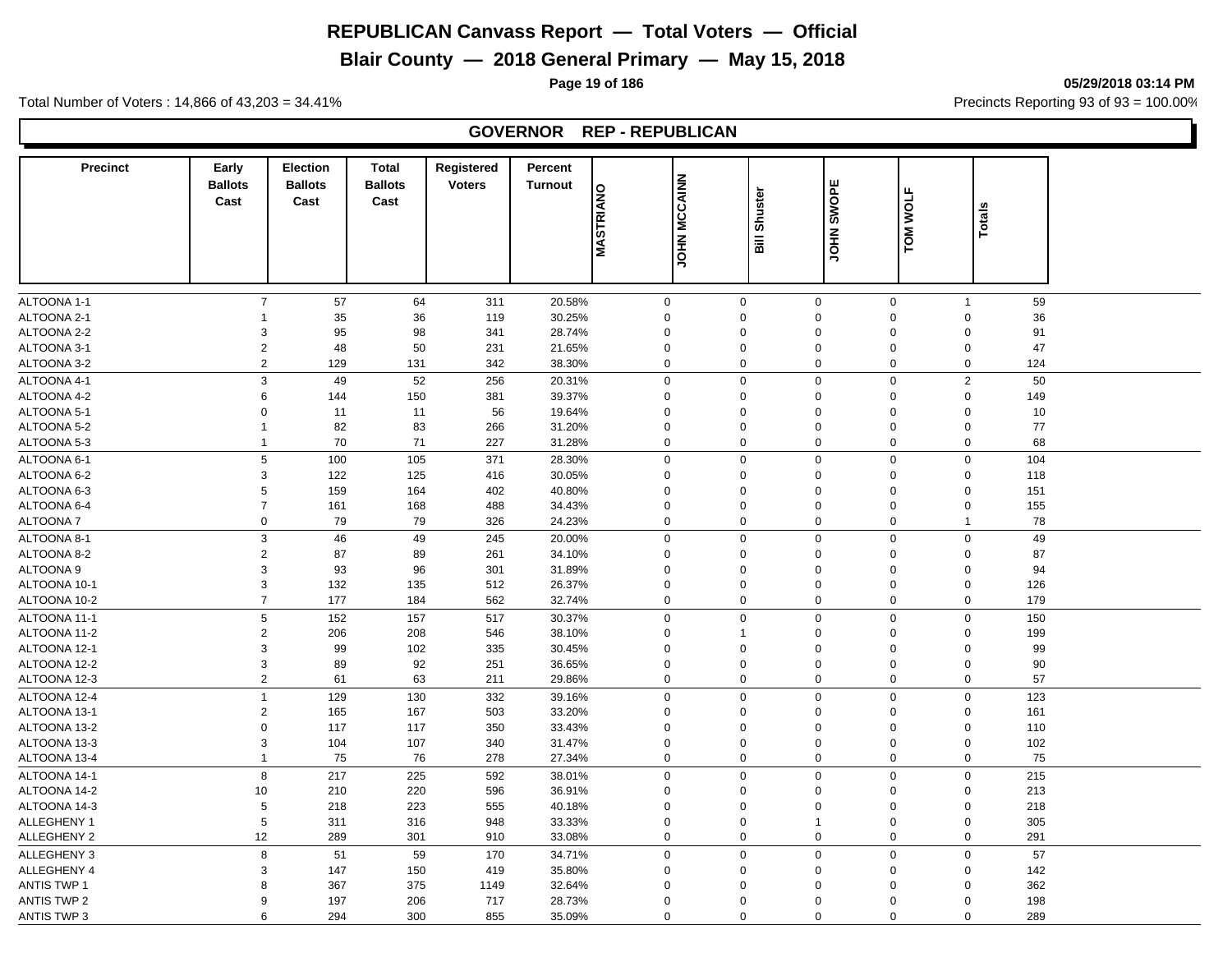# **Blair County — 2018 General Primary — May 15, 2018**

**Page 20 of 186 05/29/2018 03:14 PM**

Total Number of Voters : 14,866 of 43,203 = 34.41% **Precincts Reporting 93 of 93** = 100.00%

#### **GOVERNOR REP**

| <b>Precinct</b>        | Early            | <b>Election</b> | <b>Total</b>   | Registered    | Percent        |                         |                     |                                    |                                 |                 |                    |  |
|------------------------|------------------|-----------------|----------------|---------------|----------------|-------------------------|---------------------|------------------------------------|---------------------------------|-----------------|--------------------|--|
|                        | <b>Ballots</b>   | <b>Ballots</b>  | <b>Ballots</b> | <b>Voters</b> | <b>Turnout</b> |                         |                     |                                    |                                 |                 |                    |  |
|                        | Cast             | Cast            | Cast           |               |                | <b><i>NASTRIANO</i></b> | <b>JOHN MCCAINN</b> | Shuster                            | SWOPE                           | <b>TOM WOLF</b> |                    |  |
|                        |                  |                 |                |               |                |                         |                     |                                    |                                 |                 | <b>Totals</b>      |  |
|                        |                  |                 |                |               |                |                         |                     | $\overline{\overline{\mathbf{a}}}$ | <b>NHO</b>                      |                 |                    |  |
|                        |                  |                 |                |               |                |                         |                     |                                    |                                 |                 |                    |  |
|                        |                  |                 |                |               |                |                         |                     |                                    |                                 |                 |                    |  |
| BELLWOOD BORO          | $\overline{2}$   | 190             | 192            | 641           | 29.95%         | $\mathbf 0$             | $\mathbf 0$         |                                    | $\mathbf 0$<br>$\mathbf 0$      |                 | 189<br>$\mathbf 0$ |  |
| <b>BLAIR TWP 1</b>     | 5                | 277             | 282            | 694           | 40.63%         | $\mathbf 0$             | $\mathbf 0$         |                                    | $\Omega$<br>$\mathbf 0$         |                 | 272<br>$\mathbf 0$ |  |
| <b>BLAIR TWP 2</b>     | $\mathbf{1}$     | 241             | 242            | 749           | 32.31%         | $\mathbf 0$             | $\mathbf 0$         |                                    | $\Omega$<br>$\Omega$            |                 | $\Omega$<br>232    |  |
| <b>BLAIR TWP 3</b>     | 3                | 185             | 188            | 210           | 89.52%         | $\mathbf 0$             | $\mathbf 0$         |                                    | $\mathbf 0$<br>$\mathbf 0$      |                 | $\Omega$<br>181    |  |
| <b>CATHARINE TWP</b>   | $\mathbf{1}$     | 143             | 144            | 339           | 42.48%         | $\mathbf 0$             | $\mathbf 0$         |                                    | $\Omega$<br>$\mathbf 0$         |                 | $\mathbf 0$<br>140 |  |
| <b>DUNCANSVILLE</b>    | $\overline{7}$   | 164             | 171            | 486           | 35.19%         | $\mathbf 0$             | $\mathbf 0$         |                                    | $\mathbf 0$<br>$\mathbf 0$      |                 | $\mathbf 0$<br>165 |  |
| <b>FRANKSTOWN TWP1</b> | 3                | 306             | 309            | 782           | 39.51%         | $\Omega$                | $\Omega$            |                                    | $\mathbf 0$<br>$\Omega$         |                 | $\Omega$<br>301    |  |
| <b>FRANKSTOWN TWP2</b> | 10               | 275             | 285            | 701           | 40.66%         | $\mathbf 0$             | $\mathbf 0$         |                                    | $\mathbf 0$<br>$\Omega$         |                 | $\Omega$<br>274    |  |
| <b>FRANKSTOWN TWP3</b> | 16               | 331             | 347            | 842           | 41.21%         | $\Omega$                | $\Omega$            |                                    | $\mathbf 0$<br>$\overline{1}$   | 1               | 333                |  |
| <b>FRANKSTOWN TWP4</b> | 3                | 193             | 196            | 552           | 35.51%         | $\mathbf 0$             | $\mathbf 0$         |                                    | $\mathbf 0$<br>$\mathbf 0$      |                 | $\mathbf 0$<br>191 |  |
| <b>FRANKSTOWN TWP5</b> | $\overline{2}$   | 287             | 289            | 782           | 36.96%         | $\mathbf 0$             | $\mathbf 0$         |                                    | $\mathbf 0$<br>$\mathbf 0$      | $\overline{1}$  | 280                |  |
| <b>FREEDOM TWP 1</b>   | $\mathsf 3$      | 160             | 163            | 439           | 37.13%         | $\mathbf 0$             | $\mathbf 0$         |                                    | $\mathbf 0$<br>$\mathbf 0$      |                 | $\mathbf 0$<br>161 |  |
| FREEDOM TWP 2          | $\overline{7}$   | 246             | 253            | 854           | 29.63%         | $\mathbf 0$             | $\mathbf 0$         |                                    | $\mathbf 0$<br>$\mathbf 0$      |                 | $\mathbf 0$<br>245 |  |
| <b>GREENFIELD TWP1</b> | $\overline{2}$   | 162             | 164            | 550           | 29.82%         | $\mathbf 0$             | $\mathbf 0$         |                                    | $\Omega$<br>$\mathbf 0$         | $\overline{1}$  | 156                |  |
| <b>GREENFIELD TWP2</b> | $\boldsymbol{0}$ | 26              | 26             | 72            | 36.11%         | $\mathbf 0$             | $\mathbf 0$         |                                    | $\mathbf 0$<br>$\mathbf 0$      |                 | $\mathbf 0$<br>26  |  |
| <b>GREENFIELD TWP3</b> | $\pmb{0}$        | 177             | 177            | 668           | 26.50%         | $\mathbf 0$             | $\mathbf 0$         |                                    | $\Omega$<br>$\mathbf 0$         |                 | $\mathbf 0$<br>169 |  |
| <b>HOLLIDAYSBURG 1</b> | $\overline{4}$   | 48              | 52             | 219           | 23.74%         | $\mathbf 0$             | $\mathbf 0$         |                                    | $\mathbf 0$<br>$\Omega$         |                 | $\Omega$<br>52     |  |
| <b>HOLLIDAYSBURG 2</b> | $\,$ 5 $\,$      | 106             | 111            | 267           | 41.57%         | $\mathbf 0$             | $\mathbf 0$         |                                    | $\Omega$<br>$\mathbf 0$         |                 | $\Omega$<br>105    |  |
| <b>HOLLIDAYSBURG 3</b> | 13               | 102             | 115            | 310           | 37.10%         | $\mathbf 0$             | $\mathbf 0$         |                                    | $\mathbf 0$<br>$\Omega$         |                 | 107<br>$\Omega$    |  |
| <b>HOLLIDAYSBURG 4</b> | 6                | 149             | 155            | 351           | 44.16%         | $\mathbf 0$             | $\mathbf 0$         |                                    | $\mathbf 0$<br>$\boldsymbol{0}$ |                 | $\mathbf 0$<br>152 |  |
| <b>HOLLIDAYSBURG 5</b> | 15               | 120             | 135            | 310           | 43.55%         | $\mathbf 0$             | $\mathbf 0$         |                                    | $\mathbf 0$<br>$\mathbf 0$      | $\overline{1}$  | 124                |  |
| <b>HOLLIDAYSBURG 6</b> | 3                | 115             | 118            | 293           | 40.27%         | $\mathbf 0$             | $\mathbf 0$         |                                    | $\mathbf 0$<br>$\Omega$         |                 | $\mathbf 0$<br>112 |  |
| <b>HOLLIDAYSBURG 7</b> | $\boldsymbol{2}$ | 130             | 132            | 313           | 42.17%         | $\mathbf 0$             | $\mathbf 0$         |                                    | $\mathbf 0$<br>$\Omega$         |                 | 127<br>$\mathbf 0$ |  |
| <b>HUSTON TWP</b>      | 3                | 225             | 228            | 586           | 38.91%         | $\mathbf 0$             | $\mathbf 0$         |                                    | $\mathbf 0$<br>$\Omega$         |                 | $\Omega$<br>218    |  |
| <b>JUNIATA TWP</b>     | 3                | 152             | 155            | 486           | 31.89%         | $\mathbf 0$             | $\mathbf 0$         |                                    | $\mathbf 0$<br>$\mathbf 0$      |                 | $\mathbf 0$<br>150 |  |
| <b>LOGAN TWP 1</b>     | $\overline{2}$   | 262             | 264            | 756           | 34.92%         | $\mathbf 0$             | $\mathbf 0$         |                                    | $\mathbf 0$<br>$\Omega$         |                 | $\Omega$<br>249    |  |
| <b>LOGAN TWP 2</b>     | 11               | 341             | 352            | 893           | 39.42%         | -1                      | $\mathbf 0$         |                                    | $\mathbf 0$<br>$\Omega$         | $\overline{1}$  | 337                |  |
| <b>LOGAN TWP 3</b>     | 8                | 183             | 191            | 481           | 39.71%         | $\mathbf 0$             | $\mathbf 0$         |                                    | $\Omega$<br>$\mathbf 0$         |                 | $\mathbf 0$<br>184 |  |
| <b>LOGAN TWP 4</b>     | $\overline{2}$   | 220             | 222            | 660           | 33.64%         | $\mathbf 0$             | $\mathbf 0$         |                                    | $\mathsf 0$<br>$\mathbf 0$      |                 | $\mathbf 0$<br>215 |  |
| <b>LOGAN TWP 5</b>     | $\overline{4}$   | 244             | 248            | 679           | 36.52%         | $\mathbf 0$             | $\mathbf 0$         |                                    | $\mathbf 0$<br>$\mathbf 0$      |                 | 238<br>$\Omega$    |  |
| LOGAN TWP 6            | $\overline{7}$   | 253             | 260            | 857           | 30.34%         | $\mathbf 0$             | $\mathbf 0$         |                                    | $\mathbf 0$<br>$\mathbf 0$      |                 | $\Omega$<br>250    |  |
| <b>LOGAN TWP 7</b>     | $\mathbf 0$      | 122             | 122            | 300           | 40.67%         | $\mathbf 0$             | $\mathbf 0$         |                                    | $\Omega$<br>$\mathbf 0$         |                 | $\mathbf 0$<br>116 |  |
| <b>MARTINSBURG 1</b>   | $\overline{4}$   | 163             | 167            | 394           | 42.39%         | $\mathbf 0$             | $\mathbf 0$         |                                    | $\Omega$<br>$\Omega$            | $\overline{1}$  | 162                |  |
| <b>MARTINSBURG 2</b>   | 10               | 186             | 196            | 483           | 40.58%         | $\mathbf 0$             | $\mathbf 0$         |                                    | $\mathbf 0$<br>$\Omega$         |                 | $\mathbf 0$<br>183 |  |
| <b>NEWRY BORO</b>      | $\mathbf 0$      | 15              | 15             | 53            | 28.30%         | $\mathbf 0$             | $\mathbf 0$         |                                    | $\mathbf 0$<br>$\mathbf 0$      |                 | $\Omega$<br>14     |  |
| NORTH WOODBURY         | 25               | 416             | 441            | 1164          | 37.89%         | $\mathbf 0$             | $\mathbf 0$         |                                    | $\mathbf 0$<br>$\mathbf 0$      |                 | 422<br>$\mathbf 0$ |  |
| <b>ROARING SPG 1</b>   | $\boldsymbol{0}$ | 49              | 49             | 224           | 21.88%         | $\Omega$                | $\mathbf 0$         |                                    | $\Omega$<br>$\mathbf 0$         |                 | $\Omega$<br>48     |  |
| <b>ROARING SPG 2</b>   | $\overline{2}$   | 150             | 152            | 384           | 39.58%         | $\Omega$                | $\Omega$            |                                    | $\Omega$<br>$\Omega$            |                 | 149<br>$\Omega$    |  |
| <b>ROARING SPG 3</b>   | $\Omega$         | 105             | 105            | 317           | 33.12%         | $\Omega$                | $\mathbf 0$         |                                    | $\Omega$<br>$\Omega$            |                 | $\Omega$<br>97     |  |
| SNYDER TWP 1           | 5                | 144             | 149            | 537           | 27.75%         | $\Omega$                | $\Omega$            |                                    | $\Omega$<br>$\Omega$            |                 | $\Omega$<br>145    |  |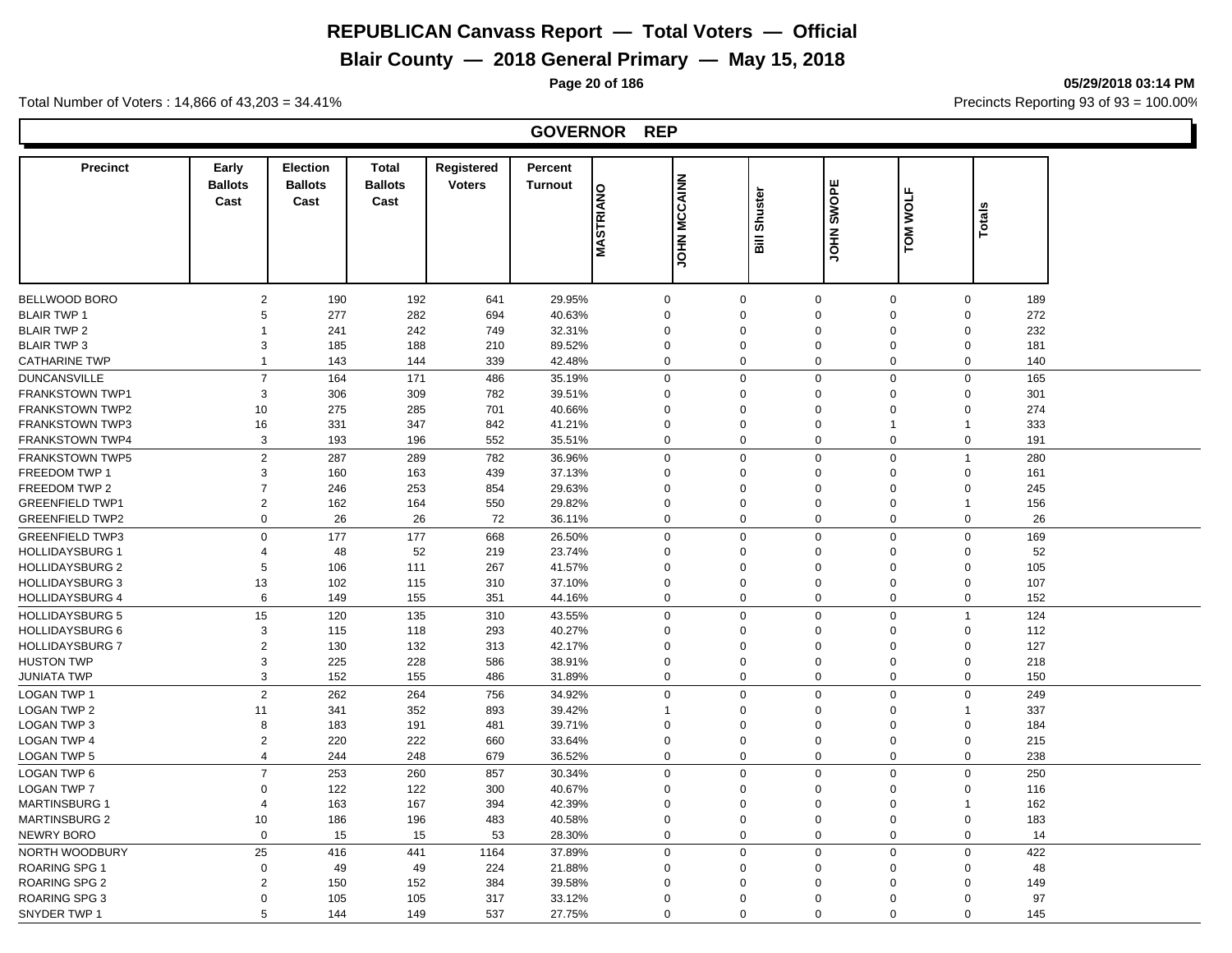# **Blair County — 2018 General Primary — May 15, 2018**

**Page 21 of 186 05/29/2018 03:14 PM**

Total Number of Voters : 14,866 of 43,203 = 34.41% **Precincts Reporting 93 of 93** = 100.00%

#### **GOVERNOR REP**

| <b>Precinct</b>      | Early<br><b>Ballots</b><br>Cast | Election<br><b>Ballots</b><br>Cast | <b>Total</b><br><b>Ballots</b><br>Cast | Registered<br><b>Voters</b> | Percent<br>Turnout | MASTRIANO | <b>MCCAINN</b><br><b>NHOL</b> | Shuste<br>$\overline{\overline{a}}$ | SWOPE<br>HOL      | <b>WOLF</b><br>TOM | Totals |
|----------------------|---------------------------------|------------------------------------|----------------------------------------|-----------------------------|--------------------|-----------|-------------------------------|-------------------------------------|-------------------|--------------------|--------|
| SNYDER TWP 2         |                                 | 228                                | 231                                    | 785                         | 29.43%             | $\Omega$  | $\Omega$                      | $\Omega$                            | $\Omega$          |                    | 227    |
| <b>TAYLOR TWP</b>    |                                 | 375                                | 381                                    | 1142                        | 33.36%             |           |                               | 0                                   |                   |                    | 366    |
| <b>TYRONE TWP 1</b>  |                                 | 132                                | 134                                    | 370                         | 36.22%             |           | $\Omega$                      | $\Omega$                            |                   |                    | 123    |
| TYRONE TWP 2         |                                 | 113                                | 114                                    | 348                         | 32.76%             |           | $\Omega$                      | $\Omega$                            |                   |                    | 109    |
| <b>TYRONE BORO 1</b> |                                 | 106                                | 106                                    | 332                         | 31.93%             | 0         | $\Omega$                      |                                     | 0<br>0            |                    | 101    |
| <b>TYRONE BORO 2</b> | $\Omega$                        | 65                                 | 65                                     | 244                         | 26.64%             | $\Omega$  | $\Omega$                      |                                     | $\mathbf 0$<br>0  | $\Omega$           | 64     |
| TYRONE BORO 3        |                                 | 50                                 | 51                                     | 188                         | 27.13%             |           |                               | $\Omega$                            |                   |                    | 49     |
| <b>TYRONE BORO 4</b> |                                 | 41                                 | 42                                     | 154                         | 27.27%             |           |                               |                                     |                   |                    | 41     |
| <b>TYRONE BORO 5</b> |                                 | 50                                 | 51                                     | 199                         | 25.63%             |           | $\Omega$                      | $\Omega$                            |                   |                    | 49     |
| TYRONE BORO 6        |                                 | 143                                | 143                                    | 393                         | 36.39%             |           | $\Omega$                      |                                     | 0<br>0            |                    | 141    |
| TYRONE BORO 7        |                                 | 88                                 | 89                                     | 272                         | 32.72%             | $\Omega$  | $\Omega$                      |                                     | $\mathbf{0}$<br>0 | $\Omega$           | 80     |
| WILLIAMSBURG         |                                 | 154                                | 160                                    | 458                         | 34.93%             |           | $\Omega$                      | $\Omega$                            | $\Omega$          |                    | 150    |
| WOODBURY TWP         |                                 | 202                                | 203                                    | 652                         | 31.13%             |           | $\Omega$                      | $\Omega$                            |                   |                    | 201    |
| <b>Totals</b>        | 382                             | 14484                              | 14866                                  | 43203                       |                    |           |                               |                                     |                   | 12                 | 14280  |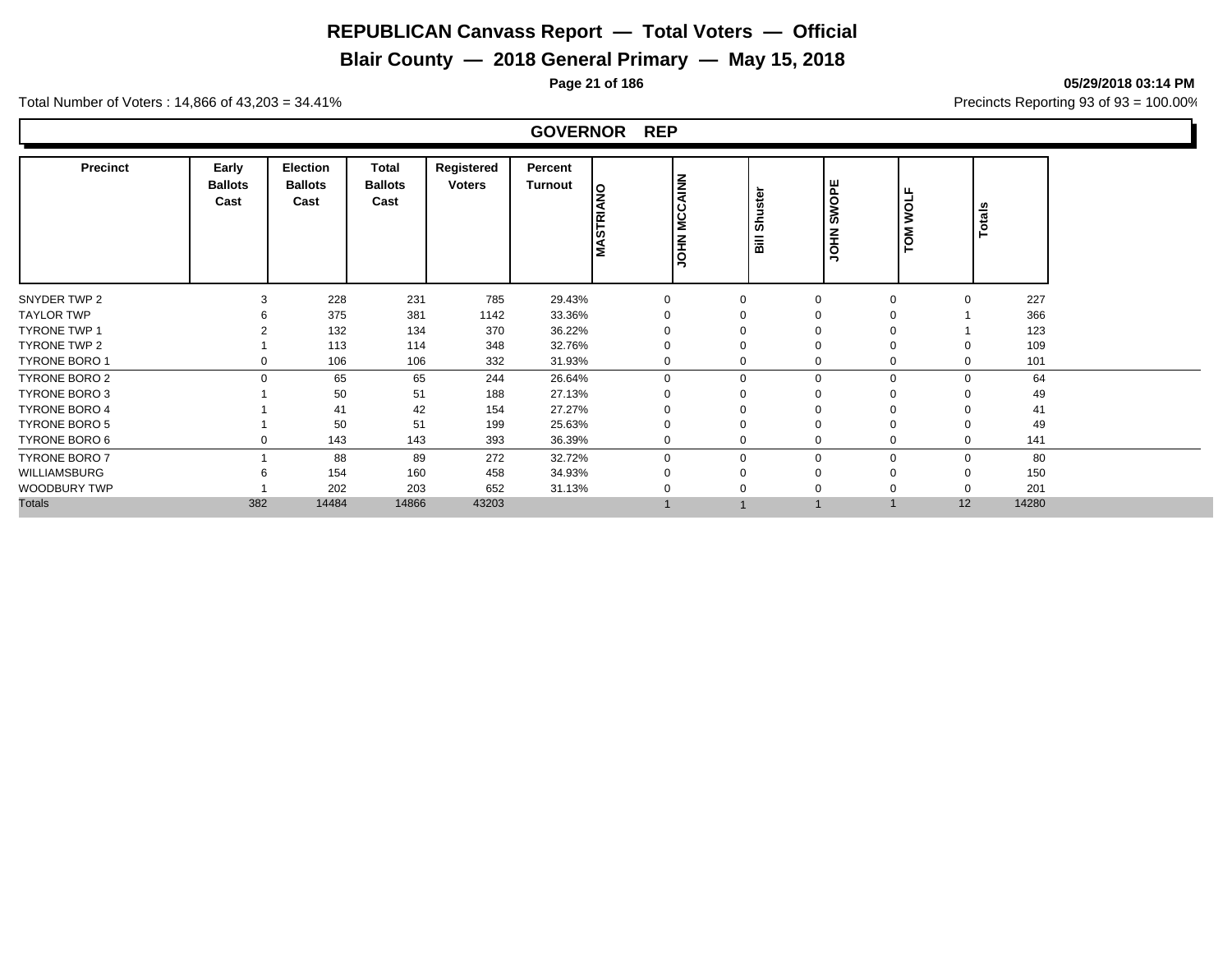# **Blair County — 2018 General Primary — May 15, 2018**

**Page 22 of 186 05/29/2018 03:14 PM**

Total Number of Voters : 14,866 of 43,203 = 34.41% **Precincts Reporting 93 of 93** = 100.00%

#### **LIEUTENANT GOVERNOR REP - REPUBLICAN**

| <b>Precinct</b>            | Early<br><b>Ballots</b><br>Cast | <b>Election</b><br><b>Ballots</b><br>Cast | <b>Total</b><br><b>Ballots</b><br>Cast | Registered<br><b>Voters</b> | Percent<br><b>Turnout</b> | <b>KATHY CODER</b> | <b>DIANA IREY<br/>VAUGHAN</b> | <b>BARTOS</b><br>ے<br>비 | <b>LUKSIK</b><br>PEG   | COZZONE<br><b>ALLAN C<br/>ALLAN C</b><br>KATHI | <b>CATHERINE</b><br>KNUPP  | <b>MELANIE</b><br><b>SHILDT</b> | Con tinued           |
|----------------------------|---------------------------------|-------------------------------------------|----------------------------------------|-----------------------------|---------------------------|--------------------|-------------------------------|-------------------------|------------------------|------------------------------------------------|----------------------------|---------------------------------|----------------------|
|                            |                                 |                                           |                                        |                             |                           |                    |                               |                         |                        |                                                |                            |                                 |                      |
| ALTOONA 1-1<br>ALTOONA 2-1 | $\overline{7}$                  | 57<br>35                                  | 64<br>36                               | 311                         | 20.58%<br>30.25%          | 14                 | 5                             | 24                      | 14<br>$\boldsymbol{9}$ | $\mathbf 0$<br>$\Omega$                        | $\mathbf 0$                | $\mathbf 0$                     | $\mathbf 0$          |
| ALTOONA 2-2                | 3                               | 95                                        | 98                                     | 119<br>341                  | 28.74%                    | 6<br>17            | 3<br>8                        | 16<br>35                | 29                     | $\mathbf 0$                                    | $\mathbf 0$<br>$\mathbf 0$ | 0<br>$\mathbf 0$                | $\Omega$<br>$\Omega$ |
| ALTOONA 3-1                | $\overline{2}$                  | 48                                        | 50                                     | 231                         | 21.65%                    | 10                 | 6                             | 16                      | 15                     | $\mathbf 0$                                    | $\mathbf 0$                | 0                               | $\Omega$             |
| ALTOONA 3-2                | $\overline{2}$                  |                                           | 131                                    | 342                         | 38.30%                    | 22                 | 11                            |                         |                        | $\mathbf 0$                                    | $\overline{0}$             | $\mathbf 0$                     | $\mathbf 0$          |
|                            |                                 | 129                                       |                                        |                             |                           |                    |                               | 42                      | 43                     |                                                |                            |                                 |                      |
| ALTOONA 4-1                | 3                               | 49                                        | 52                                     | 256                         | 20.31%                    | 10                 | 3                             | 23                      | 12                     | $\mathbf 0$                                    | $\Omega$                   | $\mathbf 0$                     | $\Omega$             |
| ALTOONA 4-2                | 6                               | 144                                       | 150                                    | 381                         | 39.37%                    | 18                 | 17                            | 70                      | 38                     | $\Omega$                                       | $\Omega$                   | 0                               | $\Omega$             |
| ALTOONA 5-1                | $\Omega$                        | 11                                        | 11                                     | 56                          | 19.64%                    | $\overline{1}$     |                               | $\mathbf{1}$            | $\overline{7}$         | $\Omega$                                       | $\Omega$                   | $\Omega$                        | $\Omega$             |
| ALTOONA 5-2                | $\overline{1}$                  | 82                                        | 83                                     | 266                         | 31.20%                    | 12                 | $\overline{4}$                | 25                      | 34                     | $\Omega$                                       | $\Omega$                   | $\Omega$                        | $\Omega$             |
| ALTOONA 5-3                | $\overline{\mathbf{1}}$         | 70                                        | 71                                     | 227                         | 31.28%                    | 10                 | $\overline{7}$                | 27                      | 25                     | $\mathbf 0$                                    | $\Omega$                   | $\mathbf 0$                     | $\Omega$             |
| ALTOONA 6-1                | 5                               | 100                                       | 105                                    | 371                         | 28.30%                    | 16                 | 12                            | 36                      | 34                     | $\mathbf 0$                                    | $\mathbf 0$                | $\mathbf 0$                     | $\Omega$             |
| ALTOONA 6-2                | 3                               | 122                                       | 125                                    | 416                         | 30.05%                    | 33                 | 13                            | 31                      | 39                     | $\mathbf 0$                                    | $\overline{0}$             | $\mathbf 0$                     | $\Omega$             |
| ALTOONA 6-3                | 5                               | 159                                       | 164                                    | 402                         | 40.80%                    | 25                 | 11                            | 49                      | 57                     | $\Omega$                                       | $\Omega$                   | 0                               | $\Omega$             |
| ALTOONA 6-4                | $\overline{7}$                  | 161                                       | 168                                    | 488                         | 34.43%                    | 30                 | 17                            | 62                      | 42                     | $\mathbf 0$                                    | $\Omega$                   | 0                               | $\Omega$             |
| ALTOONA 7                  | $\mathbf 0$                     | 79                                        | 79                                     | 326                         | 24.23%                    | 14                 | $\overline{7}$                | 32                      | 21                     | $\mathbf 0$                                    | $\mathbf 0$                | $\mathbf 0$                     | $\Omega$             |
| ALTOONA 8-1                | 3                               | 46                                        | 49                                     | 245                         | 20.00%                    | 3                  | $\overline{4}$                | 21                      | 18                     | $\mathbf 0$                                    | $\overline{0}$             | $\mathbf 0$                     | $\Omega$             |
| ALTOONA 8-2                | $\overline{2}$                  | 87                                        | 89                                     | 261                         | 34.10%                    | 14                 | $\overline{7}$                | 38                      | 27                     | $\Omega$                                       | $\Omega$                   | 0                               | $\Omega$             |
| ALTOONA <sub>9</sub>       | 3                               | 93                                        | 96                                     | 301                         | 31.89%                    | 10                 | $\overline{7}$                | 39                      | 38                     | $\Omega$                                       | $\Omega$                   | $\mathbf 0$                     | $\Omega$             |
| ALTOONA 10-1               | 3                               | 132                                       | 135                                    | 512                         | 26.37%                    | 34                 | 9                             | 52                      | 32                     | $\mathbf 0$                                    | $\Omega$                   | $\mathbf 0$                     | $\Omega$             |
| ALTOONA 10-2               | $\overline{7}$                  | 177                                       | 184                                    | 562                         | 32.74%                    | 32                 | 20                            | 86                      | 36                     | $\mathbf 0$                                    | $\mathbf 0$                | $\mathbf 0$                     | $\Omega$             |
| ALTOONA 11-1               | 5                               | 152                                       | 157                                    | 517                         | 30.37%                    | 31                 | 21                            | 48                      | 45                     | $\Omega$                                       | $\Omega$                   | 0                               | $\Omega$             |
| ALTOONA 11-2               | $\overline{2}$                  | 206                                       | 208                                    | 546                         | 38.10%                    | 31                 | 15                            | 83                      | 63                     | $\Omega$                                       | $\mathbf 0$                | 0                               | $\Omega$             |
| ALTOONA 12-1               | 3                               | 99                                        | 102                                    | 335                         | 30.45%                    | 16                 | 14                            | 30                      | 32                     | $\Omega$                                       | $\Omega$                   | 0                               | $\Omega$             |
| ALTOONA 12-2               | 3                               | 89                                        | 92                                     | 251                         | 36.65%                    | 22                 | 5                             | 39                      | 24                     | $\mathbf 0$                                    | $\overline{0}$             | $\mathbf 0$                     | $\Omega$             |
| ALTOONA 12-3               | $\overline{2}$                  | 61                                        | 63                                     | 211                         | 29.86%                    | $\overline{7}$     | 5                             | 18                      | 23                     | $\Omega$                                       | $\Omega$                   | 0                               | $\Omega$             |
| ALTOONA 12-4               | $\overline{1}$                  | 129                                       | 130                                    | 332                         | 39.16%                    | 24                 | 13                            | 42                      | 42                     | $\Omega$                                       | $\Omega$                   | $\mathbf 0$                     | $\Omega$             |
| ALTOONA 13-1               | $\overline{2}$                  | 165                                       | 167                                    | 503                         | 33.20%                    | 18                 | 17                            | 59                      | 59                     | $\Omega$                                       | $\Omega$                   | $\Omega$                        | $\Omega$             |
| ALTOONA 13-2               | $\overline{0}$                  | 117                                       | 117                                    | 350                         | 33.43%                    | 21                 | 5                             | 59                      | 24                     | $\Omega$                                       | $\Omega$                   | $\Omega$                        | $\Omega$             |
| ALTOONA 13-3               | 3                               | 104                                       | 107                                    | 340                         | 31.47%                    | 23                 | 9                             | 33                      | 32                     | $\Omega$                                       | $\Omega$                   | $\mathbf 0$                     | $\Omega$             |
| ALTOONA 13-4               | $\overline{1}$                  | 75                                        | 76                                     | 278                         | 27.34%                    | 10                 | 5                             | 34                      | 23                     | $\mathbf 0$                                    | $\mathbf 0$                | $\mathbf 0$                     | $\Omega$             |
|                            |                                 |                                           |                                        |                             |                           |                    |                               |                         |                        |                                                |                            |                                 |                      |
| ALTOONA 14-1               | 8                               | 217                                       | 225                                    | 592                         | 38.01%                    | 36                 | 19                            | 82                      | 64                     | $\mathbf 0$                                    | $\mathbf 0$                | $\mathbf 0$                     | $\Omega$             |
| ALTOONA 14-2               | 10                              | 210                                       | 220                                    | 596                         | 36.91%                    | 40                 | 15                            | 78                      | 68                     | $\Omega$                                       | $\mathbf 0$                | 0                               | $\Omega$             |
| ALTOONA 14-3               | 5                               | 218                                       | 223                                    | 555                         | 40.18%                    | 38                 | 19                            | 76                      | 70                     | $\mathbf 0$                                    | $\Omega$                   | 0                               | $\Omega$             |
| ALLEGHENY 1                | 5                               | 311                                       | 316                                    | 948                         | 33.33%                    | 59                 | 13                            | 113                     | 103                    | $\mathbf{0}$                                   | $\mathbf 0$                | 0                               | $\Omega$             |
| <b>ALLEGHENY 2</b>         | 12                              | 289                                       | 301                                    | 910                         | 33.08%                    | 72                 | 22                            | 91                      | 95                     | $\mathbf{0}$                                   | $\mathbf 0$                | $\mathbf 0$                     | $\Omega$             |
| <b>ALLEGHENY 3</b>         | 8                               | 51                                        | 59                                     | 170                         | 34.71%                    | 11                 | 5                             | 21                      | 20                     | $\Omega$                                       | $\Omega$                   | $\mathbf 0$                     | $\Omega$             |
| <b>ALLEGHENY 4</b>         | 3                               | 147                                       | 150                                    | 419                         | 35.80%                    | 31                 | 11                            | 58                      | 36                     | $\mathbf{0}$                                   | $\Omega$                   | $\mathbf 0$                     | $\Omega$             |
| <b>ANTIS TWP 1</b>         | 8                               | 367                                       | 375                                    | 1149                        | 32.64%                    | 53                 | 51                            | 142                     | 102                    | $\Omega$                                       | $\mathbf 0$                | $\mathbf 0$                     | $\Omega$             |
| <b>ANTIS TWP 2</b>         | 9                               | 197                                       | 206                                    | 717                         | 28.73%                    | 26                 | 18                            | 84                      | 61                     | $\Omega$                                       | $\Omega$                   | $\mathbf 0$                     | $\Omega$             |
| <b>ANTIS TWP 3</b>         | 6                               | 294                                       | 300                                    | 855                         | 35.09%                    | 54                 | 23                            | 111                     | 88                     | $\mathbf 0$                                    | $\Omega$                   | $\mathbf 0$                     | $\overline{1}$       |

Con tinued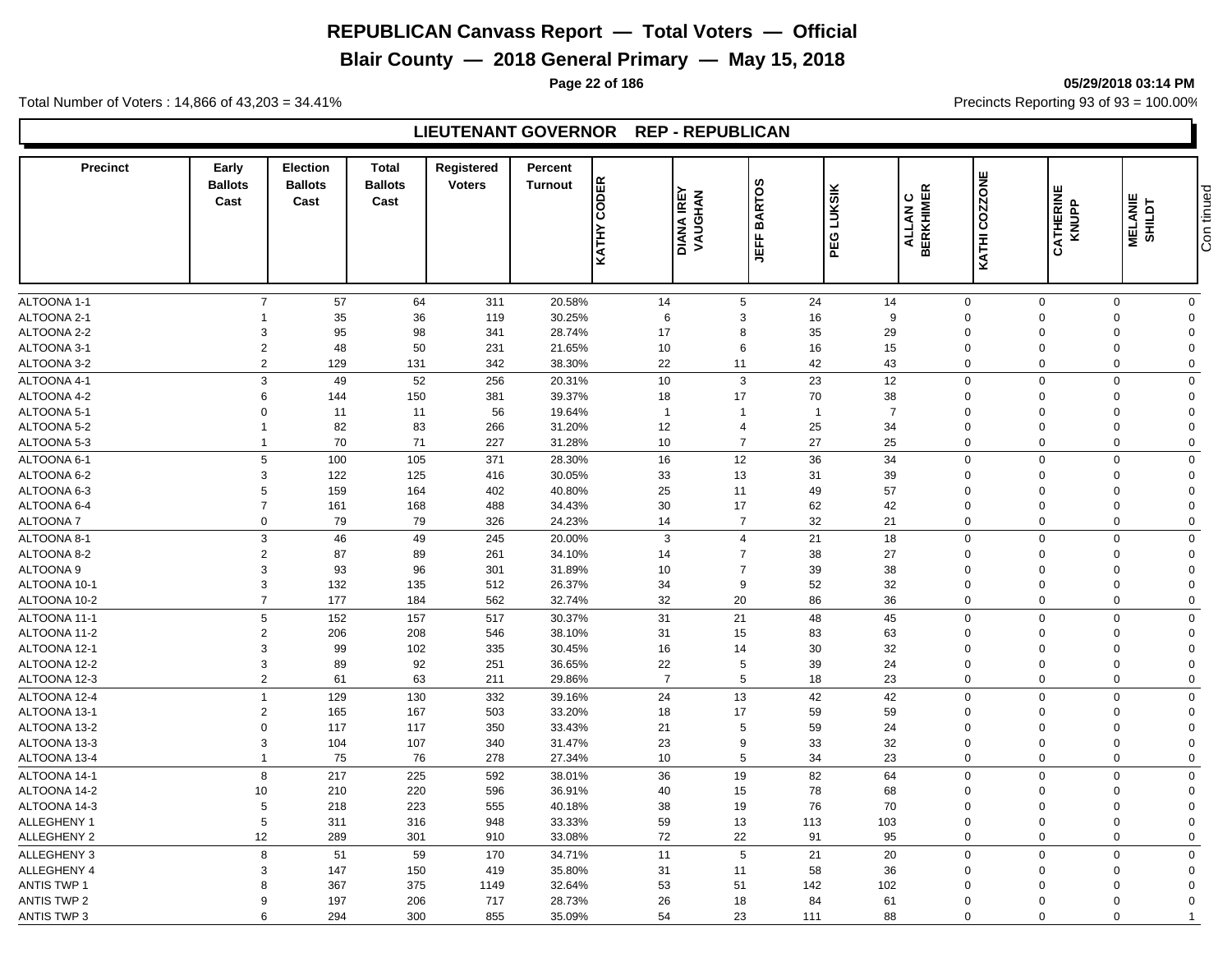# **Blair County — 2018 General Primary — May 15, 2018**

**Page 23 of 186 05/29/2018 03:14 PM**

Total Number of Voters : 14,866 of 43,203 = 34.41% **Precincts Reporting 93 of 93** = 100.00%

## **LIEUTENANT GOVERNOR REP**

| <b>Precinct</b>        | Early<br><b>Ballots</b><br>Cast | <b>Election</b><br><b>Ballots</b><br>Cast | <b>Total</b><br><b>Ballots</b><br>Cast | Registered<br><b>Voters</b> | Percent<br><b>Turnout</b> | <b>KATHY CODER</b> | <b>DIANA IREY<br/>VAUGHAN</b> | <b>BARTOS</b><br>ے<br>5 | <b>LUKSIK</b><br>PEG | ALLAN C<br>BERKHIMER | KATHI COZZONE  | CATHERINE<br>KNUPP | <b>MELANIE</b><br>SHILDT   |
|------------------------|---------------------------------|-------------------------------------------|----------------------------------------|-----------------------------|---------------------------|--------------------|-------------------------------|-------------------------|----------------------|----------------------|----------------|--------------------|----------------------------|
|                        |                                 |                                           |                                        |                             |                           |                    |                               |                         |                      |                      |                |                    |                            |
| BELLWOOD BORO          | $\overline{2}$                  | 190                                       | 192                                    | 641                         | 29.95%                    | 39                 | 17                            | 76                      | 50                   | $\mathbf 0$          | $\mathbf 0$    |                    | 0<br>$\Omega$              |
| <b>BLAIR TWP 1</b>     | 5                               | 277                                       | 282                                    | 694                         | 40.63%                    | 46                 | 16                            | 90                      | 106                  | $\Omega$             | $\Omega$       |                    | 0<br>$\Omega$              |
| <b>BLAIR TWP 2</b>     | 1                               | 241                                       | 242                                    | 749                         | 32.31%                    | 52                 | 17                            | 77                      | 76                   | $\Omega$             | $\Omega$       |                    | $\mathbf 0$<br>$\Omega$    |
| <b>BLAIR TWP 3</b>     | 3                               | 185                                       | 188                                    | 210                         | 89.52%                    | 37                 | 15                            | 75                      | 48                   | $\Omega$             | $\Omega$       |                    | 0<br>$\Omega$              |
| <b>CATHARINE TWP</b>   | $\overline{1}$                  | 143                                       | 144                                    | 339                         | 42.48%                    | 24                 | 16                            | 52                      | 39                   | $\mathbf 0$          | $\Omega$       |                    | $\mathbf 0$<br>$\Omega$    |
| <b>DUNCANSVILLE</b>    | $\overline{7}$                  | 164                                       | 171                                    | 486                         | 35.19%                    | 41                 | 17                            | 60                      | 38                   | $\mathbf 0$          | $\Omega$       |                    | $\mathbf 0$<br>$\Omega$    |
| FRANKSTOWN TWP1        | 3                               | 306                                       | 309                                    | 782                         | 39.51%                    | 58                 | 26                            | 97                      | 103                  | $\Omega$             | $\Omega$       |                    | $\mathbf 0$<br>$\Omega$    |
| FRANKSTOWN TWP2        | 10                              | 275                                       | 285                                    | 701                         | 40.66%                    | 59                 | 22                            | 82                      | 88                   | $\Omega$             | $\Omega$       |                    | $\mathbf 0$<br>$\Omega$    |
| <b>FRANKSTOWN TWP3</b> | 16                              | 331                                       | 347                                    | 842                         | 41.21%                    | 46                 | 39                            | 114                     | 113                  | $\mathbf 0$          | $\Omega$       |                    | $\mathbf 0$<br>$\Omega$    |
| <b>FRANKSTOWN TWP4</b> | 3                               | 193                                       | 196                                    | 552                         | 35.51%                    | 38                 | 18                            | 72                      | 57                   | $\Omega$             | $\Omega$       |                    | $\mathbf 0$<br>$\mathbf 0$ |
| <b>FRANKSTOWN TWP5</b> | $\overline{2}$                  | 287                                       | 289                                    | 782                         | 36.96%                    | 55                 | 26                            | 99                      | 85                   | $\Omega$             | $\Omega$       |                    | $\mathbf 0$<br>$\Omega$    |
| FREEDOM TWP 1          | 3                               | 160                                       | 163                                    | 439                         | 37.13%                    | 33                 | 15                            | 53                      | 51                   | $\Omega$             | $\Omega$       |                    | 0<br>$\Omega$              |
| FREEDOM TWP 2          | $\overline{7}$                  | 246                                       | 253                                    | 854                         | 29.63%                    | 42                 | 23                            | 98                      | 71                   | $\Omega$             | $\Omega$       |                    | $\mathbf 0$<br>$\Omega$    |
| <b>GREENFIELD TWP1</b> | $\overline{2}$                  | 162                                       | 164                                    | 550                         | 29.82%                    | 32                 | 23                            | 63                      | 37                   | $\Omega$             | $\Omega$       |                    | $\mathbf 0$<br>$\Omega$    |
| <b>GREENFIELD TWP2</b> | 0                               | 26                                        | 26                                     | 72                          | 36.11%                    | $\overline{4}$     | 3                             | $\overline{7}$          | 10                   | $\mathbf{1}$         | $\mathbf 0$    |                    | $\mathbf 0$<br>$\Omega$    |
|                        |                                 |                                           |                                        |                             |                           |                    |                               |                         |                      |                      |                |                    |                            |
| <b>GREENFIELD TWP3</b> | $\Omega$                        | 177                                       | 177                                    | 668                         | 26.50%                    | 37                 | 22                            | 69                      | 38                   | $\mathbf 0$          | $\overline{0}$ |                    | $\mathbf 0$<br>$\Omega$    |
| <b>HOLLIDAYSBURG 1</b> | $\overline{4}$                  | 48                                        | 52                                     | 219                         | 23.74%                    | 8                  | 6                             | 22                      | 10                   | $\Omega$             | $\mathbf 0$    |                    | 0<br>$\Omega$              |
| <b>HOLLIDAYSBURG 2</b> | 5                               | 106                                       | 111                                    | 267                         | 41.57%                    | 21                 | $\overline{7}$                | 31                      | 45                   | $\Omega$             | $\Omega$       |                    | $\mathbf 0$<br>$\Omega$    |
| <b>HOLLIDAYSBURG 3</b> | 13                              | 102                                       | 115                                    | 310                         | 37.10%                    | 24                 | 13                            | 36                      | 29                   | $\Omega$             | $\Omega$       |                    | 0<br>$\Omega$              |
| <b>HOLLIDAYSBURG 4</b> | 6                               | 149                                       | 155                                    | 351                         | 44.16%                    | 29                 | 18                            | 46                      | 49                   | $\mathbf 0$          | $\Omega$       |                    | $\mathbf 0$<br>$\Omega$    |
| <b>HOLLIDAYSBURG 5</b> | 15                              | 120                                       | 135                                    | 310                         | 43.55%                    | 27                 | 11                            | 37                      | 40                   | $\mathbf 0$          | $\Omega$       |                    | $\mathbf 0$<br>$\Omega$    |
| <b>HOLLIDAYSBURG 6</b> | 3                               | 115                                       | 118                                    | 293                         | 40.27%                    | 23                 | 12                            | 34                      | 37                   | $\Omega$             | $\Omega$       |                    | $\mathbf 0$<br>$\Omega$    |
| <b>HOLLIDAYSBURG 7</b> | $\overline{2}$                  | 130                                       | 132                                    | 313                         | 42.17%                    | 25                 | 5                             | 43                      | 46                   | $\Omega$             | $\Omega$       |                    | $\mathbf 0$<br>$\Omega$    |
| <b>HUSTON TWP</b>      | 3                               | 225                                       | 228                                    | 586                         | 38.91%                    | 41                 | 58                            | 70                      | 44                   | $\Omega$             | $\Omega$       |                    | $\mathbf 0$<br>$\Omega$    |
| <b>JUNIATA TWP</b>     | 3                               | 152                                       | 155                                    | 486                         | 31.89%                    | 23                 | 13                            | 63                      | 47                   | $\Omega$             | $\Omega$       |                    | $\mathbf 0$<br>$\mathbf 0$ |
| <b>LOGAN TWP 1</b>     | $\overline{2}$                  | 262                                       | 264                                    | 756                         | 34.92%                    | 42                 | 17                            | 83                      | 92                   | $\mathbf 0$          | $\Omega$       |                    | 0<br>$\mathbf 0$           |
| <b>LOGAN TWP 2</b>     | 11                              | 341                                       | 352                                    | 893                         | 39.42%                    | 69                 | 28                            | 101                     | 119                  | $\Omega$             | $\Omega$       |                    | 0<br>$\Omega$              |
| <b>LOGAN TWP 3</b>     | 8                               | 183                                       | 191                                    | 481                         | 39.71%                    | 29                 | 21                            | 67                      | 56                   | $\Omega$             | $\Omega$       |                    | $\mathbf 1$<br>$\Omega$    |
| <b>LOGAN TWP 4</b>     | $\overline{2}$                  | 220                                       | 222                                    | 660                         | 33.64%                    | 40                 | 12                            | 91                      | 64                   | $\Omega$             | $\Omega$       |                    | $\mathbf 0$<br>$\Omega$    |
| LOGAN TWP 5            | $\overline{4}$                  | 244                                       | 248                                    | 679                         | 36.52%                    | 46                 | 16                            | 75                      | 84                   | $\Omega$             | $\mathbf 0$    |                    | $\mathbf 0$<br>$\Omega$    |
| LOGAN TWP 6            | $\overline{7}$                  | 253                                       | 260                                    | 857                         | 30.34%                    | 37                 | 24                            | 94                      | 85                   | $\Omega$             | $\overline{0}$ |                    | $\mathbf 0$<br>$\Omega$    |
| <b>LOGAN TWP 7</b>     | $\Omega$                        | 122                                       | 122                                    | 300                         | 40.67%                    | 20                 | 8                             | 47                      | 39                   | $\Omega$             | $\mathbf 0$    |                    | 0<br>$\Omega$              |
| <b>MARTINSBURG 1</b>   | $\overline{4}$                  | 163                                       | 167                                    | 394                         | 42.39%                    | 35                 | 28                            | 61                      | 29                   | $\mathbf 0$          | $\mathbf 0$    |                    | $\mathbf 0$<br>$\Omega$    |
| <b>MARTINSBURG 2</b>   | 10                              | 186                                       | 196                                    | 483                         | 40.58%                    | 27                 | 22                            | 76                      | 46                   | $\Omega$             | $\Omega$       |                    | 0<br>$\Omega$              |
| <b>NEWRY BORO</b>      | $\Omega$                        | 15                                        | 15                                     | 53                          | 28.30%                    | 3                  | $\overline{1}$                | $\overline{2}$          | 8                    | $\mathbf 0$          | $\Omega$       |                    | $\Omega$<br>$\Omega$       |
| NORTH WOODBURY         | 25                              | 416                                       | 441                                    | 1164                        | 37.89%                    | 52                 | 73                            | 173                     | 109                  | $\mathbf 0$          | $\Omega$       |                    | $\mathbf 0$<br>$\mathbf 0$ |
| <b>ROARING SPG 1</b>   | $\mathbf 0$                     | 49                                        | 49                                     | 224                         | 21.88%                    | 10                 | 5                             | 14                      | 13                   | $\Omega$             | $\Omega$       |                    | $\mathbf 0$<br>$\Omega$    |
| <b>ROARING SPG 2</b>   | $\overline{2}$                  | 150                                       | 152                                    | 384                         | 39.58%                    | 27                 | 15                            | 63                      | 37                   | $\Omega$             | $\Omega$       |                    | $\mathbf 0$<br>$\Omega$    |
| <b>ROARING SPG 3</b>   | $\Omega$                        | 105                                       | 105                                    | 317                         | 33.12%                    | 27                 | $\overline{4}$                | 36                      | 33                   | $\Omega$             | $\Omega$       |                    | $\mathbf 0$<br>$\Omega$    |
| SNYDER TWP 1           | 5                               | 144                                       | 149                                    | 537                         | 27.75%                    | 26                 | 9                             | 58                      | 45                   | $\Omega$             | $\Omega$       |                    | $\Omega$<br>$\Omega$       |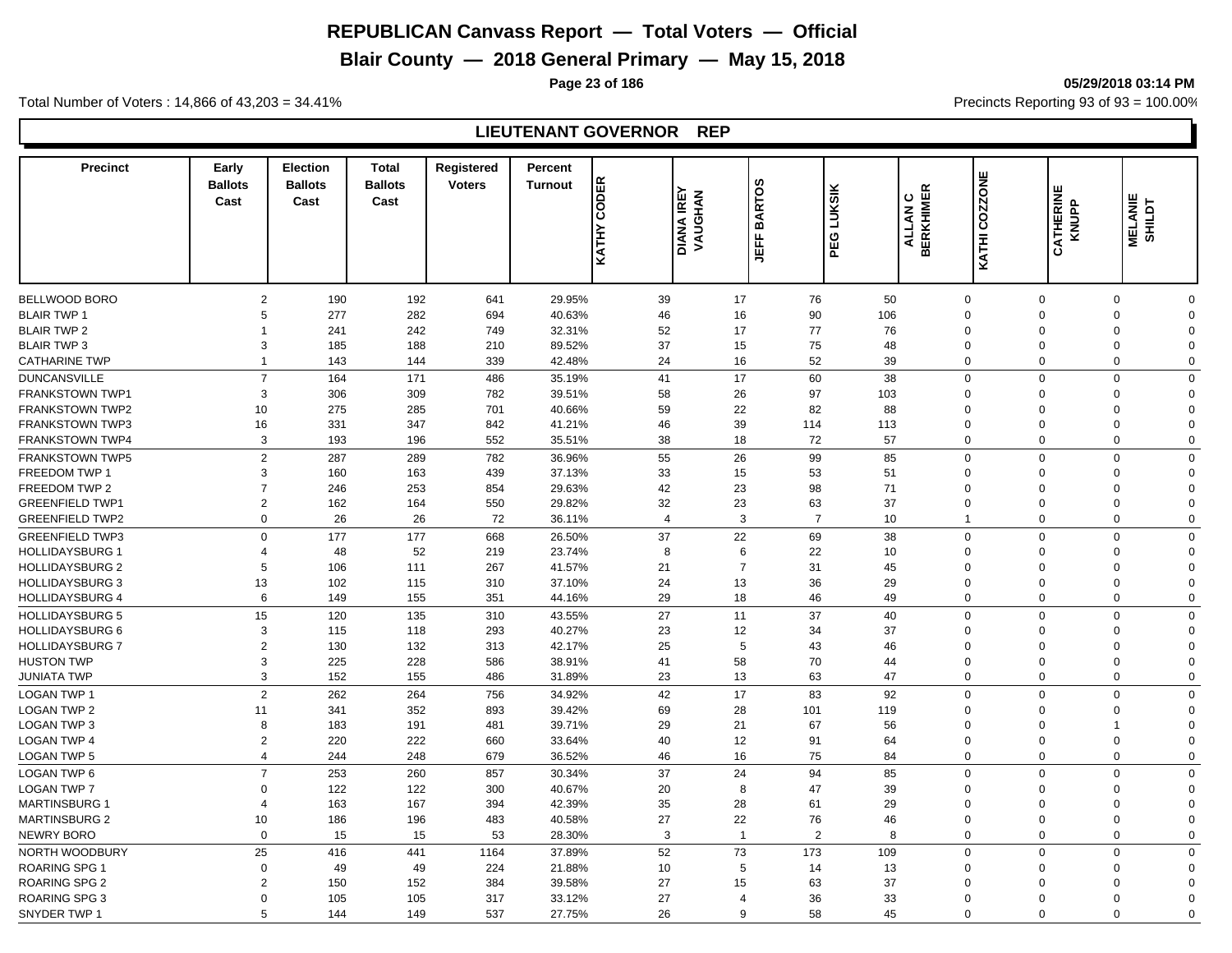# **Blair County — 2018 General Primary — May 15, 2018**

**Page 24 of 186 05/29/2018 03:14 PM**

Total Number of Voters : 14,866 of 43,203 = 34.41% **Precincts Reporting 93 of 93** = 100.00%

## **LIEUTENANT GOVERNOR REP**

| COZZONE<br><b>UKSIK</b><br>ALLAN C<br>BERKHIMER<br><b>ATHERINE</b><br>KNUPP<br><b>IREY</b><br>HAN<br>I₹<br>ت<br>ਕ<br>DIANA<br>VAUGI<br>മ<br>ᆜ<br>KATH<br><b>KATHI</b><br>PEG<br>ᄄ<br>ن<br>щ<br>⋾ | <b>MELANIE</b><br>SHILDT |
|--------------------------------------------------------------------------------------------------------------------------------------------------------------------------------------------------|--------------------------|
| 228<br>231<br>785<br>36<br>55<br>SNYDER TWP 2<br>29.43%<br>105<br>18<br>3<br>$\Omega$                                                                                                            |                          |
| 375<br>67<br>101<br><b>TAYLOR TWP</b><br>381<br>33.36%<br>46<br>139<br>1142                                                                                                                      |                          |
| 22<br>132<br>12<br>40<br>43<br><b>TYRONE TWP 1</b><br>134<br>370<br>36.22%                                                                                                                       |                          |
| 52<br>14<br>31<br>TYRONE TWP 2<br>113<br>348<br>114<br>32.76%<br>9<br>$\Omega$                                                                                                                   |                          |
| <b>TYRONE BORO 1</b><br>28<br>106<br>15<br>13<br>41<br>106<br>332<br>31.93%<br>0<br>$\mathbf 0$                                                                                                  |                          |
| 33<br>TYRONE BORO 2<br>$\Omega$<br>65<br>65<br>244<br>26.64%<br>9<br>5<br>14<br>∩<br>$\Omega$                                                                                                    | $\Omega$                 |
| <b>TYRONE BORO 3</b><br>51<br>15<br>12<br>50<br>188<br>15<br>27.13%                                                                                                                              |                          |
| 20<br><b>TYRONE BORO 4</b><br>42<br>27.27%<br>10<br>41<br>154<br>9                                                                                                                               |                          |
| 50<br>51<br>18<br><b>TYRONE BORO 5</b><br>199<br>13<br>15<br>25.63%<br>2<br>$\Omega$                                                                                                             |                          |
| 48<br>33<br>34<br>TYRONE BORO 6<br>143<br>393<br>36.39%<br>15<br>143<br>$\mathbf 0$<br>0                                                                                                         |                          |
| <b>TYRONE BORO 7</b><br>42<br>88<br>89<br>272<br>32.72%<br>15<br>10<br>8<br>$\Omega$<br>O<br>$\Omega$                                                                                            | $\Omega$                 |
| 29<br>23<br>55<br>39<br>WILLIAMSBURG<br>154<br>160<br>458<br>34.93%<br>$\Omega$                                                                                                                  |                          |
| 32<br>73<br>202<br>652<br>42<br>48<br>WOODBURY TWP<br>203<br>31.13%<br>$\Omega$                                                                                                                  |                          |
| <b>Totals</b><br>382<br>4302<br>14484<br>14866<br>43203<br>5311<br>2628<br>1404                                                                                                                  |                          |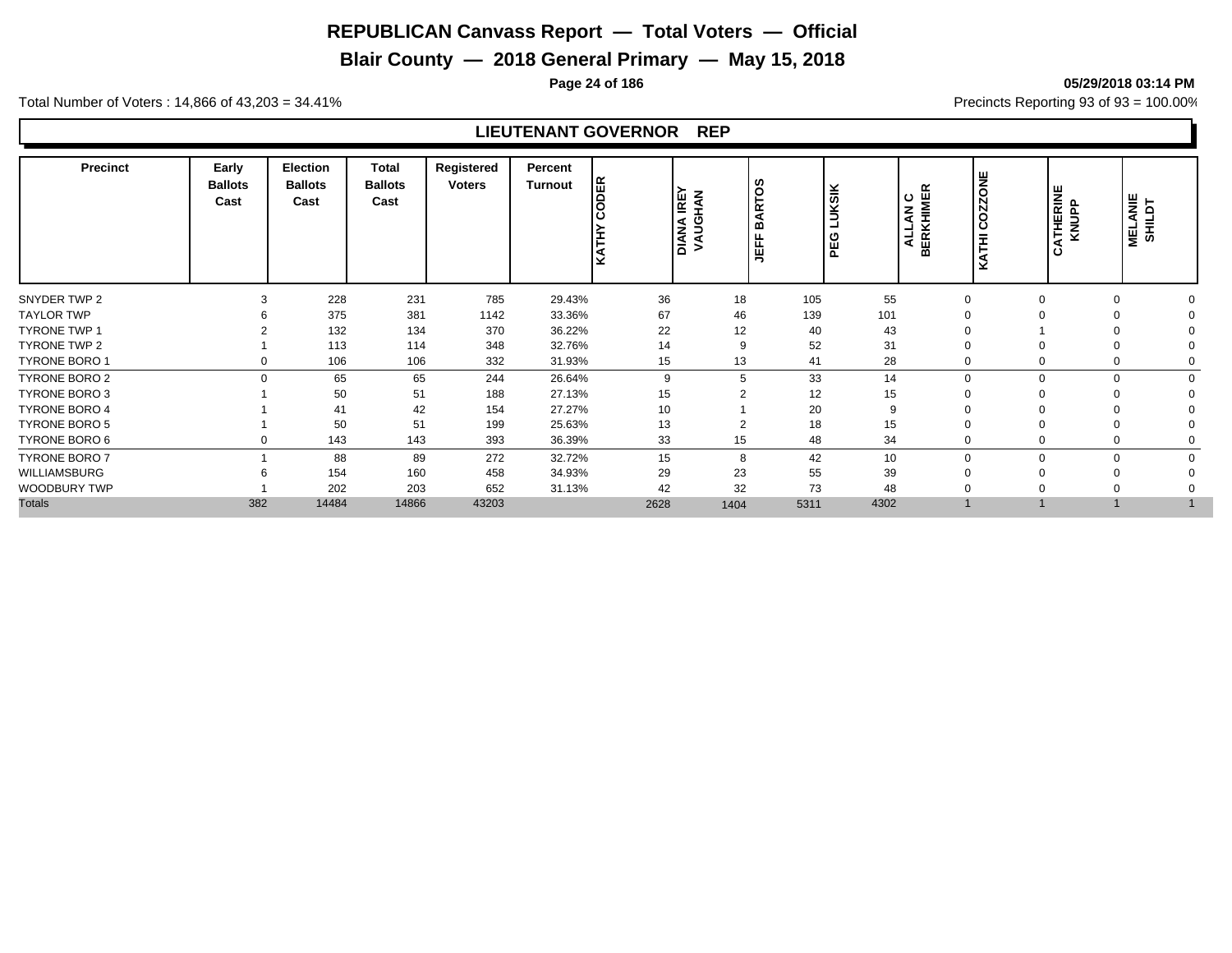# **Blair County — 2018 General Primary — May 15, 2018**

**Page 25 of 186 05/29/2018 03:14 PM**

Total Number of Voters : 14,866 of 43,203 = 34.41% **Precincts Reporting 93 of 93** = 100.00%

#### **LIEUTENANT GOVERNOR REP - REPUBLICAN**

| <b>Precinct</b>            | Early<br><b>Ballots</b><br>Cast | <b>Election</b><br><b>Ballots</b><br>Cast | <b>Total</b><br><b>Ballots</b><br>Cast | Registered<br><b>Voters</b> | <b>Percent</b><br><b>Turnout</b> | <b>Stack</b>             | <b>SWOPE</b>            |                   |                         |                         |                         |               |  |
|----------------------------|---------------------------------|-------------------------------------------|----------------------------------------|-----------------------------|----------------------------------|--------------------------|-------------------------|-------------------|-------------------------|-------------------------|-------------------------|---------------|--|
|                            |                                 |                                           |                                        |                             |                                  | Mike:                    | H NHOL                  | FETTERMAN<br>HIOL | KELLERMAM               | CRISTI WALTZ            | KEVIN WALTZ             | <b>Totals</b> |  |
|                            | $\overline{7}$                  |                                           |                                        |                             |                                  |                          |                         |                   |                         |                         |                         |               |  |
| ALTOONA 1-1<br>ALTOONA 2-1 | 1                               | 57<br>35                                  | 64<br>36                               | 311<br>119                  | 20.58%<br>30.25%                 | $\mathbf{1}$<br>$\Omega$ | $\mathbf 0$<br>$\Omega$ | 0<br>$\Omega$     | $\mathbf 0$<br>$\Omega$ | $\mathbf 0$<br>$\Omega$ | $\mathbf 0$<br>$\Omega$ | 58<br>34      |  |
| ALTOONA 2-2                | 3                               | 95                                        | 98                                     | 341                         | 28.74%                           | $\Omega$                 | $\mathbf 0$             | $\Omega$          | $\mathbf 0$             | $\Omega$                | $\Omega$                | 89            |  |
| ALTOONA 3-1                | $\sqrt{2}$                      | 48                                        | 50                                     | 231                         | 21.65%                           | $\mathbf 0$              | 0                       | $\Omega$          | $\mathbf 0$             | $\mathbf 0$             | $\mathbf 0$             | 47            |  |
| ALTOONA 3-2                | $\overline{2}$                  | 129                                       | 131                                    | 342                         | 38.30%                           | $\mathbf 0$              | 0                       | $\mathbf 0$       | $\mathbf 0$             | $\mathbf 0$             | $\mathbf 0$             | 118           |  |
| ALTOONA 4-1                | 3                               | 49                                        | 52                                     | 256                         | 20.31%                           | $\mathbf 0$              | $\mathbf 0$             | $\mathbf 0$       | $\mathbf 0$             | 0                       | $\mathbf 0$             | 48            |  |
| ALTOONA 4-2                | 6                               | 144                                       | 150                                    | 381                         | 39.37%                           | $\mathbf 0$              | $\mathbf 0$             | $\mathbf 0$       | $\mathbf 0$             | $\Omega$                | $\mathbf 0$             | 143           |  |
| ALTOONA 5-1                | $\mathbf 0$                     | 11                                        | 11                                     | 56                          | 19.64%                           | $\mathbf 0$              | $\mathbf 0$             | $\mathbf 0$       | $\mathbf 0$             | $\Omega$                | $\mathbf 0$             | 10            |  |
| ALTOONA 5-2                | $\mathbf{1}$                    | 82                                        | 83                                     | 266                         | 31.20%                           | $\mathbf 0$              | 0                       | $\mathsf 0$       | $\mathbf 0$             | $\mathbf 0$             | $\mathbf 0$             | 75            |  |
| ALTOONA 5-3                | $\mathbf{1}$                    | 70                                        | 71                                     | 227                         | 31.28%                           | $\mathbf 0$              | $\mathbf 0$             | $\mathbf 0$       | $\mathbf 0$             | $\mathbf 0$             | $\Omega$                | 69            |  |
| ALTOONA 6-1                | $\,$ 5 $\,$                     | 100                                       | 105                                    | 371                         | 28.30%                           | $\boldsymbol{0}$         | $\mathbf 0$             | $\mathbf{1}$      | $\mathbf 0$             | $\Omega$                | $\mathsf 0$             | 99            |  |
| ALTOONA 6-2                | $\ensuremath{\mathsf{3}}$       | 122                                       | 125                                    | 416                         | 30.05%                           | $\mathbf 0$              | $\mathbf 0$             | $\mathbf 0$       | $\mathbf 0$             | $\Omega$                | $\Omega$                | 116           |  |
| ALTOONA 6-3                | $\,$ 5 $\,$                     | 159                                       | 164                                    | 402                         | 40.80%                           | $\Omega$                 | 0                       | $\mathbf 0$       | $\mathbf 0$             | $\Omega$                | $\Omega$                | 142           |  |
| ALTOONA 6-4                | $\overline{7}$                  | 161                                       | 168                                    | 488                         | 34.43%                           | $\mathbf 0$              | 0                       | $\mathbf 0$       | $\mathbf 0$             | $\mathbf 0$             | $\mathsf 0$             | 151           |  |
| <b>ALTOONA7</b>            | $\mathbf 0$                     | 79                                        | 79                                     | 326                         | 24.23%                           | $\mathbf 0$              | $\mathbf 0$             | $\mathbf{1}$      | $\mathbf 0$             | $\mathbf 0$             | $\mathbf 0$             | 75            |  |
| ALTOONA 8-1                | 3                               | 46                                        | 49                                     | 245                         | 20.00%                           | $\mathbf 0$              | $\mathbf 0$             | $\Omega$          | $\mathbf 0$             | $\mathbf 0$             | $\mathbf 0$             | 46            |  |
| ALTOONA 8-2                | 2                               | 87                                        | 89                                     | 261                         | 34.10%                           | $\Omega$                 | $\mathbf 0$             | $\mathbf 0$       | $\mathbf 0$             | 0                       | $\mathbf 0$             | 86            |  |
| <b>ALTOONA 9</b>           | 3                               | 93                                        | 96                                     | 301                         | 31.89%                           | $\Omega$                 | $\mathbf 0$             | $\mathbf 0$       | $\mathbf 0$             | $\Omega$                | $\mathbf 0$             | 94            |  |
| ALTOONA 10-1               | 3                               | 132                                       | 135                                    | 512                         | 26.37%                           | $\Omega$                 | 0                       | $\Omega$          | $\Omega$                | $\Omega$                | $\Omega$                | 127           |  |
| ALTOONA 10-2               | $\overline{7}$                  | 177                                       | 184                                    | 562                         | 32.74%                           | $\mathbf 0$              | $\mathbf 0$             | $\Omega$          | $\mathbf 0$             | $\mathbf 0$             | $\mathbf 0$             | 174           |  |
| ALTOONA 11-1               | 5                               | 152                                       | 157                                    | 517                         | 30.37%                           | $\mathbf 0$              | $\mathbf 0$             | $\Omega$          | $\mathbf 0$             | $\mathbf 0$             | $\mathbf 0$             | 145           |  |
| ALTOONA 11-2               | 2                               | 206                                       | 208                                    | 546                         | 38.10%                           | $\mathbf 0$              | 0                       | $\mathbf 0$       | $\mathbf 0$             | $\Omega$                | $\Omega$                | 192           |  |
| ALTOONA 12-1               | 3                               | 99                                        | 102                                    | 335                         | 30.45%                           | $\mathbf 0$              | 0                       | $\mathsf 0$       | $\mathbf 0$             | $\mathbf 0$             | $\mathbf 0$             | 92            |  |
| ALTOONA 12-2               | 3                               | 89                                        | 92                                     | 251                         | 36.65%                           | $\mathbf 0$              | $\mathbf 0$             | $\mathbf 0$       | $\mathbf 0$             | $\Omega$                | $\Omega$                | 90            |  |
| ALTOONA 12-3               | $\overline{2}$                  | 61                                        | 63                                     | 211                         | 29.86%                           | $\mathbf 0$              | 0                       | $\Omega$          | $\mathbf 0$             | 0                       | $\Omega$                | 53            |  |
| ALTOONA 12-4               | $\mathbf{1}$                    | 129                                       | 130                                    | 332                         | 39.16%                           | $\mathbf 0$              | $\mathbf 0$             | $\overline{1}$    | $\mathbf 0$             | $\Omega$                | $\mathbf 0$             | 122           |  |
| ALTOONA 13-1               | $\overline{c}$                  | 165                                       | 167                                    | 503                         | 33.20%                           | $\Omega$                 | $\mathbf 0$             | $\Omega$          | $\mathbf 0$             | $\Omega$                | $\mathbf 0$             | 153           |  |
| ALTOONA 13-2               | $\mathbf 0$                     | 117                                       | 117                                    | 350                         | 33.43%                           | $\Omega$                 | $\Omega$                | $\mathsf 0$       | $\mathbf 0$             | $\Omega$                | $\Omega$                | 109           |  |
| ALTOONA 13-3               | 3                               | 104                                       | 107                                    | 340                         | 31.47%                           | $\mathbf 0$              | $\mathbf 0$             | $\mathbf 0$       | $\mathbf 0$             | $\Omega$                | $\mathbf 0$             | 97            |  |
| ALTOONA 13-4               | $\mathbf{1}$                    | 75                                        | 76                                     | 278                         | 27.34%                           | $\mathbf 0$              | $\mathbf 0$             | $\mathbf 0$       | $\mathbf 0$             | 0                       | 0                       | 72            |  |
| ALTOONA 14-1               | 8                               | 217                                       | 225                                    | 592                         | 38.01%                           | $\mathbf 0$              | $\mathbf 0$             | $\Omega$          | $\mathbf 0$             | $\mathbf 0$             | $\mathbf 0$             | 201           |  |
| ALTOONA 14-2               | 10                              | 210                                       | 220                                    | 596                         | 36.91%                           | $\mathbf 0$              | 0                       | $\Omega$          | $\mathbf 0$             | $\mathbf 0$             | $\mathbf 0$             | 201           |  |
| ALTOONA 14-3               | 5                               | 218                                       | 223                                    | 555                         | 40.18%                           | $\Omega$                 | $\Omega$                | $\Omega$          | $\mathbf 0$             | $\Omega$                | $\mathbf 0$             | 203           |  |
| ALLEGHENY 1                | 5                               | 311                                       | 316                                    | 948                         | 33.33%                           | $\Omega$                 | $\mathbf 0$             | $\mathbf 1$       | $\mathbf 0$             | $\Omega$                | $\mathbf 0$             | 289           |  |
| ALLEGHENY 2                | 12                              | 289                                       | 301                                    | 910                         | 33.08%                           | $\mathbf 0$              | $\mathbf 0$             | $\Omega$          | $\mathbf 0$             | 0                       | $\Omega$                | 280           |  |
| ALLEGHENY 3                | 8                               | 51                                        | 59                                     | 170                         | 34.71%                           | $\mathbf 0$              | $\mathbf 0$             | $\mathbf 0$       | $\mathbf 0$             | $\mathbf 0$             | $\mathsf 0$             | 57            |  |
| ALLEGHENY 4                | 3                               | 147                                       | 150                                    | 419                         | 35.80%                           | $\Omega$                 | $\mathbf 0$             | $\mathbf 0$       | $\overline{1}$          | $\Omega$                | $\mathbf 0$             | 137           |  |
| <b>ANTIS TWP 1</b>         | 8                               | 367                                       | 375                                    | 1149                        | 32.64%                           | $\Omega$                 | $\Omega$                | $\Omega$          | $\mathbf 0$             | $\Omega$                | $\Omega$                | 348           |  |
| <b>ANTIS TWP 2</b>         | 9                               | 197                                       | 206                                    | 717                         | 28.73%                           | $\Omega$                 | $\mathbf 0$             | $\Omega$          | $\mathbf 0$             | $\Omega$                | $\Omega$                | 189           |  |
| ANTIS TWP 3                | 6                               | 294                                       | 300                                    | 855                         | 35.09%                           | $\mathbf 0$              | $\mathbf 0$             | $\mathbf 0$       | $\mathbf 0$             | $\mathbf 0$             | $\mathbf 0$             | 277           |  |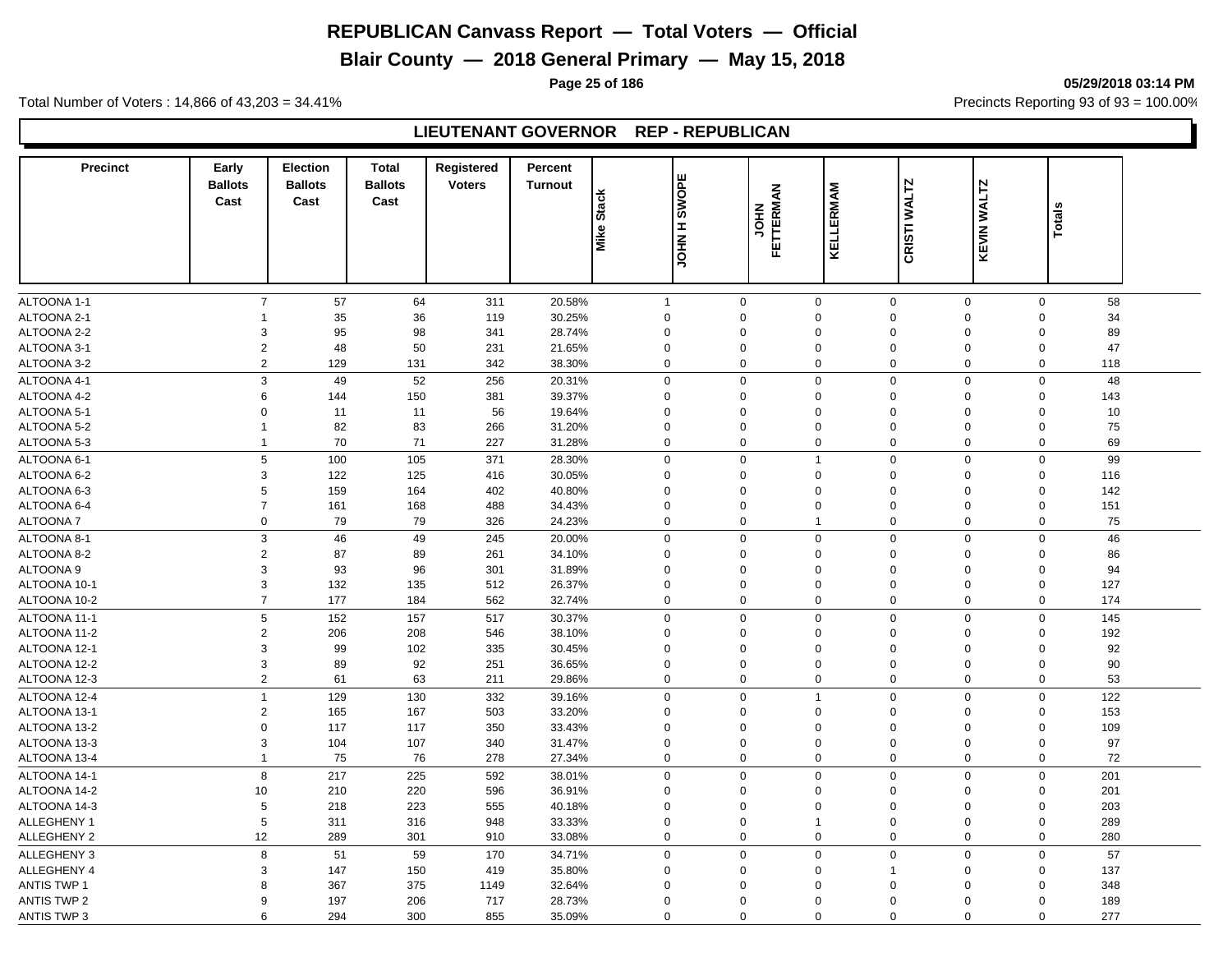# **Blair County — 2018 General Primary — May 15, 2018**

**Page 26 of 186 05/29/2018 03:14 PM**

Total Number of Voters : 14,866 of 43,203 = 34.41% **Precincts Reporting 93 of 93** = 100.00%

## **LIEUTENANT GOVERNOR REP**

| <b>Precinct</b>                   | Early<br><b>Ballots</b><br>Cast | <b>Election</b><br><b>Ballots</b><br>Cast | <b>Total</b><br><b>Ballots</b><br>Cast | Registered<br><b>Voters</b> | Percent<br><b>Turnout</b> | <b>Stack</b><br>Mike: | <b>SWOPE</b><br>H NHOL | FETTERMAN<br><b>NHOL</b> | KELLERMAM                  | CRISTI WALTZ         | <b>KEVIN WALTZ</b> | <b>Totals</b>                  |  |
|-----------------------------------|---------------------------------|-------------------------------------------|----------------------------------------|-----------------------------|---------------------------|-----------------------|------------------------|--------------------------|----------------------------|----------------------|--------------------|--------------------------------|--|
|                                   |                                 |                                           |                                        |                             |                           |                       |                        |                          |                            |                      |                    |                                |  |
| <b>BELLWOOD BORO</b>              | 2                               | 190                                       | 192                                    | 641                         | 29.95%                    | $\mathbf 0$           | 0                      | $\mathbf 0$              | $\mathbf 0$                | $\mathbf 0$          |                    | 182<br>$\mathbf 0$             |  |
| <b>BLAIR TWP 1</b>                | 5                               | 277                                       | 282                                    | 694                         | 40.63%                    | $\Omega$              | 0                      | $\overline{1}$           | $\mathbf 0$                | $\Omega$             | $\mathbf 0$        | 259                            |  |
| <b>BLAIR TWP 2</b>                | $\mathbf{1}$                    | 241                                       | 242                                    | 749                         | 32.31%                    | $\Omega$              | $\Omega$               | $\Omega$                 | $\Omega$                   | $\Omega$             | $\Omega$           | 222                            |  |
| <b>BLAIR TWP 3</b>                | 3                               | 185                                       | 188                                    | 210                         | 89.52%                    | $\mathbf 0$           | 0                      | $\mathbf 0$              | $\mathbf 0$                | 0                    | $\mathbf 0$        | 175                            |  |
| <b>CATHARINE TWP</b>              | $\mathbf{1}$                    | 143                                       | 144                                    | 339                         | 42.48%                    | $\Omega$              | 0                      | $\Omega$                 | $\Omega$                   | 0                    |                    | $\mathbf 0$<br>131             |  |
| <b>DUNCANSVILLE</b>               | $\overline{7}$                  | 164                                       | 171                                    | 486                         | 35.19%                    | $\Omega$              | $\mathbf{0}$           | $\overline{1}$           | $\mathbf 0$                | $\mathbf 0$          | $\Omega$           | 157                            |  |
| <b>FRANKSTOWN TWP1</b>            | 3                               | 306                                       | 309                                    | 782                         | 39.51%                    | $\Omega$              | $\Omega$               | $\Omega$                 | $\Omega$                   | $\Omega$             | $\Omega$           | 284                            |  |
| <b>FRANKSTOWN TWP2</b>            | 10                              | 275                                       | 285                                    | 701                         | 40.66%                    | $\Omega$              | $\Omega$               | $\Omega$                 | $\Omega$                   | $\Omega$             | $\Omega$           | 251                            |  |
| <b>FRANKSTOWN TWP3</b>            | 16                              | 331                                       | 347                                    | 842                         | 41.21%                    | $\Omega$              | 1                      | $\Omega$                 | $\Omega$                   | $\Omega$             | $\Omega$           | 313                            |  |
| <b>FRANKSTOWN TWP4</b>            | 3                               | 193                                       | 196                                    | 552                         | 35.51%                    | $\Omega$              | $\mathbf{0}$           | $\Omega$                 | $\mathbf 0$                | $\mathbf 0$          | $\Omega$           | 185                            |  |
| <b>FRANKSTOWN TWP5</b>            | $\overline{2}$                  | 287                                       | 289                                    | 782                         | 36.96%                    | $\Omega$              | $\mathbf 0$            | $\overline{1}$           | $\mathbf 0$                | $\mathbf 0$          |                    | $\mathbf 0$<br>266             |  |
| <b>FREEDOM TWP 1</b>              | 3                               | 160                                       | 163                                    | 439                         | 37.13%                    | $\Omega$              | $\mathbf 0$            | $\Omega$                 | $\mathbf 0$                | $\Omega$             |                    | 152<br>$\mathbf 0$             |  |
| FREEDOM TWP 2                     | $\overline{7}$                  | 246                                       | 253                                    | 854                         | 29.63%                    | $\Omega$              | 0                      | $\Omega$                 | $\mathbf 0$                | $\overline{1}$       | -1                 | 236                            |  |
| <b>GREENFIELD TWP1</b>            | $\overline{2}$                  | 162                                       | 164                                    | 550                         | 29.82%                    | $\Omega$              | 0                      | $\Omega$                 | $\mathbf 0$                | $\Omega$             |                    | $\mathbf 0$<br>155             |  |
| <b>GREENFIELD TWP2</b>            | $\mathbf 0$                     | 26                                        | 26                                     | 72                          | 36.11%                    | $\Omega$              | 0                      | $\mathsf 0$              | $\mathbf 0$                | 0                    |                    | $\mathbf 0$<br>25              |  |
| <b>GREENFIELD TWP3</b>            | $\Omega$                        | 177                                       | 177                                    | 668                         | 26.50%                    | $\Omega$              | 0                      | $\Omega$                 | $\mathbf 0$                | 0                    |                    | $\mathbf 0$<br>166             |  |
| <b>HOLLIDAYSBURG 1</b>            | $\overline{4}$                  | 48                                        | 52                                     | 219                         | 23.74%                    | $\Omega$              | 0                      | $\Omega$                 | $\mathbf 0$                | $\mathbf 0$          | $\Omega$           | 46                             |  |
| <b>HOLLIDAYSBURG 2</b>            | 5                               | 106                                       | 111                                    | 267                         | 41.57%                    | $\Omega$              | 0                      | $\mathbf 0$              | $\mathbf 0$                | $\Omega$             | $\mathbf 0$        | 104                            |  |
| HOLLIDAYSBURG 3                   | 13                              | 102                                       | 115                                    | 310                         | 37.10%                    | $\Omega$              | $\Omega$               | $\Omega$                 | $\Omega$                   | $\Omega$             | $\Omega$           | 102                            |  |
| <b>HOLLIDAYSBURG 4</b>            | 6                               | 149                                       | 155                                    | 351                         | 44.16%                    | $\mathbf 0$           | 0                      | $\mathbf 0$              | $\mathbf 0$                | 0                    |                    | $\mathbf 0$<br>142             |  |
| <b>HOLLIDAYSBURG 5</b>            | 15                              | 120                                       | 135                                    | 310                         | 43.55%                    | $\Omega$              | $\Omega$               | $\overline{1}$           | $\mathbf 0$                | $\Omega$             | $\Omega$           | 116                            |  |
| <b>HOLLIDAYSBURG 6</b>            | 3                               | 115                                       | 118                                    | 293                         | 40.27%                    | $\Omega$              | $\Omega$               | $\Omega$                 | $\Omega$                   | $\Omega$             | $\Omega$           | 106                            |  |
| <b>HOLLIDAYSBURG 7</b>            | $\overline{2}$                  | 130                                       | 132                                    | 313                         | 42.17%                    | $\Omega$              | $\Omega$               | $\Omega$                 | $\mathbf 0$                | $\Omega$             | $\mathbf 0$        | 119                            |  |
| <b>HUSTON TWP</b>                 | 3                               | 225                                       | 228                                    | 586                         | 38.91%                    | $\Omega$              | $\Omega$               | $\Omega$                 | $\mathbf 0$                | $\Omega$             | $\Omega$           | 213                            |  |
| <b>JUNIATA TWP</b>                | 3                               | 152                                       | 155                                    | 486                         | 31.89%                    | $\Omega$              | 0                      | $\Omega$                 | $\mathbf 0$                | 0                    | $\mathbf 0$        | 146                            |  |
| <b>LOGAN TWP 1</b>                | 2                               |                                           |                                        |                             |                           |                       | $\mathbf 0$            | $\mathbf 0$              | $\mathbf 0$                |                      |                    | $\mathbf 0$                    |  |
|                                   |                                 | 262                                       | 264                                    | 756                         | 34.92%                    | $\mathbf 0$           |                        |                          |                            | $\mathbf 0$          |                    | 234                            |  |
| <b>LOGAN TWP 2</b><br>LOGAN TWP 3 | 11<br>8                         | 341<br>183                                | 352                                    | 893                         | 39.42%                    | $\Omega$<br>$\Omega$  | 0                      | $\Omega$<br>$\mathbf{1}$ | $\mathbf 0$                | $\Omega$<br>$\Omega$ |                    | $\mathbf 0$<br>317             |  |
| <b>LOGAN TWP 4</b>                | 2                               | 220                                       | 191<br>222                             | 481<br>660                  | 39.71%<br>33.64%          | $\Omega$              | 0<br>0                 | $\Omega$                 | $\mathbf 0$<br>$\mathbf 0$ | 0                    |                    | 175<br>$\mathbf 0$<br>207<br>0 |  |
| LOGAN TWP 5                       | $\overline{4}$                  | 244                                       | 248                                    | 679                         | 36.52%                    | $\Omega$              | 0                      | $\mathbf 0$              | $\Omega$                   | $\mathbf 0$          |                    | $\mathbf 0$<br>221             |  |
|                                   |                                 |                                           |                                        |                             |                           |                       |                        |                          |                            |                      |                    |                                |  |
| <b>LOGAN TWP 6</b>                | $\overline{7}$                  | 253                                       | 260                                    | 857                         | 30.34%                    | $\Omega$              | 0                      | $\Omega$                 | $\Omega$                   | $\mathbf 0$          |                    | $\mathbf 0$<br>240             |  |
| <b>LOGAN TWP 7</b>                | $\mathbf 0$                     | 122                                       | 122                                    | 300                         | 40.67%                    | $\Omega$              | 0                      | $\mathbf 0$              | $\Omega$                   | $\Omega$             | $\Omega$           | 114                            |  |
| <b>MARTINSBURG 1</b>              | $\overline{\mathcal{A}}$        | 163                                       | 167                                    | 394                         | 42.39%                    | $\Omega$<br>$\Omega$  | $\Omega$               | $\Omega$                 | $\Omega$                   | $\Omega$             | $\Omega$           | 153                            |  |
| <b>MARTINSBURG 2</b>              | 10                              | 186                                       | 196                                    | 483                         | 40.58%                    |                       | 0                      | $\mathbf 0$              | $\mathbf 0$                | $\mathbf 0$          | $\mathbf 0$        | 171                            |  |
| <b>NEWRY BORO</b>                 | $\mathbf 0$                     | 15                                        | 15                                     | 53                          | 28.30%                    | $\Omega$              | 0                      | $\mathbf 0$              | $\Omega$                   | $\mathbf 0$          |                    | $\mathbf 0$<br>14              |  |
| NORTH WOODBURY                    | 25                              | 416                                       | 441                                    | 1164                        | 37.89%                    | $\mathbf 0$           | 0                      | $\Omega$                 | $\mathbf 0$                | $\mathbf 0$          |                    | $\mathbf 0$<br>407             |  |
| <b>ROARING SPG 1</b>              | $\Omega$                        | 49                                        | 49                                     | 224                         | 21.88%                    | $\Omega$              | $\Omega$               | $\Omega$                 | $\mathbf 0$                | $\Omega$             | $\mathbf 0$        | 42                             |  |
| <b>ROARING SPG 2</b>              | $\overline{2}$                  | 150                                       | 152                                    | 384                         | 39.58%                    | $\Omega$              | $\Omega$               | $\Omega$                 | $\Omega$                   | $\Omega$             | $\Omega$           | 142                            |  |
| ROARING SPG 3                     | $\Omega$                        | 105                                       | 105                                    | 317                         | 33.12%                    | $\Omega$              | $\Omega$               | $\Omega$                 | $\Omega$                   | $\Omega$             | $\Omega$           | 100                            |  |
| SNYDER TWP 1                      | 5                               | 144                                       | 149                                    | 537                         | 27.75%                    | $\Omega$              | $\Omega$               | $\Omega$                 | $\Omega$                   | $\Omega$             |                    | $\Omega$<br>138                |  |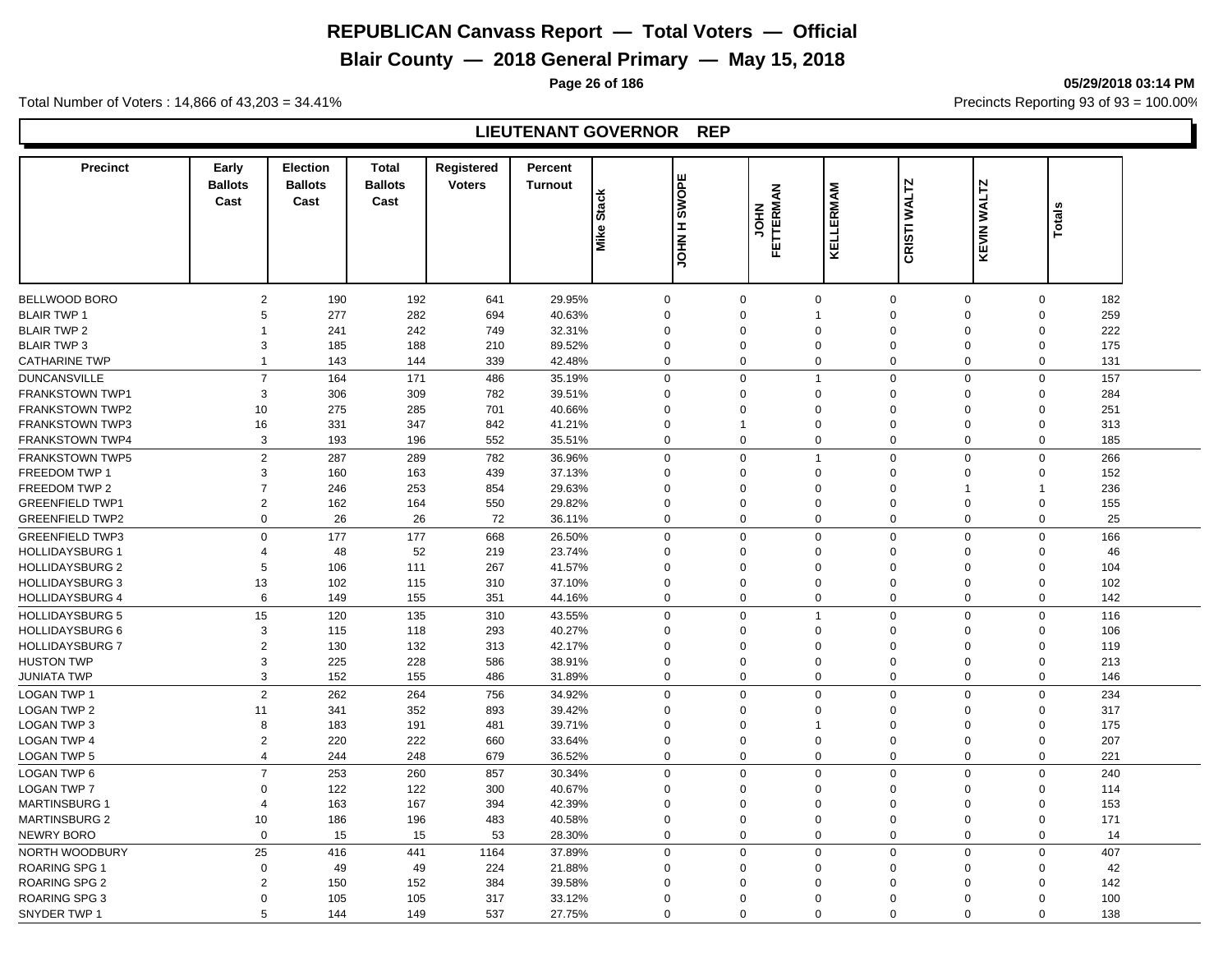# **Blair County — 2018 General Primary — May 15, 2018**

**Page 27 of 186 05/29/2018 03:14 PM**

Total Number of Voters : 14,866 of 43,203 = 34.41% **Precincts Reporting 93 of 93** = 100.00%

## **LIEUTENANT GOVERNOR REP**

| <b>Precinct</b>      | Early<br><b>Ballots</b><br>Cast | Election<br><b>Ballots</b><br>Cast | Total<br><b>Ballots</b><br>Cast | Registered<br><b>Voters</b> | Percent<br>Turnout | ack<br>ö<br>Mike | <b>SWOPE</b><br>E<br><b>NHOL</b> | <b>FETTERMAN</b><br>FETTERMAN | KELLERMAM | <b>WALTZ</b><br>CRISTI | <b>Z</b><br><b>UAW</b><br>KEVIN | Totals |
|----------------------|---------------------------------|------------------------------------|---------------------------------|-----------------------------|--------------------|------------------|----------------------------------|-------------------------------|-----------|------------------------|---------------------------------|--------|
| SNYDER TWP 2         |                                 | 228                                | 231                             | 785                         | 29.43%             | $\Omega$         | $\mathbf 0$                      |                               |           | $\Omega$               |                                 | 214    |
| <b>TAYLOR TWP</b>    |                                 | 375                                | 381                             | 1142                        | 33.36%             | $\Omega$         | $\Omega$                         |                               |           | $\Omega$               |                                 | 353    |
| <b>TYRONE TWP 1</b>  |                                 | 132                                | 134                             | 370                         | 36.22%             |                  | $\Omega$                         |                               |           | ∩                      |                                 | 118    |
| <b>TYRONE TWP 2</b>  |                                 | 113                                | 114                             | 348                         | 32.76%             |                  | 0                                |                               |           | $\Omega$               |                                 | 106    |
| <b>TYRONE BORO 1</b> |                                 | 106                                | 106                             | 332                         | 31.93%             | 0                | 0                                |                               | 0         | $\mathbf 0$            |                                 | 97     |
| <b>TYRONE BORO 2</b> | $\Omega$                        | 65                                 | 65                              | 244                         | 26.64%             | $\Omega$         | $\Omega$                         | $\Omega$                      | $\Omega$  | $\Omega$               |                                 | 61     |
| TYRONE BORO 3        |                                 | 50                                 | 51                              | 188                         | 27.13%             | $\Omega$         | $\Omega$                         |                               |           | $\Omega$               |                                 | 44     |
| <b>TYRONE BORO 4</b> |                                 | 41                                 | 42                              | 154                         | 27.27%             |                  |                                  |                               |           |                        |                                 | 40     |
| <b>TYRONE BORO 5</b> |                                 | 50                                 | 51                              | 199                         | 25.63%             |                  | 0                                |                               |           | $\Omega$               |                                 | 48     |
| TYRONE BORO 6        |                                 | 143                                | 143                             | 393                         | 36.39%             | 0                | $\mathbf 0$                      |                               |           | 0                      |                                 | 130    |
| <b>TYRONE BORO 7</b> |                                 | 88                                 | 89                              | 272                         | 32.72%             | $\Omega$         | $\Omega$                         |                               | $\Omega$  | $\Omega$               |                                 | 76     |
| WILLIAMSBURG         |                                 | 154                                | 160                             | 458                         | 34.93%             |                  | 0                                |                               |           | ∩                      |                                 | 146    |
| WOODBURY TWP         |                                 | 202                                | 203                             | 652                         | 31.13%             |                  |                                  |                               |           |                        |                                 | 196    |
| <b>Totals</b>        | 382                             | 14484                              | 14866                           | 43203                       |                    |                  |                                  | 11                            |           |                        |                                 | 13665  |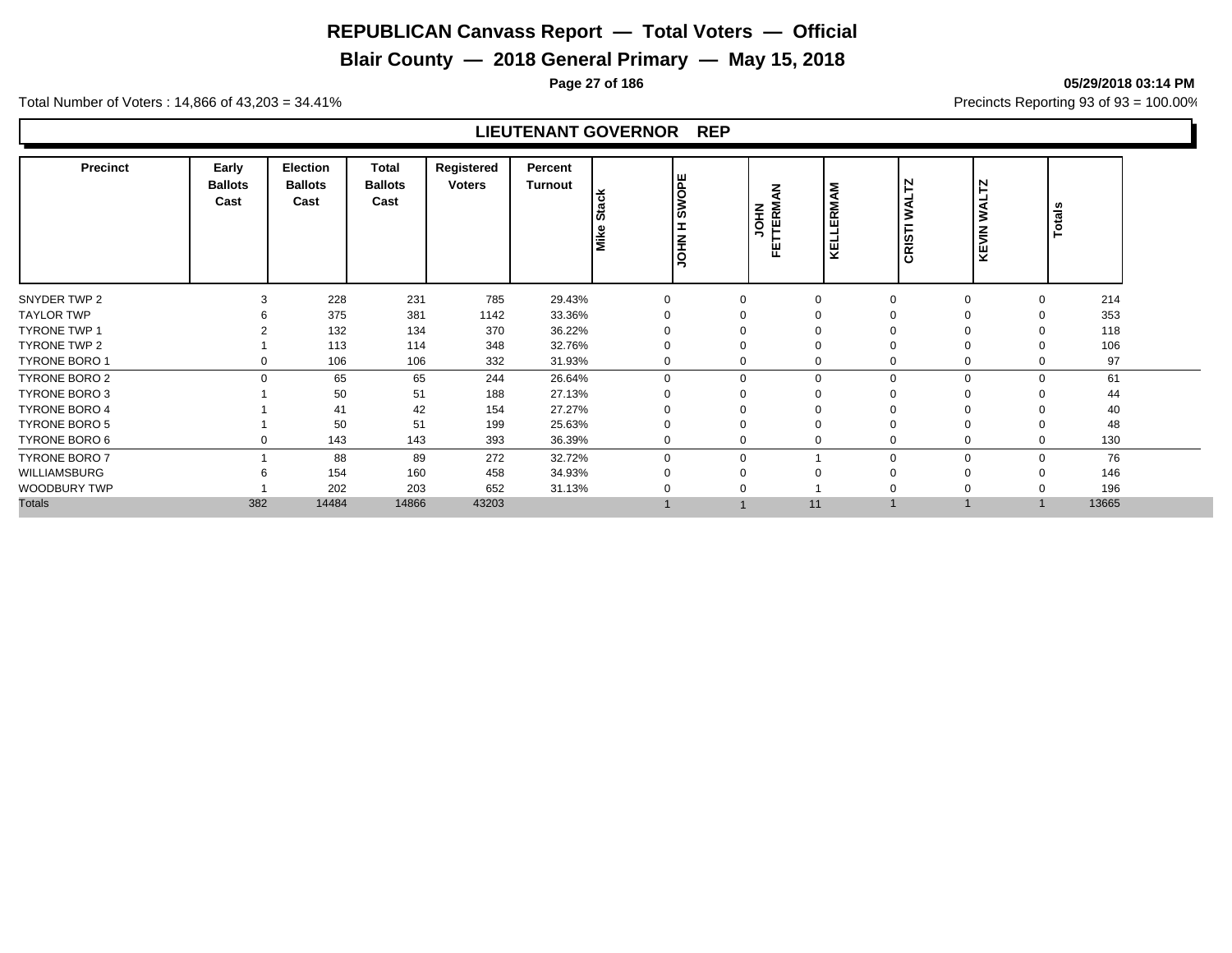**Blair County — 2018 General Primary — May 15, 2018**

**Page 28 of 186 05/29/2018 03:14 PM**

Total Number of Voters : 14,866 of 43,203 = 34.41% **Precincts Reporting 93 of 93** = 100.00%

## **REPRESENTATIVE IN CONGRESS 13TH DISTRICT REP - REPUBLICAN**

| <b>Precinct</b>              | Early<br><b>Ballots</b><br>Cast | <b>Election</b><br><b>Ballots</b><br>Cast | <b>Total</b><br><b>Ballots</b><br>Cast | <b>Registered</b><br><b>Voters</b> | Percent<br><b>Turnout</b> | <b>HORNBERGER</b><br><b>BEN</b> | <b>BLOOM</b><br>ш<br>ᄝ<br>5 | MASTRIANO<br>poug | ARTHUR L<br>HALVORSON                        | SCHOOLEY<br>TRAVIS            | JOHN JOYCE | EICHELBERGER,<br>I<br><b>NHOL</b><br>g | $=$<br>WASHABAUGH<br><b>BERNIE</b> | Con tinued |
|------------------------------|---------------------------------|-------------------------------------------|----------------------------------------|------------------------------------|---------------------------|---------------------------------|-----------------------------|-------------------|----------------------------------------------|-------------------------------|------------|----------------------------------------|------------------------------------|------------|
|                              |                                 |                                           |                                        |                                    |                           |                                 |                             |                   |                                              |                               |            |                                        |                                    |            |
|                              |                                 |                                           |                                        |                                    |                           |                                 |                             |                   |                                              |                               |            |                                        |                                    |            |
| ALTOONA 1-1                  | $\overline{7}$                  | 57                                        | 64                                     | 311                                | 20.58%                    | $\overline{2}$                  | $6\phantom{1}$              |                   | $\overline{1}$                               | $\,$ 5 $\,$<br>$\overline{1}$ | 24         | 24                                     | $\mathbf 0$                        |            |
| ALTOONA 2-1                  |                                 | 35                                        | 36                                     | 119                                | 30.25%                    | $\mathbf 0$                     | 3                           |                   | $\overline{4}$<br>$\overline{7}$             | 12<br>$\Omega$                | 5          | 10                                     | $\Omega$                           |            |
| ALTOONA 2-2                  | 3                               | 95                                        | 98                                     | 341                                | 28.74%                    | $\overline{4}$                  | 5                           |                   | 17                                           |                               | 40         | 23                                     |                                    |            |
| ALTOONA 3-1                  | $\sqrt{2}$                      | 48                                        | 50                                     | 231                                | 21.65%                    | $\mathbf{1}$                    | 4                           |                   | 8                                            | 6<br>$\Omega$                 | 22         | 8                                      |                                    |            |
| ALTOONA 3-2                  | $\overline{2}$                  | 129                                       | 131                                    | 342                                | 38.30%                    | 5                               | 8                           |                   | 22<br>4                                      |                               | 2<br>42    | 42                                     | 3                                  |            |
| ALTOONA 4-1                  | 3                               | 49                                        | 52                                     | 256                                | 20.31%                    | $\overline{1}$                  | 4                           |                   | $\overline{4}$                               | 8<br>$\mathbf 0$              | 13         | 21                                     | -1                                 |            |
| ALTOONA 4-2                  | 6                               | 144                                       | 150                                    | 381                                | 39.37%                    | $\mathbf{1}$                    | $\overline{7}$              |                   | 8<br>33                                      |                               | 61         | 33                                     | $\overline{2}$                     |            |
| ALTOONA 5-1                  | $\mathbf 0$                     | 11                                        | 11                                     | 56                                 | 19.64%                    | $\overline{1}$                  | 0                           |                   | $\mathbf 0$                                  | $\mathbf{1}$<br>$\mathbf 0$   | 8          | $\mathbf 0$                            | $\Omega$                           |            |
| ALTOONA 5-2                  | 1                               | 82                                        | 83                                     | 266                                | 31.20%                    | 2                               | 6                           |                   | 12<br>$\overline{4}$                         | $\Omega$                      | 39         | 17                                     | $\Omega$                           |            |
| ALTOONA 5-3                  | 1                               | 70                                        | 71                                     | 227                                | 31.28%                    | $\overline{2}$                  | 4                           |                   | $\mathbf 1$                                  | 9<br>$\mathbf 0$              | 35         | 20                                     | $\mathbf 0$                        |            |
| ALTOONA 6-1                  | 5                               | 100                                       | 105                                    | 371                                | 28.30%                    | $\overline{1}$                  | 5                           |                   | 21<br>$\mathbf 0$                            | $\mathbf 0$                   | 43         | 35                                     | $\mathbf 0$                        |            |
| ALTOONA 6-2                  | 3                               | 122                                       | 125                                    | 416                                | 30.05%                    | $\overline{4}$                  | 9                           |                   | 26<br>$6\phantom{1}6$                        | $\mathbf{1}$                  | 41         | 36                                     |                                    |            |
| ALTOONA 6-3                  | 5                               | 159                                       | 164                                    | 402                                | 40.80%                    | $\mathbf 0$                     | 5                           |                   | $\overline{7}$<br>35                         | $\Omega$                      | 72         | 40                                     |                                    |            |
| ALTOONA 6-4                  | $\overline{7}$                  | 161                                       | 168                                    | 488                                | 34.43%                    | 2                               | 8                           |                   | 9<br>31                                      | $\overline{1}$                | 73         | 36                                     | 3                                  |            |
| <b>ALTOONA7</b>              | 0                               | 79                                        | 79                                     | 326                                | 24.23%                    | $\mathbf{1}$                    | $\overline{1}$              |                   | $\overline{7}$<br>16                         | $\mathbf 0$                   | 22         | 31                                     | $\mathbf 0$                        |            |
| ALTOONA 8-1                  | 3                               | 46                                        | 49                                     | 245                                | 20.00%                    | $\mathbf 0$                     | 3                           |                   | $\overline{4}$                               | 6<br>$\mathbf 0$              | 12         | 22                                     | -1                                 |            |
| ALTOONA 8-2                  | $\overline{2}$                  | 87                                        | 89                                     | 261                                | 34.10%                    | $\overline{2}$                  | 4                           |                   | 3                                            | 10<br>$\overline{2}$          | 32         | 29                                     | 6                                  |            |
| <b>ALTOONA 9</b>             | 3                               | 93                                        | 96                                     | 301                                | 31.89%                    | $\sqrt{2}$                      | 5                           |                   | 5                                            | 13<br>$\Omega$                | 37         | 31                                     |                                    |            |
| ALTOONA 10-1                 | 3                               | 132                                       | 135                                    | 512                                | 26.37%                    | $\overline{2}$                  | $\overline{7}$              |                   | 30<br>6                                      |                               | 55         | 30                                     | $\Omega$                           |            |
| ALTOONA 10-2                 | $\overline{7}$                  | 177                                       | 184                                    | 562                                | 32.74%                    | 3                               | 17                          | 12                | 39                                           | $\mathbf 0$                   | 61         | 49                                     | 3                                  |            |
| ALTOONA 11-1                 | 5                               | 152                                       | 157                                    | 517                                | 30.37%                    | 6                               | 8                           |                   | 28<br>$\overline{1}$                         | 6                             | 61         | 45                                     | $\mathbf 0$                        |            |
| ALTOONA 11-2                 | $\overline{2}$                  | 206                                       | 208                                    | 546                                | 38.10%                    | $\overline{4}$                  | $\overline{7}$              |                   | $\overline{7}$<br>33                         | 3                             | 82         | 65                                     |                                    |            |
| ALTOONA 12-1                 | 3                               | 99                                        | 102                                    | 335                                | 30.45%                    | $\mathbf{1}$                    | 5                           |                   | $\overline{2}$<br>10                         | $\Omega$                      | 35         | 47                                     | $\mathbf 0$                        |            |
| ALTOONA 12-2                 | 3                               | 89                                        | 92                                     | 251                                | 36.65%                    | $\overline{1}$                  | 6                           |                   | 10<br>6                                      |                               | 50         | 16                                     | $\overline{2}$                     |            |
| ALTOONA 12-3                 | $\overline{2}$                  | 61                                        | 63                                     | 211                                | 29.86%                    | $\mathbf 0$                     | $\overline{2}$              |                   | 13<br>$\overline{4}$                         | $\mathbf 0$                   | 25         | 19                                     | $\mathbf 0$                        |            |
| ALTOONA 12-4                 | $\overline{1}$                  | 129                                       | 130                                    | 332                                | 39.16%                    | $\sqrt{2}$                      | 10                          |                   | 3<br>40                                      | $\Omega$                      | 42         | 29                                     | $\overline{2}$                     |            |
|                              |                                 | 165                                       |                                        |                                    |                           | $\overline{1}$                  |                             |                   | 30<br>$\overline{4}$                         | 5                             |            |                                        | 4                                  |            |
| ALTOONA 13-1<br>ALTOONA 13-2 | $\overline{2}$<br>$\mathbf 0$   | 117                                       | 167<br>117                             | 503<br>350                         | 33.20%<br>33.43%          | $\overline{1}$                  | 13<br>11                    |                   | 6                                            | 6                             | 66<br>48   | 43<br>28                               | $\Omega$                           |            |
|                              | 3                               |                                           |                                        | 340                                |                           |                                 | $\overline{7}$              |                   |                                              | 15<br>$\Omega$                | 54         |                                        | $\Omega$                           |            |
| ALTOONA 13-3<br>ALTOONA 13-4 | 1                               | 104<br>75                                 | 107<br>76                              | 278                                | 31.47%<br>27.34%          | $\overline{2}$<br>$\mathbf{1}$  | $\overline{2}$              |                   | $\overline{2}$<br>13<br>20<br>$\overline{1}$ | $\mathbf 0$                   | 35         | 28<br>16                               |                                    |            |
|                              |                                 |                                           |                                        |                                    |                           |                                 |                             |                   |                                              |                               |            |                                        |                                    |            |
| ALTOONA 14-1                 | 8                               | 217                                       | 225                                    | 592                                | 38.01%                    | 3                               | 10                          |                   | 8<br>34                                      |                               | 3<br>95    | 68                                     | -1                                 |            |
| ALTOONA 14-2                 | 10                              | 210                                       | 220                                    | 596                                | 36.91%                    | $\overline{2}$                  | 8                           |                   | $\overline{7}$<br>34                         |                               | 108        | 52                                     |                                    |            |
| ALTOONA 14-3                 | 5                               | 218                                       | 223                                    | 555                                | 40.18%                    | 3                               | 9                           | 11                | 31                                           | $\overline{2}$                | 108        | 54                                     | $\Omega$                           |            |
| ALLEGHENY 1                  | 5                               | 311                                       | 316                                    | 948                                | 33.33%                    | $\mathbf{1}$                    | 13                          | 11                | 52                                           | $\mathbf{1}$                  | 112        | 116                                    | 4                                  |            |
| ALLEGHENY 2                  | 12                              | 289                                       | 301                                    | 910                                | 33.08%                    | 3                               | 15                          |                   | 47<br>4                                      | 8                             | 100        | 115                                    | 5                                  |            |
| <b>ALLEGHENY 3</b>           | 8                               | 51                                        | 59                                     | 170                                | 34.71%                    | $\overline{1}$                  | 3                           |                   | $\mathbf{2}$                                 | 6<br>$\mathbf 0$              | 24         | 23                                     | $\Omega$                           |            |
| ALLEGHENY 4                  | 3                               | 147                                       | 150                                    | 419                                | 35.80%                    | 3                               | 5                           | 10                | 13                                           | $\overline{2}$                | 71         | 41                                     | $\overline{2}$                     |            |
| <b>ANTIS TWP 1</b>           | 8                               | 367                                       | 375                                    | 1149                               | 32.64%                    | 8                               | 35                          | 11                | 60                                           | 5                             | 134        | 114                                    | 3                                  |            |
| <b>ANTIS TWP 2</b>           | 9                               | 197                                       | 206                                    | 717                                | 28.73%                    | 8                               | 15                          | 11                | 39                                           | 10                            | 60         | 56                                     | 4                                  |            |
| <b>ANTIS TWP 3</b>           | 6                               | 294                                       | 300                                    | 855                                | 35.09%                    | 37                              | 23                          | 13                | 31                                           | 3                             | 97         | 87                                     | 2                                  |            |

Con tinued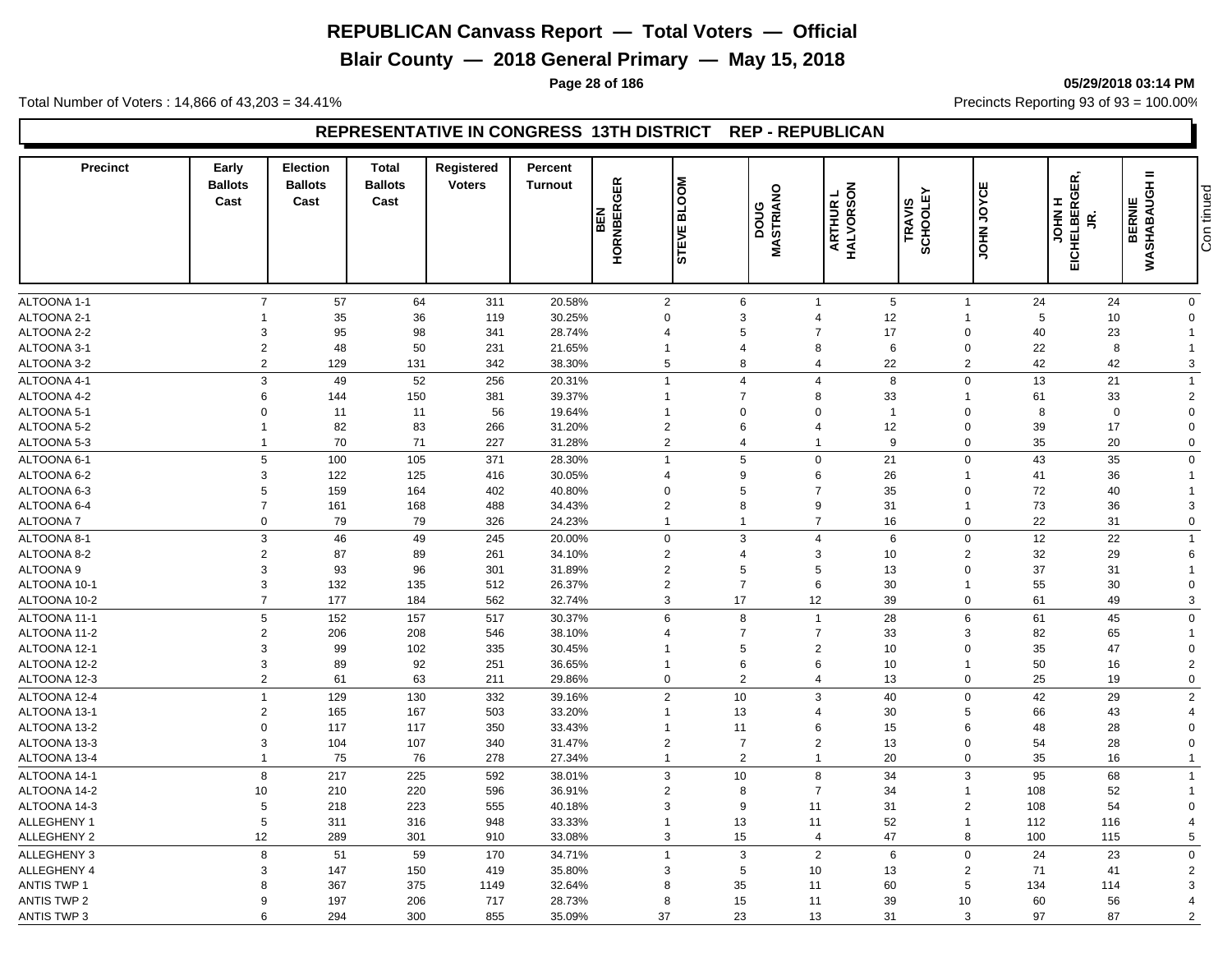**Blair County — 2018 General Primary — May 15, 2018**

**Page 29 of 186 05/29/2018 03:14 PM**

Total Number of Voters : 14,866 of 43,203 = 34.41% **Precincts Reporting 93 of 93** = 100.00%

## **REPRESENTATIVE IN CONGRESS 13TH DISTRICT REP**

| <b>Precinct</b>        | Early<br><b>Ballots</b><br>Cast | <b>Election</b><br><b>Ballots</b><br>Cast | <b>Total</b><br><b>Ballots</b><br>Cast | <b>Registered</b><br><b>Voters</b> | Percent<br><b>Turnout</b> | <b>HORNBERGER</b><br>BEN | MOO<br>긂<br>ш<br>。<br>5 | MASTRIANO<br>poug |                         | HALVORSON<br>┙<br><b>ARTHUR</b> | SCHOOLEY<br>TRAVIS | <b>JOHN JOYCE</b> | <b>JOHN H<br/>EICHELBERGER,</b><br>g | $=$<br>종<br><b>BERNIE</b><br>WASHABAU |
|------------------------|---------------------------------|-------------------------------------------|----------------------------------------|------------------------------------|---------------------------|--------------------------|-------------------------|-------------------|-------------------------|---------------------------------|--------------------|-------------------|--------------------------------------|---------------------------------------|
|                        |                                 |                                           |                                        |                                    |                           |                          |                         |                   |                         |                                 |                    |                   |                                      |                                       |
| <b>BELLWOOD BORO</b>   | $\overline{2}$                  | 190                                       | 192                                    | 641                                | 29.95%                    | 18                       |                         | 11                | 5                       | 35                              | 6                  | 52                | 63                                   | $\Omega$                              |
| <b>BLAIR TWP 1</b>     | 5                               | 277                                       | 282                                    | 694                                | 40.63%                    |                          | 2                       | 14                | 5                       | 46                              | 3                  | 106               | 102                                  | $\overline{2}$                        |
| <b>BLAIR TWP 2</b>     | 1                               | 241                                       | 242                                    | 749                                | 32.31%                    |                          | 3                       | 13                | 18                      | 30                              | 3                  | 83                | 89                                   |                                       |
| <b>BLAIR TWP 3</b>     | 3                               | 185                                       | 188                                    | 210                                | 89.52%                    |                          | $\overline{4}$          | 10                | 14                      | 36                              | $\mathbf 0$        | 56                | 60                                   |                                       |
| <b>CATHARINE TWP</b>   | $\mathbf{1}$                    | 143                                       | 144                                    | 339                                | 42.48%                    |                          | 3                       | 11                | 8                       | 28                              | 5                  | 52                | 35                                   | $\mathbf 0$                           |
| <b>DUNCANSVILLE</b>    | $\overline{7}$                  | 164                                       | 171                                    | 486                                | 35.19%                    |                          | 3                       | 6                 | 5                       | 25                              | $\overline{1}$     | 66                | 61                                   | $\overline{2}$                        |
| <b>FRANKSTOWN TWP1</b> | 3                               | 306                                       | 309                                    | 782                                | 39.51%                    |                          | $\overline{2}$          | $\overline{7}$    | 10                      | 55                              | 5                  | 106               | 117                                  | $\overline{2}$                        |
| <b>FRANKSTOWN TWP2</b> | 10                              | 275                                       | 285                                    | 701                                | 40.66%                    |                          | $\overline{2}$          | 5                 | $\mathbf 0$             | 39                              | $\overline{2}$     | 155               | 78                                   | $\overline{2}$                        |
| <b>FRANKSTOWN TWP3</b> | 16                              | 331                                       | 347                                    | 842                                | 41.21%                    |                          | $\overline{2}$          | 15                | 18                      | 47                              | 5                  | 143               | 109                                  | 3                                     |
| <b>FRANKSTOWN TWP4</b> | 3                               | 193                                       | 196                                    | 552                                | 35.51%                    |                          | $\mathbf{1}$            | 10                | 4                       | 39                              | 9                  | 76                | 55                                   | 0                                     |
| <b>FRANKSTOWN TWP5</b> | $\overline{2}$                  | 287                                       | 289                                    | 782                                | 36.96%                    |                          | $\overline{4}$          | 15                | 6                       | 45                              | 3                  | 103               | 106                                  | 3                                     |
| <b>FREEDOM TWP 1</b>   | 3                               | 160                                       | 163                                    | 439                                | 37.13%                    |                          | $\overline{2}$          | 10                | 3                       | 39                              | $\Omega$           | 57                | 50                                   |                                       |
| FREEDOM TWP 2          | $\overline{7}$                  | 246                                       | 253                                    | 854                                | 29.63%                    |                          | $\mathbf{3}$            | 10                | 11                      | 38                              |                    | 64                | 116                                  | 4                                     |
| <b>GREENFIELD TWP1</b> | $\overline{2}$                  | 162                                       | 164                                    | 550                                | 29.82%                    |                          | 3                       | 9                 | $\overline{4}$          | 32                              | 3                  | 56                | 54                                   |                                       |
| <b>GREENFIELD TWP2</b> | $\mathbf 0$                     | 26                                        | 26                                     | 72                                 | 36.11%                    |                          | $\mathbf 0$             | $\overline{4}$    | $\overline{4}$          | 2                               | $\mathbf 0$        | 10                | 5                                    | $\mathbf 0$                           |
| <b>GREENFIELD TWP3</b> | $\Omega$                        | 177                                       | 177                                    | 668                                | 26.50%                    |                          | 3                       | 9                 | 13                      | 22                              | $\overline{1}$     | 53                | 67                                   | $\overline{4}$                        |
| <b>HOLLIDAYSBURG 1</b> | $\overline{4}$                  | 48                                        | 52                                     | 219                                | 23.74%                    | $\mathbf{1}$             |                         | 3                 | $\overline{2}$          | 10                              | 5                  | 13                | 14                                   | $\overline{2}$                        |
| <b>HOLLIDAYSBURG 2</b> | 5                               | 106                                       | 111                                    | 267                                | 41.57%                    | $\mathbf{1}$             |                         | 1                 | $\mathbf 1$             | 32                              | 6                  | 35                | 30                                   | $\overline{2}$                        |
| <b>HOLLIDAYSBURG 3</b> | 13                              | 102                                       | 115                                    | 310                                | 37.10%                    | $\mathbf{1}$             |                         | 3                 | 5                       | 24                              | $\overline{2}$     | 32                | 39                                   | $\Omega$                              |
| <b>HOLLIDAYSBURG 4</b> | 6                               | 149                                       | 155                                    | 351                                | 44.16%                    |                          | 2                       | $\overline{7}$    | $\overline{2}$          | 36                              | 8                  | 45                | 51                                   | 3                                     |
| <b>HOLLIDAYSBURG 5</b> | 15                              | 120                                       | 135                                    | 310                                | 43.55%                    |                          | $\sqrt{2}$              | 6                 | $\overline{7}$          | 26                              | 6                  | 38                | 46                                   |                                       |
| <b>HOLLIDAYSBURG 6</b> | 3                               | 115                                       | 118                                    | 293                                | 40.27%                    | $\mathbf{1}$             |                         | 7                 | 3                       | 19                              |                    | 46                | 37                                   | $\overline{2}$                        |
| <b>HOLLIDAYSBURG 7</b> | $\overline{2}$                  | 130                                       | 132                                    | 313                                | 42.17%                    |                          | $\mathbf 0$             | 6                 | 6                       | 15                              | 6                  | 62                | 31                                   | $\Omega$                              |
| <b>HUSTON TWP</b>      | 3                               | 225                                       | 228                                    | 586                                | 38.91%                    |                          | $\overline{2}$          | 9                 | 6                       | 50                              | 6                  | 44                | 105                                  |                                       |
| <b>JUNIATA TWP</b>     | 3                               | 152                                       | 155                                    | 486                                | 31.89%                    |                          | 2                       | 17                | 8                       | 16                              | $\Omega$           | 68                | 38                                   | $\overline{4}$                        |
| <b>LOGAN TWP 1</b>     | $\overline{2}$                  | 262                                       | 264                                    | 756                                | 34.92%                    |                          | $\overline{4}$          | 10                | 8                       | 40                              | $\overline{2}$     | 115               | 73                                   | 5                                     |
| <b>LOGAN TWP 2</b>     | 11                              | 341                                       | 352                                    | 893                                | 39.42%                    |                          | 5                       | 20                | 10                      | 54                              | 3                  | 159               | 96                                   | 3                                     |
| <b>LOGAN TWP 3</b>     | 8                               | 183                                       | 191                                    | 481                                | 39.71%                    |                          | 4                       | 14                | 6                       | 30                              | 5                  | 76                | 52                                   | $\overline{2}$                        |
| <b>LOGAN TWP 4</b>     | $\overline{2}$                  | 220                                       | 222                                    | 660                                | 33.64%                    |                          | 9                       | 15                | 9                       | 45                              | 3                  | 67                | 73                                   | $\Omega$                              |
| <b>LOGAN TWP 5</b>     | $\overline{4}$                  | 244                                       | 248                                    | 679                                | 36.52%                    |                          | 6                       | 10                | 14                      | 52                              | 3                  | 92                | 69                                   |                                       |
|                        | $\overline{7}$                  | 253                                       | 260                                    | 857                                |                           |                          | 5                       | 6                 | 10                      | 54                              | $\overline{4}$     |                   | 65                                   | $\overline{4}$                        |
| LOGAN TWP 6            | $\Omega$                        |                                           |                                        |                                    | 30.34%                    | $\mathbf{1}$             |                         | 3                 |                         |                                 | $\Omega$           | 107               |                                      |                                       |
| LOGAN TWP 7            | $\overline{4}$                  | 122                                       | 122                                    | 300                                | 40.67%                    |                          | $\mathbf 0$             |                   | $\overline{4}$          | 23                              |                    | 46                | 40                                   | $\overline{2}$                        |
| <b>MARTINSBURG 1</b>   |                                 | 163                                       | 167                                    | 394                                | 42.39%                    |                          |                         | 10                | $\mathbf 1$             | 42                              | 11                 | 46                | 53                                   | $\overline{2}$<br>$\overline{2}$      |
| <b>MARTINSBURG 2</b>   | 10                              | 186                                       | 196                                    | 483                                | 40.58%                    |                          | $\sqrt{2}$              | 6                 | 8                       | 42                              | 22                 | 46                | 65                                   |                                       |
| <b>NEWRY BORO</b>      | $\Omega$                        | 15                                        | 15                                     | 53                                 | 28.30%                    |                          | $\mathbf 0$             | $\overline{4}$    | $\overline{\mathbf{1}}$ | $\mathbf{1}$                    | $\mathbf 0$        | 5                 | $\overline{4}$                       | $\mathbf 0$                           |
| NORTH WOODBURY         | 25                              | 416                                       | 441                                    | 1164                               | 37.89%                    |                          | 6                       | 20                | 11                      | 89                              | 5                  | 160               | 138                                  | $\overline{2}$                        |
| <b>ROARING SPG 1</b>   | $\mathbf 0$                     | 49                                        | 49                                     | 224                                | 21.88%                    |                          | $\mathbf 0$             | 3                 | $\mathbf 0$             | 13                              | $\mathbf 0$        | 13                | 18                                   |                                       |
| <b>ROARING SPG 2</b>   | $\overline{2}$                  | 150                                       | 152                                    | 384                                | 39.58%                    |                          | $\overline{2}$          | 10                | 5                       | 28                              |                    | 50                | 51                                   |                                       |
| <b>ROARING SPG 3</b>   | $\Omega$                        | 105                                       | 105                                    | 317                                | 33.12%                    |                          | $\overline{2}$          | 3                 | 3                       | 17                              | 3                  | 32                | 41                                   |                                       |
| SNYDER TWP 1           | 5                               | 144                                       | 149                                    | 537                                | 27.75%                    |                          | 9                       | 10                | 6                       | 18                              |                    | 49                | 55                                   |                                       |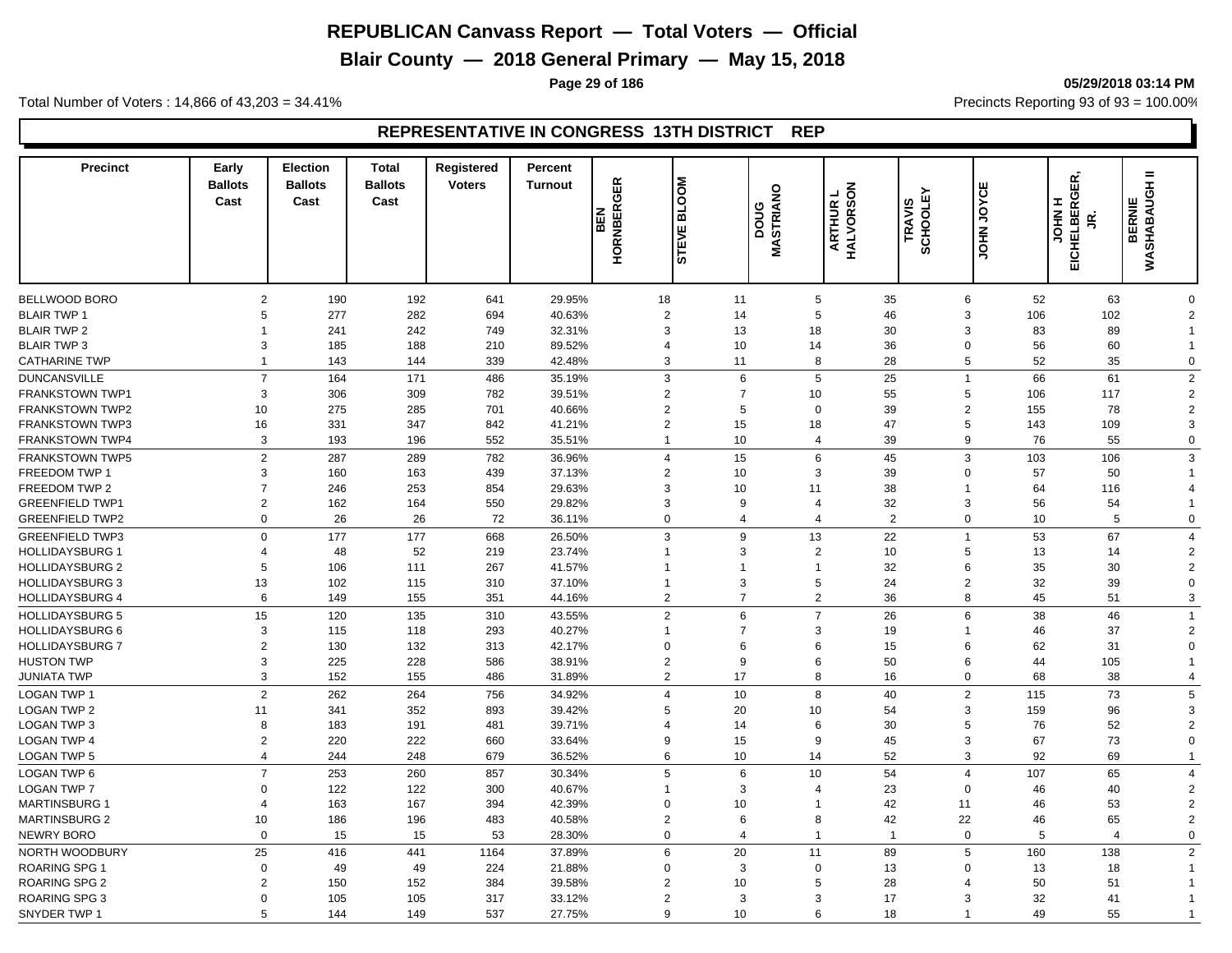**Blair County — 2018 General Primary — May 15, 2018**

**Page 30 of 186 05/29/2018 03:14 PM**

Total Number of Voters : 14,866 of 43,203 = 34.41% **Precincts Reporting 93 of 93** = 100.00%

## **REPRESENTATIVE IN CONGRESS 13TH DISTRICT REP**

| <b>Precinct</b>      | Early<br><b>Ballots</b><br>Cast | <b>Election</b><br><b>Ballots</b><br>Cast | <b>Total</b><br><b>Ballots</b><br>Cast | Registered<br><b>Voters</b> | Percent<br>Turnout | <b>HORNBERGER</b><br>BEN | <b>NOOTE</b><br><b>STEVE</b> | 9<br>poug<br>Ē<br>່ທ<br>Σ | $\overline{6}$<br>┙<br><b>ARTHUR<br/>IALVORSC</b><br>HAL | TRAVIS<br>SCHOOLEY | <b>JOYCE</b><br><b>JOHN</b> | œ<br>ш<br>ပ<br>I<br>œ<br><b>NHOL</b><br><b>HELBE</b><br>g<br>EICI | =<br><b>BERNIE</b><br>HABAUC<br>풊<br>⋧ |
|----------------------|---------------------------------|-------------------------------------------|----------------------------------------|-----------------------------|--------------------|--------------------------|------------------------------|---------------------------|----------------------------------------------------------|--------------------|-----------------------------|-------------------------------------------------------------------|----------------------------------------|
| SNYDER TWP 2         | 3                               | 228                                       | 231                                    | 785                         | 29.43%             | 5                        | 19                           | 9                         | 37                                                       | C                  | 83                          | 69                                                                |                                        |
| <b>TAYLOR TWP</b>    | 6                               | 375                                       | 381                                    | 1142                        | 33.36%             |                          | 23                           | 13                        | 75                                                       |                    | 120                         | 130                                                               |                                        |
| <b>TYRONE TWP 1</b>  |                                 | 132                                       | 134                                    | 370                         | 36.22%             |                          | 9                            |                           | 16                                                       |                    | 45                          | 55                                                                |                                        |
| <b>TYRONE TWP 2</b>  |                                 | 113                                       | 114                                    | 348                         | 32.76%             |                          | 3                            | ◠                         | 13                                                       |                    | 56                          | 33                                                                |                                        |
| <b>TYRONE BORO 1</b> | 0                               | 106                                       | 106                                    | 332                         | 31.93%             | 0                        | 3                            | 5                         | 17                                                       |                    | 42                          | 38                                                                |                                        |
| <b>TYRONE BORO 2</b> | $\Omega$                        | 65                                        | 65                                     | 244                         | 26.64%             | $\overline{2}$           | $\overline{2}$               |                           | 8                                                        | $\sim$             | 27                          | 23                                                                | $\Omega$                               |
| <b>TYRONE BORO 3</b> |                                 | 50                                        | 51                                     | 188                         | 27.13%             | $\Omega$                 |                              |                           |                                                          |                    |                             | 21                                                                |                                        |
| <b>TYRONE BORO 4</b> |                                 | 41                                        | 42                                     | 154                         | 27.27%             |                          |                              |                           |                                                          |                    |                             | 25                                                                |                                        |
| <b>TYRONE BORO 5</b> |                                 | 50                                        | 51                                     | 199                         | 25.63%             |                          |                              |                           |                                                          |                    | 18                          | 21                                                                |                                        |
| TYRONE BORO 6        | 0                               | 143                                       | 143                                    | 393                         | 36.39%             |                          | 6                            | 4                         | 22                                                       |                    | 51                          | 52                                                                |                                        |
| <b>TYRONE BORO 7</b> |                                 | 88                                        | 89                                     | 272                         | 32.72%             | $\Omega$                 | 6                            |                           | 17                                                       |                    | 37                          | 25                                                                | $\Omega$                               |
| WILLIAMSBURG         |                                 | 154                                       | 160                                    | 458                         | 34.93%             | $\overline{2}$           |                              |                           | 32                                                       |                    | 69                          | 27                                                                |                                        |
| WOODBURY TWP         |                                 | 202                                       | 203                                    | 652                         | 31.13%             |                          |                              | 14                        | 22                                                       |                    | 73                          | 72                                                                |                                        |
| <b>Totals</b>        | 382                             | 14484                                     | 14866                                  | 43203                       |                    | 271                      | 777                          | 552                       | 2523                                                     | 244                | 5465                        | 4641                                                              | 142                                    |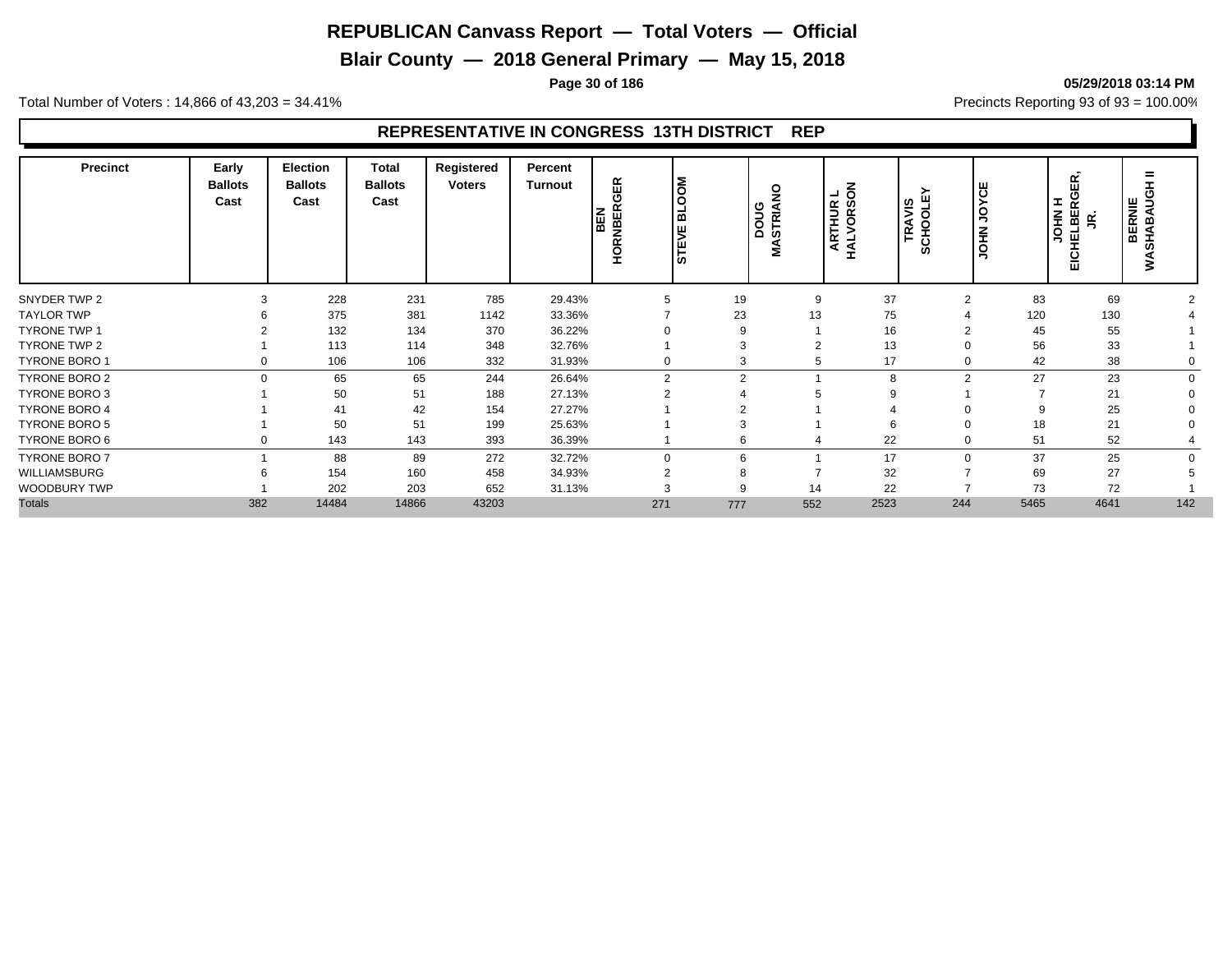**Blair County — 2018 General Primary — May 15, 2018**

**Page 31 of 186 05/29/2018 03:14 PM**

Total Number of Voters : 14,866 of 43,203 = 34.41% **Precincts Reporting 93 of 93** = 100.00%

#### **REPRESENTATIVE IN CONGRESS 13TH DISTRICT REP - REPUBLICAN**

| <b>Precinct</b>    | Early<br><b>Ballots</b><br>Cast | <b>Election</b><br><b>Ballots</b><br>Cast | <b>Total</b><br><b>Ballots</b><br>Cast | Registered<br><b>Voters</b> | Percent<br><b>Turnout</b> | <b>ALLAN C<br/>BERKHIMER</b> | ₹<br>02G<br>$\alpha$<br>ᄒ<br>$\Omega$ | <b>BRUCE</b><br>$\overline{4}$ | <b>BURKE</b><br>LAURA | CREEK<br><b>CHRIS</b>      | <b>DENNIS KOTZAN</b> | <b>JOHN MCGINNIS</b> | <b>SHUSTER</b> | Con tinued |
|--------------------|---------------------------------|-------------------------------------------|----------------------------------------|-----------------------------|---------------------------|------------------------------|---------------------------------------|--------------------------------|-----------------------|----------------------------|----------------------|----------------------|----------------|------------|
|                    |                                 |                                           |                                        |                             |                           |                              |                                       |                                |                       |                            |                      |                      |                |            |
| ALTOONA 1-1        | $\overline{7}$                  | 57                                        | 64                                     | 311                         | 20.58%                    | $\mathbf 0$                  | $\mathbf 0$                           |                                | $\mathbf 0$           | $\mathbf 0$<br>$\mathbf 0$ | $\mathbf 0$          | $\mathbf 0$          | $\mathbf 0$    |            |
| ALTOONA 2-1        | 1                               | 35                                        | 36                                     | 119                         | 30.25%                    | $\mathbf 0$                  | $\Omega$                              | $\Omega$                       |                       | $\Omega$<br>$\Omega$       | $\mathbf 0$          | $\mathbf 0$          | $\Omega$       |            |
| ALTOONA 2-2        | 3                               | 95                                        | 98                                     | 341                         | 28.74%                    | $\mathbf 0$                  | $\Omega$                              | $\Omega$                       |                       | $\Omega$<br>$\Omega$       | $\Omega$             | $\Omega$             | $\Omega$       |            |
| ALTOONA 3-1        | $\overline{2}$                  | 48                                        | 50                                     | 231                         | 21.65%                    | $\mathbf 0$                  | $\Omega$                              | $\Omega$                       |                       | $\mathbf 0$<br>$\Omega$    | $\Omega$             | $\mathbf 0$          | $\Omega$       |            |
| ALTOONA 3-2        | $\overline{2}$                  | 129                                       | 131                                    | 342                         | 38.30%                    | $\mathbf 0$                  | $\Omega$                              |                                | $\mathbf 0$           | $\mathbf 0$<br>$\Omega$    | $\mathbf 0$          | $\mathbf 0$          | $\Omega$       |            |
| ALTOONA 4-1        | 3                               | 49                                        | 52                                     | 256                         | 20.31%                    | $\mathbf 0$                  | $\Omega$                              |                                | $\mathbf 0$           | $\mathbf 0$<br>$\Omega$    | $\Omega$             | $\mathbf 0$          | $\Omega$       |            |
| ALTOONA 4-2        | 6                               | 144                                       | 150                                    | 381                         | 39.37%                    | $\mathbf 0$                  | $\Omega$                              |                                | 0                     | $\mathbf 0$<br>$\mathbf 0$ | $\mathbf 0$          | 0                    | $\Omega$       |            |
| ALTOONA 5-1        | $\Omega$                        | 11                                        | 11                                     | 56                          | 19.64%                    | $\mathbf 0$                  | $\Omega$                              | $\Omega$                       |                       | $\Omega$<br>$\Omega$       | $\Omega$             | $\mathbf 0$          | $\Omega$       |            |
| ALTOONA 5-2        | -1                              | 82                                        | 83                                     | 266                         | 31.20%                    | $\mathbf 0$                  | $\Omega$                              | 0                              |                       | $\mathbf 0$<br>$\Omega$    | $\Omega$             | $\mathbf 0$          | $\Omega$       |            |
| ALTOONA 5-3        | $\mathbf{1}$                    | 70                                        | 71                                     | 227                         | 31.28%                    | $\mathbf 0$                  | $\Omega$                              |                                | 0                     | $\mathbf 0$<br>$\Omega$    | $\mathbf 0$          | $\mathbf 0$          | $\Omega$       |            |
| ALTOONA 6-1        | 5                               | 100                                       | 105                                    | 371                         | 28.30%                    | $\mathbf 0$                  | $\Omega$                              |                                | $\mathbf 0$           | $\mathsf 0$<br>$\mathbf 0$ | $\mathbf 0$          | $\mathbf 0$          | $\Omega$       |            |
| ALTOONA 6-2        | 3                               | 122                                       | 125                                    | 416                         | 30.05%                    | $\mathbf 0$                  | $\mathbf 0$                           | $\mathbf 0$                    |                       | $\mathbf 0$<br>$\mathbf 0$ | $\mathbf 0$          | $\mathbf 0$          | $\Omega$       |            |
| ALTOONA 6-3        | 5                               | 159                                       | 164                                    | 402                         | 40.80%                    | $\mathbf 0$                  | $\Omega$                              | $\mathbf 0$                    |                       | $\Omega$<br>$\Omega$       | $\Omega$             | 0                    | $\Omega$       |            |
| ALTOONA 6-4        | $\overline{7}$                  | 161                                       | 168                                    | 488                         | 34.43%                    | $\mathbf 0$                  | $\mathbf 0$                           | $\mathbf 0$                    |                       | $\mathbf 0$<br>$\mathbf 0$ | $\mathbf 0$          | $\mathbf 0$          | $\Omega$       |            |
| <b>ALTOONA7</b>    | 0                               | 79                                        | 79                                     | 326                         | 24.23%                    | $\mathbf 0$                  | $\mathbf 0$                           |                                | 0                     | $\mathbf 0$<br>$\mathbf 0$ | $\mathbf 0$          | $\mathbf 0$          | $\Omega$       |            |
| ALTOONA 8-1        | 3                               | 46                                        | 49                                     | 245                         | 20.00%                    | $\mathbf 0$                  | $\Omega$                              |                                | $\mathbf 0$           | $\mathbf 0$<br>$\mathbf 0$ | $\mathbf 0$          | $\mathbf 0$          | $\mathbf 0$    |            |
| ALTOONA 8-2        | $\overline{2}$                  | 87                                        | 89                                     | 261                         | 34.10%                    | $\mathbf 0$                  | 0                                     | $\mathbf 0$                    |                       | $\mathbf 0$<br>$\mathbf 0$ | $\mathbf 0$          | $\overline{1}$       | $\Omega$       |            |
| ALTOONA 9          | 3                               | 93                                        | 96                                     | 301                         | 31.89%                    | $\mathbf 0$                  | $\Omega$                              | $\Omega$                       |                       | $\Omega$<br>$\Omega$       | $\Omega$             | 0                    | $\Omega$       |            |
| ALTOONA 10-1       | 3                               | 132                                       | 135                                    | 512                         | 26.37%                    | $\mathbf 0$                  | $\Omega$                              | $\mathbf 0$                    |                       | $\mathbf 0$<br>$\Omega$    | $\Omega$             | $\mathbf 0$          | $\Omega$       |            |
| ALTOONA 10-2       | $\overline{7}$                  | 177                                       | 184                                    | 562                         | 32.74%                    | $\mathbf 0$                  | $\Omega$                              |                                | $\mathbf 0$           | $\Omega$<br>$\Omega$       | $\mathbf 0$          | $\mathbf 0$          | $\Omega$       |            |
| ALTOONA 11-1       | 5                               | 152                                       | 157                                    | 517                         | 30.37%                    | $\mathbf 0$                  | $\Omega$                              |                                | $\mathbf 0$           | $\mathbf 0$<br>$\mathbf 0$ | $\mathbf 0$          | $\mathbf 0$          | $\mathbf 0$    |            |
| ALTOONA 11-2       | $\overline{2}$                  | 206                                       | 208                                    | 546                         | 38.10%                    | $\mathbf 0$                  | $\Omega$                              | $\Omega$                       |                       | $\mathbf 0$<br>$\Omega$    | $\Omega$             | 0                    | $\Omega$       |            |
| ALTOONA 12-1       | 3                               | 99                                        | 102                                    | 335                         | 30.45%                    | $\mathbf 0$                  | $\Omega$                              | 0                              |                       | $\Omega$<br>$\Omega$       | $\Omega$             | 0                    | $\Omega$       |            |
| ALTOONA 12-2       | 3                               | 89                                        |                                        |                             |                           | $\mathbf 0$                  | $\overline{0}$                        | $\mathbf 0$                    |                       | $\mathbf 0$<br>$\mathbf 0$ | $\mathbf 0$          | $\mathbf 0$          | $\Omega$       |            |
| ALTOONA 12-3       | $\overline{2}$                  | 61                                        | 92<br>63                               | 251<br>211                  | 36.65%<br>29.86%          | $\mathbf 0$                  | $\overline{0}$                        |                                | 0                     | $\mathbf 0$<br>$\mathbf 0$ | $\mathbf 0$          | 0                    | $\mathbf 0$    |            |
|                    |                                 |                                           |                                        |                             |                           |                              |                                       |                                |                       |                            |                      |                      |                |            |
| ALTOONA 12-4       | $\mathbf{1}$                    | 129                                       | 130                                    | 332                         | 39.16%                    | $\mathbf 0$                  | $\Omega$                              |                                | $\mathbf 0$           | $\mathbf 0$<br>$\Omega$    | $\Omega$             | $\mathbf 0$          | $\mathbf 0$    |            |
| ALTOONA 13-1       | $\sqrt{2}$                      | 165                                       | 167                                    | 503                         | 33.20%                    | $\mathbf 0$                  | $\Omega$                              | $\Omega$                       |                       | $\Omega$<br>$\Omega$       | $\Omega$             | $\mathbf 0$          | $\Omega$       |            |
| ALTOONA 13-2       | $\Omega$                        | 117                                       | 117                                    | 350                         | 33.43%                    | $\mathbf 0$                  | $\Omega$                              | $\Omega$                       |                       | $\Omega$<br>$\Omega$       | $\Omega$             | $\mathbf 0$          | $\Omega$       |            |
| ALTOONA 13-3       | 3                               | 104                                       | 107                                    | 340                         | 31.47%                    | $\mathbf 0$                  | $\mathbf 0$                           |                                | 0                     | $\mathbf 0$<br>$\mathbf 0$ | $\mathbf 0$          | $\mathbf 0$          | $\Omega$       |            |
| ALTOONA 13-4       | $\mathbf{1}$                    | 75                                        | 76                                     | 278                         | 27.34%                    | $\mathbf 0$                  | $\mathbf 0$                           |                                | 0                     | $\mathbf 0$<br>$\mathbf 0$ | $\mathbf 0$          | $\mathbf 0$          | $\mathbf 0$    |            |
| ALTOONA 14-1       | 8                               | 217                                       | 225                                    | 592                         | 38.01%                    | $\mathbf 0$                  | $\Omega$                              |                                | $\mathbf 0$           | $\mathbf 0$<br>$\mathbf 0$ | $\mathbf 0$          | $\mathbf 0$          | $\mathbf 0$    |            |
| ALTOONA 14-2       | 10                              | 210                                       | 220                                    | 596                         | 36.91%                    | $\mathbf 0$                  | 1                                     | $\Omega$                       |                       | $\Omega$<br>$\Omega$       | $\Omega$             | 0                    | $\Omega$       |            |
| ALTOONA 14-3       | 5                               | 218                                       | 223                                    | 555                         | 40.18%                    | $\mathbf 0$                  | 0                                     | $\Omega$                       |                       | $\Omega$<br>$\Omega$       | $\Omega$             | $\mathbf 0$          | $\Omega$       |            |
| ALLEGHENY 1        | 5                               | 311                                       | 316                                    | 948                         | 33.33%                    | $\mathbf 0$                  | $\Omega$                              | $\Omega$                       |                       | $\Omega$<br>$\Omega$       | $\Omega$             | $\mathbf 0$          | $\Omega$       |            |
| ALLEGHENY 2        | 12                              | 289                                       | 301                                    | 910                         | 33.08%                    | $\mathbf 0$                  | $\Omega$                              |                                | $\mathbf 0$           | $\mathbf 0$                | $\mathbf 0$          | $\mathbf 0$          | $\Omega$       |            |
| ALLEGHENY 3        | 8                               | 51                                        | 59                                     | 170                         | 34.71%                    | $\mathbf 0$                  | $\mathbf 0$                           |                                | $\mathbf 0$           | $\mathbf 0$<br>$\mathbf 0$ | $\mathbf 0$          | $\mathbf 0$          | $\Omega$       |            |
| <b>ALLEGHENY 4</b> | 3                               | 147                                       | 150                                    | 419                         | 35.80%                    | $\mathbf 0$                  | $\Omega$                              |                                | $\mathbf 0$           | $\mathbf 0$<br>$\Omega$    | $\Omega$             | $\mathbf 0$          | $\Omega$       |            |
| <b>ANTIS TWP 1</b> | 8                               | 367                                       | 375                                    | 1149                        | 32.64%                    | $\mathbf 0$                  | $\Omega$                              | 0                              |                       | $\Omega$<br>$\Omega$       | $\Omega$             | 0                    | $\Omega$       |            |
| <b>ANTIS TWP 2</b> | 9                               | 197                                       | 206                                    | 717                         | 28.73%                    | $\mathbf 0$                  | $\Omega$                              | $\mathbf 0$                    |                       | $\Omega$<br>$\Omega$       | $\Omega$             | $\mathbf 0$          | $\Omega$       |            |
| <b>ANTIS TWP 3</b> | 6                               | 294                                       | 300                                    | 855                         | 35.09%                    | $\Omega$                     | $\Omega$                              |                                | $\Omega$              | $\Omega$<br>$\Omega$       | $\Omega$             | $\Omega$             | $\Omega$       |            |

Con tinued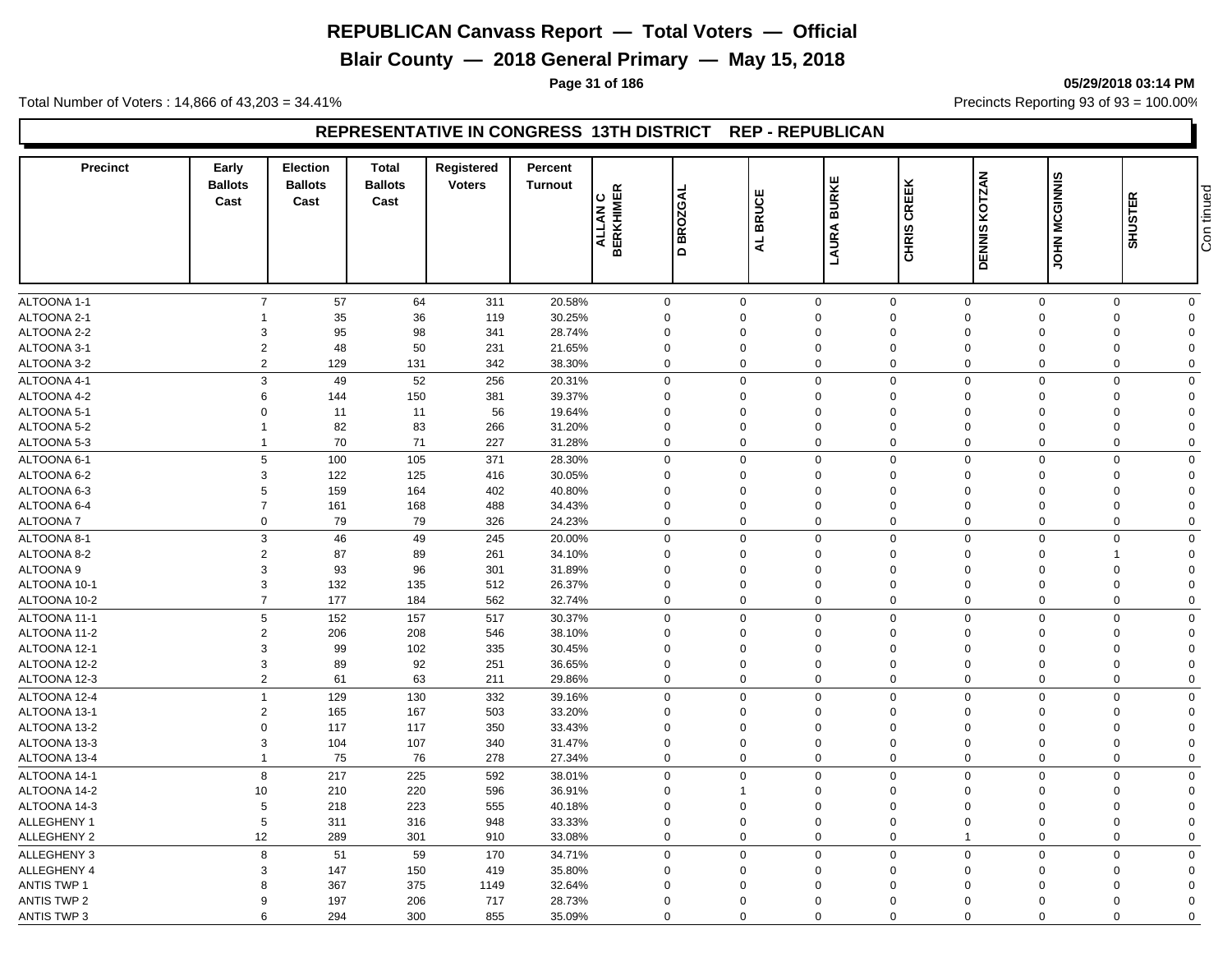**Blair County — 2018 General Primary — May 15, 2018**

**Page 32 of 186 05/29/2018 03:14 PM**

Total Number of Voters : 14,866 of 43,203 = 34.41% **Precincts Reporting 93 of 93** = 100.00%

## **REPRESENTATIVE IN CONGRESS 13TH DISTRICT REP**

| <b>Precinct</b>        | Early<br><b>Ballots</b><br>Cast | <b>Election</b><br><b>Ballots</b><br>Cast | <b>Total</b><br><b>Ballots</b><br>Cast | Registered<br><b>Voters</b> | Percent<br><b>Turnout</b> | <b>ALLAN C<br/>ALLAN C</b> | ৰ<br>BROZG<br>٥ | <b>BRUCE</b><br>$\overline{a}$ | <b>BURKE</b><br>LAURA | CREEK<br><b>CHRIS</b>       | <b>KOTZAN</b><br><b>DENNIS</b> | JOHN MCGINNIS | œ<br><b>SHUSTE</b> |  |
|------------------------|---------------------------------|-------------------------------------------|----------------------------------------|-----------------------------|---------------------------|----------------------------|-----------------|--------------------------------|-----------------------|-----------------------------|--------------------------------|---------------|--------------------|--|
|                        |                                 |                                           |                                        |                             |                           |                            |                 |                                |                       |                             |                                |               |                    |  |
| <b>BELLWOOD BORO</b>   | 2                               | 190                                       | 192                                    | 641                         | 29.95%                    | $\mathbf 0$                | $\mathbf 0$     |                                | $\mathbf 0$           | $\mathbf 0$<br>$\mathbf 0$  | $\Omega$                       | $\mathbf 0$   | $\Omega$           |  |
| <b>BLAIR TWP 1</b>     | 5                               | 277                                       | 282                                    | 694                         | 40.63%                    | $\mathbf 0$                | $\Omega$        |                                | $\Omega$              | $\mathbf 0$<br>$\Omega$     | $\overline{0}$                 | $\mathbf 0$   | $\Omega$           |  |
| <b>BLAIR TWP 2</b>     | $\overline{1}$                  | 241                                       | 242                                    | 749                         | 32.31%                    | $\mathbf 0$                | $\Omega$        | $\Omega$                       |                       | $\mathbf 0$<br>$\Omega$     | $\Omega$                       | $\mathbf 0$   | $\Omega$           |  |
| <b>BLAIR TWP 3</b>     | 3                               | 185                                       | 188                                    | 210                         | 89.52%                    | $\mathbf 0$                | $\mathbf 0$     |                                | $\mathbf 0$           | $\mathbf 0$<br>$\Omega$     | $\mathbf 0$                    | 0             | $\Omega$           |  |
| <b>CATHARINE TWP</b>   | $\overline{1}$                  | 143                                       | 144                                    | 339                         | 42.48%                    | $\mathbf 0$                | $\Omega$        |                                | $\Omega$              | $\mathbf 0$<br>$\Omega$     | $\Omega$                       | $\mathbf 0$   | $\Omega$           |  |
| <b>DUNCANSVILLE</b>    | $\overline{7}$                  | 164                                       | 171                                    | 486                         | 35.19%                    | $\mathbf 0$                | $\mathbf 0$     |                                | $\mathbf 0$           | $\mathbf 0$<br>$\mathbf 0$  | $\mathbf 0$                    | $\mathbf 0$   | $\Omega$           |  |
| <b>FRANKSTOWN TWP1</b> | 3                               | 306                                       | 309                                    | 782                         | 39.51%                    | $\mathbf 0$                | $\Omega$        | $\Omega$                       |                       | $\mathbf 0$<br>$\Omega$     | $\Omega$                       | $\mathbf 0$   | $\Omega$           |  |
| <b>FRANKSTOWN TWP2</b> | 10                              | 275                                       | 285                                    | 701                         | 40.66%                    | $\mathbf 0$                | $\Omega$        | $\Omega$                       |                       | $\mathbf 0$<br>$\Omega$     | $\Omega$                       | 0             | $\Omega$           |  |
| <b>FRANKSTOWN TWP3</b> | 16                              | 331                                       | 347                                    | 842                         | 41.21%                    | $\Omega$                   | $\Omega$        | $\Omega$                       |                       | $\mathbf 0$<br>$\Omega$     | $\Omega$                       | $\Omega$      | $\Omega$           |  |
| <b>FRANKSTOWN TWP4</b> | $\mathbf{3}$                    | 193                                       | 196                                    | 552                         | 35.51%                    | $\mathbf 0$                | $\Omega$        |                                | $\mathbf 0$           | $\mathbf 0$<br>$\Omega$     | $\overline{0}$                 | $\mathbf 0$   | $\Omega$           |  |
| <b>FRANKSTOWN TWP5</b> | $\overline{2}$                  | 287                                       | 289                                    | 782                         | 36.96%                    | $\mathbf 0$                | $\mathbf 0$     |                                | 0                     | $\mathbf 0$<br>$\mathbf 0$  | $\mathbf 0$                    | $\mathbf 0$   | $\Omega$           |  |
| FREEDOM TWP 1          | 3                               | 160                                       | 163                                    | 439                         | 37.13%                    | $\mathbf 0$                | $\Omega$        |                                | $\Omega$              | $\mathbf 0$<br>$\mathbf 0$  | $\Omega$                       | $\mathbf 0$   | $\Omega$           |  |
| FREEDOM TWP 2          | $\overline{7}$                  | 246                                       | 253                                    | 854                         | 29.63%                    | $\mathbf 0$                | $\mathbf 0$     |                                | $\mathbf 0$           | $\mathbf 0$<br>$\Omega$     | $\mathbf 0$                    | $\mathbf 0$   | $\Omega$           |  |
| <b>GREENFIELD TWP1</b> | $\overline{2}$                  | 162                                       | 164                                    | 550                         | 29.82%                    | $\mathbf 0$                | $\mathbf 0$     |                                | $\Omega$              | $\mathbf 0$<br>$\mathbf 0$  | $\Omega$                       | 0             | $\Omega$           |  |
| <b>GREENFIELD TWP2</b> | $\mathbf 0$                     | 26                                        | 26                                     | 72                          | 36.11%                    | $\mathbf{1}$               | $\mathbf 0$     |                                | 0                     | $\mathbf 0$<br>$\mathbf 0$  | $\mathbf 0$                    | $\mathbf 0$   | $\Omega$           |  |
| <b>GREENFIELD TWP3</b> | $\mathbf 0$                     | 177                                       | 177                                    | 668                         | 26.50%                    | $\mathbf 0$                | $\mathbf 0$     |                                | $\Omega$              | $\mathbf 0$<br>$\mathbf 0$  | $\Omega$                       | $\mathbf 0$   | $\Omega$           |  |
| <b>HOLLIDAYSBURG 1</b> | $\overline{4}$                  | 48                                        | 52                                     | 219                         | 23.74%                    | 0                          | $\Omega$        | $\Omega$                       |                       | $\mathbf 0$<br>$\Omega$     | $\Omega$                       | 0             | $\Omega$           |  |
| <b>HOLLIDAYSBURG 2</b> | 5                               | 106                                       | 111                                    | 267                         | 41.57%                    | $\mathbf 0$                | $\Omega$        | $\Omega$                       |                       | $\mathbf 0$<br>$\Omega$     | $\Omega$                       | 0             | $\Omega$           |  |
| <b>HOLLIDAYSBURG 3</b> | 13                              | 102                                       | 115                                    | 310                         | 37.10%                    | 0                          | $\Omega$        | $\mathbf{1}$                   |                       | $\mathbf 0$<br>$\Omega$     | $\Omega$                       | $\mathbf 0$   |                    |  |
| <b>HOLLIDAYSBURG 4</b> | 6                               | 149                                       | 155                                    | 351                         | 44.16%                    | $\mathbf 0$                | $\Omega$        |                                | $\Omega$              | $\mathbf{1}$<br>$\mathbf 0$ | $\Omega$                       | $\mathbf 0$   | $\mathbf 0$        |  |
| <b>HOLLIDAYSBURG 5</b> | 15                              | 120                                       | 135                                    |                             | 43.55%                    | $\mathbf 0$                | $\Omega$        |                                | $\mathbf 0$           | $\mathbf{0}$<br>$\mathbf 0$ | $\mathbf 0$                    | $\mathbf 0$   | $\Omega$           |  |
| <b>HOLLIDAYSBURG 6</b> | 3                               | 115                                       | 118                                    | 310<br>293                  | 40.27%                    | $\mathbf 0$                | $\mathbf 0$     |                                | $\mathbf 0$           | $\mathbf 0$<br>$\Omega$     | 1                              | 0             | $\Omega$           |  |
|                        | $\overline{2}$                  |                                           |                                        |                             |                           | $\mathbf 0$                | $\Omega$        | $\Omega$                       |                       | $\mathbf 0$<br>$\Omega$     | $\Omega$                       |               | $\Omega$           |  |
| <b>HOLLIDAYSBURG 7</b> | 3                               | 130                                       | 132                                    | 313                         | 42.17%                    |                            | $\Omega$        |                                | $\mathbf 0$           | $\Omega$                    | $\overline{0}$                 | $\mathbf 0$   | $\Omega$           |  |
| <b>HUSTON TWP</b>      |                                 | 225                                       | 228                                    | 586                         | 38.91%                    | $\mathbf 0$                |                 |                                |                       | $\mathbf 0$                 |                                | $\mathbf 0$   |                    |  |
| <b>JUNIATA TWP</b>     | 3                               | 152                                       | 155                                    | 486                         | 31.89%                    | $\mathbf 0$                | $\Omega$        |                                | $\mathbf 0$           | $\mathbf 0$<br>$\Omega$     | $\Omega$                       | $\mathbf 0$   | $\Omega$           |  |
| <b>LOGAN TWP 1</b>     | 2                               | 262                                       | 264                                    | 756                         | 34.92%                    | $\mathbf 0$                | $\mathbf 0$     |                                | $\Omega$              | $\mathbf 0$<br>$\mathbf 0$  | $\Omega$                       | $\mathbf 0$   | $\Omega$           |  |
| <b>LOGAN TWP 2</b>     | 11                              | 341                                       | 352                                    | 893                         | 39.42%                    | $\mathbf 0$                | $\Omega$        |                                | $\Omega$              | $\mathbf 0$<br>$\mathbf 0$  | $\Omega$                       | 0             | $\Omega$           |  |
| LOGAN TWP 3            | 8                               | 183                                       | 191                                    | 481                         | 39.71%                    | $\mathbf 0$                | $\Omega$        | $\Omega$                       |                       | $\mathbf 0$<br>$\Omega$     | $\Omega$                       | $\mathbf 0$   | $\Omega$           |  |
| <b>LOGAN TWP 4</b>     | $\overline{2}$                  | 220                                       | 222                                    | 660                         | 33.64%                    | $\mathbf 0$                | $\Omega$        |                                | $\Omega$              | $\mathbf 0$<br>$\mathbf 0$  | $\Omega$                       | $\mathbf 0$   | $\Omega$           |  |
| <b>LOGAN TWP 5</b>     | $\overline{4}$                  | 244                                       | 248                                    | 679                         | 36.52%                    | $\mathbf 0$                | $\Omega$        |                                | $\Omega$              | $\mathbf 0$<br>$\Omega$     | $\mathbf 0$                    | $\mathbf 0$   | $\Omega$           |  |
| <b>LOGAN TWP 6</b>     | $\overline{7}$                  | 253                                       | 260                                    | 857                         | 30.34%                    | $\mathbf 0$                | $\Omega$        |                                | $\Omega$              | $\mathbf 0$<br>$\Omega$     | $\mathbf 0$                    | $\mathbf 0$   | $\Omega$           |  |
| <b>LOGAN TWP 7</b>     | $\Omega$                        | 122                                       | 122                                    | 300                         | 40.67%                    | $\mathbf 0$                | $\Omega$        |                                | $\Omega$              | $\mathbf 0$<br>$\Omega$     | $\Omega$                       | 0             | $\Omega$           |  |
| <b>MARTINSBURG 1</b>   | $\overline{4}$                  | 163                                       | 167                                    | 394                         | 42.39%                    | $\mathbf 0$                | $\mathbf 0$     |                                | $\mathbf 0$           | $\mathbf 0$<br>$\mathbf 0$  | $\overline{0}$                 | $\mathbf 0$   | $\Omega$           |  |
| <b>MARTINSBURG 2</b>   | 10                              | 186                                       | 196                                    | 483                         | 40.58%                    | $\mathbf 0$                | $\Omega$        |                                | $\mathbf 0$           | $\mathbf 0$<br>$\mathbf 0$  | $\overline{0}$                 | 0             | $\Omega$           |  |
| <b>NEWRY BORO</b>      | $\mathbf 0$                     | 15                                        | 15                                     | 53                          | 28.30%                    | $\mathbf 0$                | $\mathbf 0$     |                                | $\mathbf 0$           | $\mathbf 0$<br>$\mathbf 0$  | $\mathbf 0$                    | $\mathbf 0$   | $\Omega$           |  |
| NORTH WOODBURY         | 25                              | 416                                       | 441                                    | 1164                        | 37.89%                    | $\mathbf 0$                | $\Omega$        |                                | $\mathbf 0$           | $\mathbf 0$<br>$\mathbf 0$  | $\overline{0}$                 | $\mathbf 0$   | $\mathbf 0$        |  |
| <b>ROARING SPG 1</b>   | $\mathbf 0$                     | 49                                        | 49                                     | 224                         | 21.88%                    | $\mathbf 0$                | $\Omega$        | $\Omega$                       |                       | $\mathbf 0$<br>$\Omega$     | $\Omega$                       | 0             | $\Omega$           |  |
| <b>ROARING SPG 2</b>   | $\overline{2}$                  | 150                                       | 152                                    | 384                         | 39.58%                    | $\mathbf 0$                | $\Omega$        | $\Omega$                       |                       | $\mathbf 0$<br>$\Omega$     | $\Omega$                       | 0             | $\Omega$           |  |
| ROARING SPG 3          | $\Omega$                        | 105                                       | 105                                    | 317                         | 33.12%                    | $\mathbf 0$                | $\Omega$        | $\Omega$                       |                       | $\Omega$<br>$\Omega$        | $\Omega$                       | $\mathbf 0$   | $\Omega$           |  |
| SNYDER TWP 1           | 5                               | 144                                       | 149                                    | 537                         | 27.75%                    | $\Omega$                   | $\Omega$        |                                | $\Omega$              | $\Omega$<br>$\Omega$        | $\Omega$                       | $\Omega$      | $\Omega$           |  |
|                        |                                 |                                           |                                        |                             |                           |                            |                 |                                |                       |                             |                                |               |                    |  |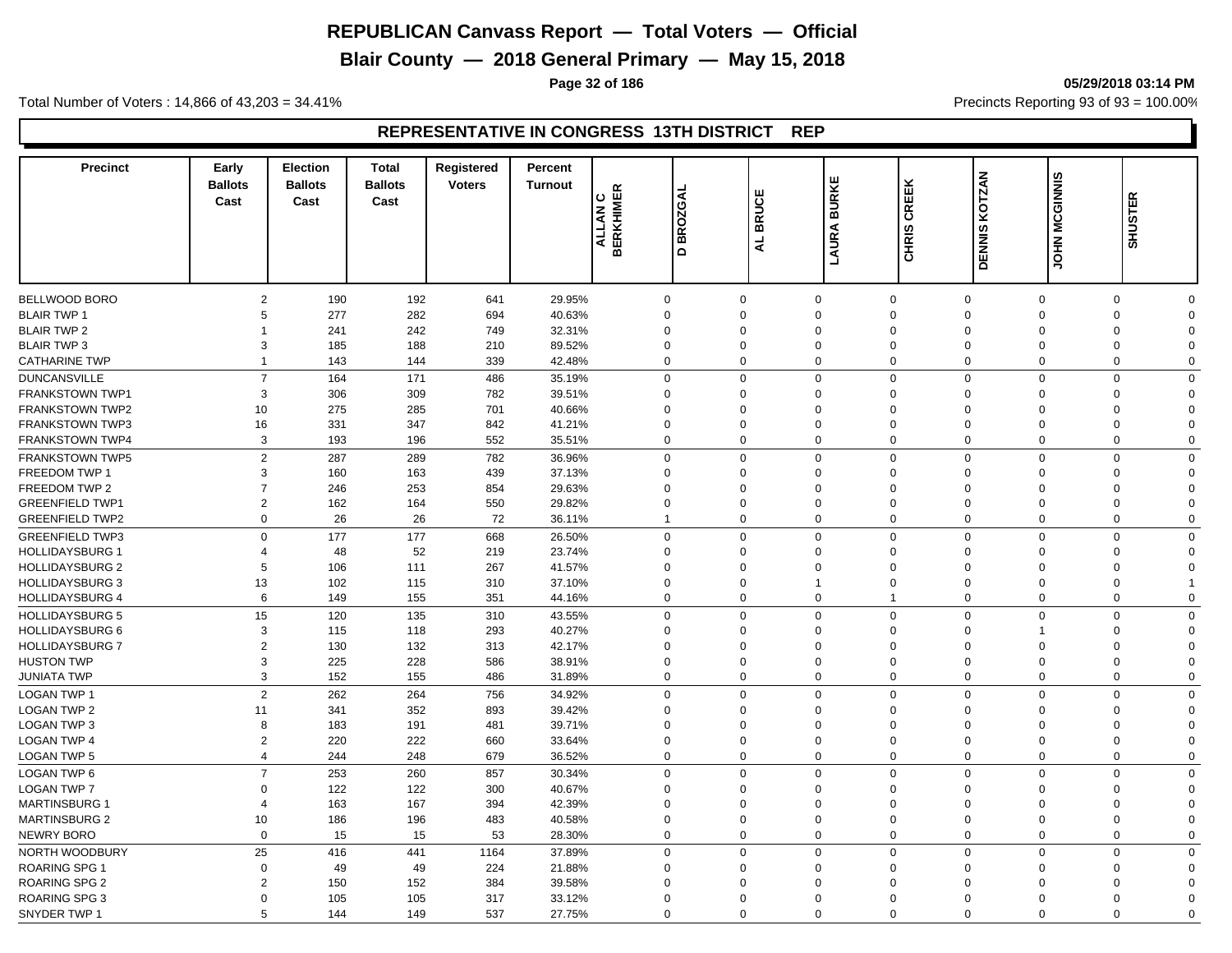**Blair County — 2018 General Primary — May 15, 2018**

**Page 33 of 186 05/29/2018 03:14 PM**

Total Number of Voters : 14,866 of 43,203 = 34.41% **Precincts Reporting 93 of 93** = 100.00%

# **REPRESENTATIVE IN CONGRESS 13TH DISTRICT REP**

| <b>Precinct</b>      | Early<br><b>Ballots</b><br>Cast | Election<br><b>Ballots</b><br>Cast | Total<br><b>Ballots</b><br>Cast | Registered<br><b>Voters</b> | Percent<br><b>Turnout</b> | <b>ALLAN C<br/>BERKHIMER</b> | <b>BROZGAI</b><br>ہ ا | <b>BRUCE</b><br>-<br>⋖ | URKE<br>$\overline{m}$<br>◀<br>S | ×<br>REEI<br>$\mathbf c$<br>HRIS<br>$\circ$ | ¥<br>KOT.<br><b>DENNIS</b> | <b>MCGINNIS</b><br><b>NHOL</b> | <b>SHUSTER</b> |  |
|----------------------|---------------------------------|------------------------------------|---------------------------------|-----------------------------|---------------------------|------------------------------|-----------------------|------------------------|----------------------------------|---------------------------------------------|----------------------------|--------------------------------|----------------|--|
| SNYDER TWP 2         | 3                               | 228                                | 231                             | 785                         | 29.43%                    | $\Omega$                     |                       | $\Omega$               |                                  |                                             |                            | $\Omega$                       |                |  |
| <b>TAYLOR TWP</b>    |                                 | 375                                | 381                             | 1142                        | 33.36%                    | $\Omega$                     |                       |                        |                                  |                                             |                            |                                |                |  |
| <b>TYRONE TWP 1</b>  |                                 | 132                                | 134                             | 370                         | 36.22%                    |                              |                       |                        |                                  |                                             |                            |                                |                |  |
| TYRONE TWP 2         |                                 | 113                                | 114                             | 348                         | 32.76%                    | $\Omega$                     |                       |                        |                                  |                                             |                            |                                |                |  |
| TYRONE BORO 1        | 0                               | 106                                | 106                             | 332                         | 31.93%                    | 0                            | 0                     | 0                      | $\Omega$                         |                                             |                            | $\mathbf 0$                    |                |  |
| <b>TYRONE BORO 2</b> | $\Omega$                        | 65                                 | 65                              | 244                         | 26.64%                    | $\Omega$                     | $\Omega$              | $\mathbf 0$            | $\Omega$                         |                                             | $\Omega$                   | $\mathbf 0$                    | $\Omega$       |  |
| <b>TYRONE BORO 3</b> |                                 | 50                                 | 51                              | 188                         | 27.13%                    | $\Omega$                     |                       | $\Omega$               |                                  |                                             |                            |                                |                |  |
| <b>TYRONE BORO 4</b> |                                 | 41                                 | 42                              | 154                         | 27.27%                    |                              |                       |                        |                                  |                                             |                            |                                |                |  |
| <b>TYRONE BORO 5</b> |                                 | 50                                 | 51                              | 199                         | 25.63%                    | $\Omega$                     |                       | $\Omega$               |                                  |                                             |                            |                                |                |  |
| TYRONE BORO 6        | 0                               | 143                                | 143                             | 393                         | 36.39%                    | $\Omega$                     | 0                     | 0                      |                                  |                                             |                            | $\mathbf 0$                    |                |  |
| <b>TYRONE BORO 7</b> |                                 | 88                                 | 89                              | 272                         | 32.72%                    | $\Omega$                     | $\Omega$              | $\Omega$               | $\Omega$                         |                                             |                            | $\Omega$                       |                |  |
| WILLIAMSBURG         |                                 | 154                                | 160                             | 458                         | 34.93%                    |                              |                       |                        |                                  |                                             |                            |                                |                |  |
| WOODBURY TWP         |                                 | 202                                | 203                             | 652                         | 31.13%                    |                              |                       |                        |                                  |                                             |                            |                                |                |  |
| <b>Totals</b>        | 382                             | 14484                              | 14866                           | 43203                       |                           |                              |                       |                        |                                  |                                             |                            |                                |                |  |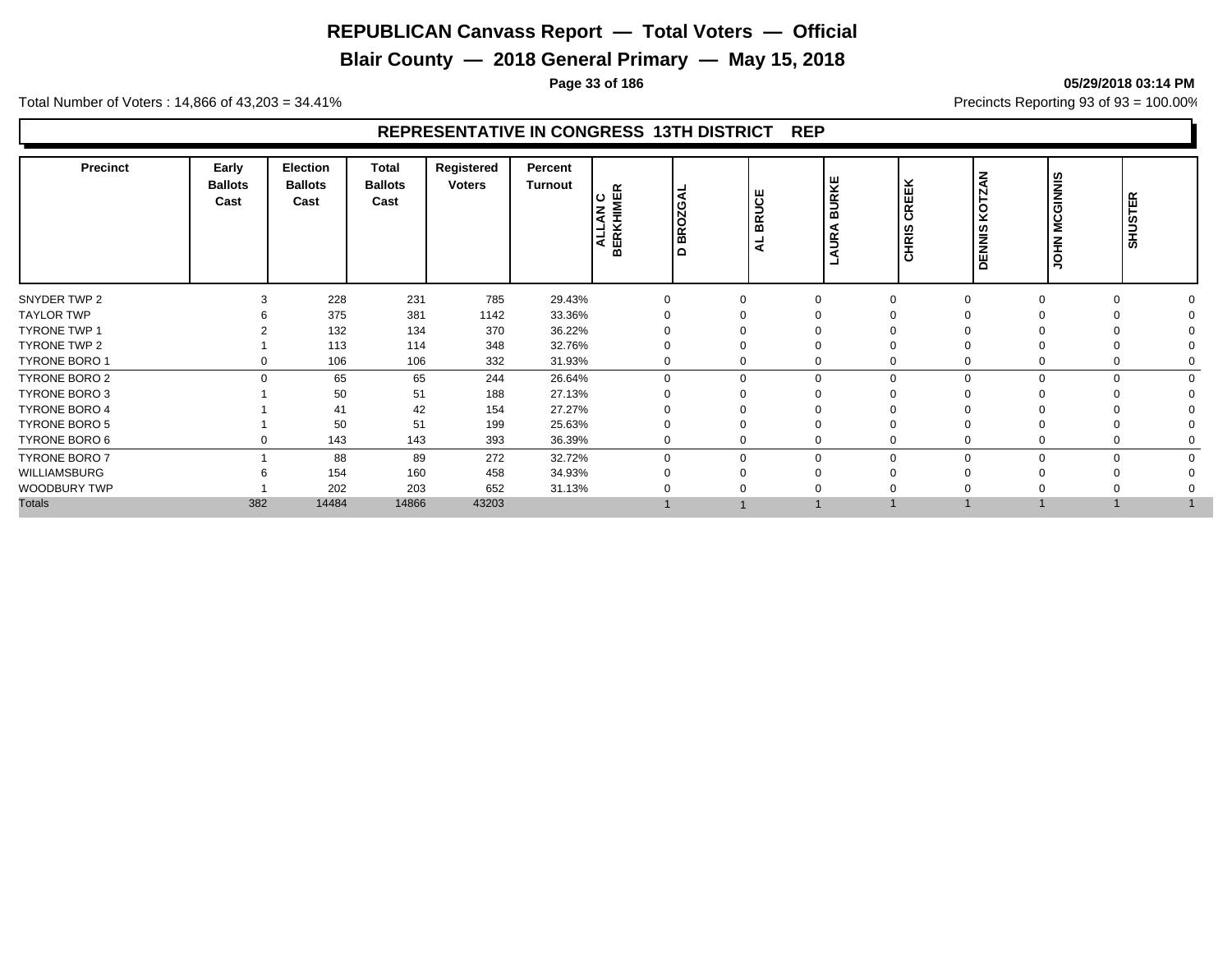**Blair County — 2018 General Primary — May 15, 2018**

**Page 34 of 186 05/29/2018 03:14 PM**

Total Number of Voters : 14,866 of 43,203 = 34.41% **Precincts Reporting 93 of 93** = 100.00%

#### **REPRESENTATIVE IN CONGRESS 13TH DISTRICT REP - REPUBLICAN**

| <b>Precinct</b>            | Early                     | <b>Election</b>        | <b>Total</b>           | Registered    | Percent          |              |                          |                  |                  |          |  |
|----------------------------|---------------------------|------------------------|------------------------|---------------|------------------|--------------|--------------------------|------------------|------------------|----------|--|
|                            | <b>Ballots</b><br>Cast    | <b>Ballots</b><br>Cast | <b>Ballots</b><br>Cast | <b>Voters</b> | <b>Turnout</b>   | <b>STERN</b> |                          |                  |                  |          |  |
|                            |                           |                        |                        |               |                  |              | <b>JEFFREY</b><br>TUCKER | BRENT<br>OTTAWAY | <b>Totals</b>    |          |  |
|                            |                           |                        |                        |               |                  | <b>JERRY</b> |                          |                  |                  |          |  |
|                            |                           |                        |                        |               |                  |              |                          |                  |                  |          |  |
|                            |                           |                        |                        |               |                  |              |                          |                  |                  |          |  |
|                            | $\overline{7}$            |                        | 64                     |               |                  |              |                          | $\mathbf 0$      | $\mathbf 0$      |          |  |
| ALTOONA 1-1<br>ALTOONA 2-1 | $\mathbf{1}$              | 57<br>35               | 36                     | 311<br>119    | 20.58%<br>30.25% | 0<br>0       |                          | $\mathbf 0$      | $\mathbf 0$      | 63<br>35 |  |
| ALTOONA 2-2                | 3                         | 95                     | 98                     | 341           | 28.74%           | 0            |                          | $\mathbf 0$      | $\boldsymbol{0}$ | 97       |  |
| ALTOONA 3-1                | $\overline{2}$            | 48                     | 50                     | 231           | 21.65%           | 0            |                          | $\mathbf 0$      | $\boldsymbol{0}$ | 50       |  |
| ALTOONA 3-2                | $\overline{2}$            | 129                    | 131                    | 342           | 38.30%           | 0            |                          | $\mathbf 0$      | $\mathbf 0$      | 128      |  |
| ALTOONA 4-1                | $\ensuremath{\mathsf{3}}$ | 49                     | 52                     | 256           | 20.31%           | 0            |                          | $\mathbf 0$      | $\pmb{0}$        | 52       |  |
| ALTOONA 4-2                | 6                         | 144                    | 150                    | 381           | 39.37%           | $\mathbf 0$  |                          | $\mathbf 0$      | $\mathbf 0$      | 146      |  |
| ALTOONA 5-1                | $\mathbf 0$               | 11                     | 11                     | 56            | 19.64%           | 0            |                          | $\mathbf 0$      | 0                | 10       |  |
| ALTOONA 5-2                | $\mathbf{1}$              | 82                     | 83                     | 266           | 31.20%           | 0            |                          | $\mathbf 0$      | $\mathsf 0$      | 80       |  |
| ALTOONA 5-3                | 1                         | 70                     | 71                     | 227           | 31.28%           | $\mathbf 0$  |                          | $\mathbf 0$      | $\mathbf 0$      | 71       |  |
| ALTOONA 6-1                | $\,$ 5 $\,$               | 100                    | 105                    | 371           | 28.30%           | 0            |                          | $\mathbf 0$      | $\boldsymbol{0}$ | 105      |  |
| ALTOONA 6-2                | 3                         | 122                    | 125                    | 416           | 30.05%           | 0            |                          | $\mathbf 0$      | 0                | 124      |  |
| ALTOONA 6-3                | 5                         | 159                    | 164                    | 402           | 40.80%           | 0            |                          | $\mathbf 0$      | $\mathbf 0$      | 160      |  |
| ALTOONA 6-4                | $\overline{7}$            | 161                    | 168                    | 488           | 34.43%           | 0            |                          | $\mathbf 0$      | $\boldsymbol{0}$ | 163      |  |
| <b>ALTOONA7</b>            | $\mathsf 0$               | 79                     | 79                     | 326           | 24.23%           | 0            |                          | $\mathbf 0$      | 0                | 78       |  |
| ALTOONA 8-1                | $\ensuremath{\mathsf{3}}$ | 46                     | 49                     | 245           | 20.00%           | 0            |                          | $\mathbf 0$      | $\pmb{0}$        | 48       |  |
| ALTOONA 8-2                | $\sqrt{2}$                | 87                     | 89                     | 261           | 34.10%           | 0            |                          | $\mathbf 0$      | $\boldsymbol{0}$ | 89       |  |
| ALTOONA 9                  | 3                         | 93                     | 96                     | 301           | 31.89%           | 0            |                          | $\mathbf 0$      | $\mathbf 0$      | 94       |  |
| ALTOONA 10-1               | $\mathbf{3}$              | 132                    | 135                    | 512           | 26.37%           | 0            |                          | $\mathbf 0$      | 0                | 131      |  |
| ALTOONA 10-2               | $\overline{7}$            | 177                    | 184                    | 562           | 32.74%           | 0            |                          | $\mathbf 0$      | $\mathbf 0$      | 184      |  |
| ALTOONA 11-1               | 5                         | 152                    | 157                    | 517           | 30.37%           | 0            |                          | $\mathbf 0$      | $\mathbf 0$      | 155      |  |
| ALTOONA 11-2               | $\overline{2}$            | 206                    | 208                    | 546           | 38.10%           | 1            |                          | $\mathbf 0$      | 0                | 203      |  |
| ALTOONA 12-1               | 3                         | 99                     | 102                    | 335           | 30.45%           | 0            |                          | $\mathbf 0$      | 0                | 100      |  |
| ALTOONA 12-2               | $\mathsf 3$               | 89                     | 92                     | 251           | 36.65%           | 0            |                          | $\mathbf 0$      | $\pmb{0}$        | 92       |  |
| ALTOONA 12-3               | $\overline{2}$            | 61                     | 63                     | 211           | 29.86%           | 0            |                          | $\mathbf 0$      | $\boldsymbol{0}$ | 63       |  |
| ALTOONA 12-4               | $\mathbf{1}$              | 129                    | 130                    | 332           | 39.16%           | 0            |                          | $\mathbf 0$      | $\mathbf{1}$     | 129      |  |
| ALTOONA 13-1               | $\sqrt{2}$                | 165                    | 167                    | 503           | 33.20%           | 0            |                          | $\mathbf 0$      | $\mathbf 0$      | 166      |  |
| ALTOONA 13-2               | $\mathbf 0$               | 117                    | 117                    | 350           | 33.43%           | 0            |                          | $\mathbf 0$      | $\mathbf 0$      | 115      |  |
| ALTOONA 13-3               | 3                         | 104                    | 107                    | 340           | 31.47%           | 0            |                          | $\mathbf 0$      | $\boldsymbol{0}$ | 106      |  |
| ALTOONA 13-4               | $\mathbf{1}$              | 75                     | 76                     | 278           | 27.34%           | 0            |                          | $\mathbf 0$      | 0                | 76       |  |
| ALTOONA 14-1               | 8                         | 217                    | 225                    | 592           | 38.01%           | 0            |                          | $\mathbf 0$      | $\mathsf 0$      | 222      |  |
| ALTOONA 14-2               | 10                        | 210                    | 220                    | 596           | 36.91%           | 0            |                          | $\mathbf 0$      | $\mathbf 0$      | 214      |  |
| ALTOONA 14-3               | 5                         | 218                    | 223                    | 555           | 40.18%           | 0            |                          | $\mathbf 0$      | $\boldsymbol{0}$ | 218      |  |
| <b>ALLEGHENY 1</b>         | $\,$ 5 $\,$               | 311                    | 316                    | 948           | 33.33%           | 0            |                          | $\mathbf 0$      | $\mathsf 0$      | 310      |  |
| <b>ALLEGHENY 2</b>         | 12                        | 289                    | 301                    | 910           | 33.08%           | $\mathbf 0$  |                          | $\mathbf 0$      | $\mathsf 0$      | 298      |  |
| ALLEGHENY 3                | 8                         | 51                     | 59                     | 170           | 34.71%           | 0            |                          | $\mathbf 0$      | $\mathsf 0$      | 59       |  |
| ALLEGHENY 4                | 3                         | 147                    | 150                    | 419           | 35.80%           | 0            |                          | $\mathbf 0$      | 0                | 147      |  |
| <b>ANTIS TWP 1</b>         | 8                         | 367                    | 375                    | 1149          | 32.64%           | 0            |                          | $\mathbf 0$      | 0                | 370      |  |
| <b>ANTIS TWP 2</b>         | 9                         | 197                    | 206                    | 717           | 28.73%           | 0            |                          | $\mathbf 0$      | $\mathbf 0$      | 203      |  |
| ANTIS TWP 3                | 6                         | 294                    | 300                    | 855           | 35.09%           | $\Omega$     |                          | $\Omega$         | $\mathbf 0$      | 293      |  |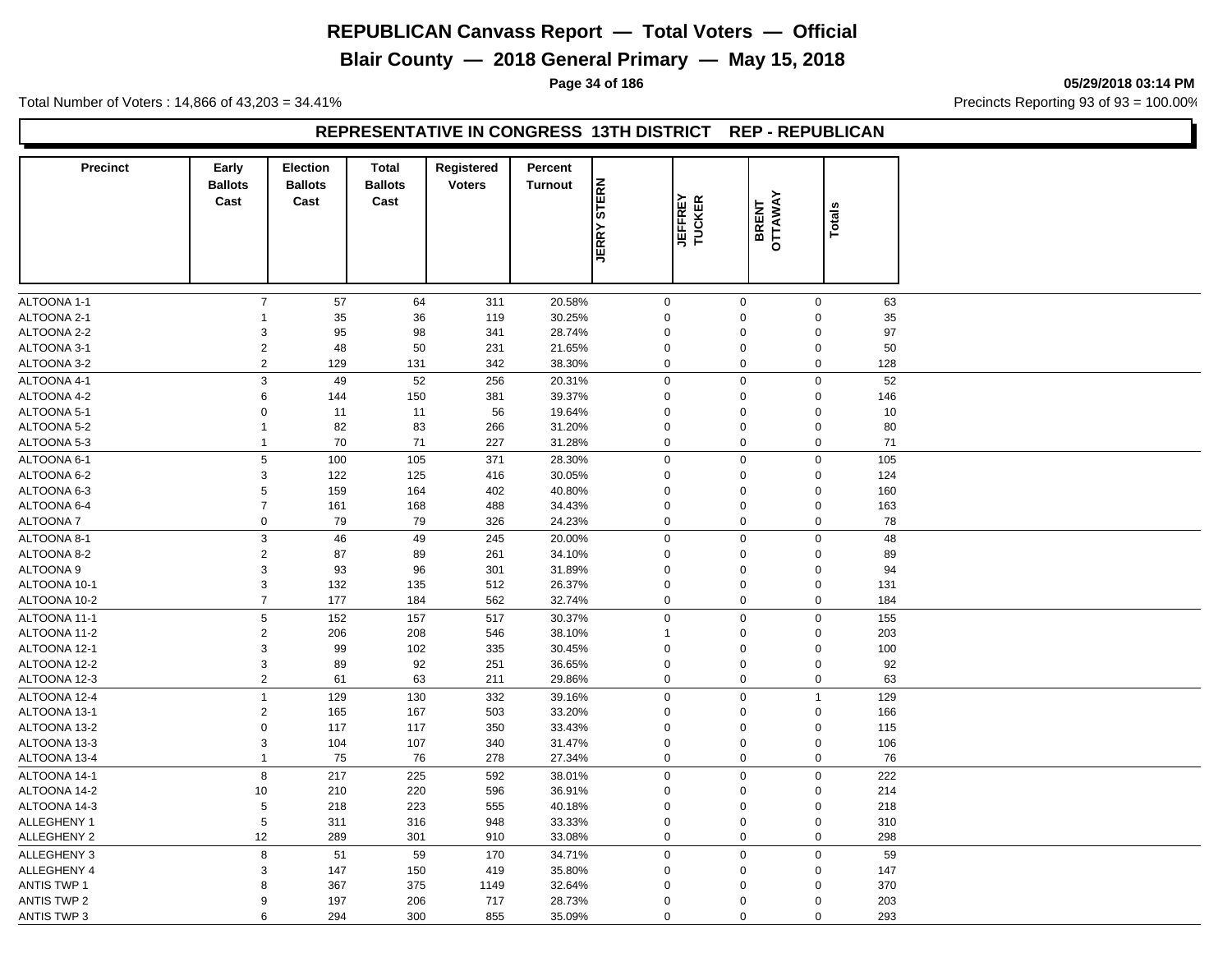# **Blair County — 2018 General Primary — May 15, 2018**

**Page 35 of 186 05/29/2018 03:14 PM**

Total Number of Voters : 14,866 of 43,203 = 34.41% **Precincts Reporting 93 of 93** = 100.00%

#### **REPRESENTATIVE IN CONGRESS 13TH DISTRICT REP**

| <b>Precinct</b>        | Early<br><b>Ballots</b>      | <b>Election</b><br><b>Ballots</b> | <b>Total</b><br><b>Ballots</b> | Registered<br><b>Voters</b> | Percent        |              |                         |                  |             |     |
|------------------------|------------------------------|-----------------------------------|--------------------------------|-----------------------------|----------------|--------------|-------------------------|------------------|-------------|-----|
|                        | Cast                         | Cast                              | Cast                           |                             | <b>Turnout</b> | <b>STERN</b> |                         |                  |             |     |
|                        |                              |                                   |                                |                             |                |              | <b>JEFREY</b><br>TUCKER | BRENT<br>OTTAWAY | Totals      |     |
|                        |                              |                                   |                                |                             |                | <b>JERRY</b> |                         |                  |             |     |
|                        |                              |                                   |                                |                             |                |              |                         |                  |             |     |
| BELLWOOD BORO          | 2                            | 190                               | 192                            | 641                         | 29.95%         | $\mathbf 0$  |                         | $\mathbf 0$      | $\mathbf 0$ | 190 |
| <b>BLAIR TWP 1</b>     | 5                            | 277                               | 282                            | 694                         | 40.63%         | $\mathbf 0$  |                         | $\mathbf 0$      | $\mathbf 0$ | 280 |
| <b>BLAIR TWP 2</b>     | 1                            | 241                               | 242                            | 749                         | 32.31%         | $\mathbf 0$  |                         | $\mathbf 0$      | $\mathbf 0$ | 240 |
| <b>BLAIR TWP 3</b>     | 3                            | 185                               | 188                            | 210                         | 89.52%         | $\mathbf 0$  |                         | $\mathbf 0$      | $\mathbf 0$ | 181 |
| <b>CATHARINE TWP</b>   | $\mathbf{1}$                 | 143                               | 144                            | 339                         | 42.48%         | $\mathbf 0$  |                         | $\mathbf 0$      | $\mathbf 0$ | 142 |
| <b>DUNCANSVILLE</b>    | $\overline{7}$               | 164                               | 171                            | 486                         | 35.19%         | $\mathbf 0$  |                         | $\mathbf 0$      | $\mathbf 0$ | 169 |
| <b>FRANKSTOWN TWP1</b> | 3                            | 306                               | 309                            | 782                         | 39.51%         | $\mathbf 0$  |                         | $\mathbf 0$      | $\mathbf 0$ | 304 |
| <b>FRANKSTOWN TWP2</b> | 10                           | 275                               | 285                            | 701                         | 40.66%         | $\mathbf 0$  |                         | $\mathbf 0$      | $\mathbf 0$ | 283 |
| <b>FRANKSTOWN TWP3</b> | 16                           | 331                               | 347                            | 842                         | 41.21%         | $\mathbf 0$  |                         | $\mathbf 0$      | $\mathbf 0$ | 342 |
| <b>FRANKSTOWN TWP4</b> | 3                            | 193                               | 196                            | 552                         | 35.51%         | $\mathbf 0$  |                         | $\mathbf 0$      | $\mathbf 0$ | 194 |
| <b>FRANKSTOWN TWP5</b> | $\overline{2}$               | 287                               | 289                            | 782                         | 36.96%         | $\mathbf 0$  |                         | $\mathbf 0$      | $\mathbf 0$ | 285 |
| FREEDOM TWP 1          | 3                            | 160                               | 163                            | 439                         | 37.13%         | $\mathbf 0$  |                         | $\mathbf 0$      | $\mathbf 0$ | 162 |
| FREEDOM TWP 2          | $\overline{7}$               | 246                               | 253                            | 854                         | 29.63%         | $\Omega$     |                         | $\mathbf 0$      | $\mathbf 0$ | 247 |
| <b>GREENFIELD TWP1</b> | $\overline{2}$               | 162                               | 164                            | 550                         | 29.82%         | $\mathbf 0$  |                         | $\mathbf 0$      | $\mathbf 0$ | 162 |
| <b>GREENFIELD TWP2</b> | 0                            | 26                                | 26                             | 72                          | 36.11%         | $\mathbf 0$  |                         | $\mathbf 0$      | $\mathbf 0$ | 26  |
| <b>GREENFIELD TWP3</b> | $\mathbf 0$                  | 177                               | 177                            | 668                         | 26.50%         | $\mathbf 0$  |                         | $\mathbf 0$      | $\mathbf 0$ | 172 |
| <b>HOLLIDAYSBURG 1</b> | $\overline{4}$               | 48                                | 52                             | 219                         | 23.74%         | $\mathbf 0$  |                         | $\mathbf 0$      | $\mathbf 0$ | 50  |
| <b>HOLLIDAYSBURG 2</b> | 5                            | 106                               | 111                            | 267                         | 41.57%         | $\mathbf 0$  |                         | $\mathbf 0$      | $\mathbf 0$ | 108 |
| <b>HOLLIDAYSBURG 3</b> | 13                           | 102                               | 115                            | 310                         | 37.10%         | $\mathbf 0$  |                         | $\mathbf 0$      | $\mathsf 0$ | 108 |
| <b>HOLLIDAYSBURG 4</b> | 6                            | 149                               | 155                            | 351                         | 44.16%         | $\mathbf 0$  |                         | $\mathbf 0$      | $\mathbf 0$ | 155 |
| <b>HOLLIDAYSBURG 5</b> | 15                           | 120                               | 135                            | 310                         | 43.55%         | $\mathbf 0$  |                         | $\mathbf 0$      | $\mathbf 0$ | 132 |
| <b>HOLLIDAYSBURG 6</b> | 3                            | 115                               | 118                            | 293                         | 40.27%         | $\mathbf 0$  |                         | $\mathbf 0$      | $\mathsf 0$ | 117 |
| <b>HOLLIDAYSBURG 7</b> |                              |                                   |                                | 313                         | 42.17%         | $\mathbf 0$  | $\overline{1}$          |                  | $\mathbf 0$ | 127 |
| <b>HUSTON TWP</b>      | $\overline{\mathbf{c}}$<br>3 | 130<br>225                        | 132<br>228                     | 586                         | 38.91%         | $\mathbf 0$  |                         | $\mathbf 0$      | $\mathsf 0$ | 223 |
|                        | 3                            | 152                               | 155                            |                             |                | $\mathbf 0$  |                         | $\mathbf 0$      | $\mathbf 0$ | 153 |
| JUNIATA TWP            |                              |                                   |                                | 486                         | 31.89%         |              |                         |                  |             |     |
| <b>LOGAN TWP 1</b>     | $\overline{2}$               | 262                               | 264                            | 756                         | 34.92%         | $\mathbf 0$  |                         | $\mathbf 0$      | $\mathbf 0$ | 257 |
| <b>LOGAN TWP 2</b>     | 11                           | 341                               | 352                            | 893                         | 39.42%         | $\mathbf 0$  |                         | $\mathbf 0$      | $\mathbf 0$ | 350 |
| <b>LOGAN TWP 3</b>     | 8                            | 183                               | 191                            | 481                         | 39.71%         | $\mathbf 0$  |                         | $\mathbf 0$      | $\mathbf 0$ | 189 |
| <b>LOGAN TWP 4</b>     | $\overline{2}$               | 220                               | 222                            | 660                         | 33.64%         | $\mathbf 0$  |                         | $\mathbf 0$      | $\mathbf 0$ | 221 |
| <b>LOGAN TWP 5</b>     | 4                            | 244                               | 248                            | 679                         | 36.52%         | $\mathbf 0$  |                         | $\mathbf 0$      | $\mathbf 0$ | 247 |
| LOGAN TWP 6            | $\overline{7}$               | 253                               | 260                            | 857                         | 30.34%         | $\mathbf 0$  |                         | $\overline{0}$   | $\pmb{0}$   | 255 |
| <b>LOGAN TWP 7</b>     | 0                            | 122                               | 122                            | 300                         | 40.67%         | $\mathbf 0$  |                         | $\mathbf 0$      | $\mathbf 0$ | 119 |
| <b>MARTINSBURG 1</b>   | $\overline{4}$               | 163                               | 167                            | 394                         | 42.39%         | $\mathbf 0$  |                         | $\mathbf 0$      | $\mathbf 0$ | 165 |
| <b>MARTINSBURG 2</b>   | 10                           | 186                               | 196                            | 483                         | 40.58%         | $\mathbf 0$  |                         | $\mathbf 0$      | $\mathbf 0$ | 193 |
| <b>NEWRY BORO</b>      | $\mathbf{0}$                 | 15                                | 15                             | 53                          | 28.30%         | $\mathbf 0$  |                         | $\mathbf 0$      | $\mathbf 0$ | 15  |
| NORTH WOODBURY         | 25                           | 416                               | 441                            | 1164                        | 37.89%         | $\mathbf 0$  |                         | $\mathbf 0$      | $\mathbf 0$ | 431 |
| <b>ROARING SPG 1</b>   | $\mathbf 0$                  | 49                                | 49                             | 224                         | 21.88%         | $\mathbf 0$  |                         | $\mathbf 0$      | $\mathbf 0$ | 48  |
| <b>ROARING SPG 2</b>   | $\overline{c}$               | 150                               | 152                            | 384                         | 39.58%         | $\mathbf 0$  |                         | $\mathbf 0$      | $\mathbf 0$ | 151 |
| <b>ROARING SPG 3</b>   | $\mathbf 0$                  | 105                               | 105                            | 317                         | 33.12%         | $\mathbf 0$  |                         | $\mathbf 0$      | $\Omega$    | 102 |
| SNYDER TWP 1           | 5                            | 144                               | 149                            | 537                         | 27.75%         | $\mathbf 0$  |                         | $\mathbf 0$      | $\mathbf 0$ | 149 |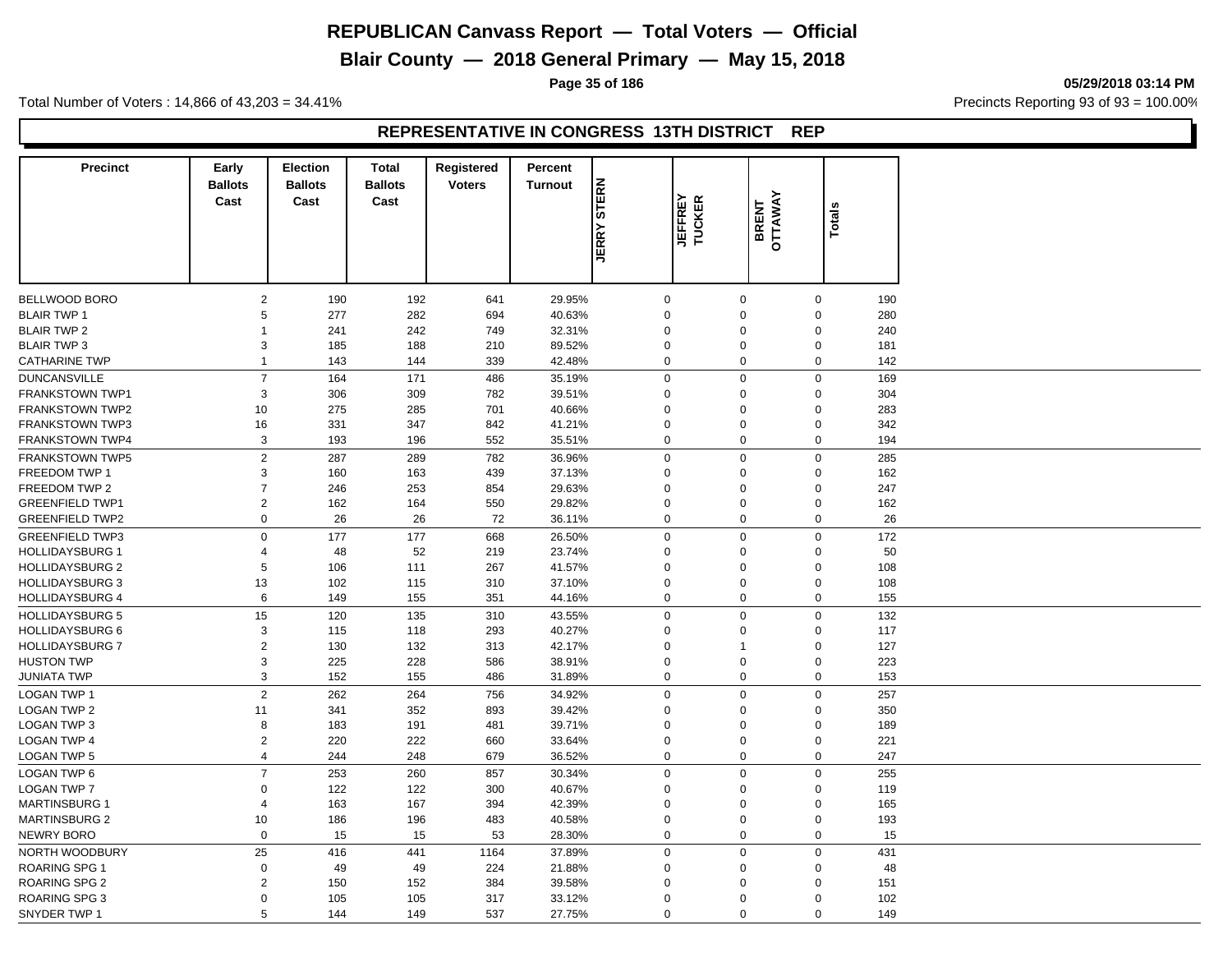# **Blair County — 2018 General Primary — May 15, 2018**

**Page 36 of 186 05/29/2018 03:14 PM**

Total Number of Voters : 14,866 of 43,203 = 34.41% **Precincts Reporting 93 of 93** = 100.00%

## **REPRESENTATIVE IN CONGRESS 13TH DISTRICT REP**

| <b>Precinct</b>      | Early<br><b>Ballots</b><br>Cast | <b>Election</b><br><b>Ballots</b><br>Cast | Total<br><b>Ballots</b><br>Cast | Registered<br><b>Voters</b> | Percent<br><b>Turnout</b> | <b>STERN</b><br><b>JERRY</b> | <b>JEFFREY</b><br>TUCKER | ≻<br>BRENT<br>OTTAWA | <b>Totals</b> |       |
|----------------------|---------------------------------|-------------------------------------------|---------------------------------|-----------------------------|---------------------------|------------------------------|--------------------------|----------------------|---------------|-------|
| SNYDER TWP 2         | 3                               | 228                                       | 231                             | 785                         | 29.43%                    | $\mathbf 0$                  | $\Omega$                 | 0                    |               | 226   |
| <b>TAYLOR TWP</b>    |                                 | 375                                       | 381                             | 1142                        | 33.36%                    | $\Omega$                     | $\Omega$                 | $\mathbf 0$          |               | 376   |
| <b>TYRONE TWP 1</b>  |                                 | 132                                       | 134                             | 370                         | 36.22%                    |                              | $\Omega$                 |                      |               | 130   |
| TYRONE TWP 2         |                                 | 113                                       | 114                             | 348                         | 32.76%                    | $\Omega$                     | $\Omega$                 | $\mathbf 0$          |               | 109   |
| <b>TYRONE BORO 1</b> | $\Omega$                        | 106                                       | 106                             | 332                         | 31.93%                    | $\Omega$                     | $\Omega$                 | 0                    |               | 105   |
| <b>TYRONE BORO 2</b> | $\Omega$                        | 65                                        | 65                              | 244                         | 26.64%                    | $\mathbf 0$                  | $\Omega$                 | 0                    |               | 65    |
| <b>TYRONE BORO 3</b> |                                 | 50                                        | 51                              | 188                         | 27.13%                    | $\Omega$                     | $\Omega$                 | $\mathbf 0$          |               | 49    |
| <b>TYRONE BORO 4</b> |                                 | 41                                        | 42                              | 154                         | 27.27%                    | $\Omega$                     | $\Omega$                 | $\mathbf 0$          |               | 42    |
| <b>TYRONE BORO 5</b> |                                 | 50                                        | 51                              | 199                         | 25.63%                    | $\Omega$                     | $\Omega$                 | $\mathbf 0$          |               | 50    |
| TYRONE BORO 6        | $\Omega$                        | 143                                       | 143                             | 393                         | 36.39%                    | $\mathbf 0$                  | $\Omega$                 | 0                    |               | 140   |
| <b>TYRONE BORO 7</b> |                                 | 88                                        | 89                              | 272                         | 32.72%                    | $\mathbf 0$                  | $\Omega$                 | 0                    |               | 86    |
| WILLIAMSBURG         | 6                               | 154                                       | 160                             | 458                         | 34.93%                    | $\mathbf 0$                  | $\Omega$                 | 0                    |               | 157   |
| <b>WOODBURY TWP</b>  |                                 | 202                                       | 203                             | 652                         | 31.13%                    | $\Omega$                     | $\Omega$                 | 0                    |               | 201   |
| <b>Totals</b>        | 382                             | 14484                                     | 14866                           | 43203                       |                           |                              |                          | 2                    |               | 14627 |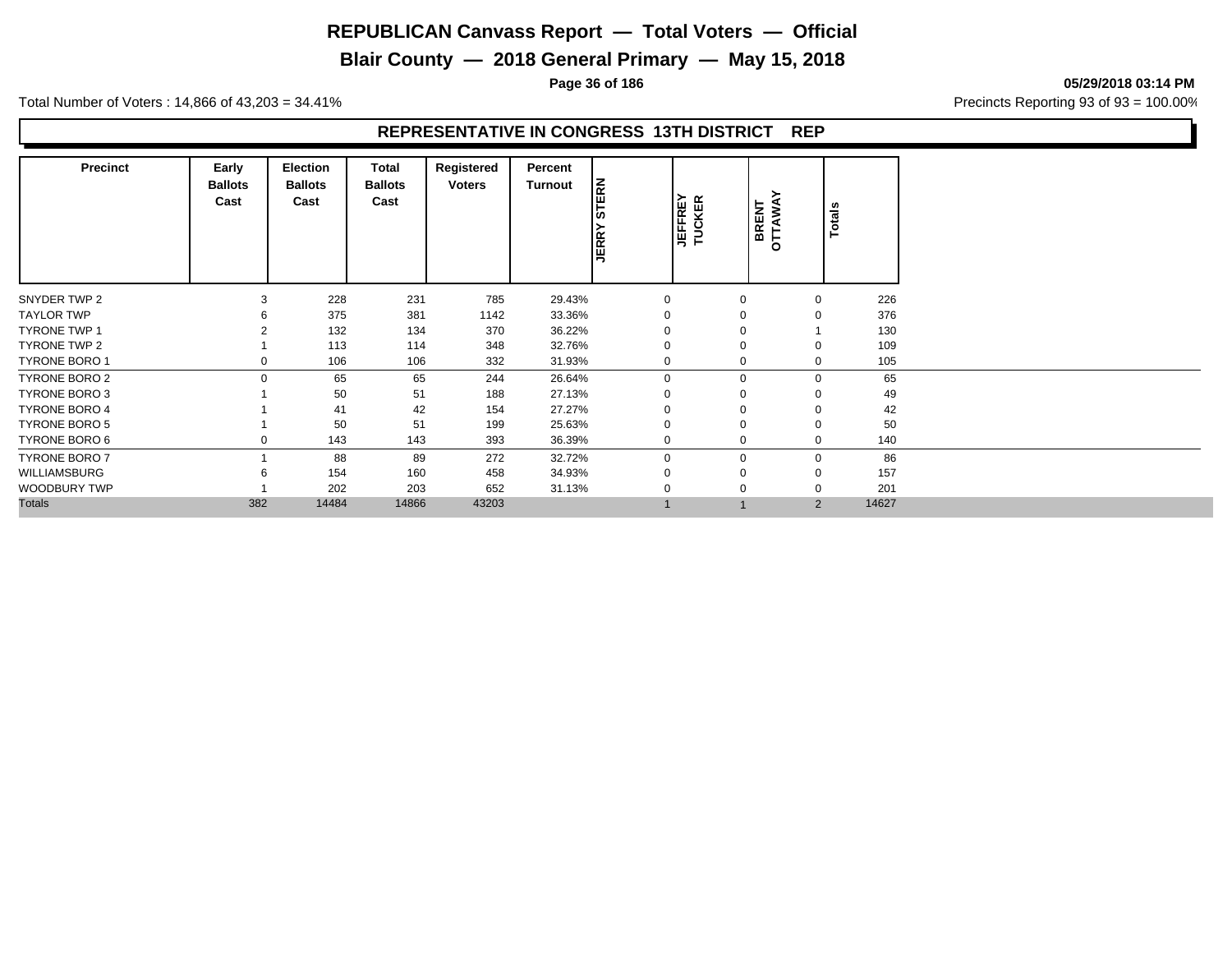**Blair County — 2018 General Primary — May 15, 2018**

**Page 37 of 186 05/29/2018 03:14 PM**

Total Number of Voters : 14,866 of 43,203 = 34.41% **Precincts Reporting 93 of 93** = 100.00%

#### **SENATOR IN THE GENERAL ASSEMBLY 30TH DISTRICT REP - REPUBLICAN**

| <b>Precinct</b>            | Early<br><b>Ballots</b><br>Cast | Election<br><b>Ballots</b><br>Cast | <b>Total</b><br><b>Ballots</b><br>Cast | <b>Registered</b><br><b>Voters</b> | Percent<br><b>Turnout</b> | <b>JUDY WARD</b> | <b>KISS</b><br><b>DANIEL</b> | <b>BERKHIMER</b><br>ပ<br><b>ALLAN</b> | BEST<br>EMILY              | ш<br><b>BURKE</b><br>LAURA | GOOD<br>PAUL            | <b>JIM GREGORY</b>      | <b>BENJAMINN</b><br>JONES | Con tinued              |  |
|----------------------------|---------------------------------|------------------------------------|----------------------------------------|------------------------------------|---------------------------|------------------|------------------------------|---------------------------------------|----------------------------|----------------------------|-------------------------|-------------------------|---------------------------|-------------------------|--|
|                            |                                 |                                    |                                        |                                    |                           |                  |                              |                                       |                            |                            |                         |                         |                           |                         |  |
|                            |                                 |                                    |                                        |                                    |                           |                  |                              |                                       |                            |                            |                         |                         |                           |                         |  |
| ALTOONA 1-1<br>ALTOONA 2-1 | $\overline{7}$                  | 57                                 | 64<br>36                               | 311                                | 20.58%<br>30.25%          | 46               | 16<br>19                     |                                       | $\mathbf 0$<br>$\mathbf 0$ | $\mathbf 0$<br>$\Omega$    | $\mathbf 0$<br>$\Omega$ | $\Omega$<br>$\Omega$    | $\mathbf 0$<br>$\Omega$   | $\mathbf 0$<br>$\Omega$ |  |
| ALTOONA 2-2                | 3                               | 35<br>95                           | 98                                     | 119<br>341                         | 28.74%                    | 17<br>66         | 27                           |                                       | $\Omega$                   | $\Omega$                   | $\Omega$                | $\mathbf 0$             | $\Omega$                  | $\mathbf 0$             |  |
| ALTOONA 3-1                | $\overline{2}$                  | 48                                 | 50                                     | 231                                | 21.65%                    | 31               | 16                           |                                       | $\mathbf 0$                | 0                          | $\mathbf 0$             | $\mathbf 0$             | $\Omega$                  | $\mathbf 0$             |  |
| ALTOONA 3-2                | $\overline{2}$                  | 129                                | 131                                    | 342                                | 38.30%                    | 78               | 50                           |                                       | $\mathbf 0$                | $\Omega$                   | $\Omega$                | $\Omega$                | $\mathbf 0$               | $\mathbf 0$             |  |
|                            |                                 |                                    |                                        |                                    |                           |                  |                              |                                       |                            |                            |                         |                         |                           |                         |  |
| ALTOONA 4-1                | 3                               | 49                                 | 52                                     | 256                                | 20.31%                    | 34               | 16                           |                                       | $\mathbf 0$                | $\mathbf 0$                | $\mathbf 0$<br>$\Omega$ | $\mathbf 0$<br>$\Omega$ | $\mathbf 0$<br>$\Omega$   | $\mathbf 0$             |  |
| ALTOONA 4-2                | 6                               | 144                                | 150                                    | 381                                | 39.37%                    | 101              | 45                           |                                       | $\mathbf 0$                | 0                          |                         | $\Omega$                |                           | $\mathbf 0$             |  |
| ALTOONA 5-1                | $\Omega$                        | 11                                 | 11                                     | 56                                 | 19.64%                    | 5                | 6                            |                                       | $\mathbf 0$                | 0                          | $\Omega$                |                         | $\Omega$                  | $\mathbf 0$             |  |
| ALTOONA 5-2                | $\mathbf{1}$                    | 82                                 | 83                                     | 266                                | 31.20%                    | 43               | 36                           |                                       | $\mathbf 0$                | 0                          | $\mathbf 0$             | $\Omega$<br>$\Omega$    | $\Omega$                  | $\mathbf 0$             |  |
| ALTOONA 5-3                | $\overline{1}$                  | 70                                 | 71                                     | 227                                | 31.28%                    | 40               | 30                           |                                       | $\mathbf 0$                | $\mathbf 0$                | $\Omega$                |                         | $\mathbf 0$               | $\mathbf 0$             |  |
| ALTOONA 6-1                | 5                               | 100                                | 105                                    | 371                                | 28.30%                    | 66               | 39                           |                                       | $\mathbf 0$                | $\mathbf 0$                | $\mathbf 0$             | $\mathbf 0$             | $\Omega$                  | $\pmb{0}$               |  |
| ALTOONA 6-2                | 3                               | 122                                | 125                                    | 416                                | 30.05%                    | 82               | 39                           |                                       | $\mathbf 0$                | 0                          | $\Omega$                | $\Omega$                | $\Omega$                  | $\mathbf 0$             |  |
| ALTOONA 6-3                | 5                               | 159                                | 164                                    | 402                                | 40.80%                    | 112              | 47                           |                                       | $\mathbf 0$                | $\mathbf 0$                | $\mathbf 0$             | $\mathbf 0$             | $\Omega$                  | $\mathbf 0$             |  |
| ALTOONA 6-4                | $\overline{7}$                  | 161                                | 168                                    | 488                                | 34.43%                    | 111              | 45                           |                                       | $\mathbf 0$                | 0                          | $\Omega$                | $\Omega$                | $\Omega$                  | $\mathbf 0$             |  |
| <b>ALTOONA7</b>            | $\mathsf 0$                     | 79                                 | 79                                     | 326                                | 24.23%                    | 55               | 21                           |                                       | $\mathbf 0$                | $\mathbf 0$                | $\mathbf 0$             | $\mathbf 0$             | $\mathbf 0$               | $\mathbf 0$             |  |
| ALTOONA 8-1                | 3                               | 46                                 | 49                                     | 245                                | 20.00%                    | 37               | 10                           |                                       | $\mathbf 0$                | $\mathbf 0$                | $\Omega$                | $\Omega$                | $\Omega$                  | $\mathbf 0$             |  |
| ALTOONA 8-2                | $\overline{2}$                  | 87                                 | 89                                     | 261                                | 34.10%                    | 56               | 32                           |                                       | $\mathbf 0$                | 0                          | $\mathbf 0$             | 1                       | $\Omega$                  | $\mathbf 0$             |  |
| ALTOONA <sub>9</sub>       | 3                               | 93                                 | 96                                     | 301                                | 31.89%                    | 54               | 40                           |                                       | $\mathbf 0$                | $\mathbf 0$                | $\mathbf 0$             | $\mathbf 0$             | $\Omega$                  | $\mathbf 0$             |  |
| ALTOONA 10-1               | 3                               | 132                                | 135                                    | 512                                | 26.37%                    | 79               | 53                           |                                       | $\mathbf 0$                | $\mathbf 0$                | $\Omega$                | $\Omega$                | $\Omega$                  | $\mathbf 0$             |  |
| ALTOONA 10-2               | $\overline{7}$                  | 177                                | 184                                    | 562                                | 32.74%                    | 115              | 62                           |                                       | $\mathbf 0$                | $\Omega$                   | $\Omega$                | $\mathbf 0$             | $\mathbf 0$               | $\mathbf 0$             |  |
| ALTOONA 11-1               | 5                               | 152                                | 157                                    | 517                                | 30.37%                    | 93               | 59                           |                                       | $\mathbf 0$                | $\mathbf 0$                | $\Omega$                | $\Omega$                | $\mathbf 0$               | $\mathbf 0$             |  |
| ALTOONA 11-2               | $\overline{2}$                  | 206                                | 208                                    | 546                                | 38.10%                    | 142              | 54                           |                                       | $\mathbf 0$                | $\mathbf 0$                | $\mathbf 0$             | $\mathbf 0$             | $\Omega$                  | $\mathbf 0$             |  |
| ALTOONA 12-1               | 3                               | 99                                 | 102                                    | 335                                | 30.45%                    | 65               | 34                           |                                       | $\mathbf 0$                | 0                          | $\mathbf 0$             | $\mathbf 0$             | $\Omega$                  | $\mathbf 0$             |  |
| ALTOONA 12-2               | 3                               | 89                                 | 92                                     | 251                                | 36.65%                    | 55               | 37                           |                                       | $\mathbf 0$                | $\mathbf 0$                | $\mathbf 0$             | $\mathbf 0$             | $\Omega$                  | $\mathbf 0$             |  |
| ALTOONA 12-3               | $\mathbf 2$                     | 61                                 | 63                                     | 211                                | 29.86%                    | 42               | 18                           |                                       | $\mathbf 0$                | $\mathbf 0$                | $\Omega$                | $\Omega$                | $\mathbf 0$               | $\mathbf 0$             |  |
| ALTOONA 12-4               | $\overline{1}$                  | 129                                | 130                                    | 332                                | 39.16%                    | 91               | 39                           |                                       | $\mathbf 0$                | $\mathbf 0$                | $\mathbf 0$             | $\Omega$                | $\mathbf 0$               | $\mathbf 0$             |  |
| ALTOONA 13-1               | $\overline{2}$                  | 165                                | 167                                    | 503                                | 33.20%                    | 106              | 59                           |                                       | $\mathbf 0$                | $\mathbf 0$                | $\mathbf 0$             | $\Omega$                | $\Omega$                  | $\mathbf 0$             |  |
| ALTOONA 13-2               | $\Omega$                        | 117                                | 117                                    | 350                                | 33.43%                    | 73               | 40                           |                                       | $\Omega$                   | $\Omega$                   | $\Omega$                | $\mathbf 0$             | $\Omega$                  | $\mathbf 0$             |  |
| ALTOONA 13-3               | 3                               | 104                                | 107                                    | 340                                | 31.47%                    | 73               | 29                           |                                       | $\mathbf 0$                | $\mathbf 0$                | $\mathbf 0$             | $\mathbf 0$             | $\Omega$                  | $\mathbf 0$             |  |
| ALTOONA 13-4               | $\overline{1}$                  | 75                                 | 76                                     | 278                                | 27.34%                    | 52               | 22                           |                                       | $\mathbf 0$                | 0                          | $\mathbf 0$             | $\Omega$                | $\mathbf 0$               | $\mathbf 0$             |  |
| ALTOONA 14-1               | 8                               | 217                                | 225                                    | 592                                | 38.01%                    | 163              | 58                           |                                       | $\mathbf 0$                | $\mathbf 0$                | $\mathbf 0$             | $\Omega$                | $\mathbf 0$               | $\mathbf 0$             |  |
| ALTOONA 14-2               | 10                              | 210                                | 220                                    | 596                                | 36.91%                    | 154              | 60                           |                                       | $\mathbf 0$                | $\mathbf 0$                | $\mathbf 0$             | $\Omega$                | $\Omega$                  | $\mathbf 0$             |  |
| ALTOONA 14-3               | 5                               | 218                                | 223                                    | 555                                | 40.18%                    | 155              | 58                           |                                       | $\Omega$                   | $\mathbf 0$                | $\Omega$                | $\Omega$                | $\Omega$                  | $\mathbf 0$             |  |
| ALLEGHENY 1                | 5                               | 311                                | 316                                    | 948                                | 33.33%                    | 241              | 69                           |                                       | $\mathbf 0$                | $\mathbf 0$                | $\mathbf 0$             | $\mathbf 0$             | $\Omega$                  | $\mathbf 0$             |  |
| ALLEGHENY 2                | 12                              | 289                                | 301                                    | 910                                | 33.08%                    | 210              | 78                           |                                       | $\mathbf 0$                | $\mathbf 0$                | $\Omega$                | $\mathbf 0$             | $\mathbf 0$               | $\overline{1}$          |  |
| ALLEGHENY 3                | 8                               | 51                                 | 59                                     | 170                                | 34.71%                    | 44               | 15                           |                                       | $\mathbf 0$                | $\mathbf 0$                | $\mathbf 0$             | $\mathbf 0$             | $\mathbf 0$               | $\pmb{0}$               |  |
| <b>ALLEGHENY 4</b>         | 3                               | 147                                | 150                                    | 419                                | 35.80%                    | 115              | 31                           |                                       | $\mathbf 0$                | $\Omega$                   | $\Omega$                | $\Omega$                | $\Omega$                  | $\mathbf 0$             |  |
| <b>ANTIS TWP 1</b>         | 8                               | 367                                | 375                                    | 1149                               | 32.64%                    | 292              | 73                           |                                       | $\Omega$                   | $\Omega$                   | $\Omega$                | $\Omega$                | $\Omega$                  | $\mathbf 0$             |  |
| <b>ANTIS TWP 2</b>         | 9                               | 197                                | 206                                    | 717                                | 28.73%                    | 158              | 43                           |                                       | $\mathbf 0$                | $\mathbf 0$                | $\mathbf 0$             | $\Omega$                | $\Omega$                  | $\mathbf 0$             |  |
|                            |                                 | 6<br>294                           | 300                                    | 855                                | 35.09%                    | 221              | 70                           |                                       | $\mathbf 0$                | $\Omega$                   | $\Omega$                | $\Omega$                | $\Omega$                  | $\Omega$                |  |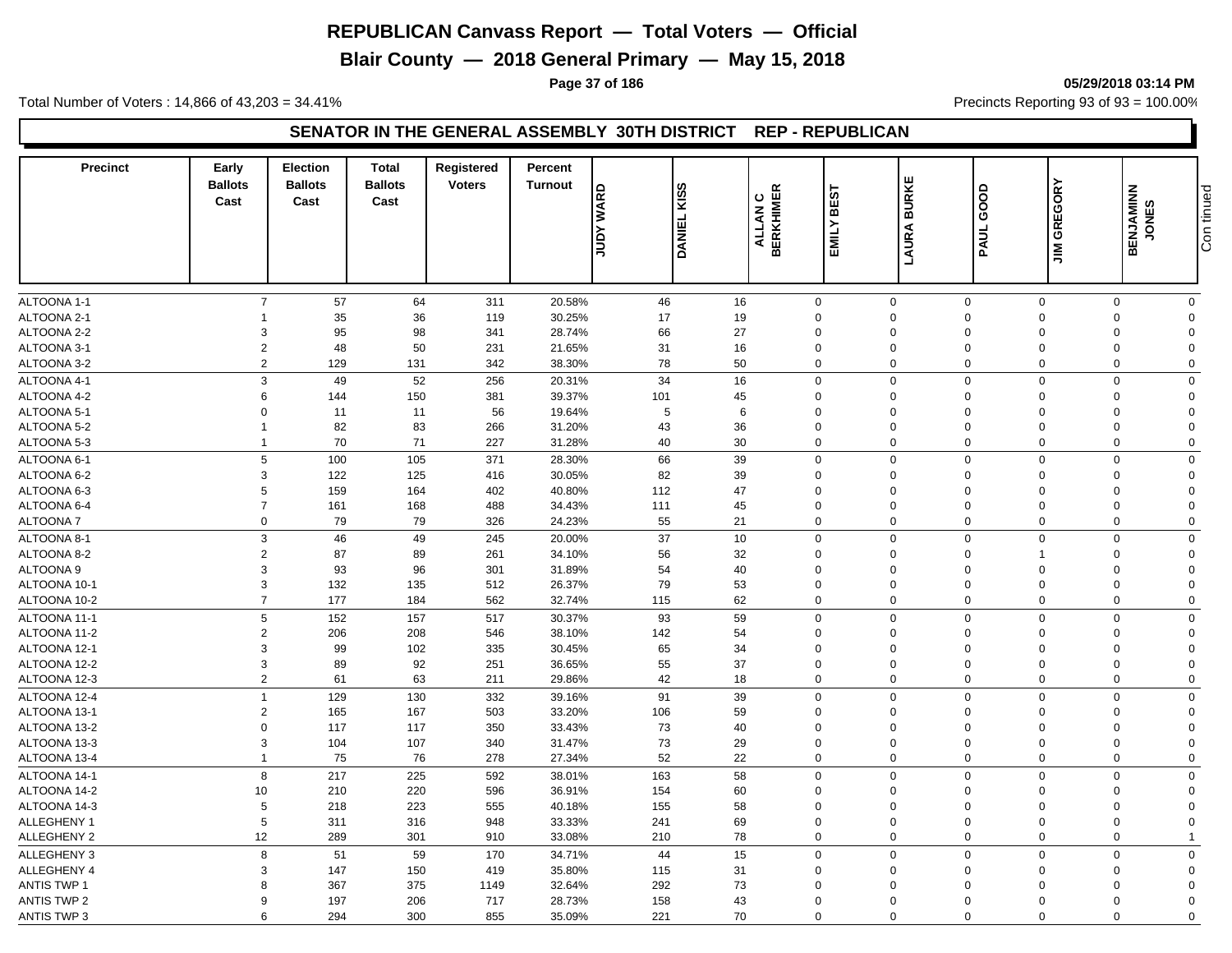**Blair County — 2018 General Primary — May 15, 2018**

**Page 38 of 186 05/29/2018 03:14 PM**

Total Number of Voters : 14,866 of 43,203 = 34.41% **Precincts Reporting 93 of 93** = 100.00%

#### **SENATOR IN THE GENERAL ASSEMBLY 30TH DISTRICT REP**

| <b>Precinct</b>        | Early<br><b>Ballots</b><br>Cast | <b>Election</b><br><b>Ballots</b><br>Cast | <b>Total</b><br><b>Ballots</b><br>Cast | <b>Registered</b><br><b>Voters</b> | Percent<br><b>Turnout</b> | <b>WARD</b><br>Nann | ဟ<br>ΙŠ<br><b>DANIEL</b> | $\propto$<br><b>BERKHIME</b><br>ပ<br>ALLAN | BEST<br>EMILY  | ш<br><b>BURKI</b><br>LAURA | GOOD<br>PAUL               | GREGORY<br>$\sum_{i=1}^{n}$ | <b>SENJAMINN</b><br>JONES<br>ᄒ |  |
|------------------------|---------------------------------|-------------------------------------------|----------------------------------------|------------------------------------|---------------------------|---------------------|--------------------------|--------------------------------------------|----------------|----------------------------|----------------------------|-----------------------------|--------------------------------|--|
|                        |                                 |                                           |                                        |                                    |                           |                     |                          |                                            |                |                            |                            |                             |                                |  |
| BELLWOOD BORO          | $\overline{2}$                  | 190                                       | 192                                    | 641                                | 29.95%                    | 140                 | 50                       | $\mathbf 0$                                |                | $\mathbf 0$                | $\mathbf 0$<br>$\mathbf 0$ |                             | $\mathbf 0$<br>$\mathbf 0$     |  |
| <b>BLAIR TWP 1</b>     | 5                               | 277                                       | 282                                    | 694                                | 40.63%                    | 204                 | 76                       | $\mathbf 0$                                |                | $\Omega$<br>$\Omega$       | $\mathbf 0$                | $\Omega$                    | $\mathbf 0$                    |  |
| <b>BLAIR TWP 2</b>     | 1                               | 241                                       | 242                                    | 749                                | 32.31%                    | 179                 | 60                       | $\mathbf 0$                                |                | $\mathbf 0$<br>$\mathbf 0$ | $\Omega$                   |                             | $\mathbf 0$<br>$\Omega$        |  |
| <b>BLAIR TWP 3</b>     | 3                               | 185                                       | 188                                    | 210                                | 89.52%                    | 129                 | 50                       | $\mathbf 0$                                |                | 0<br>$\Omega$              | $\Omega$                   | $\Omega$                    | $\mathbf 0$                    |  |
| <b>CATHARINE TWP</b>   | $\overline{1}$                  | 143                                       | 144                                    | 339                                | 42.48%                    | 114                 | 27                       | $\mathbf 0$                                |                | $\mathbf 0$<br>$\mathbf 0$ | $\Omega$                   | $\Omega$                    | $\mathbf 0$                    |  |
| <b>DUNCANSVILLE</b>    | $\overline{7}$                  | 164                                       | 171                                    | 486                                | 35.19%                    | 116                 | 52                       | $\mathbf 0$                                |                | $\mathbf 0$<br>$\Omega$    | $\Omega$                   |                             | $\mathbf 0$<br>$\mathbf 0$     |  |
| <b>FRANKSTOWN TWP1</b> | 3                               | 306                                       | 309                                    | 782                                | 39.51%                    | 210                 | 94                       | $\mathbf 0$                                |                | $\Omega$<br>$\Omega$       | $\Omega$                   | $\Omega$                    | $\mathbf 0$                    |  |
| <b>FRANKSTOWN TWP2</b> | 10                              | 275                                       | 285                                    | 701                                | 40.66%                    | 246                 | 35                       | $\Omega$                                   |                | $\Omega$<br>$\Omega$       | $\Omega$                   | $\Omega$                    | $\Omega$                       |  |
| <b>FRANKSTOWN TWP3</b> | 16                              | 331                                       | 347                                    | 842                                | 41.21%                    | 280                 | 63                       | $\Omega$                                   |                | 0<br>$\mathbf 0$           | $\Omega$                   | $\Omega$                    | $\mathbf 0$                    |  |
| <b>FRANKSTOWN TWP4</b> | 3                               | 193                                       | 196                                    | 552                                | 35.51%                    | 141                 | 52                       | $\mathbf 0$                                |                | $\mathbf 0$<br>$\Omega$    | $\Omega$                   |                             | $\mathbf 0$<br>$\mathbf 0$     |  |
|                        |                                 |                                           |                                        |                                    |                           |                     |                          |                                            |                |                            | $\Omega$                   |                             |                                |  |
| <b>FRANKSTOWN TWP5</b> | $\overline{2}$                  | 287                                       | 289                                    | 782                                | 36.96%                    | 224                 | 58                       | $\mathbf 0$                                | $\overline{1}$ |                            | $\mathbf 0$                |                             | $\mathbf 0$<br>$\mathbf 0$     |  |
| FREEDOM TWP 1          | 3                               | 160                                       | 163                                    | 439                                | 37.13%                    | 116                 | 43                       | $\mathbf 0$                                |                | $\mathbf 0$<br>$\mathbf 0$ | $\Omega$                   | $\Omega$                    | $\mathbf 0$                    |  |
| FREEDOM TWP 2          | $\overline{7}$                  | 246                                       | 253                                    | 854                                | 29.63%                    | 192                 | 53                       | $\mathbf 0$                                |                | $\mathbf 0$<br>$\Omega$    | $\Omega$                   |                             | $\mathbf 0$<br>$\Omega$        |  |
| <b>GREENFIELD TWP1</b> | $\overline{2}$                  | 162                                       | 164                                    | 550                                | 29.82%                    | 97                  | 63                       | $\mathbf 0$                                |                | 0<br>$\mathbf 0$           | $\Omega$                   | $\Omega$                    | $\mathbf 0$                    |  |
| <b>GREENFIELD TWP2</b> | $\mathbf 0$                     | 26                                        | 26                                     | 72                                 | 36.11%                    | 20                  | 5                        | $\mathbf{1}$                               |                | $\mathbf 0$                | $\Omega$<br>$\mathbf 0$    |                             | $\mathbf 0$<br>$\mathbf 0$     |  |
| <b>GREENFIELD TWP3</b> | $\Omega$                        | 177                                       | 177                                    | 668                                | 26.50%                    | 132                 | 39                       | $\mathbf 0$                                |                | $\mathbf 0$<br>$\Omega$    | $\Omega$                   | $\overline{1}$              | $\mathbf 0$                    |  |
| <b>HOLLIDAYSBURG 1</b> | $\overline{4}$                  | 48                                        | 52                                     | 219                                | 23.74%                    | 35                  | 16                       | $\mathbf 0$                                |                | $\mathbf 0$<br>$\Omega$    | $\mathbf 0$                | $\Omega$                    | $\mathbf 0$                    |  |
| <b>HOLLIDAYSBURG 2</b> | 5                               | 106                                       | 111                                    | 267                                | 41.57%                    | 75                  | 35                       | $\Omega$                                   |                | 0<br>$\Omega$              | $\Omega$                   | $\Omega$                    | $\mathbf 0$                    |  |
| <b>HOLLIDAYSBURG 3</b> | 13                              | 102                                       | 115                                    | 310                                | 37.10%                    | 90                  | 20                       | $\mathbf 0$                                |                | $\Omega$<br>$\mathbf 0$    | $\Omega$                   | $\Omega$                    | $\mathbf 0$                    |  |
| <b>HOLLIDAYSBURG 4</b> | 6                               | 149                                       | 155                                    | 351                                | 44.16%                    | 111                 | 38                       | $\mathbf 0$                                |                | 0<br>$\overline{1}$        | $\Omega$                   |                             | $\Omega$<br>$\mathbf 0$        |  |
| <b>HOLLIDAYSBURG 5</b> | 15                              | 120                                       | 135                                    | 310                                | 43.55%                    | 94                  | 40                       | $\mathbf 0$                                |                | $\mathbf 0$<br>$\Omega$    | $\Omega$                   |                             | $\Omega$<br>$\mathbf 0$        |  |
| <b>HOLLIDAYSBURG 6</b> | 3                               | 115                                       | 118                                    | 293                                | 40.27%                    | 89                  | 25                       | $\mathbf 0$                                |                | 0<br>$\Omega$              | $\Omega$                   | $\Omega$                    | $\mathbf 0$                    |  |
| <b>HOLLIDAYSBURG 7</b> | $\overline{2}$                  | 130                                       | 132                                    | 313                                | 42.17%                    | 104                 | 24                       | $\Omega$                                   |                | $\Omega$<br>$\Omega$       | $\Omega$                   |                             | $\mathbf 0$<br>$\Omega$        |  |
| <b>HUSTON TWP</b>      | 3                               | 225                                       | 228                                    | 586                                | 38.91%                    | 184                 | 38                       | $\Omega$                                   |                | 0<br>$\mathbf 0$           | $\mathbf 0$                | $\Omega$                    | $\mathbf 0$                    |  |
| <b>JUNIATA TWP</b>     | 3                               | 152                                       | 155                                    | 486                                | 31.89%                    | 108                 | 44                       | $\mathbf 0$                                |                | $\mathbf 0$<br>$\mathbf 0$ | $\Omega$                   |                             | $\mathbf 0$<br>$\mathbf 0$     |  |
| <b>LOGAN TWP 1</b>     | $\overline{2}$                  | 262                                       | 264                                    | 756                                | 34.92%                    | 190                 | 66                       | $\mathbf 0$                                |                | $\mathbf 0$                | $\mathbf 0$<br>$\Omega$    |                             | $\Omega$<br>$\Omega$           |  |
| <b>LOGAN TWP 2</b>     | 11                              | 341                                       | 352                                    | 893                                | 39.42%                    | 238                 | 101                      | $\mathbf{0}$                               |                | $\Omega$<br>$\Omega$       | $\Omega$                   | $\Omega$                    | $\Omega$                       |  |
| <b>LOGAN TWP 3</b>     | 8                               | 183                                       | 191                                    | 481                                | 39.71%                    | 137                 | 49                       | $\mathbf 0$                                |                | $\mathbf 0$<br>$\Omega$    | $\Omega$                   | $\Omega$                    | $\mathbf 0$                    |  |
| <b>LOGAN TWP 4</b>     | $\overline{2}$                  | 220                                       | 222                                    | 660                                | 33.64%                    | 147                 | 71                       | $\mathbf 0$                                |                | 0<br>$\mathbf 0$           | $\Omega$                   | $\Omega$                    | $\mathbf 0$                    |  |
| <b>LOGAN TWP 5</b>     | $\overline{4}$                  | 244                                       | 248                                    | 679                                | 36.52%                    | 162                 | 80                       | $\mathbf 0$                                |                | $\mathbf 0$<br>$\mathbf 0$ | $\Omega$                   |                             | $\mathbf 0$<br>$\mathbf 0$     |  |
| LOGAN TWP 6            | $\overline{7}$                  | 253                                       | 260                                    | 857                                | 30.34%                    | 165                 | 89                       | $\mathbf 0$                                |                | $\mathbf 0$                | $\mathbf 0$<br>$\Omega$    |                             | $\mathbf 0$<br>$\mathbf 0$     |  |
| <b>LOGAN TWP 7</b>     | $\Omega$                        | 122                                       | 122                                    | 300                                | 40.67%                    | 84                  | 31                       | $\mathbf 0$                                |                | $\mathbf 0$<br>$\Omega$    | $\Omega$                   | $\Omega$                    | $\mathbf 0$                    |  |
| <b>MARTINSBURG 1</b>   | $\overline{4}$                  | 163                                       | 167                                    | 394                                | 42.39%                    | 119                 | 48                       | $\mathbf 0$                                |                | 0<br>$\mathbf 0$           | $\Omega$                   | $\Omega$                    | $\mathbf 0$                    |  |
| <b>MARTINSBURG 2</b>   | 10                              | 186                                       | 196                                    | 483                                | 40.58%                    | 129                 | 59                       | $\mathbf 0$                                |                | $\mathbf 0$<br>$\Omega$    | $\mathbf 0$                | $\Omega$                    | $\mathbf 0$                    |  |
| <b>NEWRY BORO</b>      | $\overline{0}$                  | 15                                        | 15                                     | 53                                 | 28.30%                    | 9                   | 6                        | $\mathbf 0$                                |                | $\mathbf 0$                | $\mathbf 0$<br>$\mathbf 0$ |                             | $\mathbf 0$<br>$\mathbf 0$     |  |
|                        |                                 |                                           |                                        |                                    |                           |                     |                          |                                            |                |                            |                            |                             |                                |  |
| NORTH WOODBURY         | 25                              | 416                                       | 441                                    | 1164                               | 37.89%                    | 310                 | 118                      | $\mathbf 0$                                |                | $\mathbf 0$<br>$\mathbf 0$ | $\mathbf 0$                |                             | $\mathbf 0$<br>$\mathbf 0$     |  |
| <b>ROARING SPG 1</b>   | $\mathbf 0$                     | 49                                        | 49                                     | 224                                | 21.88%                    | 34                  | 14                       | $\mathbf 0$                                |                | $\Omega$<br>$\Omega$       | $\Omega$                   | $\Omega$                    | $\mathbf 0$                    |  |
| <b>ROARING SPG 2</b>   | $\overline{2}$                  | 150                                       | 152                                    | 384                                | 39.58%                    | 107                 | 40                       | $\Omega$                                   |                | $\Omega$<br>$\Omega$       | $\Omega$                   |                             | $\mathbf 0$<br>$\Omega$        |  |
| <b>ROARING SPG 3</b>   | $\Omega$                        | 105                                       | 105                                    | 317                                | 33.12%                    | 73                  | 28                       | $\Omega$                                   |                | $\Omega$<br>$\Omega$       | $\Omega$                   |                             | $\Omega$<br>$\Omega$           |  |
| SNYDER TWP 1           | 5                               | 144                                       | 149                                    | 537                                | 27.75%                    | 119                 | 29                       | $\Omega$                                   |                | $\Omega$<br>$\Omega$       | $\Omega$                   | $\Omega$                    | $\Omega$                       |  |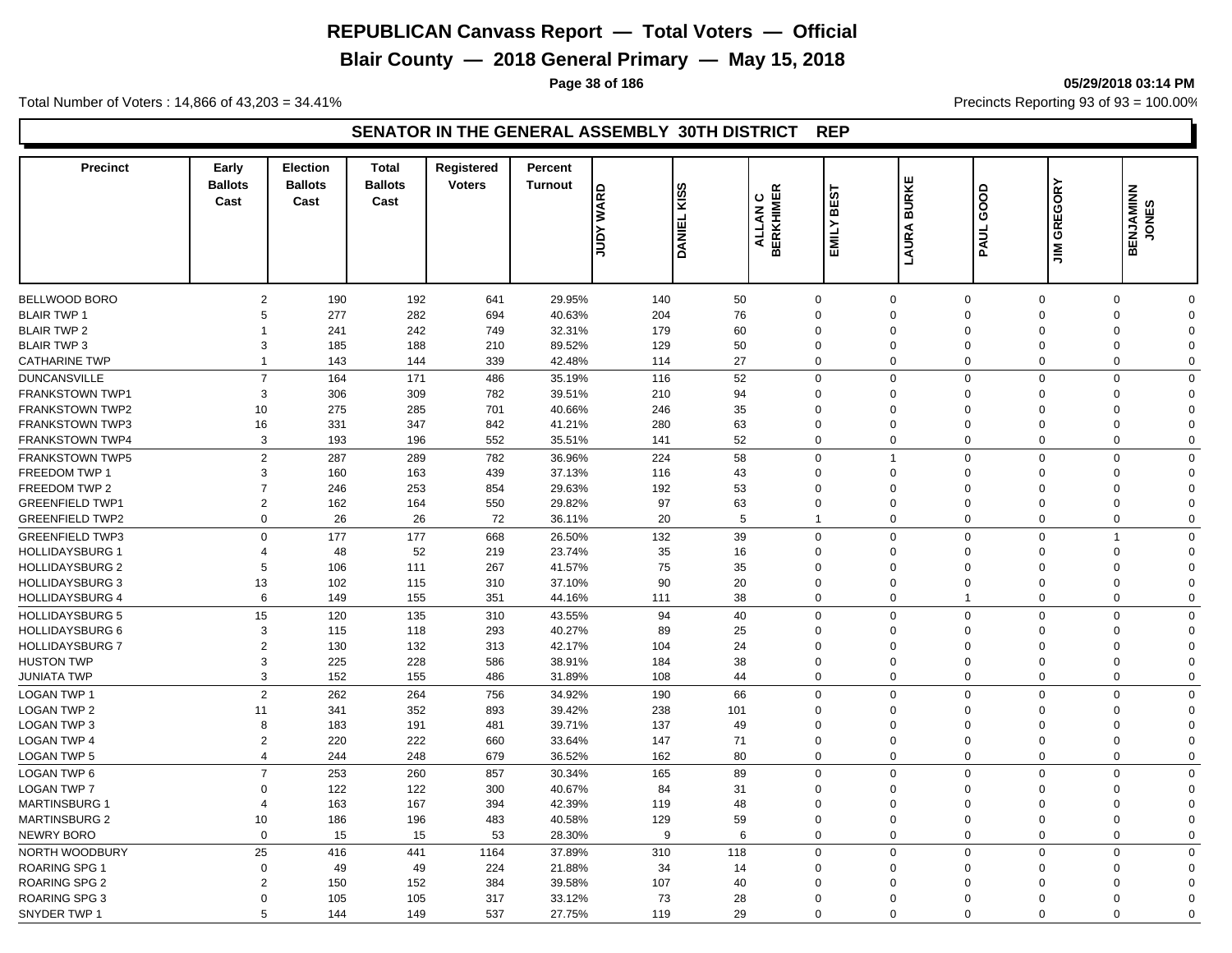**Blair County — 2018 General Primary — May 15, 2018**

**Page 39 of 186 05/29/2018 03:14 PM**

Total Number of Voters : 14,866 of 43,203 = 34.41% **Precincts Reporting 93 of 93** = 100.00%

#### **SENATOR IN THE GENERAL ASSEMBLY 30TH DISTRICT REP**

| <b>Precinct</b>      | Early<br><b>Ballots</b><br>Cast | <b>Election</b><br><b>Ballots</b><br>Cast | Total<br><b>Ballots</b><br>Cast | Registered<br><b>Voters</b> | Percent<br><b>Turnout</b> | RD<br>$\frac{1}{2}$ | <b>KISS</b><br><b>DANIEL</b> | LAN C<br>KHIMER<br>ALLAN<br>BERI | <b>ທ</b><br>볾<br>를<br>画 | URKE<br>≃<br>œ<br>5 | goo<br>ඏ<br>ЦL<br>Δ | GREGORY<br>$\sum_{i=1}^{n}$ | <b>BENJAMINN</b><br>JONES |  |
|----------------------|---------------------------------|-------------------------------------------|---------------------------------|-----------------------------|---------------------------|---------------------|------------------------------|----------------------------------|-------------------------|---------------------|---------------------|-----------------------------|---------------------------|--|
| SNYDER TWP 2         | 3                               | 228                                       | 231                             | 785                         | 29.43%                    | 184                 | 40                           | $\mathbf 0$                      |                         | $\Omega$            | $\Omega$            |                             | $\Omega$                  |  |
| <b>TAYLOR TWP</b>    |                                 | 375                                       | 381                             | 1142                        | 33.36%                    | 290                 | 83                           |                                  |                         |                     |                     |                             |                           |  |
| <b>TYRONE TWP 1</b>  |                                 | 132                                       | 134                             | 370                         | 36.22%                    | 119                 | 9                            |                                  |                         |                     |                     |                             |                           |  |
| <b>TYRONE TWP 2</b>  |                                 | 113                                       | 114                             | 348                         | 32.76%                    | 89                  | 18                           |                                  |                         |                     |                     |                             |                           |  |
| <b>TYRONE BORO 1</b> | 0                               | 106                                       | 106                             | 332                         | 31.93%                    | 90                  | 15                           | $\mathbf 0$                      |                         |                     | $\Omega$            |                             |                           |  |
| <b>TYRONE BORO 2</b> | $\Omega$                        | 65                                        | 65                              | 244                         | 26.64%                    | 51                  | 14                           | $\Omega$                         |                         | $\Omega$            | $\Omega$            |                             | $\Omega$                  |  |
| <b>TYRONE BORO 3</b> |                                 | 50                                        | 51                              | 188                         | 27.13%                    | 39                  | q                            |                                  |                         |                     |                     |                             |                           |  |
| <b>TYRONE BORO 4</b> |                                 | 41                                        | 42                              | 154                         | 27.27%                    | 27                  | 14                           |                                  |                         |                     |                     |                             |                           |  |
| <b>TYRONE BORO 5</b> |                                 | 50                                        | 51                              | 199                         | 25.63%                    | 42                  |                              |                                  |                         |                     |                     |                             |                           |  |
| TYRONE BORO 6        | 0                               | 143                                       | 143                             | 393                         | 36.39%                    | 103                 | 36                           | $\mathbf 0$                      |                         |                     | $\Omega$            |                             |                           |  |
| <b>TYRONE BORO 7</b> |                                 | 88                                        | 89                              | 272                         | 32.72%                    | 61                  | 24                           | $\mathbf 0$                      |                         | $\Omega$            | $\Omega$            |                             | $\Omega$                  |  |
| WILLIAMSBURG         |                                 | 154                                       | 160                             | 458                         | 34.93%                    | 136                 | 19                           |                                  |                         |                     |                     |                             |                           |  |
| <b>WOODBURY TWP</b>  |                                 | 202                                       | 203                             | 652                         | 31.13%                    | 173                 | 26                           |                                  |                         |                     |                     |                             |                           |  |
| <b>Totals</b>        | 382                             | 14484                                     | 14866                           | 43203                       |                           | 10630               | 3839                         |                                  |                         | $\overline{2}$      |                     |                             |                           |  |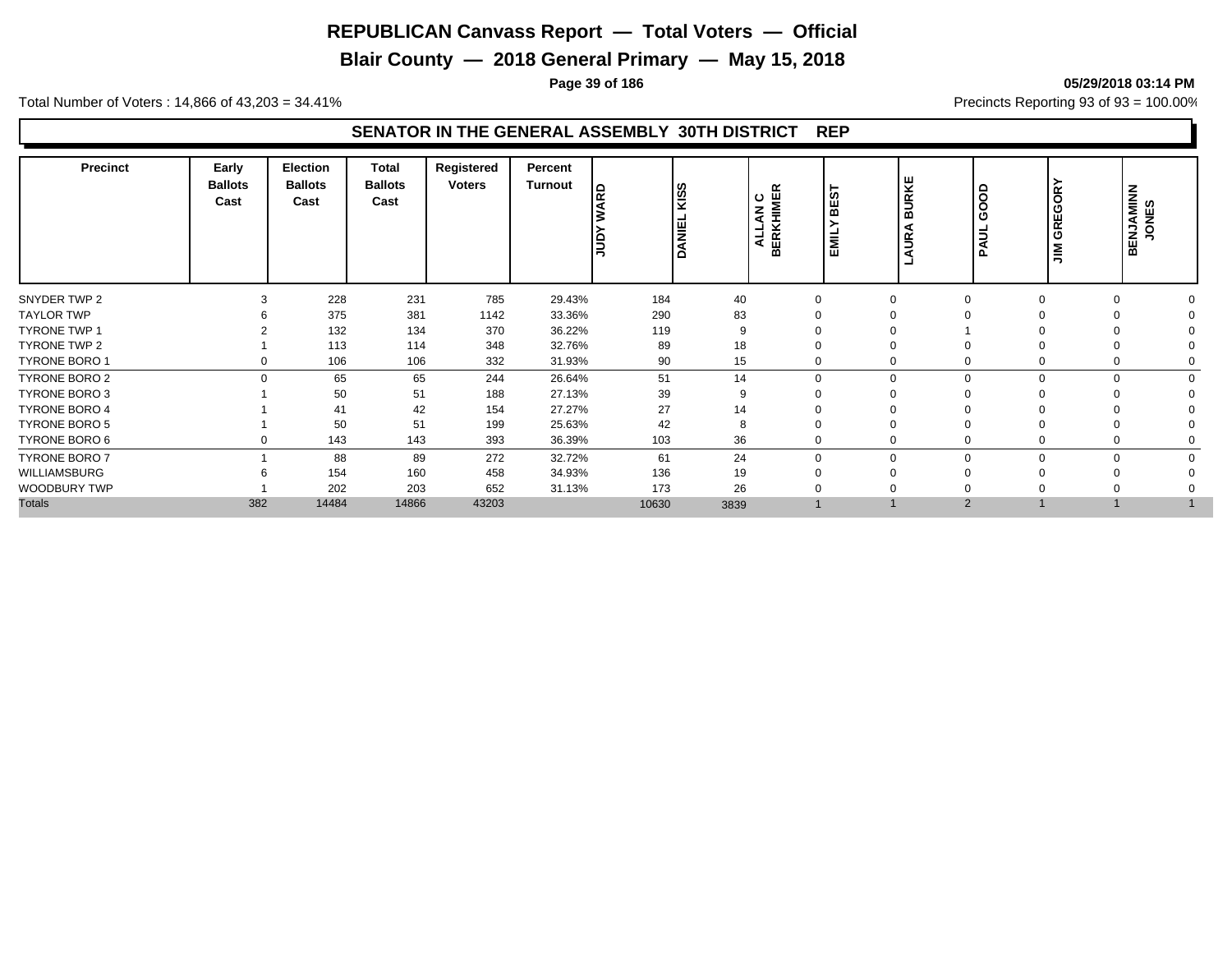**Blair County — 2018 General Primary — May 15, 2018**

**Page 40 of 186 05/29/2018 03:14 PM**

Total Number of Voters : 14,866 of 43,203 = 34.41% **Precincts Reporting 93 of 93** = 100.00%

#### **SENATOR IN THE GENERAL ASSEMBLY 30TH DISTRICT REP - REPUBLICAN**

| <b>Precinct</b>    | Early<br><b>Ballots</b><br>Cast | Election<br><b>Ballots</b><br>Cast | <b>Total</b><br><b>Ballots</b><br>Cast | Registered<br><b>Voters</b> | Percent<br><b>Turnout</b> | <b>DICK LOCKARD</b><br>KIM |              | <b>STAUFFER</b><br>PETER | EICHELBERGER<br>NHOL<br>$\leq$ | LOUSCHIMT   | <b>MATTHEW<br/>PACIFICO</b> | <b>Totals</b>      |  |
|--------------------|---------------------------------|------------------------------------|----------------------------------------|-----------------------------|---------------------------|----------------------------|--------------|--------------------------|--------------------------------|-------------|-----------------------------|--------------------|--|
| ALTOONA 1-1        | $\overline{7}$                  | 57                                 | 64                                     | 311                         | 20.58%                    | $\mathsf{O}\xspace$        | $\mathbf 0$  | $\mathbf 0$              | $\mathbf 0$                    | $\mathbf 0$ |                             | $\mathbf 0$<br>62  |  |
| ALTOONA 2-1        | -1                              | 35                                 | 36                                     | 119                         | 30.25%                    | $\Omega$                   | 0            | $\Omega$                 | $\mathbf 0$                    | $\Omega$    | $\Omega$                    | 36                 |  |
| ALTOONA 2-2        | 3                               | 95                                 | 98                                     | 341                         | 28.74%                    | $\Omega$                   | $\mathbf 0$  | $\Omega$                 | $\mathbf 0$                    | $\mathbf 0$ | $\Omega$                    | 93                 |  |
| ALTOONA 3-1        | $\overline{c}$                  | 48                                 | 50                                     | 231                         | 21.65%                    | $\Omega$                   | $\Omega$     | $\Omega$                 | $\mathbf 0$                    | 0           | $\mathbf 0$                 | 47                 |  |
| ALTOONA 3-2        | $\overline{2}$                  | 129                                | 131                                    | 342                         | 38.30%                    | $\Omega$                   | 0            | $\mathbf 0$              | $\Omega$                       | $\mathbf 0$ |                             | $\mathbf 0$<br>128 |  |
| ALTOONA 4-1        | $\mathsf 3$                     | 49                                 | 52                                     | 256                         | 20.31%                    | $\mathbf 0$                | 0            | $\mathbf 0$              | $\mathbf 0$                    | $\mathbf 0$ |                             | $\mathbf 0$<br>50  |  |
| ALTOONA 4-2        | 6                               | 144                                | 150                                    | 381                         | 39.37%                    | $\Omega$                   | 0            | $\Omega$                 | $\mathbf 0$                    | $\mathbf 0$ | 3                           | 149                |  |
| ALTOONA 5-1        | $\Omega$                        | 11                                 | 11                                     | 56                          | 19.64%                    | $\mathbf 0$                | $\Omega$     | $\mathbf 0$              | $\mathbf 0$                    | $\Omega$    | $\mathbf 0$                 | 11                 |  |
| ALTOONA 5-2        | $\mathbf{1}$                    | 82                                 | 83                                     | 266                         | 31.20%                    | $\mathbf 0$                | 0            | $\mathbf 0$              | $\mathbf 0$                    | 0           | $\mathsf 0$                 | 79                 |  |
| ALTOONA 5-3        | $\mathbf{1}$                    | 70                                 | 71                                     | 227                         | 31.28%                    | $\mathbf 0$                | 0            | $\mathbf 0$              | $\mathbf 0$                    | $\mathbf 0$ |                             | $\mathbf 0$<br>70  |  |
| ALTOONA 6-1        | $\mathbf 5$                     | 100                                | 105                                    | 371                         | 28.30%                    | $\mathbf 0$                | 0            | $\Omega$                 | $\mathbf 0$                    | $\mathbf 0$ |                             | 105<br>$\mathbf 0$ |  |
| ALTOONA 6-2        | 3                               | 122                                | 125                                    | 416                         | 30.05%                    | $\Omega$                   | 0            | $\mathbf 0$              | $\Omega$                       | $\Omega$    | $\mathbf 0$                 | 121                |  |
| ALTOONA 6-3        | 5                               | 159                                | 164                                    | 402                         | 40.80%                    | $\mathbf 0$                | 0            | $\mathbf 0$              | $\mathbf 0$                    | $\mathbf 0$ | $\mathbf 0$                 | 159                |  |
| ALTOONA 6-4        | $\overline{7}$                  | 161                                | 168                                    | 488                         | 34.43%                    | $\mathbf 0$                | $\mathbf 0$  | $\mathbf 0$              | $\mathbf 0$                    | $\mathbf 0$ | $\mathbf 0$                 | 156                |  |
| <b>ALTOONA7</b>    | $\Omega$                        | 79                                 | 79                                     | 326                         | 24.23%                    | $\Omega$                   | 0            | $\mathbf 0$              | $\mathbf 0$                    | $\mathbf 0$ |                             | $\mathbf 0$<br>76  |  |
| ALTOONA 8-1        | 3                               | 46                                 | 49                                     | 245                         | 20.00%                    | $\mathbf 0$                | 0            | $\mathbf 0$              | $\mathbf 0$                    | 0           | $\mathsf 0$                 | 47                 |  |
| ALTOONA 8-2        | 2                               | 87                                 | 89                                     | 261                         | 34.10%                    | $\Omega$                   | 0            | $\Omega$                 | $\mathbf 0$                    | 0           | $\Omega$                    | 89                 |  |
| ALTOONA 9          | 3                               | 93                                 | 96                                     | 301                         | 31.89%                    | $\mathbf 0$                | 0            | $\mathbf 0$              | $\mathbf 0$                    | $\mathbf 0$ | $\mathbf 0$                 | 94                 |  |
| ALTOONA 10-1       | 3                               | 132                                | 135                                    | 512                         | 26.37%                    | $\mathbf 0$                | 0            | $\mathbf 0$              | $\mathbf 0$                    | 0           | $\mathbf 0$                 | 132                |  |
| ALTOONA 10-2       | $\overline{7}$                  | 177                                | 184                                    | 562                         | 32.74%                    | $\Omega$                   | 0            | $\mathbf 0$              | $\overline{1}$                 | 0           | $\Omega$                    | 178                |  |
| ALTOONA 11-1       | 5                               | 152                                | 157                                    | 517                         | 30.37%                    | $\mathbf 0$                | $\mathbf 0$  | $\Omega$                 | $\mathbf 0$                    | $\mathbf 0$ | $\mathbf 0$                 | 152                |  |
| ALTOONA 11-2       | 2                               | 206                                | 208                                    | 546                         | 38.10%                    | $\Omega$                   | $\mathbf{1}$ | $\Omega$                 | $\overline{2}$                 | $\Omega$    | $\Omega$                    | 199                |  |
| ALTOONA 12-1       | 3                               | 99                                 | 102                                    | 335                         | 30.45%                    | $\Omega$                   | $\Omega$     | $\Omega$                 | $\mathbf 0$                    | $\Omega$    | $\Omega$                    | 99                 |  |
| ALTOONA 12-2       | 3                               | 89                                 | 92                                     | 251                         | 36.65%                    | $\mathbf 0$                | 0            | $\mathbf 0$              | $\mathbf 0$                    | $\mathbf 0$ | $\mathbf 0$                 | 92                 |  |
| ALTOONA 12-3       | 2                               | 61                                 | 63                                     | 211                         | 29.86%                    | $\Omega$                   | 0            | $\mathbf 0$              | $\Omega$                       | 0           |                             | 60<br>0            |  |
| ALTOONA 12-4       | $\mathbf{1}$                    | 129                                | 130                                    | 332                         | 39.16%                    | $\mathbf 0$                | 0            | $\mathbf 0$              | $\mathbf 0$                    | 0           |                             | $\mathbf 0$<br>130 |  |
| ALTOONA 13-1       | $\overline{c}$                  | 165                                | 167                                    | 503                         | 33.20%                    | $\Omega$                   | $\Omega$     | $\Omega$                 | $\Omega$                       | $\mathbf 0$ | $\mathbf 0$                 | 165                |  |
| ALTOONA 13-2       | $\Omega$                        | 117                                | 117                                    | 350                         | 33.43%                    | $\Omega$                   | $\Omega$     | $\Omega$                 | $\mathbf 0$                    | $\Omega$    | $\mathbf 0$                 | 113                |  |
| ALTOONA 13-3       | 3                               | 104                                | 107                                    | 340                         | 31.47%                    | $\mathbf 0$                | $\mathbf 0$  | $\mathbf 0$              | $\mathbf 0$                    | 0           | $\mathbf 0$                 | 102                |  |
| ALTOONA 13-4       | $\overline{1}$                  | 75                                 | 76                                     | 278                         | 27.34%                    | $\mathbf 0$                | 0            | $\mathbf 0$              | $\mathbf 0$                    | 0           |                             | 74<br>$\mathbf 0$  |  |
| ALTOONA 14-1       | 8                               | 217                                | 225                                    | 592                         | 38.01%                    | $\Omega$                   | 0            | $\mathbf 0$              | $\mathbf 0$                    | 0           |                             | 221<br>$\mathbf 0$ |  |
| ALTOONA 14-2       | 10                              | 210                                | 220                                    | 596                         | 36.91%                    | $\Omega$                   | 0            | $\Omega$                 | $\mathbf 0$                    | $\Omega$    | $\Omega$                    | 214                |  |
| ALTOONA 14-3       | 5                               | 218                                | 223                                    | 555                         | 40.18%                    | $\Omega$                   | $\Omega$     | $\Omega$                 | $\Omega$                       | $\Omega$    | $\mathbf 0$                 | 213                |  |
| ALLEGHENY 1        | $\,$ 5 $\,$                     | 311                                | 316                                    | 948                         | 33.33%                    | $\mathbf 0$                | $\mathbf 0$  | $\Omega$                 | $\Omega$                       | $\Omega$    | $\mathbf 0$                 | 310                |  |
| <b>ALLEGHENY 2</b> | 12                              | 289                                | 301                                    | 910                         | 33.08%                    | $\Omega$                   | 0            | $\overline{1}$           | $\mathbf 0$                    | 0           | $\mathbf 0$                 | 290                |  |
| ALLEGHENY 3        | 8                               | 51                                 | 59                                     | 170                         | 34.71%                    | $\mathbf 0$                | $\mathbf 0$  | $\mathbf 0$              | $\mathbf 0$                    | $\mathbf 0$ |                             | 59<br>$\mathbf 0$  |  |
| ALLEGHENY 4        | 3                               | 147                                | 150                                    | 419                         | 35.80%                    | $\Omega$                   | $\mathbf 0$  | $\mathbf 0$              | $\mathbf 0$                    | $\Omega$    | $\mathbf 0$                 | 146                |  |
| <b>ANTIS TWP 1</b> | 8                               | 367                                | 375                                    | 1149                        | 32.64%                    | $\Omega$                   | $\Omega$     | $\Omega$                 | $\mathbf 0$                    | $\Omega$    | $\Omega$                    | 365                |  |
| <b>ANTIS TWP 2</b> | 9                               | 197                                | 206                                    | 717                         | 28.73%                    | $\Omega$                   | $\mathbf 0$  | $\Omega$                 | $\mathbf 0$                    | $\Omega$    | $\Omega$                    | 201                |  |
| <b>ANTIS TWP 3</b> | 6                               | 294                                | 300                                    | 855                         | 35.09%                    | $\Omega$                   | $\mathbf 0$  | $\mathbf 0$              | $\mathbf 0$                    | 0           |                             | 291<br>$\mathbf 0$ |  |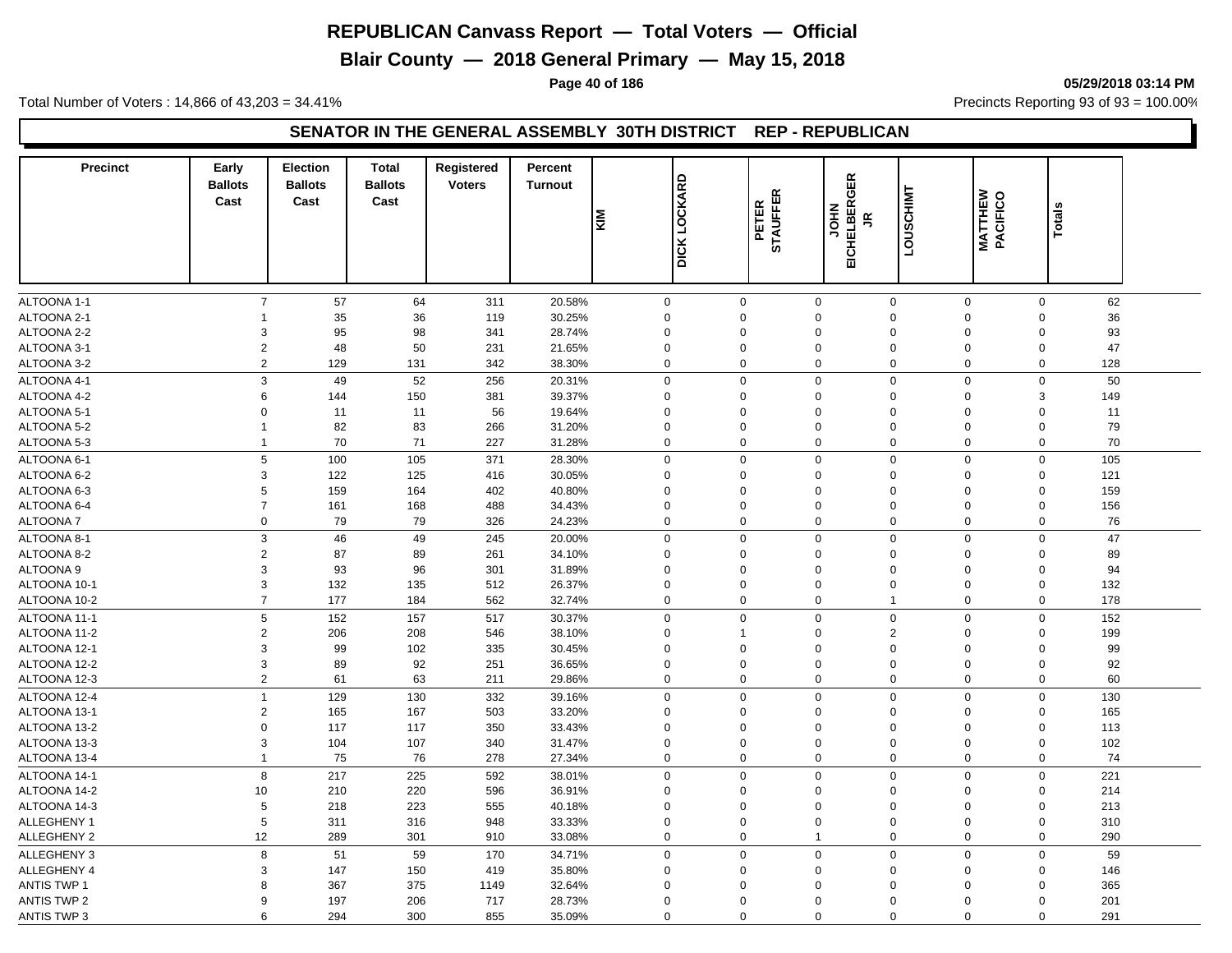**Blair County — 2018 General Primary — May 15, 2018**

**Page 41 of 186 05/29/2018 03:14 PM**

Total Number of Voters : 14,866 of 43,203 = 34.41% **Precincts Reporting 93 of 93** = 100.00%

#### **SENATOR IN THE GENERAL ASSEMBLY 30TH DISTRICT REP**

| <b>Precinct</b>                                  | Early<br><b>Ballots</b><br>Cast | <b>Election</b><br><b>Ballots</b><br>Cast | <b>Total</b><br><b>Ballots</b><br>Cast | Registered<br><b>Voters</b> | Percent<br><b>Turnout</b> | <b>MIN</b>  | <b>DICK LOCKARD</b> | <b>STAUFFER</b><br>PETER | <b>GER</b><br><b>EICHELBER</b><br><b>NHOL</b><br>$\leq$ | LOUSCHIMT      | <b>MATTHEW</b><br>PACIFICO | Totals      |           |
|--------------------------------------------------|---------------------------------|-------------------------------------------|----------------------------------------|-----------------------------|---------------------------|-------------|---------------------|--------------------------|---------------------------------------------------------|----------------|----------------------------|-------------|-----------|
|                                                  |                                 |                                           |                                        |                             |                           |             |                     |                          |                                                         |                |                            |             |           |
| <b>BELLWOOD BORO</b>                             | $\overline{2}$                  | 190                                       | 192                                    | 641                         | 29.95%                    | $\mathbf 0$ | 0                   | $\mathbf 0$              | $\mathbf 0$                                             | 0              |                            | $\mathbf 0$ | 190       |
| <b>BLAIR TWP 1</b>                               | 5                               | 277                                       | 282                                    | 694                         | 40.63%                    | $\Omega$    | $\Omega$            | $\Omega$                 | $\mathbf 0$                                             | $\Omega$       |                            | $\Omega$    | 280       |
| <b>BLAIR TWP 2</b>                               | $\overline{1}$                  | 241                                       | 242                                    | 749                         | 32.31%                    | $\Omega$    | $\mathbf 0$         | $\mathbf 0$              | $\Omega$                                                | $\Omega$       |                            | $\mathbf 0$ | 239       |
| <b>BLAIR TWP 3</b>                               | 3                               | 185                                       | 188                                    | 210                         | 89.52%                    | $\Omega$    | 0                   | $\mathbf 0$              | $\Omega$                                                | $\Omega$       |                            | $\Omega$    | 179       |
| <b>CATHARINE TWP</b>                             | $\overline{1}$                  | 143                                       | 144                                    | 339                         | 42.48%                    | $\mathbf 0$ | 0                   | $\mathbf 0$              | $\mathbf 0$                                             | 0              |                            | 0           | 141       |
| <b>DUNCANSVILLE</b>                              | $\overline{7}$                  | 164                                       | 171                                    | 486                         | 35.19%                    | $\Omega$    | $\Omega$            | $\Omega$                 | $\mathbf 0$                                             | $\mathbf 0$    |                            | $\mathsf 0$ | 168       |
| <b>FRANKSTOWN TWP1</b>                           | 3                               | 306                                       | 309                                    | 782                         | 39.51%                    | $\Omega$    | $\Omega$            | $\Omega$                 | $\mathbf 0$                                             | $\Omega$       |                            | $\Omega$    | 304       |
| <b>FRANKSTOWN TWP2</b>                           | 10                              | 275                                       | 285                                    | 701                         | 40.66%                    | $\Omega$    | $\Omega$            | $\Omega$                 | $\Omega$                                                | $\Omega$       |                            | $\mathbf 0$ | 281       |
| FRANKSTOWN TWP3                                  | 16                              | 331                                       | 347                                    | 842                         | 41.21%                    | $\Omega$    | $\Omega$            | $\Omega$                 | $\mathbf 0$                                             | $\Omega$       |                            | $\Omega$    | 343       |
| <b>FRANKSTOWN TWP4</b>                           | 3                               | 193                                       | 196                                    | 552                         | 35.51%                    | $\Omega$    | 0                   | $\Omega$                 | $\mathbf 0$                                             | 0              |                            | $\Omega$    | 193       |
| <b>FRANKSTOWN TWP5</b>                           | $\overline{2}$                  | 287                                       | 289                                    | 782                         | 36.96%                    | $\Omega$    | 0                   | $\Omega$                 | $\mathbf 0$                                             | 0              |                            | $\mathbf 0$ | 283       |
| FREEDOM TWP 1                                    | 3                               | 160                                       | 163                                    | 439                         | 37.13%                    | $\Omega$    | 0                   | $\Omega$                 | $\mathbf 0$                                             | $\Omega$       |                            | $\mathbf 0$ | 159       |
| FREEDOM TWP 2                                    | $\overline{7}$                  | 246                                       | 253                                    | 854                         | 29.63%                    | $\Omega$    | $\mathbf 0$         | $\Omega$                 | $\Omega$                                                | $\mathbf 0$    |                            | $\Omega$    | 245       |
| <b>GREENFIELD TWP1</b>                           | 2                               | 162                                       | 164                                    | 550                         | 29.82%                    | $\Omega$    | $\Omega$            | $\Omega$                 | $\Omega$                                                | $\Omega$       |                            | $\Omega$    | 160       |
| <b>GREENFIELD TWP2</b>                           | $\mathbf 0$                     | 26                                        | 26                                     | 72                          | 36.11%                    | $\Omega$    | 0                   | $\mathsf 0$              | $\Omega$                                                | 0              |                            | $\mathbf 0$ | 26        |
|                                                  | $\mathbf 0$                     |                                           |                                        |                             |                           | $\Omega$    | $\mathbf 0$         | $\mathbf 0$              | $\mathbf 0$                                             | $\mathbf 0$    |                            | $\Omega$    |           |
| <b>GREENFIELD TWP3</b>                           | $\overline{4}$                  | 177                                       | 177                                    | 668                         | 26.50%                    | $\Omega$    | $\mathbf 0$         | $\Omega$                 | $\mathbf 0$                                             | $\Omega$       |                            | $\Omega$    | 172<br>51 |
| <b>HOLLIDAYSBURG 1</b><br><b>HOLLIDAYSBURG 2</b> | 5                               | 48<br>106                                 | 52<br>111                              | 219<br>267                  | 23.74%<br>41.57%          | $\Omega$    | $\Omega$            | $\mathbf 0$              | $\mathbf 0$                                             | $\Omega$       |                            | $\mathbf 0$ | 110       |
| <b>HOLLIDAYSBURG 3</b>                           | 13                              | 102                                       | 115                                    | 310                         | 37.10%                    | $\Omega$    | 0                   | $\Omega$                 | $\mathbf 0$                                             | $\mathbf 0$    |                            | $\mathbf 0$ | 110       |
| <b>HOLLIDAYSBURG 4</b>                           | 6                               | 149                                       | 155                                    | 351                         | 44.16%                    | $\Omega$    | $\mathbf 0$         | $\mathbf 0$              | $\mathbf 0$                                             | $\mathbf 0$    |                            | $\mathbf 0$ | 150       |
|                                                  |                                 |                                           |                                        |                             |                           |             |                     |                          |                                                         |                |                            |             |           |
| <b>HOLLIDAYSBURG 5</b>                           | 15                              | 120                                       | 135                                    | 310                         | 43.55%                    | $\Omega$    | 0                   | $\Omega$                 | $\mathbf 0$                                             | 0              |                            | $\mathsf 0$ | 134       |
| <b>HOLLIDAYSBURG 6</b>                           | 3                               | 115                                       | 118                                    | 293                         | 40.27%                    | $\Omega$    | $\Omega$            | $\Omega$                 | $\Omega$                                                | $\Omega$       |                            | $\Omega$    | 114       |
| <b>HOLLIDAYSBURG 7</b>                           | $\overline{2}$                  | 130                                       | 132                                    | 313                         | 42.17%                    | $\Omega$    | $\mathbf 0$         | $\Omega$                 | $\mathbf 0$                                             | $\Omega$       |                            | $\mathbf 0$ | 128       |
| <b>HUSTON TWP</b>                                | 3                               | 225                                       | 228                                    | 586                         | 38.91%                    | $\Omega$    | $\Omega$            | $\Omega$                 | $\Omega$<br>$\Omega$                                    | $\Omega$       |                            | $\Omega$    | 222       |
| JUNIATA TWP                                      | 3                               | 152                                       | 155                                    | 486                         | 31.89%                    | $\Omega$    | 0                   | $\mathbf 0$              |                                                         | 0              |                            | $\mathbf 0$ | 152       |
| <b>LOGAN TWP 1</b>                               | $\overline{2}$                  | 262                                       | 264                                    | 756                         | 34.92%                    | $\Omega$    | 0                   | $\Omega$                 | $\mathbf 0$                                             | $\overline{1}$ |                            | $\Omega$    | 257       |
| LOGAN TWP 2                                      | 11                              | 341                                       | 352                                    | 893                         | 39.42%                    | $\Omega$    | $\Omega$            | $\Omega$                 | $\Omega$                                                | $\mathbf 0$    |                            | $\mathbf 0$ | 339       |
| LOGAN TWP 3                                      | 8                               | 183                                       | 191                                    | 481                         | 39.71%                    | $\Omega$    | $\Omega$            | $\Omega$                 | $\Omega$                                                | $\Omega$       |                            | $\Omega$    | 186       |
| <b>LOGAN TWP 4</b>                               | 2                               | 220                                       | 222                                    | 660                         | 33.64%                    |             | $\Omega$            | $\Omega$                 | $\mathbf 0$                                             | $\Omega$       |                            | $\mathbf 0$ | 219       |
| <b>LOGAN TWP 5</b>                               | $\overline{4}$                  | 244                                       | 248                                    | 679                         | 36.52%                    | $\Omega$    | 0                   | $\Omega$                 | $\mathbf 0$                                             | 0              |                            | $\mathbf 0$ | 242       |
| <b>LOGAN TWP 6</b>                               | $\overline{7}$                  | 253                                       | 260                                    | 857                         | 30.34%                    | $\Omega$    | $\mathbf 0$         | $\mathbf 0$              | $\mathbf 0$                                             | $\mathbf 0$    |                            | $\mathbf 0$ | 254       |
| <b>LOGAN TWP 7</b>                               | $\Omega$                        | 122                                       | 122                                    | 300                         | 40.67%                    | $\Omega$    | 0                   | $\Omega$                 | $\mathbf 0$                                             | $\Omega$       |                            | $\Omega$    | 115       |
| <b>MARTINSBURG 1</b>                             | $\overline{4}$                  | 163                                       | 167                                    | 394                         | 42.39%                    | $\Omega$    | 0                   | $\Omega$                 | $\mathbf 0$                                             | $\Omega$       |                            | $\mathbf 0$ | 167       |
| <b>MARTINSBURG 2</b>                             | 10                              | 186                                       | 196                                    | 483                         | 40.58%                    | $\Omega$    | 0                   | $\Omega$                 | $\mathbf 0$                                             | $\mathbf 0$    |                            | $\mathbf 0$ | 188       |
| NEWRY BORO                                       | $\mathbf 0$                     | 15                                        | 15                                     | 53                          | 28.30%                    | $\Omega$    | 0                   | $\mathbf 0$              | $\mathbf 0$                                             | $\mathbf 0$    |                            | $\mathbf 0$ | 15        |
| NORTH WOODBURY                                   | 25                              | 416                                       | 441                                    | 1164                        | 37.89%                    | $\mathbf 0$ | 0                   | $\mathbf 0$              | $\mathbf 0$                                             | 0              |                            | $\mathbf 0$ | 428       |
| ROARING SPG 1                                    | $\Omega$                        | 49                                        | 49                                     | 224                         | 21.88%                    | $\Omega$    | $\Omega$            | $\Omega$                 | $\Omega$                                                | $\Omega$       |                            | $\Omega$    | 48        |
| ROARING SPG 2                                    | $\overline{2}$                  | 150                                       | 152                                    | 384                         | 39.58%                    | $\Omega$    | $\Omega$            | $\Omega$                 | $\Omega$                                                | $\Omega$       |                            | $\Omega$    | 147       |
| ROARING SPG 3                                    | $\Omega$                        | 105                                       | 105                                    | 317                         | 33.12%                    | $\Omega$    | $\Omega$            | $\Omega$                 | $\Omega$                                                | $\Omega$       |                            | $\Omega$    | 101       |
| SNYDER TWP 1                                     | 5                               | 144                                       | 149                                    | 537                         | 27.75%                    | $\Omega$    | $\Omega$            | $\Omega$                 | $\Omega$                                                | $\Omega$       |                            | $\Omega$    | 148       |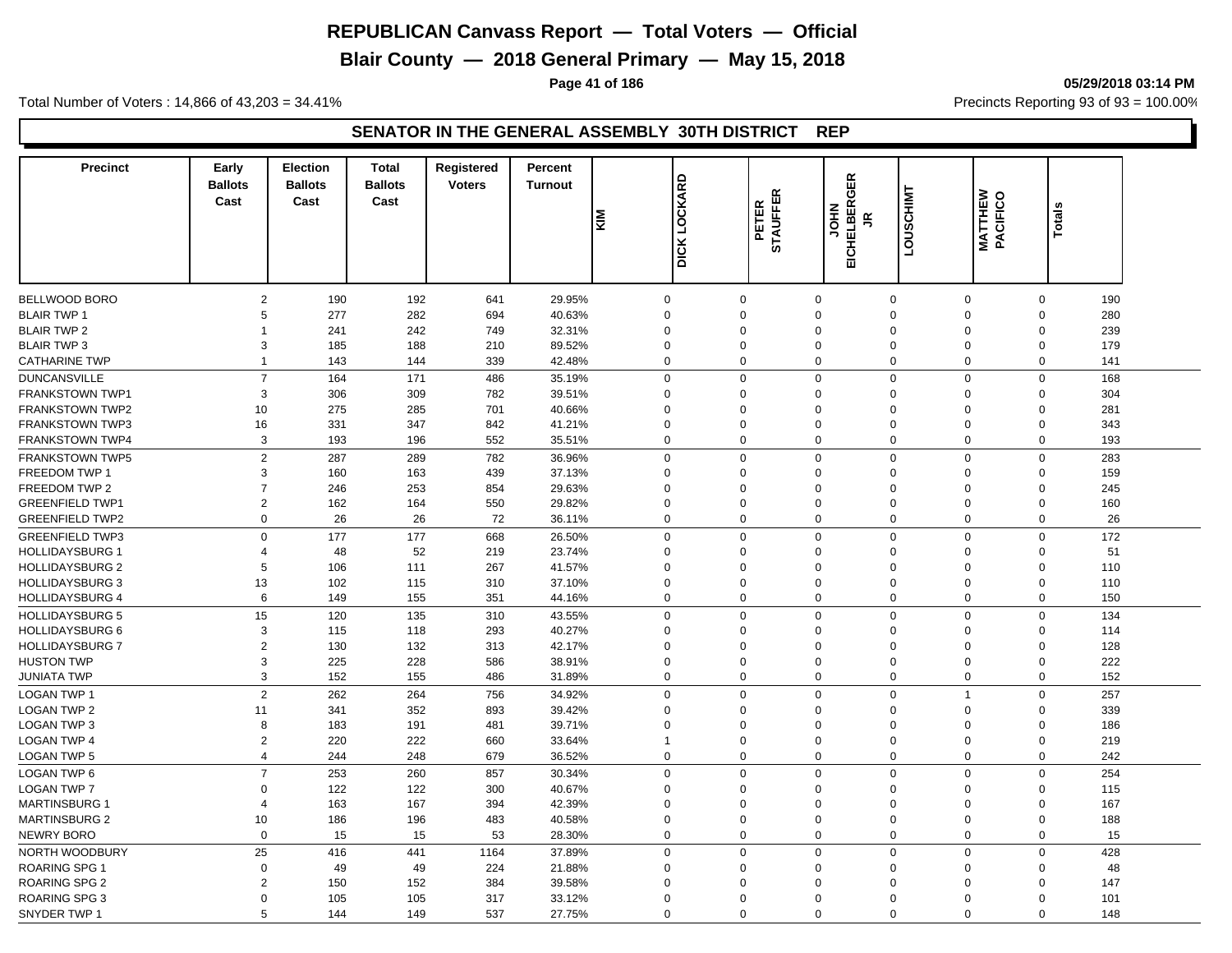**Blair County — 2018 General Primary — May 15, 2018**

**Page 42 of 186 05/29/2018 03:14 PM**

Total Number of Voters : 14,866 of 43,203 = 34.41% **Precincts Reporting 93 of 93** = 100.00%

#### **SENATOR IN THE GENERAL ASSEMBLY 30TH DISTRICT REP**

| <b>Precinct</b>      | Early<br><b>Ballots</b><br>Cast | <b>Election</b><br><b>Ballots</b><br>Cast | Total<br><b>Ballots</b><br>Cast | Registered<br><b>Voters</b> | Percent<br>Turnout | KIM      | LOCKARD<br>$\overline{DCK}$ | <b>STAUFFER</b><br>PETER | Æ<br>O<br>모터<br>새<br><b>NHOL</b><br>퓦<br>드<br>디 | <b>SCHIMT</b><br>$\Rightarrow$<br>ğ | <b>MATTHEW<br/>PACIFICO</b> | <b>Totals</b>  |
|----------------------|---------------------------------|-------------------------------------------|---------------------------------|-----------------------------|--------------------|----------|-----------------------------|--------------------------|-------------------------------------------------|-------------------------------------|-----------------------------|----------------|
| SNYDER TWP 2         | 3                               | 228                                       | 231                             | 785                         | 29.43%             |          | 0                           |                          | $\Omega$                                        | $\Omega$                            | $\Omega$                    | 224            |
| <b>TAYLOR TWP</b>    |                                 | 375                                       | 381                             | 1142                        | 33.36%             |          |                             |                          |                                                 | O                                   |                             | 373            |
| <b>TYRONE TWP 1</b>  |                                 | 132                                       | 134                             | 370                         | 36.22%             |          | $\Omega$                    |                          |                                                 | $\Omega$                            |                             | 129            |
| TYRONE TWP 2         |                                 | 113                                       | 114                             | 348                         | 32.76%             |          | 0                           |                          |                                                 | $\Omega$                            |                             | 107            |
| TYRONE BORO 1        |                                 | 106                                       | 106                             | 332                         | 31.93%             |          | 0                           |                          |                                                 | 0                                   |                             | 105            |
| TYRONE BORO 2        | $\Omega$                        | 65                                        | 65                              | 244                         | 26.64%             | $\Omega$ | $\mathbf 0$                 |                          | $\Omega$                                        | $\mathbf 0$                         | $\Omega$                    | 65             |
| TYRONE BORO 3        |                                 | 50                                        | 51                              | 188                         | 27.13%             |          | 0                           |                          |                                                 | O                                   |                             | 48             |
| <b>TYRONE BORO 4</b> |                                 | 41                                        | 42                              | 154                         | 27.27%             |          | $\Omega$                    |                          |                                                 | $\Omega$                            |                             | 41             |
| <b>TYRONE BORO 5</b> |                                 | 50                                        | 51                              | 199                         | 25.63%             |          | 0                           |                          |                                                 | $\Omega$                            |                             | 50             |
| TYRONE BORO 6        |                                 | 143                                       | 143                             | 393                         | 36.39%             |          | $\mathbf 0$                 |                          |                                                 | $\mathbf 0$                         |                             | 139            |
| <b>TYRONE BORO 7</b> |                                 | 88                                        | 89                              | 272                         | 32.72%             | $\Omega$ | $\mathbf 0$                 |                          | $\Omega$                                        | $\mathbf 0$                         |                             | 85<br>$\Omega$ |
| WILLIAMSBURG         |                                 | 154                                       | 160                             | 458                         | 34.93%             |          | 0                           |                          | $\Omega$                                        | $\Omega$                            |                             | 155            |
| <b>WOODBURY TWP</b>  |                                 | 202                                       | 203                             | 652                         | 31.13%             |          | 0                           |                          |                                                 | $\Omega$                            |                             | 199            |
| <b>Totals</b>        | 382                             | 14484                                     | 14866                           | 43203                       |                    |          |                             |                          | 3                                               |                                     |                             | 14486<br>3     |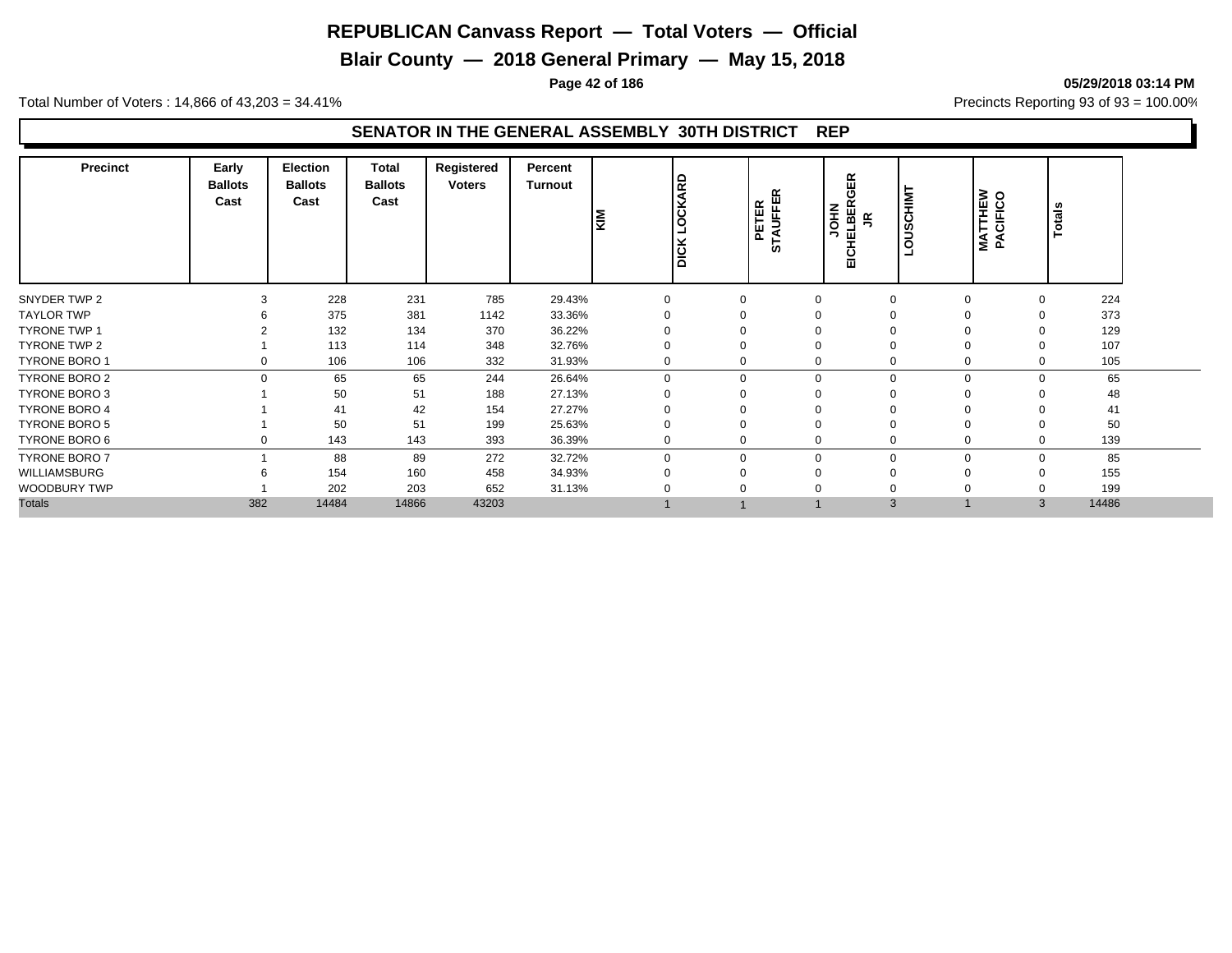## **Blair County — 2018 General Primary — May 15, 2018**

**Page 43 of 186 05/29/2018 03:14 PM**

Total Number of Voters : 14,866 of 43,203 = 34.41% **Precincts Reporting 93 of 93** = 100.00%

#### **REPRESENTATIVE IN THE GENERAL ASSEMBLY 79TH DISTRICT REP - REPUBLICAN**

| <b>Precinct</b>    | Early<br><b>Ballots</b>   | <b>Election</b><br><b>Ballots</b> | <b>Total</b><br><b>Ballots</b> | Registered<br><b>Voters</b> | Percent<br><b>Turnout</b> |                        |                                                 |           |                                 |              |                    |  |
|--------------------|---------------------------|-----------------------------------|--------------------------------|-----------------------------|---------------------------|------------------------|-------------------------------------------------|-----------|---------------------------------|--------------|--------------------|--|
|                    | Cast                      | Cast                              | Cast                           |                             |                           |                        | <b>SCHMITT</b>                                  | COLEGROVE | SMITH                           | <b>SMITH</b> |                    |  |
|                    |                           |                                   |                                |                             |                           | <b>SHARON</b><br>BREAM |                                                 | LAURIE    |                                 |              | <b>Totals</b>      |  |
|                    |                           |                                   |                                |                             |                           |                        | $\overline{\overline{\overline{\overline{C}}}}$ |           | <b>MARY</b>                     | RUBY         |                    |  |
|                    |                           |                                   |                                |                             |                           |                        |                                                 |           |                                 |              |                    |  |
| ALTOONA 1-1        | $\boldsymbol{7}$          | 57                                | 64                             | 311                         | 20.58%                    | 25                     | 37                                              |           | $\mathbf 0$                     | $\mathbf 0$  | $\mathbf 0$<br>62  |  |
| ALTOONA 2-1        | 1                         | 35                                | 36                             | 119                         | 30.25%                    | 11                     | 25                                              |           | $\mathbf 0$<br>$\mathbf 0$      | $\Omega$     | 36                 |  |
| ALTOONA 2-2        | $\mathsf 3$               | 95                                | 98                             | 341                         | 28.74%                    | 33                     | 62                                              |           | $\Omega$<br>$\boldsymbol{0}$    | $\Omega$     | 95                 |  |
| ALTOONA 3-1        | $\sqrt{2}$                | 48                                | 50                             | 231                         | 21.65%                    | 11                     | 38                                              |           | $\mathbf 0$<br>$\mathbf 0$      | $\mathbf 0$  | 49                 |  |
| ALTOONA 3-2        | $\sqrt{2}$                | 129                               | 131                            | 342                         | 38.30%                    | 46                     | 79                                              |           | $\mathbf 0$<br>$\mathbf 0$      |              | $\mathsf 0$<br>125 |  |
| ALTOONA 4-1        | 3                         | 49                                | 52                             | 256                         | 20.31%                    | 19                     | 33                                              |           | $\mathbf 0$<br>$\mathbf 0$      |              | $\mathsf 0$<br>52  |  |
| ALTOONA 4-2        | 6                         | 144                               | 150                            | 381                         | 39.37%                    | 43                     | 103                                             |           | $\mathbf 0$<br>$\mathbf 0$      | $\Omega$     | 146                |  |
| ALTOONA 5-1        | $\mathbf 0$               | 11                                | 11                             | 56                          | 19.64%                    | $\overline{4}$         | 6                                               |           | $\Omega$<br>$\mathbf 0$         | $\Omega$     | 10                 |  |
| ALTOONA 5-2        | $\mathbf{1}$              | 82                                | 83                             | 266                         | 31.20%                    | 25                     | 53                                              |           | $\mathbf{1}$<br>$\overline{1}$  | $\Omega$     | 80                 |  |
| ALTOONA 5-3        | $\mathbf{1}$              | 70                                | 71                             | 227                         | 31.28%                    | 32                     | 38                                              |           | $\mathbf 0$<br>$\mathbf 0$      | $\Omega$     | 70                 |  |
| ALTOONA 6-1        | $\,$ 5 $\,$               | 100                               | 105                            | 371                         | 28.30%                    | 29                     | 74                                              |           | $\mathbf 0$<br>$\mathbf 0$      | $\mathbf 0$  | 103                |  |
| ALTOONA 6-2        | $\mathsf 3$               | 122                               | 125                            | 416                         | 30.05%                    | 44                     | 75                                              |           | $\mathbf 0$<br>$\mathbf 0$      | $\Omega$     | 119                |  |
| ALTOONA 6-3        | 5                         | 159                               | 164                            | 402                         | 40.80%                    | 44                     | 110                                             |           | $\mathbf 0$<br>$\mathbf 0$      | $\Omega$     | 154                |  |
| ALTOONA 6-4        | $\overline{7}$            | 161                               | 168                            | 488                         | 34.43%                    | 55                     | 106                                             |           | $\mathbf 0$<br>$\mathbf 0$      | $\mathbf 0$  | 161                |  |
| <b>ALTOONA7</b>    | $\mathsf 0$               | 79                                | 79                             | 326                         | 24.23%                    | 32                     | 44                                              |           | $\mathbf 0$<br>$\mathbf 0$      |              | $\mathbf 0$<br>76  |  |
| ALTOONA 8-1        | 3                         | 46                                | 49                             | 245                         | 20.00%                    | 20                     | 27                                              |           | $\mathbf 0$<br>$\mathbf 0$      | $\Omega$     | 47                 |  |
| ALTOONA 8-2        | $\sqrt{2}$                | 87                                | 89                             | 261                         | 34.10%                    | 33                     | 56                                              |           | $\mathbf 0$<br>0                | $\Omega$     | 89                 |  |
| ALTOONA 9          | $\mathsf 3$               | 93                                | 96                             | 301                         | 31.89%                    | 44                     | 50                                              |           | $\boldsymbol{0}$<br>$\mathbf 0$ | $\mathbf 0$  | 94                 |  |
| ALTOONA 10-1       | 3                         | 132                               | 135                            | 512                         | 26.37%                    | 32                     | 98                                              |           | $\mathbf 0$<br>$\mathbf 0$      | $\Omega$     | 130                |  |
| ALTOONA 10-2       | $\overline{7}$            | 177                               | 184                            | 562                         | 32.74%                    | 48                     | 132                                             |           | $\mathbf{0}$<br>$\mathbf 0$     |              | $\mathbf 0$<br>180 |  |
| ALTOONA 11-1       | 5                         | 152                               | 157                            | 517                         | 30.37%                    | 51                     | 101                                             |           | $\mathbf 0$<br>$\mathbf 0$      |              | $\mathbf 0$<br>152 |  |
| ALTOONA 11-2       | 2                         | 206                               | 208                            | 546                         | 38.10%                    | 80                     | 121                                             |           | $\mathbf 0$<br>$\mathbf 0$      | $\Omega$     | 201                |  |
| ALTOONA 12-1       | 3                         | 99                                | 102                            | 335                         | 30.45%                    | 41                     | 56                                              |           | $\mathbf 0$<br>$\mathbf 0$      | $\mathbf 0$  | 97                 |  |
| ALTOONA 12-2       | 3                         | 89                                | 92                             | 251                         | 36.65%                    | 33                     | 56                                              |           | $\mathbf 0$<br>$\mathbf 0$      | $\Omega$     | 89                 |  |
| ALTOONA 12-3       | $\sqrt{2}$                | 61                                | 63                             | 211                         | 29.86%                    | 12                     | 48                                              |           | $\mathbf 0$<br>$\mathbf 0$      | $\mathbf 0$  | 60                 |  |
| ALTOONA 12-4       | $\overline{1}$            | 129                               | 130                            | 332                         | 39.16%                    | 44                     | 84                                              |           | $\mathbf 0$<br>$\mathbf 0$      |              | $\mathbf 0$<br>128 |  |
| ALTOONA 13-1       | $\sqrt{2}$                | 165                               | 167                            | 503                         | 33.20%                    | 68                     | 95                                              |           | $\mathbf 0$<br>$\mathbf 0$      | $\Omega$     | 163                |  |
| ALTOONA 13-2       | $\mathbf 0$               | 117                               | 117                            | 350                         | 33.43%                    | 44                     | 70                                              |           | $\mathbf 0$<br>$\Omega$         | $\Omega$     | 114                |  |
| ALTOONA 13-3       | 3                         | 104                               | 107                            | 340                         | 31.47%                    | 29                     | 77                                              |           | $\mathbf 0$<br>$\mathbf 0$      | $\mathbf 0$  | 106                |  |
| ALTOONA 13-4       | $\mathbf{1}$              | 75                                | 76                             | 278                         | 27.34%                    | 18                     | 57                                              |           | $\mathbf 0$<br>$\mathbf 0$      |              | 75<br>0            |  |
| ALTOONA 14-1       | 8                         | 217                               | 225                            | 592                         | 38.01%                    | 69                     | 148                                             |           | $\mathbf 0$<br>$\mathbf 0$      |              | $\mathbf 0$<br>217 |  |
| ALTOONA 14-2       | 10                        | 210                               | 220                            | 596                         | 36.91%                    | 39                     | 172                                             |           | $\mathbf 0$<br>$\mathbf 0$      | $\Omega$     | 211                |  |
| ALTOONA 14-3       | 5                         | 218                               | 223                            | 555                         | 40.18%                    | 54                     | 159                                             |           | $\mathbf 0$<br>$\mathbf 0$      | $\Omega$     | 213                |  |
| <b>ALLEGHENY 2</b> | 12                        | 289                               | 301                            | 910                         | 33.08%                    | 99                     | 184                                             |           | $\pmb{0}$<br>$\mathbf 0$        | $\Omega$     | 283                |  |
| ALLEGHENY 3        | 8                         | 51                                | 59                             | 170                         | 34.71%                    | 16                     | 42                                              |           | $\mathbf 0$<br>$\mathbf 0$      | $\Omega$     | 58                 |  |
| <b>ALLEGHENY 4</b> | $\ensuremath{\mathsf{3}}$ | 147                               | 150                            | 419                         | 35.80%                    | 54                     | 89                                              |           | $\mathsf 0$<br>$\mathbf 0$      | $\mathbf 0$  | 143                |  |
| <b>LOGAN TWP 1</b> | $\overline{2}$            | 262                               | 264                            | 756                         | 34.92%                    | 99                     | 158                                             |           | $\mathbf 0$<br>$\mathbf 0$      | $\Omega$     | 257                |  |
| <b>LOGAN TWP 2</b> | 11                        | 341                               | 352                            | 893                         | 39.42%                    | 102                    | 232                                             |           | $\mathbf 0$<br>$\mathbf 0$      | $\Omega$     | 334                |  |
| <b>LOGAN TWP 3</b> | 8                         | 183                               | 191                            | 481                         | 39.71%                    | 49                     | 139                                             |           | $\mathbf 0$<br>$\mathbf 0$      | $\Omega$     | 188                |  |
| <b>LOGAN TWP 4</b> | 2                         | 220                               | 222                            | 660                         | 33.64%                    | 74                     | 140                                             |           | $\pmb{0}$<br>$\mathbf 0$        | $\Omega$     | 214                |  |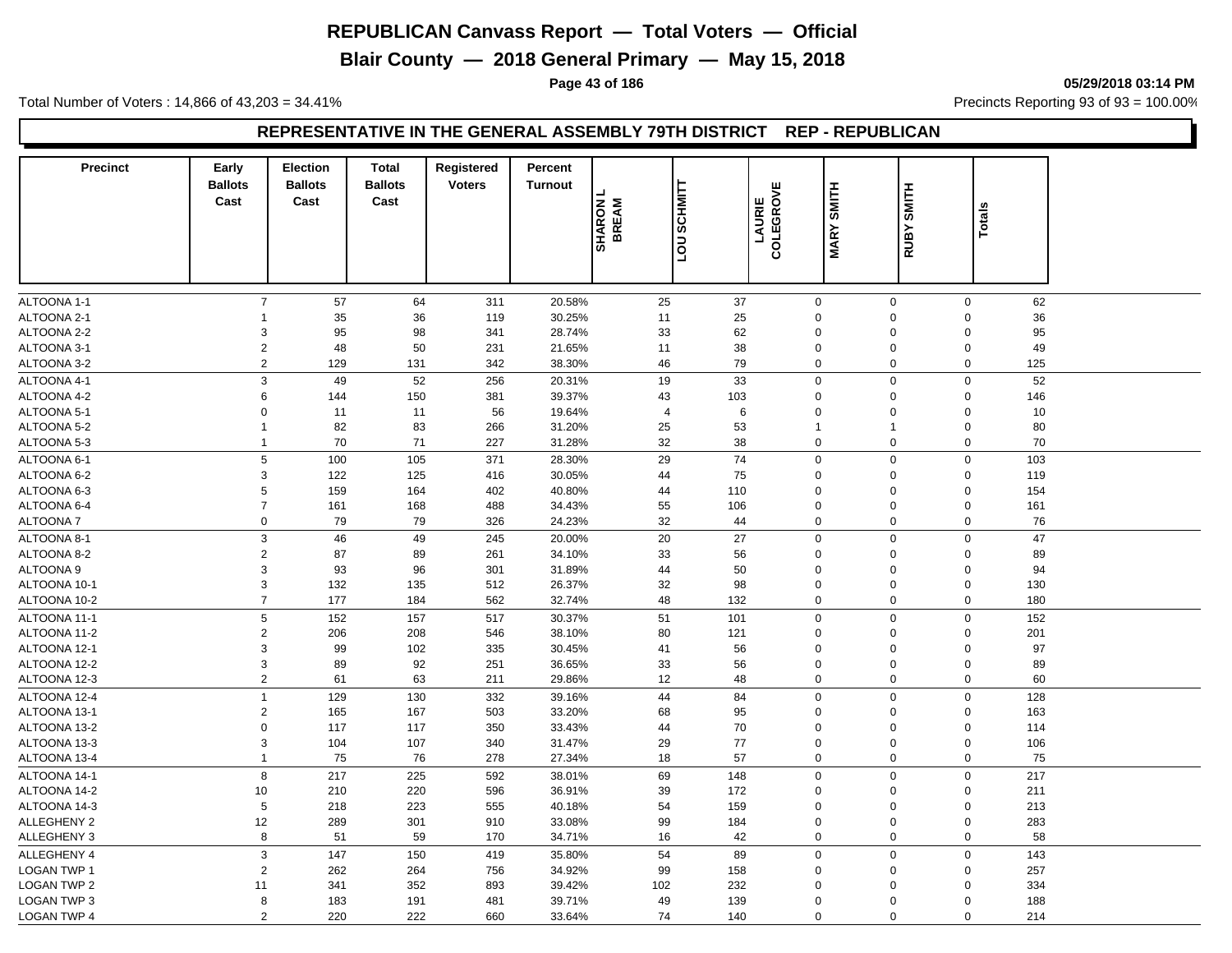**Blair County — 2018 General Primary — May 15, 2018**

#### **Page 44 of 186 05/29/2018 03:14 PM**

Total Number of Voters : 14,866 of 43,203 = 34.41% **Precincts Reporting 93 of 93** = 100.00%

#### **REPRESENTATIVE IN THE GENERAL ASSEMBLY 79TH DISTRICT REP**

| <b>Precinct</b>    | Early<br><b>Ballots</b><br>Cast | Election<br><b>Ballots</b><br>Cast | Total<br><b>Ballots</b><br>Cast | Registered<br><b>Voters</b> | Percent<br>Turnout | <b>SHARON</b><br><b>BREA</b> | lΞ<br>IRS | ш<br>URIE<br>$\circ$<br>GR<br>ш<br>a<br>-<br>ပ | ᄇ<br>SMI<br>Σ | $\overline{\mathsf{sum}}$<br>RUB' | ័ត<br>تسعد |
|--------------------|---------------------------------|------------------------------------|---------------------------------|-----------------------------|--------------------|------------------------------|-----------|------------------------------------------------|---------------|-----------------------------------|------------|
| LOGAN TWP 5        |                                 | 244                                | 248                             | 679                         | 36.52%             | 78                           | 166       |                                                | 0             | $\Omega$                          | 244<br>0   |
| LOGAN TWP 6        |                                 | 253                                | 260                             | 857                         | 30.34%             | 89                           | 165       |                                                | 0             | 0                                 | 255        |
| <b>LOGAN TWP 7</b> | 0                               | 122                                | 122                             | 300                         | 40.67%             | 59                           | 60        |                                                | 0             | 0                                 | 119<br>0   |
| <b>Totals</b>      | 166                             | 5830                               | 5996                            | 17945                       |                    | 1931                         | 3865      |                                                |               |                                   | 5799       |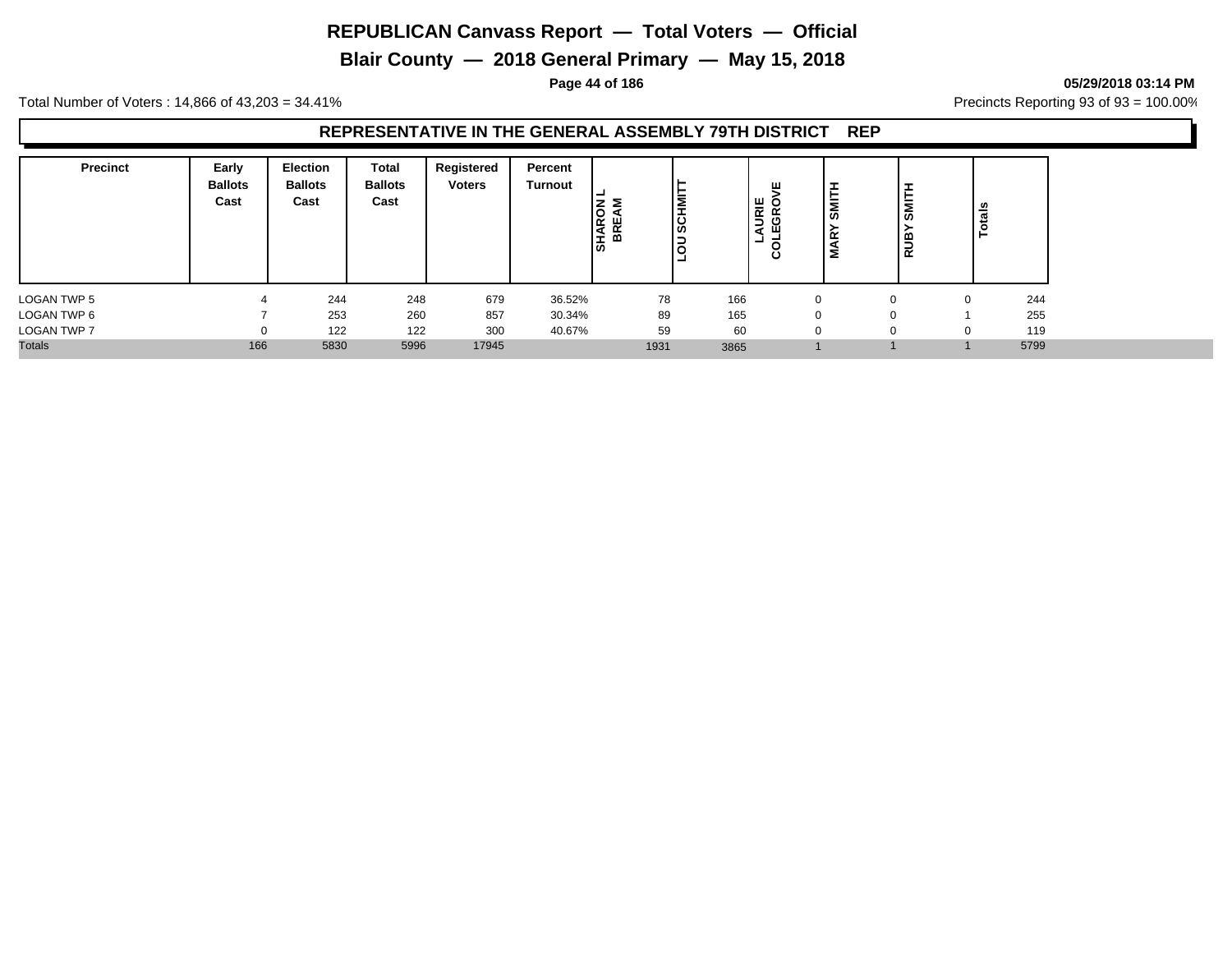**Blair County — 2018 General Primary — May 15, 2018**

**Page 45 of 186 05/29/2018 03:14 PM**

Total Number of Voters : 14,866 of 43,203 = 34.41% **Precincts Reporting 93 of 93** = 100.00%

#### **REPRESENTATIVE IN THE GENERAL ASSEMBLY 80TH DISTRICT REP - REPUBLICAN**

| <b>Precinct</b>        | Early<br><b>Ballots</b><br>Cast | <b>Election</b><br><b>Ballots</b><br>Cast | <b>Total</b><br><b>Ballots</b><br>Cast | <b>Registered</b><br><b>Voters</b> | Percent<br><b>Turnout</b> | <b>JIM GREGORY</b><br>CREEK<br><b>CHRIS</b> |     | <b>ALLAN C<br/>BERKHIMER</b> | <b>SUSAN<br/>RONSELL</b> | <b>BREEM</b> | <b>BURKE</b><br>LAURA       | <b>BURNS</b><br>$\overline{5}$<br>ន្ល | <b>FRANK<br/>ROSENHOOVER</b> | Con tinued |
|------------------------|---------------------------------|-------------------------------------------|----------------------------------------|------------------------------------|---------------------------|---------------------------------------------|-----|------------------------------|--------------------------|--------------|-----------------------------|---------------------------------------|------------------------------|------------|
|                        |                                 |                                           |                                        |                                    |                           |                                             |     |                              |                          |              |                             |                                       |                              |            |
|                        |                                 |                                           |                                        |                                    |                           |                                             |     |                              |                          |              |                             |                                       |                              |            |
| <b>ALLEGHENY 1</b>     | 5                               | 311                                       | 316                                    | 948                                | 33.33%                    | 142                                         | 167 | $\mathbf 0$                  | $\mathbf 0$              |              | $\mathbf 0$                 | $\mathbf 0$<br>$\mathbf 0$            | $\mathbf 0$                  |            |
| <b>ANTIS TWP 1</b>     | 8                               | 367                                       | 375                                    | 1149                               | 32.64%                    | 172                                         | 198 | $\mathbf 0$                  | $\Omega$                 |              | $\Omega$                    | $\Omega$<br>$\Omega$                  | $\Omega$                     |            |
| <b>ANTIS TWP 2</b>     | 9                               | 197                                       | 206                                    | 717                                | 28.73%                    | 78                                          | 125 | $\mathbf 0$                  | $\Omega$                 |              | $\Omega$                    | $\Omega$                              | $\Omega$                     |            |
| <b>ANTIS TWP 3</b>     | 6                               | 294                                       | 300                                    | 855                                | 35.09%                    | 150                                         | 138 | $\mathbf 0$                  | $\Omega$                 |              | $\mathbf 0$                 | $\mathbf 0$<br>$\Omega$               | $\Omega$                     |            |
| BELLWOOD BORO          | $\overline{2}$                  | 190                                       | 192                                    | 641                                | 29.95%                    | 99                                          | 89  | $\mathbf 0$                  | $\Omega$                 |              | $\mathbf{1}$                | $\mathbf 0$<br>$\Omega$               | $\mathbf 0$                  |            |
| <b>BLAIR TWP 1</b>     | 5                               | 277                                       | 282                                    | 694                                | 40.63%                    | 103                                         | 177 | $\mathbf 0$                  | $\Omega$                 |              | $\mathbf 0$                 | 0<br>$\Omega$                         | $\mathbf 0$                  |            |
| <b>BLAIR TWP 2</b>     | $\overline{1}$                  | 241                                       | 242                                    | 749                                | 32.31%                    | 87                                          | 149 | $\Omega$                     | $\Omega$                 |              | $\Omega$<br>1               | $\Omega$                              | $\Omega$                     |            |
| <b>BLAIR TWP 3</b>     | 3                               | 185                                       | 188                                    | 210                                | 89.52%                    | 107                                         | 72  | $\Omega$                     | $\Omega$                 |              | $\Omega$                    | $\Omega$<br>$\Omega$                  | $\Omega$                     |            |
| <b>CATHARINE TWP</b>   | $\overline{1}$                  | 143                                       | 144                                    | 339                                | 42.48%                    | 99                                          | 44  | $\overline{0}$               | $\Omega$                 |              | $\mathbf 0$                 | $\Omega$<br>$\Omega$                  | $\Omega$                     |            |
| <b>DUNCANSVILLE</b>    | $\overline{7}$                  | 164                                       | 171                                    | 486                                | 35.19%                    | 70                                          | 97  | $\Omega$                     | $\Omega$                 |              | $\Omega$                    | $\Omega$<br>$\Omega$                  | $\Omega$                     |            |
| <b>FRANKSTOWN TWP1</b> | 3                               | 306                                       | 309                                    | 782                                | 39.51%                    | 129                                         | 168 | $\mathbf 0$                  | $\Omega$                 |              | $\mathbf 0$                 | $\mathbf 0$<br>$\Omega$               | $\mathbf 0$                  |            |
| <b>FRANKSTOWN TWP2</b> | 10                              | 275                                       | 285                                    | 701                                | 40.66%                    | 119                                         | 157 | $\mathbf 0$                  | $\Omega$                 |              | $\Omega$                    | $\overline{2}$<br>$\mathbf 1$         | $\Omega$                     |            |
| <b>FRANKSTOWN TWP3</b> | 16                              | 331                                       | 347                                    | 842                                | 41.21%                    | 124                                         | 217 | $\mathbf 0$                  | $\Omega$                 |              | $\Omega$                    | $\mathbf 0$<br>$\Omega$               | $\mathbf 0$                  |            |
| <b>FRANKSTOWN TWP4</b> | 3                               | 193                                       | 196                                    | 552                                | 35.51%                    | 68                                          | 119 | $\mathbf 0$                  | 0                        |              | $\mathbf 0$                 | $\mathbf 0$<br>$\mathbf 0$            | $\mathbf 0$                  |            |
| <b>FRANKSTOWN TWP5</b> | 2                               | 287                                       | 289                                    | 782                                | 36.96%                    | 114                                         | 171 | $\overline{0}$               | $\Omega$                 |              | $\mathbf 0$                 | 0<br>$\Omega$                         | $\mathbf 0$                  |            |
| FREEDOM TWP 1          | 3                               | 160                                       | 163                                    | 439                                | 37.13%                    | 80                                          | 77  | $\Omega$                     | $\Omega$                 |              | $\Omega$                    | $\mathbf 0$<br>$\Omega$               | $\mathbf 0$                  |            |
| FREEDOM TWP 2          | $\overline{7}$                  | 246                                       | 253                                    | 854                                | 29.63%                    | 127                                         | 120 | $\overline{0}$               | $\mathbf 0$              |              | $\mathbf 0$                 | $\mathbf 0$<br>$\Omega$               | $\mathbf 0$                  |            |
| <b>GREENFIELD TWP1</b> | $\overline{2}$                  | 162                                       | 164                                    | 550                                | 29.82%                    | 71                                          | 89  | $\overline{0}$               | $\mathbf 0$              |              | $\Omega$                    | $\mathbf 0$<br>$\Omega$               | $\mathbf 0$                  |            |
| <b>GREENFIELD TWP2</b> | $\Omega$                        | 26                                        | 26                                     | 72                                 | 36.11%                    | 10                                          | 15  | $\overline{1}$               | $\Omega$                 |              | $\Omega$                    | $\Omega$<br>$\Omega$                  | $\Omega$                     |            |
| <b>GREENFIELD TWP3</b> | $\mathbf 0$                     | 177                                       | 177                                    | 668                                | 26.50%                    | 64                                          | 104 | $\overline{0}$               | $\Omega$                 |              | $\Omega$                    | $\mathbf{0}$<br>$\Omega$              | $\mathbf 0$                  |            |
| <b>HOLLIDAYSBURG 1</b> | $\overline{4}$                  | 48                                        | 52                                     | 219                                | 23.74%                    | 13                                          | 38  | $\mathbf 0$                  | $\Omega$                 |              | $\Omega$                    | $\mathbf 0$<br>$\Omega$               | $\mathbf 0$                  |            |
| <b>HOLLIDAYSBURG 2</b> | 5                               | 106                                       | 111                                    | 267                                | 41.57%                    | 37                                          | 73  | $\overline{0}$               | 0                        |              | $\mathbf 0$                 | $\mathbf 0$<br>$\mathbf 0$            | $\mathbf 0$                  |            |
| <b>HOLLIDAYSBURG 3</b> | 13                              | 102                                       | 115                                    | 310                                | 37.10%                    | 27                                          | 82  | $\mathbf 0$                  | $\Omega$                 |              | $\Omega$                    | $\mathbf 0$<br>$\Omega$               | $\Omega$                     |            |
| <b>HOLLIDAYSBURG 4</b> | 6                               | 149                                       | 155                                    | 351                                | 44.16%                    | 55                                          | 97  | $\overline{0}$               | $\Omega$                 |              | $\mathbf 0$                 | $\mathbf{2}^{\prime}$<br>$\Omega$     | $\mathbf 0$                  |            |
| <b>HOLLIDAYSBURG 5</b> | 15                              | 120                                       | 135                                    | 310                                | 43.55%                    | 52                                          | 78  | $\overline{0}$               | $\mathbf 0$              |              | $\mathbf 0$<br>$\mathbf{1}$ | $\mathbf 0$                           | $\mathbf 0$                  |            |
| <b>HOLLIDAYSBURG 6</b> | 3                               | 115                                       | 118                                    | 293                                | 40.27%                    | 33                                          | 81  | $\overline{0}$               | $\Omega$                 |              | $\Omega$                    | $\mathbf{0}$<br>$\mathbf 0$           | $\mathbf 0$                  |            |
| <b>HOLLIDAYSBURG 7</b> | $\overline{2}$                  | 130                                       | 132                                    | 313                                | 42.17%                    | 47                                          | 81  | $\overline{0}$               | $\Omega$                 |              | $\Omega$                    | $\Omega$                              | $\Omega$                     |            |
| <b>HUSTON TWP</b>      | 3                               | 225                                       | 228                                    | 586                                | 38.91%                    | 190                                         | 33  | $\overline{0}$               | $\Omega$                 |              | $\Omega$                    | $\Omega$<br>$\Omega$                  | $\Omega$                     |            |
| <b>JUNIATA TWP</b>     | 3                               | 152                                       | 155                                    | 486                                | 31.89%                    | 63                                          | 87  | $\mathbf 0$                  | $\mathbf 0$              |              | $\mathbf 0$                 | $\mathbf 0$<br>$\mathbf 0$            | $\mathbf 0$                  |            |
| <b>MARTINSBURG 1</b>   | $\overline{4}$                  | 163                                       | 167                                    | 394                                | 42.39%                    | 109                                         | 57  | $\Omega$                     | $\Omega$                 |              | $\Omega$                    | $\Omega$<br>$\Omega$                  | $\mathbf 0$                  |            |
| <b>MARTINSBURG 2</b>   | 10                              | 186                                       | 196                                    | 483                                | 40.58%                    | 121                                         | 66  | $\mathbf{0}$                 | $\Omega$                 |              | $\Omega$                    | $\Omega$<br>$\Omega$                  | $\mathbf 0$                  |            |
| <b>NEWRY BORO</b>      | $\mathbf 0$                     | 15                                        | 15                                     | 53                                 | 28.30%                    | 6                                           | 8   | $\mathbf{0}$                 | $\Omega$                 |              | $\Omega$                    | $\Omega$<br>$\Omega$                  | $\mathbf{0}$                 |            |
| NORTH WOODBURY         | 25                              | 416                                       | 441                                    | 1164                               | 37.89%                    | 295                                         | 129 | $\mathbf 0$                  | $\mathbf 0$              |              | $\mathbf 0$                 | $\mathbf 0$<br>$\Omega$               | $\Omega$                     |            |
| <b>ROARING SPG 1</b>   | $\mathbf 0$                     | 49                                        | 49                                     | 224                                | 21.88%                    | 27                                          | 21  | $\mathbf{0}$                 | $\Omega$                 |              | $\Omega$                    | $\Omega$<br>$\Omega$                  | $\Omega$                     |            |
| <b>ROARING SPG 2</b>   | $\overline{2}$                  | 150                                       | 152                                    | 384                                | 39.58%                    | 76                                          | 72  | $\overline{0}$               | $\mathbf 0$              |              | $\mathbf 0$                 | $\mathbf 0$<br>$\Omega$               | $\mathbf 0$                  |            |
|                        |                                 |                                           |                                        |                                    |                           |                                             |     |                              |                          |              |                             |                                       |                              |            |
| <b>ROARING SPG 3</b>   | $\Omega$                        | 105                                       | 105                                    | 317                                | 33.12%                    | 51                                          | 49  | $\mathbf 0$                  | $\Omega$                 |              | $\Omega$                    | $\mathbf{0}$<br>$\Omega$              | $\mathbf 0$                  |            |
| SNYDER TWP 1           | 5                               | 144                                       | 149                                    | 537                                | 27.75%                    | 43                                          | 105 | $\mathbf 0$                  | $\mathbf 0$              |              | $\Omega$                    | $\Omega$<br>$\Omega$                  | $\mathbf 0$                  |            |
| SNYDER TWP 2           | 3                               | 228                                       | 231                                    | 785                                | 29.43%                    | 91                                          | 130 | $\Omega$                     | 1                        |              | $\Omega$                    | $\Omega$<br>$\Omega$                  | $\Omega$                     |            |
| <b>TAYLOR TWP</b>      | 6                               | 375                                       | 381                                    | 1142                               | 33.36%                    | 238                                         | 135 | $\overline{0}$               | $\Omega$                 |              | $\Omega$                    | $\Omega$<br>$\Omega$                  | $\Omega$                     |            |
| <b>TYRONE TWP 1</b>    | $\mathcal{P}$                   | 132                                       | 134                                    | 370                                | 36.22%                    | 68                                          | 59  | $\Omega$                     | $\Omega$                 |              | $\Omega$                    | $\Omega$<br>$\Omega$                  | $\overline{1}$               |            |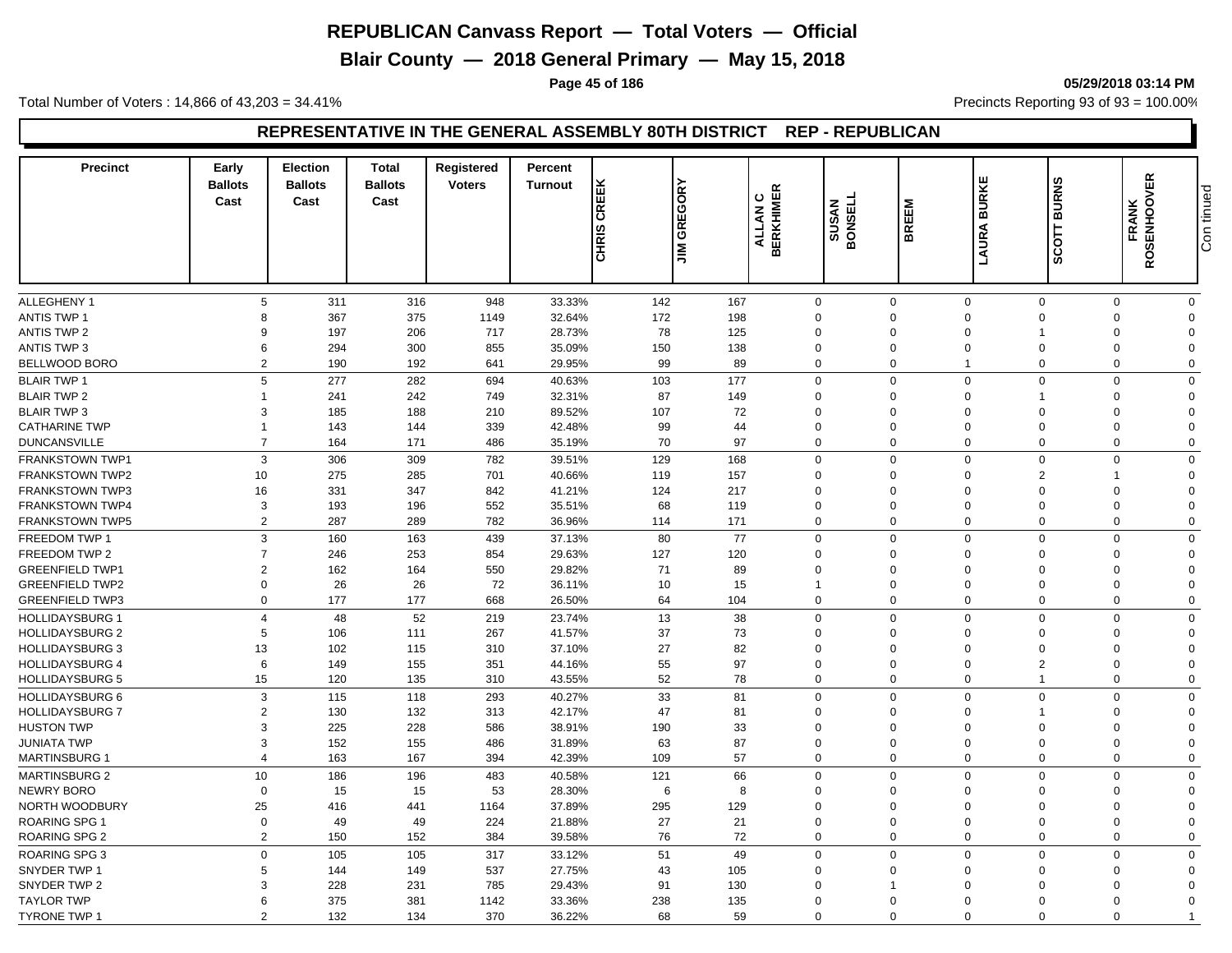**Blair County — 2018 General Primary — May 15, 2018**

**Page 46 of 186 05/29/2018 03:14 PM**

Total Number of Voters : 14,866 of 43,203 = 34.41% **Precincts Reporting 93 of 93** = 100.00%

#### **REPRESENTATIVE IN THE GENERAL ASSEMBLY 80TH DISTRICT REP**

| <b>Precinct</b>      | Early<br><b>Ballots</b><br>Cast | <b>Election</b><br><b>Ballots</b><br>Cast | <b>Total</b><br><b>Ballots</b><br>Cast | Registered<br><b>Voters</b> | Percent<br><b>Turnout</b><br>REEK<br>ن ا<br>CHRIS | <b>GREGORY</b><br>l≣ |      | ≃<br><b>LAN C<br/>KHIMEI</b><br><b>SUSAN</b><br><u> 국 떠</u><br>≃ | <b>BREEM</b><br>ш<br>ັທ<br>Ž<br>$\circ$<br>≃ | 보<br>S<br>⋒<br>≃ | ທ<br>z<br>$\overline{\alpha}$<br>∍<br>ന<br>ഗ | FRANK<br>SENHOOV | ≃<br><b>Q</b> |
|----------------------|---------------------------------|-------------------------------------------|----------------------------------------|-----------------------------|---------------------------------------------------|----------------------|------|------------------------------------------------------------------|----------------------------------------------|------------------|----------------------------------------------|------------------|---------------|
| TYRONE TWP 2         |                                 | 113                                       | 114                                    | 348                         | 32.76%                                            | 47                   | 59   |                                                                  |                                              | $\Omega$         |                                              |                  |               |
| <b>TYRONE BORO 1</b> |                                 | 106                                       | 106                                    | 332                         | 31.93%                                            | 30                   | 76   |                                                                  |                                              |                  |                                              |                  |               |
| TYRONE BORO 2        |                                 | 65                                        | 65                                     | 244                         | 26.64%                                            | 31                   | 31   |                                                                  |                                              |                  |                                              |                  |               |
| TYRONE BORO 3        |                                 | 50                                        | 51                                     | 188                         | 27.13%                                            | 17                   | 31   |                                                                  |                                              |                  |                                              |                  |               |
| <b>TYRONE BORO 4</b> |                                 | 41                                        | 42                                     | 154                         | 27.27%                                            | 16                   | 25   |                                                                  |                                              | $\Omega$         |                                              |                  |               |
| <b>TYRONE BORO 5</b> |                                 | 50                                        | 51                                     | 199                         | 25.63%                                            | 10                   | 40   |                                                                  |                                              | $\mathbf 0$      | $\Omega$                                     |                  |               |
| TYRONE BORO 6        |                                 | 143                                       | 143                                    | 393                         | 36.39%                                            | 54                   | 84   |                                                                  |                                              |                  |                                              |                  |               |
| <b>TYRONE BORO 7</b> |                                 | 88                                        | 89                                     | 272                         | 32.72%                                            | 29                   | 55   |                                                                  |                                              |                  |                                              |                  |               |
| WILLIAMSBURG         |                                 | 154                                       | 160                                    | 458                         | 34.93%                                            | 68                   | 86   |                                                                  |                                              |                  |                                              |                  |               |
| <b>WOODBURY TWP</b>  |                                 | 202                                       | 203                                    | 652                         | 31.13%                                            | 139                  | 60   |                                                                  |                                              | υ                |                                              |                  |               |
| <b>Totals</b>        | 216                             | 8654                                      | 8870                                   | 25258                       |                                                   | 4096                 | 4521 |                                                                  |                                              |                  | 9                                            |                  |               |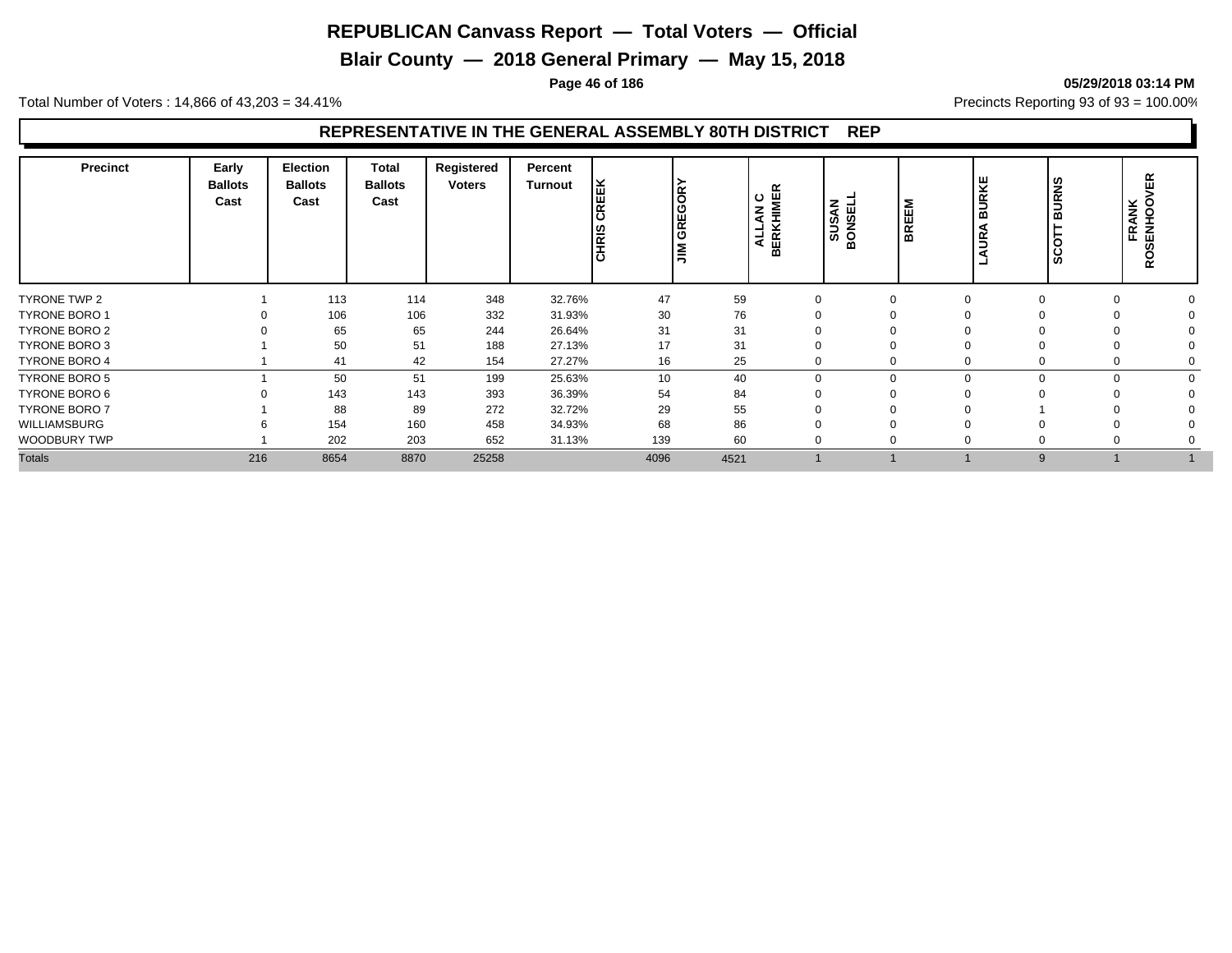## **Blair County — 2018 General Primary — May 15, 2018**

**Page 47 of 186 05/29/2018 03:14 PM**

Total Number of Voters : 14,866 of 43,203 = 34.41% **Precincts Reporting 93 of 93** = 100.00%

#### **REPRESENTATIVE IN THE GENERAL ASSEMBLY 80TH DISTRICT REP - REPUBLICAN**

| $\,$ 5 $\,$<br>$\boldsymbol{0}$<br>311<br>316<br>33.33%<br>309<br>948<br>8<br>375<br>370<br>367<br>1149<br>32.64%<br>$\mathbf 0$<br>9<br>197<br>206<br>717<br>28.73%<br>$\mathbf 0$<br>204<br>6<br>294<br>300<br>855<br>35.09%<br>$\mathbf 0$<br>288<br>2<br>190<br>192<br>29.95%<br>$\mathbf 0$<br>189<br>641<br>5<br>282<br>$\mathbf 0$<br>280<br>277<br>694<br>40.63%<br>241<br>242<br>749<br>32.31%<br>$\mathbf 0$<br>237<br>$\mathbf{1}$<br>3<br>185<br>188<br>210<br>89.52%<br>$\overline{2}$<br>181<br>$\mathbf 0$<br>$\mathbf{1}$<br>143<br>144<br>339<br>42.48%<br>143<br>$\overline{7}$<br>$\mathbf 0$<br><b>DUNCANSVILLE</b><br>164<br>171<br>486<br>35.19%<br>167<br>3<br>306<br>309<br>782<br>297<br><b>FRANKSTOWN TWP1</b><br>39.51%<br>$\mathbf 0$<br><b>FRANKSTOWN TWP2</b><br>10<br>275<br>285<br>40.66%<br>$\mathbf 0$<br>279<br>701<br><b>FRANKSTOWN TWP3</b><br>347<br>842<br>$\Omega$<br>16<br>331<br>41.21%<br>341<br><b>FRANKSTOWN TWP4</b><br>3<br>193<br>196<br>552<br>35.51%<br>$\mathbf 0$<br>187<br>2<br>287<br>289<br>782<br>36.96%<br>$\mathbf 0$<br><b>FRANKSTOWN TWP5</b><br>285<br>3<br>163<br>37.13%<br>$\mathbf 0$<br>160<br>439<br>157<br>$\overline{7}$<br>246<br>253<br>854<br>29.63%<br>$\mathbf 0$<br>247<br>$\sqrt{2}$<br>29.82%<br>162<br>164<br>550<br>$\mathbf 0$<br>160<br>$\mathbf 0$<br>26<br>26<br>72<br>36.11%<br>$\mathbf 0$<br>26<br>$\mathsf 0$<br>177<br>177<br>668<br>26.50%<br>$\mathbf 0$<br>168<br><b>HOLLIDAYSBURG 1</b><br>$\overline{4}$<br>52<br>219<br>23.74%<br>$\mathbf 0$<br>51<br>48<br><b>HOLLIDAYSBURG 2</b><br>5<br>106<br>111<br>267<br>41.57%<br>$\mathbf 0$<br>110<br><b>HOLLIDAYSBURG 3</b><br>13<br>102<br>115<br>37.10%<br>$\mathbf 0$<br>109<br>310<br><b>HOLLIDAYSBURG 4</b><br>6<br>149<br>155<br>351<br>44.16%<br>$\mathbf 0$<br>154<br>15<br>120<br>135<br>310<br>43.55%<br><b>HOLLIDAYSBURG 5</b><br>$\mathbf 0$<br>131<br>$\ensuremath{\mathsf{3}}$<br>115<br>$\mathbf 0$<br>114<br>118<br>293<br>40.27%<br>$\overline{2}$<br>130<br>132<br>313<br>42.17%<br>$\mathbf 0$<br>129<br>$\mathsf 3$<br>$\mathbf 0$<br>225<br>228<br>586<br>38.91%<br>223<br>3<br>152<br>155<br>486<br>31.89%<br>$\mathbf 0$<br>150<br>$\overline{4}$<br>$\mathbf 0$<br>163<br>167<br>394<br>42.39%<br>166<br>10<br>186<br>196<br>483<br>40.58%<br>$\mathbf 0$<br>187<br>28.30%<br>NEWRY BORO<br>$\mathbf 0$<br>15<br>15<br>53<br>$\mathbf 0$<br>14<br>25<br>NORTH WOODBURY<br>416<br>441<br>1164<br>37.89%<br>$\mathbf 0$<br>424<br>$\mathbf 0$<br><b>ROARING SPG 1</b><br>49<br>49<br>224<br>21.88%<br>$\mathbf 0$<br>48<br>$\overline{2}$<br><b>ROARING SPG 2</b><br>150<br>152<br>384<br>39.58%<br>$\mathbf 0$<br>148<br>$\mathsf 0$<br>$\boldsymbol{0}$<br><b>ROARING SPG 3</b><br>105<br>105<br>317<br>33.12%<br>100<br>SNYDER TWP 1<br>5<br>537<br>27.75%<br>144<br>149<br>$\mathbf 0$<br>148<br>3<br>228<br>231<br>785<br>29.43%<br>$\Omega$<br>222<br>6<br>375<br>381<br>1142<br>33.36%<br>373<br>$\Omega$<br>2<br>132<br>370<br>36.22%<br>$\Omega$<br>128<br>134 | <b>Precinct</b>        | Early<br><b>Ballots</b><br>Cast | <b>Election</b><br><b>Ballots</b><br>Cast | <b>Total</b><br><b>Ballots</b><br>Cast | Registered<br><b>Voters</b> | <b>Percent</b><br><b>Turnout</b> | <b>SEELYE</b> | Totals |  |
|----------------------------------------------------------------------------------------------------------------------------------------------------------------------------------------------------------------------------------------------------------------------------------------------------------------------------------------------------------------------------------------------------------------------------------------------------------------------------------------------------------------------------------------------------------------------------------------------------------------------------------------------------------------------------------------------------------------------------------------------------------------------------------------------------------------------------------------------------------------------------------------------------------------------------------------------------------------------------------------------------------------------------------------------------------------------------------------------------------------------------------------------------------------------------------------------------------------------------------------------------------------------------------------------------------------------------------------------------------------------------------------------------------------------------------------------------------------------------------------------------------------------------------------------------------------------------------------------------------------------------------------------------------------------------------------------------------------------------------------------------------------------------------------------------------------------------------------------------------------------------------------------------------------------------------------------------------------------------------------------------------------------------------------------------------------------------------------------------------------------------------------------------------------------------------------------------------------------------------------------------------------------------------------------------------------------------------------------------------------------------------------------------------------------------------------------------------------------------------------------------------------------------------------------------------------------------------------------------------------------------------------------------------------------------------------------------------------------------------------------------------------------------------------------------------------------------------------------------------------------------------------------------------------------------------------------------------------------------------------------------------------------------------------|------------------------|---------------------------------|-------------------------------------------|----------------------------------------|-----------------------------|----------------------------------|---------------|--------|--|
|                                                                                                                                                                                                                                                                                                                                                                                                                                                                                                                                                                                                                                                                                                                                                                                                                                                                                                                                                                                                                                                                                                                                                                                                                                                                                                                                                                                                                                                                                                                                                                                                                                                                                                                                                                                                                                                                                                                                                                                                                                                                                                                                                                                                                                                                                                                                                                                                                                                                                                                                                                                                                                                                                                                                                                                                                                                                                                                                                                                                                                        |                        |                                 |                                           |                                        |                             |                                  |               |        |  |
|                                                                                                                                                                                                                                                                                                                                                                                                                                                                                                                                                                                                                                                                                                                                                                                                                                                                                                                                                                                                                                                                                                                                                                                                                                                                                                                                                                                                                                                                                                                                                                                                                                                                                                                                                                                                                                                                                                                                                                                                                                                                                                                                                                                                                                                                                                                                                                                                                                                                                                                                                                                                                                                                                                                                                                                                                                                                                                                                                                                                                                        | ALLEGHENY 1            |                                 |                                           |                                        |                             |                                  |               |        |  |
|                                                                                                                                                                                                                                                                                                                                                                                                                                                                                                                                                                                                                                                                                                                                                                                                                                                                                                                                                                                                                                                                                                                                                                                                                                                                                                                                                                                                                                                                                                                                                                                                                                                                                                                                                                                                                                                                                                                                                                                                                                                                                                                                                                                                                                                                                                                                                                                                                                                                                                                                                                                                                                                                                                                                                                                                                                                                                                                                                                                                                                        | <b>ANTIS TWP 1</b>     |                                 |                                           |                                        |                             |                                  |               |        |  |
|                                                                                                                                                                                                                                                                                                                                                                                                                                                                                                                                                                                                                                                                                                                                                                                                                                                                                                                                                                                                                                                                                                                                                                                                                                                                                                                                                                                                                                                                                                                                                                                                                                                                                                                                                                                                                                                                                                                                                                                                                                                                                                                                                                                                                                                                                                                                                                                                                                                                                                                                                                                                                                                                                                                                                                                                                                                                                                                                                                                                                                        | <b>ANTIS TWP 2</b>     |                                 |                                           |                                        |                             |                                  |               |        |  |
|                                                                                                                                                                                                                                                                                                                                                                                                                                                                                                                                                                                                                                                                                                                                                                                                                                                                                                                                                                                                                                                                                                                                                                                                                                                                                                                                                                                                                                                                                                                                                                                                                                                                                                                                                                                                                                                                                                                                                                                                                                                                                                                                                                                                                                                                                                                                                                                                                                                                                                                                                                                                                                                                                                                                                                                                                                                                                                                                                                                                                                        | <b>ANTIS TWP 3</b>     |                                 |                                           |                                        |                             |                                  |               |        |  |
|                                                                                                                                                                                                                                                                                                                                                                                                                                                                                                                                                                                                                                                                                                                                                                                                                                                                                                                                                                                                                                                                                                                                                                                                                                                                                                                                                                                                                                                                                                                                                                                                                                                                                                                                                                                                                                                                                                                                                                                                                                                                                                                                                                                                                                                                                                                                                                                                                                                                                                                                                                                                                                                                                                                                                                                                                                                                                                                                                                                                                                        | <b>BELLWOOD BORO</b>   |                                 |                                           |                                        |                             |                                  |               |        |  |
|                                                                                                                                                                                                                                                                                                                                                                                                                                                                                                                                                                                                                                                                                                                                                                                                                                                                                                                                                                                                                                                                                                                                                                                                                                                                                                                                                                                                                                                                                                                                                                                                                                                                                                                                                                                                                                                                                                                                                                                                                                                                                                                                                                                                                                                                                                                                                                                                                                                                                                                                                                                                                                                                                                                                                                                                                                                                                                                                                                                                                                        | <b>BLAIR TWP 1</b>     |                                 |                                           |                                        |                             |                                  |               |        |  |
|                                                                                                                                                                                                                                                                                                                                                                                                                                                                                                                                                                                                                                                                                                                                                                                                                                                                                                                                                                                                                                                                                                                                                                                                                                                                                                                                                                                                                                                                                                                                                                                                                                                                                                                                                                                                                                                                                                                                                                                                                                                                                                                                                                                                                                                                                                                                                                                                                                                                                                                                                                                                                                                                                                                                                                                                                                                                                                                                                                                                                                        | <b>BLAIR TWP 2</b>     |                                 |                                           |                                        |                             |                                  |               |        |  |
|                                                                                                                                                                                                                                                                                                                                                                                                                                                                                                                                                                                                                                                                                                                                                                                                                                                                                                                                                                                                                                                                                                                                                                                                                                                                                                                                                                                                                                                                                                                                                                                                                                                                                                                                                                                                                                                                                                                                                                                                                                                                                                                                                                                                                                                                                                                                                                                                                                                                                                                                                                                                                                                                                                                                                                                                                                                                                                                                                                                                                                        | <b>BLAIR TWP 3</b>     |                                 |                                           |                                        |                             |                                  |               |        |  |
|                                                                                                                                                                                                                                                                                                                                                                                                                                                                                                                                                                                                                                                                                                                                                                                                                                                                                                                                                                                                                                                                                                                                                                                                                                                                                                                                                                                                                                                                                                                                                                                                                                                                                                                                                                                                                                                                                                                                                                                                                                                                                                                                                                                                                                                                                                                                                                                                                                                                                                                                                                                                                                                                                                                                                                                                                                                                                                                                                                                                                                        | <b>CATHARINE TWP</b>   |                                 |                                           |                                        |                             |                                  |               |        |  |
|                                                                                                                                                                                                                                                                                                                                                                                                                                                                                                                                                                                                                                                                                                                                                                                                                                                                                                                                                                                                                                                                                                                                                                                                                                                                                                                                                                                                                                                                                                                                                                                                                                                                                                                                                                                                                                                                                                                                                                                                                                                                                                                                                                                                                                                                                                                                                                                                                                                                                                                                                                                                                                                                                                                                                                                                                                                                                                                                                                                                                                        |                        |                                 |                                           |                                        |                             |                                  |               |        |  |
|                                                                                                                                                                                                                                                                                                                                                                                                                                                                                                                                                                                                                                                                                                                                                                                                                                                                                                                                                                                                                                                                                                                                                                                                                                                                                                                                                                                                                                                                                                                                                                                                                                                                                                                                                                                                                                                                                                                                                                                                                                                                                                                                                                                                                                                                                                                                                                                                                                                                                                                                                                                                                                                                                                                                                                                                                                                                                                                                                                                                                                        |                        |                                 |                                           |                                        |                             |                                  |               |        |  |
|                                                                                                                                                                                                                                                                                                                                                                                                                                                                                                                                                                                                                                                                                                                                                                                                                                                                                                                                                                                                                                                                                                                                                                                                                                                                                                                                                                                                                                                                                                                                                                                                                                                                                                                                                                                                                                                                                                                                                                                                                                                                                                                                                                                                                                                                                                                                                                                                                                                                                                                                                                                                                                                                                                                                                                                                                                                                                                                                                                                                                                        |                        |                                 |                                           |                                        |                             |                                  |               |        |  |
|                                                                                                                                                                                                                                                                                                                                                                                                                                                                                                                                                                                                                                                                                                                                                                                                                                                                                                                                                                                                                                                                                                                                                                                                                                                                                                                                                                                                                                                                                                                                                                                                                                                                                                                                                                                                                                                                                                                                                                                                                                                                                                                                                                                                                                                                                                                                                                                                                                                                                                                                                                                                                                                                                                                                                                                                                                                                                                                                                                                                                                        |                        |                                 |                                           |                                        |                             |                                  |               |        |  |
|                                                                                                                                                                                                                                                                                                                                                                                                                                                                                                                                                                                                                                                                                                                                                                                                                                                                                                                                                                                                                                                                                                                                                                                                                                                                                                                                                                                                                                                                                                                                                                                                                                                                                                                                                                                                                                                                                                                                                                                                                                                                                                                                                                                                                                                                                                                                                                                                                                                                                                                                                                                                                                                                                                                                                                                                                                                                                                                                                                                                                                        |                        |                                 |                                           |                                        |                             |                                  |               |        |  |
|                                                                                                                                                                                                                                                                                                                                                                                                                                                                                                                                                                                                                                                                                                                                                                                                                                                                                                                                                                                                                                                                                                                                                                                                                                                                                                                                                                                                                                                                                                                                                                                                                                                                                                                                                                                                                                                                                                                                                                                                                                                                                                                                                                                                                                                                                                                                                                                                                                                                                                                                                                                                                                                                                                                                                                                                                                                                                                                                                                                                                                        |                        |                                 |                                           |                                        |                             |                                  |               |        |  |
|                                                                                                                                                                                                                                                                                                                                                                                                                                                                                                                                                                                                                                                                                                                                                                                                                                                                                                                                                                                                                                                                                                                                                                                                                                                                                                                                                                                                                                                                                                                                                                                                                                                                                                                                                                                                                                                                                                                                                                                                                                                                                                                                                                                                                                                                                                                                                                                                                                                                                                                                                                                                                                                                                                                                                                                                                                                                                                                                                                                                                                        |                        |                                 |                                           |                                        |                             |                                  |               |        |  |
|                                                                                                                                                                                                                                                                                                                                                                                                                                                                                                                                                                                                                                                                                                                                                                                                                                                                                                                                                                                                                                                                                                                                                                                                                                                                                                                                                                                                                                                                                                                                                                                                                                                                                                                                                                                                                                                                                                                                                                                                                                                                                                                                                                                                                                                                                                                                                                                                                                                                                                                                                                                                                                                                                                                                                                                                                                                                                                                                                                                                                                        | FREEDOM TWP 1          |                                 |                                           |                                        |                             |                                  |               |        |  |
|                                                                                                                                                                                                                                                                                                                                                                                                                                                                                                                                                                                                                                                                                                                                                                                                                                                                                                                                                                                                                                                                                                                                                                                                                                                                                                                                                                                                                                                                                                                                                                                                                                                                                                                                                                                                                                                                                                                                                                                                                                                                                                                                                                                                                                                                                                                                                                                                                                                                                                                                                                                                                                                                                                                                                                                                                                                                                                                                                                                                                                        | FREEDOM TWP 2          |                                 |                                           |                                        |                             |                                  |               |        |  |
|                                                                                                                                                                                                                                                                                                                                                                                                                                                                                                                                                                                                                                                                                                                                                                                                                                                                                                                                                                                                                                                                                                                                                                                                                                                                                                                                                                                                                                                                                                                                                                                                                                                                                                                                                                                                                                                                                                                                                                                                                                                                                                                                                                                                                                                                                                                                                                                                                                                                                                                                                                                                                                                                                                                                                                                                                                                                                                                                                                                                                                        | <b>GREENFIELD TWP1</b> |                                 |                                           |                                        |                             |                                  |               |        |  |
|                                                                                                                                                                                                                                                                                                                                                                                                                                                                                                                                                                                                                                                                                                                                                                                                                                                                                                                                                                                                                                                                                                                                                                                                                                                                                                                                                                                                                                                                                                                                                                                                                                                                                                                                                                                                                                                                                                                                                                                                                                                                                                                                                                                                                                                                                                                                                                                                                                                                                                                                                                                                                                                                                                                                                                                                                                                                                                                                                                                                                                        | <b>GREENFIELD TWP2</b> |                                 |                                           |                                        |                             |                                  |               |        |  |
|                                                                                                                                                                                                                                                                                                                                                                                                                                                                                                                                                                                                                                                                                                                                                                                                                                                                                                                                                                                                                                                                                                                                                                                                                                                                                                                                                                                                                                                                                                                                                                                                                                                                                                                                                                                                                                                                                                                                                                                                                                                                                                                                                                                                                                                                                                                                                                                                                                                                                                                                                                                                                                                                                                                                                                                                                                                                                                                                                                                                                                        | <b>GREENFIELD TWP3</b> |                                 |                                           |                                        |                             |                                  |               |        |  |
|                                                                                                                                                                                                                                                                                                                                                                                                                                                                                                                                                                                                                                                                                                                                                                                                                                                                                                                                                                                                                                                                                                                                                                                                                                                                                                                                                                                                                                                                                                                                                                                                                                                                                                                                                                                                                                                                                                                                                                                                                                                                                                                                                                                                                                                                                                                                                                                                                                                                                                                                                                                                                                                                                                                                                                                                                                                                                                                                                                                                                                        |                        |                                 |                                           |                                        |                             |                                  |               |        |  |
|                                                                                                                                                                                                                                                                                                                                                                                                                                                                                                                                                                                                                                                                                                                                                                                                                                                                                                                                                                                                                                                                                                                                                                                                                                                                                                                                                                                                                                                                                                                                                                                                                                                                                                                                                                                                                                                                                                                                                                                                                                                                                                                                                                                                                                                                                                                                                                                                                                                                                                                                                                                                                                                                                                                                                                                                                                                                                                                                                                                                                                        |                        |                                 |                                           |                                        |                             |                                  |               |        |  |
|                                                                                                                                                                                                                                                                                                                                                                                                                                                                                                                                                                                                                                                                                                                                                                                                                                                                                                                                                                                                                                                                                                                                                                                                                                                                                                                                                                                                                                                                                                                                                                                                                                                                                                                                                                                                                                                                                                                                                                                                                                                                                                                                                                                                                                                                                                                                                                                                                                                                                                                                                                                                                                                                                                                                                                                                                                                                                                                                                                                                                                        |                        |                                 |                                           |                                        |                             |                                  |               |        |  |
|                                                                                                                                                                                                                                                                                                                                                                                                                                                                                                                                                                                                                                                                                                                                                                                                                                                                                                                                                                                                                                                                                                                                                                                                                                                                                                                                                                                                                                                                                                                                                                                                                                                                                                                                                                                                                                                                                                                                                                                                                                                                                                                                                                                                                                                                                                                                                                                                                                                                                                                                                                                                                                                                                                                                                                                                                                                                                                                                                                                                                                        |                        |                                 |                                           |                                        |                             |                                  |               |        |  |
|                                                                                                                                                                                                                                                                                                                                                                                                                                                                                                                                                                                                                                                                                                                                                                                                                                                                                                                                                                                                                                                                                                                                                                                                                                                                                                                                                                                                                                                                                                                                                                                                                                                                                                                                                                                                                                                                                                                                                                                                                                                                                                                                                                                                                                                                                                                                                                                                                                                                                                                                                                                                                                                                                                                                                                                                                                                                                                                                                                                                                                        |                        |                                 |                                           |                                        |                             |                                  |               |        |  |
|                                                                                                                                                                                                                                                                                                                                                                                                                                                                                                                                                                                                                                                                                                                                                                                                                                                                                                                                                                                                                                                                                                                                                                                                                                                                                                                                                                                                                                                                                                                                                                                                                                                                                                                                                                                                                                                                                                                                                                                                                                                                                                                                                                                                                                                                                                                                                                                                                                                                                                                                                                                                                                                                                                                                                                                                                                                                                                                                                                                                                                        |                        |                                 |                                           |                                        |                             |                                  |               |        |  |
|                                                                                                                                                                                                                                                                                                                                                                                                                                                                                                                                                                                                                                                                                                                                                                                                                                                                                                                                                                                                                                                                                                                                                                                                                                                                                                                                                                                                                                                                                                                                                                                                                                                                                                                                                                                                                                                                                                                                                                                                                                                                                                                                                                                                                                                                                                                                                                                                                                                                                                                                                                                                                                                                                                                                                                                                                                                                                                                                                                                                                                        | <b>HOLLIDAYSBURG 6</b> |                                 |                                           |                                        |                             |                                  |               |        |  |
|                                                                                                                                                                                                                                                                                                                                                                                                                                                                                                                                                                                                                                                                                                                                                                                                                                                                                                                                                                                                                                                                                                                                                                                                                                                                                                                                                                                                                                                                                                                                                                                                                                                                                                                                                                                                                                                                                                                                                                                                                                                                                                                                                                                                                                                                                                                                                                                                                                                                                                                                                                                                                                                                                                                                                                                                                                                                                                                                                                                                                                        | <b>HOLLIDAYSBURG 7</b> |                                 |                                           |                                        |                             |                                  |               |        |  |
|                                                                                                                                                                                                                                                                                                                                                                                                                                                                                                                                                                                                                                                                                                                                                                                                                                                                                                                                                                                                                                                                                                                                                                                                                                                                                                                                                                                                                                                                                                                                                                                                                                                                                                                                                                                                                                                                                                                                                                                                                                                                                                                                                                                                                                                                                                                                                                                                                                                                                                                                                                                                                                                                                                                                                                                                                                                                                                                                                                                                                                        | <b>HUSTON TWP</b>      |                                 |                                           |                                        |                             |                                  |               |        |  |
|                                                                                                                                                                                                                                                                                                                                                                                                                                                                                                                                                                                                                                                                                                                                                                                                                                                                                                                                                                                                                                                                                                                                                                                                                                                                                                                                                                                                                                                                                                                                                                                                                                                                                                                                                                                                                                                                                                                                                                                                                                                                                                                                                                                                                                                                                                                                                                                                                                                                                                                                                                                                                                                                                                                                                                                                                                                                                                                                                                                                                                        | <b>JUNIATA TWP</b>     |                                 |                                           |                                        |                             |                                  |               |        |  |
|                                                                                                                                                                                                                                                                                                                                                                                                                                                                                                                                                                                                                                                                                                                                                                                                                                                                                                                                                                                                                                                                                                                                                                                                                                                                                                                                                                                                                                                                                                                                                                                                                                                                                                                                                                                                                                                                                                                                                                                                                                                                                                                                                                                                                                                                                                                                                                                                                                                                                                                                                                                                                                                                                                                                                                                                                                                                                                                                                                                                                                        | <b>MARTINSBURG 1</b>   |                                 |                                           |                                        |                             |                                  |               |        |  |
|                                                                                                                                                                                                                                                                                                                                                                                                                                                                                                                                                                                                                                                                                                                                                                                                                                                                                                                                                                                                                                                                                                                                                                                                                                                                                                                                                                                                                                                                                                                                                                                                                                                                                                                                                                                                                                                                                                                                                                                                                                                                                                                                                                                                                                                                                                                                                                                                                                                                                                                                                                                                                                                                                                                                                                                                                                                                                                                                                                                                                                        | <b>MARTINSBURG 2</b>   |                                 |                                           |                                        |                             |                                  |               |        |  |
|                                                                                                                                                                                                                                                                                                                                                                                                                                                                                                                                                                                                                                                                                                                                                                                                                                                                                                                                                                                                                                                                                                                                                                                                                                                                                                                                                                                                                                                                                                                                                                                                                                                                                                                                                                                                                                                                                                                                                                                                                                                                                                                                                                                                                                                                                                                                                                                                                                                                                                                                                                                                                                                                                                                                                                                                                                                                                                                                                                                                                                        |                        |                                 |                                           |                                        |                             |                                  |               |        |  |
|                                                                                                                                                                                                                                                                                                                                                                                                                                                                                                                                                                                                                                                                                                                                                                                                                                                                                                                                                                                                                                                                                                                                                                                                                                                                                                                                                                                                                                                                                                                                                                                                                                                                                                                                                                                                                                                                                                                                                                                                                                                                                                                                                                                                                                                                                                                                                                                                                                                                                                                                                                                                                                                                                                                                                                                                                                                                                                                                                                                                                                        |                        |                                 |                                           |                                        |                             |                                  |               |        |  |
|                                                                                                                                                                                                                                                                                                                                                                                                                                                                                                                                                                                                                                                                                                                                                                                                                                                                                                                                                                                                                                                                                                                                                                                                                                                                                                                                                                                                                                                                                                                                                                                                                                                                                                                                                                                                                                                                                                                                                                                                                                                                                                                                                                                                                                                                                                                                                                                                                                                                                                                                                                                                                                                                                                                                                                                                                                                                                                                                                                                                                                        |                        |                                 |                                           |                                        |                             |                                  |               |        |  |
|                                                                                                                                                                                                                                                                                                                                                                                                                                                                                                                                                                                                                                                                                                                                                                                                                                                                                                                                                                                                                                                                                                                                                                                                                                                                                                                                                                                                                                                                                                                                                                                                                                                                                                                                                                                                                                                                                                                                                                                                                                                                                                                                                                                                                                                                                                                                                                                                                                                                                                                                                                                                                                                                                                                                                                                                                                                                                                                                                                                                                                        |                        |                                 |                                           |                                        |                             |                                  |               |        |  |
|                                                                                                                                                                                                                                                                                                                                                                                                                                                                                                                                                                                                                                                                                                                                                                                                                                                                                                                                                                                                                                                                                                                                                                                                                                                                                                                                                                                                                                                                                                                                                                                                                                                                                                                                                                                                                                                                                                                                                                                                                                                                                                                                                                                                                                                                                                                                                                                                                                                                                                                                                                                                                                                                                                                                                                                                                                                                                                                                                                                                                                        |                        |                                 |                                           |                                        |                             |                                  |               |        |  |
|                                                                                                                                                                                                                                                                                                                                                                                                                                                                                                                                                                                                                                                                                                                                                                                                                                                                                                                                                                                                                                                                                                                                                                                                                                                                                                                                                                                                                                                                                                                                                                                                                                                                                                                                                                                                                                                                                                                                                                                                                                                                                                                                                                                                                                                                                                                                                                                                                                                                                                                                                                                                                                                                                                                                                                                                                                                                                                                                                                                                                                        |                        |                                 |                                           |                                        |                             |                                  |               |        |  |
|                                                                                                                                                                                                                                                                                                                                                                                                                                                                                                                                                                                                                                                                                                                                                                                                                                                                                                                                                                                                                                                                                                                                                                                                                                                                                                                                                                                                                                                                                                                                                                                                                                                                                                                                                                                                                                                                                                                                                                                                                                                                                                                                                                                                                                                                                                                                                                                                                                                                                                                                                                                                                                                                                                                                                                                                                                                                                                                                                                                                                                        |                        |                                 |                                           |                                        |                             |                                  |               |        |  |
|                                                                                                                                                                                                                                                                                                                                                                                                                                                                                                                                                                                                                                                                                                                                                                                                                                                                                                                                                                                                                                                                                                                                                                                                                                                                                                                                                                                                                                                                                                                                                                                                                                                                                                                                                                                                                                                                                                                                                                                                                                                                                                                                                                                                                                                                                                                                                                                                                                                                                                                                                                                                                                                                                                                                                                                                                                                                                                                                                                                                                                        | SNYDER TWP 2           |                                 |                                           |                                        |                             |                                  |               |        |  |
|                                                                                                                                                                                                                                                                                                                                                                                                                                                                                                                                                                                                                                                                                                                                                                                                                                                                                                                                                                                                                                                                                                                                                                                                                                                                                                                                                                                                                                                                                                                                                                                                                                                                                                                                                                                                                                                                                                                                                                                                                                                                                                                                                                                                                                                                                                                                                                                                                                                                                                                                                                                                                                                                                                                                                                                                                                                                                                                                                                                                                                        | <b>TAYLOR TWP</b>      |                                 |                                           |                                        |                             |                                  |               |        |  |
|                                                                                                                                                                                                                                                                                                                                                                                                                                                                                                                                                                                                                                                                                                                                                                                                                                                                                                                                                                                                                                                                                                                                                                                                                                                                                                                                                                                                                                                                                                                                                                                                                                                                                                                                                                                                                                                                                                                                                                                                                                                                                                                                                                                                                                                                                                                                                                                                                                                                                                                                                                                                                                                                                                                                                                                                                                                                                                                                                                                                                                        | <b>TYRONE TWP 1</b>    |                                 |                                           |                                        |                             |                                  |               |        |  |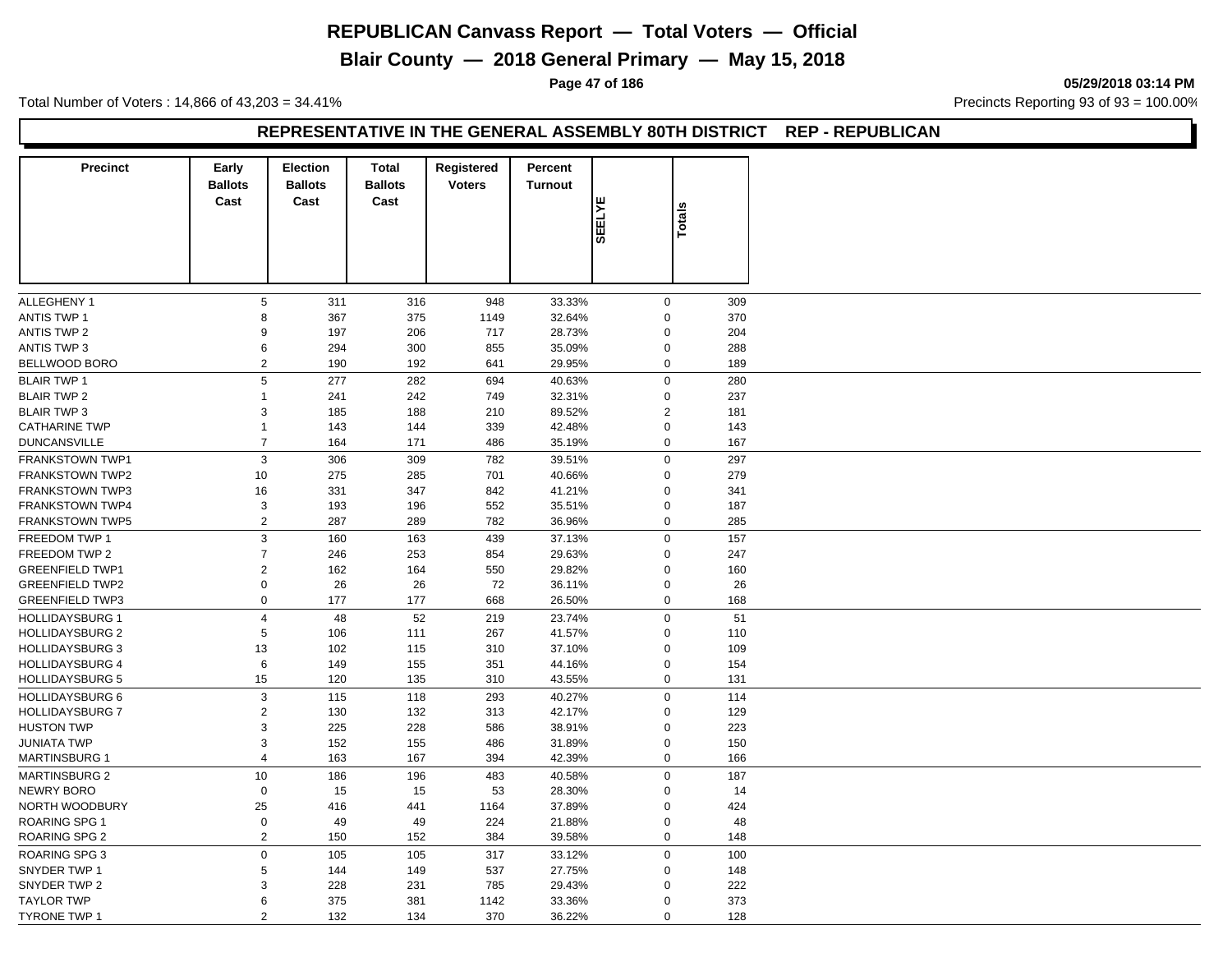**Blair County — 2018 General Primary — May 15, 2018**

**Page 48 of 186 05/29/2018 03:14 PM**

Total Number of Voters : 14,866 of 43,203 = 34.41% **Precincts Reporting 93 of 93** = 100.00%

#### **REPRESENTATIVE IN THE GENERAL ASSEMBLY 80TH DISTRICT REP**

| <b>Precinct</b>      | Early<br><b>Ballots</b><br>Cast | <b>Election</b><br><b>Ballots</b><br>Cast | Total<br><b>Ballots</b><br>Cast | Registered<br><b>Voters</b> | Percent<br><b>Turnout</b> | ▸<br><b>SEEL</b> | Totals |
|----------------------|---------------------------------|-------------------------------------------|---------------------------------|-----------------------------|---------------------------|------------------|--------|
| TYRONE TWP 2         |                                 | 113                                       | 114                             | 348                         | 32.76%                    | $\mathbf{0}$     | 106    |
| <b>TYRONE BORO 1</b> | $\Omega$                        | 106                                       | 106                             | 332                         | 31.93%                    | $\mathbf 0$      | 106    |
| TYRONE BORO 2        |                                 | 65                                        | 65                              | 244                         | 26.64%                    | 0                | 62     |
| TYRONE BORO 3        |                                 | 50                                        | 51                              | 188                         | 27.13%                    | $\mathbf 0$      | 48     |
| <b>TYRONE BORO 4</b> |                                 | 41                                        | 42                              | 154                         | 27.27%                    | $\mathbf 0$      | 41     |
| TYRONE BORO 5        |                                 | 50                                        | 51                              | 199                         | 25.63%                    | $\mathbf{0}$     | 50     |
| TYRONE BORO 6        | $\Omega$                        | 143                                       | 143                             | 393                         | 36.39%                    | $\mathbf 0$      | 138    |
| <b>TYRONE BORO 7</b> |                                 | 88                                        | 89                              | 272                         | 32.72%                    | $\mathbf 0$      | 85     |
| <b>WILLIAMSBURG</b>  | 6                               | 154                                       | 160                             | 458                         | 34.93%                    | 0                | 154    |
| WOODBURY TWP         |                                 | 202                                       | 203                             | 652                         | 31.13%                    | $\mathbf 0$      | 199    |
| <b>Totals</b>        | 216                             | 8654                                      | 8870                            | 25258                       |                           | 2                | 8633   |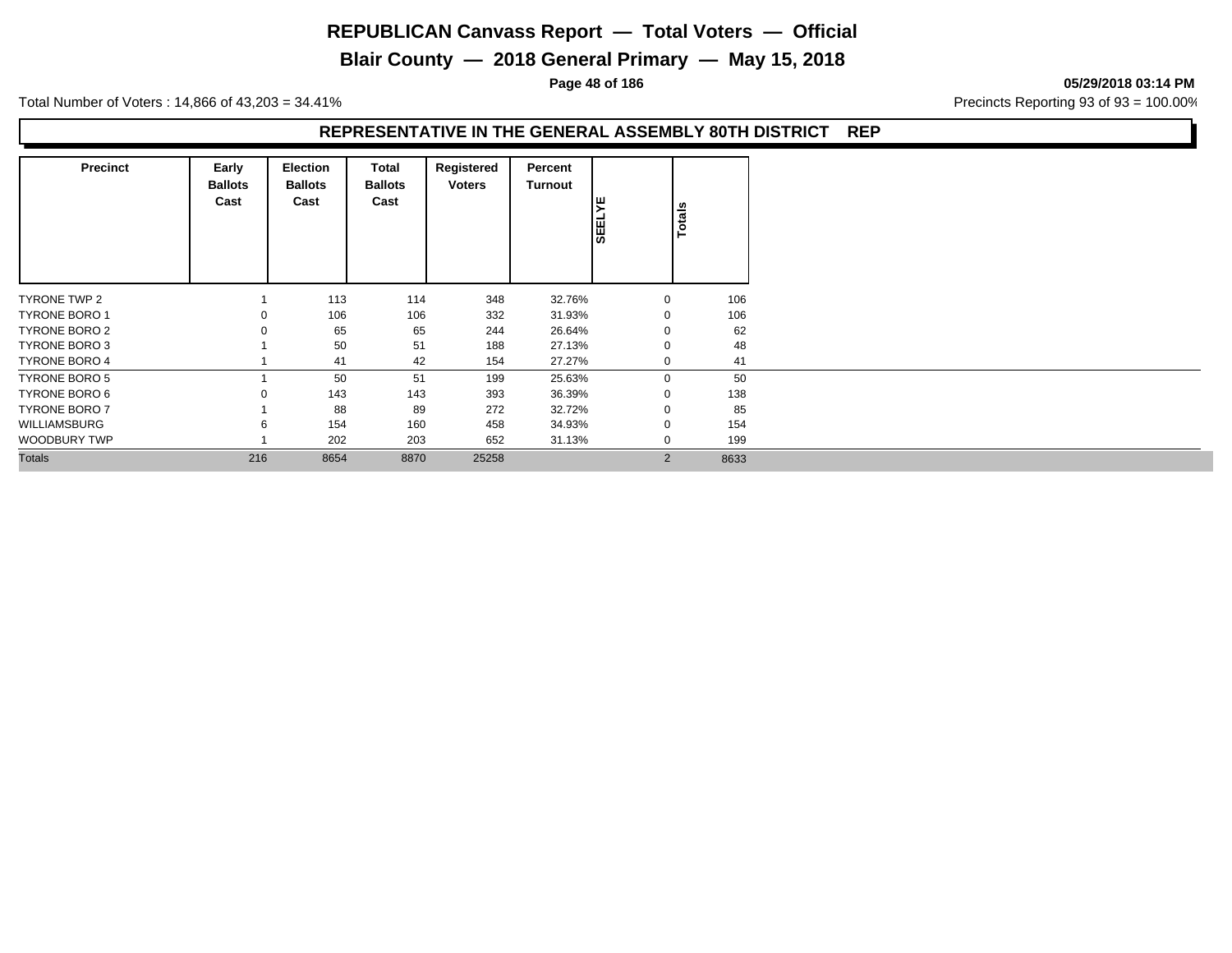**Blair County — 2018 General Primary — May 15, 2018**

**Page 49 of 186 05/29/2018 03:14 PM**

Total Number of Voters : 14,866 of 43,203 = 34.41% **Precincts Reporting 93 of 93** = 100.00%

#### **MEMBER OF REPUBLICAN STATE COMMITTEE, 4 YEAR TERM REP - REPUBLICAN**

| <b>Precinct</b>    | Early<br><b>Ballots</b><br>Cast | <b>Election</b><br><b>Ballots</b><br>Cast | <b>Total</b><br><b>Ballots</b><br>Cast | Registered<br><b>Voters</b> | Percent<br><b>Turnout</b> | TRISH HAIGHT<br><b>NANCY HEAD</b> |                | <b>ELYE</b><br>υŚ<br>WARD,<br>55<br>ပ | BOBBIJO  | ALBRIGHT<br><b>JAMES</b><br>BALDWIN | m<br>DANIEL B<br>BAUER  | <b>KATHIE BEATTY</b>       | Con tinued           |
|--------------------|---------------------------------|-------------------------------------------|----------------------------------------|-----------------------------|---------------------------|-----------------------------------|----------------|---------------------------------------|----------|-------------------------------------|-------------------------|----------------------------|----------------------|
|                    |                                 |                                           |                                        |                             |                           |                                   |                | <b>JOEL</b><br><b>BILL</b>            |          |                                     |                         |                            |                      |
| ALTOONA 1-1        | $\overline{7}$                  | 57                                        | 64                                     | 311                         | 20.58%                    | 41                                | 26             | 31                                    | 47       | $\mathbf 0$                         | $\mathbf 0$             | $\mathbf 0$                | $\mathbf 0$          |
| ALTOONA 2-1        | 1                               | 35                                        | 36                                     | 119                         | 30.25%                    | 22                                | 20             | 19                                    | 23       | $\mathbf 0$                         | $\Omega$                | 0                          | $\Omega$             |
| ALTOONA 2-2        | 3                               | 95                                        | 98                                     | 341                         | 28.74%                    | 54                                | 36             | 38                                    | 61       | $\mathbf 0$                         | $\mathbf 0$             | $\mathbf 0$                | $\Omega$             |
| ALTOONA 3-1        | $\overline{2}$                  | 48                                        | 50                                     | 231                         | 21.65%                    | 29                                | 17             | 22                                    | 32       | $\Omega$                            | $\Omega$                | 0                          | $\Omega$             |
| ALTOONA 3-2        | $\overline{2}$                  | 129                                       | 131                                    | 342                         | 38.30%                    | 75                                | 66             | 49                                    | 88       | $\Omega$                            | $\Omega$                | $\mathbf 0$                | $\mathbf 0$          |
| ALTOONA 4-1        | 3                               | 49                                        | 52                                     | 256                         | 20.31%                    | 30                                | 23             | 26                                    | 31       | $\Omega$                            | $\Omega$                | $\mathbf 0$                | $\Omega$             |
| ALTOONA 4-2        | 6                               | 144                                       | 150                                    | 381                         | 39.37%                    | 85                                | 71             | 61                                    | 100      | $\Omega$                            | $\Omega$                | $\mathbf 0$                | $\Omega$             |
| ALTOONA 5-1        | $\Omega$                        | 11                                        | 11                                     | 56                          | 19.64%                    | 5                                 | $\overline{4}$ | $\overline{1}$                        | 6        | $\Omega$                            | $\Omega$                | $\mathbf 0$                | $\Omega$             |
| ALTOONA 5-2        | $\mathbf{1}$                    | 82                                        | 83                                     | 266                         | 31.20%                    | 47                                | 41             | 32                                    | 50       | $\Omega$                            | $\Omega$                | $\mathbf 0$                | $\Omega$             |
| ALTOONA 5-3        | $\mathbf{1}$                    | 70                                        | 71                                     | 227                         | 31.28%                    | 45                                | 38             | 26                                    | 46       | $\Omega$                            | $\Omega$                | $\mathbf 0$                | $\mathbf 0$          |
| ALTOONA 6-1        | 5                               | 100                                       | 105                                    | 371                         | 28.30%                    | 70                                | 48             | 45                                    | 63       | $\Omega$                            | $\Omega$                | $\mathbf 0$                | $\Omega$             |
| ALTOONA 6-2        | 3                               | 122                                       | 125                                    | 416                         | 30.05%                    | 75                                | 47             | 58                                    | 78       | $\Omega$                            | $\Omega$                | $\mathbf 0$                | $\Omega$             |
| ALTOONA 6-3        | 5                               | 159                                       | 164                                    | 402                         | 40.80%                    | 82                                | 74             | 61                                    | 108      | $\Omega$                            | $\mathbf 0$             | 0                          | $\Omega$             |
| ALTOONA 6-4        | $\overline{7}$                  | 161                                       | 168                                    | 488                         | 34.43%                    | 105                               | 67             | 78                                    | 106      | $\Omega$                            | $\Omega$                | $\mathbf 0$                | $\Omega$             |
| <b>ALTOONA7</b>    | 0                               | 79                                        | 79                                     | 326                         | 24.23%                    | 58                                | 34             | 40                                    | 55       | $\mathbf 0$                         | $\mathbf 0$             | $\mathbf 0$                | $\Omega$             |
| ALTOONA 8-1        | 3                               | 46                                        | 49                                     | 245                         | 20.00%                    | 29                                | 17             | 21                                    | 31       | $\mathbf 0$                         | $\Omega$                | $\mathbf 0$                | $\Omega$             |
| ALTOONA 8-2        | $\overline{2}$                  | 87                                        | 89                                     | 261                         | 34.10%                    | 54                                | 34             | 48                                    | 65       | $\mathbf 0$                         | $\mathbf 0$             | $\mathbf 0$                | $\Omega$             |
| ALTOONA 9          | 3                               | 93                                        | 96                                     | 301                         | 31.89%                    | 70                                | 44             | 41                                    | 56       | $\Omega$                            | $\Omega$                | 0                          | $\Omega$             |
| ALTOONA 10-1       | 3                               | 132                                       | 135                                    | 512                         | 26.37%                    | 75                                | 58             | 52                                    | 90       | $\Omega$                            | $\Omega$                | 0                          | $\Omega$             |
| ALTOONA 10-2       | $\overline{7}$                  | 177                                       | 184                                    | 562                         | 32.74%                    | 110                               | 87             | 84                                    | 118      | $\mathbf 0$                         | $\mathbf 0$             | $\overline{1}$             | $\Omega$             |
|                    | 5                               |                                           |                                        |                             |                           |                                   |                |                                       |          |                                     | $\overline{1}$          |                            |                      |
| ALTOONA 11-1       |                                 | 152                                       | 157                                    | 517                         | 30.37%                    | 99                                | 67             | 65                                    | 109      | $\mathbf 0$                         |                         | $\mathbf 0$                | $\Omega$             |
| ALTOONA 11-2       | $\overline{2}$                  | 206                                       | 208                                    | 546                         | 38.10%                    | 114                               | 92             | 82                                    | 149      | $\mathbf 0$                         | $\mathbf 0$             | $\mathbf 0$                | 2                    |
| ALTOONA 12-1       | 3                               | 99                                        | 102                                    | 335                         | 30.45%                    | 58                                | 50             | 44                                    | 69       | $\Omega$                            | $\Omega$                | 0                          | $\Omega$             |
| ALTOONA 12-2       | 3<br>$\overline{2}$             | 89<br>61                                  | 92<br>63                               | 251<br>211                  | 36.65%<br>29.86%          | 53<br>39                          | 58<br>18       | 36<br>25                              | 61<br>43 | $\mathbf 0$<br>$\mathbf 0$          | $\Omega$<br>$\mathbf 0$ | $\mathbf 0$<br>$\mathbf 0$ | $\Omega$<br>$\Omega$ |
| ALTOONA 12-3       |                                 |                                           |                                        |                             |                           |                                   |                |                                       |          |                                     |                         |                            |                      |
| ALTOONA 12-4       | $\mathbf{1}$                    | 129                                       | 130                                    | 332                         | 39.16%                    | 72                                | 73             | 45                                    | 91       | $\mathbf 0$                         | $\mathbf 0$             | $\mathbf 0$                | $\mathbf 0$          |
| ALTOONA 13-1       | $\overline{2}$                  | 165                                       | 167                                    | 503                         | 33.20%                    | 104                               | 70             | 73                                    | 119      | $\mathbf 0$                         | $\mathbf 0$             | 0                          | $\Omega$             |
| ALTOONA 13-2       | $\Omega$                        | 117                                       | 117                                    | 350                         | 33.43%                    | 83                                | 39             | 61                                    | 79       | $\Omega$                            | $\Omega$                | 0                          | $\Omega$             |
| ALTOONA 13-3       | 3                               | 104                                       | 107                                    | 340                         | 31.47%                    | 68                                | 55             | 49                                    | 71       | $\mathbf 0$                         | $\mathbf 0$             | 0                          | $\mathbf 0$          |
| ALTOONA 13-4       | $\mathbf{1}$                    | 75                                        | 76                                     | 278                         | 27.34%                    | 44                                | 34             | 34                                    | 53       | $\mathbf 0$                         | $\mathbf 0$             | $\mathbf 0$                | $\mathbf 0$          |
| ALTOONA 14-1       | 8                               | 217                                       | 225                                    | 592                         | 38.01%                    | 134                               | 88             | 110                                   | 168      | $\Omega$                            | $\Omega$                | $\mathbf 0$                | $\mathbf 0$          |
| ALTOONA 14-2       | 10                              | 210                                       | 220                                    | 596                         | 36.91%                    | 120                               | 100            | 89                                    | 168      | $\Omega$                            | $\Omega$                | $\mathbf 0$                | $\Omega$             |
| ALTOONA 14-3       | 5                               | 218                                       | 223                                    | 555                         | 40.18%                    | 117                               | 90             | 96                                    | 155      | $\mathbf 0$                         | $\Omega$                | $\mathbf 0$                | $\Omega$             |
| ALLEGHENY 1        | 5                               | 311                                       | 316                                    | 948                         | 33.33%                    | 119                               | 198            | 163                                   | 212      | $\mathbf 0$                         | $\mathbf 0$             | $\mathbf 0$                | $\Omega$             |
| <b>ALLEGHENY 2</b> | 12                              | 289                                       | 301                                    | 910                         | 33.08%                    | 125                               | 177            | 145                                   | 205      | $\Omega$                            | $\Omega$                | $\mathbf 0$                | $\Omega$             |
| ALLEGHENY 3        | 8                               | 51                                        | 59                                     | 170                         | 34.71%                    | 30                                | 39             | 30                                    | 38       | $\Omega$                            | $\Omega$                | $\mathbf 0$                | $\Omega$             |
| ALLEGHENY 4        | 3                               | 147                                       | 150                                    | 419                         | 35.80%                    | 76                                | 89             | 57                                    | 104      | $\Omega$                            | $\Omega$                | $\mathbf 0$                | $\Omega$             |
| <b>ANTIS TWP 1</b> | 8                               | 367                                       | 375                                    | 1149                        | 32.64%                    | 202                               | 148            | 166                                   | 277      | $\Omega$                            | $\Omega$                | $\Omega$                   | $\Omega$             |
| <b>ANTIS TWP 2</b> | 9                               | 197                                       | 206                                    | 717                         | 28.73%                    | 110                               | 114            | 99                                    | 136      | $\Omega$                            | $\Omega$                | $\mathbf 0$                | $\Omega$             |
| <b>ANTIS TWP 3</b> | 6                               | 294                                       | 300                                    | 855                         | 35.09%                    | 160                               | 137            | 135                                   | 181      | $\Omega$                            | $\Omega$                | $\Omega$                   | $\mathbf 0$          |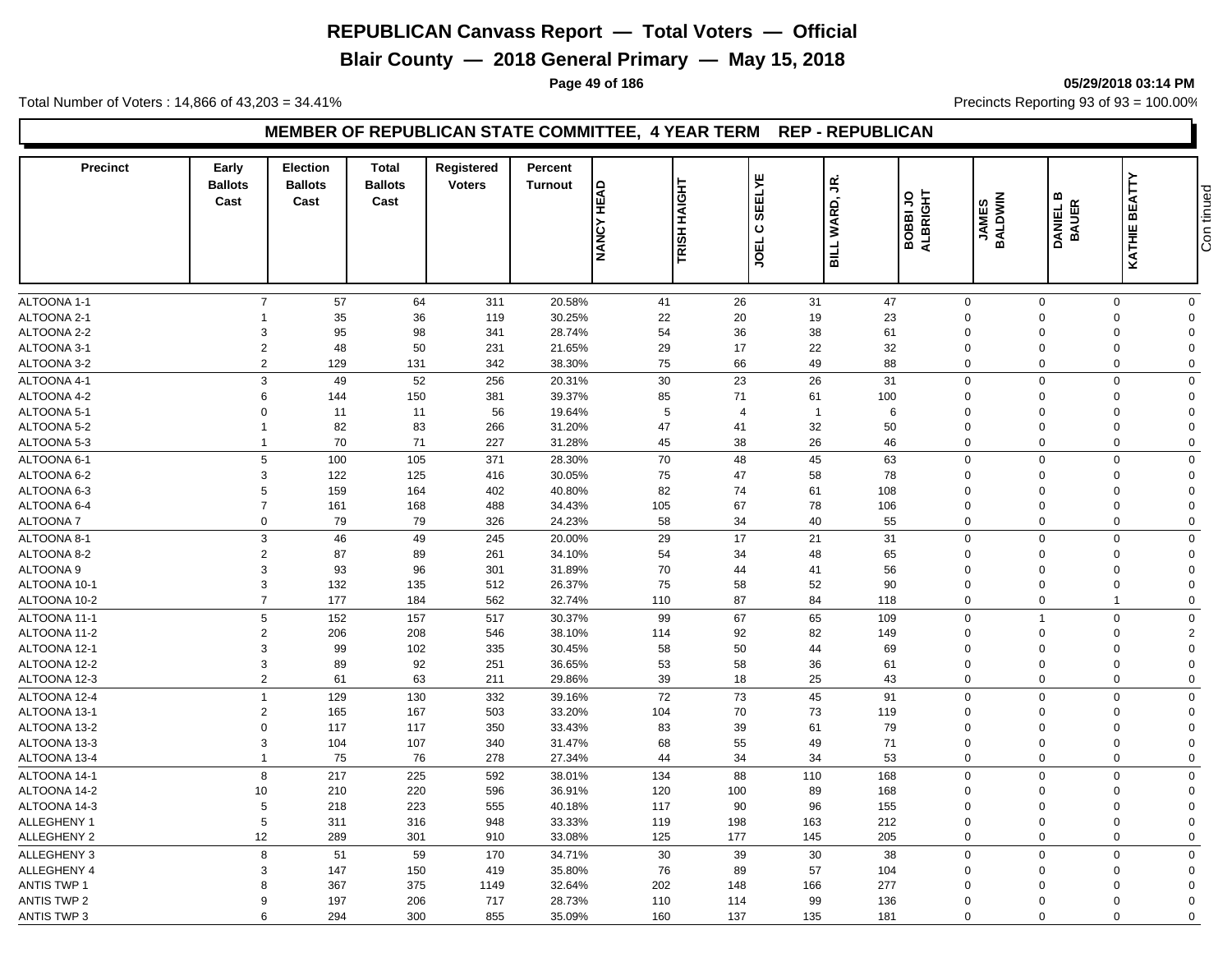**Blair County — 2018 General Primary — May 15, 2018**

**Page 50 of 186 05/29/2018 03:14 PM**

Total Number of Voters : 14,866 of 43,203 = 34.41% **Precincts Reporting 93 of 93** = 100.00%

| <b>Precinct</b>                     | Early<br><b>Ballots</b><br>Cast | <b>Election</b><br><b>Ballots</b><br>Cast | <b>Total</b><br><b>Ballots</b><br>Cast | Registered<br><b>Voters</b> | Percent<br><b>Turnout</b> | <b>HEAD</b><br><b>NANCY</b> | 보<br><b>TRISH HAIG</b> | <b>SEELYE</b><br>$\mathbf c$<br><b>JOEL</b> | £,<br>WARD,<br><b>BILL</b> | ALBRIGHT<br><b>BOBBIJO</b> | <b>BALDWIN</b><br><b>JAMES</b> | m<br>DANIEL E<br>BAUER | KATHIE BEATTY                                      |  |
|-------------------------------------|---------------------------------|-------------------------------------------|----------------------------------------|-----------------------------|---------------------------|-----------------------------|------------------------|---------------------------------------------|----------------------------|----------------------------|--------------------------------|------------------------|----------------------------------------------------|--|
|                                     | $\overline{2}$                  |                                           |                                        |                             |                           |                             |                        |                                             |                            |                            |                                |                        |                                                    |  |
| BELLWOOD BORO<br><b>BLAIR TWP 1</b> | 5                               | 190<br>277                                | 192<br>282                             | 641<br>694                  | 29.95%<br>40.63%          | 102<br>104                  | 88<br>144              | 84<br>151                                   | 123<br>194                 | $\mathbf 0$<br>$\mathbf 0$ | $\overline{0}$                 | $\mathbf 0$            | $\mathbf 0$<br>$\Omega$<br>$\mathbf 0$<br>$\Omega$ |  |
| <b>BLAIR TWP 2</b>                  | 1                               | 241                                       | 242                                    | 749                         | 32.31%                    | 105                         | 142                    | 147                                         | 165                        | $\Omega$                   |                                | $\Omega$               | $\mathbf 0$<br>$\Omega$                            |  |
| <b>BLAIR TWP 3</b>                  | 3                               | 185                                       | 188                                    | 210                         | 89.52%                    | 60                          | 106                    | 114                                         | 134                        | $\mathbf 0$                | $\mathbf 0$                    |                        | 0<br>$\Omega$                                      |  |
|                                     | 1                               |                                           | 144                                    |                             | 42.48%                    | 64                          | 81                     | 52                                          | 96                         | $\mathbf 0$                |                                | $\mathbf 0$            | $\mathbf 0$<br>$\Omega$                            |  |
| <b>CATHARINE TWP</b>                |                                 | 143                                       |                                        | 339                         |                           |                             |                        |                                             |                            |                            |                                |                        |                                                    |  |
| <b>DUNCANSVILLE</b>                 | $\overline{7}$                  | 164                                       | 171                                    | 486                         | 35.19%                    | 75                          | 105                    | 90                                          | 107                        | $\mathbf 0$                |                                | $\Omega$               | $\mathbf 0$<br>$\Omega$                            |  |
| <b>FRANKSTOWN TWP1</b>              | 3                               | 306                                       | 309                                    | 782                         | 39.51%                    | 89                          | 236                    | 134                                         | 206                        | $\Omega$                   |                                | $\Omega$               | $\mathbf 0$<br>$\Omega$                            |  |
| FRANKSTOWN TWP2                     | 10                              | 275                                       | 285                                    | 701                         | 40.66%                    | 123                         | 173                    | 125                                         | 230                        | $\Omega$                   |                                | $\Omega$               | 0<br>$\Omega$                                      |  |
| <b>FRANKSTOWN TWP3</b>              | 16                              | 331                                       | 347                                    | 842                         | 41.21%                    | 137                         | 201                    | 171                                         | 275                        | $\Omega$                   | $\Omega$                       |                        | $\mathbf 0$<br>$\Omega$                            |  |
| <b>FRANKSTOWN TWP4</b>              | $\mathbf{3}$                    | 193                                       | 196                                    | 552                         | 35.51%                    | 86                          | 124                    | 78                                          | 143                        | $\mathbf 0$                |                                | $\mathbf 0$            | $\mathbf 0$<br>$\Omega$                            |  |
| <b>FRANKSTOWN TWP5</b>              | $\overline{2}$                  | 287                                       | 289                                    | 782                         | 36.96%                    | 106                         | 193                    | 122                                         | 201                        | $\mathbf 0$                |                                | $\mathbf 0$            | $\mathbf 0$<br>$\Omega$                            |  |
| <b>FREEDOM TWP 1</b>                | 3                               | 160                                       | 163                                    | 439                         | 37.13%                    | 54                          | 94                     | 71                                          | 106                        | $\mathbf{0}$               | $\Omega$                       |                        | $\mathbf 0$<br>$\Omega$                            |  |
| FREEDOM TWP 2                       | $\overline{7}$                  | 246                                       | 253                                    | 854                         | 29.63%                    | 103                         | 126                    | 129                                         | 176                        | $\mathbf 0$                | $\overline{0}$                 |                        | $\mathbf 0$<br>$\Omega$                            |  |
| <b>GREENFIELD TWP1</b>              | $\overline{2}$                  | 162                                       | 164                                    | 550                         | 29.82%                    | 78                          | 92                     | 84                                          | 109                        | $\mathbf 0$                | $\Omega$                       |                        | 0<br>$\Omega$                                      |  |
| <b>GREENFIELD TWP2</b>              | $\mathbf 0$                     | 26                                        | 26                                     | 72                          | 36.11%                    | 13                          | 10                     | 14                                          | 18                         | $\mathbf 0$                |                                | $\mathbf 0$            | $\mathbf 0$<br>$\Omega$                            |  |
| <b>GREENFIELD TWP3</b>              | $\mathbf 0$                     | 177                                       | 177                                    | 668                         | 26.50%                    | 71                          | 92                     | 83                                          | 131                        | $\mathbf 0$                | $\Omega$                       |                        | $\mathbf 0$<br>$\Omega$                            |  |
| <b>HOLLIDAYSBURG 1</b>              | $\overline{4}$                  | 48                                        | 52                                     | 219                         | 23.74%                    | 15                          | 44                     | 30                                          | 39                         | $\Omega$                   | $\Omega$                       |                        | 0<br>$\Omega$                                      |  |
| <b>HOLLIDAYSBURG 2</b>              | 5                               | 106                                       | 111                                    | 267                         | 41.57%                    | 53                          | 62                     | 62                                          | 83                         | $\Omega$                   |                                | $\mathbf 0$            | 0<br>$\Omega$                                      |  |
| <b>HOLLIDAYSBURG 3</b>              | 13                              | 102                                       | 115                                    | 310                         | 37.10%                    | 41                          | 72                     | 45                                          | 77                         | $\Omega$                   | $\Omega$                       |                        | $\mathbf 0$<br>$\Omega$                            |  |
| <b>HOLLIDAYSBURG 4</b>              | 6                               | 149                                       | 155                                    | 351                         | 44.16%                    | 63                          | 92                     | 77                                          | 95                         | $\mathbf 0$                | $\Omega$                       |                        | $\mathbf 0$<br>$\mathbf 0$                         |  |
| <b>HOLLIDAYSBURG 5</b>              | 15                              | 120                                       | 135                                    | 310                         | 43.55%                    | 58                          | 74                     | 66                                          | 86                         | $\mathbf 0$                |                                | $\mathbf 0$            | $\mathbf 0$<br>$\Omega$                            |  |
| <b>HOLLIDAYSBURG 6</b>              | 3                               | 115                                       | 118                                    | 293                         | 40.27%                    | 45                          | 77                     | 42                                          | 82                         | $\mathbf 0$                |                                | $\Omega$               | 0<br>$\Omega$                                      |  |
| <b>HOLLIDAYSBURG 7</b>              | $\overline{2}$                  | 130                                       | 132                                    | 313                         | 42.17%                    | 59                          | 72                     | 57                                          | 99                         | $\Omega$                   |                                | $\Omega$               | $\mathbf 0$<br>$\Omega$                            |  |
| <b>HUSTON TWP</b>                   | 3                               | 225                                       | 228                                    | 586                         | 38.91%                    | 93                          | 130                    | 108                                         | 152                        | $\mathbf 0$                | $\overline{0}$                 |                        | $\mathbf 0$<br>$\Omega$                            |  |
| JUNIATA TWP                         | 3                               | 152                                       | 155                                    | 486                         | 31.89%                    | 43                          | 90                     | 87                                          | 104                        | $\Omega$                   |                                | $\mathbf 0$            | $\mathbf 0$<br>$\Omega$                            |  |
| <b>LOGAN TWP 1</b>                  | 2                               | 262                                       | 264                                    | 756                         | 34.92%                    | 143                         | 116                    | 105                                         | 182                        | $\mathbf 0$                |                                | $\mathbf 0$            | $\mathbf 0$<br>$\Omega$                            |  |
| <b>LOGAN TWP 2</b>                  | 11                              | 341                                       | 352                                    | 893                         | 39.42%                    | 192                         | 185                    | 150                                         | 252                        | $\mathbf{0}$               |                                | $\Omega$               | 0<br>$\Omega$                                      |  |
|                                     | 8                               |                                           |                                        |                             |                           | 117                         | 81                     |                                             |                            | $\Omega$                   |                                | $\Omega$               | $\mathbf 0$<br>$\Omega$                            |  |
| LOGAN TWP 3<br><b>LOGAN TWP 4</b>   | $\overline{2}$                  | 183<br>220                                | 191<br>222                             | 481<br>660                  | 39.71%<br>33.64%          | 124                         | 130                    | 83<br>105                                   | 140<br>149                 | $\mathbf 0$                | $\Omega$                       |                        | $\mathbf 0$<br>$\Omega$                            |  |
| <b>LOGAN TWP 5</b>                  | $\overline{4}$                  | 244                                       | 248                                    | 679                         | 36.52%                    | 118                         | 132                    | 91                                          | 157                        | $\mathbf 0$                |                                | $\mathbf 0$            | $\mathbf 0$<br>$\Omega$                            |  |
|                                     |                                 |                                           |                                        |                             |                           |                             |                        |                                             |                            |                            |                                |                        |                                                    |  |
| <b>LOGAN TWP 6</b>                  | $\overline{7}$                  | 253                                       | 260                                    | 857                         | 30.34%                    | 156                         | 129                    | 124                                         | 179                        | $\mathbf 0$                |                                | $\mathbf 0$            | $\mathbf 0$<br>$\Omega$                            |  |
| <b>LOGAN TWP 7</b>                  | $\Omega$                        | 122                                       | 122                                    | 300                         | 40.67%                    | 53                          | 53                     | 55                                          | 86                         | $\Omega$                   | $\Omega$                       |                        | 0<br>$\Omega$                                      |  |
| <b>MARTINSBURG 1</b>                | $\overline{4}$                  | 163                                       | 167                                    | 394                         | 42.39%                    | 75                          | 100                    | 79                                          | 102                        | $\mathbf 0$                | $\overline{0}$                 |                        | $\mathbf 0$<br>$\Omega$                            |  |
| <b>MARTINSBURG 2</b>                | 10                              | 186                                       | 196                                    | 483                         | 40.58%                    | 83                          | 114                    | 82                                          | 127                        | $\mathbf{0}$               |                                | $\mathbf 0$            | 0<br>$\Omega$                                      |  |
| <b>NEWRY BORO</b>                   | $\mathbf 0$                     | 15                                        | 15                                     | 53                          | 28.30%                    | $\overline{4}$              | 8                      | 6                                           | 13                         | $\mathbf 0$                |                                | $\mathbf 0$            | $\mathbf 0$<br>$\Omega$                            |  |
| NORTH WOODBURY                      | 25                              | 416                                       | 441                                    | 1164                        | 37.89%                    | 197                         | 259                    | 202                                         | 289                        | $\overline{1}$             | $\overline{0}$                 |                        | $\mathbf 0$<br>$\Omega$                            |  |
| <b>ROARING SPG 1</b>                | $\overline{0}$                  | 49                                        | 49                                     | 224                         | 21.88%                    | 24                          | 27                     | 21                                          | 37                         | $\mathbf 0$                | $\Omega$                       |                        | 0<br>$\Omega$                                      |  |
| <b>ROARING SPG 2</b>                | $\overline{2}$                  | 150                                       | 152                                    | 384                         | 39.58%                    | 76                          | 82                     | 76                                          | 107                        | $\Omega$                   |                                | $\Omega$               | 0<br>$\Omega$                                      |  |
| ROARING SPG 3                       | $\Omega$                        | 105                                       | 105                                    | 317                         | 33.12%                    | 57                          | 63                     | 58                                          | 66                         | $\Omega$                   |                                | $\Omega$               | $\mathbf 0$<br>$\Omega$                            |  |
| SNYDER TWP 1                        | 5                               | 144                                       | 149                                    | 537                         | 27.75%                    | 83                          | 72                     | 77                                          | 100                        | $\Omega$                   | $\Omega$                       |                        | $\Omega$<br>$\Omega$                               |  |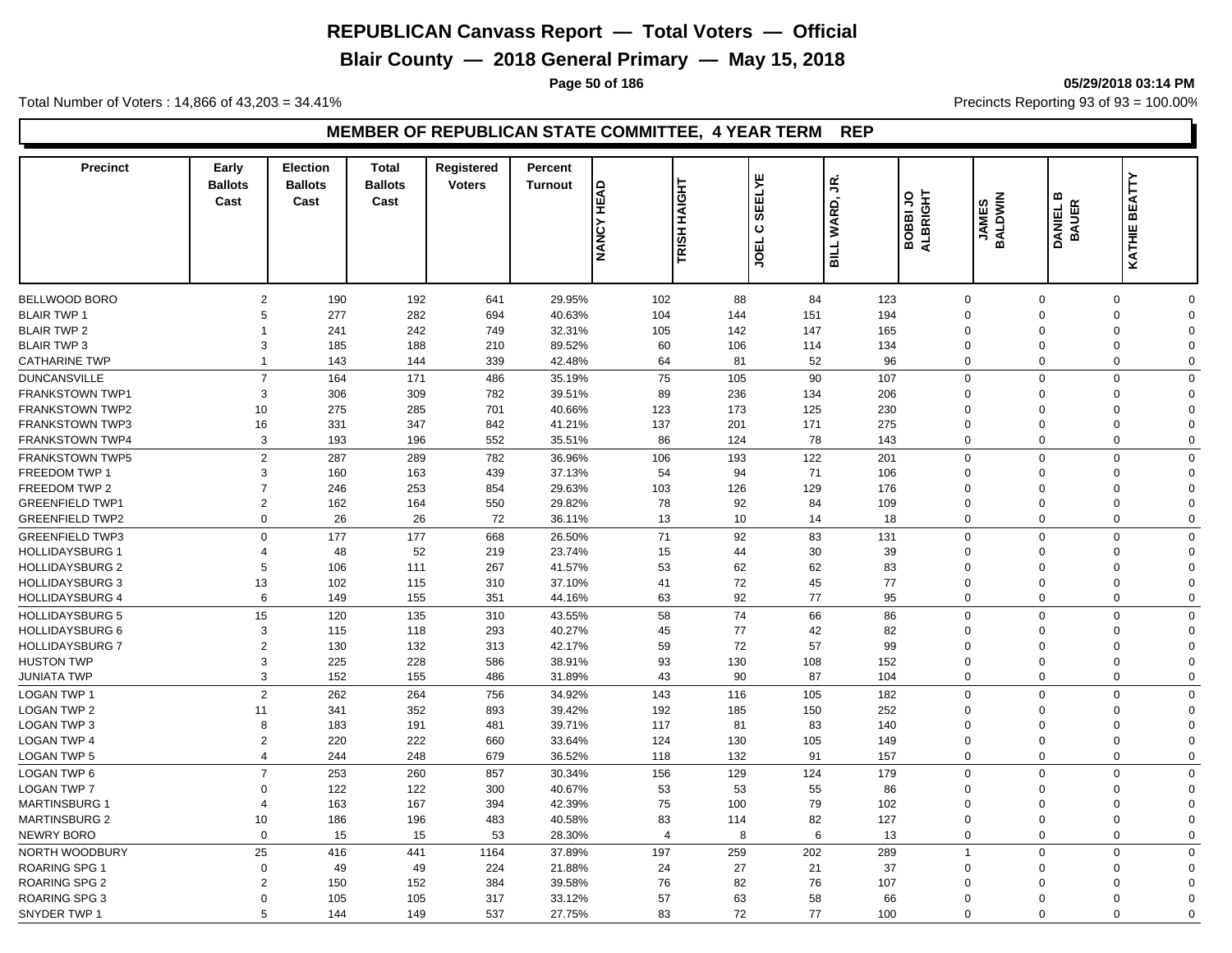**Blair County — 2018 General Primary — May 15, 2018**

**Page 51 of 186 05/29/2018 03:14 PM**

Total Number of Voters : 14,866 of 43,203 = 34.41% **Precincts Reporting 93 of 93** = 100.00%

| <b>Precinct</b>      | Early<br><b>Ballots</b><br>Cast | <b>Election</b><br><b>Ballots</b><br>Cast | <b>Total</b><br><b>Ballots</b><br>Cast | Registered<br><b>Voters</b> | Percent<br>Turnout | ę<br><b>NANC</b> | HAIGHT<br>TRISH I | ш<br>⋝<br>$\sim$<br>ш<br>ш<br>あ<br>ш<br>g | S<br>RD,<br>Š<br>۳<br>$\frac{1}{5}$ | ALBRIGHT<br>S<br>BOBBI. | <b>JAMES</b><br>BALDWIN | ≃<br>DANIEL E<br>BAUER | <b>BEA</b><br>KATHIE |  |
|----------------------|---------------------------------|-------------------------------------------|----------------------------------------|-----------------------------|--------------------|------------------|-------------------|-------------------------------------------|-------------------------------------|-------------------------|-------------------------|------------------------|----------------------|--|
| SNYDER TWP 2         | 3                               | 228                                       | 231                                    | 785                         | 29.43%             | 117              | 109               | 100                                       | 152                                 | $\Omega$                |                         | $\Omega$               |                      |  |
| <b>TAYLOR TWP</b>    |                                 | 375                                       | 381                                    | 1142                        | 33.36%             | 165              | 215               | 203                                       | 257                                 |                         |                         | $\Omega$               |                      |  |
| <b>TYRONE TWP 1</b>  |                                 | 132                                       | 134                                    | 370                         | 36.22%             | 75               | 57                | 63                                        | 91                                  |                         |                         |                        |                      |  |
| TYRONE TWP 2         |                                 | 113                                       | 114                                    | 348                         | 32.76%             | 66               | 45                | 47                                        | 88                                  |                         |                         | $\Omega$               |                      |  |
| <b>TYRONE BORO 1</b> | $\Omega$                        | 106                                       | 106                                    | 332                         | 31.93%             | 60               | 53                | 57                                        | 80                                  |                         |                         | $\Omega$               |                      |  |
| <b>TYRONE BORO 2</b> | $\Omega$                        | 65                                        | 65                                     | 244                         | 26.64%             | 36               | 27                | 39                                        | 45                                  | $\Omega$                |                         | $\Omega$               | $\Omega$             |  |
| <b>TYRONE BORO 3</b> |                                 | 50                                        | 51                                     | 188                         | 27.13%             | 29               | 25                | 21                                        | 33                                  |                         |                         |                        |                      |  |
| <b>TYRONE BORO 4</b> |                                 | 41                                        | 42                                     | 154                         | 27.27%             | 24               | 21                | 16                                        | 29                                  |                         |                         |                        |                      |  |
| <b>TYRONE BORO 5</b> |                                 | 50                                        | 51                                     | 199                         | 25.63%             | 32               | 26                | 26                                        | 34                                  |                         |                         | $\Omega$               |                      |  |
| TYRONE BORO 6        | 0                               | 143                                       | 143                                    | 393                         | 36.39%             | 72               | 71                | 63                                        | 89                                  |                         |                         | $\Omega$               |                      |  |
| <b>TYRONE BORO 7</b> |                                 | 88                                        | 89                                     | 272                         | 32.72%             | 49               | 34                | 44                                        | 54                                  | n                       |                         | $\Omega$               | $\Omega$             |  |
| WILLIAMSBURG         | 6                               | 154                                       | 160                                    | 458                         | 34.93%             | 79               | 89                | 74                                        | 106                                 |                         |                         | $\Omega$               |                      |  |
| WOODBURY TWP         |                                 | 202                                       | 203                                    | 652                         | 31.13%             | 98               | 116               | 83                                        | 139                                 |                         |                         | $\Omega$               |                      |  |
| <b>Totals</b>        | 382                             | 14484                                     | 14866                                  | 43203                       |                    | 7332             | 7747              | 6810                                      | 10156                               |                         |                         |                        | 2                    |  |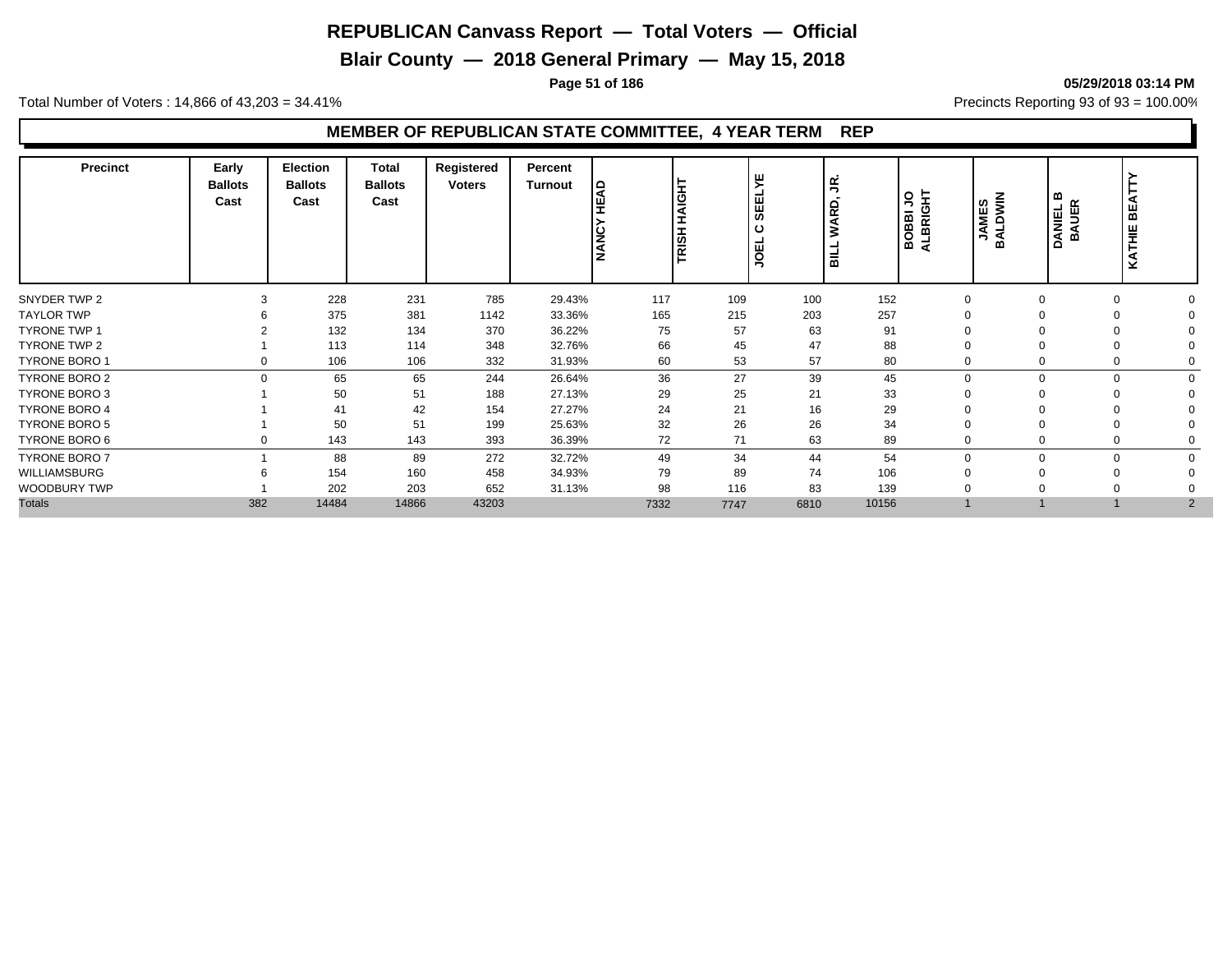**Blair County — 2018 General Primary — May 15, 2018**

**Page 52 of 186 05/29/2018 03:14 PM**

Total Number of Voters : 14,866 of 43,203 = 34.41% **Precincts Reporting 93 of 93** = 100.00%

#### **MEMBER OF REPUBLICAN STATE COMMITTEE, 4 YEAR TERM REP - REPUBLICAN**

| <b>Precinct</b>    | Early<br><b>Ballots</b><br>Cast | Election<br><b>Ballots</b><br>Cast | <b>Total</b><br><b>Ballots</b><br>Cast | <b>Registered</b><br><b>Voters</b> | Percent<br><b>Turnout</b> | <b>BLAKE</b><br><b>JEFF</b> | Brown<br>Erik | <b>BURDICK</b><br><b>TERRY</b> | ш<br>CHARLES<br>COLEGROVE | COON<br><b>MIKE</b>        | CAROL J<br>DECKER | ဖာ<br><b>MIKE DERENSI</b> | <b>CHARLES DIXON</b>        | Con tinued |
|--------------------|---------------------------------|------------------------------------|----------------------------------------|------------------------------------|---------------------------|-----------------------------|---------------|--------------------------------|---------------------------|----------------------------|-------------------|---------------------------|-----------------------------|------------|
|                    |                                 |                                    |                                        |                                    |                           |                             |               |                                |                           |                            |                   |                           |                             |            |
| ALTOONA 1-1        | $\overline{7}$                  | 57                                 | 64                                     | 311                                | 20.58%                    | $\mathsf 0$                 |               | $\mathbf 0$                    | $\mathbf 0$               | $\mathbf 0$<br>$\mathsf 0$ |                   | $\mathbf 0$               | $\mathsf{O}$<br>$\mathbf 0$ |            |
| ALTOONA 2-1        |                                 | 35                                 | 36                                     | 119                                | 30.25%                    | $\mathbf 0$                 |               | $\Omega$                       | $\Omega$                  | $\Omega$<br>$\Omega$       | $\Omega$          |                           | $\mathbf 0$<br>$\Omega$     |            |
| ALTOONA 2-2        | 3                               | 95                                 | 98                                     | 341                                | 28.74%                    | $\mathbf 0$                 |               | $\Omega$                       | $\mathbf 0$               | $\Omega$<br>$\Omega$       | $\Omega$          |                           | $\mathbf 0$<br>$\Omega$     |            |
| ALTOONA 3-1        | $\sqrt{2}$                      | 48                                 | 50                                     | 231                                | 21.65%                    | $\mathbf 0$                 |               | $\Omega$                       | $\Omega$                  | $\mathbf 0$<br>$\Omega$    | $\Omega$          |                           | $\mathbf 0$<br>$\Omega$     |            |
| ALTOONA 3-2        | $\overline{2}$                  | 129                                | 131                                    | 342                                | 38.30%                    | $\mathbf 0$                 |               | $\Omega$                       | $\mathbf 0$               | $\mathbf 0$                | $\Omega$          |                           | $\mathbf 0$<br>$\mathbf 0$  |            |
| ALTOONA 4-1        | 3                               | 49                                 | 52                                     | 256                                | 20.31%                    | $\mathbf 0$                 |               | $\Omega$                       | $\mathbf 0$               | $\mathbf 0$<br>$\mathbf 0$ |                   | $\mathbf 0$               | $\mathbf 0$<br>$\mathbf 0$  |            |
| ALTOONA 4-2        | 6                               | 144                                | 150                                    | 381                                | 39.37%                    | $\mathbf 0$                 |               | 1                              | 0                         | $\Omega$<br>$\mathbf 0$    | $\Omega$          |                           | $\mathbf 0$<br>$\Omega$     |            |
| ALTOONA 5-1        | $\mathbf 0$                     | 11                                 | 11                                     | 56                                 | 19.64%                    | $\mathbf 0$                 |               | $\Omega$                       | $\mathbf 0$               | $\mathbf 0$<br>$\Omega$    | $\Omega$          |                           | $\mathbf 0$<br>$\Omega$     |            |
| ALTOONA 5-2        | $\mathbf{1}$                    | 82                                 | 83                                     | 266                                | 31.20%                    | $\mathbf 0$                 |               | $\Omega$                       | $\Omega$                  | $\Omega$<br>$\overline{1}$ | $\Omega$          |                           | 0<br>$\Omega$               |            |
| ALTOONA 5-3        | $\mathbf{1}$                    | 70                                 | 71                                     | 227                                | 31.28%                    | $\mathbf 0$                 |               | $\Omega$                       | 0                         | $\mathbf 0$<br>$\Omega$    | $\mathbf 0$       |                           | $\mathbf 0$<br>$\mathbf 0$  |            |
| ALTOONA 6-1        | 5                               | 100                                | 105                                    | 371                                | 28.30%                    | $\mathbf 0$                 |               | $\Omega$                       | $\mathbf 0$               | $\mathbf 0$<br>$\mathbf 0$ | $\Omega$          |                           | $\mathbf 0$<br>$\Omega$     |            |
| ALTOONA 6-2        | 3                               | 122                                | 125                                    | 416                                | 30.05%                    | $\mathbf 0$                 |               | $\overline{0}$                 | $\mathbf 0$               | $\mathbf 0$<br>$\mathbf 0$ | $\mathbf 0$       |                           | $\mathbf 0$<br>$\Omega$     |            |
| ALTOONA 6-3        | 5                               | 159                                | 164                                    | 402                                | 40.80%                    | $\mathbf 0$                 |               | $\Omega$                       | $\Omega$                  | $\Omega$<br>$\Omega$       | $\Omega$          |                           | $\mathbf 0$<br>$\Omega$     |            |
| ALTOONA 6-4        | $\overline{7}$                  | 161                                | 168                                    | 488                                | 34.43%                    | $\mathbf 0$                 |               | $\Omega$                       | $\mathbf 0$               | $\mathbf 0$<br>$\mathbf 0$ | $\Omega$          |                           | $\mathbf 0$<br>$\Omega$     |            |
| <b>ALTOONA7</b>    | 0                               | 79                                 | 79                                     | 326                                | 24.23%                    | $\mathbf 0$                 |               | $\mathbf 0$                    | $\mathbf 0$               | $\mathbf 0$<br>$\mathbf 0$ | $\mathbf 0$       |                           | $\mathbf 0$<br>$\Omega$     |            |
| ALTOONA 8-1        | 3                               | 46                                 | 49                                     | 245                                | 20.00%                    | $\mathbf 0$                 |               | $\mathbf 0$                    | $\mathbf 0$               | $\mathbf 0$<br>$\mathbf 0$ | $\mathbf 0$       |                           | $\mathbf 0$<br>$\mathbf 0$  |            |
| ALTOONA 8-2        | $\overline{2}$                  | 87                                 | 89                                     | 261                                | 34.10%                    | $\mathbf 0$                 |               | $\Omega$                       | $\mathbf 0$               | $\mathbf 0$<br>$\Omega$    | $\Omega$          |                           | 0<br>$\Omega$               |            |
| ALTOONA 9          | 3                               | 93                                 | 96                                     | 301                                | 31.89%                    | $\mathbf 0$                 |               | 0                              | $\Omega$                  | $\Omega$<br>$\Omega$       | 0                 |                           | 0<br>$\Omega$               |            |
| ALTOONA 10-1       | 3                               | 132                                | 135                                    | 512                                | 26.37%                    | $\mathbf 0$                 |               | $\Omega$                       | $\mathbf 0$               | $\mathbf 0$<br>$\Omega$    | $\mathbf 0$       |                           | $\mathbf 0$<br>$\Omega$     |            |
| ALTOONA 10-2       | $\overline{7}$                  | 177                                | 184                                    | 562                                | 32.74%                    | $\mathbf 0$                 |               | $\mathbf 0$                    | $\mathbf 0$               | $\mathbf 0$<br>$\mathbf 0$ | $\mathbf 0$       |                           | $\mathbf 0$<br>$\mathbf 0$  |            |
| ALTOONA 11-1       | 5                               | 152                                | 157                                    | 517                                | 30.37%                    | $\mathbf 0$                 |               | $\mathbf 0$                    | $\mathbf 0$               | $\mathbf 0$<br>$\mathbf 0$ | $\mathbf 0$       |                           | $\mathbf 0$<br>$\mathbf 0$  |            |
| ALTOONA 11-2       | $\overline{2}$                  | 206                                | 208                                    | 546                                | 38.10%                    | $\mathbf 0$                 |               | $\Omega$                       | 0                         | $\Omega$<br>$\Omega$       | $\Omega$          |                           | 0<br>$\Omega$               |            |
| ALTOONA 12-1       | 3                               | 99                                 | 102                                    | 335                                | 30.45%                    | $\mathbf 0$                 |               | $\mathbf 0$                    | 0                         | $\Omega$<br>$\Omega$       | $\Omega$          |                           | $\mathbf 0$<br>$\Omega$     |            |
| ALTOONA 12-2       | 3                               | 89                                 | 92                                     | 251                                | 36.65%                    | $\mathbf 0$                 |               | 0                              | $\mathbf 0$               | $\mathbf 0$<br>$\mathbf 0$ | $\mathbf 0$       |                           | $\mathbf 0$<br>$\Omega$     |            |
| ALTOONA 12-3       | $\overline{2}$                  | 61                                 | 63                                     | 211                                | 29.86%                    | $\mathbf 0$                 |               | $\Omega$                       | 0                         | $\Omega$<br>$\Omega$       | $\Omega$          |                           | $\mathbf 0$<br>$\Omega$     |            |
|                    | $\overline{1}$                  |                                    |                                        |                                    |                           |                             |               |                                |                           | $\Omega$                   |                   |                           |                             |            |
| ALTOONA 12-4       |                                 | 129                                | 130                                    | 332                                | 39.16%                    | $\mathbf 0$                 |               | $\Omega$                       | $\Omega$                  | $\mathbf 0$                | $\Omega$          |                           | $\mathbf 0$<br>$\Omega$     |            |
| ALTOONA 13-1       | $\overline{2}$                  | 165                                | 167                                    | 503                                | 33.20%                    | $\mathbf 0$                 |               | 0                              | 0                         | $\Omega$<br>$\Omega$       | $\Omega$          |                           | $\mathbf 0$<br>$\Omega$     |            |
| ALTOONA 13-2       | $\mathbf 0$                     | 117                                | 117                                    | 350                                | 33.43%                    | $\mathbf 0$                 |               | $\Omega$                       | $\mathbf 0$               | $\Omega$<br>$\Omega$       | $\Omega$          |                           | $\mathbf 0$<br>$\Omega$     |            |
| ALTOONA 13-3       | 3                               | 104                                | 107                                    | 340                                | 31.47%                    | $\mathbf 0$                 |               | $\Omega$                       | $\mathbf 0$               | $\mathbf 0$<br>$\Omega$    | $\Omega$          |                           | $\mathbf 0$<br>$\Omega$     |            |
| ALTOONA 13-4       | $\mathbf{1}$                    | 75                                 | 76                                     | 278                                | 27.34%                    | $\mathbf 0$                 |               | $\Omega$                       | $\mathbf 0$               | $\mathbf 0$<br>$\Omega$    | $\mathbf 0$       |                           | $\mathbf 0$<br>$\mathbf 0$  |            |
| ALTOONA 14-1       | 8                               | 217                                | 225                                    | 592                                | 38.01%                    | $\mathbf 0$                 |               | $\Omega$                       | 0                         | $\mathbf 0$<br>$\Omega$    | $\Omega$          |                           | $\mathbf 0$<br>-1           |            |
| ALTOONA 14-2       | 10                              | 210                                | 220                                    | 596                                | 36.91%                    | $\mathbf 0$                 |               | $\Omega$                       | $\mathbf 0$               | $\mathbf 0$<br>$\Omega$    | $\Omega$          |                           | $\mathbf 0$<br>$\Omega$     |            |
| ALTOONA 14-3       | 5                               | 218                                | 223                                    | 555                                | 40.18%                    | $\mathbf 0$                 |               | $\Omega$                       | $\Omega$                  | $\Omega$<br>$\Omega$       | $\Omega$          |                           | 0<br>$\Omega$               |            |
| ALLEGHENY 1        | 5                               | 311                                | 316                                    | 948                                | 33.33%                    | $\mathbf 0$                 |               | $\Omega$                       | $\Omega$                  | $\Omega$<br>$\Omega$       | $\Omega$          |                           | $\mathbf 0$<br>$\Omega$     |            |
| ALLEGHENY 2        | 12                              | 289                                | 301                                    | 910                                | 33.08%                    | $\mathbf 0$                 |               | $\Omega$                       | $\mathbf 0$               | $\mathbf 0$<br>$\Omega$    | -1                |                           | $\mathbf 0$<br>$\Omega$     |            |
| <b>ALLEGHENY 3</b> | 8                               | 51                                 | 59                                     | 170                                | 34.71%                    | $\mathbf 0$                 |               | $\Omega$                       | $\mathbf 0$               | $\mathbf 0$<br>$\mathbf 0$ | $\Omega$          |                           | $\mathbf 0$<br>$\Omega$     |            |
| ALLEGHENY 4        | 3                               | 147                                | 150                                    | 419                                | 35.80%                    | $\mathbf 0$                 |               | $\mathbf 0$                    | $\mathbf 0$               | $\mathbf 0$<br>$\mathbf 0$ | $\mathbf 0$       |                           | $\mathbf 0$<br>$\Omega$     |            |
| <b>ANTIS TWP 1</b> | 8                               | 367                                | 375                                    | 1149                               | 32.64%                    | $\mathbf 0$                 |               | $\Omega$                       | $\Omega$                  | $\Omega$<br>$\Omega$       | $\Omega$          |                           | $\mathbf 0$<br>$\Omega$     |            |
| <b>ANTIS TWP 2</b> | 9                               | 197                                | 206                                    | 717                                | 28.73%                    | $\mathbf 0$                 |               | $\mathbf 0$                    | $\Omega$                  | $\Omega$<br>$\Omega$       | $\Omega$          |                           | $\mathbf 0$<br>$\Omega$     |            |
| <b>ANTIS TWP 3</b> | 6                               | 294                                | 300                                    | 855                                | 35.09%                    | $\mathbf 0$                 |               | $\Omega$                       | $\mathbf 0$               | $\mathbf 0$<br>$\Omega$    | $\Omega$          |                           | 0<br>$\mathbf 0$            |            |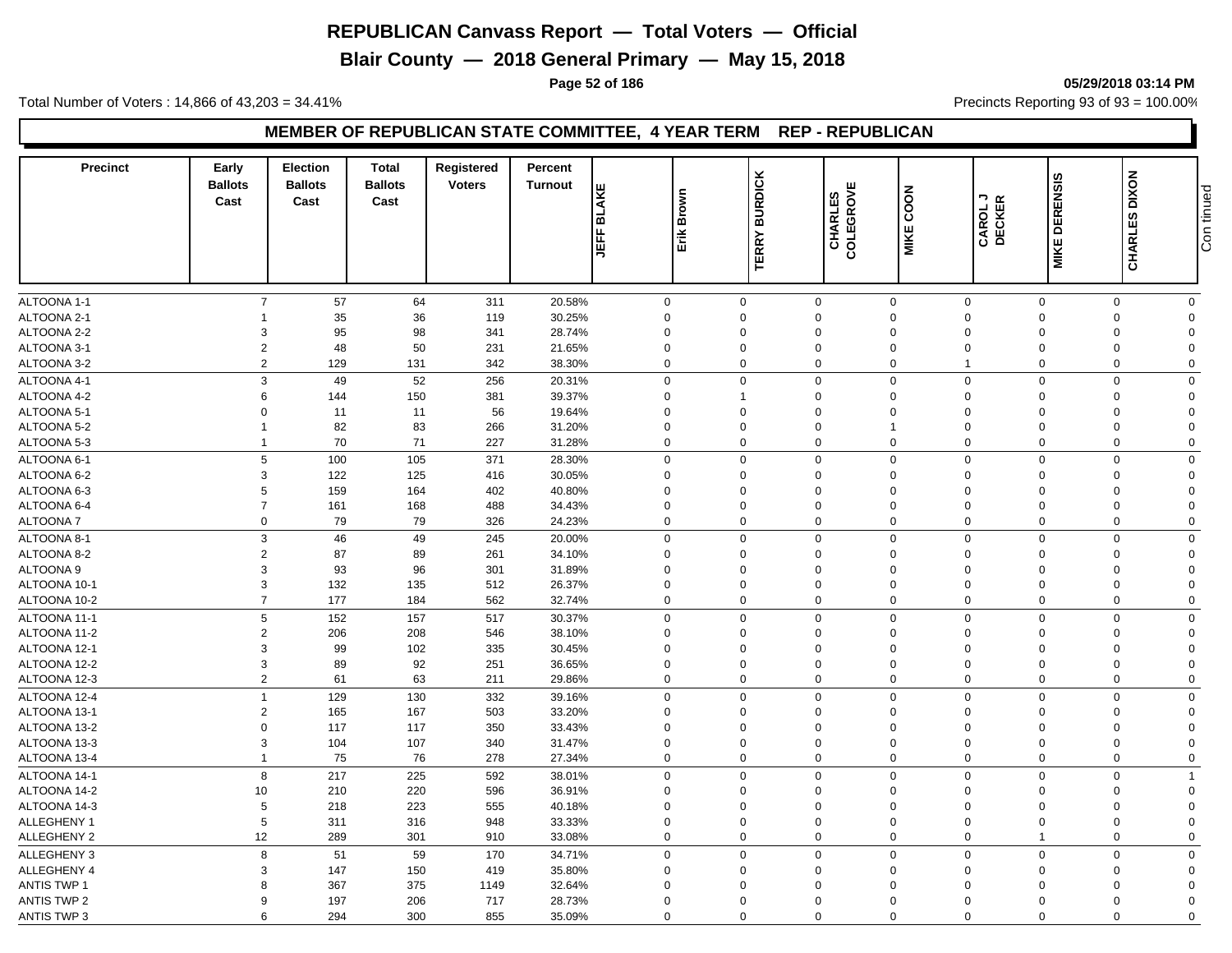**Blair County — 2018 General Primary — May 15, 2018**

**Page 53 of 186 05/29/2018 03:14 PM**

Total Number of Voters : 14,866 of 43,203 = 34.41% **Precincts Reporting 93 of 93** = 100.00%

| <b>Precinct</b>        | Early<br><b>Ballots</b><br>Cast | <b>Election</b><br><b>Ballots</b><br>Cast | <b>Total</b><br><b>Ballots</b><br>Cast | <b>Registered</b><br><b>Voters</b> | Percent<br><b>Turnout</b> | <b>BLAKE</b><br>JEFF | Brown<br>Erik | <b>BURDICK</b><br><b>TERRY</b> | ш<br><b>CHARLES</b><br>COLEGROVE | COON<br>MIKE               | א י⊃<br>CAROL<br>DECKER | <b>DERENSIS</b><br>MIKE | <b>DIXON</b><br>CHARLES    |  |
|------------------------|---------------------------------|-------------------------------------------|----------------------------------------|------------------------------------|---------------------------|----------------------|---------------|--------------------------------|----------------------------------|----------------------------|-------------------------|-------------------------|----------------------------|--|
| <b>BELLWOOD BORO</b>   | $\overline{2}$                  | 190                                       | 192                                    | 641                                | 29.95%                    | $\mathbf 0$          |               | $\Omega$                       | $\mathbf 0$                      | $\mathbf 0$<br>$\Omega$    | $\Omega$                |                         | $\mathbf 0$<br>$\mathbf 0$ |  |
| <b>BLAIR TWP 1</b>     | 5                               | 277                                       | 282                                    | 694                                | 40.63%                    | $\mathbf 0$          |               | $\Omega$                       | $\Omega$                         | $\Omega$<br>$\Omega$       | $\Omega$                |                         | $\mathbf 0$<br>$\Omega$    |  |
| <b>BLAIR TWP 2</b>     | 1                               | 241                                       | 242                                    | 749                                | 32.31%                    | $\mathbf 0$          |               | $\Omega$                       | $\Omega$                         | $\Omega$<br>$\Omega$       | $\Omega$                |                         | $\mathbf 0$<br>$\Omega$    |  |
| <b>BLAIR TWP 3</b>     | 3                               | 185                                       | 188                                    | 210                                | 89.52%                    | $\mathbf 0$          |               | 0<br>$\overline{1}$            |                                  | $\mathbf 0$<br>$\Omega$    | $\mathbf 0$             |                         | 0<br>$\Omega$              |  |
| <b>CATHARINE TWP</b>   | $\mathbf 1$                     | 143                                       | 144                                    | 339                                | 42.48%                    | $\mathbf 0$          |               | $\Omega$                       | 0                                | $\mathbf 0$<br>$\Omega$    | $\Omega$                |                         | $\mathbf 0$<br>$\Omega$    |  |
| <b>DUNCANSVILLE</b>    | $\overline{7}$                  | 164                                       | 171                                    | 486                                | 35.19%                    | $\mathbf 0$          |               | $\Omega$                       | $\mathbf 0$                      | $\mathbf 0$<br>$\Omega$    |                         | $\Omega$                | $\mathbf 0$<br>$\Omega$    |  |
| <b>FRANKSTOWN TWP1</b> | 3                               | 306                                       | 309                                    | 782                                | 39.51%                    | $\mathbf 0$          |               | $\Omega$                       | $\Omega$                         | $\Omega$<br>$\Omega$       | $\Omega$                |                         | $\mathbf 0$<br>$\Omega$    |  |
| <b>FRANKSTOWN TWP2</b> | 10                              | 275                                       | 285                                    | 701                                | 40.66%                    | $\Omega$             |               | $\Omega$                       | $\Omega$                         | $\Omega$<br>$\Omega$       | $\Omega$                |                         | 0<br>$\Omega$              |  |
| <b>FRANKSTOWN TWP3</b> | 16                              | 331                                       | 347                                    | 842                                | 41.21%                    | $\Omega$             |               | $\Omega$                       | $\Omega$                         | $\Omega$<br>$\Omega$       | $\Omega$                |                         | $\mathbf 0$<br>$\Omega$    |  |
| <b>FRANKSTOWN TWP4</b> | 3                               | 193                                       | 196                                    | 552                                | 35.51%                    | $\mathbf 0$          |               | $\Omega$                       | 0                                | $\mathbf 0$<br>$\mathbf 0$ | $\mathbf 0$             |                         | $\mathbf 0$<br>$\mathbf 0$ |  |
|                        |                                 |                                           |                                        |                                    |                           |                      |               | $\Omega$                       |                                  |                            |                         |                         | $\Omega$                   |  |
| <b>FRANKSTOWN TWP5</b> | $\overline{2}$                  | 287                                       | 289                                    | 782                                | 36.96%                    | $\mathbf 0$          |               |                                | $\mathbf 0$                      | $\mathbf 0$<br>$\mathbf 0$ | $\Omega$                |                         | $\mathbf 0$                |  |
| <b>FREEDOM TWP 1</b>   | 3                               | 160                                       | 163                                    | 439                                | 37.13%                    | $\mathbf 0$          |               | $\Omega$                       | $\Omega$                         | $\Omega$<br>$\Omega$       | $\Omega$                |                         | $\mathbf 0$<br>$\Omega$    |  |
| FREEDOM TWP 2          | $\overline{7}$                  | 246                                       | 253                                    | 854                                | 29.63%                    | $\mathbf 0$          |               | $\Omega$                       | $\mathbf 0$                      | $\mathbf 0$<br>$\Omega$    | $\Omega$                |                         | $\mathbf 0$<br>$\Omega$    |  |
| <b>GREENFIELD TWP1</b> | $\overline{2}$                  | 162                                       | 164                                    | 550                                | 29.82%                    | $\mathbf 0$          |               | $\Omega$                       | $\Omega$                         | $\Omega$<br>$\Omega$       | $\Omega$                |                         | $\mathbf 0$<br>$\Omega$    |  |
| <b>GREENFIELD TWP2</b> | 0                               | 26                                        | 26                                     | 72                                 | 36.11%                    | $\mathbf 0$          |               | $\Omega$                       | $\mathbf 0$                      | $\mathbf 0$<br>$\mathbf 0$ | $\mathbf 0$             |                         | $\mathbf 0$<br>$\Omega$    |  |
| <b>GREENFIELD TWP3</b> | $\Omega$                        | 177                                       | 177                                    | 668                                | 26.50%                    | $\mathbf 0$          |               | $\Omega$                       | $\mathbf 0$                      | $\mathbf 0$<br>$\mathbf 0$ | $\Omega$                |                         | $\mathbf 0$<br>$\Omega$    |  |
| <b>HOLLIDAYSBURG 1</b> | $\overline{4}$                  | 48                                        | 52                                     | 219                                | 23.74%                    | $\mathbf 0$          |               | $\Omega$                       | 0                                | $\mathbf 0$<br>$\Omega$    | $\Omega$                |                         | 0<br>$\Omega$              |  |
| <b>HOLLIDAYSBURG 2</b> | 5                               | 106                                       | 111                                    | 267                                | 41.57%                    | $\mathbf 0$          |               | $\Omega$                       | $\Omega$                         | $\Omega$<br>$\Omega$       | $\Omega$                |                         | 0<br>$\Omega$              |  |
| <b>HOLLIDAYSBURG 3</b> | 13                              | 102                                       | 115                                    | 310                                | 37.10%                    | $\mathsf 0$          |               | $\Omega$                       | $\Omega$                         | $\Omega$<br>$\Omega$       | $\Omega$                |                         | $\mathbf 0$<br>$\Omega$    |  |
| <b>HOLLIDAYSBURG 4</b> | 6                               | 149                                       | 155                                    | 351                                | 44.16%                    | $\mathbf 0$          |               | $\mathbf 0$                    | 0                                | $\mathbf 0$<br>$\mathbf 0$ | $\mathbf 0$             |                         | $\mathbf 0$<br>$\mathbf 0$ |  |
| <b>HOLLIDAYSBURG 5</b> | 15                              | 120                                       | 135                                    | 310                                | 43.55%                    | $\mathbf 0$          |               | $\Omega$                       | $\mathbf 0$                      | $\mathbf 0$<br>$\Omega$    | $\Omega$                |                         | $\mathbf 0$<br>$\mathbf 0$ |  |
| <b>HOLLIDAYSBURG 6</b> | 3                               | 115                                       | 118                                    | 293                                | 40.27%                    | $\mathbf 0$          |               | $\Omega$                       | $\mathbf 0$                      | $\Omega$<br>$\Omega$       | $\Omega$                |                         | 0<br>$\Omega$              |  |
| <b>HOLLIDAYSBURG 7</b> | $\overline{2}$                  | 130                                       | 132                                    | 313                                | 42.17%                    | $\mathbf 0$          |               | $\Omega$                       | $\Omega$                         | $\Omega$<br>$\Omega$       | $\Omega$                |                         | $\mathbf 0$<br>$\Omega$    |  |
| <b>HUSTON TWP</b>      | 3                               | 225                                       | 228                                    | 586                                | 38.91%                    | $\mathbf 0$          |               | $\Omega$                       | $\mathbf 0$                      | $\Omega$<br>$\Omega$       | $\Omega$                |                         | $\mathbf 0$<br>$\Omega$    |  |
| <b>JUNIATA TWP</b>     | 3                               | 152                                       | 155                                    | 486                                | 31.89%                    | $\mathbf 0$          |               | $\Omega$                       | $\mathbf 0$                      | $\mathbf 0$<br>$\Omega$    | $\Omega$                |                         | $\mathbf 0$<br>$\Omega$    |  |
| <b>LOGAN TWP 1</b>     | $\overline{2}$                  | 262                                       | 264                                    | 756                                | 34.92%                    | $\mathbf 0$          |               | $\Omega$                       | $\mathbf 0$                      | $\mathbf 0$<br>$\Omega$    | $\Omega$                |                         | $\mathbf 0$<br>$\Omega$    |  |
| <b>LOGAN TWP 2</b>     | 11                              | 341                                       | 352                                    | 893                                | 39.42%                    | $\mathbf 0$          |               | $\Omega$                       | $\mathbf 0$                      | $\mathbf 0$<br>$\Omega$    | $\Omega$                |                         | $\mathbf 0$<br>$\Omega$    |  |
| LOGAN TWP 3            | 8                               | 183                                       | 191                                    | 481                                | 39.71%                    | 3                    |               | $\Omega$                       | $\Omega$                         | $\Omega$<br>$\Omega$       | $\Omega$                |                         | $\mathbf 0$<br>$\Omega$    |  |
| <b>LOGAN TWP 4</b>     | $\overline{2}$                  | 220                                       | 222                                    | 660                                | 33.64%                    | $\mathbf 0$          |               | $\Omega$                       | 0                                | $\Omega$<br>$\Omega$       | $\Omega$                |                         | $\mathbf 1$<br>$\Omega$    |  |
| LOGAN TWP 5            | 4                               | 244                                       | 248                                    | 679                                | 36.52%                    | $\mathbf 0$          |               | $\Omega$                       | 0                                | $\mathbf 0$<br>$\Omega$    | $\Omega$                |                         | $\mathbf 0$<br>$\Omega$    |  |
| LOGAN TWP 6            | $\overline{7}$                  | 253                                       | 260                                    | 857                                | 30.34%                    | $\mathbf 0$          |               | $\Omega$                       | $\mathbf 0$                      | $\mathbf 0$<br>$\mathbf 0$ | $\Omega$                |                         | $\mathbf 0$<br>$\Omega$    |  |
| <b>LOGAN TWP 7</b>     | $\Omega$                        | 122                                       | 122                                    | 300                                | 40.67%                    | $\mathbf 0$          |               | $\Omega$                       | $\Omega$                         | $\Omega$<br>$\Omega$       | $\Omega$                |                         | 0<br>$\Omega$              |  |
| <b>MARTINSBURG 1</b>   | $\overline{4}$                  | 163                                       | 167                                    | 394                                | 42.39%                    | $\mathbf 0$          |               | $\mathbf 0$                    | $\mathbf 0$                      | $\mathbf 0$<br>$\mathbf 0$ | $\Omega$                |                         | $\mathbf 0$<br>$\Omega$    |  |
| <b>MARTINSBURG 2</b>   | 10                              | 186                                       | 196                                    | 483                                | 40.58%                    | $\mathbf 0$          |               | $\Omega$                       | 0                                | $\mathbf 0$<br>$\Omega$    | $\Omega$                |                         | 0<br>$\Omega$              |  |
| <b>NEWRY BORO</b>      | $\mathbf 0$                     | 15                                        | 15                                     | 53                                 | 28.30%                    | $\mathbf 0$          |               | $\Omega$                       | $\mathbf 0$                      | $\mathbf 0$<br>$\mathbf 0$ |                         | $\mathbf 0$             | $\mathbf 0$<br>$\Omega$    |  |
| NORTH WOODBURY         | 25                              | 416                                       | 441                                    | 1164                               | 37.89%                    | $\mathbf 0$          |               | $\Omega$                       | $\mathbf 0$                      | $\mathbf 0$<br>$\mathbf 0$ | $\mathbf 0$             |                         | $\mathbf 0$<br>$\mathbf 0$ |  |
| <b>ROARING SPG 1</b>   | $\Omega$                        | 49                                        | 49                                     | 224                                | 21.88%                    | $\mathbf 0$          |               | $\Omega$                       | $\Omega$                         | $\Omega$<br>$\Omega$       | $\Omega$                |                         | $\mathbf 0$<br>$\Omega$    |  |
| <b>ROARING SPG 2</b>   | $\overline{2}$                  | 150                                       | 152                                    | 384                                | 39.58%                    | $\mathbf 0$          |               | $\Omega$                       | $\mathbf 0$                      | $\Omega$<br>$\Omega$       | 0                       |                         | 0<br>$\Omega$              |  |
| ROARING SPG 3          | $\Omega$                        | 105                                       | 105                                    | 317                                | 33.12%                    | $\Omega$             |               | $\Omega$                       | $\Omega$                         | $\Omega$<br>$\Omega$       | $\Omega$                |                         | $\mathbf 0$<br>$\Omega$    |  |
| SNYDER TWP 1           | 5                               | 144                                       | 149                                    | 537                                | 27.75%                    | $\Omega$             |               | $\Omega$                       | $\Omega$                         | $\Omega$<br>$\Omega$       | $\Omega$                |                         | $\Omega$<br>$\Omega$       |  |
|                        |                                 |                                           |                                        |                                    |                           |                      |               |                                |                                  |                            |                         |                         |                            |  |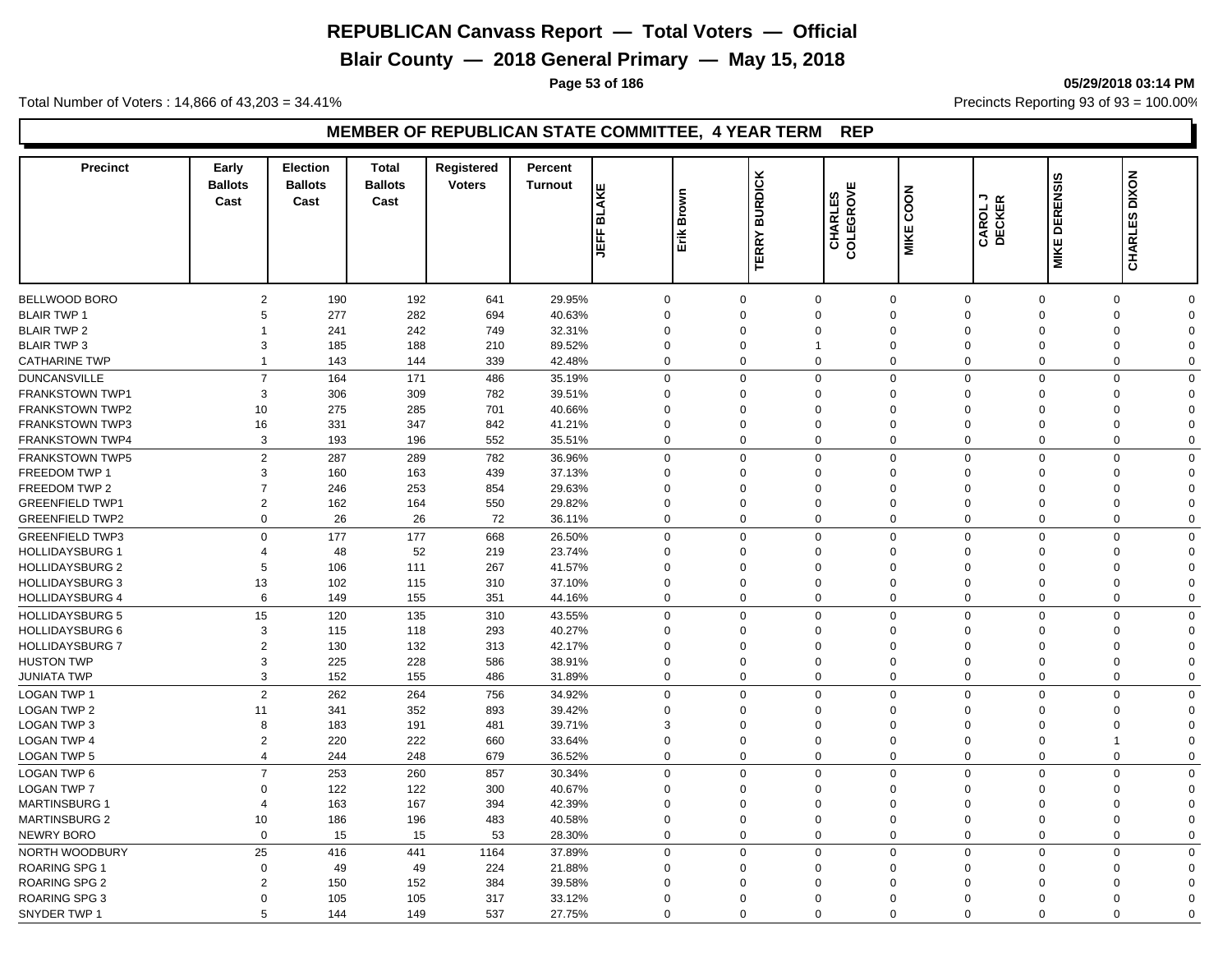**Blair County — 2018 General Primary — May 15, 2018**

**Page 54 of 186 05/29/2018 03:14 PM**

Total Number of Voters : 14,866 of 43,203 = 34.41% **Precincts Reporting 93 of 93** = 100.00%

| <b>Precinct</b>      | Early<br><b>Ballots</b><br>Cast | <b>Election</b><br><b>Ballots</b><br>Cast | <b>Total</b><br><b>Ballots</b><br>Cast | Registered<br><b>Voters</b> | Percent<br><b>Turnout</b> | řΞ<br>≃<br>JEF | Erik Brown | <b>BURDICK</b><br>$\alpha$<br>$\overline{\alpha}$<br>ш | ш<br>CHARLES<br>COLEGROVE | COON<br>MIKE | CAROL J<br>DECKER | SIS<br><b>DEREN</b><br><b>MIKE</b> | <b>DIXON</b><br>ဖာ<br>CHARLE |  |
|----------------------|---------------------------------|-------------------------------------------|----------------------------------------|-----------------------------|---------------------------|----------------|------------|--------------------------------------------------------|---------------------------|--------------|-------------------|------------------------------------|------------------------------|--|
| SNYDER TWP 2         |                                 | 228                                       | 231                                    | 785                         | 29.43%                    | $\Omega$       |            |                                                        | $\Omega$                  |              |                   | $\Omega$                           |                              |  |
| <b>TAYLOR TWP</b>    |                                 | 375                                       | 381                                    | 1142                        | 33.36%                    |                |            |                                                        |                           |              |                   |                                    |                              |  |
| <b>TYRONE TWP 1</b>  |                                 | 132                                       | 134                                    | 370                         | 36.22%                    |                |            |                                                        |                           |              |                   |                                    |                              |  |
| TYRONE TWP 2         |                                 | 113                                       | 114                                    | 348                         | 32.76%                    |                |            |                                                        |                           |              |                   |                                    |                              |  |
| TYRONE BORO 1        | 0                               | 106                                       | 106                                    | 332                         | 31.93%                    | $\mathbf 0$    |            |                                                        | 0                         |              |                   | 0                                  |                              |  |
| TYRONE BORO 2        | $\Omega$                        | 65                                        | 65                                     | 244                         | 26.64%                    | $\mathbf 0$    |            | $\Omega$                                               | $\mathbf 0$               | $\Omega$     |                   | 0<br>$\Omega$                      |                              |  |
| <b>TYRONE BORO 3</b> |                                 | 50                                        | 51                                     | 188                         | 27.13%                    | $\Omega$       |            |                                                        | $\Omega$                  |              |                   |                                    |                              |  |
| <b>TYRONE BORO 4</b> |                                 | 41                                        | 42                                     | 154                         | 27.27%                    |                |            |                                                        |                           |              |                   |                                    |                              |  |
| <b>TYRONE BORO 5</b> |                                 | 50                                        | 51                                     | 199                         | 25.63%                    | $\Omega$       |            |                                                        |                           |              |                   |                                    |                              |  |
| TYRONE BORO 6        | 0                               | 143                                       | 143                                    | 393                         | 36.39%                    | $\mathbf 0$    |            | 0                                                      | 0                         |              |                   | $\Omega$                           |                              |  |
| <b>TYRONE BORO 7</b> |                                 | 88                                        | 89                                     | 272                         | 32.72%                    | $\Omega$       |            | $\Omega$                                               | $\mathbf 0$               | $\Omega$     | O                 | $\Omega$                           |                              |  |
| WILLIAMSBURG         |                                 | 154                                       | 160                                    | 458                         | 34.93%                    | $\Omega$       |            |                                                        | ∩                         |              |                   |                                    |                              |  |
| WOODBURY TWP         |                                 | 202                                       | 203                                    | 652                         | 31.13%                    |                |            |                                                        |                           |              |                   |                                    |                              |  |
| <b>Totals</b>        | 382                             | 14484                                     | 14866                                  | 43203                       |                           | 3              |            |                                                        |                           |              |                   |                                    |                              |  |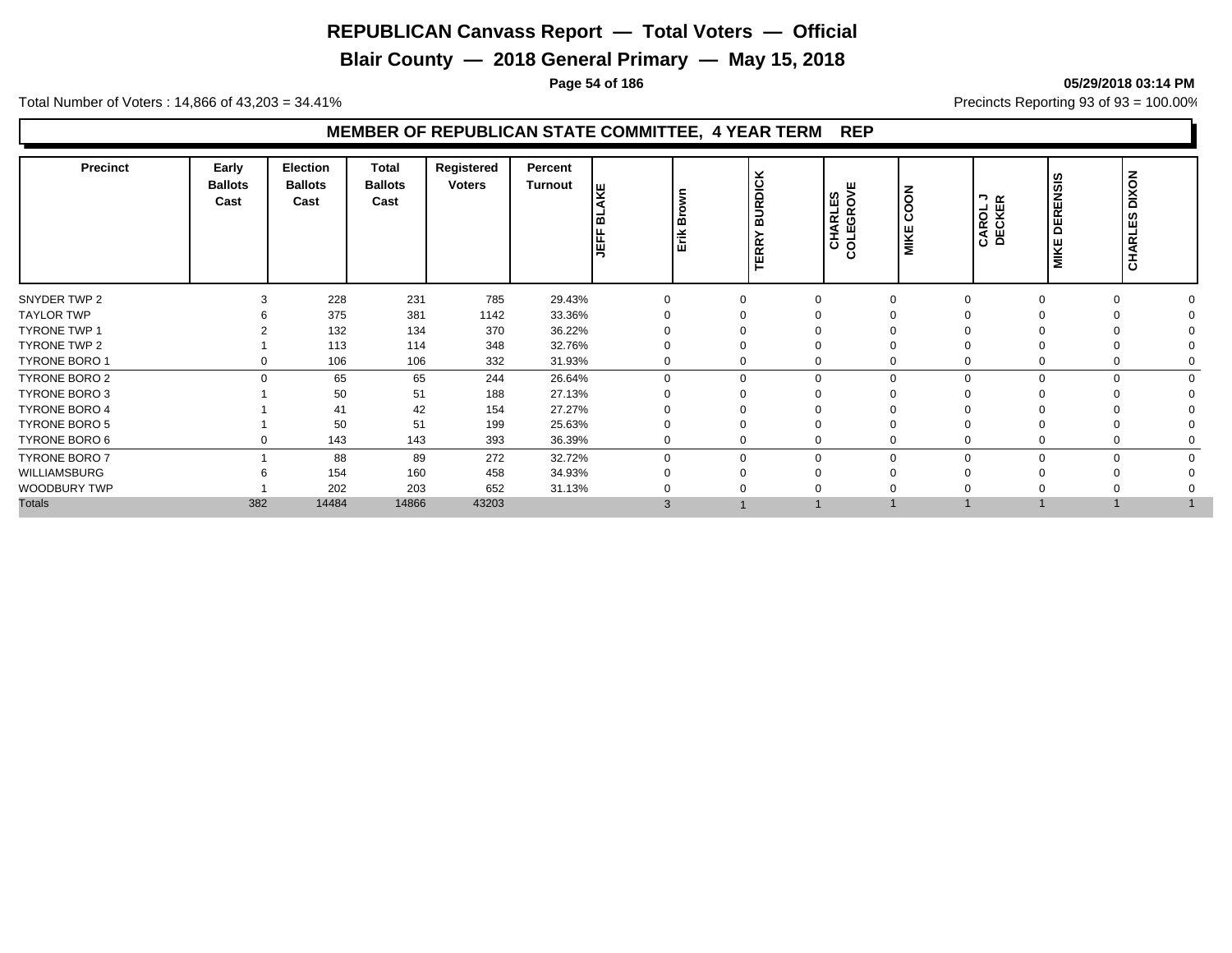**Blair County — 2018 General Primary — May 15, 2018**

**Page 55 of 186 05/29/2018 03:14 PM**

Total Number of Voters : 14,866 of 43,203 = 34.41% **Precincts Reporting 93 of 93** = 100.00%

#### **MEMBER OF REPUBLICAN STATE COMMITTEE, 4 YEAR TERM REP - REPUBLICAN**

| <b>Precinct</b>    | Early<br><b>Ballots</b><br>Cast | <b>Election</b><br><b>Ballots</b><br>Cast | <b>Total</b><br><b>Ballots</b><br>Cast | Registered<br><b>Voters</b> | Percent<br><b>Turnout</b> | <b>CHRIS CREEK</b> | <b>DODSON</b>  | $\delta$<br>EASTWOO | HEATHER<br>ECKLES | EGER           | ERB           | <b>PATRICK J<br/>FANELLI</b> | <b>FISCHER</b>             | Con tinued |
|--------------------|---------------------------------|-------------------------------------------|----------------------------------------|-----------------------------|---------------------------|--------------------|----------------|---------------------|-------------------|----------------|---------------|------------------------------|----------------------------|------------|
|                    |                                 |                                           |                                        |                             |                           |                    | <b>ROBIN</b>   |                     |                   | JENNIFER       | <b>BRUCEI</b> |                              | DAVID I                    |            |
| ALTOONA 1-1        | $\overline{7}$                  | 57                                        | 64                                     | 311                         | 20.58%                    |                    | $\mathbf 0$    | $\mathbf 0$         | $\mathsf 0$       | $\mathbf 0$    | $\mathbf 0$   | $\mathbf 0$                  | $\mathbf 0$<br>$\mathbf 0$ |            |
| ALTOONA 2-1        | 1                               | 35                                        | 36                                     | 119                         | 30.25%                    |                    | $\mathbf 0$    | $\mathbf 0$         | $\mathbf 0$       | $\mathbf 0$    | $\mathbf 0$   | $\mathbf 0$                  | $\mathbf 0$<br>$\Omega$    |            |
| ALTOONA 2-2        | 3                               | 95                                        | 98                                     | 341                         | 28.74%                    |                    | $\mathbf 0$    | $\Omega$            | $\Omega$          | $\Omega$       | $\Omega$      | $\Omega$                     | 0<br>$\Omega$              |            |
| ALTOONA 3-1        | $\overline{2}$                  | 48                                        | 50                                     | 231                         | 21.65%                    |                    | $\mathbf 0$    | 0                   | $\mathbf 0$       | $\mathbf 0$    | $\mathbf 0$   | $\mathbf 0$                  | 0<br>$\Omega$              |            |
| ALTOONA 3-2        | $\overline{2}$                  | 129                                       | 131                                    | 342                         | 38.30%                    |                    | $\mathbf 0$    | $\Omega$            | $\mathbf 0$       | $\mathbf 0$    | $\Omega$      | $\Omega$                     | $\mathbf 0$<br>$\Omega$    |            |
| ALTOONA 4-1        | 3                               | 49                                        | 52                                     | 256                         | 20.31%                    |                    | $\mathbf 0$    | $\Omega$            | $\mathbf 0$       | $\mathsf 0$    | $\Omega$      | $\Omega$                     | $\mathbf 0$<br>$\Omega$    |            |
| ALTOONA 4-2        | 6                               | 144                                       | 150                                    | 381                         | 39.37%                    |                    | $\mathbf 0$    | $\Omega$            | $\Omega$          | $\Omega$       | $\Omega$      | $\Omega$                     | $\mathbf 0$<br>$\Omega$    |            |
| ALTOONA 5-1        | $\Omega$                        | 11                                        | 11                                     | 56                          | 19.64%                    |                    | $\mathbf 0$    | $\Omega$            | $\mathbf 0$       | $\Omega$       | $\Omega$      | $\Omega$                     | $\mathbf 0$<br>$\Omega$    |            |
| ALTOONA 5-2        | $\mathbf 1$                     | 82                                        | 83                                     | 266                         | 31.20%                    |                    | $\mathbf 0$    | $\Omega$            | $\Omega$          | $\Omega$       | $\Omega$      | $\Omega$                     | $\Omega$<br>$\Omega$       |            |
| ALTOONA 5-3        | $\mathbf{1}$                    | 70                                        | 71                                     | 227                         | 31.28%                    |                    | $\mathbf 0$    | $\Omega$            | $\mathbf 0$       | $\mathbf 0$    | $\Omega$      | $\Omega$                     | $\mathbf 0$<br>$\Omega$    |            |
| ALTOONA 6-1        | 5                               | 100                                       | 105                                    | 371                         | 28.30%                    |                    | $\overline{1}$ | $\Omega$            | $\mathbf 0$       | $\mathsf 0$    | $\mathbf 0$   | $\Omega$                     | $\mathbf 0$<br>$\Omega$    |            |
| ALTOONA 6-2        | 3                               | 122                                       | 125                                    | 416                         | 30.05%                    |                    | $\mathbf 0$    | $\mathbf 0$         | $\mathbf 0$       | $\mathbf 0$    | $\mathbf 0$   | $\mathbf 0$                  | $\mathbf 0$<br>$\Omega$    |            |
| ALTOONA 6-3        | 5                               | 159                                       | 164                                    | 402                         | 40.80%                    |                    | $\mathbf 0$    | $\Omega$            | $\mathbf 0$       | $\Omega$       | $\Omega$      | $\Omega$                     | $\Omega$<br>$\overline{1}$ |            |
| ALTOONA 6-4        | $\overline{7}$                  | 161                                       | 168                                    | 488                         | 34.43%                    |                    | $\mathbf 0$    | $\Omega$            | $\mathbf 0$       | $\Omega$       | $\Omega$      | $\mathbf 0$                  | $\mathbf 0$<br>$\Omega$    |            |
| <b>ALTOONA7</b>    | 0                               | 79                                        | 79                                     | 326                         | 24.23%                    |                    | $\mathbf 0$    | $\Omega$            | 0                 | $\mathbf 0$    | $\mathbf 0$   | $\mathbf 0$                  | $\mathbf 0$<br>$\Omega$    |            |
| ALTOONA 8-1        | 3                               | 46                                        | 49                                     | 245                         | 20.00%                    |                    | $\mathbf 0$    | $\mathbf 0$         | $\mathbf 0$       | $\mathbf 0$    | $\Omega$      | $\mathbf 0$                  | $\mathbf 0$<br>$\Omega$    |            |
| ALTOONA 8-2        | $\overline{2}$                  | 87                                        | 89                                     | 261                         | 34.10%                    |                    | $\mathsf 0$    | $\Omega$            | $\Omega$          | $\mathbf 0$    | $\Omega$      | $\Omega$                     | 0<br>$\Omega$              |            |
| ALTOONA 9          | 3                               | 93                                        | 96                                     | 301                         | 31.89%                    |                    | $\mathbf 0$    | $\Omega$            | $\Omega$          | $\Omega$       | $\Omega$      | $\Omega$                     | $\mathbf 0$<br>$\Omega$    |            |
| ALTOONA 10-1       | 3                               | 132                                       | 135                                    | 512                         | 26.37%                    |                    | $\mathbf 0$    | $\mathbf 0$         | $\mathbf 0$       | $\mathbf 0$    | $\mathbf 0$   | $\mathbf 0$                  | $\mathbf 0$<br>$\Omega$    |            |
| ALTOONA 10-2       | $\overline{7}$                  | 177                                       | 184                                    | 562                         | 32.74%                    |                    | $\mathbf 0$    | $\Omega$            | $\mathbf 0$       | $\mathbf 0$    | $\mathbf 0$   | $\Omega$                     | $\mathbf 0$<br>$\Omega$    |            |
| ALTOONA 11-1       | 5                               | 152                                       | 157                                    | 517                         | 30.37%                    |                    | $\mathbf 0$    | $\Omega$            | 0                 | $\mathbf 0$    | $\Omega$      | $\Omega$                     | 0<br>$\mathbf 0$           |            |
| ALTOONA 11-2       | $\overline{2}$                  | 206                                       | 208                                    | 546                         | 38.10%                    |                    | $\mathbf 0$    | 0                   | $\mathbf 0$       | $\mathbf 0$    | $\Omega$      | $\Omega$                     | $\mathbf 0$<br>$\Omega$    |            |
| ALTOONA 12-1       | 3                               | 99                                        | 102                                    | 335                         | 30.45%                    |                    | $\mathsf 0$    | $\mathbf 0$         | $\mathbf 0$       | $\overline{1}$ | $\mathbf 0$   | $\mathbf 0$                  | 0<br>$\Omega$              |            |
| ALTOONA 12-2       | 3                               | 89                                        | 92                                     | 251                         | 36.65%                    |                    | $\mathbf 0$    | $\Omega$            | $\mathbf 0$       | $\Omega$       | $\Omega$      | $\mathbf 0$                  | 0<br>$\Omega$              |            |
| ALTOONA 12-3       | $\overline{2}$                  | 61                                        | 63                                     | 211                         | 29.86%                    |                    | $\mathbf 0$    | $\overline{0}$      | $\mathbf 0$       | $\mathbf 0$    | $\Omega$      | $\mathbf 0$                  | $\mathbf 0$<br>$\mathbf 0$ |            |
| ALTOONA 12-4       | $\mathbf{1}$                    | 129                                       | 130                                    | 332                         | 39.16%                    |                    | $\mathbf 0$    | $\Omega$            | $\mathbf 0$       | $\mathbf 0$    | $\Omega$      | $\Omega$                     | $\mathbf 0$<br>$\mathbf 0$ |            |
| ALTOONA 13-1       | $\overline{2}$                  | 165                                       | 167                                    | 503                         | 33.20%                    |                    | $\mathbf 0$    | $\Omega$            | $\mathbf 0$       | $\mathbf 0$    | $\Omega$      | $\Omega$                     | $\mathbf 0$<br>$\Omega$    |            |
| ALTOONA 13-2       | $\Omega$                        | 117                                       | 117                                    | 350                         | 33.43%                    |                    | $\mathbf 0$    | $\Omega$            | $\Omega$          | $\Omega$       | $\Omega$      | $\Omega$                     | $\mathbf 0$<br>$\Omega$    |            |
| ALTOONA 13-3       | 3                               | 104                                       | 107                                    | 340                         | 31.47%                    |                    | $\mathbf 0$    | $\mathbf 0$         | 0                 | $\mathbf 0$    | $\mathbf 0$   | $\mathbf 0$                  | $\mathbf 0$<br>$\Omega$    |            |
| ALTOONA 13-4       | $\mathbf{1}$                    | 75                                        | 76                                     | 278                         | 27.34%                    |                    | $\mathbf 0$    | $\Omega$            | $\mathbf 0$       | $\mathbf 0$    | $\Omega$      | $\Omega$                     | $\mathbf 0$<br>$\mathbf 0$ |            |
| ALTOONA 14-1       | 8                               | 217                                       | 225                                    | 592                         | 38.01%                    |                    | $\mathbf 0$    | $\Omega$            | $\mathbf 0$       | $\mathbf 0$    | $\Omega$      | $\Omega$                     | $\mathbf 0$<br>$\Omega$    |            |
| ALTOONA 14-2       | 10                              | 210                                       | 220                                    | 596                         | 36.91%                    |                    | $\mathbf 0$    | $\Omega$            | $\Omega$          | $\Omega$       | $\Omega$      | $\Omega$                     | 0<br>$\Omega$              |            |
| ALTOONA 14-3       | 5                               | 218                                       | 223                                    | 555                         | 40.18%                    |                    | $\mathbf 0$    | $\Omega$            | $\mathbf 0$       | $\Omega$       | $\Omega$      | $\Omega$                     | $\mathbf 0$<br>$\Omega$    |            |
| ALLEGHENY 1        | 5                               | 311                                       | 316                                    | 948                         | 33.33%                    |                    | $\mathbf 0$    | $\Omega$            | $\Omega$          | $\Omega$       | $\Omega$      | $\Omega$                     | $\mathbf 0$<br>$\Omega$    |            |
| ALLEGHENY 2        | 12                              | 289                                       | 301                                    | 910                         | 33.08%                    |                    | $\mathbf 0$    | $\Omega$            | $\mathbf 0$       | $\mathsf 0$    |               | $\mathbf 0$                  | $\mathbf 0$<br>$\Omega$    |            |
| ALLEGHENY 3        | 8                               | 51                                        | 59                                     | 170                         | 34.71%                    |                    | $\mathbf 0$    | $\Omega$            | $\mathbf 0$       | $\mathbf 0$    | $\mathbf 0$   | $\Omega$                     | $\mathbf 0$<br>$\Omega$    |            |
| ALLEGHENY 4        | 3                               | 147                                       | 150                                    | 419                         | 35.80%                    |                    | $\mathbf 0$    | $\mathbf 0$         | $\mathbf 0$       | $\mathbf 0$    | $\mathbf 0$   | $\mathbf 0$                  | $\mathbf 0$<br>$\Omega$    |            |
| <b>ANTIS TWP 1</b> | 8                               | 367                                       | 375                                    | 1149                        | 32.64%                    |                    | $\mathbf 0$    | $\Omega$            | $\Omega$          | $\Omega$       | $\Omega$      | $\Omega$                     | $\mathbf 0$<br>$\Omega$    |            |
| <b>ANTIS TWP 2</b> | 9                               | 197                                       | 206                                    | 717                         | 28.73%                    |                    | $\mathbf 0$    | $\Omega$            | $\Omega$          | $\Omega$       | $\Omega$      | $\Omega$                     | $\mathbf 0$<br>$\Omega$    |            |
| <b>ANTIS TWP 3</b> | 6                               | 294                                       | 300                                    | 855                         | 35.09%                    |                    | $\Omega$       | $\Omega$            | $\mathbf 0$       | $\mathbf 0$    | $\Omega$      | $\Omega$                     | $\mathbf 0$<br>$\mathbf 0$ |            |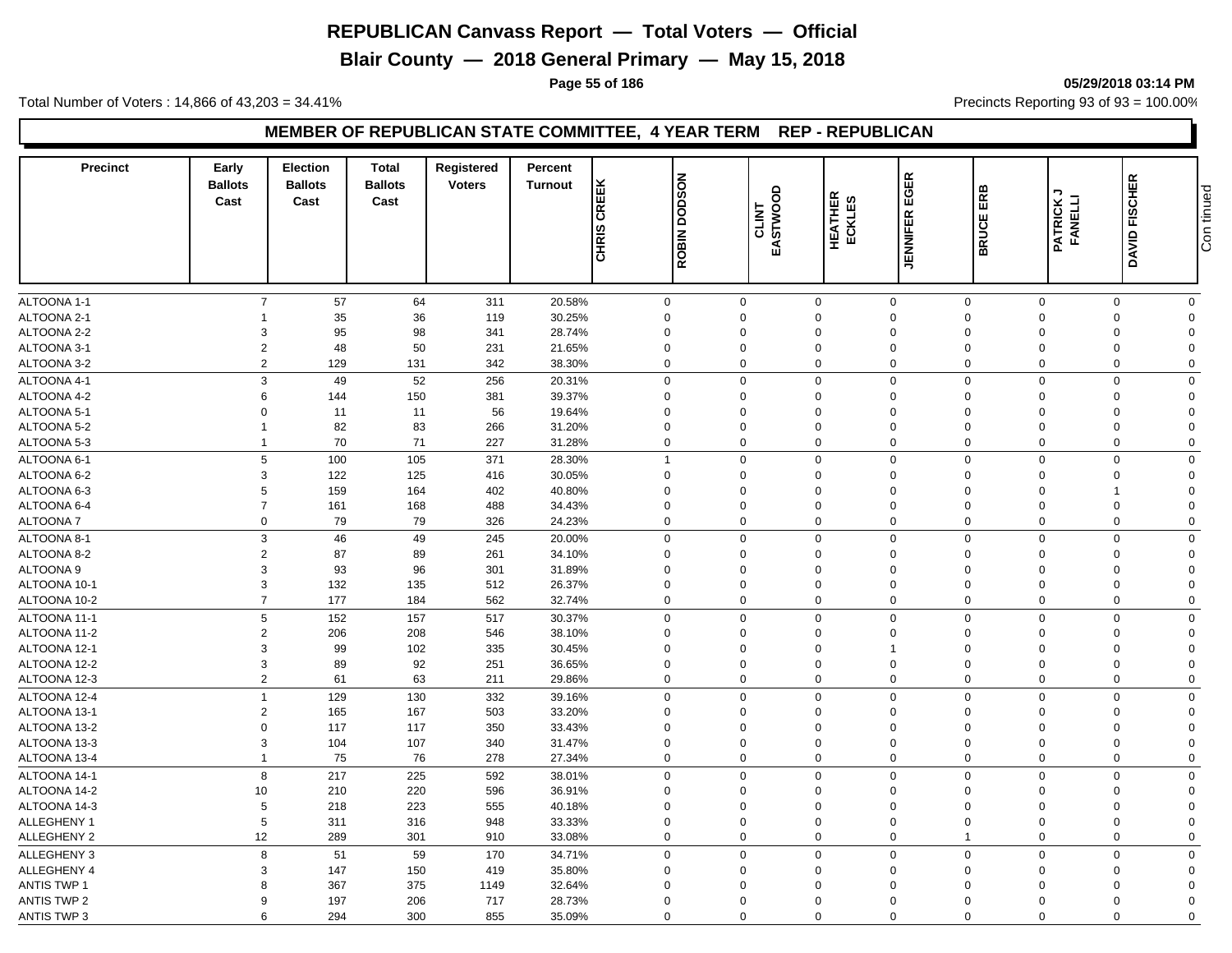**Blair County — 2018 General Primary — May 15, 2018**

**Page 56 of 186 05/29/2018 03:14 PM**

Total Number of Voters : 14,866 of 43,203 = 34.41% **Precincts Reporting 93 of 93** = 100.00%

| <b>Precinct</b>        | Early<br><b>Ballots</b><br>Cast | <b>Election</b><br><b>Ballots</b><br>Cast | <b>Total</b><br><b>Ballots</b><br>Cast | Registered<br><b>Voters</b> | Percent<br><b>Turnout</b> | <b>CREEK</b><br><b>CHRIS</b> | <b>NOSOO</b><br>ROBIN <sup>1</sup> | 9<br><b>CLINT<br/>EASTWOO</b> | <b>HEATHER</b><br>ഗ<br>ECKLES | EGER<br><b>JENNIFER</b> | ERB<br><b>BRUCE</b>           | ¬<br><b>PATRICK J<br/>FANELLI</b> | DAVID FISCHER              |  |
|------------------------|---------------------------------|-------------------------------------------|----------------------------------------|-----------------------------|---------------------------|------------------------------|------------------------------------|-------------------------------|-------------------------------|-------------------------|-------------------------------|-----------------------------------|----------------------------|--|
| BELLWOOD BORO          | $\overline{2}$                  | 190                                       | 192                                    | 641                         | 29.95%                    |                              | $\mathbf 0$                        | $\Omega$                      | $\mathbf 0$                   | $\mathbf 0$             | $\mathbf 0$                   | $\mathbf 0$                       | $\mathbf 0$<br>$\mathbf 0$ |  |
| <b>BLAIR TWP 1</b>     | 5                               | 277                                       | 282                                    | 694                         | 40.63%                    |                              | $\mathbf 0$                        | $\Omega$                      | $\Omega$                      | $\mathbf 0$             | $\Omega$                      | $\Omega$                          | $\mathbf 0$<br>$\Omega$    |  |
| <b>BLAIR TWP 2</b>     | -1                              | 241                                       | 242                                    | 749                         | 32.31%                    |                              | $\mathbf 0$                        | $\Omega$                      | $\Omega$                      | $\mathbf 0$             | $\Omega$                      | $\Omega$                          | $\mathbf 0$<br>$\Omega$    |  |
| <b>BLAIR TWP 3</b>     | 3                               | 185                                       | 188                                    | 210                         | 89.52%                    |                              | $\mathbf 0$                        | $\mathbf 0$                   | $\mathbf 0$                   | $\mathbf 0$             | $\mathbf 0$<br>$\mathbf 0$    |                                   | 0<br>$\Omega$              |  |
| <b>CATHARINE TWP</b>   | 1                               | 143                                       | 144                                    | 339                         | 42.48%                    |                              | $\mathbf 0$                        | $\Omega$                      | $\mathbf 0$                   | $\mathbf 0$             | $\Omega$<br>$\Omega$          |                                   | $\mathbf 0$<br>$\Omega$    |  |
|                        |                                 |                                           |                                        |                             |                           |                              |                                    |                               |                               |                         |                               |                                   |                            |  |
| <b>DUNCANSVILLE</b>    | $\overline{7}$                  | 164                                       | 171                                    | 486                         | 35.19%                    |                              | $\mathbf 0$                        | $\Omega$                      | $\mathbf 0$                   | $\mathbf 0$             | $\mathbf 0$                   | $\mathbf 0$                       | $\mathbf 0$<br>$\Omega$    |  |
| <b>FRANKSTOWN TWP1</b> | 3                               | 306                                       | 309                                    | 782                         | 39.51%                    |                              | $\mathbf 0$                        | $\Omega$                      | $\Omega$                      | $\mathbf 0$             | $\Omega$                      | $\Omega$                          | $\mathbf 0$<br>$\Omega$    |  |
| FRANKSTOWN TWP2        | 10                              | 275                                       | 285                                    | 701                         | 40.66%                    |                              | $\mathbf 0$                        | $\Omega$                      | $\Omega$                      | $\mathbf 0$             | $\Omega$                      | $\Omega$                          | 0<br>$\Omega$              |  |
| <b>FRANKSTOWN TWP3</b> | 16                              | 331                                       | 347                                    | 842                         | 41.21%                    |                              | $\mathbf 0$                        | $\Omega$                      | $\Omega$                      | $\mathbf 0$             | $\Omega$<br>$\Omega$          |                                   | $\Omega$<br>$\Omega$       |  |
| <b>FRANKSTOWN TWP4</b> | 3                               | 193                                       | 196                                    | 552                         | 35.51%                    |                              | $\mathbf 0$                        | $\Omega$                      | $\mathbf 0$                   | $\mathbf 0$             | $\Omega$                      | $\mathbf 0$                       | $\mathbf 0$<br>$\Omega$    |  |
| <b>FRANKSTOWN TWP5</b> | $\overline{2}$                  | 287                                       | 289                                    | 782                         | 36.96%                    |                              | $\mathbf 0$                        | $\Omega$                      | $\mathbf 0$                   | $\mathbf 0$             | $\mathbf 0$                   | $\mathbf 0$                       | $\mathbf 0$<br>$\Omega$    |  |
| <b>FREEDOM TWP 1</b>   | 3                               | 160                                       | 163                                    | 439                         | 37.13%                    |                              | $\mathbf 0$                        | $\Omega$                      | $\Omega$                      | $\mathbf 0$             | $\mathbf 0$<br>$\Omega$       |                                   | $\mathbf 0$<br>$\Omega$    |  |
| FREEDOM TWP 2          | $\overline{7}$                  | 246                                       | 253                                    | 854                         | 29.63%                    |                              | $\mathbf 0$                        | $\mathbf 0$                   | $\mathbf 0$                   | $\mathbf 0$             | $\mathbf 0$<br>$\mathbf 0$    |                                   | $\mathbf 0$<br>$\Omega$    |  |
| <b>GREENFIELD TWP1</b> | $\overline{2}$                  | 162                                       | 164                                    | 550                         | 29.82%                    |                              | $\mathbf 0$                        | $\Omega$                      | $\overline{1}$                | $\mathbf 0$             | $\mathbf 0$<br>$\Omega$       |                                   | 0<br>$\Omega$              |  |
| <b>GREENFIELD TWP2</b> | $\mathbf 0$                     | 26                                        | 26                                     | 72                          | 36.11%                    |                              | $\mathbf 0$                        | $\Omega$                      | $\mathbf 0$                   | $\mathbf 0$             | $\mathbf 0$                   | $\mathbf 0$                       | $\mathbf 0$<br>$\Omega$    |  |
| <b>GREENFIELD TWP3</b> | $\mathbf 0$                     | 177                                       | 177                                    | 668                         | 26.50%                    |                              | $\mathbf 0$                        | $\Omega$                      | $\mathbf 0$                   | $\mathbf 0$             | $\mathbf 0$<br>$\Omega$       |                                   | $\mathbf 0$<br>$\mathbf 0$ |  |
| <b>HOLLIDAYSBURG 1</b> | $\overline{4}$                  | 48                                        | 52                                     | 219                         | 23.74%                    |                              | $\mathbf 0$                        | $\Omega$                      | $\Omega$                      | $\mathbf 0$             | $\Omega$<br>$\Omega$          |                                   | 0<br>$\Omega$              |  |
| <b>HOLLIDAYSBURG 2</b> | 5                               | 106                                       | 111                                    | 267                         | 41.57%                    |                              | $\mathbf 0$                        | $\Omega$                      | $\Omega$                      | $\mathbf 0$             | $\Omega$                      | $\Omega$                          | 0<br>$\Omega$              |  |
| <b>HOLLIDAYSBURG 3</b> | 13                              | 102                                       | 115                                    | 310                         | 37.10%                    |                              | $\mathbf 0$                        | $\Omega$                      | $\Omega$                      | $\mathbf 0$             | $\Omega$<br>$\Omega$          |                                   | $\mathbf 0$<br>$\Omega$    |  |
| <b>HOLLIDAYSBURG 4</b> | 6                               | 149                                       | 155                                    | 351                         | 44.16%                    |                              | $\mathbf 0$                        | $\Omega$                      | $\Omega$                      | $\mathbf 0$             | $\mathbf 0$<br>$\mathbf 0$    |                                   | $\mathbf 0$<br>$\mathbf 0$ |  |
| <b>HOLLIDAYSBURG 5</b> | 15                              | 120                                       | 135                                    | 310                         | 43.55%                    |                              | $\mathbf 0$                        | $\Omega$                      | $\mathbf 0$                   | $\mathbf 0$             | $\mathbf 0$                   | $\mathbf 0$                       | $\mathbf 0$<br>$\Omega$    |  |
| <b>HOLLIDAYSBURG 6</b> | 3                               | 115                                       | 118                                    | 293                         | 40.27%                    |                              | $\mathbf 0$                        | $\mathbf 0$                   | $\mathbf 0$                   | $\mathbf 0$             | $\mathbf 0$                   | $\Omega$                          | 0<br>$\Omega$              |  |
| <b>HOLLIDAYSBURG 7</b> | $\overline{2}$                  | 130                                       | 132                                    | 313                         | 42.17%                    |                              | $\mathbf 0$                        | $\Omega$                      | $\Omega$                      | $\mathbf 0$             | $\Omega$                      | $\Omega$                          | $\mathbf 0$<br>$\Omega$    |  |
| <b>HUSTON TWP</b>      | 3                               | 225                                       | 228                                    | 586                         | 38.91%                    |                              | $\mathbf 0$                        | $\Omega$                      | $\mathbf 0$                   | $\mathbf 0$             | $\mathbf 0$<br>$\overline{0}$ |                                   | $\mathbf 0$<br>$\Omega$    |  |
| JUNIATA TWP            | 3                               | 152                                       | 155                                    | 486                         | 31.89%                    |                              | $\mathbf 0$                        | $\Omega$                      | $\mathbf 0$                   | $\mathbf 0$             | $\Omega$                      | $\mathbf 0$                       | $\mathbf 0$<br>$\Omega$    |  |
| <b>LOGAN TWP 1</b>     | $\overline{2}$                  | 262                                       | 264                                    | 756                         | 34.92%                    |                              | $\mathbf 0$                        | $\Omega$                      | $\mathbf 0$                   | $\mathbf 0$             | $\mathbf 0$                   | $\mathbf 0$                       | $\mathbf 0$<br>$\Omega$    |  |
| <b>LOGAN TWP 2</b>     | 11                              | 341                                       | 352                                    | 893                         | 39.42%                    |                              | $\mathbf 0$                        | $\Omega$                      | $\mathbf 0$                   | $\mathbf 0$             | $\Omega$                      | $\Omega$                          | 0<br>$\Omega$              |  |
| LOGAN TWP 3            | 8                               | 183                                       | 191                                    | 481                         | 39.71%                    |                              | $\mathbf 0$                        | $\Omega$                      | $\Omega$                      | $\mathbf 0$             | $\Omega$                      | $\Omega$                          | $\mathbf 0$<br>$\Omega$    |  |
| <b>LOGAN TWP 4</b>     | $\overline{2}$                  | 220                                       | 222                                    | 660                         | 33.64%                    |                              | $\mathbf 0$                        | $\Omega$                      | 0                             | $\mathbf 0$             | $\Omega$<br>$\mathbf 0$       |                                   | $\mathbf 0$<br>$\Omega$    |  |
| <b>LOGAN TWP 5</b>     | $\overline{4}$                  | 244                                       | 248                                    | 679                         | 36.52%                    |                              | $\mathbf 0$                        | $\Omega$                      | 0                             | $\mathbf 0$             | $\Omega$                      | $\mathbf 0$                       | $\mathbf 0$<br>$\Omega$    |  |
|                        |                                 |                                           |                                        |                             |                           |                              |                                    |                               |                               |                         |                               |                                   |                            |  |
| <b>LOGAN TWP 6</b>     | $\overline{7}$                  | 253                                       | 260                                    | 857                         | 30.34%                    |                              | $\mathbf 0$                        | $\Omega$                      | $\mathbf 0$                   | $\mathbf 0$             | $\Omega$                      | $\mathbf 0$                       | $\mathbf 0$<br>$\Omega$    |  |
| <b>LOGAN TWP 7</b>     | $\Omega$                        | 122                                       | 122                                    | 300                         | 40.67%                    |                              | $\mathbf 0$                        | $\Omega$                      | $\Omega$                      | $\mathbf 0$             | $\Omega$<br>-1                |                                   | 0                          |  |
| <b>MARTINSBURG 1</b>   | $\overline{4}$                  | 163                                       | 167                                    | 394                         | 42.39%                    |                              | $\mathbf 0$                        | $\mathbf 0$                   | $\mathbf 0$                   | $\mathbf 0$             | $\overline{0}$<br>$\mathbf 0$ |                                   | $\mathbf 0$<br>$\Omega$    |  |
| <b>MARTINSBURG 2</b>   | 10                              | 186                                       | 196                                    | 483                         | 40.58%                    |                              | $\mathbf 0$                        | $\Omega$                      | 0                             | $\mathbf 0$             | $\mathbf 0$                   | $\mathbf 0$                       | 0<br>$\Omega$              |  |
| <b>NEWRY BORO</b>      | $\mathbf 0$                     | 15                                        | 15                                     | 53                          | 28.30%                    |                              | $\mathbf 0$                        | $\Omega$                      | $\mathbf 0$                   | $\mathbf 0$             | $\mathbf 0$                   | $\mathbf 0$                       | $\mathbf 0$<br>$\Omega$    |  |
| NORTH WOODBURY         | 25                              | 416                                       | 441                                    | 1164                        | 37.89%                    |                              | $\mathbf 0$                        | $\Omega$                      | $\mathbf 0$                   | $\mathbf 0$             | $\overline{0}$<br>$\mathbf 0$ |                                   | $\mathbf 0$<br>$\mathbf 0$ |  |
| <b>ROARING SPG 1</b>   | $\overline{0}$                  | 49                                        | 49                                     | 224                         | 21.88%                    |                              | $\mathbf 0$                        | $\Omega$                      | $\Omega$                      | $\mathbf{0}$            | $\Omega$<br>$\Omega$          |                                   | 0<br>$\Omega$              |  |
| <b>ROARING SPG 2</b>   | $\overline{2}$                  | 150                                       | 152                                    | 384                         | 39.58%                    |                              | $\mathbf 0$                        | $\Omega$                      | $\Omega$                      | $\mathbf 0$             | $\Omega$                      | $\Omega$                          | 0<br>$\Omega$              |  |
| ROARING SPG 3          | $\Omega$                        | 105                                       | 105                                    | 317                         | 33.12%                    |                              | $\mathbf 0$                        | $\Omega$                      | $\Omega$                      | $\Omega$                | $\Omega$                      | $\Omega$                          | $\mathbf 0$<br>$\Omega$    |  |
| SNYDER TWP 1           | 5                               | 144                                       | 149                                    | 537                         | 27.75%                    |                              | $\Omega$                           | $\Omega$                      | $\Omega$                      | $\Omega$                | $\Omega$<br>$\Omega$          |                                   | $\Omega$<br>$\Omega$       |  |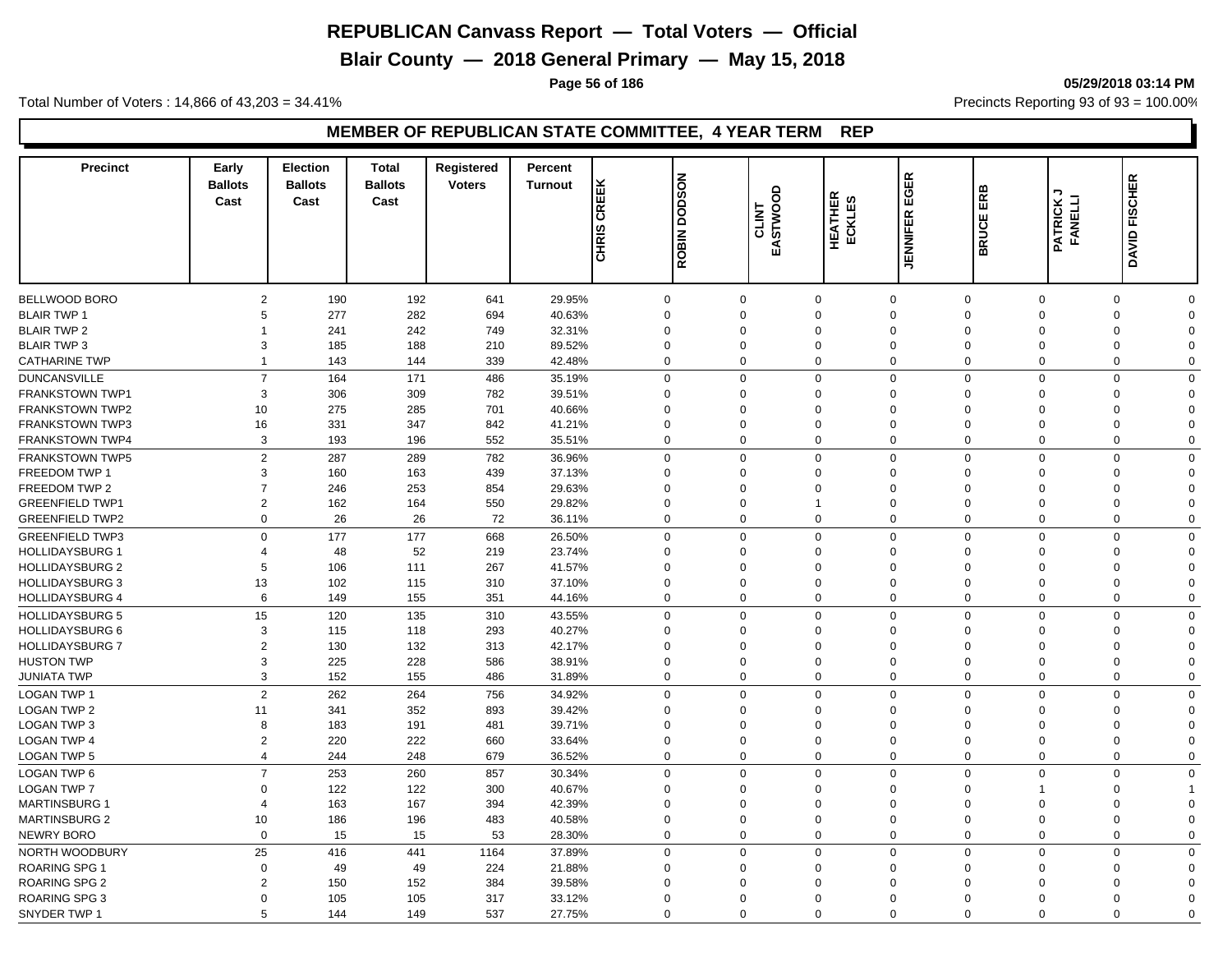**Blair County — 2018 General Primary — May 15, 2018**

**Page 57 of 186 05/29/2018 03:14 PM**

Total Number of Voters : 14,866 of 43,203 = 34.41% **Precincts Reporting 93 of 93** = 100.00%

| <b>GER</b><br>NOSOO<br>EEK<br>ERB<br>≏<br>っ<br><b>HEATHER</b><br>ECKLES<br>Cast<br>Cast<br>Cast<br><b>PATRICK<br/>FANELLI</b><br>ш<br>$\overline{\alpha}$<br>CLINT<br>STWOO<br>$\propto$<br>ಠ<br><b>BRUCE</b><br><b>NIFEI</b><br>CHRIS<br>ROBIN | HER<br>FISCI<br>$\frac{1}{2}$<br>ă |
|-------------------------------------------------------------------------------------------------------------------------------------------------------------------------------------------------------------------------------------------------|------------------------------------|
| 228<br>231<br>SNYDER TWP 2<br>785<br>29.43%<br>$\Omega$<br>$\Omega$                                                                                                                                                                             | $\Omega$                           |
| <b>TAYLOR TWP</b><br>375<br>381<br>33.36%<br>1142                                                                                                                                                                                               |                                    |
| <b>TYRONE TWP 1</b><br>132<br>134<br>370<br>36.22%                                                                                                                                                                                              |                                    |
| TYRONE TWP 2<br>113<br>348<br>114<br>32.76%                                                                                                                                                                                                     |                                    |
| <b>TYRONE BORO 1</b><br>106<br>106<br>332<br>31.93%<br>0<br>0<br>$\Omega$                                                                                                                                                                       | 0                                  |
| TYRONE BORO 2<br>65<br>26.64%<br>$\Omega$<br>65<br>244<br>$\mathbf 0$<br>$\Omega$<br>$\Omega$                                                                                                                                                   | $\Omega$                           |
| <b>TYRONE BORO 3</b><br>51<br>50<br>188<br>27.13%                                                                                                                                                                                               |                                    |
| <b>TYRONE BORO 4</b><br>42<br>27.27%<br>154<br>41                                                                                                                                                                                               |                                    |
| 50<br>51<br>TYRONE BORO 5<br>199<br>25.63%                                                                                                                                                                                                      | 0                                  |
| TYRONE BORO 6<br>143<br>143<br>393<br>36.39%<br>$\mathbf 0$<br>0                                                                                                                                                                                | 0                                  |
| 272<br><b>TYRONE BORO 7</b><br>88<br>89<br>32.72%<br>$\Omega$<br>$\mathbf 0$<br>$\Omega$                                                                                                                                                        | $\Omega$                           |
| WILLIAMSBURG<br>154<br>160<br>458<br>34.93%                                                                                                                                                                                                     |                                    |
| WOODBURY TWP<br>202<br>203<br>652<br>31.13%                                                                                                                                                                                                     |                                    |
| <b>Totals</b><br>382<br>14484<br>14866<br>43203<br>5                                                                                                                                                                                            |                                    |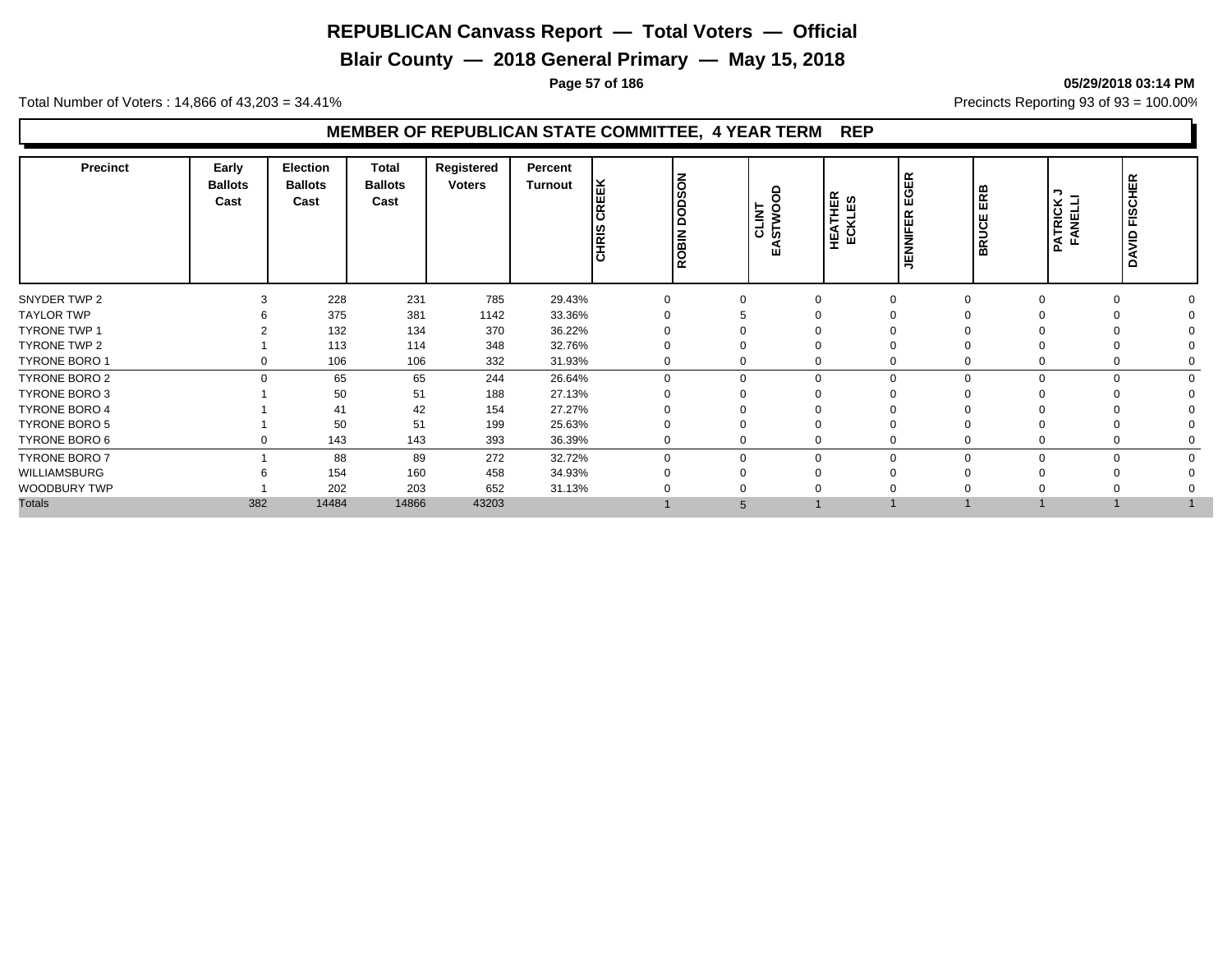**Blair County — 2018 General Primary — May 15, 2018**

**Page 58 of 186 05/29/2018 03:14 PM**

Total Number of Voters : 14,866 of 43,203 = 34.41% **Precincts Reporting 93 of 93** = 100.00%

#### **MEMBER OF REPUBLICAN STATE COMMITTEE, 4 YEAR TERM REP - REPUBLICAN**

| <b>Precinct</b>                   | Early<br><b>Ballots</b><br>Cast | <b>Election</b><br><b>Ballots</b><br>Cast | <b>Total</b><br><b>Ballots</b><br>Cast | <b>Registered</b><br><b>Voters</b> | Percent<br><b>Turnout</b> | FOREMAN<br><b>NIL</b> | CHRIS FORSHE | $\overline{\mathsf{N}}$<br>DOUGLAS<br>GARBER | TOM GERLACH                | <b>JUDITH</b><br>GIANSANTE | GOOD<br>PAUL            | GRANT<br>$\mathbf{r}$<br>GARY | FRANK<br>HARCHAK        | Con tinued              |
|-----------------------------------|---------------------------------|-------------------------------------------|----------------------------------------|------------------------------------|---------------------------|-----------------------|--------------|----------------------------------------------|----------------------------|----------------------------|-------------------------|-------------------------------|-------------------------|-------------------------|
|                                   |                                 |                                           |                                        |                                    |                           |                       |              |                                              |                            |                            |                         |                               |                         |                         |
|                                   | $\overline{7}$                  | 57                                        |                                        |                                    |                           |                       | $\mathsf 0$  |                                              |                            |                            |                         |                               |                         |                         |
| <b>ALTOONA 1-1</b><br>ALTOONA 2-1 |                                 | 35                                        | 64<br>36                               | 311<br>119                         | 20.58%<br>30.25%          |                       | $\mathbf 0$  | $\mathbf 0$<br>$\Omega$                      | $\mathbf 0$<br>$\mathbf 0$ | $\mathbf 0$<br>$\Omega$    | $\mathbf 0$<br>$\Omega$ | $\mathbf 0$<br>$\Omega$       | $\mathbf 0$<br>$\Omega$ | $\mathbf 0$<br>$\Omega$ |
| ALTOONA 2-2                       | 3                               | 95                                        | 98                                     | 341                                | 28.74%                    |                       | $\mathbf 0$  | $\Omega$                                     | $\Omega$                   | $\Omega$                   | $\Omega$                | $\Omega$                      | $\Omega$                | $\Omega$                |
| ALTOONA 3-1                       | $\overline{2}$                  | 48                                        | 50                                     | 231                                | 21.65%                    |                       | $\mathbf 0$  | $\mathbf 0$                                  | $\mathbf 0$                | 0                          | $\mathbf 0$             | $\mathbf 0$                   | $\mathbf 0$             | $\Omega$                |
| ALTOONA 3-2                       | 2                               | 129                                       | 131                                    | 342                                | 38.30%                    |                       | $\mathbf 0$  | $\mathbf 0$                                  | $\mathbf 0$                | $\Omega$                   | $\mathbf 0$             | $\mathbf 0$                   | $\mathbf 0$             | $\mathbf 0$             |
| ALTOONA 4-1                       | 3                               | 49                                        | 52                                     | 256                                | 20.31%                    |                       | $\mathbf 0$  | $\mathbf 0$                                  | $\mathbf 0$                | 0                          | $\mathbf 0$             | $\mathbf 0$                   | $\Omega$                | $\mathbf 0$             |
| ALTOONA 4-2                       | 6                               | 144                                       | 150                                    | 381                                | 39.37%                    |                       | $\Omega$     | $\Omega$                                     | $\Omega$                   | $\Omega$                   | $\Omega$                | $\Omega$                      | $\Omega$                | $\Omega$                |
| ALTOONA 5-1                       | $\Omega$                        | 11                                        | 11                                     | 56                                 | 19.64%                    |                       | $\Omega$     | $\Omega$                                     | $\Omega$                   | $\Omega$                   | $\Omega$                | $\Omega$                      | $\Omega$                | $\Omega$                |
| ALTOONA 5-2                       | $\mathbf{1}$                    | 82                                        | 83                                     | 266                                | 31.20%                    |                       | $\Omega$     | $\Omega$                                     | $\Omega$                   | $\Omega$                   | $\mathbf 0$             | $\Omega$                      | $\Omega$                | $\Omega$                |
| ALTOONA 5-3                       | $\mathbf{1}$                    | 70                                        | 71                                     | 227                                | 31.28%                    |                       | $\mathbf 0$  | $\Omega$                                     | $\Omega$                   | $\Omega$                   | $\Omega$                | $\Omega$                      | $\Omega$                | $\Omega$                |
| ALTOONA 6-1                       | 5                               | 100                                       | 105                                    | 371                                | 28.30%                    |                       | $\mathbf 0$  | $\mathbf 0$                                  | $\mathbf 0$                | 1                          | $\mathbf 0$             | $\mathbf 0$                   | $\mathbf 0$             | $\mathbf 0$             |
| ALTOONA 6-2                       | 3                               | 122                                       | 125                                    | 416                                | 30.05%                    |                       | $\mathbf 0$  | $\Omega$                                     | $\mathbf 0$                | $\Omega$                   | $\Omega$                | $\Omega$                      | $\Omega$                | $\Omega$                |
| ALTOONA 6-3                       | 5                               | 159                                       | 164                                    | 402                                | 40.80%                    |                       | $\mathbf 0$  | $\mathbf 0$                                  | $\mathbf 0$                | $\Omega$                   | $\mathbf 0$             | $\mathbf 0$                   | 1                       | $\mathbf 0$             |
| ALTOONA 6-4                       | $\overline{7}$                  | 161                                       | 168                                    | 488                                | 34.43%                    |                       | $\mathbf 0$  | 0                                            | $\overline{0}$             | 0                          | $\mathbf 0$             | $\mathbf 0$                   | $\mathbf 0$             | $\mathbf 0$             |
| <b>ALTOONA7</b>                   | $\mathbf 0$                     | 79                                        | 79                                     | 326                                | 24.23%                    |                       | $\mathbf 0$  | $\mathbf 0$                                  | $\Omega$                   | 0                          | $\mathbf 0$             | $\mathbf 0$                   | $\mathbf 0$             | $\mathbf 0$             |
| ALTOONA 8-1                       | 3                               | 46                                        | 49                                     | 245                                | 20.00%                    |                       | $\mathbf 0$  | $\Omega$                                     | $\Omega$                   | $\Omega$                   | $\Omega$                | $\mathbf 0$                   | $\Omega$                | $\mathbf 0$             |
| ALTOONA 8-2                       | $\overline{2}$                  | 87                                        | 89                                     | 261                                | 34.10%                    |                       | $\mathbf 0$  | $\mathbf 0$                                  | $\overline{0}$             | $\mathbf 0$                | $\mathbf 0$             | $\mathbf{1}$                  | $\Omega$                | $\mathbf 0$             |
| <b>ALTOONA 9</b>                  | $\mathbf{3}$                    | 93                                        | 96                                     | 301                                | 31.89%                    |                       | $\mathbf 0$  | $\Omega$                                     | $\overline{0}$             | $\mathbf 0$                | $\mathbf 0$             | $\mathbf 0$                   | $\Omega$                | $\mathbf 0$             |
| ALTOONA 10-1                      | 3                               | 132                                       | 135                                    | 512                                | 26.37%                    |                       | $\mathbf 0$  | $\Omega$                                     | $\mathbf 0$                | $\Omega$                   | $\Omega$                | $\Omega$                      | $\Omega$                | 1                       |
| ALTOONA 10-2                      | $\overline{7}$                  | 177                                       | 184                                    | 562                                | 32.74%                    |                       | $\mathbf 0$  | $\mathbf 0$                                  | $\overline{0}$             | $\Omega$                   | $\Omega$                | $\mathbf{0}$                  | $\Omega$                | $\mathbf 0$             |
| ALTOONA 11-1                      | $5\phantom{.0}$                 | 152                                       | 157                                    | 517                                | 30.37%                    |                       | $\mathbf 0$  | $\mathbf 0$                                  | $\mathbf 0$                | $\Omega$                   | $\overline{0}$          | $\mathbf 0$                   | $\Omega$                | $\mathbf 0$             |
| ALTOONA 11-2                      | $\overline{2}$                  | 206                                       | 208                                    | 546                                | 38.10%                    |                       | $\mathbf 0$  | $\mathbf 0$                                  | $\mathbf 0$                | $\mathbf 0$                | $\mathbf 0$             | $\mathbf 0$                   | $\mathbf 0$             | $\mathbf 0$             |
| ALTOONA 12-1                      | 3                               | 99                                        | 102                                    | 335                                | 30.45%                    |                       | $\mathbf 0$  | $\Omega$                                     | $\mathbf 0$                | $\Omega$                   | $\Omega$                | $\Omega$                      | $\Omega$                | $\Omega$                |
| ALTOONA 12-2                      | 3                               | 89                                        | 92                                     | 251                                | 36.65%                    |                       | $\mathbf 0$  | $\Omega$                                     | $\overline{0}$             | $\mathbf 0$                | $\mathbf 0$             | $\mathbf 0$                   | $\mathbf 0$             | $\mathbf 0$             |
| ALTOONA 12-3                      | $\overline{2}$                  | 61                                        | 63                                     | 211                                | 29.86%                    |                       | $\mathbf 0$  | $\mathbf 0$                                  | $\overline{0}$             | $\mathbf 0$                | $\mathbf 0$             | $\mathbf 0$                   | $\mathbf 0$             | $\mathbf 0$             |
| ALTOONA 12-4                      | $\overline{1}$                  | 129                                       | 130                                    | 332                                | 39.16%                    |                       | $\mathbf 0$  | $\Omega$                                     | $\mathbf 0$                | $\Omega$                   | $\Omega$                | $\Omega$                      | $\Omega$                | $\mathbf 0$             |
| ALTOONA 13-1                      | $\overline{2}$                  | 165                                       | 167                                    | 503                                | 33.20%                    |                       | $\Omega$     | $\Omega$                                     | $\Omega$                   | $\Omega$                   | $\mathbf 0$             | $\Omega$                      | $\Omega$                | $\Omega$                |
| ALTOONA 13-2                      | $\mathbf 0$                     | 117                                       | 117                                    | 350                                | 33.43%                    |                       | $\mathbf 0$  | $\Omega$                                     | $\Omega$                   | $\Omega$                   | $\Omega$                | $\Omega$                      | $\Omega$                | $\Omega$                |
| ALTOONA 13-3                      | 3                               | 104                                       | 107                                    | 340                                | 31.47%                    |                       | $\mathbf 0$  | $\mathbf 0$                                  | $\mathbf 0$                | $\mathbf 0$                | $\mathbf 0$             | $\mathbf 0$                   | $\mathbf 0$             | $\mathbf 0$             |
| ALTOONA 13-4                      | $\mathbf{1}$                    | 75                                        | 76                                     | 278                                | 27.34%                    |                       | $\mathbf 0$  | $\mathbf 0$                                  | $\overline{0}$             | $\Omega$                   | $\mathbf 0$             | $\mathbf 0$                   | $\Omega$                | $\mathbf 0$             |
| ALTOONA 14-1                      | 8                               | 217                                       | 225                                    | 592                                | 38.01%                    |                       | $\mathbf 0$  | $\mathbf 0$                                  | $\mathbf 0$                | $\Omega$                   | $\Omega$                | $\Omega$                      | $\Omega$                | $\mathbf 0$             |
| ALTOONA 14-2                      | 10                              | 210                                       | 220                                    | 596                                | 36.91%                    |                       | $\Omega$     | $\Omega$                                     | $\Omega$                   | $\Omega$                   | $\mathbf 0$             | $\mathbf 0$                   | $\Omega$                | $\mathbf{0}$            |
| ALTOONA 14-3                      | 5                               | 218                                       | 223                                    | 555                                | 40.18%                    |                       | $\mathbf 0$  | $\Omega$                                     | $\mathbf 0$                | $\mathbf 0$                | $\mathbf 0$             | $\mathbf 0$                   | $\Omega$                | $\Omega$                |
| ALLEGHENY 1                       | $\overline{5}$                  | 311                                       | 316                                    | 948                                | 33.33%                    |                       | $\mathbf 0$  | $\Omega$                                     | $\Omega$                   | $\Omega$                   | $\Omega$                | $\Omega$                      | $\Omega$                | $\Omega$                |
| ALLEGHENY 2                       | 12                              | 289                                       | 301                                    | 910                                | 33.08%                    |                       | $\mathbf 0$  | $\Omega$                                     | $\overline{0}$             | $\mathbf 0$                | $\mathbf 0$             | $\mathbf 0$                   | $\Omega$                | $\mathbf 0$             |
| <b>ALLEGHENY 3</b>                | 8                               | 51                                        | 59                                     | 170                                | 34.71%                    |                       | $\mathbf 0$  | $\mathbf 0$                                  | $\mathbf 0$                | $\Omega$                   | $\Omega$                | $\Omega$                      | $\Omega$                | $\mathbf 0$             |
| ALLEGHENY 4                       | 3                               | 147                                       | 150                                    | 419                                | 35.80%                    |                       | $\mathbf 0$  | $\mathbf 0$                                  | $\mathbf 0$                | 0                          | $\mathbf 0$             | $\Omega$                      | $\Omega$                | $\mathbf 0$             |
| <b>ANTIS TWP 1</b>                | 8                               | 367                                       | 375                                    | 1149                               | 32.64%                    |                       | $\Omega$     | $\Omega$                                     | $\Omega$                   | $\Omega$                   | $\Omega$                | $\Omega$                      | $\Omega$                | $\Omega$                |
| <b>ANTIS TWP 2</b>                | 9                               | 197                                       | 206                                    | 717                                | 28.73%                    |                       | $\Omega$     | $\Omega$                                     | $\overline{0}$             | $\Omega$                   | $\Omega$                | $\Omega$                      | $\Omega$                | $\Omega$                |
| <b>ANTIS TWP 3</b>                | 6                               | 294                                       | 300                                    | 855                                | 35.09%                    |                       | $\mathbf 0$  | $\Omega$                                     | $\Omega$                   | $\Omega$                   | $\Omega$                | $\mathbf 0$                   | $\Omega$                | $\mathbf 0$             |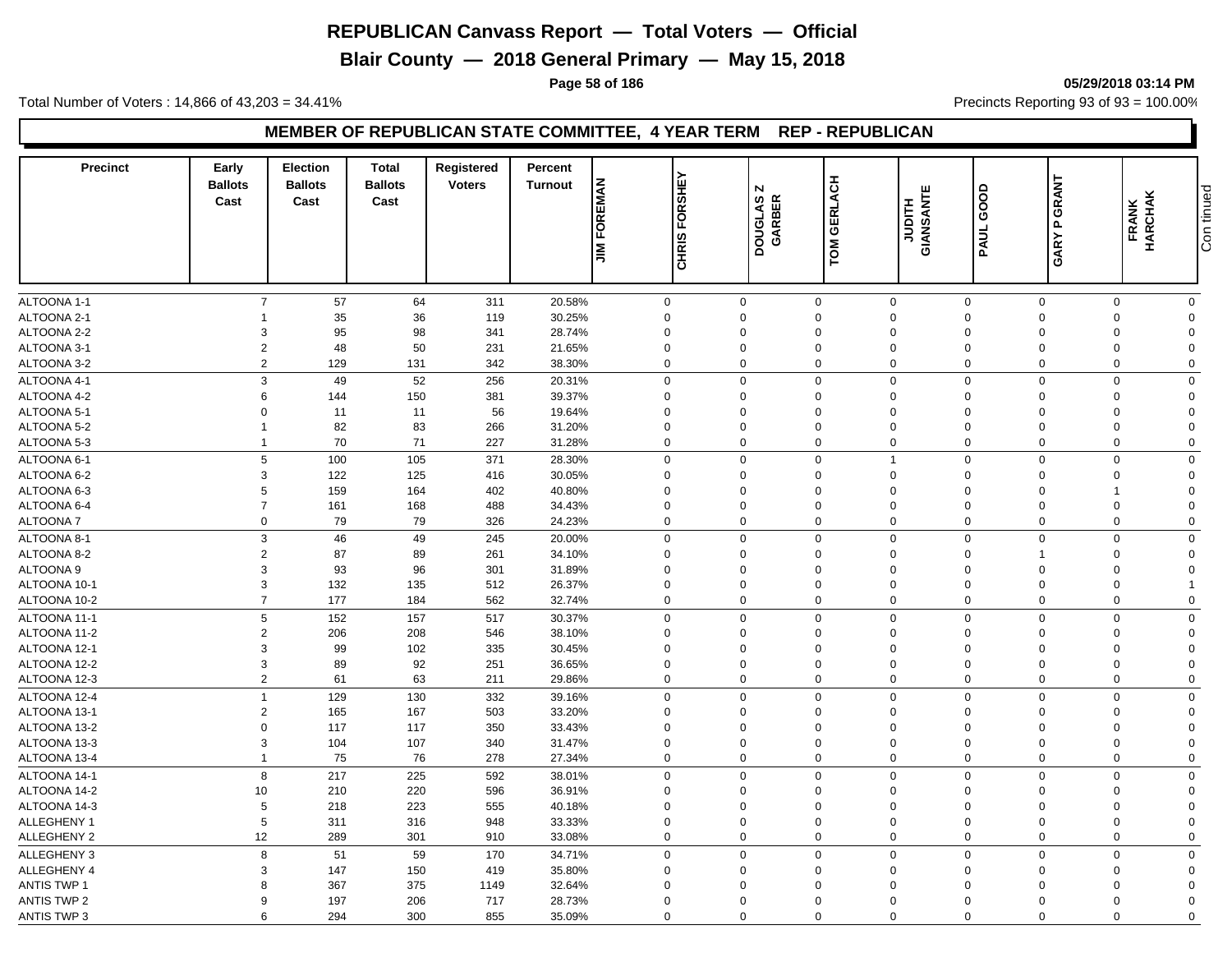**Blair County — 2018 General Primary — May 15, 2018**

**Page 59 of 186 05/29/2018 03:14 PM**

Total Number of Voters : 14,866 of 43,203 = 34.41% **Precincts Reporting 93 of 93** = 100.00%

| <b>Precinct</b>        | Early<br><b>Ballots</b><br>Cast | <b>Election</b><br><b>Ballots</b><br>Cast | <b>Total</b><br><b>Ballots</b><br>Cast | Registered<br><b>Voters</b> | Percent<br><b>Turnout</b> | FOREMAN<br><b>NIL</b> | FORSHEY<br>CHRIS | N<br>DOUGLAS<br>GARBER | TOM GERLACH    | <b>GIANSANTE</b><br>GIANSANTE | GOOD<br>PAUL   | GRANT<br>L<br>GARY | <b>FRANK</b><br>HARCHAK |              |
|------------------------|---------------------------------|-------------------------------------------|----------------------------------------|-----------------------------|---------------------------|-----------------------|------------------|------------------------|----------------|-------------------------------|----------------|--------------------|-------------------------|--------------|
|                        |                                 |                                           |                                        |                             |                           |                       |                  |                        |                |                               |                |                    |                         |              |
| <b>BELLWOOD BORO</b>   | 2                               | 190                                       | 192                                    | 641                         | 29.95%                    |                       | $\mathbf 0$      | $\overline{1}$         | $\mathbf 0$    | $\mathbf 0$                   | $\mathbf 0$    | $\Omega$           | $\mathbf 0$             | $\mathbf 0$  |
| <b>BLAIR TWP 1</b>     | 5<br>$\overline{1}$             | 277                                       | 282                                    | 694                         | 40.63%                    |                       | $\mathbf 0$      | $\Omega$               | $\mathbf 0$    | $\Omega$                      | $\Omega$       | $\Omega$           | $\Omega$                | $\Omega$     |
| <b>BLAIR TWP 2</b>     |                                 | 241                                       | 242                                    | 749                         | 32.31%                    |                       | $\mathbf 0$      | $\Omega$               | $\Omega$       | $\Omega$                      | $\Omega$       | $\Omega$           | $\Omega$                | $\Omega$     |
| <b>BLAIR TWP 3</b>     | 3                               | 185                                       | 188                                    | 210                         | 89.52%                    |                       | $\mathbf 0$      | $\mathbf 0$            | $\mathbf 0$    | $\mathbf 0$                   | $\mathbf 0$    | $\mathbf 0$        | $\mathbf 0$             | $\mathbf 0$  |
| <b>CATHARINE TWP</b>   | $\overline{1}$                  | 143                                       | 144                                    | 339                         | 42.48%                    |                       | $\mathbf 0$      | $\Omega$               | $\Omega$       | $\Omega$                      | $\Omega$       | $\Omega$           | $\Omega$                | $\Omega$     |
| <b>DUNCANSVILLE</b>    | $\overline{7}$                  | 164                                       | 171                                    | 486                         | 35.19%                    |                       | $\Omega$         | $\mathbf 0$            | $\Omega$       | $\Omega$                      | $\Omega$       | $\Omega$           | $\Omega$                | $\mathbf 0$  |
| <b>FRANKSTOWN TWP1</b> | 3                               | 306                                       | 309                                    | 782                         | 39.51%                    |                       | $\Omega$         | $\Omega$               | $\Omega$       | $\Omega$                      | 1              | $\mathbf 0$        | $\Omega$                | $\Omega$     |
| <b>FRANKSTOWN TWP2</b> | 10                              | 275                                       | 285                                    | 701                         | 40.66%                    |                       | $\Omega$         | $\Omega$               | $\Omega$       | $\Omega$                      | $\Omega$       | $\Omega$           | $\Omega$                | $\Omega$     |
| <b>FRANKSTOWN TWP3</b> | 16                              | 331                                       | 347                                    | 842                         | 41.21%                    |                       | $\Omega$         | $\Omega$               | $\Omega$       | $\Omega$                      | $\Omega$       | $\Omega$           | $\Omega$                | $\Omega$     |
| FRANKSTOWN TWP4        | 3                               | 193                                       | 196                                    | 552                         | 35.51%                    |                       | $\mathbf 0$      | $\mathbf 0$            | $\mathbf 0$    | $\mathbf 0$                   | $\mathbf 0$    | $\mathbf 0$        | $\mathbf 0$             | $\mathbf 0$  |
| <b>FRANKSTOWN TWP5</b> | $\overline{2}$                  | 287                                       | 289                                    | 782                         | 36.96%                    |                       | $\mathbf 0$      | $\mathbf 0$            | $\mathbf 0$    | $\Omega$                      | $\mathbf 0$    | $\mathbf 0$        | $\Omega$                | $\mathbf 0$  |
| FREEDOM TWP 1          | 3                               | 160                                       | 163                                    | 439                         | 37.13%                    |                       | $\mathbf 0$      | $\Omega$               | $\mathbf 0$    | $\Omega$                      | $\Omega$       | $\Omega$           | $\Omega$                | $\Omega$     |
| FREEDOM TWP 2          | $\overline{7}$                  | 246                                       | 253                                    | 854                         | 29.63%                    |                       | $\mathbf 0$      | $\mathbf 0$            | $\mathbf 0$    | $\mathbf 0$                   | $\mathbf 0$    | $\mathbf 0$        | $\Omega$                | $\mathbf 0$  |
| <b>GREENFIELD TWP1</b> | 2                               | 162                                       | 164                                    | 550                         | 29.82%                    |                       | $\mathbf 0$      | $\Omega$               | $\mathbf 0$    | $\Omega$                      | $\Omega$       | $\Omega$           | $\Omega$                | $\Omega$     |
| <b>GREENFIELD TWP2</b> | $\mathbf 0$                     | 26                                        | 26                                     | 72                          | 36.11%                    |                       | $\mathbf 0$      | $\mathbf 0$            | $\mathbf 0$    | $\mathbf 0$                   | $\mathbf 0$    | 0                  | $\mathbf 0$             | 0            |
| <b>GREENFIELD TWP3</b> | $\Omega$                        | 177                                       | 177                                    | 668                         | 26.50%                    |                       | $\mathbf 0$      | $\Omega$               | $\mathbf 0$    | $\Omega$                      | $\mathbf 0$    | $\mathbf 0$        | $\Omega$                | 0            |
| <b>HOLLIDAYSBURG 1</b> | $\overline{4}$                  | 48                                        | 52                                     | 219                         | 23.74%                    |                       | $\mathbf 0$      | $\Omega$               | $\Omega$       | $\Omega$                      | $\mathbf 0$    | $\mathbf 0$        | $\Omega$                | $\Omega$     |
| <b>HOLLIDAYSBURG 2</b> | 5                               | 106                                       | 111                                    | 267                         | 41.57%                    |                       | $\mathbf 0$      | $\Omega$               | $\Omega$       | $\mathbf 0$                   | $\mathbf 0$    | $\mathbf 0$        | $\Omega$                | $\mathbf 0$  |
| <b>HOLLIDAYSBURG 3</b> | 13                              | 102                                       | 115                                    | 310                         | 37.10%                    |                       | $\mathbf 0$      | $\Omega$               | $\Omega$       | $\Omega$                      | $\Omega$       | $\Omega$           | $\Omega$                | $\Omega$     |
| <b>HOLLIDAYSBURG 4</b> | 6                               | 149                                       | 155                                    | 351                         | 44.16%                    |                       | $\mathbf 0$      | $\mathbf{0}$           | $\mathbf 0$    | $\mathbf 0$                   | $\mathbf 0$    | $\mathbf 0$        | $\mathbf 0$             | $\mathbf 0$  |
| <b>HOLLIDAYSBURG 5</b> | 15                              | 120                                       | 135                                    | 310                         | 43.55%                    |                       | $\mathbf 0$      | $\mathbf 0$            | $\mathbf 0$    | $\Omega$                      | $\Omega$       | $\Omega$           | $\Omega$                | $\mathbf{0}$ |
| <b>HOLLIDAYSBURG 6</b> | 3                               | 115                                       | 118                                    | 293                         | 40.27%                    |                       | $\overline{1}$   | $\mathbf 0$            | $\mathbf 0$    | $\mathbf 0$                   | $\mathbf 0$    | $\mathbf 0$        | $\Omega$                | $\Omega$     |
| <b>HOLLIDAYSBURG 7</b> | $\overline{2}$                  | 130                                       | 132                                    | 313                         | 42.17%                    |                       | $\mathbf 0$      | $\Omega$               | $\mathbf 0$    | $\Omega$                      | $\Omega$       | $\Omega$           | $\Omega$                | $\Omega$     |
| <b>HUSTON TWP</b>      | 3                               | 225                                       | 228                                    | 586                         | 38.91%                    |                       | $\mathbf 0$      | $\Omega$               | $\mathbf 0$    | $\Omega$                      | $\Omega$       | $\mathbf 0$        | $\Omega$                | $\Omega$     |
| <b>JUNIATA TWP</b>     | 3                               | 152                                       | 155                                    | 486                         | 31.89%                    |                       | $\mathbf 0$      | $\Omega$               | $\mathbf 0$    | $\Omega$                      | $\Omega$       | $\mathbf 0$        | $\Omega$                | $\mathbf 0$  |
|                        |                                 |                                           |                                        |                             |                           |                       |                  |                        |                |                               |                |                    |                         |              |
| <b>LOGAN TWP 1</b>     | $\overline{2}$                  | 262                                       | 264                                    | 756                         | 34.92%                    |                       | $\Omega$         | $\mathbf{0}$           | $\Omega$       | $\Omega$                      | $\Omega$       | $\mathbf 0$        | $\Omega$                | $\mathbf 0$  |
| <b>LOGAN TWP 2</b>     | 11                              | 341                                       | 352                                    | 893                         | 39.42%                    |                       | $\Omega$         | $\Omega$               | $\Omega$       | $\Omega$                      | $\Omega$       | $\Omega$           | $\Omega$                | $\Omega$     |
| LOGAN TWP 3            | 8                               | 183                                       | 191                                    | 481                         | 39.71%                    |                       | $\Omega$         | $\Omega$               | $\Omega$       | $\Omega$                      | $\Omega$       | $\Omega$           | $\Omega$                | $\Omega$     |
| <b>LOGAN TWP 4</b>     | $\overline{2}$                  | 220                                       | 222                                    | 660                         | 33.64%                    |                       | $\Omega$         | $\Omega$               | $\mathbf 0$    | $\mathbf 0$                   | 0              | $\mathbf 0$        | $\Omega$                | $\Omega$     |
| <b>LOGAN TWP 5</b>     | 4                               | 244                                       | 248                                    | 679                         | 36.52%                    |                       | $\mathbf 0$      | $\mathbf 0$            | $\Omega$       | $\Omega$                      | $\Omega$       | $\Omega$           | $\Omega$                | $\Omega$     |
| LOGAN TWP 6            | $\overline{7}$                  | 253                                       | 260                                    | 857                         | 30.34%                    |                       | $\mathbf 0$      | $\Omega$               | $\mathbf 0$    | $\Omega$                      | $\Omega$       | $\Omega$           | $\Omega$                | 0            |
| <b>LOGAN TWP 7</b>     | $\Omega$                        | 122                                       | 122                                    | 300                         | 40.67%                    |                       | $\Omega$         | $\Omega$               | $\Omega$       | $\Omega$                      | $\Omega$       | $\Omega$           | $\Omega$                | $\Omega$     |
| <b>MARTINSBURG 1</b>   | $\overline{4}$                  | 163                                       | 167                                    | 394                         | 42.39%                    |                       | $\mathbf 0$      | $\mathbf 0$            | $\mathbf 0$    | $\mathbf 0$                   | $\overline{0}$ | $\mathbf 0$        | $\Omega$                | $\mathbf 0$  |
| <b>MARTINSBURG 2</b>   | 10                              | 186                                       | 196                                    | 483                         | 40.58%                    |                       | $\mathbf 0$      | $\Omega$               | $\mathbf 0$    | $\Omega$                      | $\mathbf 0$    | $\mathbf 0$        | $\Omega$                | $\Omega$     |
| <b>NEWRY BORO</b>      | $\mathbf 0$                     | 15                                        | 15                                     | 53                          | 28.30%                    |                       | $\mathbf 0$      | $\mathbf 0$            | $\mathbf 0$    | $\mathbf 0$                   | $\mathbf 0$    | 0                  | $\Omega$                | 0            |
| NORTH WOODBURY         | 25                              | 416                                       | 441                                    | 1164                        | 37.89%                    |                       | $\mathbf 0$      | $\mathbf 0$            | $\overline{1}$ | $\Omega$                      | $\mathbf 0$    | $\mathbf 0$        | $\mathbf 0$             | 0            |
| <b>ROARING SPG 1</b>   | $\mathbf 0$                     | 49                                        | 49                                     | 224                         | 21.88%                    |                       | $\mathbf 0$      | $\Omega$               | $\Omega$       | $\Omega$                      | $\Omega$       | $\Omega$           | $\Omega$                | $\Omega$     |
| <b>ROARING SPG 2</b>   | $\overline{2}$                  | 150                                       | 152                                    | 384                         | 39.58%                    |                       | $\Omega$         | $\Omega$               | $\Omega$       | $\Omega$                      | $\Omega$       | $\Omega$           | $\Omega$                | $\Omega$     |
| ROARING SPG 3          | $\Omega$                        | 105                                       | 105                                    | 317                         | 33.12%                    |                       | $\Omega$         | $\Omega$               | $\Omega$       | $\Omega$                      | $\Omega$       | $\Omega$           | $\Omega$                | $\Omega$     |
| SNYDER TWP 1           | 5                               | 144                                       | 149                                    | 537                         | 27.75%                    |                       | $\Omega$         | $\Omega$               | $\Omega$       | $\Omega$                      | $\Omega$       | $\Omega$           | $\Omega$                | $\Omega$     |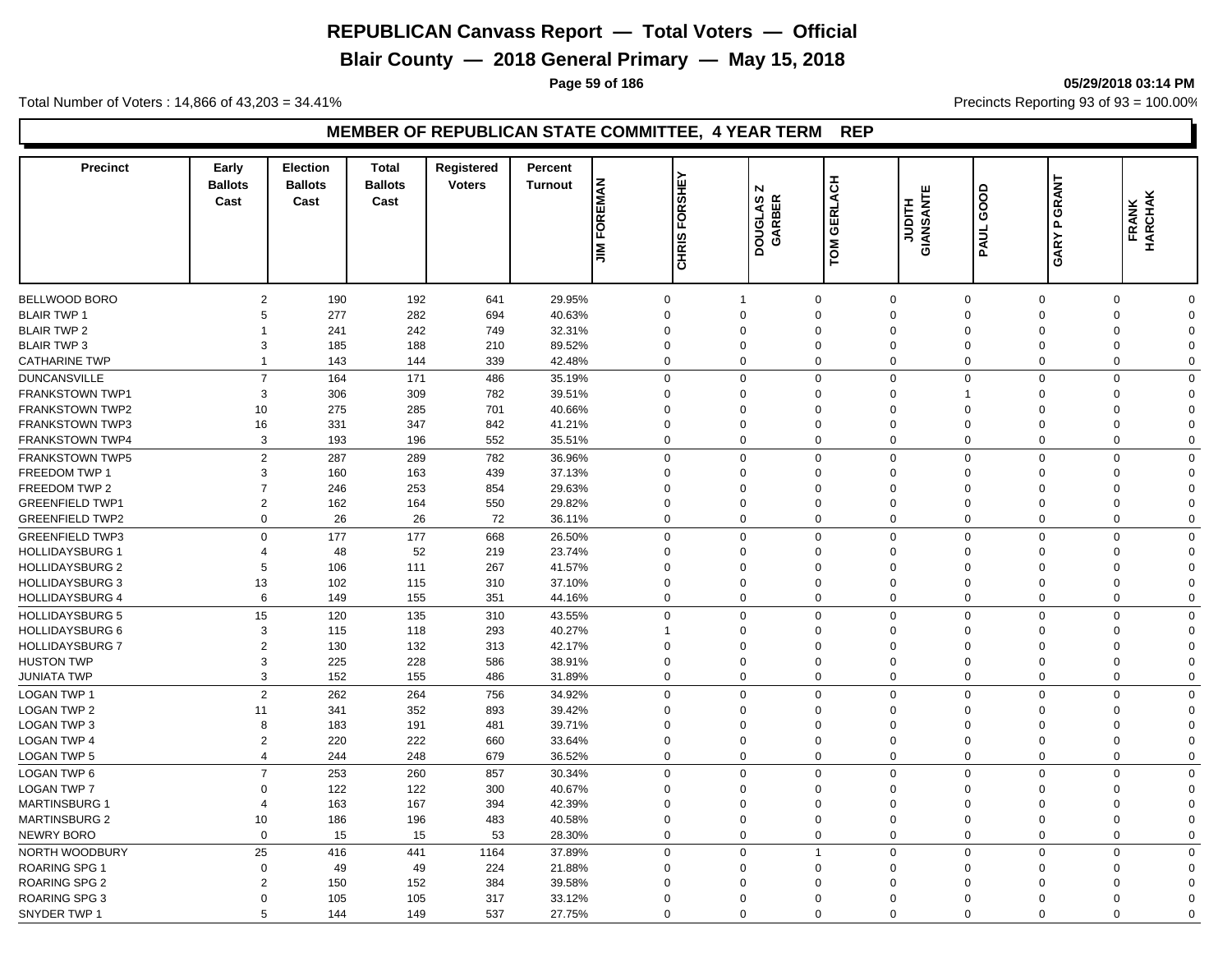**Blair County — 2018 General Primary — May 15, 2018**

**Page 60 of 186 05/29/2018 03:14 PM**

Total Number of Voters : 14,866 of 43,203 = 34.41% **Precincts Reporting 93 of 93** = 100.00%

| FORSHEY<br><b>HO</b><br><b>NAN</b><br>◀<br>Ω<br>DOUGLAS<br>GARBER<br>Cast<br>Cast<br>Cast<br><b>HILD</b><br>œ<br>GERL<br>$\circ$<br>FOREI<br>O<br>◀<br>O<br>ທ<br>௳<br>Ž<br>0<br>CHRIS<br>_⊴<br>∍<br>Σ<br>œ<br>◀<br>l≣<br>O<br>ဥ | <b>FRANK</b><br>HARCHAK |
|---------------------------------------------------------------------------------------------------------------------------------------------------------------------------------------------------------------------------------|-------------------------|
| 228<br>231<br>785<br>SNYDER TWP 2<br>29.43%<br>0                                                                                                                                                                                |                         |
| <b>TAYLOR TWP</b><br>375<br>381<br>33.36%<br>1142                                                                                                                                                                               |                         |
| <b>TYRONE TWP 1</b><br>132<br>134<br>36.22%<br>370                                                                                                                                                                              |                         |
| TYRONE TWP 2<br>113<br>114<br>348<br>32.76%                                                                                                                                                                                     |                         |
| 106<br>TYRONE BORO 1<br>106<br>31.93%<br>332                                                                                                                                                                                    |                         |
| 65<br>TYRONE BORO 2<br>65<br>244<br>26.64%<br>n<br>$\Omega$<br>0                                                                                                                                                                |                         |
| TYRONE BORO 3<br>50<br>188<br>27.13%<br>51                                                                                                                                                                                      |                         |
| 41<br>42<br>27.27%<br><b>TYRONE BORO 4</b><br>154                                                                                                                                                                               |                         |
| <b>TYRONE BORO 5</b><br>50<br>51<br>199<br>25.63%                                                                                                                                                                               |                         |
| TYRONE BORO 6<br>143<br>143<br>36.39%<br>393                                                                                                                                                                                    |                         |
| <b>TYRONE BORO 7</b><br>88<br>89<br>32.72%<br>272<br>$\Omega$<br>$\Omega$                                                                                                                                                       |                         |
| WILLIAMSBURG<br>154<br>160<br>458<br>34.93%                                                                                                                                                                                     |                         |
| WOODBURY TWP<br>202<br>203<br>31.13%<br>652                                                                                                                                                                                     |                         |
| <b>Totals</b><br>382<br>14484<br>14866<br>43203<br>2                                                                                                                                                                            |                         |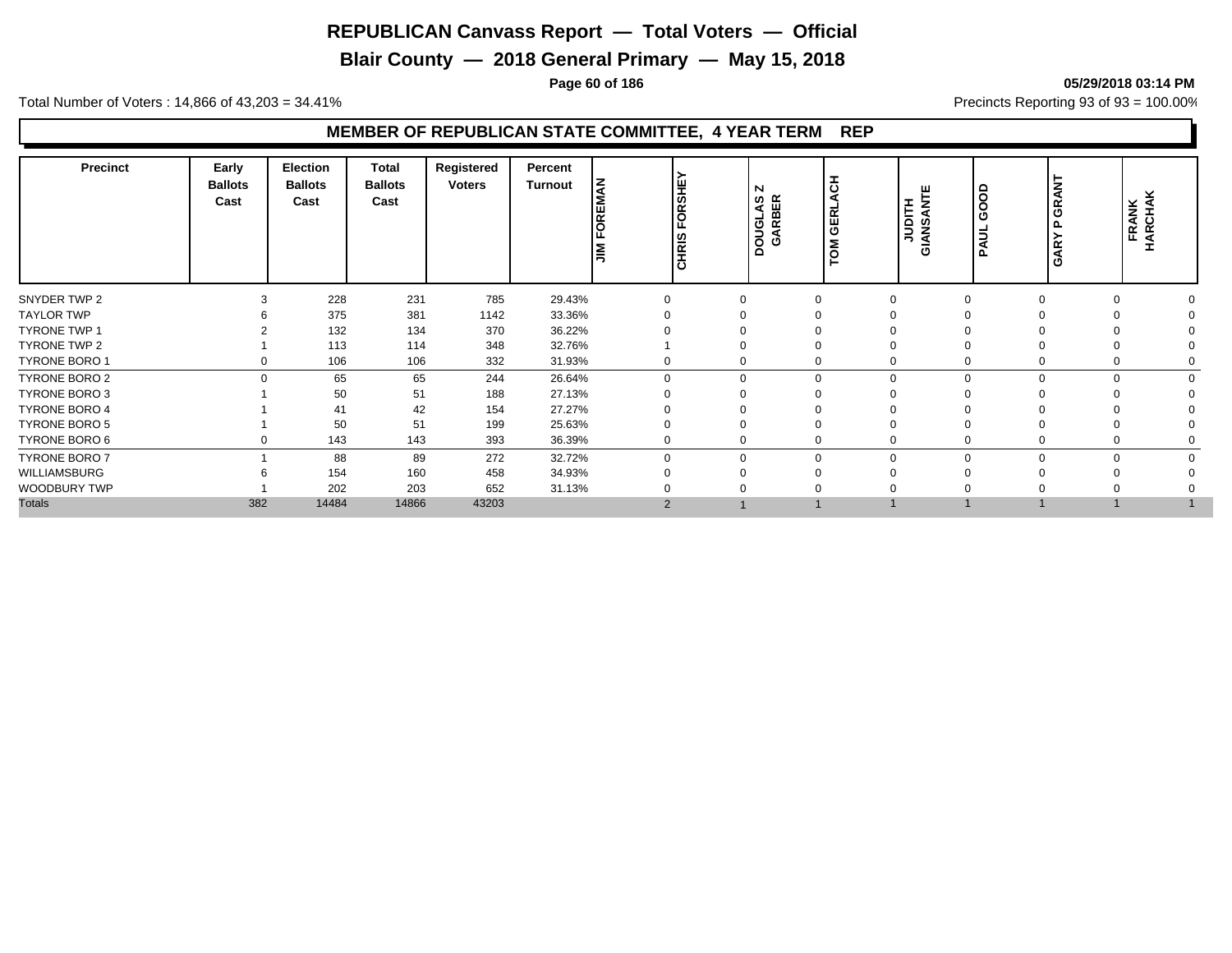**Blair County — 2018 General Primary — May 15, 2018**

#### **Page 61 of 186 05/29/2018 03:14 PM**

Total Number of Voters : 14,866 of 43,203 = 34.41% **Precincts Reporting 93 of 93** = 100.00%

#### **MEMBER OF REPUBLICAN STATE COMMITTEE, 4 YEAR TERM REP - REPUBLICAN**

| <b>Precinct</b>    | Early<br><b>Ballots</b><br>Cast | <b>Election</b><br><b>Ballots</b><br>Cast | <b>Total</b><br><b>Ballots</b><br>Cast | Registered<br><b>Voters</b> | Percent<br><b>Turnout</b> | <b>HORNBERGER</b><br><b>BEN</b> | $=$<br><b>HUFF</b><br>$\propto$<br><b>JAMES</b> | RAPHAEL<br>VOLTZ IV | <b>WILLIAM</b><br>KIRSCH | <b>KUNSTBECK</b><br>KUNSTBECK | <b>CINDY LAMONT</b> | RICHARD<br>LATKER | <b>MARK ADAM<br/>LOVE</b>  | Con tinued |
|--------------------|---------------------------------|-------------------------------------------|----------------------------------------|-----------------------------|---------------------------|---------------------------------|-------------------------------------------------|---------------------|--------------------------|-------------------------------|---------------------|-------------------|----------------------------|------------|
|                    |                                 |                                           |                                        |                             |                           |                                 |                                                 |                     |                          |                               |                     |                   |                            |            |
| ALTOONA 1-1        | $\overline{7}$                  | 57                                        | 64                                     | 311                         | 20.58%                    | $\mathbf 0$                     |                                                 | $\mathbf 0$         | $\mathbf 0$              | $\mathbf 0$                   | $\mathbf 0$         | $\mathbf 0$       | $\mathbf 0$<br>$\mathbf 0$ |            |
| ALTOONA 2-1        |                                 | 35                                        | 36                                     | 119                         | 30.25%                    | $\mathbf 0$                     |                                                 | $\Omega$            | $\Omega$                 | $\mathbf 0$                   | $\Omega$            | $\mathbf 0$       | $\Omega$<br>$\mathbf 0$    |            |
| ALTOONA 2-2        | 3                               | 95                                        | 98                                     | 341                         | 28.74%                    | $\overline{0}$                  |                                                 | $\Omega$            | $\Omega$                 | $\mathbf 0$                   | $\mathbf 0$         | $\mathbf 0$       | $\mathbf 0$<br>$\Omega$    |            |
| ALTOONA 3-1        | $\overline{2}$                  | 48                                        | 50                                     | 231                         | 21.65%                    | 0                               |                                                 | $\Omega$            | $\mathbf 0$              | $\mathbf 0$                   | $\Omega$            | $\mathbf 0$       | $\mathbf 0$<br>$\Omega$    |            |
| ALTOONA 3-2        | $\overline{2}$                  | 129                                       | 131                                    | 342                         | 38.30%                    | $\Omega$                        |                                                 | $\Omega$            | $\mathbf 0$              | $\mathbf 0$                   | $\Omega$            | $\Omega$          | $\mathbf 0$<br>$\Omega$    |            |
| ALTOONA 4-1        | 3                               | 49                                        | 52                                     | 256                         | 20.31%                    | $\Omega$                        |                                                 | $\Omega$            | $\mathbf 0$              | $\mathbf 0$                   | $\Omega$            | $\Omega$          | $\Omega$<br>$\mathbf 0$    |            |
| ALTOONA 4-2        | 6                               | 144                                       | 150                                    | 381                         | 39.37%                    | $\Omega$                        |                                                 | $\Omega$            | $\Omega$                 | $\Omega$                      | $\Omega$            | $\mathbf 0$       | $\mathbf 0$<br>$\Omega$    |            |
| ALTOONA 5-1        | $\Omega$                        | 11                                        | 11                                     | 56                          | 19.64%                    | $\overline{0}$                  |                                                 | $\Omega$            | $\Omega$                 | $\mathbf 0$                   | $\Omega$            | $\Omega$          | $\mathbf 0$<br>$\Omega$    |            |
| ALTOONA 5-2        | $\overline{1}$                  | 82                                        | 83                                     | 266                         | 31.20%                    | $\Omega$                        |                                                 | $\Omega$            | $\Omega$                 | $\Omega$                      | $\Omega$            | $\mathbf 0$       | $\mathbf 0$<br>$\Omega$    |            |
| ALTOONA 5-3        | $\overline{1}$                  | 70                                        | 71                                     | 227                         | 31.28%                    | $\mathbf 0$                     |                                                 | $\Omega$            | $\mathbf 0$              | $\mathbf 0$                   | $\Omega$            | $\mathbf 0$       | $\mathbf 0$<br>$\mathbf 0$ |            |
| ALTOONA 6-1        | 5                               | 100                                       | 105                                    | 371                         | 28.30%                    | $\Omega$                        |                                                 | $\Omega$            | $\Omega$                 | $\mathbf 0$                   | $\Omega$            | $\Omega$          | $\mathbf 0$<br>$\mathbf 0$ |            |
| ALTOONA 6-2        | 3                               | 122                                       | 125                                    | 416                         | 30.05%                    | $\mathbf 0$                     |                                                 | $\Omega$            | $\mathbf 0$              | $\mathbf 0$                   | $\Omega$            | $\mathbf 0$       | $\mathbf 0$<br>$\Omega$    |            |
| ALTOONA 6-3        | 5                               | 159                                       | 164                                    | 402                         | 40.80%                    | $\Omega$                        |                                                 | $\Omega$            | $\mathbf 0$              | $\mathbf 0$                   | $\Omega$            | $\Omega$          | $\mathbf 0$<br>$\Omega$    |            |
| ALTOONA 6-4        | $\overline{7}$                  | 161                                       | 168                                    | 488                         | 34.43%                    | $\Omega$                        |                                                 | $\Omega$            | $\Omega$                 | $\mathbf 0$                   | $\Omega$            | $\Omega$          | $\mathbf 0$<br>$\Omega$    |            |
| <b>ALTOONA7</b>    | $\mathbf 0$                     | 79                                        | 79                                     | 326                         | 24.23%                    | $\mathbf 0$                     |                                                 | $\mathbf 0$         | $\mathbf 0$              | $\mathbf 0$                   | $\mathbf 0$         | $\mathbf 0$       | $\mathbf 0$<br>$\mathbf 0$ |            |
| ALTOONA 8-1        | 3                               | 46                                        | 49                                     | 245                         | 20.00%                    | $\mathbf 0$                     |                                                 | $\mathbf 0$         | $\mathbf 0$              | $\mathbf{0}$                  | $\Omega$            | $\mathbf 0$       | $\mathbf 0$<br>$\mathbf 0$ |            |
| ALTOONA 8-2        | $\overline{2}$                  | 87                                        | 89                                     | 261                         | 34.10%                    | $\mathbf 0$                     |                                                 | $\Omega$            | $\mathbf 0$              | $\mathbf 0$                   | $\Omega$            | $\Omega$          | $\mathbf 0$<br>$\Omega$    |            |
| ALTOONA 9          | 3                               | 93                                        | 96                                     | 301                         | 31.89%                    | $\Omega$                        |                                                 | $\Omega$            | $\Omega$                 | $\Omega$                      | $\Omega$            | $\Omega$          | $\mathbf 0$<br>$\Omega$    |            |
| ALTOONA 10-1       | 3                               | 132                                       | 135                                    | 512                         | 26.37%                    | $\Omega$                        |                                                 | $\Omega$            | $\Omega$                 | $\mathbf 0$                   | $\Omega$            | $\Omega$          | $\mathbf 0$<br>$\Omega$    |            |
| ALTOONA 10-2       | $\overline{7}$                  | 177                                       | 184                                    | 562                         | 32.74%                    | $\mathbf 0$                     |                                                 | $\Omega$            | $\mathbf 0$              | $\mathbf 0$                   | $\mathbf 0$         | $\mathbf 0$       | $\mathbf 0$<br>$\mathbf 0$ |            |
| ALTOONA 11-1       | 5                               | 152                                       | 157                                    | 517                         | 30.37%                    | $\mathbf 0$                     |                                                 | $\mathbf 0$         | $\mathbf 0$              | $\mathbf 0$                   | $\Omega$            | $\mathbf 0$       | $\mathbf 0$<br>$\mathbf 0$ |            |
| ALTOONA 11-2       | $\overline{2}$                  | 206                                       | 208                                    | 546                         | 38.10%                    | $\mathbf 0$                     |                                                 | $\Omega$            | $\overline{0}$           | $\mathbf 0$                   | $\Omega$            | $\Omega$          | $\mathbf 0$<br>$\Omega$    |            |
| ALTOONA 12-1       | 3                               | 99                                        | 102                                    | 335                         | 30.45%                    | 0                               |                                                 | $\Omega$            | $\mathbf 0$              | $\mathbf 0$                   | $\Omega$            | $\Omega$          | $\mathbf 0$<br>$\Omega$    |            |
| ALTOONA 12-2       | 3                               | 89                                        | 92                                     | 251                         | 36.65%                    | $\mathbf 0$                     |                                                 | $\Omega$            | $\Omega$                 | $\mathbf 0$                   | $\Omega$            | $\mathbf 0$       | $\mathbf 0$<br>$\Omega$    |            |
| ALTOONA 12-3       | $\overline{2}$                  | 61                                        | 63                                     | 211                         | 29.86%                    | $\mathbf 0$                     |                                                 | $\Omega$            | $\mathbf 0$              | $\mathbf 0$                   | $\mathbf 0$         | $\mathbf 0$       | $\mathbf 0$<br>$\mathbf 0$ |            |
| ALTOONA 12-4       | $\overline{1}$                  | 129                                       | 130                                    | 332                         | 39.16%                    | $\mathbf 0$                     |                                                 | $\mathbf 0$         | $\overline{1}$           | $\mathbf 0$                   | $\mathbf 0$         | $\mathbf 0$       | $\mathbf 0$<br>$\mathbf 0$ |            |
| ALTOONA 13-1       | $\overline{2}$                  | 165                                       | 167                                    | 503                         | 33.20%                    | 0                               |                                                 | $\mathbf 0$         | $\mathbf 0$              | $\mathbf 0$                   | $\mathbf 0$         | $\mathbf 0$       | $\mathbf 0$<br>$\Omega$    |            |
| ALTOONA 13-2       | $\Omega$                        | 117                                       | 117                                    | 350                         | 33.43%                    | $\Omega$                        |                                                 | $\Omega$            | $\Omega$                 | $\Omega$                      | $\Omega$            | $\mathbf 0$       | $\mathbf 0$<br>$\Omega$    |            |
| ALTOONA 13-3       | 3                               | 104                                       | 107                                    | 340                         | 31.47%                    | $\mathbf 0$                     |                                                 | $\Omega$            | $\mathbf 0$              | $\mathbf 0$                   | $\Omega$            | $\mathbf 0$       | $\mathbf 0$<br>$\Omega$    |            |
| ALTOONA 13-4       | $\overline{1}$                  | 75                                        | 76                                     | 278                         | 27.34%                    | $\mathbf 0$                     |                                                 | $\Omega$            | $\overline{0}$           | $\mathbf 0$                   | $\mathbf 0$         | $\mathbf 0$       | $\pmb{0}$<br>$\Omega$      |            |
| ALTOONA 14-1       | 8                               | 217                                       | 225                                    | 592                         | 38.01%                    | $\mathbf 0$                     |                                                 | $\Omega$            | $\mathbf 0$              | $\mathbf 0$                   | $\Omega$            | $\mathbf 0$       | $\mathbf 0$<br>$\Omega$    |            |
| ALTOONA 14-2       | 10                              | 210                                       | 220                                    | 596                         | 36.91%                    | $\Omega$                        |                                                 | $\Omega$            | $\Omega$                 | $\Omega$                      | $\Omega$            | $\mathbf 0$       | $\mathbf 0$<br>$\Omega$    |            |
| ALTOONA 14-3       | 5                               | 218                                       | 223                                    | 555                         | 40.18%                    | $\mathbf 0$                     |                                                 | $\Omega$            | $\Omega$                 | $\mathbf 0$                   | $\mathbf 0$         | $\mathbf 0$       | $\mathbf 0$<br>$\Omega$    |            |
| ALLEGHENY 1        | 5                               | 311                                       | 316                                    | 948                         | 33.33%                    | $\overline{0}$                  |                                                 | $\Omega$            | $\Omega$                 | $\overline{0}$                | $\mathbf 0$         | $\mathbf 0$       | $\mathbf 0$<br>$\Omega$    |            |
| ALLEGHENY 2        | 12                              | 289                                       | 301                                    | 910                         | 33.08%                    | $\Omega$                        |                                                 | $\Omega$            | $\mathbf 0$              | $\Omega$                      | $\Omega$            | $\mathbf 0$       | $\mathbf 0$<br>$\mathbf 0$ |            |
|                    |                                 |                                           |                                        |                             |                           |                                 |                                                 | $\Omega$            |                          |                               |                     | $\overline{1}$    |                            |            |
| <b>ALLEGHENY 3</b> | 8                               | 51                                        | 59                                     | 170                         | 34.71%                    | $\mathbf 0$                     |                                                 |                     | $\mathbf 0$              | $\mathbf 0$                   | $\mathbf 0$         |                   | $\mathbf 0$<br>$\Omega$    |            |
| ALLEGHENY 4        | 3                               | 147                                       | 150                                    | 419                         | 35.80%                    | $\Omega$                        |                                                 | $\Omega$            | $\Omega$                 | $\Omega$                      | $\Omega$            | $\Omega$          | $\mathbf 0$<br>$\Omega$    |            |
| <b>ANTIS TWP 1</b> | 8                               | 367                                       | 375                                    | 1149                        | 32.64%                    | 0                               |                                                 | $\Omega$            | $\Omega$                 | $\Omega$                      | $\Omega$            | $\Omega$          | $\Omega$<br>$\Omega$       |            |
| <b>ANTIS TWP 2</b> | 9                               | 197                                       | 206                                    | 717                         | 28.73%                    | 0                               |                                                 | $\Omega$            | $\Omega$                 | $\mathbf 0$                   | $\Omega$            | $\Omega$          | $\mathbf 0$<br>$\Omega$    |            |
| <b>ANTIS TWP 3</b> | 6                               | 294                                       | 300                                    | 855                         | 35.09%                    | $\Omega$                        |                                                 | $\Omega$            | $\Omega$                 | $\Omega$                      | $\Omega$            | $\Omega$          | $\mathbf 0$<br>$\Omega$    |            |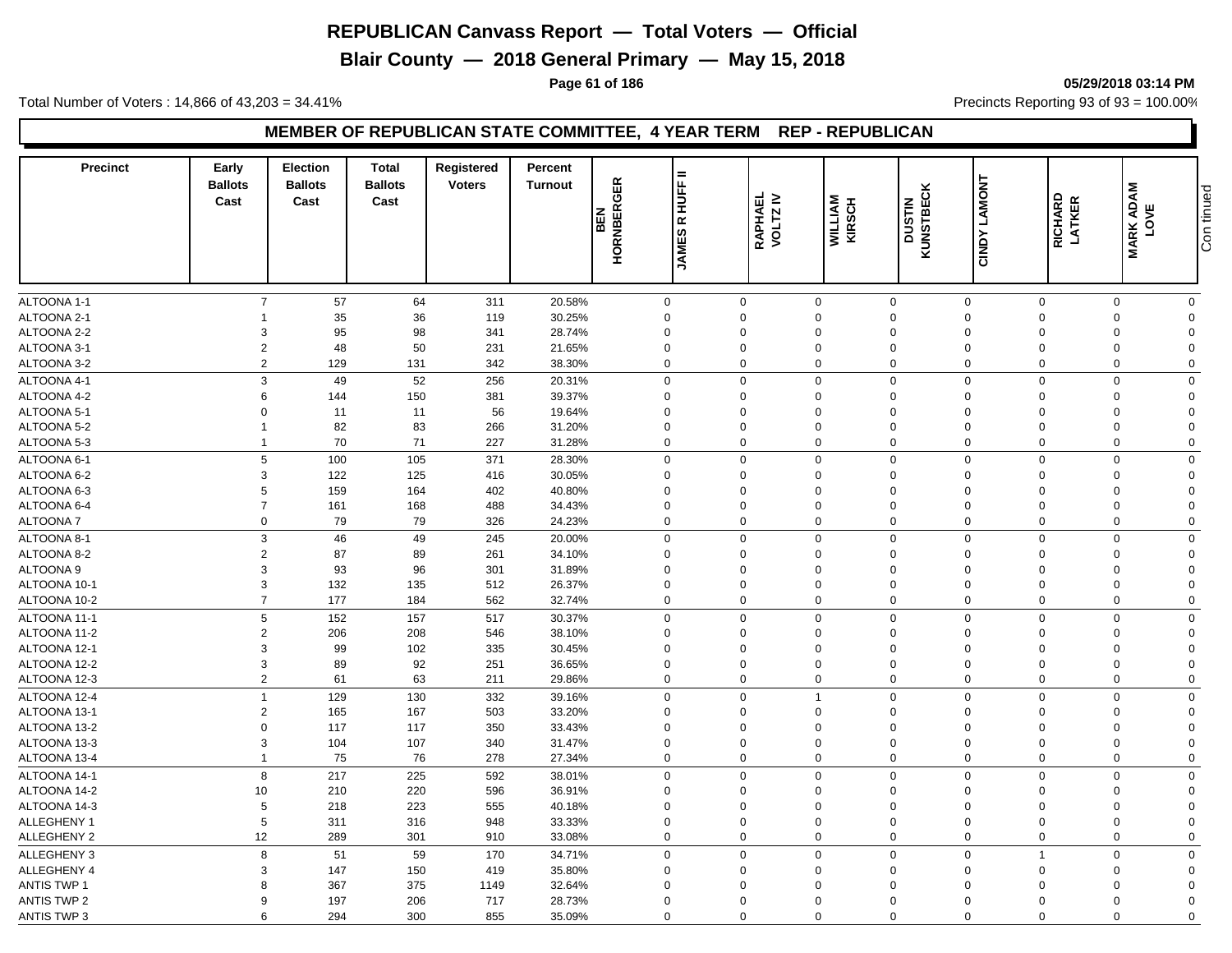**Blair County — 2018 General Primary — May 15, 2018**

**Page 62 of 186 05/29/2018 03:14 PM**

Total Number of Voters : 14,866 of 43,203 = 34.41% **Precincts Reporting 93 of 93** = 100.00%

| <b>Precinct</b>        | Early<br><b>Ballots</b><br>Cast | <b>Election</b><br><b>Ballots</b><br>Cast | <b>Total</b><br><b>Ballots</b><br>Cast | Registered<br><b>Voters</b> | Percent<br><b>Turnout</b> | <b>HORNBERGER</b><br>BEN | $=$<br><b>HUFF</b><br>$\propto$<br><b>JAMES</b> | RAPHAEL<br>VOLTZ IV | <b>WILLIAM</b><br>KIRSCH | <b>KUNSTBECK</b><br>KUNSTBECK | <b>CINDY LAMONT</b> | RICHARD<br>LATKER | <b>MARK ADAM<br/>LOVE</b>  |  |
|------------------------|---------------------------------|-------------------------------------------|----------------------------------------|-----------------------------|---------------------------|--------------------------|-------------------------------------------------|---------------------|--------------------------|-------------------------------|---------------------|-------------------|----------------------------|--|
|                        |                                 |                                           |                                        |                             |                           |                          |                                                 |                     |                          |                               |                     |                   |                            |  |
| BELLWOOD BORO          | $\overline{2}$                  | 190                                       | 192                                    | 641                         | 29.95%                    | $\mathsf 0$              |                                                 | $\mathbf 0$         | $\mathbf 0$              | $\mathbf 0$                   | $\mathbf 0$         | $\mathbf 0$       | $\Omega$<br>$\mathbf 0$    |  |
| <b>BLAIR TWP 1</b>     | 5                               | 277                                       | 282                                    | 694                         | 40.63%                    | 0                        | $\Omega$                                        |                     | $\Omega$                 | $\Omega$                      | $\Omega$            | $\mathbf 0$       | $\mathbf 0$<br>$\Omega$    |  |
| <b>BLAIR TWP 2</b>     |                                 | 241                                       | 242                                    | 749                         | 32.31%                    | 0                        | $\Omega$                                        |                     | $\Omega$                 | $\mathbf 0$                   | $\Omega$            | $\Omega$          | $\mathbf 0$<br>$\Omega$    |  |
| <b>BLAIR TWP 3</b>     | 3                               | 185                                       | 188                                    | 210                         | 89.52%                    | 0                        | $\Omega$                                        |                     | $\Omega$                 | $\mathbf 0$                   | $\Omega$            | $\Omega$          | $\mathbf 0$<br>$\Omega$    |  |
| <b>CATHARINE TWP</b>   | $\overline{1}$                  | 143                                       | 144                                    | 339                         | 42.48%                    | $\mathbf 0$              | $\Omega$                                        |                     | $\mathbf 0$              | $\mathbf 0$                   | $\mathbf 0$         | $\Omega$          | $\mathbf 0$<br>$\Omega$    |  |
| <b>DUNCANSVILLE</b>    | $\overline{7}$                  | 164                                       | 171                                    | 486                         | 35.19%                    | $\mathbf 0$              | $\Omega$                                        |                     | $\mathbf 0$              | $\mathbf 0$                   | $\Omega$            | $\mathbf 0$       | $\mathbf 0$<br>$\mathbf 0$ |  |
| <b>FRANKSTOWN TWP1</b> | 3                               | 306                                       | 309                                    | 782                         | 39.51%                    | $\Omega$                 | $\Omega$                                        |                     | $\Omega$                 | $\Omega$                      | $\Omega$            | $\mathbf 0$       | $\mathbf 0$<br>$\Omega$    |  |
| <b>FRANKSTOWN TWP2</b> | 10                              | 275                                       | 285                                    | 701                         | 40.66%                    | $\overline{0}$           | $\Omega$                                        |                     | $\Omega$                 | $\overline{0}$                | $\Omega$            | $\Omega$          | $\mathbf 0$<br>$\Omega$    |  |
| FRANKSTOWN TWP3        | 16                              | 331                                       | 347                                    | 842                         | 41.21%                    | $\Omega$                 | $\Omega$                                        |                     | $\Omega$                 | $\Omega$                      | $\Omega$            | $\mathbf 0$       | $\mathbf 0$<br>$\Omega$    |  |
| <b>FRANKSTOWN TWP4</b> | 3                               | 193                                       | 196                                    | 552                         | 35.51%                    | $\mathbf 0$              | $\Omega$                                        |                     | $\mathbf 0$              | $\mathbf 0$                   | $\Omega$            | $\mathbf 0$       | $\mathbf 0$<br>$\mathbf 0$ |  |
|                        |                                 |                                           |                                        |                             |                           |                          |                                                 |                     |                          |                               |                     |                   |                            |  |
| <b>FRANKSTOWN TWP5</b> | $\overline{2}$                  | 287                                       | 289                                    | 782                         | 36.96%                    | $\mathbf 0$              |                                                 | $\Omega$            | $\mathbf 0$              | $\mathbf 0$                   | $\mathbf 0$         | $\mathbf 0$       | $\mathbf 0$<br>$\mathbf 0$ |  |
| FREEDOM TWP 1          | 3                               | 160                                       | 163                                    | 439                         | 37.13%                    | $\mathbf 0$              | $\Omega$                                        |                     | $\Omega$                 | $\mathbf 0$                   | $\Omega$            | $\Omega$          | $\mathbf 0$<br>$\Omega$    |  |
| FREEDOM TWP 2          | $\overline{7}$                  | 246                                       | 253                                    | 854                         | 29.63%                    | 0                        | $\Omega$                                        |                     | $\Omega$                 | $\mathbf 0$                   | $\mathbf 0$         | $\Omega$          | $\mathbf 0$<br>$\Omega$    |  |
| <b>GREENFIELD TWP1</b> | $\overline{2}$                  | 162                                       | 164                                    | 550                         | 29.82%                    | $\Omega$                 | $\Omega$<br>$\Omega$                            |                     | $\Omega$                 | $\Omega$                      | $\Omega$            | $\Omega$          | $\mathbf 0$<br>$\Omega$    |  |
| <b>GREENFIELD TWP2</b> | $\mathbf 0$                     | 26                                        | 26                                     | 72                          | 36.11%                    | $\mathbf 0$              |                                                 |                     | $\mathbf 0$              | $\mathbf 0$                   | 0                   | $\mathbf 0$       | $\mathbf 0$<br>$\mathbf 0$ |  |
| <b>GREENFIELD TWP3</b> | $\Omega$                        | 177                                       | 177                                    | 668                         | 26.50%                    | $\mathbf 0$              | $\Omega$                                        |                     | $\Omega$                 | $\mathbf 0$                   | $\Omega$            | $\Omega$          | $\Omega$<br>$\mathbf{1}$   |  |
| <b>HOLLIDAYSBURG 1</b> | $\overline{4}$                  | 48                                        | 52                                     | 219                         | 23.74%                    | 0                        | $\Omega$                                        |                     | $\Omega$                 | $\mathbf 0$                   | $\Omega$            | $\Omega$          | $\mathbf 0$<br>$\Omega$    |  |
| <b>HOLLIDAYSBURG 2</b> | 5                               | 106                                       | 111                                    | 267                         | 41.57%                    | $\Omega$                 | $\Omega$                                        |                     | $\Omega$                 | $\mathbf 0$                   | $\Omega$            | $\Omega$          | $\mathbf 0$                |  |
| <b>HOLLIDAYSBURG 3</b> | 13                              | 102                                       | 115                                    | 310                         | 37.10%                    | $\Omega$                 | $\Omega$                                        |                     | $\Omega$                 | $\Omega$                      | $\Omega$            | $\mathbf 0$       | $\mathbf 0$<br>$\Omega$    |  |
| <b>HOLLIDAYSBURG 4</b> | 6                               | 149                                       | 155                                    | 351                         | 44.16%                    | $\mathbf{0}$             | $\overline{1}$                                  |                     | $\mathbf 0$              | $\mathbf 0$                   | $\Omega$            | $\mathbf 0$       | $\mathbf 0$<br>$\mathbf 0$ |  |
| <b>HOLLIDAYSBURG 5</b> | 15                              | 120                                       | 135                                    | 310                         | 43.55%                    | $\mathbf 0$              |                                                 | $\mathbf 0$         | $\mathbf 0$              | $\mathbf 0$                   | $\mathbf 0$         | $\mathbf 0$       | $\mathbf 0$<br>$\Omega$    |  |
| <b>HOLLIDAYSBURG 6</b> | 3                               | 115                                       | 118                                    | 293                         | 40.27%                    | $\mathbf 0$              | $\Omega$                                        |                     | $\Omega$                 | $\Omega$                      | $\Omega$            | $\mathbf 0$       | $\mathbf 0$<br>$\Omega$    |  |
| <b>HOLLIDAYSBURG 7</b> | $\overline{2}$                  | 130                                       | 132                                    | 313                         | 42.17%                    | $\mathbf 0$              | $\Omega$                                        |                     | $\Omega$                 | $\mathbf 0$                   | $\Omega$            | $\mathbf 0$       | $\mathbf 0$<br>$\Omega$    |  |
| <b>HUSTON TWP</b>      | 3                               | 225                                       | 228                                    | 586                         | 38.91%                    | $\Omega$                 | $\Omega$                                        |                     | $\Omega$                 | $\Omega$                      | $\Omega$            | $\mathbf 0$       | $\mathbf 0$<br>$\Omega$    |  |
| <b>JUNIATA TWP</b>     | 3                               | 152                                       | 155                                    | 486                         | 31.89%                    | $\mathbf 0$              |                                                 | $\Omega$            | $\mathbf 0$              | $\mathbf 0$                   | $\mathbf 0$         | $\Omega$          | $\mathbf 0$<br>$\mathbf 0$ |  |
| <b>LOGAN TWP 1</b>     | $\overline{2}$                  | 262                                       | 264                                    | 756                         | 34.92%                    | $\Omega$                 |                                                 | $\Omega$            | $\Omega$                 | $\mathbf 0$                   | $\Omega$            | $\Omega$          | $\Omega$<br>$\mathbf 0$    |  |
| <b>LOGAN TWP 2</b>     | 11                              | 341                                       | 352                                    | 893                         | 39.42%                    | $\Omega$                 | $\Omega$                                        |                     | $\Omega$                 | $\Omega$                      | $\Omega$            | $\Omega$          | $\mathbf 0$<br>$\Omega$    |  |
| <b>LOGAN TWP 3</b>     | 8                               | 183                                       | 191                                    | 481                         | 39.71%                    | $\Omega$                 | $\Omega$                                        |                     | $\Omega$                 | $\Omega$                      | 1                   | $\Omega$          | $\mathbf 0$<br>$\Omega$    |  |
| <b>LOGAN TWP 4</b>     | $\overline{2}$                  | 220                                       | 222                                    | 660                         | 33.64%                    | $\Omega$                 | $\Omega$                                        |                     | $\Omega$                 | $\Omega$                      | $\Omega$            | $\Omega$          | $\mathbf 0$<br>$\Omega$    |  |
| <b>LOGAN TWP 5</b>     | $\overline{4}$                  | 244                                       | 248                                    | 679                         | 36.52%                    | $\mathbf 0$              |                                                 | $\Omega$            | $\mathbf 0$              | $\mathbf 0$                   | $\Omega$            | $\mathbf 0$       | $\Omega$<br>$\mathbf 0$    |  |
| LOGAN TWP 6            | $\overline{7}$                  | 253                                       | 260                                    | 857                         | 30.34%                    | $\mathbf 0$              |                                                 | $\mathbf 0$         | $\mathbf 0$              | $\mathbf{0}$                  | $\Omega$            | $\Omega$          | $\Omega$<br>$\mathbf 0$    |  |
| <b>LOGAN TWP 7</b>     | $\Omega$                        | 122                                       | 122                                    | 300                         | 40.67%                    | $\Omega$                 | $\Omega$                                        |                     | $\Omega$                 | $\mathbf 0$                   | $\Omega$            | $\mathbf 0$       | $\mathbf 0$<br>$\Omega$    |  |
| <b>MARTINSBURG 1</b>   | $\overline{4}$                  | 163                                       | 167                                    | 394                         | 42.39%                    | $\mathbf 0$              | $\Omega$                                        |                     | $\Omega$                 | $\mathbf 0$                   | $\Omega$            | $\mathbf 0$       | $\mathbf 0$<br>$\Omega$    |  |
| <b>MARTINSBURG 2</b>   | 10                              | 186                                       | 196                                    | 483                         | 40.58%                    | $\mathbf 0$              | $\Omega$                                        |                     | $\mathbf 0$              | $\mathbf 0$                   | $\Omega$            | $\mathbf 0$       | $\mathbf 0$<br>$\Omega$    |  |
| <b>NEWRY BORO</b>      | $\mathbf 0$                     | 15                                        | 15                                     | 53                          | 28.30%                    | $\mathbf 0$              |                                                 | $\Omega$            | $\mathbf 0$              | $\mathbf 0$                   | $\mathbf 0$         | $\mathbf 0$       | $\mathbf 0$<br>$\mathbf 0$ |  |
| NORTH WOODBURY         | 25                              | 416                                       | 441                                    | 1164                        | 37.89%                    | $\mathbf 0$              |                                                 | $\mathbf 0$         | $\mathbf 0$              | $\mathbf 0$                   | $\mathbf 0$         | $\mathbf 0$       | $\mathbf 0$<br>$\mathbf 0$ |  |
| <b>ROARING SPG1</b>    | $\Omega$                        | 49                                        | 49                                     | 224                         | 21.88%                    | $\Omega$                 | $\Omega$                                        |                     | $\Omega$                 | $\Omega$                      | $\Omega$            | $\Omega$          | $\mathbf 0$<br>$\Omega$    |  |
| <b>ROARING SPG 2</b>   | $\overline{2}$                  | 150                                       | 152                                    | 384                         | 39.58%                    | 0                        | $\Omega$                                        |                     | $\Omega$                 | $\Omega$                      | $\Omega$            | $\Omega$          | $\mathbf 0$<br>$\Omega$    |  |
| <b>ROARING SPG 3</b>   | $\Omega$                        | 105                                       | 105                                    | 317                         | 33.12%                    | $\Omega$                 | $\Omega$                                        |                     | $\Omega$                 | $\Omega$                      | $\Omega$            | $\Omega$          | $\Omega$<br>$\Omega$       |  |
| SNYDER TWP 1           | 5                               | 144                                       | 149                                    | 537                         | 27.75%                    | $\Omega$                 | $\Omega$                                        |                     | $\Omega$                 | $\Omega$                      | $\Omega$            | $\Omega$          | $\Omega$<br>$\Omega$       |  |
|                        |                                 |                                           |                                        |                             |                           |                          |                                                 |                     |                          |                               |                     |                   |                            |  |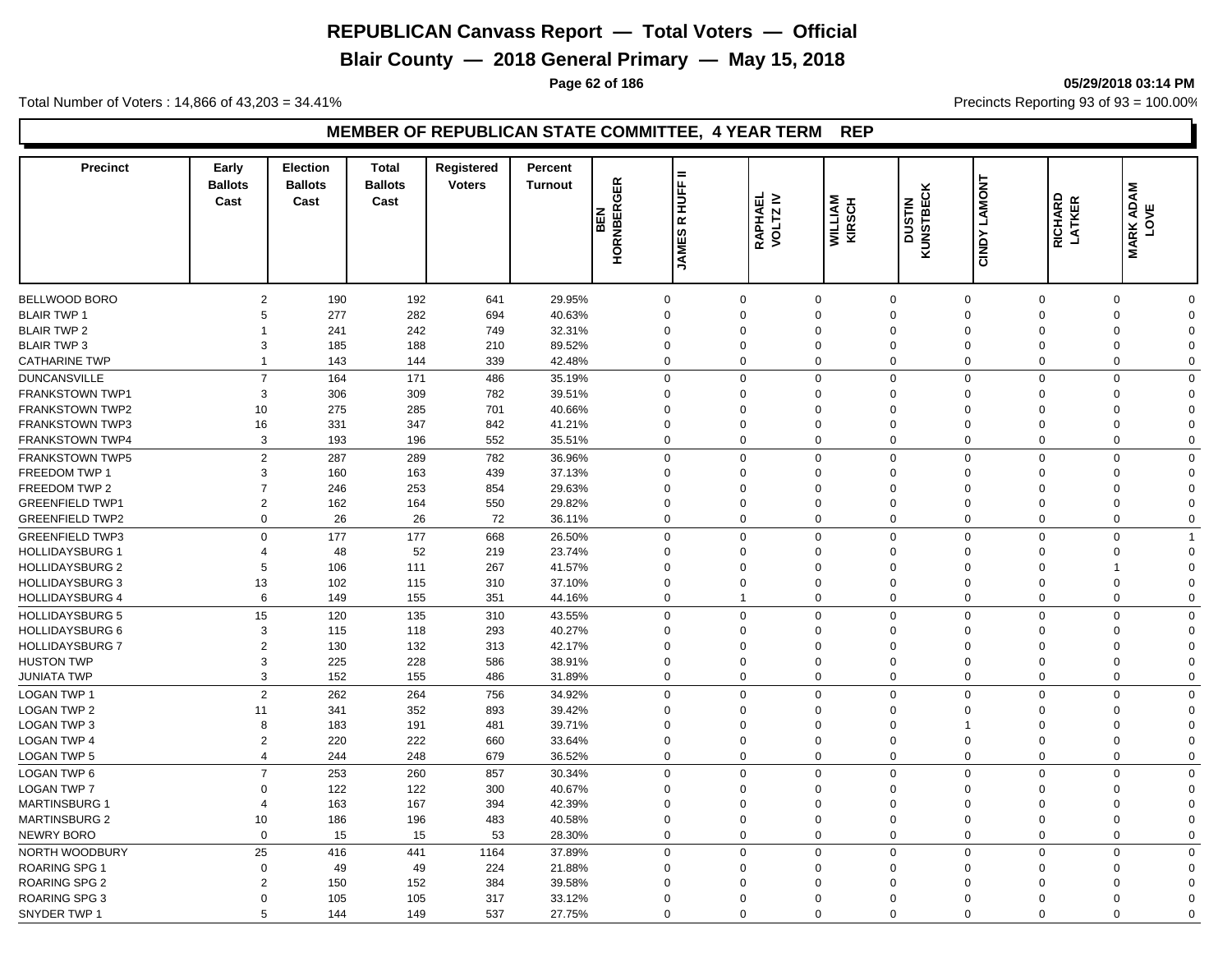**Blair County — 2018 General Primary — May 15, 2018**

**Page 63 of 186 05/29/2018 03:14 PM**

Total Number of Voters : 14,866 of 43,203 = 34.41% **Precincts Reporting 93 of 93** = 100.00%

| 228<br>231<br>785<br>SNYDER TWP 2<br>29.43%<br>3<br>$\Omega$<br>$\Omega$<br>$\Omega$<br>$\Omega$<br>375<br><b>TAYLOR TWP</b><br>381<br>33.36%<br>1142<br>132<br><b>TYRONE TWP 1</b><br>134<br>370<br>36.22% | ADAM<br>VE<br><b>MARK</b><br>LO' |
|-------------------------------------------------------------------------------------------------------------------------------------------------------------------------------------------------------------|----------------------------------|
|                                                                                                                                                                                                             | $\Omega$                         |
|                                                                                                                                                                                                             |                                  |
|                                                                                                                                                                                                             |                                  |
| <b>TYRONE TWP 2</b><br>113<br>348<br>114<br>32.76%                                                                                                                                                          |                                  |
| <b>TYRONE BORO 1</b><br>106<br>332<br>31.93%<br>106<br>$\Omega$<br>$\Omega$                                                                                                                                 |                                  |
| <b>TYRONE BORO 2</b><br>65<br>65<br>244<br>26.64%<br>$\Omega$<br>$\mathbf 0$<br>$\Omega$<br>$\Omega$<br>$\Omega$                                                                                            | $\Omega$                         |
| 50<br><b>TYRONE BORO 3</b><br>188<br>27.13%<br>51                                                                                                                                                           |                                  |
| <b>TYRONE BORO 4</b><br>41<br>42<br>154<br>27.27%                                                                                                                                                           |                                  |
| 50<br><b>TYRONE BORO 5</b><br>199<br>51<br>25.63%                                                                                                                                                           |                                  |
| TYRONE BORO 6<br>143<br>393<br>36.39%<br>143<br>0<br>$\Omega$                                                                                                                                               |                                  |
| <b>TYRONE BORO 7</b><br>88<br>89<br>272<br>32.72%<br>$\mathbf 0$<br>$\Omega$<br>$\Omega$<br>$\Omega$<br>$\Omega$<br>$\Omega$                                                                                | $\Omega$                         |
| WILLIAMSBURG<br>154<br>458<br>160<br>34.93%                                                                                                                                                                 |                                  |
| WOODBURY TWP<br>202<br>203<br>652<br>31.13%                                                                                                                                                                 |                                  |
| <b>Totals</b><br>382<br>14484<br>14866<br>43203<br>5                                                                                                                                                        |                                  |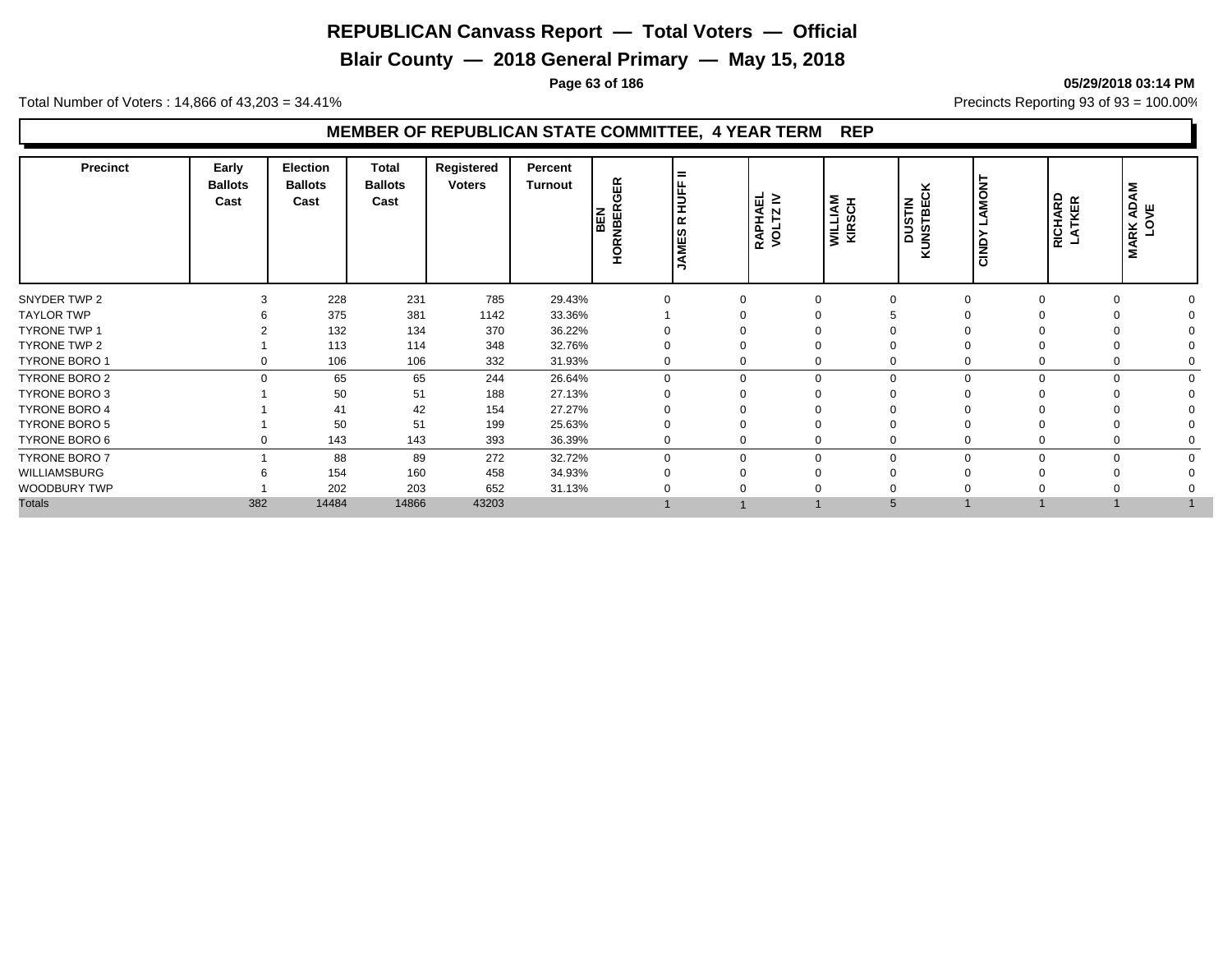**Blair County — 2018 General Primary — May 15, 2018**

**Page 64 of 186 05/29/2018 03:14 PM**

Total Number of Voters : 14,866 of 43,203 = 34.41% **Precincts Reporting 93 of 93** = 100.00%

#### **MEMBER OF REPUBLICAN STATE COMMITTEE, 4 YEAR TERM REP - REPUBLICAN**

| <b>Precinct</b>    | Early<br><b>Ballots</b><br>Cast | <b>Election</b><br><b>Ballots</b><br>Cast | <b>Total</b><br><b>Ballots</b><br>Cast | <b>Registered</b><br><b>Voters</b> | Percent<br><b>Turnout</b> | <b>SHANNON<br/>MCCAULLEY</b> | <b>MCELDOWNEY</b><br><b>RICK</b> | JOHN MCGINNIS | <b>PATRICK<br/>MCLUCAS</b> | <b>HEATHER MOCK</b> | JOE MURGO   | ິ ⊔<br>$\overline{6}$<br>CHARLI<br>NELSO | <b>NYCUM</b><br>RAY | Con tinued   |
|--------------------|---------------------------------|-------------------------------------------|----------------------------------------|------------------------------------|---------------------------|------------------------------|----------------------------------|---------------|----------------------------|---------------------|-------------|------------------------------------------|---------------------|--------------|
|                    |                                 |                                           |                                        |                                    |                           |                              |                                  |               |                            |                     |             |                                          |                     |              |
|                    |                                 |                                           |                                        |                                    |                           |                              |                                  |               |                            |                     |             |                                          |                     |              |
| ALTOONA 1-1        | $\overline{7}$                  | 57                                        | 64                                     | 311                                | 20.58%                    |                              | $\mathbf 0$                      | $\mathbf 0$   | $\mathbf 0$                | $\mathbf{0}$        | $\mathbf 0$ | $\mathbf{0}$                             | $\mathbf{0}$        | $\mathbf{0}$ |
| ALTOONA 2-1        |                                 | 35                                        | 36                                     | 119                                | 30.25%                    |                              | $\mathbf 0$                      | $\mathbf 0$   | $\Omega$                   | $\mathbf 0$         | $\Omega$    | $\mathbf 0$                              | $\mathbf 0$         | $\Omega$     |
| ALTOONA 2-2        | 3                               | 95                                        | 98                                     | 341                                | 28.74%                    |                              | $\Omega$                         | $\mathbf 0$   | $\Omega$                   | $\mathbf 0$         | $\Omega$    | $\Omega$                                 | $\Omega$            | $\Omega$     |
| ALTOONA 3-1        | $\overline{2}$                  | 48                                        | 50                                     | 231                                | 21.65%                    |                              | $\mathbf 0$                      | $\mathbf 0$   | $\Omega$                   | $\mathbf 0$         | $\Omega$    | 0                                        | $\mathbf 0$         | $\mathbf 0$  |
| ALTOONA 3-2        | $\overline{2}$                  | 129                                       | 131                                    | 342                                | 38.30%                    |                              | $\mathbf 0$                      | $\mathbf 0$   | $\Omega$                   | $\mathbf 0$         | $\mathbf 0$ | $\mathbf 0$                              | $\mathbf 0$         | $\mathbf 0$  |
| ALTOONA 4-1        | 3                               | 49                                        | 52                                     | 256                                | 20.31%                    |                              | $\mathbf 0$                      | $\Omega$      | $\Omega$                   | $\mathbf 0$         | $\Omega$    | $\Omega$                                 | $\mathbf 0$         | $\mathbf 0$  |
| ALTOONA 4-2        | 6                               | 144                                       | 150                                    | 381                                | 39.37%                    |                              | $\Omega$                         | 1             | $\Omega$                   | $\mathbf 0$         | $\Omega$    | $\Omega$                                 | $\Omega$            | $\Omega$     |
| ALTOONA 5-1        | $\Omega$                        | 11                                        | 11                                     | 56                                 | 19.64%                    |                              | $\Omega$                         | $\Omega$      | $\Omega$                   | $\mathbf 0$         | $\Omega$    | $\Omega$                                 | $\Omega$            | $\Omega$     |
| ALTOONA 5-2        |                                 | 82                                        | 83                                     | 266                                | 31.20%                    |                              | $\mathbf 0$                      | $\mathbf 0$   | $\Omega$                   | $\Omega$            | $\Omega$    | $\Omega$                                 | $\Omega$            | $\Omega$     |
| ALTOONA 5-3        |                                 | 70                                        | 71                                     | 227                                | 31.28%                    |                              | $\mathbf 0$                      | $\Omega$      | $\Omega$                   | $\Omega$            | $\Omega$    | $\mathbf 0$                              | $\Omega$            | $\mathbf 0$  |
| ALTOONA 6-1        | 5                               | 100                                       | 105                                    | 371                                | 28.30%                    |                              | $\mathbf 0$                      | $\mathbf 0$   | $\Omega$                   | $\mathbf 0$         | $\mathbf 0$ | $\Omega$                                 | $\Omega$            | 0            |
| ALTOONA 6-2        | 3                               | 122                                       | 125                                    | 416                                | 30.05%                    |                              | $\mathbf 0$                      | $\mathbf 0$   | $\Omega$                   | $\mathbf 0$         | $\Omega$    | $\Omega$                                 | $\Omega$            | $\Omega$     |
| ALTOONA 6-3        | 5                               | 159                                       | 164                                    | 402                                | 40.80%                    |                              | $\mathbf 0$                      | $\Omega$      | $\Omega$                   | $\Omega$            | $\Omega$    | $\Omega$                                 | $\mathbf 0$         | $\mathbf 0$  |
| ALTOONA 6-4        | $\overline{7}$                  | 161                                       | 168                                    | 488                                | 34.43%                    |                              | $\Omega$                         | $\mathbf{1}$  | $\Omega$                   | $\mathbf 0$         | $\Omega$    | $\Omega$                                 | $\Omega$            | $\Omega$     |
| ALTOONA 7          | $\mathbf 0$                     | 79                                        | 79                                     | 326                                | 24.23%                    |                              | $\mathbf 0$                      | $\mathbf 0$   | $\Omega$                   | $\mathbf 0$         | $\Omega$    | $\Omega$                                 | $\mathbf 0$         | $\mathbf 0$  |
| ALTOONA 8-1        | $\mathbf{3}$                    | 46                                        | 49                                     | 245                                | 20.00%                    |                              | $\mathbf 0$                      | $\Omega$      | $\Omega$                   | $\mathbf 0$         | $\Omega$    | $\mathbf 0$                              | $\Omega$            | 0            |
| ALTOONA 8-2        | $\overline{2}$                  | 87                                        | 89                                     | 261                                | 34.10%                    |                              | $\mathbf 0$                      | $\Omega$      | $\Omega$                   | $\mathbf 0$         | $\Omega$    | $\Omega$                                 | $\Omega$            | $\mathbf 0$  |
| ALTOONA 9          | 3                               | 93                                        | 96                                     | 301                                | 31.89%                    |                              | $\Omega$                         | $\mathbf 0$   | $\Omega$                   | $\mathbf 0$         | $\Omega$    | $\Omega$                                 | $\Omega$            | $\Omega$     |
| ALTOONA 10-1       | 3                               | 132                                       | 135                                    | 512                                | 26.37%                    |                              | $\mathbf 0$                      | $\mathbf 0$   | $\Omega$                   | $\mathbf 0$         | $\Omega$    | $\Omega$                                 | $\Omega$            | $\Omega$     |
| ALTOONA 10-2       | $\overline{7}$                  | 177                                       | 184                                    | 562                                | 32.74%                    |                              | $\mathbf 0$                      | $\mathbf 0$   | $\mathbf 0$                | $\mathbf 0$         | $\mathbf 0$ | $\mathbf 0$                              | $\mathbf 0$         | 0            |
| ALTOONA 11-1       | 5                               | 152                                       | 157                                    | 517                                | 30.37%                    |                              | $\mathbf 0$                      | $\mathbf 0$   | $\Omega$                   | $\mathbf 0$         | $\mathbf 0$ | $\mathbf 0$                              | $\mathbf 0$         | 0            |
| ALTOONA 11-2       | $\overline{2}$                  | 206                                       | 208                                    | 546                                | 38.10%                    |                              | $\Omega$                         | $\Omega$      | $\Omega$                   | $\mathbf 0$         | $\Omega$    | $\Omega$                                 | $\Omega$            | $\Omega$     |
| ALTOONA 12-1       | 3                               | 99                                        | 102                                    | 335                                | 30.45%                    |                              | $\mathbf 0$                      | $\Omega$      | $\Omega$                   | $\mathbf 0$         | $\Omega$    | $\mathbf 0$                              | $\Omega$            | $\mathbf 0$  |
| ALTOONA 12-2       | 3                               | 89                                        | 92                                     | 251                                | 36.65%                    |                              | $\mathbf 0$                      | $\mathbf 0$   | $\Omega$                   | $\mathbf 0$         | $\Omega$    | $\mathbf 0$                              | $\mathbf 0$         | $\mathbf 0$  |
| ALTOONA 12-3       | $\overline{2}$                  | 61                                        | 63                                     | 211                                | 29.86%                    |                              | $\Omega$                         | $\mathbf 0$   | $\Omega$                   | $\mathbf 0$         | $\Omega$    | $\mathbf 0$                              | $\Omega$            | $\mathbf 0$  |
| ALTOONA 12-4       | $\overline{1}$                  | 129                                       | 130                                    | 332                                | 39.16%                    |                              | $\mathbf 0$                      | $\Omega$      | $\Omega$                   | $\mathbf 0$         | $\Omega$    | $\mathbf 0$                              | $\Omega$            | $\mathbf 0$  |
| ALTOONA 13-1       | $\overline{2}$                  | 165                                       | 167                                    | 503                                | 33.20%                    |                              | $\Omega$                         | $\mathbf 0$   | $\Omega$                   | $\mathbf 0$         | $\Omega$    | $\Omega$                                 | $\Omega$            | $\Omega$     |
| ALTOONA 13-2       | $\mathbf 0$                     | 117                                       | 117                                    | 350                                | 33.43%                    |                              | $\mathbf 0$                      | $\mathbf 0$   | $\Omega$                   | $\mathbf 0$         | $\Omega$    | $\mathbf 0$                              | $\Omega$            | $\mathbf 0$  |
| ALTOONA 13-3       | 3                               | 104                                       | 107                                    | 340                                | 31.47%                    |                              | $\mathbf 0$                      | $\mathbf 0$   | $\Omega$                   | $\mathbf 0$         | $\Omega$    | $\Omega$                                 | 0                   | $\Omega$     |
| ALTOONA 13-4       | 1                               | 75                                        | 76                                     | 278                                | 27.34%                    |                              | $\mathbf 0$                      | $\mathbf 0$   | $\Omega$                   | $\mathbf 0$         | $\mathbf 0$ | 0                                        | $\mathbf 0$         | $\mathbf 0$  |
| ALTOONA 14-1       | 8                               | 217                                       | 225                                    | 592                                | 38.01%                    |                              | $\mathbf 0$                      | $\Omega$      | $\Omega$                   | $\mathbf 0$         | $\Omega$    | $\Omega$                                 | $\Omega$            | $\mathbf{0}$ |
| ALTOONA 14-2       | 10                              | 210                                       | 220                                    | 596                                | 36.91%                    |                              | $\Omega$                         | $\Omega$      | $\Omega$                   | $\Omega$            | $\Omega$    | $\Omega$                                 | $\mathbf 0$         | $\mathbf 0$  |
| ALTOONA 14-3       | 5                               | 218                                       | 223                                    | 555                                | 40.18%                    |                              | $\Omega$                         | $\Omega$      | $\Omega$                   | $\Omega$            | $\Omega$    | $\Omega$                                 | $\Omega$            | $\Omega$     |
| <b>ALLEGHENY 1</b> | 5                               | 311                                       | 316                                    | 948                                | 33.33%                    |                              | $\Omega$                         | $\mathbf 0$   | $\Omega$                   | $\mathbf 0$         | $\Omega$    | $\Omega$                                 | $\Omega$            | $\Omega$     |
| <b>ALLEGHENY 2</b> | 12                              | 289                                       | 301                                    | 910                                | 33.08%                    |                              | $\mathbf 0$                      | $\mathbf 0$   | $\Omega$                   | $\mathbf 0$         | $\Omega$    | $\Omega$                                 | $\Omega$            | $\mathbf 0$  |
| ALLEGHENY 3        | 8                               | 51                                        | 59                                     | 170                                | 34.71%                    |                              | $\mathbf 0$                      | $\mathbf 0$   | $\Omega$                   | $\mathbf 0$         | $\Omega$    | $\Omega$                                 | $\Omega$            | $\mathbf 0$  |
| ALLEGHENY 4        | 3                               | 147                                       | 150                                    | 419                                | 35.80%                    |                              | $\mathbf 0$                      | $\mathbf 0$   | $\Omega$                   | $\mathbf 0$         | $\mathbf 0$ | $\mathbf 0$                              | $\mathbf 0$         | $\mathbf 0$  |
| <b>ANTIS TWP 1</b> | 8                               | 367                                       | 375                                    | 1149                               | 32.64%                    |                              | $\Omega$                         | $\Omega$      | $\Omega$                   | $\Omega$            | $\Omega$    | $\Omega$                                 | $\Omega$            | 3            |
| <b>ANTIS TWP 2</b> | 9                               | 197                                       | 206                                    | 717                                | 28.73%                    |                              | $\Omega$                         | $\mathbf 0$   | $\Omega$                   | $\mathbf 0$         | -1          | $\Omega$                                 | $\Omega$            | $\Omega$     |
| <b>ANTIS TWP 3</b> | 6                               | 294                                       | 300                                    | 855                                | 35.09%                    |                              | $\mathbf 0$                      | $\Omega$      | $\Omega$                   | $\Omega$            | $\Omega$    | $\Omega$                                 | $\Omega$            | $\Omega$     |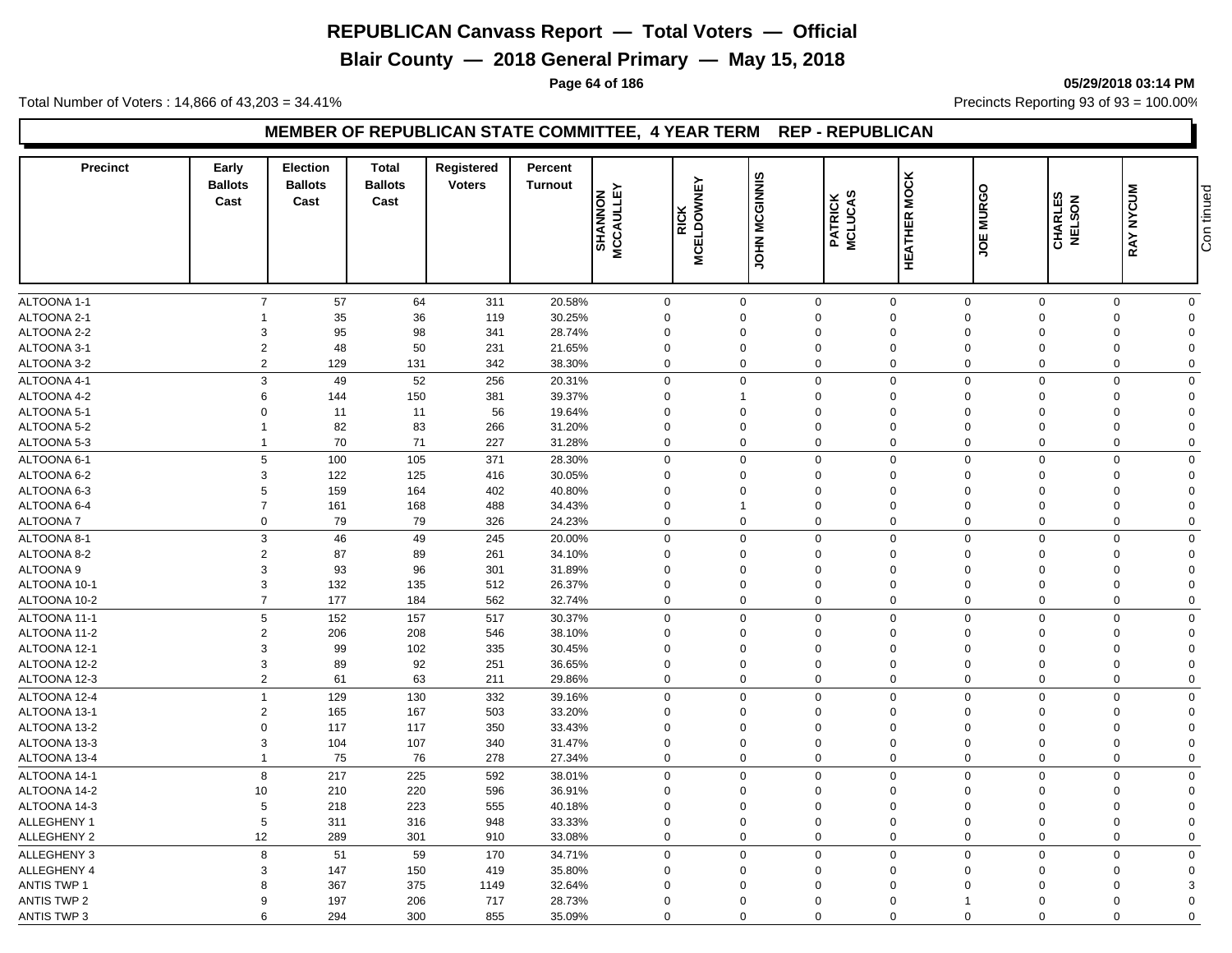**Blair County — 2018 General Primary — May 15, 2018**

**Page 65 of 186 05/29/2018 03:14 PM**

Total Number of Voters : 14,866 of 43,203 = 34.41% **Precincts Reporting 93 of 93** = 100.00%

| <b>Precinct</b>                          | Early<br><b>Ballots</b><br>Cast | <b>Election</b><br><b>Ballots</b><br>Cast | <b>Total</b><br><b>Ballots</b><br>Cast | Registered<br><b>Voters</b> | Percent<br><b>Turnout</b> | <b>MCCAULLEY</b><br><b>NONNAHS</b> | <b>MCELDOWNEY</b><br><b>RICK</b> | JOHN MCGINNIS | <b>PATRICK<br/>MCLUCAS</b> | <b>HEATHER MOCK</b>         | JOE MURGO               | ΕS<br>CHARLES<br>NELSON | <b>NYCUM</b><br><b>RAY</b>                      |  |
|------------------------------------------|---------------------------------|-------------------------------------------|----------------------------------------|-----------------------------|---------------------------|------------------------------------|----------------------------------|---------------|----------------------------|-----------------------------|-------------------------|-------------------------|-------------------------------------------------|--|
|                                          |                                 |                                           |                                        |                             |                           |                                    |                                  |               |                            |                             |                         |                         |                                                 |  |
|                                          |                                 |                                           |                                        |                             |                           |                                    |                                  |               |                            |                             |                         |                         |                                                 |  |
| BELLWOOD BORO                            | $\overline{2}$                  | 190                                       | 192                                    | 641                         | 29.95%                    | $\overline{1}$                     | $\mathbf 0$                      | $\Omega$      | $\mathbf 0$                | $\mathbf 0$<br>$\mathbf{1}$ | $\mathbf 0$<br>$\Omega$ | $\mathbf 0$<br>$\Omega$ | $\mathbf 0$<br>$\mathbf 1$                      |  |
| <b>BLAIR TWP 1</b>                       | 5                               | 277                                       | 282                                    | 694                         | 40.63%                    | $\mathbf 0$<br>$\mathbf 0$         | $\mathbf 0$<br>$\mathbf 0$       | $\Omega$      |                            | $\mathbf 0$                 | $\Omega$<br>$\mathbf 0$ |                         | $\Omega$<br>$\Omega$<br>$\mathbf 0$<br>$\Omega$ |  |
| <b>BLAIR TWP 2</b><br><b>BLAIR TWP 3</b> | 3                               | 241                                       | 242                                    | 749<br>210                  | 32.31%                    | $\mathbf 0$                        | $\mathbf 0$                      |               | $\Omega$                   | $\mathbf 0$                 | $\Omega$<br>$\mathbf 0$ |                         | $\mathbf 0$<br>$\Omega$                         |  |
|                                          | $\mathbf 1$                     | 185                                       | 188                                    |                             | 89.52%                    |                                    | $\Omega$                         |               |                            | $\Omega$                    |                         |                         |                                                 |  |
| <b>CATHARINE TWP</b>                     |                                 | 143                                       | 144                                    | 339                         | 42.48%                    | $\mathbf 0$                        |                                  |               | $\Omega$                   |                             | $\Omega$                | $\mathbf 0$             | $\mathbf 0$<br>$\pmb{0}$                        |  |
| <b>DUNCANSVILLE</b>                      | $\overline{7}$                  | 164                                       | 171                                    | 486                         | 35.19%                    | $\mathbf 0$                        | $\mathbf{1}$                     |               | $\Omega$                   | $\mathbf 0$                 | $\Omega$                | $\mathbf 0$             | $\mathbf 0$<br>$\Omega$                         |  |
| <b>FRANKSTOWN TWP1</b>                   | 3                               | 306                                       | 309                                    | 782                         | 39.51%                    | $\Omega$                           | $\mathbf 0$                      | $\Omega$      |                            | $\mathbf 0$                 | $\Omega$<br>1           |                         | $\Omega$<br>$\Omega$                            |  |
| <b>FRANKSTOWN TWP2</b>                   | 10                              | 275                                       | 285                                    | 701                         | 40.66%                    | $\Omega$                           | $\Omega$                         | $\Omega$      |                            | $\Omega$                    | $\Omega$<br>$\Omega$    |                         | $\Omega$<br>$\Omega$                            |  |
| <b>FRANKSTOWN TWP3</b>                   | 16                              | 331                                       | 347                                    | 842                         | 41.21%                    | $\Omega$                           | $\mathbf 0$                      | $\Omega$      |                            | $\mathbf 0$                 | $\Omega$<br>$\Omega$    |                         | $\Omega$<br>$\Omega$                            |  |
| <b>FRANKSTOWN TWP4</b>                   | 3                               | 193                                       | 196                                    | 552                         | 35.51%                    | $\mathbf 0$                        | $\mathbf 0$                      |               | $\Omega$                   | $\mathbf 0$                 | $\Omega$                | $\Omega$                | $\mathbf 0$<br>0                                |  |
| <b>FRANKSTOWN TWP5</b>                   | $\overline{2}$                  | 287                                       | 289                                    | 782                         | 36.96%                    | $\mathbf 0$                        | $\Omega$                         |               | $\Omega$                   | $\mathbf 0$                 | $\mathbf 0$             | $\mathbf 0$             | 0<br>$\mathbf 0$                                |  |
| FREEDOM TWP 1                            | 3                               | 160                                       | 163                                    | 439                         | 37.13%                    | $\mathbf 0$                        | $\Omega$                         |               | $\Omega$                   | $\mathbf 0$                 | $\Omega$                | $\Omega$                | $\Omega$<br>$\Omega$                            |  |
| FREEDOM TWP 2                            | $\overline{7}$                  | 246                                       | 253                                    | 854                         | 29.63%                    | $\mathbf 0$                        | $\Omega$                         | $\Omega$      |                            | $\mathbf 0$                 | $\Omega$                | $\mathbf 0$             | $\mathbf 0$<br>$\mathbf 0$                      |  |
| <b>GREENFIELD TWP1</b>                   | $\overline{2}$                  | 162                                       | 164                                    | 550                         | 29.82%                    | $\Omega$                           | $\Omega$                         |               | $\Omega$                   | $\Omega$                    | $\Omega$<br>$\Omega$    |                         | $\Omega$<br>$\Omega$                            |  |
| <b>GREENFIELD TWP2</b>                   | $\mathbf 0$                     | 26                                        | 26                                     | 72                          | 36.11%                    | $\mathbf 0$                        | $\Omega$                         |               | $\Omega$                   | $\Omega$                    | $\mathbf 0$             | $\Omega$                | $\mathbf 0$<br>$\mathbf 0$                      |  |
| <b>GREENFIELD TWP3</b>                   | $\Omega$                        | 177                                       | 177                                    | 668                         | 26.50%                    | $\mathbf 0$                        | $\mathbf 0$                      |               | $\Omega$                   | $\mathbf 0$                 | $\Omega$                | $\mathbf 0$             | $\mathbf 0$<br>$\mathbf 0$                      |  |
| <b>HOLLIDAYSBURG 1</b>                   | 4                               | 48                                        | 52                                     | 219                         | 23.74%                    | $\Omega$                           | $\Omega$                         |               | $\Omega$                   | $\Omega$                    | $\Omega$                | $\Omega$                | $\mathbf 0$<br>$\Omega$                         |  |
| <b>HOLLIDAYSBURG 2</b>                   | 5                               | 106                                       | 111                                    | 267                         | 41.57%                    | $\Omega$                           | $\Omega$                         | $\Omega$      |                            | $\Omega$                    | $\Omega$<br>$\Omega$    |                         | $\Omega$<br>$\Omega$                            |  |
| <b>HOLLIDAYSBURG 3</b>                   | 13                              | 102                                       | 115                                    | 310                         | 37.10%                    | $\Omega$                           | $\Omega$                         |               | $\Omega$                   | $\mathbf 0$                 | $\Omega$                | $\Omega$                | $\Omega$<br>$\Omega$                            |  |
| <b>HOLLIDAYSBURG 4</b>                   | 6                               | 149                                       | 155                                    | 351                         | 44.16%                    | $\mathbf 0$                        | $\mathbf 0$                      |               | $\mathbf 0$                | $\mathbf 0$                 | $\mathbf 0$             | $\mathbf 0$             | $\Omega$<br>0                                   |  |
| <b>HOLLIDAYSBURG 5</b>                   | 15                              | 120                                       | 135                                    | 310                         | 43.55%                    | $\mathbf 0$                        | $\mathbf 0$                      |               | $\Omega$                   | $\mathbf 0$                 | $\Omega$                | $\Omega$                | $\mathbf 0$<br>$\mathbf 0$                      |  |
| <b>HOLLIDAYSBURG 6</b>                   | 3                               | 115                                       | 118                                    | 293                         | 40.27%                    | $\Omega$                           | $\Omega$                         | $\Omega$      |                            | $\mathbf 0$                 | $\Omega$                | $\Omega$                | $\Omega$<br>$\Omega$                            |  |
| <b>HOLLIDAYSBURG 7</b>                   | $\overline{2}$                  | 130                                       | 132                                    | 313                         | 42.17%                    | $\mathbf 0$                        | $\mathbf 0$                      | $\Omega$      |                            | $\mathbf 0$                 | $\Omega$                | $\mathbf 0$             | $\Omega$<br>$\Omega$                            |  |
| <b>HUSTON TWP</b>                        | 3                               | 225                                       | 228                                    | 586                         | 38.91%                    | $\mathbf 0$                        | $\mathbf 0$                      | $\Omega$      |                            | $\mathbf 0$                 | $\Omega$                | $\Omega$                | $\Omega$<br>$\Omega$                            |  |
| <b>JUNIATA TWP</b>                       | 3                               | 152                                       | 155                                    | 486                         | 31.89%                    | $\mathbf 0$                        | $\Omega$                         |               | $\Omega$                   | $\mathbf 0$                 | $\Omega$                | $\mathbf 0$             | $\mathbf 0$<br>0                                |  |
| LOGAN TWP 1                              | $\overline{2}$                  | 262                                       | 264                                    | 756                         |                           | $\mathbf 0$                        | $\Omega$                         |               | $\Omega$                   | $\mathbf 0$                 | $\mathbf 0$             | $\Omega$                | $\mathbf 0$<br>$\Omega$                         |  |
|                                          |                                 |                                           |                                        |                             | 34.92%                    |                                    |                                  | $\Omega$      |                            | $\Omega$                    |                         |                         |                                                 |  |
| <b>LOGAN TWP 2</b>                       | 11                              | 341                                       | 352                                    | 893                         | 39.42%                    | $\Omega$                           | -1<br>$\Omega$                   |               |                            |                             | $\Omega$<br>$\Omega$    |                         | $\Omega$<br>$\Omega$                            |  |
| <b>LOGAN TWP 3</b>                       | 8                               | 183                                       | 191                                    | 481                         | 39.71%                    | $\Omega$                           |                                  | $\Omega$      |                            | $\Omega$                    | $\Omega$<br>$\Omega$    |                         | $\mathbf 0$<br>$\Omega$                         |  |
| LOGAN TWP 4                              | $\overline{2}$                  | 220                                       | 222                                    | 660                         | 33.64%                    | $\Omega$                           | $\Omega$                         |               | $\Omega$                   | $\mathbf 0$                 | $\Omega$                | $\Omega$                | $\Omega$<br>$\Omega$                            |  |
| <b>LOGAN TWP 5</b>                       | $\overline{\mathbf{4}}$         | 244                                       | 248                                    | 679                         | 36.52%                    | $\mathbf 0$                        | $\mathbf 0$                      |               | $\Omega$                   | $\mathbf 0$                 | $\mathbf 0$             | $\mathbf 0$             | $\mathbf 0$<br>$\Omega$                         |  |
| <b>LOGAN TWP 6</b>                       | $\overline{7}$                  | 253                                       | 260                                    | 857                         | 30.34%                    | $\mathbf 0$                        | $\Omega$                         |               | $\Omega$                   | $\mathbf 0$                 | $\mathbf 0$             | $\mathbf 0$             | $\mathbf{0}$<br>$\mathbf{0}$                    |  |
| <b>LOGAN TWP 7</b>                       | $\Omega$                        | 122                                       | 122                                    | 300                         | 40.67%                    | $\Omega$                           | $\Omega$                         | -1            |                            | $\mathbf 0$                 | $\Omega$                | $\Omega$                | $\Omega$<br>$\Omega$                            |  |
| <b>MARTINSBURG 1</b>                     | $\overline{4}$                  | 163                                       | 167                                    | 394                         | 42.39%                    | $\mathbf 0$                        | $\Omega$                         | $\Omega$      |                            | $\mathbf 0$                 | $\Omega$                | $\Omega$                | $\Omega$<br>$\Omega$                            |  |
| <b>MARTINSBURG 2</b>                     | 10                              | 186                                       | 196                                    | 483                         | 40.58%                    | 0                                  | $\mathbf 0$                      |               | $\Omega$                   | $\mathbf 0$                 | $\Omega$                | $\Omega$                | $\Omega$<br>$\Omega$                            |  |
| <b>NEWRY BORO</b>                        | $\Omega$                        | 15                                        | 15                                     | 53                          | 28.30%                    | $\mathbf 0$                        | $\mathbf 0$                      |               | $\Omega$                   | $\mathbf 0$                 | $\mathbf 0$             | $\mathbf 0$             | 0<br>0                                          |  |
| NORTH WOODBURY                           | 25                              | 416                                       | 441                                    | 1164                        | 37.89%                    | $\mathbf 0$                        | $\mathbf 0$                      |               | $\Omega$                   | $\mathbf 0$                 | $\mathbf 0$             | $\mathbf 0$             | $\mathbf 0$<br>0                                |  |
| <b>ROARING SPG 1</b>                     | $\Omega$                        | 49                                        | 49                                     | 224                         | 21.88%                    | $\Omega$                           | $\mathbf 0$                      | $\Omega$      |                            | $\Omega$                    | $\Omega$                | $\Omega$                | $\Omega$<br>$\Omega$                            |  |
| ROARING SPG 2                            | $\overline{2}$                  | 150                                       | 152                                    | 384                         | 39.58%                    | $\Omega$                           | $\Omega$                         | $\Omega$      |                            | $\mathbf 0$                 | $\Omega$                | 0                       | $\Omega$<br>$\Omega$                            |  |
| <b>ROARING SPG 3</b>                     | $\Omega$                        | 105                                       | 105                                    | 317                         | 33.12%                    | $\Omega$                           | $\Omega$                         | $\Omega$      |                            | $\Omega$                    | $\Omega$                | $\Omega$                | $\Omega$<br>$\Omega$                            |  |
| SNYDER TWP 1                             | 5                               | 144                                       | 149                                    | 537                         | 27.75%                    | $\Omega$                           | $\Omega$                         |               | $\Omega$                   | $\Omega$                    | $\Omega$                | $\Omega$                | $\Omega$<br>$\Omega$                            |  |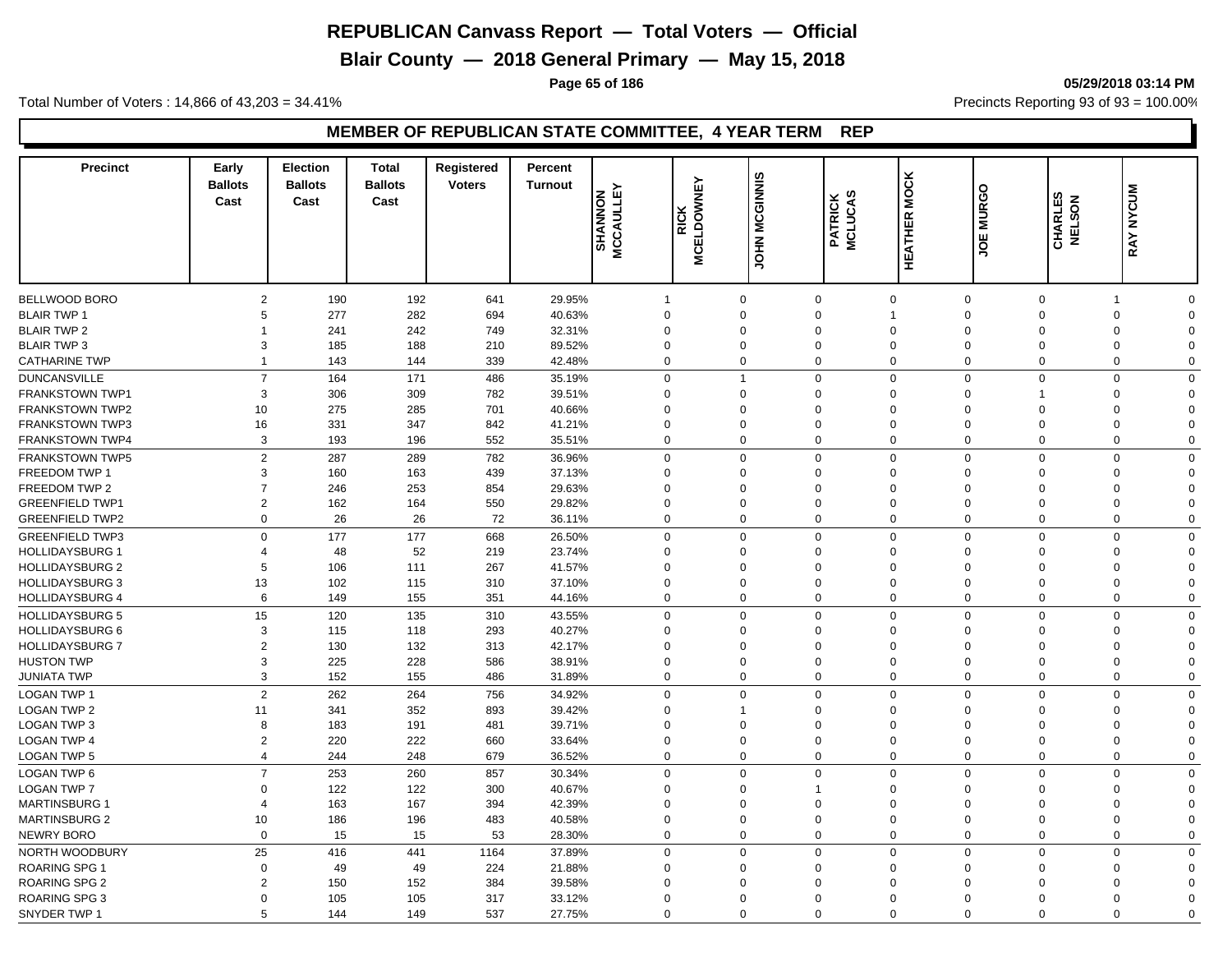**Blair County — 2018 General Primary — May 15, 2018**

**Page 66 of 186 05/29/2018 03:14 PM**

Total Number of Voters : 14,866 of 43,203 = 34.41% **Precincts Reporting 93 of 93** = 100.00%

| <b>Precinct</b>      | Early<br><b>Ballots</b><br>Cast | Election<br><b>Ballots</b><br>Cast | <b>Total</b><br><b>Ballots</b><br>Cast | Registered<br><b>Voters</b> | Percent<br>Turnout | zш<br>o<br>AULI<br><b>SHANN</b><br><b>NCC</b> | <b>MCELDOWNEY</b><br>MCELDOWNEY | <b>MCGINNIS</b><br><b>NHOL</b> | <b>PATRICK</b><br>MCLUCAS | <b>MOCK</b><br>HER<br>HEATI | <b>MURGO</b><br>JOE | ທ<br>$\overline{6}$<br>ш<br><b>CHARLI</b><br>NELSO | š<br>ن<br>z<br>≻<br>⋖<br>≃ |  |
|----------------------|---------------------------------|------------------------------------|----------------------------------------|-----------------------------|--------------------|-----------------------------------------------|---------------------------------|--------------------------------|---------------------------|-----------------------------|---------------------|----------------------------------------------------|----------------------------|--|
| SNYDER TWP 2         | $\Omega$                        | 228                                | 231                                    | 785                         | 29.43%             | $\Omega$                                      |                                 |                                |                           | $\Omega$                    | $\Omega$            | $\Omega$                                           | $\Omega$                   |  |
| <b>TAYLOR TWP</b>    |                                 | 375                                | 381                                    | 1142                        | 33.36%             |                                               |                                 |                                |                           |                             |                     |                                                    |                            |  |
| <b>TYRONE TWP 1</b>  |                                 | 132                                | 134                                    | 370                         | 36.22%             |                                               |                                 |                                |                           |                             |                     |                                                    |                            |  |
| TYRONE TWP 2         |                                 | 113                                | 114                                    | 348                         | 32.76%             |                                               |                                 |                                |                           |                             |                     |                                                    |                            |  |
| TYRONE BORO 1        |                                 | 106                                | 106                                    | 332                         | 31.93%             | $\Omega$                                      |                                 |                                |                           | $\Omega$                    | $\Omega$            | $\Omega$                                           | 0                          |  |
| TYRONE BORO 2        |                                 | 65                                 | 65                                     | 244                         | 26.64%             | $\Omega$                                      |                                 |                                | $\Omega$                  | $\Omega$                    | $\Omega$            | 0                                                  | 0                          |  |
| TYRONE BORO 3        |                                 | 50                                 | 51                                     | 188                         | 27.13%             |                                               |                                 |                                |                           |                             |                     |                                                    |                            |  |
| TYRONE BORO 4        |                                 | 41                                 | 42                                     | 154                         | 27.27%             |                                               |                                 |                                |                           |                             |                     |                                                    |                            |  |
| <b>TYRONE BORO 5</b> |                                 | 50                                 | 51                                     | 199                         | 25.63%             |                                               |                                 |                                |                           |                             |                     |                                                    |                            |  |
| TYRONE BORO 6        |                                 | 143                                | 143                                    | 393                         | 36.39%             | $\Omega$                                      |                                 |                                |                           |                             | $\Omega$            | $\Omega$                                           | 0                          |  |
| TYRONE BORO 7        |                                 | 88                                 | 89                                     | 272                         | 32.72%             | $\Omega$                                      |                                 |                                |                           | $\Omega$                    | $\Omega$            | $\Omega$                                           | 0                          |  |
| WILLIAMSBURG         |                                 | 154                                | 160                                    | 458                         | 34.93%             |                                               |                                 |                                |                           |                             |                     |                                                    |                            |  |
| WOODBURY TWP         |                                 | 202                                | 203                                    | 652                         | 31.13%             |                                               |                                 |                                |                           |                             |                     |                                                    |                            |  |
| <b>Totals</b>        | 382                             | 14484                              | 14866                                  | 43203                       |                    |                                               |                                 | 5                              |                           |                             |                     |                                                    | 3                          |  |
|                      |                                 |                                    |                                        |                             |                    |                                               |                                 |                                |                           |                             |                     |                                                    |                            |  |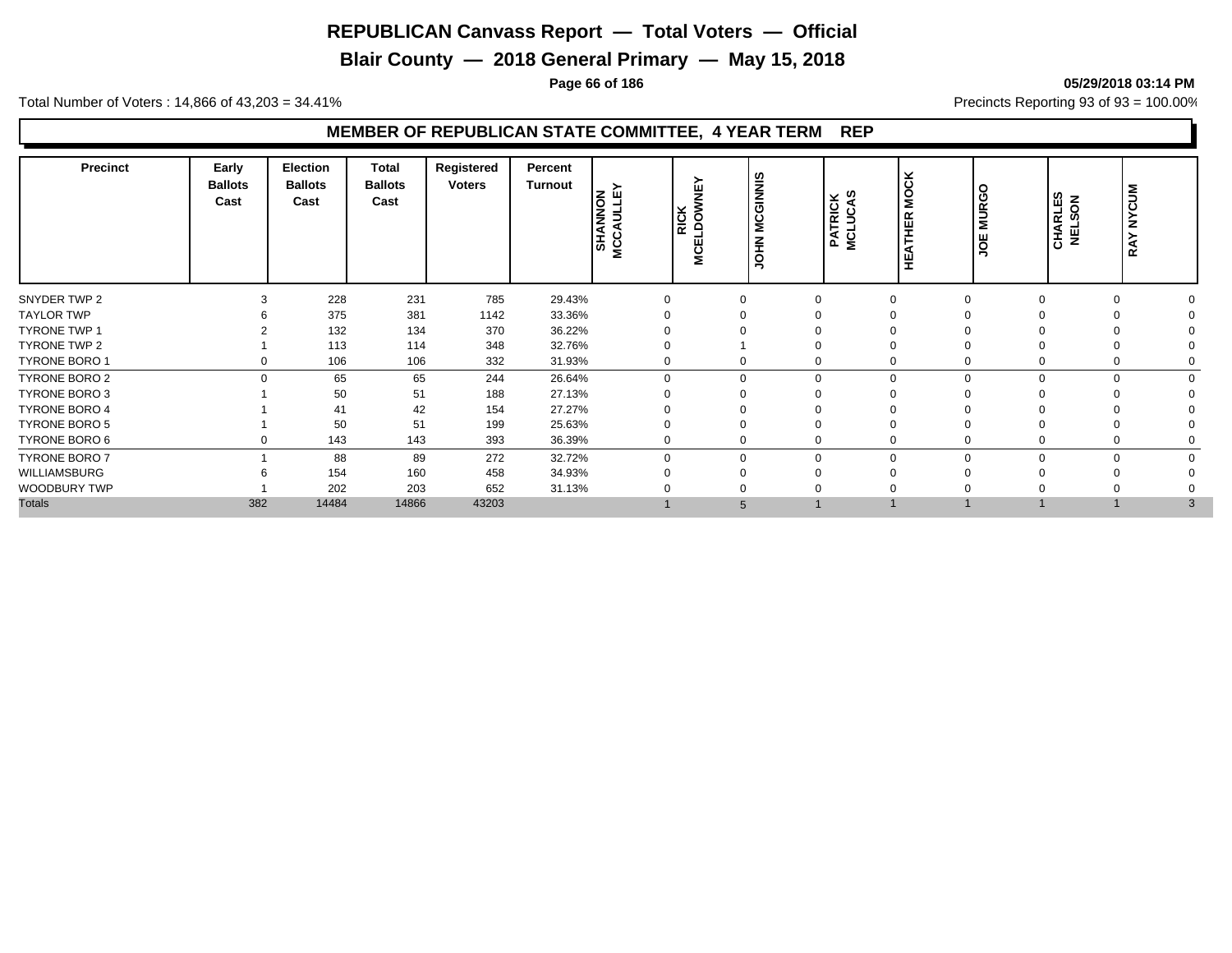**Blair County — 2018 General Primary — May 15, 2018**

**Page 67 of 186 05/29/2018 03:14 PM**

Total Number of Voters : 14,866 of 43,203 = 34.41% **Precincts Reporting 93 of 93** = 100.00%

#### **MEMBER OF REPUBLICAN STATE COMMITTEE, 4 YEAR TERM REP - REPUBLICAN**

| <b>Precinct</b>            | Early<br><b>Ballots</b><br>Cast | <b>Election</b><br><b>Ballots</b><br>Cast | <b>Total</b><br><b>Ballots</b><br>Cast | Registered<br><b>Voters</b> | Percent<br><b>Turnout</b> | <b>N3S7O</b><br>BOB        | <b>JAMES A<br/>PATTERSON</b> | GAST<br><b>ERIC</b><br>PRENDERG | THOMAS<br>PRINGLE | RAY<br>ADRIENNE                     | JAMES<br>ROKOSKY | <b>MIKE ROUTCH</b>      | HELEN SCHMITT                                         | Con tinued |
|----------------------------|---------------------------------|-------------------------------------------|----------------------------------------|-----------------------------|---------------------------|----------------------------|------------------------------|---------------------------------|-------------------|-------------------------------------|------------------|-------------------------|-------------------------------------------------------|------------|
|                            |                                 |                                           |                                        |                             |                           |                            |                              | <u>π</u>                        |                   |                                     |                  |                         |                                                       |            |
|                            |                                 | $\overline{7}$                            |                                        |                             |                           |                            |                              |                                 |                   | $\mathbf 0$                         |                  |                         |                                                       |            |
| ALTOONA 1-1<br>ALTOONA 2-1 | 1                               | 57<br>35                                  | 64<br>36                               | 311<br>119                  | 20.58%<br>30.25%          | $\mathbf 0$<br>$\mathbf 0$ | $\mathbf 0$<br>$\Omega$      | $\Omega$                        | $\mathbf 0$       | $\mathbf 0$<br>$\Omega$<br>$\Omega$ |                  | $\mathsf 0$<br>$\Omega$ | $\mathbf 0$<br>$\mathbf 0$<br>$\mathbf 0$<br>$\Omega$ |            |
| ALTOONA 2-2                | 3                               | 95                                        | 98                                     | 341                         | 28.74%                    | $\mathbf 0$                | $\Omega$                     | $\Omega$                        |                   | $\Omega$<br>$\Omega$                |                  | $\Omega$                | $\mathbf 0$<br>$\Omega$                               |            |
| ALTOONA 3-1                | $\overline{2}$                  | 48                                        | 50                                     | 231                         | 21.65%                    | $\mathbf 0$                | $\mathbf 0$                  |                                 | 0                 | $\mathbf 0$<br>$\mathbf 0$          |                  | $\mathbf 0$             | $\mathbf 0$<br>$\Omega$                               |            |
| ALTOONA 3-2                | $\overline{2}$                  | 129                                       | 131                                    | 342                         | 38.30%                    | $\mathbf 0$                | $\Omega$                     |                                 | $\mathbf 0$       | $\Omega$<br>$\Omega$                |                  | $\Omega$                | $\mathbf 0$<br>$\Omega$                               |            |
|                            |                                 |                                           |                                        |                             |                           |                            |                              |                                 |                   |                                     |                  |                         |                                                       |            |
| ALTOONA 4-1                |                                 | 3<br>49                                   | 52                                     | 256                         | 20.31%                    | $\mathbf 0$                | $\Omega$                     |                                 | $\mathbf 0$       | $\mathbf 0$<br>$\Omega$             |                  | $\mathbf 0$             | $\mathbf 0$<br>$\Omega$                               |            |
| ALTOONA 4-2                | 6                               | 144                                       | 150                                    | 381                         | 39.37%                    | $\mathbf 0$                | $\Omega$                     |                                 | 0                 | $\mathbf 0$<br>$\Omega$             |                  | $\mathbf 0$             | $\mathbf 0$<br>$\Omega$                               |            |
| ALTOONA 5-1                | $\mathbf 0$                     | 11                                        | 11                                     | 56                          | 19.64%                    | $\mathbf 0$                | $\Omega$                     |                                 | $\mathbf 0$       | $\mathbf 0$<br>$\Omega$             |                  | $\Omega$                | $\mathbf 0$<br>$\Omega$                               |            |
| ALTOONA 5-2                | $\mathbf{1}$                    | 82                                        | 83                                     | 266                         | 31.20%                    | $\mathbf 0$                | $\Omega$                     |                                 | 0                 | $\Omega$<br>$\Omega$                |                  | $\Omega$                | 0<br>$\Omega$                                         |            |
| ALTOONA 5-3                | $\mathbf{1}$                    | 70                                        | 71                                     | 227                         | 31.28%                    | $\mathbf 0$                | $\Omega$                     |                                 | 0                 | $\mathbf 0$<br>$\Omega$             |                  | $\mathbf 0$             | $\mathbf 0$<br>$\mathbf 0$                            |            |
| ALTOONA 6-1                | 5                               | 100                                       | 105                                    | 371                         | 28.30%                    | $\mathbf 0$                | $\Omega$                     |                                 | $\mathbf 0$       | $\mathsf 0$<br>$\mathbf 0$          |                  | $\mathbf 0$             | $\mathbf 0$<br>$\Omega$                               |            |
| ALTOONA 6-2                | 3                               | 122                                       | 125                                    | 416                         | 30.05%                    | $\mathbf 0$                | $\Omega$                     |                                 | $\Omega$          | $\Omega$<br>$\Omega$                |                  | $\Omega$                | $\mathbf 0$<br>$\Omega$                               |            |
| ALTOONA 6-3                | 5                               | 159                                       | 164                                    | 402                         | 40.80%                    | $\mathbf 0$                | $\Omega$                     |                                 | $\mathbf 0$       | $\Omega$<br>$\mathbf{1}$            |                  | $\Omega$                | 0<br>$\Omega$                                         |            |
| ALTOONA 6-4                | $\overline{7}$                  | 161                                       | 168                                    | 488                         | 34.43%                    | $\mathbf 0$                | $\mathbf 0$                  |                                 | $\mathbf 0$       | $\mathbf 0$<br>$\mathbf 0$          |                  | $\mathbf 0$             | $\mathbf 0$<br>$\Omega$                               |            |
| <b>ALTOONA7</b>            |                                 | 79<br>$\mathbf 0$                         | 79                                     | 326                         | 24.23%                    | $\mathbf 0$                | $\Omega$                     |                                 | $\mathbf 0$       | $\mathbf 0$<br>$\mathbf{1}$         |                  | $\Omega$                | $\mathbf 0$<br>$\mathbf 0$                            |            |
| ALTOONA 8-1                |                                 | 3<br>46                                   | 49                                     | 245                         | 20.00%                    | $\mathbf 0$                | $\Omega$                     |                                 | $\mathbf 0$       | $\mathbf 0$<br>$\Omega$             |                  | $\Omega$                | $\mathbf 0$<br>$\mathbf 0$                            |            |
| ALTOONA 8-2                | $\overline{2}$                  | 87                                        | 89                                     | 261                         | 34.10%                    | $\mathbf 0$                | 0                            |                                 | 0                 | $\mathbf 0$<br>$\Omega$             |                  | $\mathbf 0$             | $\mathbf 0$<br>$\Omega$                               |            |
| ALTOONA 9                  | 3                               | 93                                        | 96                                     | 301                         | 31.89%                    | $\mathbf 0$                | 0                            |                                 | $\mathbf 0$       | $\mathbf 0$<br>$\mathbf 0$          |                  | $\mathbf 0$             | 0<br>$\Omega$                                         |            |
| ALTOONA 10-1               | 3                               | 132                                       | 135                                    | 512                         | 26.37%                    | $\mathbf 0$                | $\Omega$                     |                                 | $\mathbf 0$       | $\Omega$<br>$\mathbf{1}$            |                  | $\mathbf 0$             | 0<br>$\Omega$                                         |            |
| ALTOONA 10-2               | $\overline{7}$                  | 177                                       | 184                                    | 562                         | 32.74%                    | $\mathbf 0$                | $\mathbf 0$                  |                                 | $\mathbf 0$       | $\mathbf 0$<br>$\mathbf 0$          |                  | $\mathbf 0$             | $\mathbf 0$<br>$\mathbf 0$                            |            |
| ALTOONA 11-1               | 5                               | 152                                       | 157                                    | 517                         | 30.37%                    | $\mathbf 0$                | $\Omega$                     |                                 | $\mathbf 0$       | $\mathbf 0$<br>$\Omega$             |                  | $\Omega$                | $\mathbf 0$<br>$\mathbf 0$                            |            |
| ALTOONA 11-2               | $\overline{2}$                  | 206                                       | 208                                    | 546                         | 38.10%                    | $\mathbf 0$                | $\Omega$                     |                                 | $\Omega$          | $\Omega$<br>$\Omega$                |                  | $\Omega$                | $\mathbf 0$<br>$\Omega$                               |            |
| ALTOONA 12-1               | 3                               | 99                                        | 102                                    | 335                         | 30.45%                    | $\mathbf 0$                | $\Omega$                     |                                 | $\Omega$          | $\Omega$<br>$\Omega$                |                  | $\Omega$                | $\mathbf 0$<br>$\Omega$                               |            |
| ALTOONA 12-2               | 3                               | 89                                        | 92                                     | 251                         | 36.65%                    | $\mathbf 0$                | $\overline{0}$               |                                 | $\mathbf 0$       | $\mathbf 0$<br>$\mathbf 0$          |                  | $\mathbf 0$             | $\mathbf 0$<br>$\Omega$                               |            |
| ALTOONA 12-3               | $\overline{2}$                  | 61                                        | 63                                     | 211                         | 29.86%                    | $\mathbf 0$                | $\Omega$                     |                                 | $\mathbf 0$       | $\mathbf 0$<br>$\Omega$             |                  | $\Omega$                | $\mathbf 0$<br>$\mathbf 0$                            |            |
| ALTOONA 12-4               | $\overline{1}$                  | 129                                       | 130                                    | 332                         | 39.16%                    | $\mathbf 0$                | $\Omega$                     |                                 | $\mathbf 0$       | $\mathbf 0$<br>$\Omega$             |                  | $\Omega$                | $\mathbf 0$<br>$\Omega$                               |            |
| ALTOONA 13-1               | $\overline{2}$                  | 165                                       | 167                                    | 503                         | 33.20%                    | $\mathbf 0$                | $\Omega$                     |                                 | 0                 | $\Omega$<br>$\Omega$                |                  | $\Omega$                | $\mathbf 0$<br>$\Omega$                               |            |
| ALTOONA 13-2               | $\Omega$                        | 117                                       | 117                                    | 350                         | 33.43%                    | $\mathbf 0$                | $\Omega$                     |                                 | 0                 | $\Omega$<br>$\Omega$                |                  | $\Omega$                | 0<br>$\Omega$                                         |            |
| ALTOONA 13-3               | 3                               | 104                                       | 107                                    | 340                         | 31.47%                    | $\mathbf 0$                | $\Omega$                     |                                 | $\Omega$          | $\Omega$<br>$\Omega$                |                  | $\Omega$                | $\mathbf 0$<br>$\Omega$                               |            |
| ALTOONA 13-4               | $\mathbf{1}$                    | 75                                        | 76                                     | 278                         | 27.34%                    | $\mathbf 0$                | $\Omega$                     |                                 | 0                 | $\mathbf 0$<br>$\Omega$             |                  | $\mathbf 0$             | $\mathbf 0$<br>$\Omega$                               |            |
| ALTOONA 14-1               | 8                               | 217                                       | 225                                    | 592                         | 38.01%                    | $\mathbf 0$                | $\Omega$                     |                                 | $\mathbf 0$       | $\mathbf 0$<br>$\mathbf 0$          |                  | $\Omega$                | $\mathbf 0$<br>$\Omega$                               |            |
| ALTOONA 14-2               | 10                              | 210                                       | 220                                    | 596                         | 36.91%                    | $\mathbf 0$                | $\Omega$                     |                                 | $\Omega$          | $\Omega$<br>$\Omega$                |                  | $\Omega$                | $\mathbf 0$<br>$\Omega$                               |            |
| ALTOONA 14-3               | 5                               | 218                                       | 223                                    | 555                         | 40.18%                    | $\mathbf 0$                | $\Omega$                     |                                 | $\Omega$          | $\Omega$<br>$\Omega$                |                  | $\Omega$                | 0<br>$\Omega$                                         |            |
| ALLEGHENY 1                | 5                               | 311                                       | 316                                    | 948                         | 33.33%                    | $\mathbf 0$                | $\Omega$                     |                                 | 0                 | $\mathbf 0$<br>$\Omega$             |                  | $\mathbf 0$             | $\mathbf 0$<br>$\Omega$                               |            |
| ALLEGHENY 2                | 12                              | 289                                       |                                        |                             | 33.08%                    | $\mathbf 0$                | $\mathbf 1$                  |                                 | $\mathbf 0$       | $\mathbf 0$<br>$\Omega$             |                  | $\Omega$                | $\mathbf 0$<br>$\Omega$                               |            |
|                            |                                 |                                           | 301                                    | 910                         |                           |                            |                              |                                 |                   |                                     |                  |                         |                                                       |            |
| ALLEGHENY 3                | 8                               | 51                                        | 59                                     | 170                         | 34.71%                    | $\mathsf{O}\xspace$        | $\Omega$                     |                                 | $\mathbf 0$       | $\mathbf 0$<br>$\Omega$             |                  | $\Omega$                | $\mathbf 0$<br>$\mathbf 0$                            |            |
| ALLEGHENY 4                | 3                               | 147                                       | 150                                    | 419                         | 35.80%                    | $\mathbf 0$                | 0                            |                                 | 0                 | $\Omega$<br>$\Omega$                |                  | $\mathbf 0$             | $\mathbf 0$<br>$\Omega$                               |            |
| <b>ANTIS TWP 1</b>         | 8                               | 367                                       | 375                                    | 1149                        | 32.64%                    | $\mathbf 0$                | 0                            |                                 | 0                 | $\mathbf 0$<br>$\Omega$             |                  | $\mathbf 0$             | 0<br>$\Omega$                                         |            |
| <b>ANTIS TWP 2</b>         | 9                               | 197                                       | 206                                    | 717                         | 28.73%                    | $\Omega$                   | $\Omega$                     | $\Omega$                        |                   | $\Omega$<br>$\Omega$                |                  | $\Omega$                | $\mathbf 0$<br>$\Omega$                               |            |
| <b>ANTIS TWP 3</b>         | 6                               | 294                                       | 300                                    | 855                         | 35.09%                    | $\Omega$                   | $\Omega$                     |                                 | $\mathbf 0$       | $\Omega$<br>$\mathbf{1}$            |                  | $\Omega$                | $\mathbf 0$<br>$\Omega$                               |            |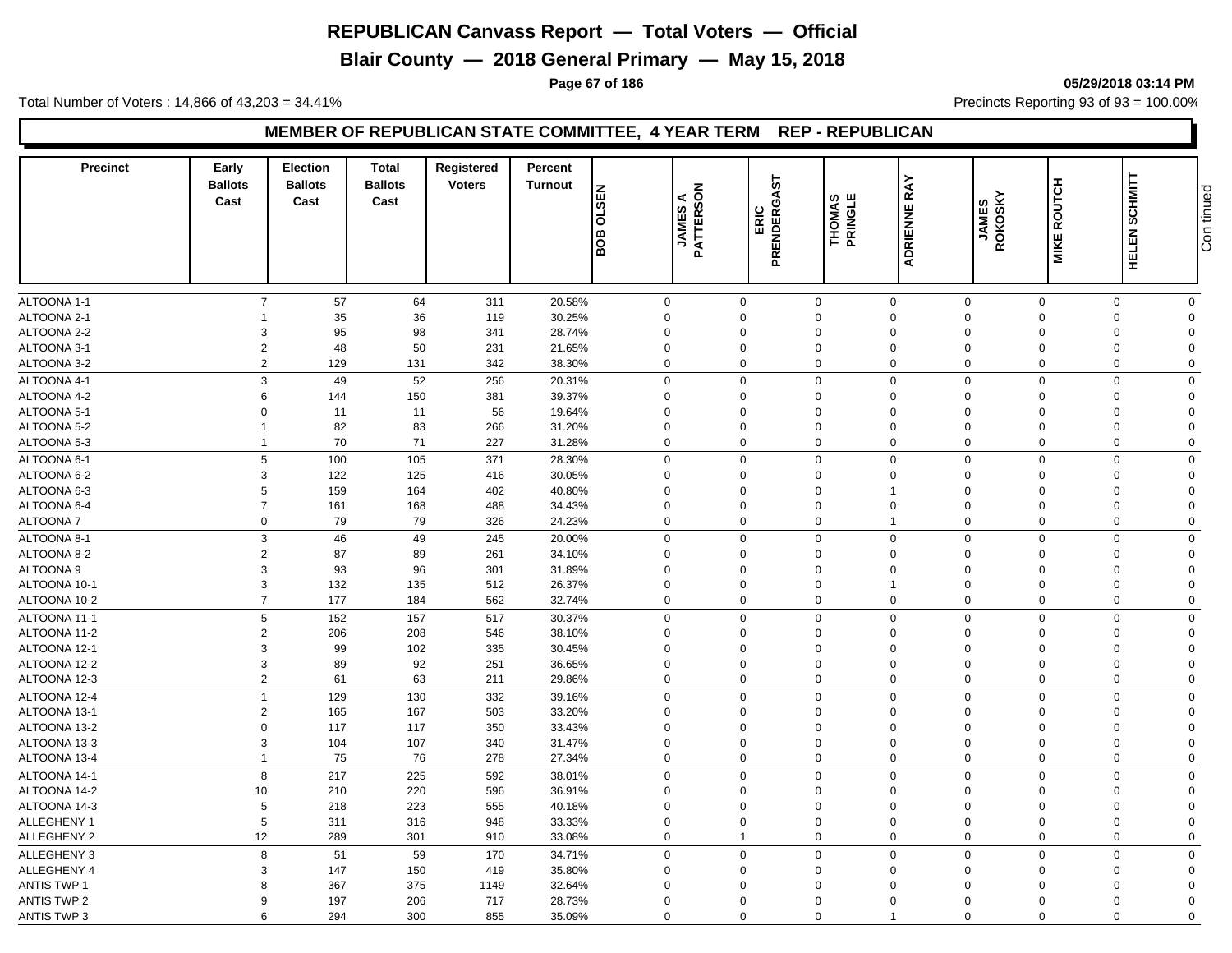**Blair County — 2018 General Primary — May 15, 2018**

**Page 68 of 186 05/29/2018 03:14 PM**

Total Number of Voters : 14,866 of 43,203 = 34.41% **Precincts Reporting 93 of 93** = 100.00%

| <b>Precinct</b>        | Early<br><b>Ballots</b><br>Cast | <b>Election</b><br><b>Ballots</b><br>Cast | <b>Total</b><br><b>Ballots</b><br>Cast | Registered<br><b>Voters</b> | Percent<br><b>Turnout</b> | <b>N3S7O</b><br>BOB | $rac{4}{20}$<br>ြို့<br><b>JAMES</b><br>PATTERS | GAST<br>ERIC<br>PRENDERG | ര ய<br><b>THOMAS</b><br>PRINGLE | ≻<br><b>RA</b><br>ADRIENNE  | SKY<br><b>JAMES</b><br>ROKOSK` | <b>MIKE ROUTCH</b> | <b>SCHMITT</b><br><b>HELEN</b> |  |
|------------------------|---------------------------------|-------------------------------------------|----------------------------------------|-----------------------------|---------------------------|---------------------|-------------------------------------------------|--------------------------|---------------------------------|-----------------------------|--------------------------------|--------------------|--------------------------------|--|
|                        |                                 |                                           |                                        |                             |                           |                     |                                                 |                          |                                 |                             |                                |                    |                                |  |
| BELLWOOD BORO          | $\overline{2}$                  | 190                                       | 192                                    | 641                         | 29.95%                    | $\mathbf 0$         | $\mathbf 0$                                     |                          | $\mathbf 0$                     | $\mathbf 0$<br>$\mathbf{1}$ | $\mathbf 0$                    |                    | $\mathbf 0$<br>$\mathbf 0$     |  |
| <b>BLAIR TWP 1</b>     | 5                               | 277                                       | 282                                    | 694                         | 40.63%                    | $\mathbf 0$         | $\Omega$                                        | $\mathbf 1$              |                                 | $\mathbf 0$<br>$\Omega$     | $\Omega$                       |                    | $\Omega$<br>1                  |  |
| <b>BLAIR TWP 2</b>     |                                 | 241                                       | 242                                    | 749                         | 32.31%                    | $\mathbf 0$         | $\Omega$                                        | $\mathbf 0$              |                                 | $\mathbf 0$<br>$\Omega$     | $\Omega$                       |                    | 0<br>$\Omega$                  |  |
| <b>BLAIR TWP 3</b>     | 3                               | 185                                       | 188                                    | 210                         | 89.52%                    | $\mathbf 0$         | $\Omega$                                        |                          | 0                               | $\mathbf 0$<br>$\Omega$     | $\Omega$                       |                    | 0<br>$\Omega$                  |  |
| <b>CATHARINE TWP</b>   | $\overline{1}$                  | 143                                       | 144                                    | 339                         | 42.48%                    | $\mathbf 0$         | $\mathbf 0$                                     |                          | $\mathbf 0$                     | $\mathbf 0$<br>$\mathbf 0$  | $\mathbf 0$                    |                    | $\mathbf 0$<br>$\mathbf 0$     |  |
| <b>DUNCANSVILLE</b>    | $\overline{7}$                  | 164                                       | 171                                    | 486                         | 35.19%                    | $\mathbf 0$         | $\Omega$                                        |                          | $\mathbf 0$                     | $\mathbf 0$<br>$\Omega$     | $\mathbf 0$                    |                    | $\mathbf 0$<br>$\Omega$        |  |
| <b>FRANKSTOWN TWP1</b> | 3                               | 306                                       | 309                                    | 782                         | 39.51%                    | $\mathbf 0$         | $\Omega$                                        |                          | $\Omega$                        | $\mathbf 0$<br>$\Omega$     | $\Omega$                       |                    | $\Omega$<br>$\Omega$           |  |
| <b>FRANKSTOWN TWP2</b> | 10                              | 275                                       | 285                                    | 701                         | 40.66%                    | $\mathbf 0$         | $\Omega$                                        | $\Omega$                 |                                 | $\mathbf 0$<br>$\Omega$     | $\Omega$                       |                    | $\mathbf 0$<br>$\Omega$        |  |
| <b>FRANKSTOWN TWP3</b> | 16                              | 331                                       | 347                                    | 842                         | 41.21%                    | $\mathbf 0$         | $\Omega$                                        | $\Omega$                 |                                 | $\mathbf 0$<br>$\Omega$     | $\Omega$                       |                    | $\Omega$<br>$\Omega$           |  |
| <b>FRANKSTOWN TWP4</b> | 3                               | 193                                       | 196                                    | 552                         | 35.51%                    | $\mathbf 0$         | $\Omega$                                        |                          | $\mathbf 0$                     | $\mathbf 0$<br>$\Omega$     | $\mathbf 0$                    |                    | $\mathbf 0$<br>$\Omega$        |  |
| <b>FRANKSTOWN TWP5</b> | $\overline{2}$                  | 287                                       | 289                                    | 782                         | 36.96%                    | $\mathbf 0$         | $\Omega$                                        |                          | $\mathbf 0$                     | $\mathbf 0$<br>$\mathbf 0$  | $\mathbf 0$                    |                    | $\mathbf 0$<br>$\Omega$        |  |
| <b>FREEDOM TWP 1</b>   | 3                               | 160                                       | 163                                    | 439                         | 37.13%                    | $\mathbf 0$         | $\Omega$                                        |                          | $\Omega$                        | $\mathbf 0$<br>$\mathbf 0$  | $\Omega$                       |                    | $\mathbf 0$<br>$\Omega$        |  |
| FREEDOM TWP 2          | $\overline{7}$                  | 246                                       | 253                                    | 854                         | 29.63%                    | $\mathbf 0$         | $\Omega$                                        |                          | $\mathbf 0$                     | $\mathbf 0$<br>$\Omega$     | $\mathbf 0$                    |                    | $\mathbf 0$<br>$\Omega$        |  |
| <b>GREENFIELD TWP1</b> | $\overline{2}$                  | 162                                       | 164                                    | 550                         | 29.82%                    | $\mathbf 0$         | $\Omega$                                        |                          | $\Omega$                        | $\mathbf 0$<br>$\Omega$     | $\Omega$                       |                    | $\mathbf 0$<br>$\Omega$        |  |
| <b>GREENFIELD TWP2</b> | $\mathbf 0$                     | 26                                        | 26                                     | 72                          | 36.11%                    | $\mathbf 0$         | $\Omega$                                        |                          | $\mathbf 0$                     | $\mathbf 0$<br>$\mathbf 0$  | $\mathbf 0$                    |                    | $\mathbf 0$<br>$\Omega$        |  |
| <b>GREENFIELD TWP3</b> | $\mathbf 0$                     | 177                                       | 177                                    | 668                         | 26.50%                    | $\mathbf 0$         | $\Omega$                                        |                          | $\mathbf 0$                     | $\mathbf 0$<br>$\mathbf 0$  | $\Omega$                       |                    | $\mathbf 0$<br>$\Omega$        |  |
| <b>HOLLIDAYSBURG 1</b> | 4                               | 48                                        | 52                                     | 219                         | 23.74%                    | $\mathbf 0$         | $\Omega$                                        |                          | $\mathbf 0$                     | $\mathbf 0$<br>$\Omega$     | $\Omega$                       |                    | 0<br>$\Omega$                  |  |
| <b>HOLLIDAYSBURG 2</b> | 5                               | 106                                       | 111                                    | 267                         | 41.57%                    | $\mathbf 0$         | $\Omega$                                        | $\Omega$                 |                                 | $\overline{1}$<br>$\Omega$  | $\mathbf 0$                    |                    | 0<br>$\Omega$                  |  |
| <b>HOLLIDAYSBURG 3</b> | 13                              | 102                                       | 115                                    | 310                         | 37.10%                    | 1                   | $\Omega$                                        |                          | $\Omega$                        | $\mathbf 0$<br>$\Omega$     | $\Omega$                       |                    | $\mathbf 0$<br>$\Omega$        |  |
| <b>HOLLIDAYSBURG 4</b> | 6                               | 149                                       | 155                                    | 351                         | 44.16%                    | $\mathbf 0$         | $\mathbf 0$                                     |                          | $\mathbf 0$                     | $\mathbf 0$<br>$\mathbf 0$  | $\overline{0}$                 |                    | $\mathbf 0$<br>$\mathbf 0$     |  |
|                        |                                 |                                           |                                        |                             |                           | $\mathbf 0$         | $\Omega$                                        |                          |                                 | $\mathbf 0$                 | $\mathbf 0$                    |                    | $\mathbf 0$<br>$\Omega$        |  |
| <b>HOLLIDAYSBURG 5</b> | 15                              | 120                                       | 135                                    | 310                         | 43.55%                    |                     |                                                 |                          | $\mathbf 0$                     | $\mathbf 0$                 |                                |                    |                                |  |
| <b>HOLLIDAYSBURG 6</b> | 3                               | 115                                       | 118                                    | 293                         | 40.27%                    | $\mathbf 0$         | $\Omega$                                        |                          | $\Omega$                        | $\mathbf 0$<br>$\Omega$     | $\Omega$                       |                    | $\Omega$<br>1                  |  |
| <b>HOLLIDAYSBURG 7</b> | $\overline{2}$                  | 130                                       | 132                                    | 313                         | 42.17%                    | $\mathbf 0$         | $\Omega$                                        | $\Omega$                 |                                 | $\mathbf 0$<br>$\Omega$     | $\Omega$                       |                    | $\mathbf 0$<br>$\Omega$        |  |
| <b>HUSTON TWP</b>      | 3                               | 225                                       | 228                                    | 586                         | 38.91%                    | $\mathbf 0$         | $\Omega$                                        |                          | $\Omega$                        | $\mathbf 0$<br>$\Omega$     | $\Omega$                       |                    | $\mathbf 0$<br>$\Omega$        |  |
| <b>JUNIATA TWP</b>     | 3                               | 152                                       | 155                                    | 486                         | 31.89%                    | $\mathbf 0$         | $\Omega$                                        |                          | $\mathbf 0$                     | $\mathbf 0$<br>$\Omega$     | $\mathbf 0$                    |                    | $\mathbf 0$<br>$\mathbf 0$     |  |
| <b>LOGAN TWP 1</b>     | $\overline{2}$                  | 262                                       | 264                                    | 756                         | 34.92%                    | $\mathbf 0$         | $\Omega$                                        |                          | $\mathbf 0$                     | $\mathbf 0$<br>$\mathbf 0$  | $\mathbf 0$                    |                    | $\mathbf 0$<br>$\mathbf 0$     |  |
| <b>LOGAN TWP 2</b>     | 11                              | 341                                       | 352                                    | 893                         | 39.42%                    | $\mathbf 0$         | $\Omega$                                        |                          | $\Omega$                        | $\mathbf 0$<br>$\Omega$     | -1                             |                    | $\mathbf 0$<br>$\Omega$        |  |
| <b>LOGAN TWP 3</b>     | 8                               | 183                                       | 191                                    | 481                         | 39.71%                    | $\mathbf 0$         | $\Omega$                                        |                          | $\Omega$                        | $\mathbf 0$<br>$\Omega$     | $\Omega$                       |                    | $\mathbf 0$<br>$\overline{2}$  |  |
| <b>LOGAN TWP 4</b>     | $\overline{2}$                  | 220                                       | 222                                    | 660                         | 33.64%                    | $\mathbf 0$         | $\Omega$                                        |                          | $\Omega$                        | $\mathbf 0$<br>$\Omega$     | $\Omega$                       |                    | $\mathbf 0$<br>$\Omega$        |  |
| <b>LOGAN TWP 5</b>     | $\overline{4}$                  | 244                                       | 248                                    | 679                         | 36.52%                    | $\mathbf 0$         | $\Omega$                                        |                          | $\mathbf{0}$                    | $\mathbf 0$<br>$\Omega$     | $\mathbf 0$                    |                    | $\mathbf 0$<br>$\Omega$        |  |
| LOGAN TWP 6            | $\overline{7}$                  | 253                                       | 260                                    | 857                         | 30.34%                    | $\mathbf 0$         | $\Omega$                                        |                          | $\mathbf 0$                     | $\mathbf 0$<br>$\mathbf 0$  | $\Omega$                       |                    | $\mathbf 0$<br>$\Omega$        |  |
| <b>LOGAN TWP 7</b>     | $\Omega$                        | 122                                       | 122                                    | 300                         | 40.67%                    | $\mathbf 0$         | $\Omega$                                        | $\Omega$                 |                                 | $\mathbf{1}$<br>$\Omega$    | $\Omega$                       |                    | $\mathbf 0$<br>$\Omega$        |  |
| <b>MARTINSBURG 1</b>   | $\overline{4}$                  | 163                                       | 167                                    | 394                         | 42.39%                    | $\mathbf 0$         | $\Omega$                                        | $\Omega$                 |                                 | $\mathbf 0$<br>$\mathbf{1}$ | $\Omega$                       |                    | $\mathbf 0$<br>$\Omega$        |  |
| <b>MARTINSBURG 2</b>   | 10                              | 186                                       | 196                                    | 483                         | 40.58%                    | $\mathbf 0$         | $\Omega$                                        |                          | $\mathbf 0$                     | $\mathbf 0$<br>$\mathbf 0$  | $\Omega$                       |                    | $\mathbf 0$<br>$\Omega$        |  |
| <b>NEWRY BORO</b>      | $\Omega$                        | 15                                        | 15                                     | 53                          | 28.30%                    | $\mathbf 0$         | $\Omega$                                        |                          | $\mathbf 0$                     | $\mathbf 0$<br>$\mathbf 0$  | $\mathbf 0$                    |                    | $\mathbf 0$<br>$\Omega$        |  |
| NORTH WOODBURY         | 25                              | 416                                       | 441                                    | 1164                        | 37.89%                    | $\mathbf 0$         | $\Omega$                                        |                          | $\mathbf 0$                     | $\mathbf 0$<br>$\Omega$     | $\mathbf 0$                    |                    | $\mathbf 0$<br>$\mathbf 0$     |  |
| ROARING SPG 1          | $\Omega$                        | 49                                        | 49                                     | 224                         | 21.88%                    | $\mathbf 0$         | $\Omega$                                        |                          | $\Omega$                        | $\mathbf 0$<br>$\Omega$     | $\Omega$                       |                    | 0<br>$\Omega$                  |  |
| <b>ROARING SPG 2</b>   | $\overline{2}$                  | 150                                       | 152                                    | 384                         | 39.58%                    | $\mathbf 0$         | $\Omega$                                        | $\Omega$                 |                                 | $\Omega$<br>$\Omega$        | $\Omega$                       |                    | 0<br>$\Omega$                  |  |
| <b>ROARING SPG 3</b>   | $\mathbf 0$                     | 105                                       | 105                                    | 317                         | 33.12%                    | $\mathbf 0$         | $\mathbf 0$                                     | $\Omega$                 |                                 | $\Omega$<br>$\Omega$        | $\mathbf 0$                    |                    | 0<br>$\Omega$                  |  |
| SNYDER TWP 1           | 5                               | 144                                       | 149                                    | 537                         | 27.75%                    | $\Omega$            | $\Omega$                                        |                          | $\Omega$                        | $\Omega$<br>$\Omega$        | $\Omega$                       |                    | $\Omega$<br>$\Omega$           |  |
|                        |                                 |                                           |                                        |                             |                           |                     |                                                 |                          |                                 |                             |                                |                    |                                |  |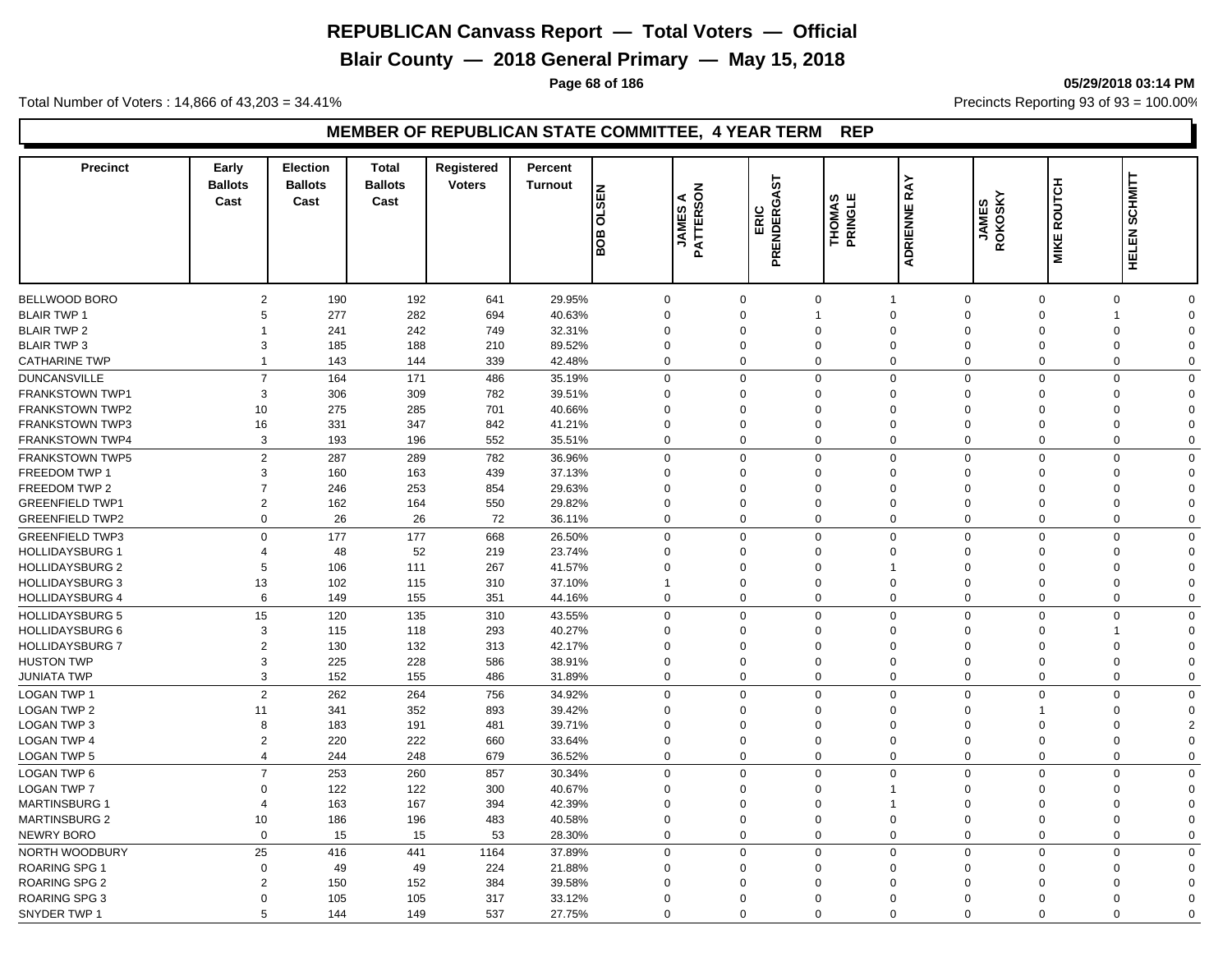**Blair County — 2018 General Primary — May 15, 2018**

**Page 69 of 186 05/29/2018 03:14 PM**

Total Number of Voters : 14,866 of 43,203 = 34.41% **Precincts Reporting 93 of 93** = 100.00%

| <b>Precinct</b>      | Early<br><b>Ballots</b><br>Cast | <b>Election</b><br><b>Ballots</b><br>Cast | <b>Total</b><br><b>Ballots</b><br>Cast | Registered<br><b>Voters</b> | Percent<br><b>Turnout</b> | 몺<br>ഁ<br>$\overline{\mathbf{o}}$<br>BOB | z<br>$\leq$ $\leq$<br>Ø<br><b>AMES</b><br>Ë<br>∍<br>$\mathbf{a}$ | 5<br>ERIC<br>œ<br>NDEI<br><b>PREI</b> | <b>THOMAS<br/>PRINGLE</b> | ≃<br>RIENNE<br>$\Omega$ | <b>JAMES</b><br>ROKOSKY | I<br>ROUTC<br><b>MIKE</b> | <b>SCHMIT</b><br><b>HELEN</b> |  |
|----------------------|---------------------------------|-------------------------------------------|----------------------------------------|-----------------------------|---------------------------|------------------------------------------|------------------------------------------------------------------|---------------------------------------|---------------------------|-------------------------|-------------------------|---------------------------|-------------------------------|--|
| SNYDER TWP 2         |                                 | 228                                       | 231                                    | 785                         | 29.43%                    | $\Omega$                                 |                                                                  |                                       | $\Omega$                  |                         |                         | $\Omega$                  |                               |  |
| <b>TAYLOR TWP</b>    |                                 | 375                                       | 381                                    | 1142                        | 33.36%                    |                                          |                                                                  |                                       |                           |                         |                         |                           |                               |  |
| <b>TYRONE TWP 1</b>  |                                 | 132                                       | 134                                    | 370                         | 36.22%                    |                                          |                                                                  |                                       |                           |                         |                         |                           |                               |  |
| TYRONE TWP 2         |                                 | 113                                       | 114                                    | 348                         | 32.76%                    | $\Omega$                                 |                                                                  |                                       |                           |                         |                         |                           |                               |  |
| TYRONE BORO 1        | 0                               | 106                                       | 106                                    | 332                         | 31.93%                    | $\mathbf 0$                              |                                                                  |                                       | 0                         |                         |                         | 0                         |                               |  |
| TYRONE BORO 2        | $\Omega$                        | 65                                        | 65                                     | 244                         | 26.64%                    | $\Omega$                                 |                                                                  | $\Omega$                              | $\mathbf 0$               | $\Omega$                |                         | $\Omega$                  |                               |  |
| <b>TYRONE BORO 3</b> |                                 | 50                                        | 51                                     | 188                         | 27.13%                    | $\Omega$                                 |                                                                  |                                       |                           |                         |                         |                           |                               |  |
| <b>TYRONE BORO 4</b> |                                 | 41                                        | 42                                     | 154                         | 27.27%                    |                                          |                                                                  |                                       |                           |                         |                         |                           |                               |  |
| <b>TYRONE BORO 5</b> |                                 | 50                                        | 51                                     | 199                         | 25.63%                    | $\Omega$                                 |                                                                  |                                       |                           |                         |                         |                           |                               |  |
| TYRONE BORO 6        | 0                               | 143                                       | 143                                    | 393                         | 36.39%                    | $\mathbf 0$                              |                                                                  |                                       | 0                         |                         |                         | 0                         |                               |  |
| <b>TYRONE BORO 7</b> |                                 | 88                                        | 89                                     | 272                         | 32.72%                    | $\Omega$                                 |                                                                  | $\Omega$                              | $\Omega$                  | $\Omega$                | O                       | $\Omega$                  |                               |  |
| <b>WILLIAMSBURG</b>  |                                 | 154                                       | 160                                    | 458                         | 34.93%                    | $\Omega$                                 |                                                                  |                                       | $\Omega$                  |                         |                         |                           |                               |  |
| WOODBURY TWP         |                                 | 202                                       | 203                                    | 652                         | 31.13%                    |                                          |                                                                  |                                       |                           |                         |                         |                           |                               |  |
| <b>Totals</b>        | 382                             | 14484                                     | 14866                                  | 43203                       |                           |                                          |                                                                  |                                       |                           | 8                       |                         | 2                         | 2                             |  |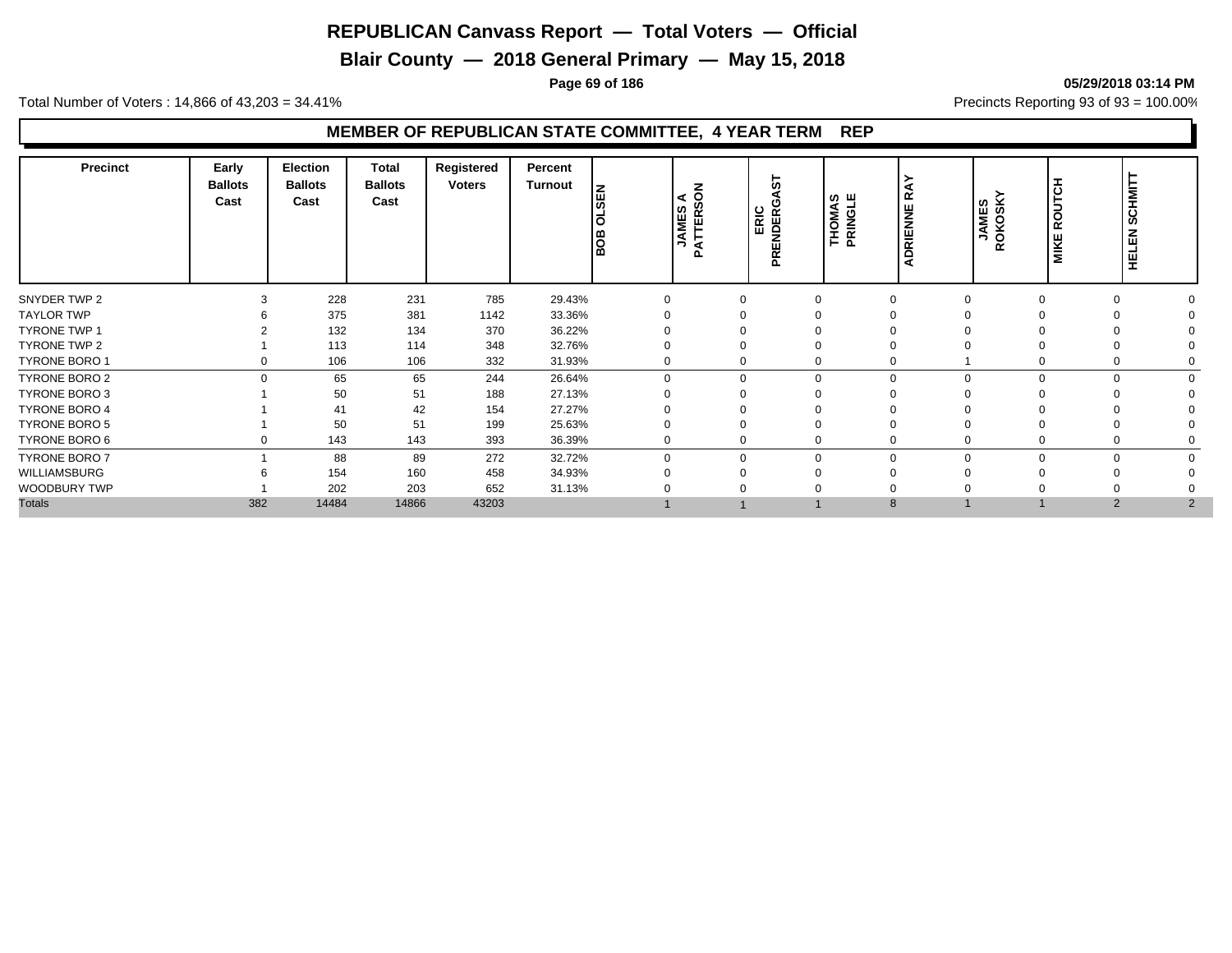**Blair County — 2018 General Primary — May 15, 2018**

**Page 70 of 186 05/29/2018 03:14 PM**

Total Number of Voters : 14,866 of 43,203 = 34.41% Precincts Reporting 93 of 93 = 100.00%

#### **MEMBER OF REPUBLICAN STATE COMMITTEE, 4 YEAR TERM REP - REPUBLICAN**

| <b>SERVELLO</b><br><b>SHILDT</b><br>SETTLE<br>SETTLE<br><b>SHILDT</b><br><b>SETTI</b><br>Cast<br>Cast<br>Cast<br><b>TAYLOR</b><br>ARIK<br><b>ASILI</b><br>SISU<br>МO.<br><b>DAVE</b>                                 | ROBERT SINGER<br><b>SHUSTER</b><br>Con tinued<br>ans |
|----------------------------------------------------------------------------------------------------------------------------------------------------------------------------------------------------------------------|------------------------------------------------------|
|                                                                                                                                                                                                                      |                                                      |
| ALTOONA 1-1<br>$\overline{7}$<br>$\mathbf 0$<br>57<br>64<br>311<br>20.58%<br>$\mathbf 0$<br>$\mathbf 0$<br>$\mathbf 0$<br>$\mathbf 0$<br>$\mathbf 0$                                                                 | $\mathbf 0$<br>$\mathbf 0$                           |
| ALTOONA 2-1<br>35<br>36<br>30.25%<br>$\mathbf 0$<br>119<br>$\Omega$<br>$\Omega$<br>$\mathbf 0$<br>$\mathbf 0$<br>$\mathbf 0$<br>98<br>$\Omega$<br>$\overline{1}$                                                     | $\mathbf 0$<br>$\Omega$<br>$\Omega$                  |
| ALTOONA 2-2<br>95<br>3<br>341<br>28.74%<br>$\mathbf 0$<br>$\Omega$<br>-1<br>$\overline{2}$<br>48<br>50<br>ALTOONA 3-1<br>231<br>21.65%<br>$\mathbf 0$<br>$\Omega$<br>$\Omega$<br>$\mathbf 0$<br>$\Omega$<br>$\Omega$ | $\Omega$<br>$\mathbf 0$<br>$\Omega$                  |
| $\overline{2}$<br>$\Omega$<br>$\Omega$<br>$\Omega$<br>$\overline{0}$<br>$\overline{1}$                                                                                                                               | $\mathbf 0$<br>$\Omega$                              |
| ALTOONA 3-2<br>129<br>131<br>342<br>38.30%<br>$\mathbf 0$                                                                                                                                                            |                                                      |
| ALTOONA 4-1<br>3<br>52<br>256<br>49<br>20.31%<br>$\mathbf 0$<br>$\mathbf 0$<br>$\mathbf 0$<br>$\mathbf 0$<br>$\mathbf 0$<br>$\mathbf 0$                                                                              | $\mathbf 0$<br>$\Omega$                              |
| ALTOONA 4-2<br>6<br>150<br>381<br>39.37%<br>144<br>$\mathbf 0$<br>$\Omega$<br>$\mathbf 0$<br>$\mathbf 0$<br>$\mathbf 0$<br>$\mathbf 0$                                                                               | 0<br>$\Omega$                                        |
| ALTOONA 5-1<br>$\Omega$<br>11<br>11<br>56<br>19.64%<br>$\mathbf 0$<br>$\Omega$<br>$\Omega$<br>$\mathbf 0$<br>$\Omega$<br>$\Omega$                                                                                    | $\mathbf 0$<br>$\Omega$                              |
| 82<br>ALTOONA 5-2<br>83<br>266<br>31.20%<br>$\mathbf 0$<br>$\Omega$<br>$\mathbf 0$<br>$\Omega$<br>$\Omega$<br>0<br>-1                                                                                                | $\mathbf 0$<br>$\Omega$                              |
| 70<br>71<br>227<br>$\mathbf 0$<br>$\mathbf 0$<br>ALTOONA 5-3<br>31.28%<br>$\Omega$<br>0<br>$\Omega$<br>$\mathbf 0$<br>$\mathbf{1}$                                                                                   | 0<br>$\Omega$                                        |
| 5<br>100<br>105<br>371<br>$\mathbf 0$<br>$\mathbf 0$<br>ALTOONA 6-1<br>28.30%<br>$\Omega$<br>$\mathbf 0$<br>$\mathbf 0$<br>$\mathbf 0$                                                                               | $\mathbf 0$<br>$\Omega$                              |
| ALTOONA 6-2<br>3<br>122<br>125<br>30.05%<br>$\mathbf 0$<br>$\mathbf 0$<br>416<br>$\mathbf 0$<br>$\mathbf 0$<br>$\mathbf 0$<br>$\mathbf 0$                                                                            | 0<br>$\Omega$                                        |
| 159<br>ALTOONA 6-3<br>5<br>164<br>402<br>40.80%<br>$\mathbf 0$<br>$\Omega$<br>$\Omega$<br>$\mathbf 0$<br>$\Omega$<br>$\Omega$                                                                                        | 0<br>$\Omega$                                        |
| ALTOONA 6-4<br>$\overline{7}$<br>161<br>168<br>488<br>34.43%<br>$\mathbf 0$<br>$\mathbf 0$<br>$\mathbf 0$<br>$\mathbf 0$<br>$\mathbf 0$<br>$\overline{0}$                                                            | $\mathbf 0$<br>$\Omega$                              |
| $\mathbf 0$<br>79<br>79<br>24.23%<br>$\mathbf 0$<br>$\mathbf 0$<br>$\mathbf 0$<br>$\mathbf 0$<br>ALTOONA 7<br>326<br>0<br>$\mathbf 0$                                                                                | $\mathbf 0$<br>$\Omega$                              |
| ALTOONA 8-1<br>3<br>46<br>49<br>245<br>20.00%<br>$\mathbf 0$<br>$\Omega$<br>$\mathbf 0$<br>$\mathbf 0$<br>$\mathbf 0$<br>$\overline{0}$                                                                              | $\mathbf 0$<br>$\mathbf 0$                           |
| $\overline{2}$<br>87<br>ALTOONA 8-2<br>89<br>261<br>34.10%<br>$\mathbf 0$<br>$\mathbf 0$<br>$\mathbf 0$<br>$\mathbf 0$<br>$\mathbf 0$<br>$\mathbf 0$                                                                 | 0<br>$\Omega$                                        |
| 3<br>93<br><b>ALTOONA 9</b><br>96<br>301<br>31.89%<br>$\mathbf 0$<br>$\mathbf 0$<br>$\Omega$<br>$\Omega$<br>$\Omega$<br>$\Omega$                                                                                     | $\mathbf 0$<br>$\Omega$                              |
| 132<br>ALTOONA 10-1<br>3<br>135<br>512<br>26.37%<br>$\mathbf 0$<br>$\Omega$<br>$\mathbf 0$<br>$\mathbf 0$<br>$\Omega$<br>$\Omega$                                                                                    | $\mathbf 0$<br>$\Omega$                              |
| $\overline{7}$<br>177<br>$\mathbf 0$<br>ALTOONA 10-2<br>184<br>562<br>32.74%<br>$\Omega$<br>$\Omega$<br>$\mathbf 0$<br>$\mathbf 0$<br>$\overline{0}$                                                                 | $\mathbf 0$<br>$\Omega$                              |
| 5<br>152<br>$\mathbf 0$<br>ALTOONA 11-1<br>157<br>517<br>30.37%<br>$\mathbf 0$<br>$\mathbf 0$<br>$\mathbf 0$<br>$\Omega$<br>$\mathbf 0$                                                                              | $\mathbf 0$<br>$\mathbf 0$                           |
| ALTOONA 11-2<br>$\overline{2}$<br>206<br>38.10%<br>208<br>546<br>$\mathbf 0$<br>$\Omega$<br>$\Omega$<br>$\mathbf 0$<br>$\Omega$<br>$\Omega$                                                                          | 0<br>$\Omega$                                        |
| 99<br>ALTOONA 12-1<br>3<br>102<br>335<br>30.45%<br>$\mathbf 0$<br>$\Omega$<br>$\mathbf 0$<br>$\mathbf 0$<br>$\Omega$<br>$\Omega$                                                                                     | 0<br>$\Omega$                                        |
| 3<br>89<br>92<br>251<br>36.65%<br>$\mathbf 0$<br>$\mathbf 0$<br>$\mathbf 0$<br>$\mathbf 0$<br>$\overline{0}$<br>ALTOONA 12-2<br>$\mathbf 0$                                                                          | $\mathbf 0$<br>$\Omega$                              |
| $\overline{2}$<br>61<br>$\mathbf 0$<br>$\mathbf 0$<br>$\mathbf 0$<br>$\overline{0}$<br>ALTOONA 12-3<br>63<br>211<br>29.86%<br>$\mathbf 0$<br>0                                                                       | 0<br>$\mathbf 0$                                     |
| 129<br>332<br>$\mathbf 0$<br>$\mathbf 0$<br>ALTOONA 12-4<br>$\overline{1}$<br>130<br>39.16%<br>$\Omega$<br>$\Omega$<br>$\mathbf 0$<br>$\mathbf 0$                                                                    | $\mathbf 0$<br>$\mathbf 0$                           |
| ALTOONA 13-1<br>$\overline{2}$<br>165<br>503<br>33.20%<br>$\mathbf 0$<br>$\mathbf 0$<br>167<br>$\Omega$<br>$\Omega$<br>$\Omega$<br>$\Omega$                                                                          | $\Omega$<br>$\Omega$                                 |
| 33.43%<br>$\mathbf 0$<br>ALTOONA 13-2<br>$\Omega$<br>117<br>117<br>350<br>$\Omega$<br>$\mathbf{0}$<br>$\Omega$<br>$\Omega$<br>$\Omega$                                                                               | $\mathbf 0$<br>$\Omega$                              |
| ALTOONA 13-3<br>3<br>104<br>107<br>340<br>31.47%<br>$\mathbf 0$<br>$\mathbf 0$<br>$\mathbf 0$<br>$\mathbf 0$<br>$\mathbf 0$<br>$\overline{0}$                                                                        | $\mathbf 0$<br>$\Omega$                              |
| 75<br>76<br>27.34%<br>$\mathbf 0$<br>$\mathbf 0$<br>$\mathbf 0$<br>$\mathbf 0$<br>ALTOONA 13-4<br>$\mathbf{1}$<br>278<br>0<br>$\mathbf 0$                                                                            | $\mathbf 0$<br>$\mathbf 0$                           |
| ALTOONA 14-1<br>8<br>217<br>225<br>592<br>$\mathbf 0$<br>$\mathbf 0$<br>$\mathbf 0$<br>$\mathbf 0$<br>$\mathbf 0$<br>38.01%<br>$\Omega$                                                                              | $\overline{1}$<br>$\mathbf 0$                        |
| ALTOONA 14-2<br>10<br>210<br>220<br>596<br>36.91%<br>$\mathbf 0$<br>$\Omega$<br>$\mathbf 0$<br>$\Omega$<br>$\Omega$<br>$\Omega$                                                                                      | 0<br>$\Omega$                                        |
| ALTOONA 14-3<br>5<br>218<br>223<br>555<br>$\mathbf 0$<br>$\mathbf 0$<br>40.18%<br>$\Omega$<br>$\Omega$<br>$\Omega$<br>$\Omega$                                                                                       | $\mathbf 0$<br>$\Omega$                              |
| <b>ALLEGHENY 1</b><br>5<br>311<br>948<br>33.33%<br>$\mathbf 0$<br>$\Omega$<br>$\mathbf 0$<br>$\Omega$<br>316<br>$\mathbf 0$<br>$\Omega$                                                                              | $\mathbf 0$<br>$\Omega$                              |
| 12<br>ALLEGHENY 2<br>289<br>301<br>$\mathbf 0$<br>$\Omega$<br>$\mathbf 0$<br>$\mathbf 0$<br>$\Omega$<br>$\mathbf 0$<br>910<br>33.08%                                                                                 | $\mathbf 0$<br>$\Omega$                              |
| 8<br>$\mathbf 0$<br>ALLEGHENY 3<br>51<br>59<br>170<br>34.71%<br>$\mathbf 0$<br>$\mathbf 0$<br>$\mathbf 0$<br>$\mathbf 0$<br>$\mathbf 0$                                                                              | $\mathbf 0$<br>$\Omega$                              |
| ALLEGHENY 4<br>3<br>147<br>150<br>419<br>35.80%<br>$\mathbf 0$<br>$\Omega$<br>$\Omega$<br>$\mathbf 0$<br>$\Omega$<br>$\Omega$                                                                                        | $\mathbf 0$<br>$\Omega$                              |
| 375<br><b>ANTIS TWP 1</b><br>367<br>1149<br>32.64%<br>$\mathbf 0$<br>$\Omega$<br>$\mathbf 0$<br>$\Omega$<br>8<br>$\Omega$<br>$\Omega$                                                                                | $\Omega$<br>0                                        |
| <b>ANTIS TWP 2</b><br>197<br>206<br>717<br>28.73%<br>$\mathbf 0$<br>9<br>$\Omega$<br>$\mathbf 0$<br>$\mathbf 0$<br>$\Omega$<br>$\Omega$                                                                              | 0<br>$\Omega$                                        |
| 300<br>855<br>$\Omega$<br><b>ANTIS TWP 3</b><br>6<br>294<br>35.09%<br>$\Omega$<br>$\Omega$<br>$\Omega$<br>-1                                                                                                         | 0<br>$\Omega$                                        |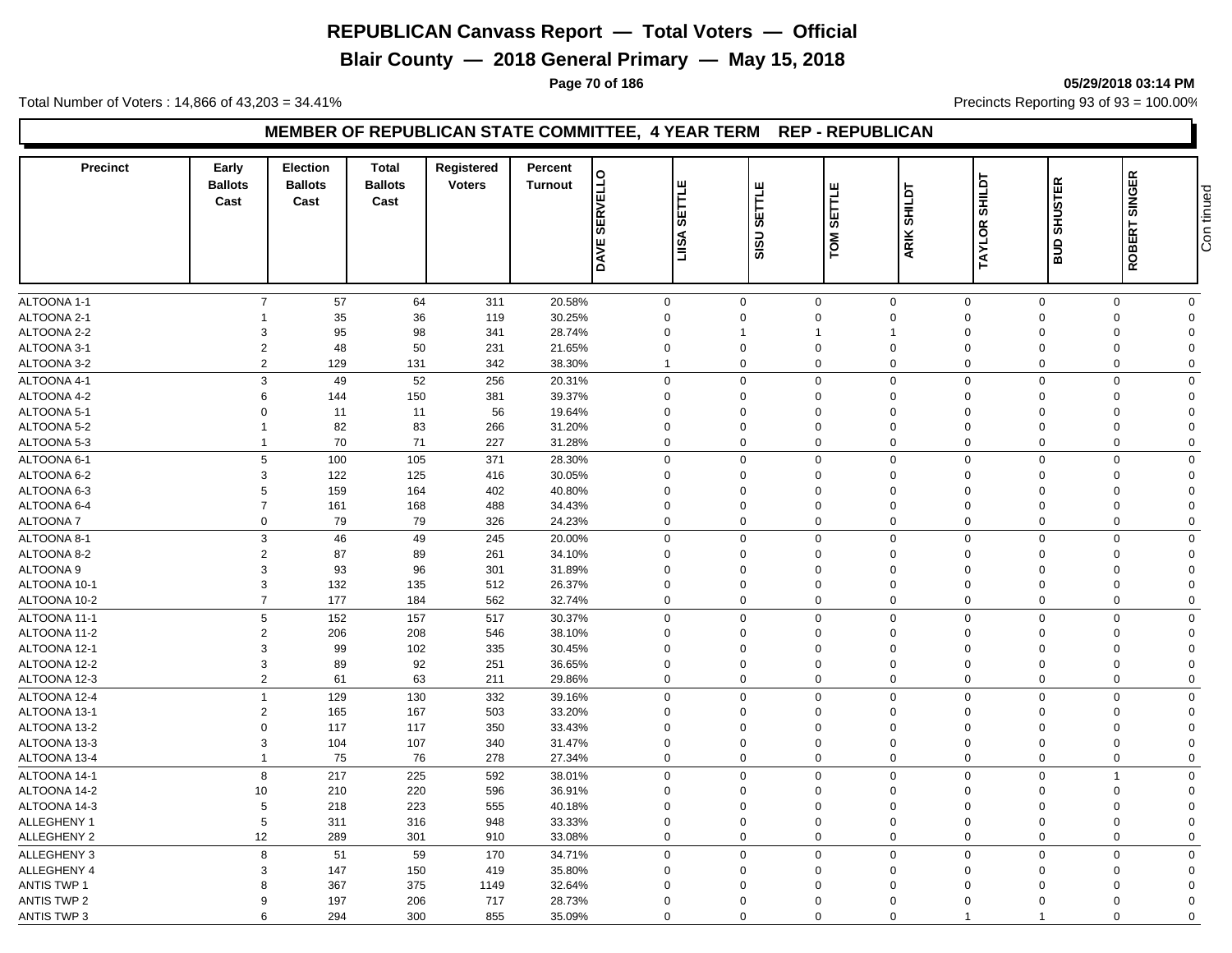**Blair County — 2018 General Primary — May 15, 2018**

**Page 71 of 186 05/29/2018 03:14 PM**

Total Number of Voters : 14,866 of 43,203 = 34.41% **Precincts Reporting 93 of 93** = 100.00%

| <b>Precinct</b>                          | Early<br><b>Ballots</b><br>Cast | <b>Election</b><br><b>Ballots</b><br>Cast | <b>Total</b><br><b>Ballots</b><br>Cast | Registered<br><b>Voters</b> | Percent<br><b>Turnout</b> | <b>SERVELLO</b><br><b>DAVE</b> | ш<br>ETLI<br>க<br>LIISA | SETTLE<br>SISU       | SETTLE<br>δ          | <b>SHILDT</b><br>ARIK      | <b>SHILDT</b><br><b>TAYLOR</b>   | <b>SHUSTER</b><br>ans | <b>SINGER</b><br><b>ROBERT</b>                     |  |
|------------------------------------------|---------------------------------|-------------------------------------------|----------------------------------------|-----------------------------|---------------------------|--------------------------------|-------------------------|----------------------|----------------------|----------------------------|----------------------------------|-----------------------|----------------------------------------------------|--|
|                                          |                                 |                                           |                                        |                             |                           |                                |                         |                      |                      |                            |                                  |                       |                                                    |  |
| BELLWOOD BORO                            | $\overline{2}$                  | 190                                       | 192                                    | 641                         | 29.95%                    | $\mathbf 0$                    |                         | $\Omega$<br>$\Omega$ | $\mathbf 0$          | $\mathbf 0$                | $\mathbf 0$<br>$\Omega$          | $\mathbf 0$           | $\mathbf 0$<br>$\Omega$                            |  |
| <b>BLAIR TWP 1</b>                       | 5                               | 277                                       | 282<br>242                             | 694                         | 40.63%                    | $\mathbf 0$<br>$\mathbf 0$     |                         | $\Omega$             | $\Omega$             | $\mathbf 0$<br>$\mathbf 0$ | $\Omega$                         | $\Omega$<br>$\Omega$  | $\mathbf 0$<br>$\Omega$<br>$\mathbf 0$<br>$\Omega$ |  |
| <b>BLAIR TWP 2</b><br><b>BLAIR TWP 3</b> | 1<br>3                          | 241                                       | 188                                    | 749                         | 32.31%                    | $\mathbf 0$                    |                         | $\Omega$             | $\Omega$<br>$\Omega$ | $\mathbf 0$                | $\Omega$<br>$\Omega$             |                       | $\mathbf 0$<br>$\Omega$                            |  |
|                                          |                                 | 185                                       |                                        | 210                         | 89.52%                    | $\mathbf 0$                    |                         | $\Omega$             |                      | $\mathbf 0$                | $\Omega$                         |                       | $\mathbf 0$                                        |  |
| <b>CATHARINE TWP</b>                     | 1                               | 143                                       | 144                                    | 339                         | 42.48%                    |                                |                         |                      | $\mathbf 0$          |                            |                                  | $\mathbf 0$           | $\Omega$                                           |  |
| <b>DUNCANSVILLE</b>                      | $\overline{7}$                  | 164                                       | 171                                    | 486                         | 35.19%                    | $\mathbf 0$                    |                         | $\Omega$             | $\mathbf 0$          | $\mathbf 0$                | $\mathbf 0$                      | $\mathbf 0$           | $\mathbf 0$<br>$\Omega$                            |  |
| <b>FRANKSTOWN TWP1</b>                   | 3                               | 306                                       | 309                                    | 782                         | 39.51%                    | $\mathbf 0$                    |                         | $\Omega$             | $\mathbf 0$          | $\mathbf 0$                | $\Omega$                         | $\mathbf 0$           | 0<br>$\Omega$                                      |  |
| <b>FRANKSTOWN TWP2</b>                   | 10                              | 275                                       | 285                                    | 701                         | 40.66%                    | $\mathbf 0$                    |                         | $\Omega$             | $\Omega$             | $\mathbf 0$                | $\Omega$<br>$\Omega$             |                       | $\mathbf 0$<br>$\Omega$                            |  |
| <b>FRANKSTOWN TWP3</b>                   | 16                              | 331                                       | 347                                    | 842                         | 41.21%                    | $\mathbf 0$                    |                         | $\Omega$             | $\mathbf 0$          | $\mathbf 0$                | $\Omega$                         | $\Omega$              | $\mathbf 0$                                        |  |
| FRANKSTOWN TWP4                          | 3                               | 193                                       | 196                                    | 552                         | 35.51%                    | $\mathbf 0$                    |                         | $\Omega$             | 0                    | $\mathbf 0$                | $\mathbf 0$                      | $\mathbf 0$           | 0<br>$\Omega$                                      |  |
| <b>FRANKSTOWN TWP5</b>                   | $\mathbf{2}$                    | 287                                       | 289                                    | 782                         | 36.96%                    | $\mathbf 0$                    |                         | $\Omega$             | 0                    | $\mathbf 0$                | $\Omega$                         | $\mathbf 0$           | $\mathbf 0$<br>$\Omega$                            |  |
| FREEDOM TWP 1                            | 3                               | 160                                       | 163                                    | 439                         | 37.13%                    | $\mathbf 0$                    |                         | $\Omega$             | $\Omega$             | $\mathbf 0$                | $\mathbf 0$<br>$\Omega$          |                       | $\mathbf 0$<br>$\Omega$                            |  |
| FREEDOM TWP 2                            | $\overline{7}$                  | 246                                       | 253                                    | 854                         | 29.63%                    | $\mathbf 0$                    |                         | $\Omega$             | $\mathbf 0$          | $\mathbf 0$                | $\Omega$                         | $\mathbf 0$           | 0<br>$\Omega$                                      |  |
| <b>GREENFIELD TWP1</b>                   | $\overline{2}$                  | 162                                       | 164                                    | 550                         | 29.82%                    | $\mathbf 0$                    |                         | $\Omega$             | $\Omega$             | $\mathbf 0$                | $\mathbf 0$<br>$\Omega$          |                       | $\mathbf 0$<br>$\Omega$                            |  |
| <b>GREENFIELD TWP2</b>                   | $\mathbf 0$                     | 26                                        | 26                                     | 72                          | 36.11%                    | $\mathbf 0$                    |                         | $\Omega$             | $\mathbf 0$          | $\mathbf 0$                | $\mathbf 0$                      | $\mathbf 0$           | $\mathbf 0$<br>$\Omega$                            |  |
| <b>GREENFIELD TWP3</b>                   | $\Omega$                        | 177                                       | 177                                    | 668                         | 26.50%                    | $\mathbf 0$                    |                         | $\Omega$             | $\mathbf 0$          | $\mathbf 0$                | $\mathbf 0$<br>$\Omega$          |                       | $\mathbf 0$<br>$\mathbf 0$                         |  |
| <b>HOLLIDAYSBURG 1</b>                   | $\overline{4}$                  | 48                                        | 52                                     | 219                         | 23.74%                    | $\mathbf 0$                    |                         | $\Omega$             | $\Omega$             | $\mathbf 0$                | $\Omega$<br>$\Omega$             |                       | 0<br>$\Omega$                                      |  |
| <b>HOLLIDAYSBURG 2</b>                   | 5                               | 106                                       | 111                                    | 267                         | 41.57%                    | $\mathbf 0$                    |                         | $\Omega$             | $\Omega$             | $\mathbf 0$                | $\Omega$                         | $\Omega$              | 0<br>$\Omega$                                      |  |
| <b>HOLLIDAYSBURG 3</b>                   | 13                              | 102                                       | 115                                    | 310                         | 37.10%                    | $\mathbf 0$                    |                         | $\Omega$             | $\mathbf 0$          | $\mathbf 0$                | $\Omega$<br>$\mathbf 0$          |                       | 0<br>$\Omega$                                      |  |
| <b>HOLLIDAYSBURG 4</b>                   | 6                               | 149                                       | 155                                    | 351                         | 44.16%                    | $\mathbf 0$                    |                         | $\Omega$             | 0                    | $\mathbf 0$                | $\Omega$<br>$\mathbf 0$          |                       | $\mathbf 0$<br>$\Omega$                            |  |
| <b>HOLLIDAYSBURG 5</b>                   | 15                              | 120                                       | 135                                    | 310                         | 43.55%                    | $\mathbf 0$                    |                         | $\Omega$             | $\Omega$             | $\mathbf 0$                | $\Omega$                         | $\mathbf 0$           | $\mathbf 0$<br>$\Omega$                            |  |
| <b>HOLLIDAYSBURG 6</b>                   | 3                               | 115                                       | 118                                    | 293                         | 40.27%                    | $\mathbf 0$                    |                         | $\Omega$             | $\Omega$             | $\mathbf 0$                | $\Omega$                         | $\Omega$              | $\mathbf 0$<br>$\Omega$                            |  |
| <b>HOLLIDAYSBURG 7</b>                   | $\overline{2}$                  | 130                                       | 132                                    | 313                         | 42.17%                    | $\mathbf 0$                    |                         | $\Omega$             | $\mathbf 0$          | $\mathbf 0$                | $\Omega$                         | $\Omega$              | $\mathbf 0$<br>$\Omega$                            |  |
| <b>HUSTON TWP</b>                        | 3                               | 225                                       | 228                                    | 586                         | 38.91%                    | $\mathbf 0$                    |                         | $\Omega$             | $\Omega$             | $\mathbf 0$                | $\Omega$<br>$\Omega$             |                       | $\mathbf 0$<br>$\Omega$                            |  |
| JUNIATA TWP                              | 3                               | 152                                       | 155                                    | 486                         | 31.89%                    | $\mathbf 0$                    |                         | $\Omega$             | $\mathbf 0$          | $\mathbf 0$                | $\Omega$                         | $\mathbf 0$           | $\mathbf 0$<br>$\Omega$                            |  |
| <b>LOGAN TWP 1</b>                       | $\overline{2}$                  |                                           | 264                                    |                             | 34.92%                    | $\mathbf 0$                    |                         | $\Omega$             | $\mathbf 0$          | $\mathbf 0$                | $\mathbf 0$                      | $\mathbf 0$           | $\mathbf 0$<br>$\Omega$                            |  |
|                                          |                                 | 262                                       |                                        | 756                         |                           |                                |                         |                      |                      |                            |                                  |                       |                                                    |  |
| <b>LOGAN TWP 2</b>                       | 11                              | 341                                       | 352                                    | 893                         | 39.42%                    | $\mathbf 0$                    |                         | $\Omega$<br>$\Omega$ | $\Omega$             | $\mathbf 0$                | $\Omega$<br>$\Omega$             | $\Omega$              | $\mathbf 0$<br>$\Omega$                            |  |
| <b>LOGAN TWP 3</b>                       | 8                               | 183                                       | 191                                    | 481                         | 39.71%                    | $\mathbf 0$                    |                         | $\Omega$             | 0                    | $\mathbf 0$                |                                  | $\Omega$              | $\mathbf 0$<br>$\Omega$                            |  |
| <b>LOGAN TWP 4</b>                       | $\overline{2}$                  | 220                                       | 222                                    | 660                         | 33.64%                    | $\mathbf 0$                    |                         | $\Omega$             | $\Omega$             | $\mathbf 0$                | $\Omega$<br>$\Omega$<br>$\Omega$ |                       | 0<br>$\Omega$                                      |  |
| <b>LOGAN TWP 5</b>                       | $\overline{4}$                  | 244                                       | 248                                    | 679                         | 36.52%                    | $\mathbf 0$                    |                         |                      | 0                    | $\mathbf 0$                |                                  | $\mathbf 0$           | $\mathbf 0$<br>$\Omega$                            |  |
| LOGAN TWP 6                              | $\overline{7}$                  | 253                                       | 260                                    | 857                         | 30.34%                    | $\mathbf 0$                    |                         | $\Omega$             | $\mathbf 0$          | $\mathbf 0$                | $\mathbf 0$<br>$\Omega$          |                       | $\mathbf 0$<br>$\Omega$                            |  |
| <b>LOGAN TWP 7</b>                       | $\mathbf 0$                     | 122                                       | 122                                    | 300                         | 40.67%                    | $\mathbf 0$                    |                         | $\Omega$             | $\Omega$             | $\mathbf 0$                | $\Omega$                         | $\mathbf 0$           | 0<br>$\Omega$                                      |  |
| <b>MARTINSBURG 1</b>                     | $\overline{4}$                  | 163                                       | 167                                    | 394                         | 42.39%                    | $\mathbf 0$                    |                         | $\Omega$             | $\Omega$             | $\mathbf 0$                | $\mathbf 0$<br>$\Omega$          |                       | $\mathbf 0$<br>$\Omega$                            |  |
| <b>MARTINSBURG 2</b>                     | 10                              | 186                                       | 196                                    | 483                         | 40.58%                    | $\mathbf 0$                    |                         | $\mathbf 0$          | $\mathbf 0$          | $\mathbf 0$                | $\mathbf 0$                      | $\mathbf 0$           | $\mathbf 0$<br>$\Omega$                            |  |
| <b>NEWRY BORO</b>                        | $\mathbf 0$                     | 15                                        | 15                                     | 53                          | 28.30%                    | $\mathbf 0$                    |                         | $\Omega$             | $\mathbf 0$          | $\mathbf 0$                | $\mathbf 0$                      | $\mathbf 0$           | $\mathbf 0$<br>$\Omega$                            |  |
| NORTH WOODBURY                           | 25                              | 416                                       | 441                                    | 1164                        | 37.89%                    | $\mathbf 0$                    |                         | $\Omega$             | $\mathbf 0$          | $\mathbf 0$                | $\overline{0}$<br>$\mathbf 0$    |                       | $\mathbf 0$<br>$\mathbf 0$                         |  |
| <b>ROARING SPG 1</b>                     | $\overline{0}$                  | 49                                        | 49                                     | 224                         | 21.88%                    | $\mathbf 0$                    |                         | $\Omega$             | $\Omega$             | $\mathbf 0$                | $\Omega$<br>$\Omega$             |                       | 0<br>$\Omega$                                      |  |
| <b>ROARING SPG 2</b>                     | $\overline{2}$                  | 150                                       | 152                                    | 384                         | 39.58%                    | $\mathbf 0$                    |                         | $\Omega$             | $\mathbf 0$          | $\mathbf 0$                | $\Omega$                         | $\Omega$              | 0<br>$\Omega$                                      |  |
| ROARING SPG 3                            | $\Omega$                        | 105                                       | 105                                    | 317                         | 33.12%                    | $\mathbf 0$                    |                         | $\Omega$             | $\Omega$             | $\Omega$                   | $\Omega$                         | $\Omega$              | $\mathbf 0$<br>$\Omega$                            |  |
| SNYDER TWP 1                             | 5                               | 144                                       | 149                                    | 537                         | 27.75%                    | $\Omega$                       |                         | $\Omega$             | $\Omega$             | $\Omega$                   | $\Omega$<br>$\Omega$             |                       | $\Omega$<br>$\Omega$                               |  |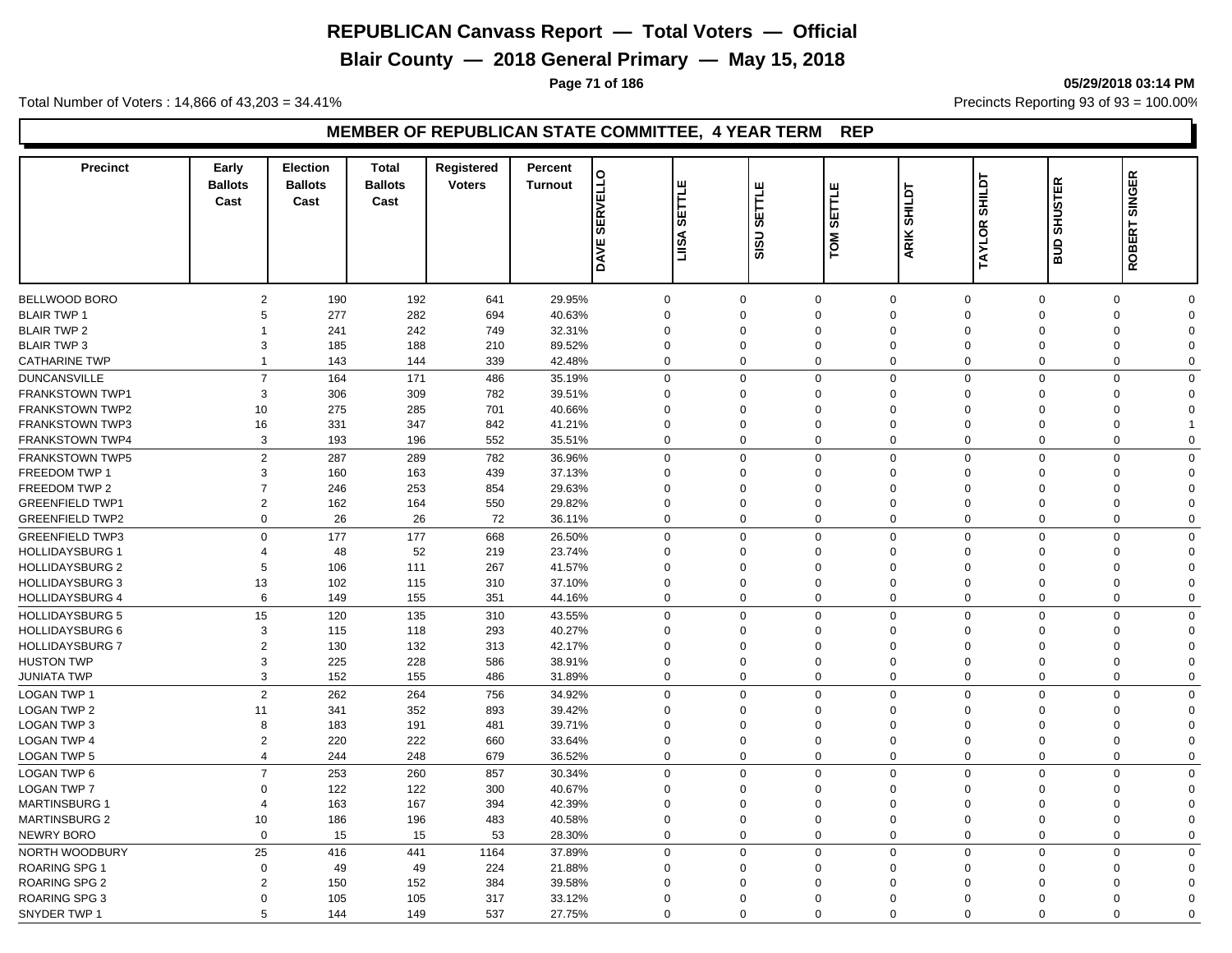**Blair County — 2018 General Primary — May 15, 2018**

**Page 72 of 186 05/29/2018 03:14 PM**

Total Number of Voters : 14,866 of 43,203 = 34.41% **Precincts Reporting 93 of 93** = 100.00%

| <b>Precinct</b>      | Early<br><b>Ballots</b><br>Cast | <b>Election</b><br><b>Ballots</b><br>Cast | <b>Total</b><br><b>Ballots</b><br>Cast | Registered<br><b>Voters</b> | Percent<br>Turnout | $\circ$<br>ב'<br>$\mathbf{H}$<br>ш<br>ட<br>$\overline{\phantom{0}}$ | <b>SETTLE</b><br><b>ASILI</b> | щ<br>あ<br>Ξ<br>SIS | 当<br>₩<br>δ<br>Ē | $\Omega$<br>룾<br>ഗ<br>⊻<br>귵 | SHILDT<br>ိ<br>◀ | 띥<br>5<br>₿<br>စ<br>aua | <b>SINGER</b><br>Н<br>ROBER <sup>-</sup> |  |
|----------------------|---------------------------------|-------------------------------------------|----------------------------------------|-----------------------------|--------------------|---------------------------------------------------------------------|-------------------------------|--------------------|------------------|------------------------------|------------------|-------------------------|------------------------------------------|--|
| SNYDER TWP 2         |                                 | 228                                       | 231                                    | 785                         | 29.43%             | $\Omega$                                                            |                               |                    | $\Omega$         |                              |                  | $\Omega$                |                                          |  |
| <b>TAYLOR TWP</b>    |                                 | 375                                       | 381                                    | 1142                        | 33.36%             |                                                                     |                               |                    |                  |                              |                  |                         |                                          |  |
| <b>TYRONE TWP 1</b>  |                                 | 132                                       | 134                                    | 370                         | 36.22%             |                                                                     |                               |                    |                  |                              |                  |                         |                                          |  |
| TYRONE TWP 2         |                                 | 113                                       | 114                                    | 348                         | 32.76%             | $\Omega$                                                            |                               |                    |                  |                              |                  |                         |                                          |  |
| <b>TYRONE BORO 1</b> | $\Omega$                        | 106                                       | 106                                    | 332                         | 31.93%             | $\Omega$                                                            |                               |                    | 0                |                              |                  | 0                       |                                          |  |
| TYRONE BORO 2        | $\Omega$                        | 65                                        | 65                                     | 244                         | 26.64%             | $\Omega$                                                            |                               | $\Omega$           | 0                | $\Omega$                     |                  | $\Omega$                |                                          |  |
| <b>TYRONE BORO 3</b> |                                 | 50                                        | 51                                     | 188                         | 27.13%             |                                                                     |                               |                    |                  |                              |                  |                         |                                          |  |
| <b>TYRONE BORO 4</b> |                                 | 41                                        | 42                                     | 154                         | 27.27%             |                                                                     |                               |                    |                  |                              |                  |                         |                                          |  |
| <b>TYRONE BORO 5</b> |                                 | 50                                        | 51                                     | 199                         | 25.63%             | $\Omega$                                                            |                               |                    |                  |                              |                  |                         |                                          |  |
| TYRONE BORO 6        | $\Omega$                        | 143                                       | 143                                    | 393                         | 36.39%             | $\Omega$                                                            |                               | 0                  | 0                |                              |                  | $\Omega$                |                                          |  |
| <b>TYRONE BORO 7</b> |                                 | 88                                        | 89                                     | 272                         | 32.72%             | $\mathbf 0$                                                         |                               | $\Omega$           | 0                | $\Omega$                     |                  | $\Omega$                | $\Omega$                                 |  |
| WILLIAMSBURG         |                                 | 154                                       | 160                                    | 458                         | 34.93%             | $\Omega$                                                            |                               |                    | ∩                |                              |                  |                         |                                          |  |
| WOODBURY TWP         |                                 | 202                                       | 203                                    | 652                         | 31.13%             |                                                                     |                               |                    | $\Omega$         |                              |                  |                         |                                          |  |
| <b>Totals</b>        | 382                             | 14484                                     | 14866                                  | 43203                       |                    |                                                                     |                               |                    |                  |                              |                  |                         |                                          |  |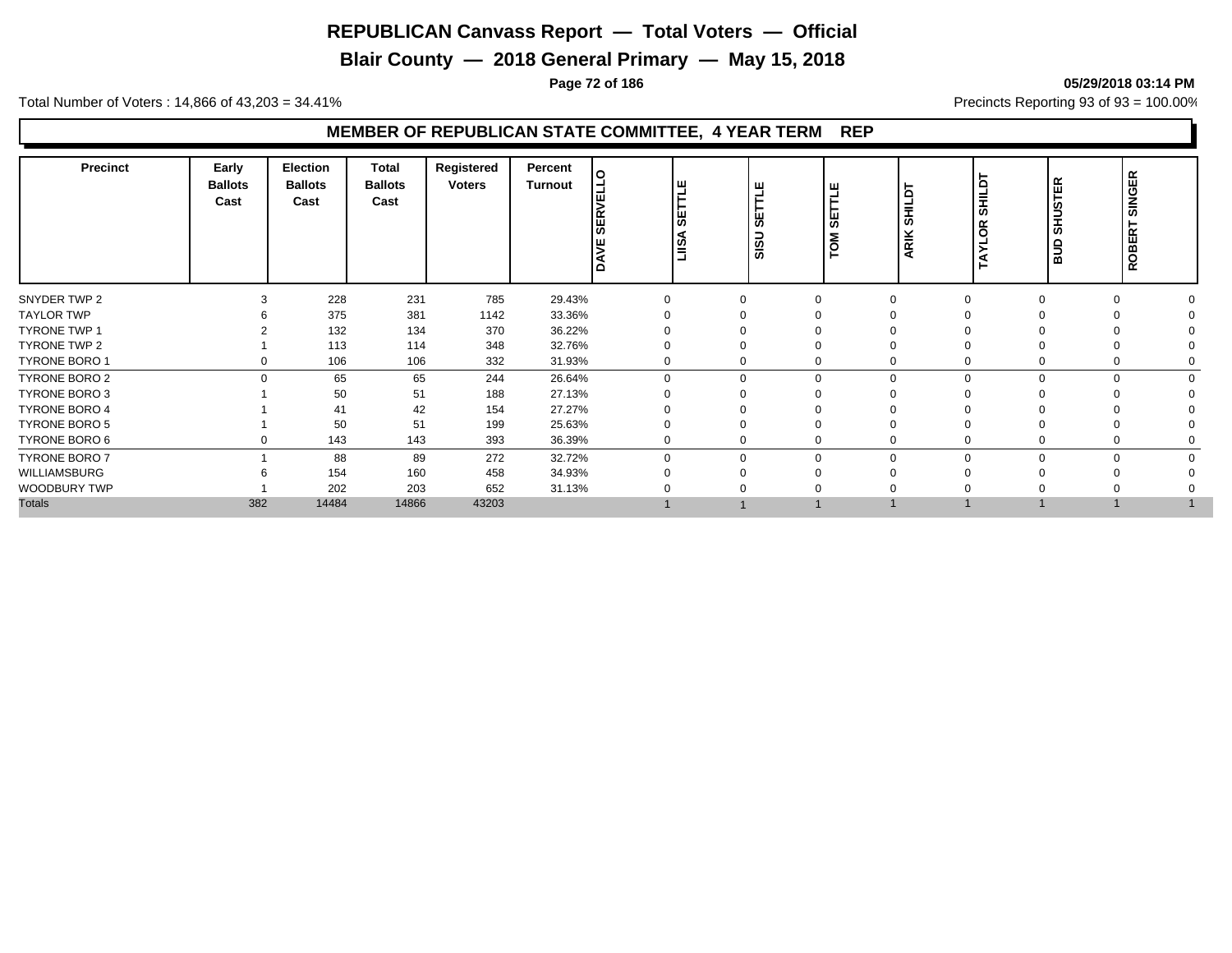**Blair County — 2018 General Primary — May 15, 2018**

#### **Page 73 of 186 05/29/2018 03:14 PM**

Total Number of Voters : 14,866 of 43,203 = 34.41% **Precincts Reporting 93 of 93** = 100.00%

#### **MEMBER OF REPUBLICAN STATE COMMITTEE, 4 YEAR TERM REP - REPUBLICAN**

| <b>Precinct</b>            | Early<br><b>Ballots</b><br>Cast | <b>Election</b><br><b>Ballots</b><br>Cast | <b>Total</b><br><b>Ballots</b><br>Cast | Registered<br><b>Voters</b> | Percent<br><b>Turnout</b> | <b>SMITH</b><br>VIRGINIA | <b>STICKEI</b><br>Q        | SWOPE<br><b>NHOL</b>       | ₹<br>TAYLOR<br><b>CHARLES</b> | <b>JOHN URBAN</b>          | Nancy Rose<br>Vincent      | CRISTI WALTZ                  | <b>KEVIN WALTZ</b> | Con tinued              |
|----------------------------|---------------------------------|-------------------------------------------|----------------------------------------|-----------------------------|---------------------------|--------------------------|----------------------------|----------------------------|-------------------------------|----------------------------|----------------------------|-------------------------------|--------------------|-------------------------|
|                            |                                 |                                           |                                        |                             |                           |                          |                            |                            |                               |                            |                            |                               |                    |                         |
|                            |                                 |                                           |                                        |                             |                           |                          |                            |                            |                               |                            |                            |                               |                    |                         |
| ALTOONA 1-1                | $\overline{7}$                  | 57                                        | 64                                     | 311                         | 20.58%                    |                          | $\mathbf{0}$               | $\mathbf 0$<br>$\mathbf 0$ | $\mathbf 0$<br>$\mathbf 0$    | $\mathbf 0$                | $\mathbf 0$<br>$\mathbf 0$ | $\mathbf 0$<br>$\overline{0}$ | $\mathbf 0$        | $\mathbf 0$<br>$\Omega$ |
| ALTOONA 2-1                | 3                               | 35<br>95                                  | 36<br>98                               | 119                         | 30.25%                    |                          | $\mathbf 0$                | $\Omega$                   | $\Omega$                      | $\mathbf 0$<br>$\mathbf 0$ | $\Omega$                   | $\Omega$                      | $\mathbf 0$        | $\Omega$                |
| ALTOONA 2-2<br>ALTOONA 3-1 | $\overline{2}$                  | 48                                        | 50                                     | 341<br>231                  | 28.74%<br>21.65%          |                          | $\mathbf 0$<br>$\mathbf 0$ | $\mathbf 0$                | 0                             | $\mathbf 0$                | $\Omega$                   | $\mathbf 0$                   | 0<br>0             | $\Omega$                |
| ALTOONA 3-2                | $\overline{2}$                  | 129                                       | 131                                    | 342                         | 38.30%                    |                          | $\mathbf 0$                | $\mathbf 0$                | $\mathbf 0$                   | $\mathbf 0$                | $\mathbf 0$                | $\overline{0}$                | $\mathbf 0$        | $\mathbf 0$             |
|                            |                                 |                                           |                                        |                             |                           |                          |                            |                            |                               |                            |                            |                               |                    |                         |
| ALTOONA 4-1                | 3                               | 49                                        | 52                                     | 256                         | 20.31%                    |                          | $\mathbf 0$                | $\Omega$                   | $\mathbf 0$                   | $\mathbf 0$                | $\Omega$                   | $\mathbf 0$                   | $\mathbf 0$        | $\Omega$                |
| ALTOONA 4-2                | 6                               | 144                                       | 150                                    | 381                         | 39.37%                    |                          | $\mathbf 0$                | $\Omega$                   | $\Omega$                      | $\mathbf 0$                | $\Omega$                   | 1                             | $\mathbf 0$        | $\Omega$                |
| ALTOONA 5-1                | $\Omega$                        | 11                                        | 11                                     | 56                          | 19.64%                    |                          | $\mathbf 0$                | $\Omega$                   | $\Omega$                      | $\mathbf 0$                | $\Omega$                   | $\Omega$                      | $\Omega$           | $\Omega$                |
| ALTOONA 5-2                |                                 | 82                                        | 83                                     | 266                         | 31.20%                    |                          | $\mathbf 0$                | $\Omega$                   | $\mathbf 0$                   | $\mathbf 0$                | $\Omega$                   | $\Omega$                      | $\mathbf 0$        | $\Omega$                |
| ALTOONA 5-3                | 1                               | 70                                        | 71                                     | 227                         | 31.28%                    |                          | $\mathbf 0$                | $\Omega$                   | $\mathbf 0$                   | $\mathbf 0$                | $\mathbf 0$                | $\mathbf 0$                   | $\mathbf 0$        | $\Omega$                |
| ALTOONA 6-1                | 5                               | 100                                       | 105                                    | 371                         | 28.30%                    |                          | $\mathbf 0$                | $\Omega$                   | $\mathbf 0$                   | $\mathbf 0$                | $\mathbf 0$                | $\mathbf 0$                   | $\mathbf 0$        | $\Omega$                |
| ALTOONA 6-2                | 3                               | 122                                       | 125                                    | 416                         | 30.05%                    |                          | $\mathbf 0$                | $\Omega$                   | $\mathbf 0$                   | $\mathbf 0$                | $\Omega$                   | $\Omega$                      | 0                  | $\Omega$                |
| ALTOONA 6-3                | 5                               | 159                                       | 164                                    | 402                         | 40.80%                    |                          | $\mathbf 0$                | $\Omega$                   | $\mathbf 0$                   | $\mathbf 0$                | $\Omega$                   | $\mathbf 0$                   | 0                  | $\Omega$                |
| ALTOONA 6-4                | $\overline{7}$                  | 161                                       | 168                                    | 488                         | 34.43%                    |                          | $\mathbf 0$                | $\Omega$                   | $\Omega$                      | $\mathbf 0$                | $\Omega$                   | $\Omega$                      | 0                  | $\Omega$                |
| <b>ALTOONA7</b>            | $\mathbf 0$                     | 79                                        | 79                                     | 326                         | 24.23%                    |                          | $\mathbf 0$                | $\Omega$                   | 0                             | $\mathbf 0$                | $\mathbf 0$                | $\mathbf 0$                   | 0                  | $\Omega$                |
| ALTOONA 8-1                | 3                               | 46                                        | 49                                     | 245                         | 20.00%                    |                          | $\mathbf 0$                | $\Omega$                   | $\Omega$                      | $\mathbf 0$                | $\mathbf 0$                | $\overline{0}$                | $\mathbf 0$        | $\Omega$                |
| ALTOONA 8-2                | $\overline{2}$                  | 87                                        | 89                                     | 261                         | 34.10%                    |                          | $\mathbf 0$                | $\Omega$                   | $\mathbf 0$                   | $\mathbf 0$                | $\Omega$                   | $\mathbf 0$                   | $\mathbf 0$        | $\Omega$                |
| ALTOONA <sub>9</sub>       | 3                               | 93                                        | 96                                     | 301                         | 31.89%                    |                          | $\mathbf 0$                | $\Omega$                   | $\Omega$                      | $\mathbf 0$                | $\Omega$                   | $\Omega$                      | $\mathbf 0$        | $\Omega$                |
| ALTOONA 10-1               | 3                               | 132                                       | 135                                    | 512                         | 26.37%                    |                          | $\mathbf 0$                | $\Omega$                   | $\mathbf 0$                   | $\mathbf 0$                | $\Omega$                   | $\mathbf 0$                   | 0                  | $\Omega$                |
| ALTOONA 10-2               | $\overline{7}$                  | 177                                       | 184                                    | 562                         | 32.74%                    |                          | $\mathbf 0$                | $\Omega$                   | $\mathbf 0$                   | $\mathbf 0$                | $\mathbf 0$                | $\mathbf 0$                   | $\mathbf 0$        | $\Omega$                |
| ALTOONA 11-1               | 5                               | 152                                       | 157                                    | 517                         | 30.37%                    |                          | $\mathbf 0$                | $\Omega$                   | $\mathbf 0$                   | $\mathbf 0$                | $\mathbf 0$                | $\mathbf 0$                   | $\mathbf 0$        | $\mathbf 0$             |
| ALTOONA 11-2               | $\overline{2}$                  | 206                                       | 208                                    | 546                         | 38.10%                    |                          | $\mathbf 0$                | $\Omega$                   | $\Omega$                      | $\mathbf 0$                | $\Omega$                   | $\Omega$                      | 0                  | $\Omega$                |
| ALTOONA 12-1               | 3                               | 99                                        | 102                                    | 335                         | 30.45%                    |                          | $\mathbf 0$                | $\Omega$                   | $\mathbf 0$                   | $\mathbf 0$                | $\Omega$                   | $\Omega$                      | 0                  | $\Omega$                |
| ALTOONA 12-2               | 3                               | 89                                        | 92                                     | 251                         | 36.65%                    |                          | $\mathbf 0$                | $\mathbf 0$                | $\mathbf 0$                   | $\mathbf 0$                | $\mathbf 0$                | $\mathbf 0$                   | $\mathbf 0$        | $\Omega$                |
| ALTOONA 12-3               | $\overline{2}$                  | 61                                        | 63                                     | 211                         | 29.86%                    |                          | $\mathbf 0$                | $\Omega$                   | $\Omega$                      | $\mathbf 0$                | $\Omega$                   | $\Omega$                      | $\mathbf 0$        | $\Omega$                |
| ALTOONA 12-4               | $\overline{1}$                  | 129                                       | 130                                    | 332                         | 39.16%                    |                          | $\mathbf 0$                | $\Omega$                   | $\mathbf 0$                   | $\mathbf 0$                | $\mathbf 0$                | $\mathbf 0$                   | $\mathbf 0$        | $\mathbf 0$             |
| ALTOONA 13-1               | $\overline{2}$                  | 165                                       | 167                                    | 503                         | 33.20%                    |                          | $\mathbf 0$                | $\Omega$                   | $\Omega$                      | $\mathbf 0$                | $\Omega$                   | $\Omega$                      | $\mathbf 0$        | $\Omega$                |
| ALTOONA 13-2               | $\overline{0}$                  | 117                                       | 117                                    | 350                         | 33.43%                    |                          | $\mathbf 0$                | $\mathbf 0$                | $\mathbf 0$                   | $\mathbf 0$                | $\Omega$                   | $\Omega$                      | $\mathbf 0$        | $\Omega$                |
| ALTOONA 13-3               | 3                               | 104                                       | 107                                    | 340                         | 31.47%                    |                          | $\mathbf 0$                | $\Omega$                   | $\mathbf 0$                   | $\mathbf 0$                | $\Omega$                   | $\Omega$                      | 0                  | $\Omega$                |
| ALTOONA 13-4               | 1                               | 75                                        | 76                                     | 278                         | 27.34%                    |                          | $\mathbf 0$                | $\mathbf 0$                | 0                             | $\mathbf 0$                | $\mathbf 0$                | $\mathbf 0$                   | 0                  | $\mathbf 0$             |
| ALTOONA 14-1               | 8                               | 217                                       | 225                                    | 592                         | 38.01%                    |                          | $\mathbf 0$                | $\Omega$                   | $\mathbf 0$                   | $\mathbf 0$                | $\mathbf 0$                | $\mathbf 0$                   | $\mathbf 0$        | $\mathbf 0$             |
| ALTOONA 14-2               | 10                              | 210                                       | 220                                    | 596                         | 36.91%                    |                          | $\mathbf 0$                | $\Omega$                   | $\mathbf 0$                   | $\mathbf 0$                | $\Omega$                   | $\Omega$                      | $\mathbf 0$        | $\Omega$                |
| ALTOONA 14-3               | 5                               | 218                                       | 223                                    | 555                         | 40.18%                    |                          | $\mathbf 0$                | $\Omega$                   | $\Omega$                      | $\mathbf 0$                | $\Omega$                   | $\Omega$                      | $\Omega$           | $\Omega$                |
| ALLEGHENY 1                | 5                               | 311                                       | 316                                    | 948                         | 33.33%                    |                          | $\mathbf 0$                | $\Omega$                   | $\Omega$                      | $\mathbf 0$                | $\Omega$                   | $\Omega$                      | $\mathbf 0$        | $\Omega$                |
| <b>ALLEGHENY 2</b>         | 12                              | 289                                       | 301                                    | 910                         | 33.08%                    |                          | $\mathbf 0$                | $\Omega$                   | $\mathbf 0$                   | $\mathbf 0$                | $\Omega$                   | $\mathbf 0$                   | $\mathbf 0$        | $\Omega$                |
| ALLEGHENY 3                | 8                               | 51                                        | 59                                     | 170                         | 34.71%                    |                          | $\mathbf 0$                | $\Omega$                   | $\mathbf 0$                   | $\mathbf 0$                | $\mathbf 0$                | $\mathbf 0$                   | $\mathbf 0$        | $\mathbf 0$             |
| ALLEGHENY 4                | 3                               | 147                                       | 150                                    | 419                         | 35.80%                    |                          | $\mathbf 0$                | $\mathbf 0$                | $\mathbf 0$                   | $\mathbf 0$                | $\Omega$                   | $\mathbf 0$                   | 0                  | $\Omega$                |
| <b>ANTIS TWP 1</b>         | 8                               | 367                                       | 375                                    | 1149                        | 32.64%                    |                          | $\mathbf 0$                | $\Omega$                   | $\Omega$                      | $\Omega$                   | $\Omega$                   | $\Omega$                      | 0                  | $\Omega$                |
| <b>ANTIS TWP 2</b>         | 9                               | 197                                       | 206                                    | 717                         | 28.73%                    |                          | $\mathbf 0$                | $\Omega$                   | $\Omega$                      | $\mathbf 1$                | $\Omega$                   | $\Omega$                      | $\mathbf 0$        | $\Omega$                |
| <b>ANTIS TWP 3</b>         | 6                               | 294                                       | 300                                    | 855                         | 35.09%                    |                          | $\Omega$                   | $\Omega$                   | $\Omega$                      | $\Omega$                   | $\Omega$                   | $\Omega$                      | $\Omega$           | $\Omega$                |

Con tinued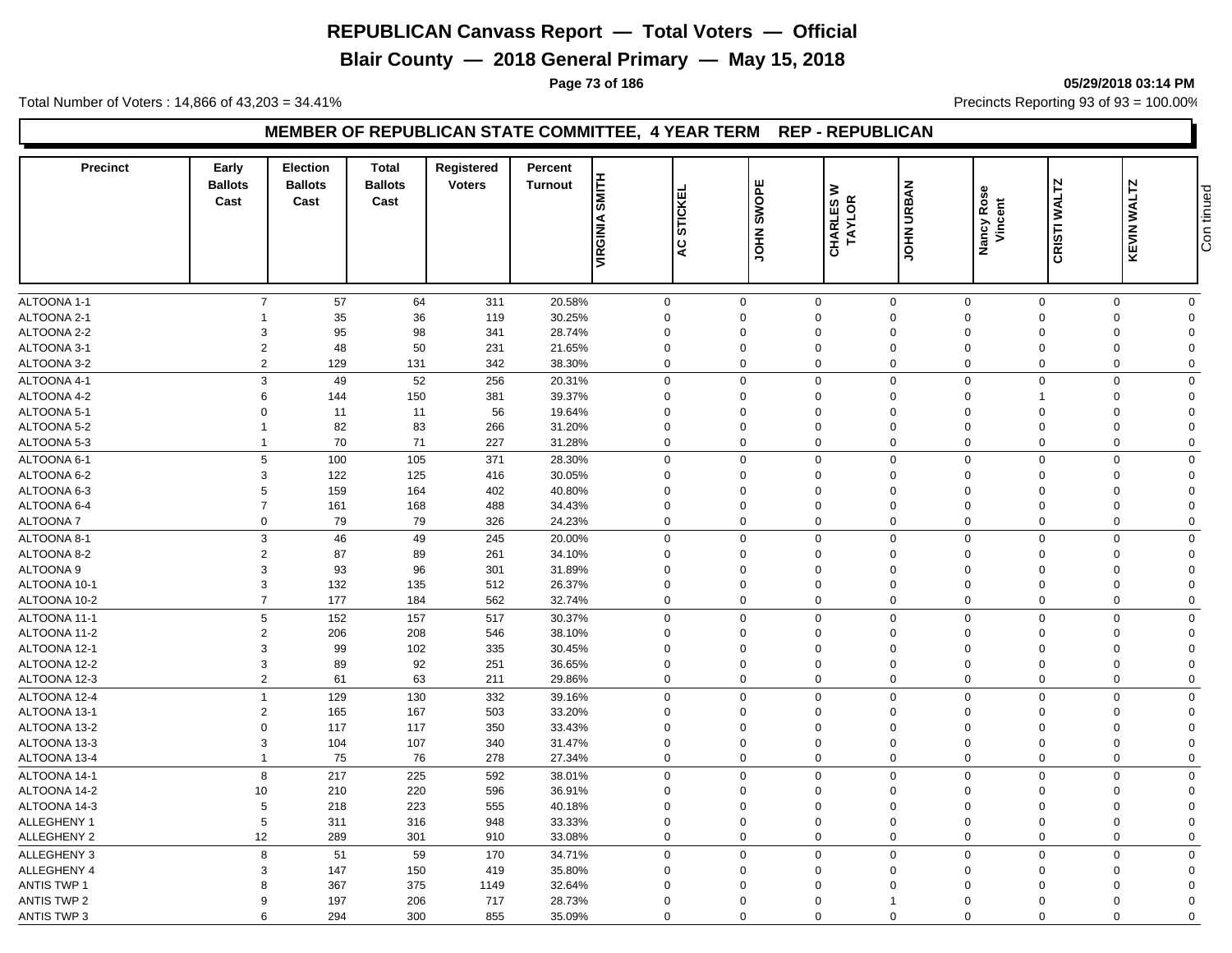**Blair County — 2018 General Primary — May 15, 2018**

**Page 74 of 186 05/29/2018 03:14 PM**

Total Number of Voters : 14,866 of 43,203 = 34.41% **Precincts Reporting 93 of 93** = 100.00%

#### **MEMBER OF REPUBLICAN STATE COMMITTEE, 4 YEAR TERM REP**

| <b>Precinct</b>        | Early<br><b>Ballots</b><br>Cast | <b>Election</b><br><b>Ballots</b><br>Cast | <b>Total</b><br><b>Ballots</b><br>Cast | Registered<br><b>Voters</b> | Percent<br><b>Turnout</b> | SMITH<br>VIRGINIA | ш<br><b>STICKE</b><br>Q | SWOPE<br>∣<br>Тон | ≥<br>TAYLOR<br>CHARLES | <b>JOHN URBAN</b>          | Nancy Rose<br>Vincent | CRISTI WALTZ | KEVIN WALTZ                |  |
|------------------------|---------------------------------|-------------------------------------------|----------------------------------------|-----------------------------|---------------------------|-------------------|-------------------------|-------------------|------------------------|----------------------------|-----------------------|--------------|----------------------------|--|
|                        |                                 |                                           |                                        |                             |                           |                   |                         |                   |                        |                            |                       |              |                            |  |
| BELLWOOD BORO          | $\overline{2}$                  | 190                                       | 192                                    | 641                         | 29.95%                    | $\mathbf 0$       |                         | $\mathbf 0$       | $\mathbf 0$            | $\mathbf 0$<br>$\mathbf 0$ |                       | $\mathbf 0$  | $\mathbf 0$<br>$\mathbf 0$ |  |
| <b>BLAIR TWP 1</b>     | 5                               | 277                                       | 282                                    | 694                         | 40.63%                    | $\mathbf 0$       |                         | $\Omega$          | $\Omega$               | $\mathbf 0$<br>$\Omega$    |                       | $\Omega$     | 0<br>$\Omega$              |  |
| <b>BLAIR TWP 2</b>     |                                 | 241                                       | 242                                    | 749                         | 32.31%                    | $\mathbf 0$       |                         | $\Omega$          | $\mathbf 0$            | $\mathbf 0$<br>$\Omega$    |                       | $\Omega$     | 0<br>$\Omega$              |  |
| <b>BLAIR TWP 3</b>     | 3                               | 185                                       | 188                                    | 210                         | 89.52%                    | $\mathbf 0$       |                         | $\Omega$          | 0                      | $\mathbf 0$<br>$\Omega$    | $\Omega$              |              | 0<br>$\Omega$              |  |
| <b>CATHARINE TWP</b>   | $\overline{1}$                  | 143                                       | 144                                    | 339                         | 42.48%                    | $\mathbf 0$       |                         | $\mathbf 0$       | $\mathbf 0$            | $\mathbf 0$<br>$\mathbf 0$ | $\overline{0}$        |              | $\mathbf 0$<br>$\mathbf 0$ |  |
| <b>DUNCANSVILLE</b>    | $\overline{7}$                  | 164                                       | 171                                    | 486                         | 35.19%                    | $\mathbf 0$       |                         | $\Omega$          | $\mathbf 0$            | $\mathbf 0$<br>$\Omega$    |                       | $\mathbf 0$  | $\mathbf 0$<br>$\Omega$    |  |
| <b>FRANKSTOWN TWP1</b> | 3                               | 306                                       | 309                                    | 782                         | 39.51%                    | $\mathbf 0$       |                         | $\Omega$          | -1                     | $\mathbf 0$<br>$\Omega$    | $\Omega$              |              | $\mathbf 0$<br>$\Omega$    |  |
| <b>FRANKSTOWN TWP2</b> | 10                              | 275                                       | 285                                    | 701                         | 40.66%                    | $\mathbf 0$       |                         | $\Omega$          | $\Omega$               | $\mathbf 0$<br>$\Omega$    |                       | $\Omega$     | $\mathbf 0$<br>$\Omega$    |  |
| <b>FRANKSTOWN TWP3</b> | 16                              | 331                                       | 347                                    | 842                         | 41.21%                    | $\mathbf 0$       |                         | $\Omega$          | $\Omega$               | $\mathbf 0$                |                       | $\Omega$     | $\Omega$<br>$\Omega$       |  |
| FRANKSTOWN TWP4        | 3                               | 193                                       | 196                                    | 552                         | 35.51%                    | $\mathbf 0$       |                         | $\Omega$          | $\mathbf 0$            | $\mathbf 0$<br>$\mathbf 0$ |                       | $\mathbf 0$  | $\mathbf 0$<br>$\Omega$    |  |
| <b>FRANKSTOWN TWP5</b> | $\overline{2}$                  | 287                                       | 289                                    | 782                         | 36.96%                    | $\mathbf 0$       |                         | $\Omega$          | $\mathbf 0$            | $\mathbf 0$<br>$\mathbf 0$ |                       | $\mathbf 0$  | $\mathbf 0$<br>$\Omega$    |  |
| <b>FREEDOM TWP 1</b>   | 3                               | 160                                       | 163                                    | 439                         | 37.13%                    | $\mathbf 0$       |                         | $\Omega$          | $\Omega$               | $\mathbf 0$<br>$\mathbf 0$ | $\Omega$              |              | $\mathbf 0$<br>$\Omega$    |  |
| FREEDOM TWP 2          | $\overline{7}$                  | 246                                       | 253                                    | 854                         | 29.63%                    | $\mathbf 0$       |                         | $\Omega$          | $\mathbf 0$            | $\mathbf 0$<br>$\Omega$    | $\mathbf 0$           |              | $\overline{2}$             |  |
| <b>GREENFIELD TWP1</b> | $\overline{2}$                  | 162                                       | 164                                    | 550                         | 29.82%                    | $\mathbf 0$       |                         | $\Omega$          | $\Omega$               | $\mathbf 0$<br>$\Omega$    | $\Omega$              |              | $\mathbf 0$<br>$\Omega$    |  |
| <b>GREENFIELD TWP2</b> | $\mathbf 0$                     | 26                                        | 26                                     | 72                          | 36.11%                    | $\mathbf 0$       |                         | $\Omega$          | $\mathbf 0$            | $\mathbf 0$<br>$\mathbf 0$ |                       | $\mathbf 0$  | $\mathbf 0$<br>$\Omega$    |  |
| <b>GREENFIELD TWP3</b> | $\mathbf 0$                     | 177                                       | 177                                    | 668                         | 26.50%                    | $\mathbf 0$       |                         | $\Omega$          | $\mathbf 0$            | $\mathbf 0$<br>$\mathbf 0$ |                       | $\Omega$     | $\mathbf 0$<br>$\Omega$    |  |
| <b>HOLLIDAYSBURG 1</b> | 4                               | 48                                        | 52                                     | 219                         | 23.74%                    | $\mathbf 0$       |                         | $\Omega$          | $\mathbf 0$            | $\mathbf 0$<br>$\Omega$    |                       | $\Omega$     | 0<br>$\Omega$              |  |
| <b>HOLLIDAYSBURG 2</b> | 5                               | 106                                       | 111                                    | 267                         | 41.57%                    | $\mathbf 0$       |                         | $\Omega$          | $\Omega$               | $\mathbf 0$<br>$\Omega$    |                       | $\mathbf 0$  | 0<br>$\Omega$              |  |
| <b>HOLLIDAYSBURG 3</b> | 13                              | 102                                       | 115                                    | 310                         | 37.10%                    | $\mathbf 0$       |                         | $\Omega$          | $\Omega$               | $\mathbf 0$<br>$\Omega$    |                       | $\Omega$     | $\mathbf 0$<br>$\Omega$    |  |
| <b>HOLLIDAYSBURG 4</b> | 6                               | 149                                       | 155                                    | 351                         | 44.16%                    | $\mathbf 0$       |                         | $\mathbf 0$       | $\mathbf 0$            | $\mathbf 0$<br>$\mathbf 0$ | $\overline{0}$        |              | $\mathbf 0$<br>$\mathbf 0$ |  |
|                        |                                 |                                           |                                        |                             |                           | $\mathbf 0$       |                         | $\Omega$          |                        | $\mathbf 0$                |                       | $\mathbf 0$  | $\mathbf 0$<br>$\Omega$    |  |
| <b>HOLLIDAYSBURG 5</b> | 15<br>3                         | 120                                       | 135                                    | 310                         | 43.55%                    |                   |                         |                   | $\mathbf 0$            | $\mathbf 0$                |                       |              |                            |  |
| <b>HOLLIDAYSBURG 6</b> |                                 | 115                                       | 118                                    | 293                         | 40.27%                    | $\mathbf 0$       |                         | $\Omega$          | $\Omega$               | $\mathbf 0$<br>$\Omega$    |                       | $\Omega$     | $\mathbf 0$<br>$\Omega$    |  |
| <b>HOLLIDAYSBURG 7</b> | $\overline{2}$                  | 130                                       | 132                                    | 313                         | 42.17%                    | $\overline{1}$    |                         | $\Omega$          | $\Omega$               | $\mathbf 0$<br>$\Omega$    |                       | $\Omega$     | $\mathbf 0$<br>$\Omega$    |  |
| <b>HUSTON TWP</b>      | 3                               | 225                                       | 228                                    | 586                         | 38.91%                    | $\mathbf 0$       |                         | $\Omega$          | $\Omega$               | $\mathbf 0$<br>$\Omega$    | $\Omega$              |              | $\mathbf 0$<br>$\Omega$    |  |
| <b>JUNIATA TWP</b>     | 3                               | 152                                       | 155                                    | 486                         | 31.89%                    | $\mathbf 0$       |                         | $\Omega$          | $\mathbf 0$            | $\mathbf 0$<br>$\Omega$    |                       | $\mathbf 0$  | $\mathbf 0$<br>$\mathbf 0$ |  |
| <b>LOGAN TWP 1</b>     | $\overline{2}$                  | 262                                       | 264                                    | 756                         | 34.92%                    | $\mathbf 0$       |                         | $\Omega$          | $\mathbf 0$            | $\mathbf 0$<br>$\mathbf 0$ |                       | $\mathbf 0$  | $\mathbf 0$<br>$\Omega$    |  |
| <b>LOGAN TWP 2</b>     | 11                              | 341                                       | 352                                    | 893                         | 39.42%                    | $\mathbf 0$       |                         | $\Omega$          | $\Omega$               | $\mathbf 0$<br>$\Omega$    |                       | $\Omega$     | $\mathbf 0$<br>$\Omega$    |  |
| <b>LOGAN TWP 3</b>     | 8                               | 183                                       | 191                                    | 481                         | 39.71%                    | $\mathbf 0$       |                         | $\Omega$          | 0                      | $\mathbf 0$<br>$\Omega$    |                       | $\Omega$     | $\mathbf 0$<br>$\Omega$    |  |
| <b>LOGAN TWP 4</b>     | $\overline{2}$                  | 220                                       | 222                                    | 660                         | 33.64%                    | $\mathbf 0$       |                         | $\Omega$          | $\Omega$               | $\mathbf 0$<br>$\Omega$    | $\Omega$              |              | $\mathbf 0$<br>$\Omega$    |  |
| <b>LOGAN TWP 5</b>     | $\overline{4}$                  | 244                                       | 248                                    | 679                         | 36.52%                    | $\mathbf 0$       |                         | $\Omega$          | $\mathbf{0}$           | $\mathbf 0$<br>$\Omega$    |                       | $\mathbf 0$  | $\mathbf 0$<br>$\Omega$    |  |
| LOGAN TWP 6            | $\overline{7}$                  | 253                                       | 260                                    | 857                         | 30.34%                    | $\mathbf 0$       |                         | $\Omega$          | $\mathbf 0$            | $\mathbf 0$<br>$\mathbf 0$ |                       | $\Omega$     | $\mathbf 0$<br>$\Omega$    |  |
| <b>LOGAN TWP 7</b>     | $\Omega$                        | 122                                       | 122                                    | 300                         | 40.67%                    | $\mathbf 0$       |                         |                   | $\Omega$               | $\mathbf 0$<br>$\Omega$    |                       | $\Omega$     | $\mathbf 0$<br>$\Omega$    |  |
| <b>MARTINSBURG 1</b>   | $\overline{4}$                  | 163                                       | 167                                    | 394                         | 42.39%                    | $\mathbf 0$       |                         | $\Omega$          | $\Omega$               | $\mathbf 0$<br>$\mathbf 0$ |                       | $\Omega$     | $\mathbf 0$<br>$\Omega$    |  |
| <b>MARTINSBURG 2</b>   | 10                              | 186                                       | 196                                    | 483                         | 40.58%                    | $\mathbf 0$       |                         | $\Omega$          | $\mathbf 0$            | $\mathbf 0$<br>$\mathbf 0$ | $\Omega$              |              | $\mathbf 0$<br>$\Omega$    |  |
| <b>NEWRY BORO</b>      | $\mathbf 0$                     | 15                                        | 15                                     | 53                          | 28.30%                    | $\mathbf 0$       |                         | $\Omega$          | $\mathbf 0$            | $\mathbf 0$<br>$\mathbf 0$ |                       | $\mathbf 0$  | $\mathbf 0$<br>$\Omega$    |  |
| NORTH WOODBURY         | 25                              | 416                                       | 441                                    | 1164                        | 37.89%                    | $\mathbf 0$       |                         | $\Omega$          | $\mathbf 0$            | $\mathbf 0$<br>$\Omega$    |                       | $\mathbf 0$  | $\mathbf 0$<br>$\mathbf 0$ |  |
| ROARING SPG 1          | $\Omega$                        | 49                                        | 49                                     | 224                         | 21.88%                    | $\mathbf 0$       |                         | $\Omega$          | $\Omega$               | $\mathbf 0$<br>$\Omega$    | $\Omega$              |              | 0<br>$\Omega$              |  |
| <b>ROARING SPG 2</b>   | $\overline{2}$                  | 150                                       | 152                                    | 384                         | 39.58%                    | $\mathbf 0$       |                         | $\Omega$          | $\Omega$               | $\Omega$<br>$\Omega$       |                       | $\Omega$     | 0<br>$\Omega$              |  |
| <b>ROARING SPG 3</b>   | $\mathbf 0$                     | 105                                       | 105                                    | 317                         | 33.12%                    | $\mathbf 0$       |                         | $\mathbf 0$       | $\mathbf 0$            | $\mathbf 0$<br>$\Omega$    |                       | $\mathbf 0$  | 0<br>$\Omega$              |  |
| SNYDER TWP 1           | 5                               | 144                                       | 149                                    | 537                         | 27.75%                    | $\Omega$          |                         | $\Omega$          | $\Omega$               | $\Omega$<br>$\Omega$       | $\Omega$              |              | $\Omega$<br>$\Omega$       |  |
|                        |                                 |                                           |                                        |                             |                           |                   |                         |                   |                        |                            |                       |              |                            |  |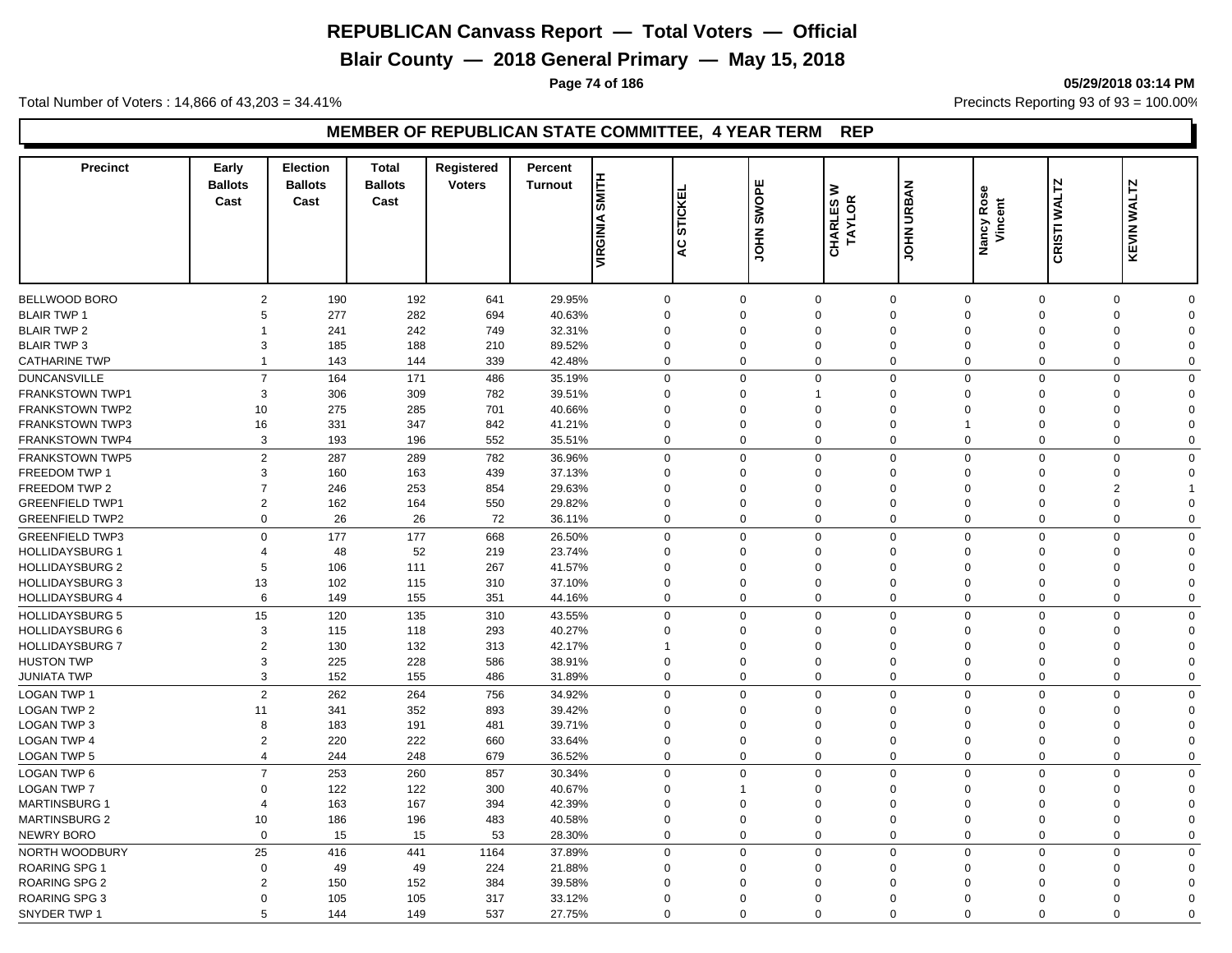**Blair County — 2018 General Primary — May 15, 2018**

**Page 75 of 186 05/29/2018 03:14 PM**

Total Number of Voters : 14,866 of 43,203 = 34.41% **Precincts Reporting 93 of 93** = 100.00%

## **MEMBER OF REPUBLICAN STATE COMMITTEE, 4 YEAR TERM REP**

| <b>HILM</b><br><b>Ballots</b><br><b>Ballots</b><br><b>Ballots</b><br><b>Voters</b><br>ш<br><b>Turnout</b><br>z<br>3<br>Rose<br>$\overline{6}$<br>⋖<br><b>STICKEI</b><br><b>HAN</b><br>Cast<br>CHARLES \<br>TAYLOR<br>Cast<br>Cast<br>Ĕ<br><b>URB</b><br>ທ<br>ŠŇ<br>Nancy<br>Vince<br>CRISTI<br><b>URGINI</b><br>좊<br>z<br>ᆂ<br> ೪<br>$\overline{\mathbf{o}}$<br>$\circ$<br>∍ | N<br>⊢<br><b>UAL</b><br><b>KEVIN</b> |
|------------------------------------------------------------------------------------------------------------------------------------------------------------------------------------------------------------------------------------------------------------------------------------------------------------------------------------------------------------------------------|--------------------------------------|
| 228<br>231<br>785<br>29.43%<br>SNYDER TWP 2<br>$\Omega$<br>$\Omega$                                                                                                                                                                                                                                                                                                          | $\Omega$                             |
| 375<br>33.36%<br><b>TAYLOR TWP</b><br>381<br>1142<br>$\Omega$                                                                                                                                                                                                                                                                                                                |                                      |
| 132<br><b>TYRONE TWP 1</b><br>370<br>36.22%<br>134                                                                                                                                                                                                                                                                                                                           |                                      |
| TYRONE TWP 2<br>113<br>348<br>32.76%<br>114<br>$\Omega$                                                                                                                                                                                                                                                                                                                      |                                      |
| TYRONE BORO 1<br>106<br>332<br>106<br>31.93%<br>0<br>$\Omega$<br>0<br>$\Omega$                                                                                                                                                                                                                                                                                               | 0                                    |
| 65<br>65<br><b>TYRONE BORO 2</b><br>244<br>26.64%<br>$\Omega$<br>$\mathbf 0$<br>0<br>0<br>$\Omega$                                                                                                                                                                                                                                                                           | $\Omega$                             |
| 51<br><b>TYRONE BORO 3</b><br>50<br>188<br>27.13%<br>$\Omega$                                                                                                                                                                                                                                                                                                                |                                      |
| <b>TYRONE BORO 4</b><br>42<br>27.27%<br>41<br>154                                                                                                                                                                                                                                                                                                                            |                                      |
| <b>TYRONE BORO 5</b><br>50<br>51<br>199<br>25.63%<br>$\Omega$                                                                                                                                                                                                                                                                                                                |                                      |
| TYRONE BORO 6<br>143<br>143<br>393<br>36.39%<br>0<br>0<br>$\Omega$<br>0                                                                                                                                                                                                                                                                                                      |                                      |
| <b>TYRONE BORO 7</b><br>88<br>272<br>89<br>32.72%<br>$\Omega$<br>$\Omega$<br>0<br>$\Omega$                                                                                                                                                                                                                                                                                   | $\Omega$                             |
| WILLIAMSBURG<br>154<br>160<br>458<br>34.93%                                                                                                                                                                                                                                                                                                                                  |                                      |
| WOODBURY TWP<br>202<br>203<br>652<br>31.13%                                                                                                                                                                                                                                                                                                                                  |                                      |
| <b>Totals</b><br>382<br>14484<br>14866<br>43203                                                                                                                                                                                                                                                                                                                              | 2                                    |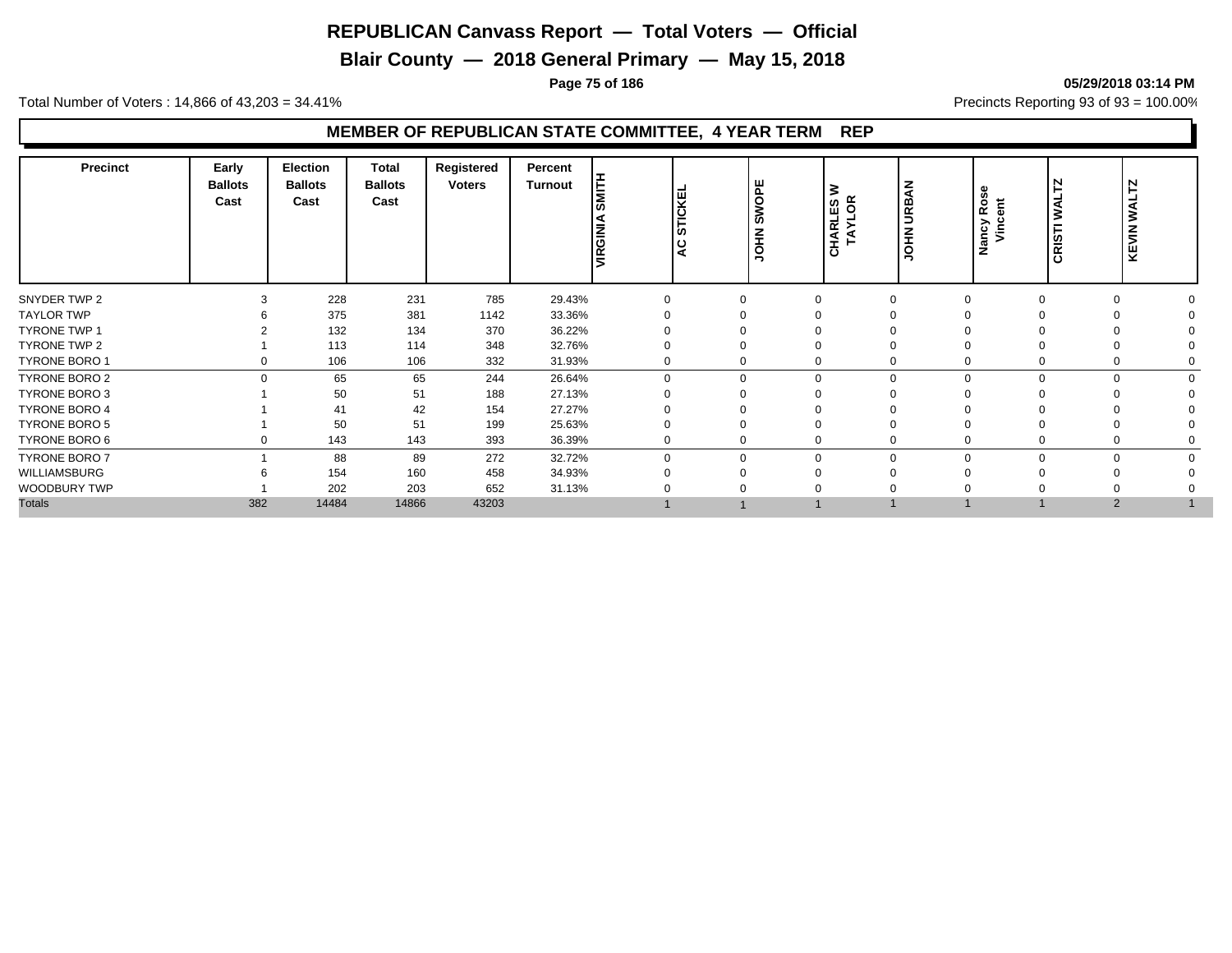**Blair County — 2018 General Primary — May 15, 2018**

**Page 76 of 186 05/29/2018 03:14 PM**

Total Number of Voters : 14,866 of 43,203 = 34.41% **Precincts Reporting 93 of 93** = 100.00%

#### **MEMBER OF REPUBLICAN STATE COMMITTEE, 4 YEAR TERM REP - REPUBLICAN**

| <b>Precinct</b>    | Early                  | <b>Election</b>        | <b>Total</b>           | Registered    | Percent        |                      |               | ш                        |                |     |  |
|--------------------|------------------------|------------------------|------------------------|---------------|----------------|----------------------|---------------|--------------------------|----------------|-----|--|
|                    | <b>Ballots</b><br>Cast | <b>Ballots</b><br>Cast | <b>Ballots</b><br>Cast | <b>Voters</b> | <b>Turnout</b> | <b>MILLIAM WHITE</b> | Ethan V. Wilt |                          |                |     |  |
|                    |                        |                        |                        |               |                |                      |               | <b>WOLESLAGL</b><br>DAVE | <b>Totals</b>  |     |  |
|                    |                        |                        |                        |               |                |                      |               |                          |                |     |  |
|                    |                        |                        |                        |               |                |                      |               |                          |                |     |  |
|                    |                        |                        |                        |               |                |                      |               |                          |                |     |  |
|                    |                        |                        |                        |               |                |                      |               |                          |                |     |  |
| ALTOONA 1-1        | $\overline{7}$         | 57                     | 64                     | 311           | 20.58%         | $\mathbf 0$          | $\mathbf 0$   |                          | $\mathbf 0$    | 145 |  |
| ALTOONA 2-1        | $\mathbf{1}$           | 35                     | 36                     | 119           | 30.25%         | $\mathbf 0$          | $\Omega$      |                          | $\mathbf 0$    | 84  |  |
| ALTOONA 2-2        | 3                      | 95                     | 98                     | 341           | 28.74%         | $\boldsymbol{0}$     | $\Omega$      |                          | $\mathbf 0$    | 192 |  |
| ALTOONA 3-1        | $\overline{2}$         | 48                     | 50                     | 231           | 21.65%         | $\boldsymbol{0}$     | $\mathbf 0$   |                          | $\mathbf 0$    | 100 |  |
| ALTOONA 3-2        | $\overline{2}$         | 129                    | 131                    | 342           | 38.30%         | $\mathbf 0$          | $\mathsf 0$   |                          | $\mathbf 0$    | 280 |  |
| ALTOONA 4-1        | $\mathsf 3$            | 49                     | 52                     | 256           | 20.31%         | $\mathbf 0$          | $\Omega$      |                          | $\mathsf 0$    | 110 |  |
| ALTOONA 4-2        | 6                      | 144                    | 150                    | 381           | 39.37%         | $\mathbf 0$          | $\Omega$      |                          | $\mathbf 0$    | 320 |  |
| ALTOONA 5-1        | $\mathbf 0$            | 11                     | 11                     | 56            | 19.64%         | $\mathbf 0$          | $\Omega$      |                          | $\mathbf 0$    | 16  |  |
| ALTOONA 5-2        | $\mathbf{1}$           | 82                     | 83                     | 266           | 31.20%         | $\mathbf 0$          | $\Omega$      |                          | $\mathbf 0$    | 171 |  |
| ALTOONA 5-3        | $\mathbf{1}$           | 70                     | 71                     | 227           | 31.28%         | $\mathbf 0$          | $\mathsf 0$   |                          | $\mathbf 0$    | 155 |  |
| ALTOONA 6-1        | 5                      | 100                    | 105                    | 371           | 28.30%         | $\mathbf 0$          | $\mathsf 0$   |                          | $\mathbf 0$    | 228 |  |
| ALTOONA 6-2        | 3                      | 122                    | 125                    | 416           | 30.05%         | $\mathbf 0$          | $\mathbf 0$   |                          | $\mathbf 0$    | 258 |  |
| ALTOONA 6-3        | $\,$ 5 $\,$            | 159                    | 164                    | 402           | 40.80%         | $\mathbf 0$          | $\Omega$      |                          | $\mathbf 0$    | 328 |  |
| ALTOONA 6-4        | $\overline{7}$         | 161                    | 168                    | 488           | 34.43%         | $\mathbf 0$          | $\Omega$      |                          | $\mathbf 0$    | 357 |  |
| ALTOONA 7          | $\mathbf 0$            | 79                     | 79                     | 326           | 24.23%         | $\mathbf 0$          | 0             |                          | $\mathbf 0$    | 188 |  |
| ALTOONA 8-1        | $\mathbf{3}$           | 46                     | 49                     | 245           | 20.00%         | $\mathbf 0$          | $\mathbf 0$   |                          | $\mathbf 0$    | 98  |  |
| ALTOONA 8-2        | $\overline{c}$         | 87                     | 89                     | 261           | 34.10%         | $\boldsymbol{0}$     | $\Omega$      |                          | $\mathbf 0$    | 202 |  |
| ALTOONA 9          | $\mathbf{3}$           | 93                     | 96                     | 301           | 31.89%         | $\mathbf 0$          | $\Omega$      |                          | $\mathbf 0$    | 211 |  |
| ALTOONA 10-1       | 3                      | 132                    | 135                    | 512           | 26.37%         | $\mathbf 0$          | $\Omega$      |                          | $\mathbf 0$    | 277 |  |
| ALTOONA 10-2       | $\overline{7}$         | 177                    | 184                    | 562           | 32.74%         | $\mathbf 0$          | 0             |                          | $\mathbf 0$    | 400 |  |
| ALTOONA 11-1       | $\,$ 5 $\,$            | 152                    | 157                    | 517           | 30.37%         | $\mathbf 0$          | $\mathbf 0$   |                          | $\mathsf 0$    | 341 |  |
| ALTOONA 11-2       | $\sqrt{2}$             | 206                    | 208                    | 546           | 38.10%         | $\mathbf 0$          | $\Omega$      |                          | $\mathbf 0$    | 439 |  |
| ALTOONA 12-1       | $\mathbf{3}$           | 99                     | 102                    | 335           | 30.45%         | $\mathbf 0$          | $\Omega$      |                          | $\mathbf 0$    | 222 |  |
| ALTOONA 12-2       | $\mathbf{3}$           | 89                     | 92                     | 251           | 36.65%         | $\boldsymbol{0}$     | $\Omega$      |                          | $\mathbf 0$    | 208 |  |
| ALTOONA 12-3       | 2                      | 61                     | 63                     | 211           | 29.86%         | $\mathbf 0$          | $\Omega$      |                          | $\mathbf 0$    | 125 |  |
| ALTOONA 12-4       | $\mathbf{1}$           | 129                    | 130                    | 332           | 39.16%         | $\mathbf 0$          | $\mathsf 0$   |                          | $\mathbf 0$    | 282 |  |
| ALTOONA 13-1       | 2                      | 165                    | 167                    | 503           | 33.20%         | $\mathbf 0$          | $\Omega$      |                          | $\overline{2}$ | 368 |  |
| ALTOONA 13-2       | $\mathbf 0$            | 117                    | 117                    | 350           | 33.43%         | $\mathbf 0$          | $\Omega$      |                          | $\mathbf 0$    | 262 |  |
| ALTOONA 13-3       | 3                      | 104                    | 107                    | 340           | 31.47%         | $\boldsymbol{0}$     | $\mathbf 0$   |                          | $\mathbf 0$    | 243 |  |
| ALTOONA 13-4       | $\mathbf{1}$           | 75                     | 76                     | 278           | 27.34%         | $\mathbf 0$          | $\Omega$      |                          | $\mathbf 0$    | 165 |  |
| ALTOONA 14-1       | 8                      | 217                    | 225                    | 592           | 38.01%         | $\boldsymbol{0}$     | $\Omega$      |                          | $\mathbf 0$    | 502 |  |
| ALTOONA 14-2       | 10                     | 210                    | 220                    | 596           | 36.91%         | $\mathbf 0$          | $\Omega$      |                          | $\mathbf 0$    | 477 |  |
| ALTOONA 14-3       | $\sqrt{5}$             | 218                    | 223                    | 555           | 40.18%         | $\mathbf 0$          | $\Omega$      |                          | $\mathbf 0$    | 458 |  |
| ALLEGHENY 1        | $\sqrt{5}$             | 311                    | 316                    | 948           | 33.33%         | $\boldsymbol{0}$     | $\mathbf 0$   |                          | $\mathbf 0$    | 692 |  |
| <b>ALLEGHENY 2</b> | 12                     | 289                    | 301                    | 910           | 33.08%         | $\mathbf 0$          | $\Omega$      |                          | $\mathbf 0$    | 655 |  |
| ALLEGHENY 3        | $\,8\,$                | 51                     | 59                     | 170           | 34.71%         | $\Omega$             | $\Omega$      |                          | $\mathsf 0$    | 138 |  |
| <b>ALLEGHENY 4</b> | $\mathsf 3$            | 147                    | 150                    | 419           | 35.80%         | $\Omega$             | $\Omega$      |                          | $\mathbf 0$    | 326 |  |
| <b>ANTIS TWP 1</b> | 8                      | 367                    | 375                    | 1149          | 32.64%         | $\Omega$             | $\Omega$      |                          | $\mathbf 0$    | 796 |  |
| ANTIS TWP 2        | 9                      | 197                    | 206                    | 717           | 28.73%         | $\mathbf 0$          | $\Omega$      |                          | $\mathbf 0$    | 461 |  |
| <b>ANTIS TWP 3</b> | 6                      | 294                    | 300                    | 855           | 35.09%         | $\mathbf 0$          | $\mathbf 0$   |                          | $\mathbf 0$    | 616 |  |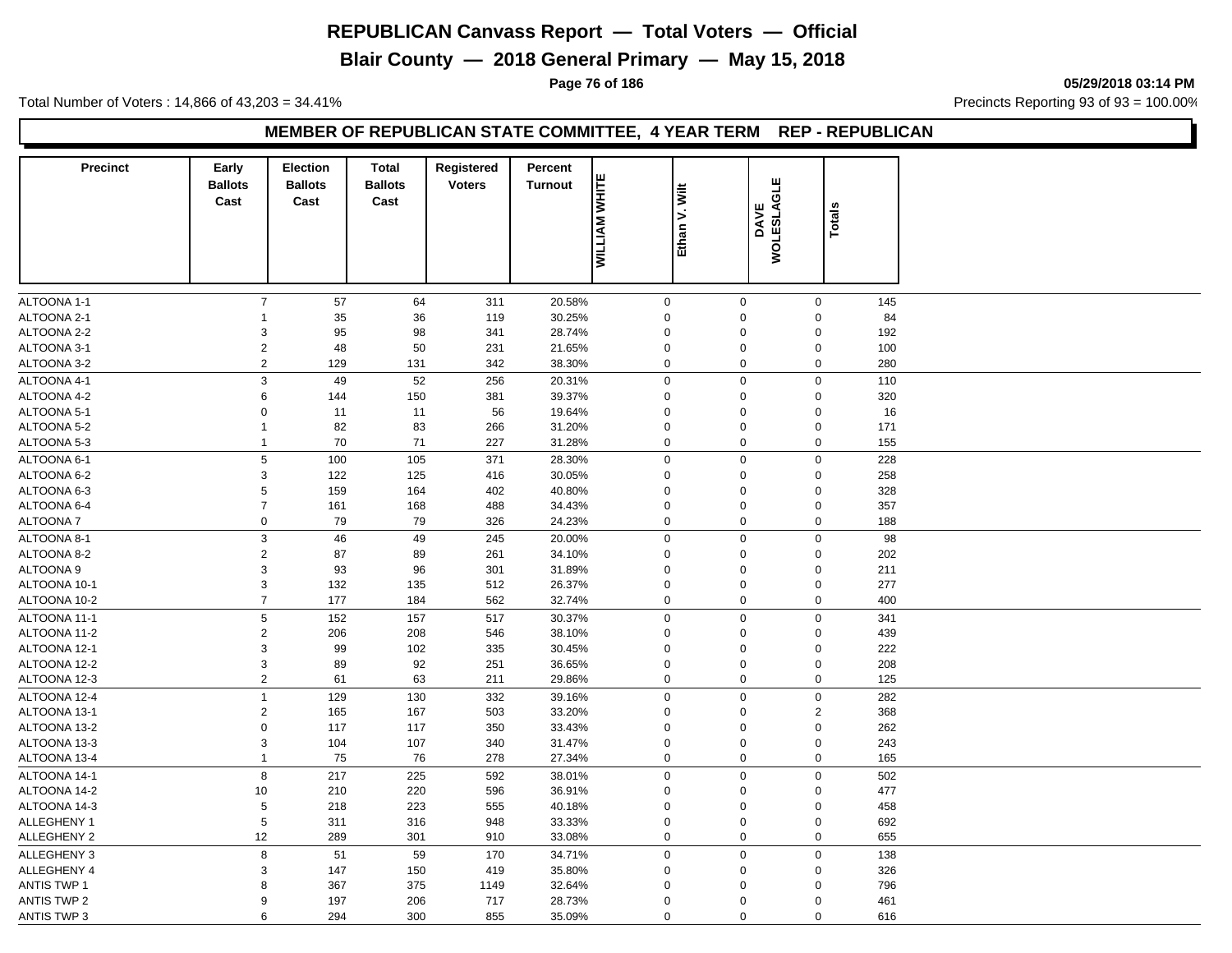**Blair County — 2018 General Primary — May 15, 2018**

**Page 77 of 186 05/29/2018 03:14 PM**

Total Number of Voters : 14,866 of 43,203 = 34.41% **Precincts Reporting 93 of 93** = 100.00%

#### **MEMBER OF REPUBLICAN STATE COMMITTEE, 4 YEAR TERM REP**

| <b>Precinct</b>        | Early<br><b>Ballots</b><br>Cast | <b>Election</b><br><b>Ballots</b><br>Cast | <b>Total</b><br><b>Ballots</b><br>Cast | Registered<br><b>Voters</b> | Percent<br><b>Turnout</b> | <b>MILLIAM WHITE</b> | V. Wilt<br>Ethan | <b>GLE</b><br>DAVE<br>WOLESLAO | ≝<br>Total       |     |
|------------------------|---------------------------------|-------------------------------------------|----------------------------------------|-----------------------------|---------------------------|----------------------|------------------|--------------------------------|------------------|-----|
|                        |                                 |                                           |                                        |                             |                           |                      |                  |                                |                  |     |
| <b>BELLWOOD BORO</b>   | $\overline{2}$                  | 190                                       | 192                                    | 641                         | 29.95%                    | $\mathsf 0$          | $\mathbf 0$      |                                | $\mathbf 0$      | 401 |
| <b>BLAIR TWP 1</b>     | 5                               | 277                                       | 282                                    | 694                         | 40.63%                    | $\mathbf 0$          | $\Omega$         |                                | $\boldsymbol{0}$ | 596 |
| <b>BLAIR TWP 2</b>     | $\mathbf{1}$                    | 241                                       | 242                                    | 749                         | 32.31%                    | $\mathbf 0$          | $\overline{0}$   |                                | $\boldsymbol{0}$ | 559 |
| <b>BLAIR TWP 3</b>     | 3                               | 185                                       | 188                                    | 210                         | 89.52%                    | $\mathbf 0$          | $\Omega$         |                                | $\mathbf 0$      | 415 |
| <b>CATHARINE TWP</b>   | $\mathbf{1}$                    | 143                                       | 144                                    | 339                         | 42.48%                    | $\mathbf 0$          | $\mathbf 0$      |                                | $\mathbf 0$      | 293 |
| <b>DUNCANSVILLE</b>    | $\overline{7}$                  | 164                                       | 171                                    | 486                         | 35.19%                    | $\mathbf 0$          | $\overline{0}$   |                                | $\mathbf 0$      | 378 |
| <b>FRANKSTOWN TWP1</b> | 3                               | 306                                       | 309                                    | 782                         | 39.51%                    | $\mathbf 0$          | $\mathbf 0$      |                                | $\mathbf 0$      | 668 |
| <b>FRANKSTOWN TWP2</b> | 10                              | 275                                       | 285                                    | 701                         | 40.66%                    | $\mathbf 0$          | $\overline{0}$   |                                | $\boldsymbol{0}$ | 651 |
| <b>FRANKSTOWN TWP3</b> | 16                              | 331                                       | 347                                    | 842                         | 41.21%                    | $\mathbf 0$          | $\mathbf 0$      |                                | $\mathbf 0$      | 786 |
| <b>FRANKSTOWN TWP4</b> | 3                               | 193                                       | 196                                    | 552                         | 35.51%                    | $\mathbf 0$          | $\overline{0}$   |                                | $\mathbf 0$      | 431 |
| <b>FRANKSTOWN TWP5</b> | $\sqrt{2}$                      | 287                                       | 289                                    | 782                         | 36.96%                    | $\boldsymbol{0}$     | $\overline{0}$   |                                | $\mathbf 0$      | 622 |
| FREEDOM TWP 1          | 3                               | 160                                       | 163                                    | 439                         | 37.13%                    | $\Omega$             | $\mathbf 0$      |                                | $\mathbf 0$      | 325 |
| FREEDOM TWP 2          | $\overline{7}$                  | 246                                       | 253                                    | 854                         | 29.63%                    | $\mathbf 0$          | $\overline{0}$   |                                | $\boldsymbol{0}$ | 537 |
| <b>GREENFIELD TWP1</b> | 2                               | 162                                       | 164                                    | 550                         | 29.82%                    | $\Omega$             | $\Omega$         |                                | 0                | 364 |
| <b>GREENFIELD TWP2</b> | $\mathbf 0$                     | 26                                        | 26                                     | 72                          | 36.11%                    | $\mathbf 0$          | $\mathbf 0$      |                                | $\mathbf 0$      | 55  |
| <b>GREENFIELD TWP3</b> | $\mathsf 0$                     | 177                                       | 177                                    | 668                         | 26.50%                    | $\mathbf 0$          | $\Omega$         |                                | $\mathsf 0$      | 378 |
| <b>HOLLIDAYSBURG 1</b> | 4                               | 48                                        | 52                                     | 219                         | 23.74%                    | $\mathbf 0$          | $\overline{0}$   |                                | $\mathbf 0$      | 128 |
| <b>HOLLIDAYSBURG 2</b> | 5                               | 106                                       | 111                                    | 267                         | 41.57%                    | $\Omega$             | $\Omega$         |                                | $\mathbf 0$      | 262 |
| <b>HOLLIDAYSBURG 3</b> | 13                              | 102                                       | 115                                    | 310                         | 37.10%                    | $\mathbf 0$          | $\overline{0}$   |                                | $\boldsymbol{0}$ | 236 |
| <b>HOLLIDAYSBURG 4</b> | 6                               | 149                                       | 155                                    | 351                         | 44.16%                    | $\mathbf 0$          | $\mathbf 0$      |                                | $\mathbf 0$      | 328 |
| <b>HOLLIDAYSBURG 5</b> | 15                              | 120                                       | 135                                    | 310                         | 43.55%                    | $\mathbf 0$          | $\overline{0}$   |                                | $\mathsf 0$      | 284 |
| <b>HOLLIDAYSBURG 6</b> | 3                               | 115                                       | 118                                    | 293                         | 40.27%                    | $\mathbf 0$          | $\overline{0}$   |                                | $\boldsymbol{0}$ | 248 |
| <b>HOLLIDAYSBURG 7</b> | $\overline{2}$                  | 130                                       | 132                                    | 313                         | 42.17%                    | $\Omega$             | $\overline{0}$   |                                | $\pmb{0}$        | 288 |
| <b>HUSTON TWP</b>      | $\mathsf 3$                     | 225                                       | 228                                    | 586                         | 38.91%                    | $\mathbf 0$          | $\mathbf 0$      |                                | $\boldsymbol{0}$ | 483 |
| JUNIATA TWP            | 3                               | 152                                       | 155                                    | 486                         | 31.89%                    | $\mathbf 0$          | $\mathbf 0$      |                                | $\mathbf 0$      | 324 |
| <b>LOGAN TWP 1</b>     | $\overline{2}$                  | 262                                       | 264                                    | 756                         | 34.92%                    | $\mathbf 0$          | $\mathbf 0$      |                                | $\mathbf 0$      | 546 |
| <b>LOGAN TWP 2</b>     | 11                              | 341                                       | 352                                    | 893                         | 39.42%                    | $\Omega$             | $\overline{0}$   |                                | $\boldsymbol{0}$ | 781 |
| <b>LOGAN TWP 3</b>     | 8                               | 183                                       | 191                                    | 481                         | 39.71%                    | $\Omega$             | $\Omega$         |                                | $\mathbf 0$      | 427 |
| <b>LOGAN TWP 4</b>     | $\sqrt{2}$                      | 220                                       | 222                                    | 660                         | 33.64%                    | $\mathbf 0$          | $\overline{1}$   |                                | $\boldsymbol{0}$ | 510 |
| <b>LOGAN TWP 5</b>     | $\overline{4}$                  | 244                                       | 248                                    | 679                         | 36.52%                    | $\mathbf 0$          | $\overline{0}$   |                                | $\mathbf 0$      | 498 |
| <b>LOGAN TWP 6</b>     | $\overline{7}$                  | 253                                       | 260                                    | 857                         | 30.34%                    | $\mathbf 0$          | $\mathbf 0$      |                                | $\mathbf 0$      | 588 |
| <b>LOGAN TWP 7</b>     | $\mathbf 0$                     | 122                                       | 122                                    | 300                         | 40.67%                    | $\mathbf 0$          | $\overline{0}$   |                                | $\mathbf 0$      | 252 |
| <b>MARTINSBURG 1</b>   | 4                               | 163                                       | 167                                    | 394                         | 42.39%                    | $\Omega$             | $\overline{0}$   |                                | $\mathbf 0$      | 357 |
| <b>MARTINSBURG 2</b>   | 10                              | 186                                       | 196                                    | 483                         | 40.58%                    | $\mathbf 0$          | $\Omega$         |                                | $\mathbf 0$      | 406 |
| <b>NEWRY BORO</b>      | $\mathsf 0$                     | 15                                        | 15                                     | 53                          | 28.30%                    | $\mathbf 0$          | $\mathbf 0$      |                                | $\mathbf 0$      | 31  |
| NORTH WOODBURY         | 25                              | 416                                       | 441                                    | 1164                        | 37.89%                    | $\boldsymbol{0}$     | $\overline{0}$   |                                | $\mathsf 0$      | 949 |
| <b>ROARING SPG 1</b>   | $\boldsymbol{0}$                | 49                                        | 49                                     | 224                         | 21.88%                    | $\mathbf 0$          | $\Omega$         |                                | $\mathbf 0$      | 109 |
| <b>ROARING SPG 2</b>   | $\overline{2}$                  | 150                                       | 152                                    | 384                         | 39.58%                    | $\Omega$             | $\mathbf 0$      |                                | $\Omega$         | 341 |
| <b>ROARING SPG 3</b>   | $\mathbf 0$                     | 105                                       | 105                                    | 317                         | 33.12%                    | $\Omega$             | $\Omega$         |                                | $\Omega$         | 244 |
| SNYDER TWP 1           | 5                               | 144                                       | 149                                    | 537                         | 27.75%                    | $\Omega$             | $\Omega$         |                                | $\mathbf 0$      | 332 |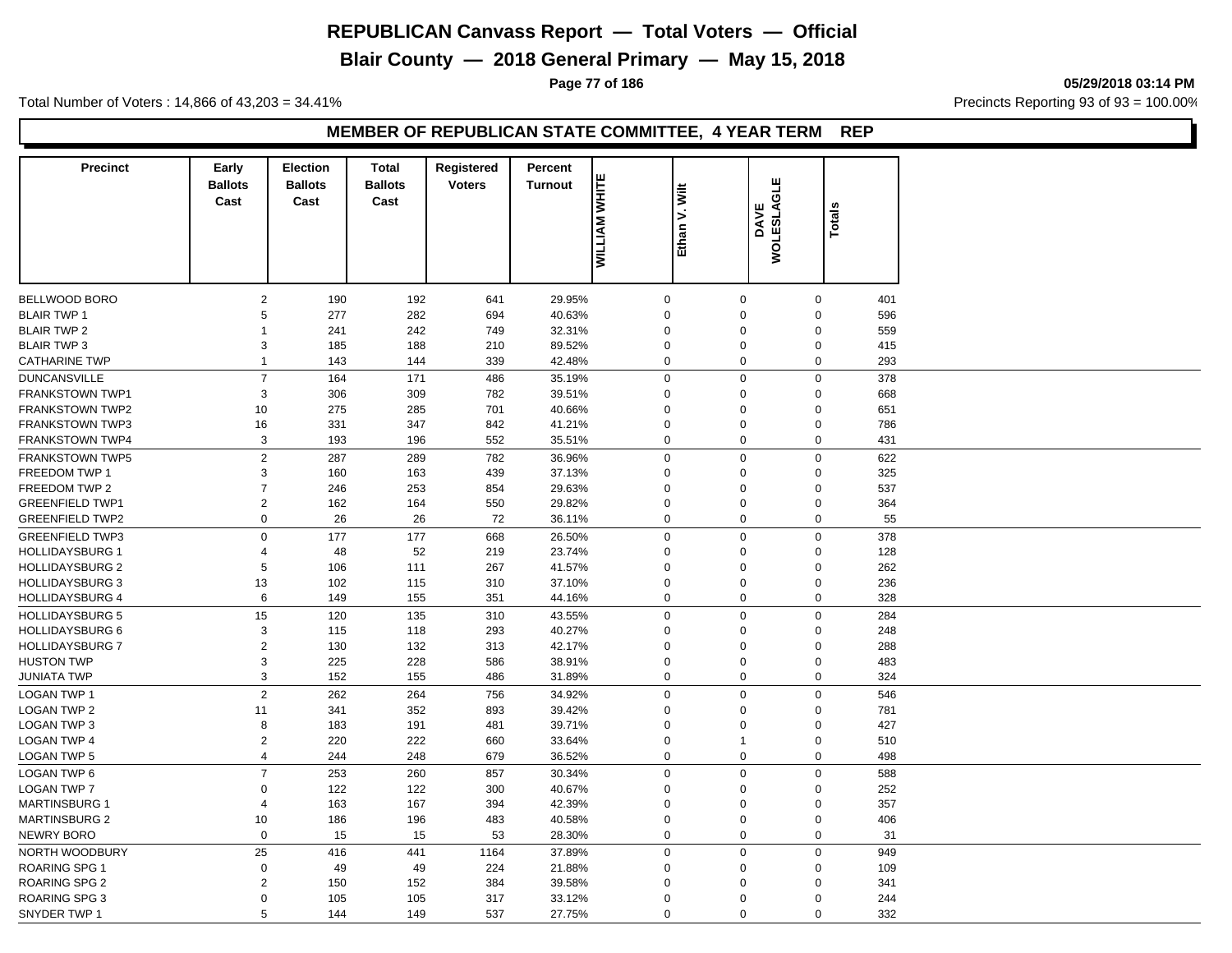**Blair County — 2018 General Primary — May 15, 2018**

**Page 78 of 186 05/29/2018 03:14 PM**

Total Number of Voters : 14,866 of 43,203 = 34.41% **Precincts Reporting 93 of 93** = 100.00%

#### **MEMBER OF REPUBLICAN STATE COMMITTEE, 4 YEAR TERM REP**

| <b>Precinct</b>      | Early<br><b>Ballots</b><br>Cast | <b>Election</b><br><b>Ballots</b><br>Cast | Total<br><b>Ballots</b><br>Cast | Registered<br><b>Voters</b> | Percent<br><b>Turnout</b> | <b>WHITE</b><br><b>MILLIAM</b> | <b>Wilt</b><br>><br>Ethan | щ<br>ಕ<br>DAVE<br>ESLA<br><b>WOLE:</b> | <b>Totals</b>  |       |
|----------------------|---------------------------------|-------------------------------------------|---------------------------------|-----------------------------|---------------------------|--------------------------------|---------------------------|----------------------------------------|----------------|-------|
| SNYDER TWP 2         | 3                               | 228                                       | 231                             | 785                         | 29.43%                    | 0                              | 0                         |                                        | 0              | 478   |
| <b>TAYLOR TWP</b>    |                                 | 375                                       | 381                             | 1142                        | 33.36%                    | 0                              | 0                         |                                        | 0              | 851   |
| <b>TYRONE TWP 1</b>  |                                 | 132                                       | 134                             | 370                         | 36.22%                    | $\mathbf 0$                    | $\Omega$                  |                                        | 0              | 286   |
| TYRONE TWP 2         |                                 | 113                                       | 114                             | 348                         | 32.76%                    | $\mathbf 0$                    | $\Omega$                  |                                        | 0              | 248   |
| <b>TYRONE BORO 1</b> | 0                               | 106                                       | 106                             | 332                         | 31.93%                    | $\mathbf{0}$                   | $\Omega$                  |                                        | 0              | 251   |
| <b>TYRONE BORO 2</b> | $\Omega$                        | 65                                        | 65                              | 244                         | 26.64%                    | $\mathbf{0}$                   | $\mathbf 0$               |                                        | 0              | 147   |
| <b>TYRONE BORO 3</b> |                                 | 50                                        | 51                              | 188                         | 27.13%                    | 0                              | 0                         |                                        | 0              | 108   |
| <b>TYRONE BORO 4</b> |                                 | 41                                        | 42                              | 154                         | 27.27%                    | $\Omega$                       | $\Omega$                  |                                        | 0              | 90    |
| <b>TYRONE BORO 5</b> |                                 | 50                                        | 51                              | 199                         | 25.63%                    | $\mathbf 0$                    | $\Omega$                  |                                        | 0              | 118   |
| TYRONE BORO 6        | 0                               | 143                                       | 143                             | 393                         | 36.39%                    | $\mathbf{0}$                   | 0                         |                                        | 0              | 295   |
| <b>TYRONE BORO 7</b> |                                 | 88                                        | 89                              | 272                         | 32.72%                    | $\mathbf 0$                    | $\mathbf 0$               |                                        | 0              | 181   |
| WILLIAMSBURG         | 6                               | 154                                       | 160                             | 458                         | 34.93%                    |                                | $\Omega$                  |                                        | 0              | 349   |
| WOODBURY TWP         |                                 | 202                                       | 203                             | 652                         | 31.13%                    | $\Omega$                       | $\Omega$                  |                                        | 0              | 436   |
| <b>Totals</b>        | 382                             | 14484                                     | 14866                           | 43203                       |                           |                                |                           |                                        | $\overline{2}$ | 32145 |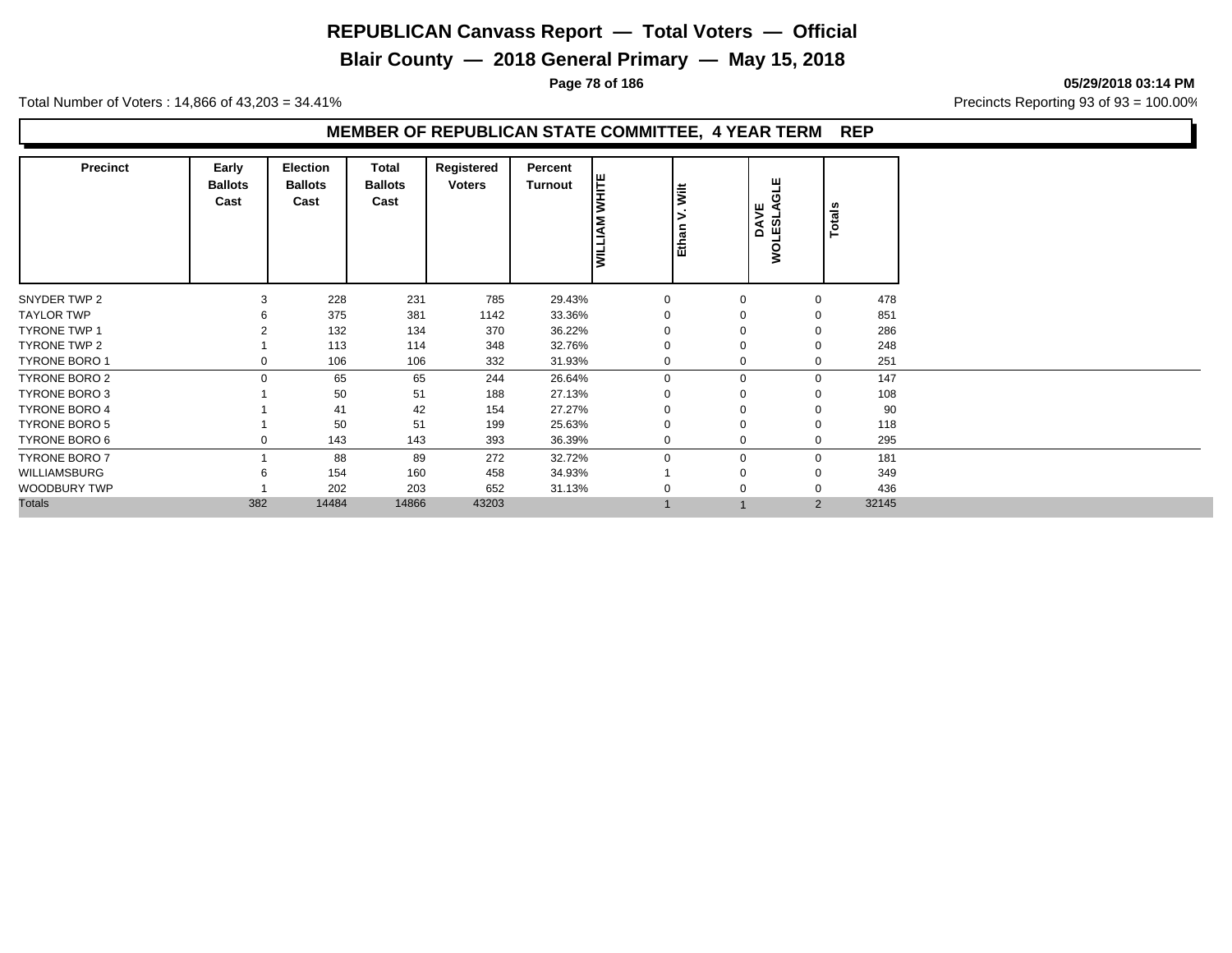**Blair County — 2018 General Primary — May 15, 2018**

**Page 79 of 186 05/29/2018 03:14 PM**

Total Number of Voters : 14,866 of 43,203 = 34.41% Precincts Reporting 93 of 93 = 100.00%

## **REPUBLICAN COUNTY COMMITTEE, 2 YEAR TERM ALT 1-1 REP - REPUBLICAN**

| <b>Precinct</b> | Early<br><b>Ballots</b><br>Cast | <b>Election</b><br><b>Ballots</b><br>Cast | Total<br><b>Ballots</b><br>Cast | Registered<br><b>Voters</b> | Percent<br>Turnout | ¦ ⊕<br>Candid<br>ு<br>≓<br>١z | ಇ<br>י ≗<br>౿<br>∎ًa | ៖<br>ت<br>ö |  |
|-----------------|---------------------------------|-------------------------------------------|---------------------------------|-----------------------------|--------------------|-------------------------------|----------------------|-------------|--|
| ALTOONA 1-1     |                                 | 57                                        | 64                              | 311                         | 20.58%             |                               |                      |             |  |
| <b>Totals</b>   |                                 | 57                                        | 64                              | 311                         |                    |                               |                      |             |  |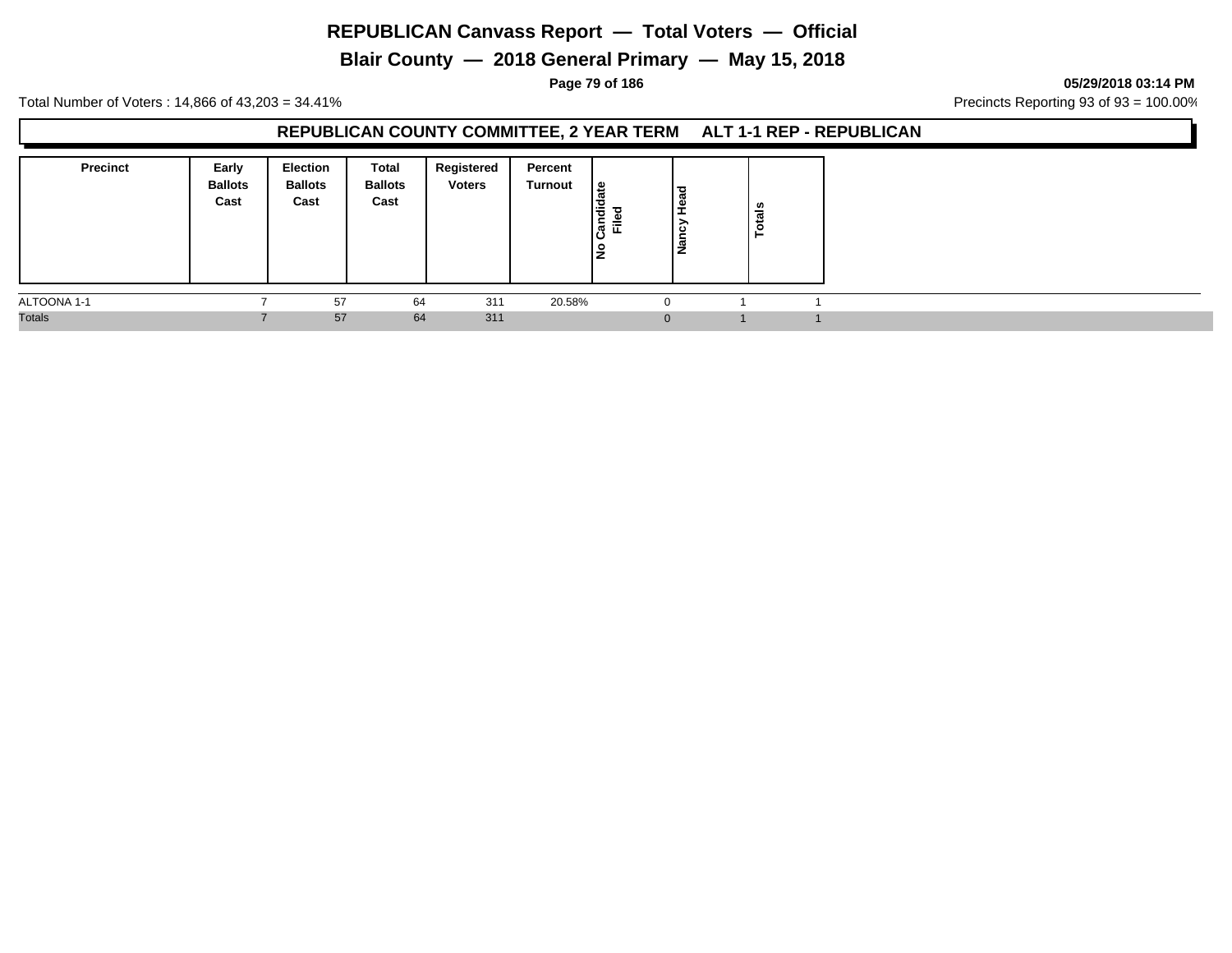**Blair County — 2018 General Primary — May 15, 2018**

**Page 80 of 186 05/29/2018 03:14 PM**

Total Number of Voters : 14,866 of 43,203 = 34.41% **Precincts Reporting 93 of 93** = 100.00%

## **REPUBLICAN COUNTY COMMITTEE, 2 YEAR TERM ALT 2-1 REP - REPUBLICAN**

| <b>Precinct</b> | Early<br><b>Ballots</b><br>Cast | <b>Election</b><br><b>Ballots</b><br>Cast | Total<br><b>Ballots</b><br>Cast | Registered<br><b>Voters</b> | Percent<br>Turnout | ate<br>$\frac{1}{2}$<br>ъ<br>ြွမ္မ<br>Ē<br>š | ∣ա<br>≆<br>Tш<br>ய<br> و ہ | 띥<br>$\overline{\mathsf{N}}$<br>−<br>–<br>Ê<br>ERIK | ັ<br>≘<br>ш<br>-<br>O<br>ທ | - 67<br>ಕ |  |
|-----------------|---------------------------------|-------------------------------------------|---------------------------------|-----------------------------|--------------------|----------------------------------------------|----------------------------|-----------------------------------------------------|----------------------------|-----------|--|
| ALTOONA 2-1     |                                 | 35                                        | 36                              | 119                         | 30.25%             | 0                                            |                            |                                                     |                            |           |  |
| <b>Totals</b>   |                                 | 35                                        | 36                              | 119                         |                    | $\Omega$                                     |                            |                                                     |                            |           |  |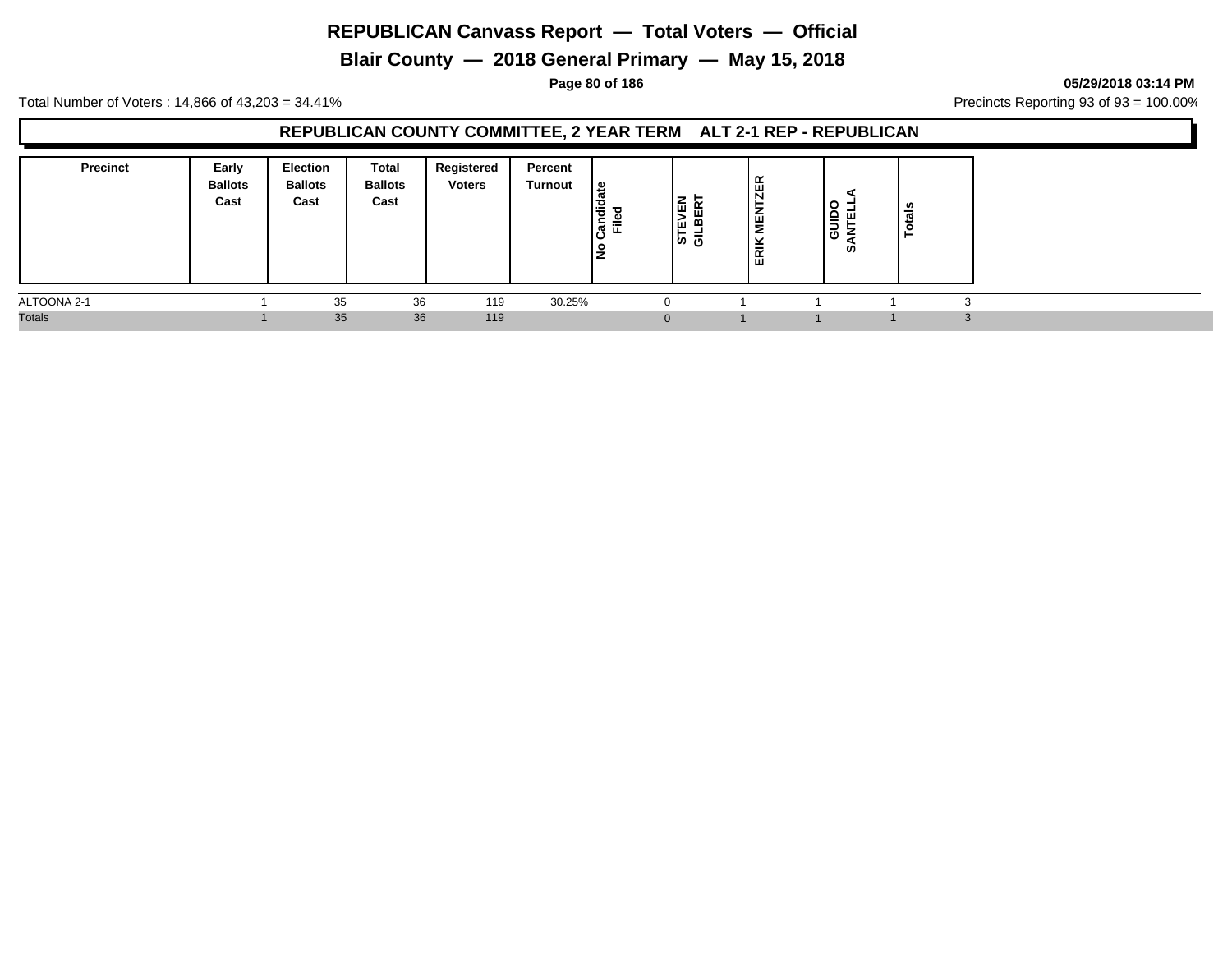**Blair County — 2018 General Primary — May 15, 2018**

**Page 81 of 186 05/29/2018 03:14 PM**

Total Number of Voters : 14,866 of 43,203 = 34.41% **Precincts Reporting 93 of 93** = 100.00%

## **REPUBLICAN COUNTY COMMITTEE, 2 YEAR TERM ALT 2-2 REP - REPUBLICAN**

| <b>Precinct</b> | Early<br><b>Ballots</b><br>Cast | <b>Election</b><br><b>Ballots</b><br>Cast | Total<br><b>Ballots</b><br>Cast | Registered<br><b>Voters</b> | Percent<br>Turnout | ہ ا<br>F<br>έ<br>Ē<br>P.<br><u>ੁ</u> | l§e<br>Ιe<br>⋐<br>⊐ ರ | m<br>$\Omega$<br>מ<br>명망<br>Ō | Iш<br><b>NISSL</b><br>Iш | BREN<br>ш<br>⋍<br>ត | ਜ਼ |  |
|-----------------|---------------------------------|-------------------------------------------|---------------------------------|-----------------------------|--------------------|--------------------------------------|-----------------------|-------------------------------|--------------------------|---------------------|----|--|
| ALTOONA 2-2     |                                 | 95                                        | 98                              | 341                         | 28.74%             |                                      |                       |                               |                          |                     |    |  |
| <b>Totals</b>   |                                 | 95                                        | 98                              | 341                         |                    |                                      |                       |                               | $\sim$                   |                     |    |  |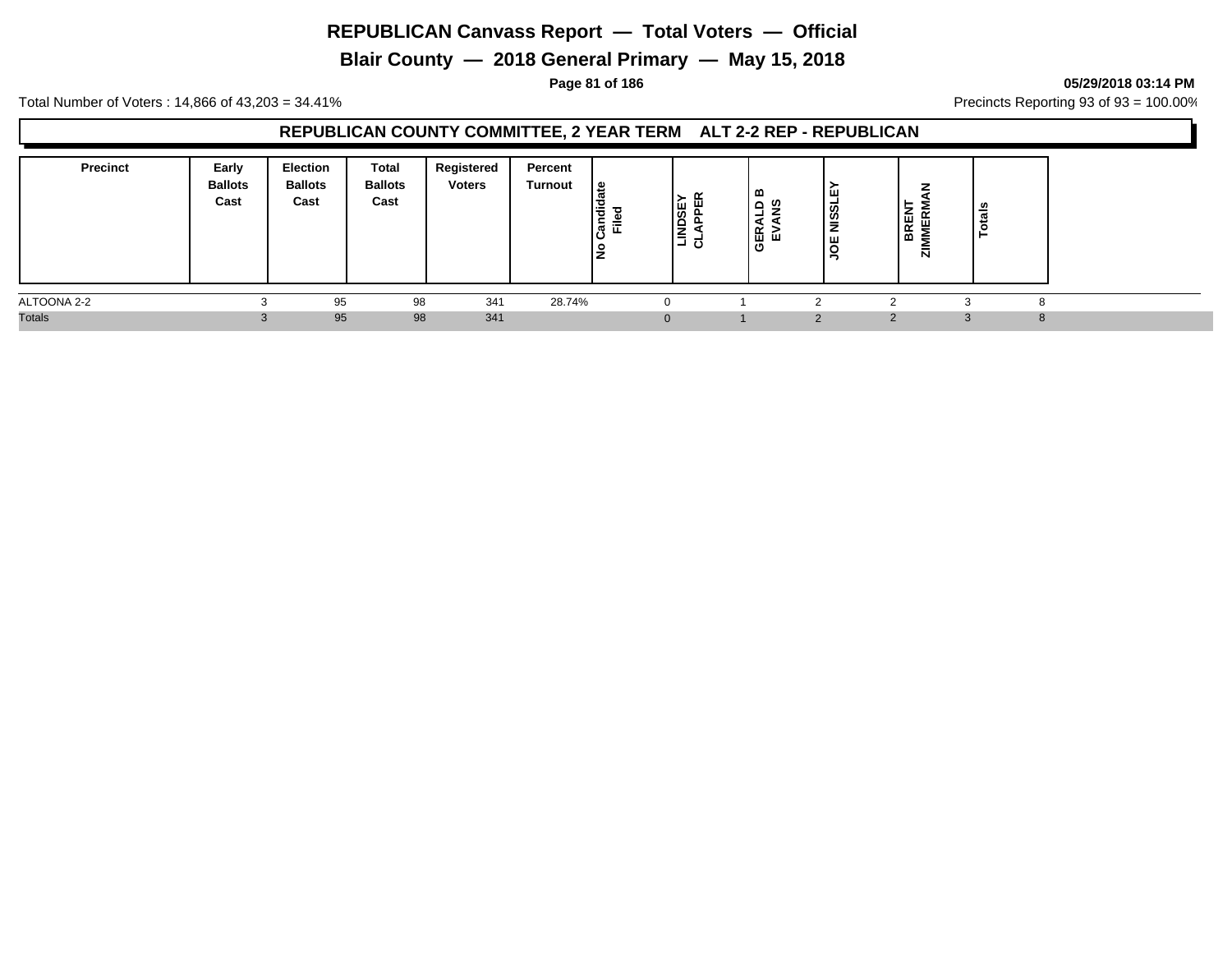**Blair County — 2018 General Primary — May 15, 2018**

**Page 82 of 186 05/29/2018 03:14 PM**

Total Number of Voters : 14,866 of 43,203 = 34.41% **Precincts Reporting 93 of 93** = 100.00%

## **REPUBLICAN COUNTY COMMITTEE, 2 YEAR TERM ALT 3-1 REP - REPUBLICAN**

| <b>Precinct</b> | Early<br><b>Ballots</b><br>Cast | <b>Election</b><br><b>Ballots</b><br>Cast | Total<br><b>Ballots</b><br>Cast | Registered<br><b>Voters</b> | Percent<br>Turnout | $\frac{1}{8}$<br>l₫<br>ιပ<br><b>NNA</b> | سه<br>ੌਰ<br>ခြီး<br>¦e∣ | ៖<br>ت<br>$\bullet$<br>► |    |  |
|-----------------|---------------------------------|-------------------------------------------|---------------------------------|-----------------------------|--------------------|-----------------------------------------|-------------------------|--------------------------|----|--|
| ALTOONA 3-1     |                                 | 48                                        | 50                              | 231                         | 21.65%             | 40                                      |                         |                          | 41 |  |
| <b>Totals</b>   |                                 | 48                                        | 50                              | 231                         |                    | 40                                      |                         |                          | 41 |  |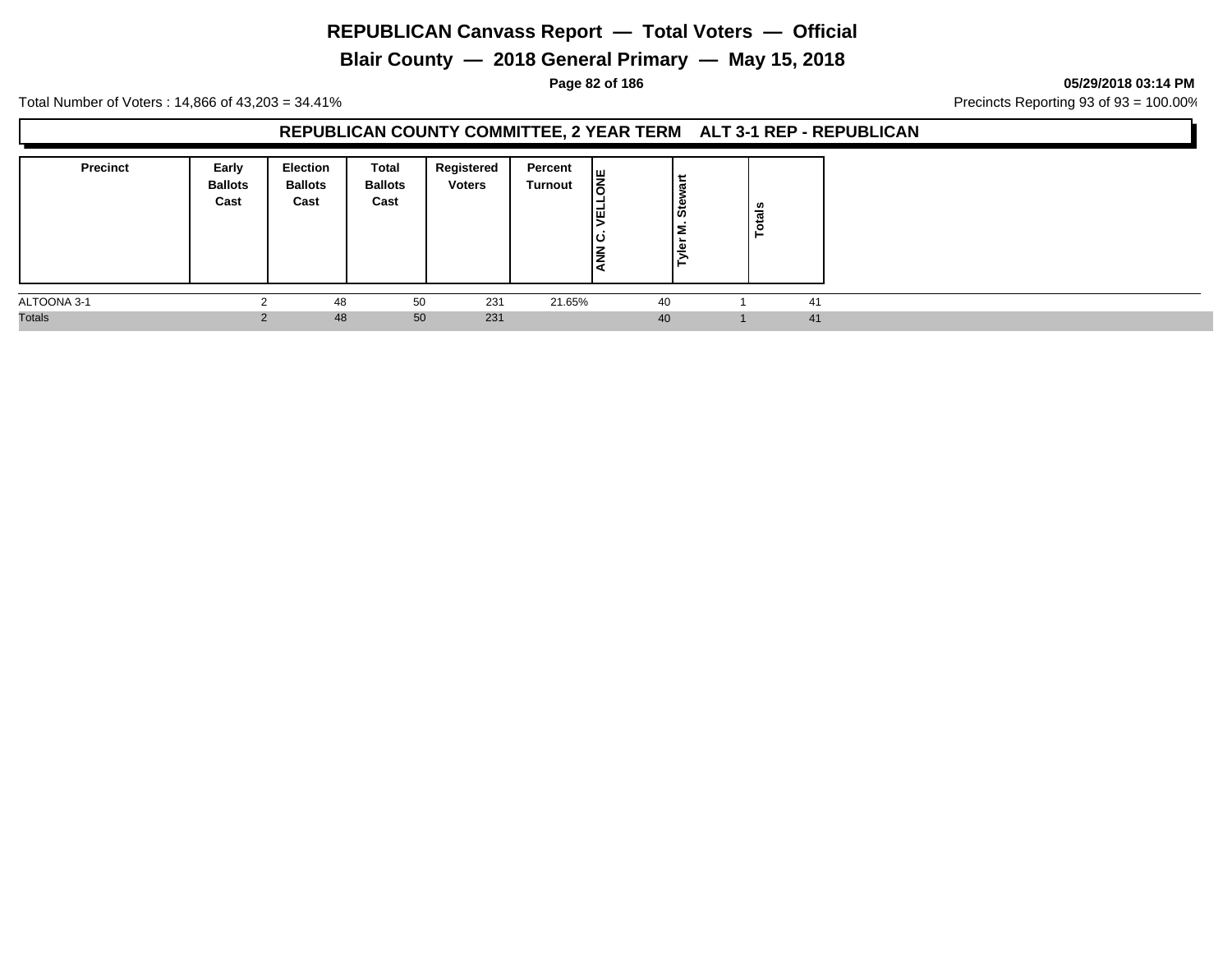**Blair County — 2018 General Primary — May 15, 2018**

#### **Page 83 of 186 05/29/2018 03:14 PM**

Total Number of Voters : 14,866 of 43,203 = 34.41% **Precincts Reporting 93 of 93** = 100.00%

## **REPUBLICAN COUNTY COMMITTEE, 2 YEAR TERM ALT 3-2 REP - REPUBLICAN**

| <b>Precinct</b> | Early<br><b>Ballots</b><br>Cast | <b>Election</b><br><b>Ballots</b><br>Cast | <b>Total</b><br><b>Ballots</b><br>Cast | Registered<br><b>Voters</b> | Percent<br><b>Turnout</b> | ہ ا<br>등<br>-<br>.<br>이 드<br>o | $\overline{5}$<br><b>MIKE</b> | u<br>∶ ≥ L | ш<br>-<br>ທ<br>٣ | -<br>REI<br>. . | 同<br>MICHAI<br>ROUTC | -<br>۰<br>≃<br>ີ | ឹ<br>Ĕ |    |
|-----------------|---------------------------------|-------------------------------------------|----------------------------------------|-----------------------------|---------------------------|--------------------------------|-------------------------------|------------|------------------|-----------------|----------------------|------------------|--------|----|
| ALTOONA 3-2     |                                 | 129                                       | 131                                    | 342                         | 38.30%                    |                                |                               |            |                  |                 |                      |                  |        |    |
| <b>Totals</b>   |                                 | 129                                       | 131                                    | 342                         |                           |                                |                               |            |                  |                 |                      |                  |        | 6. |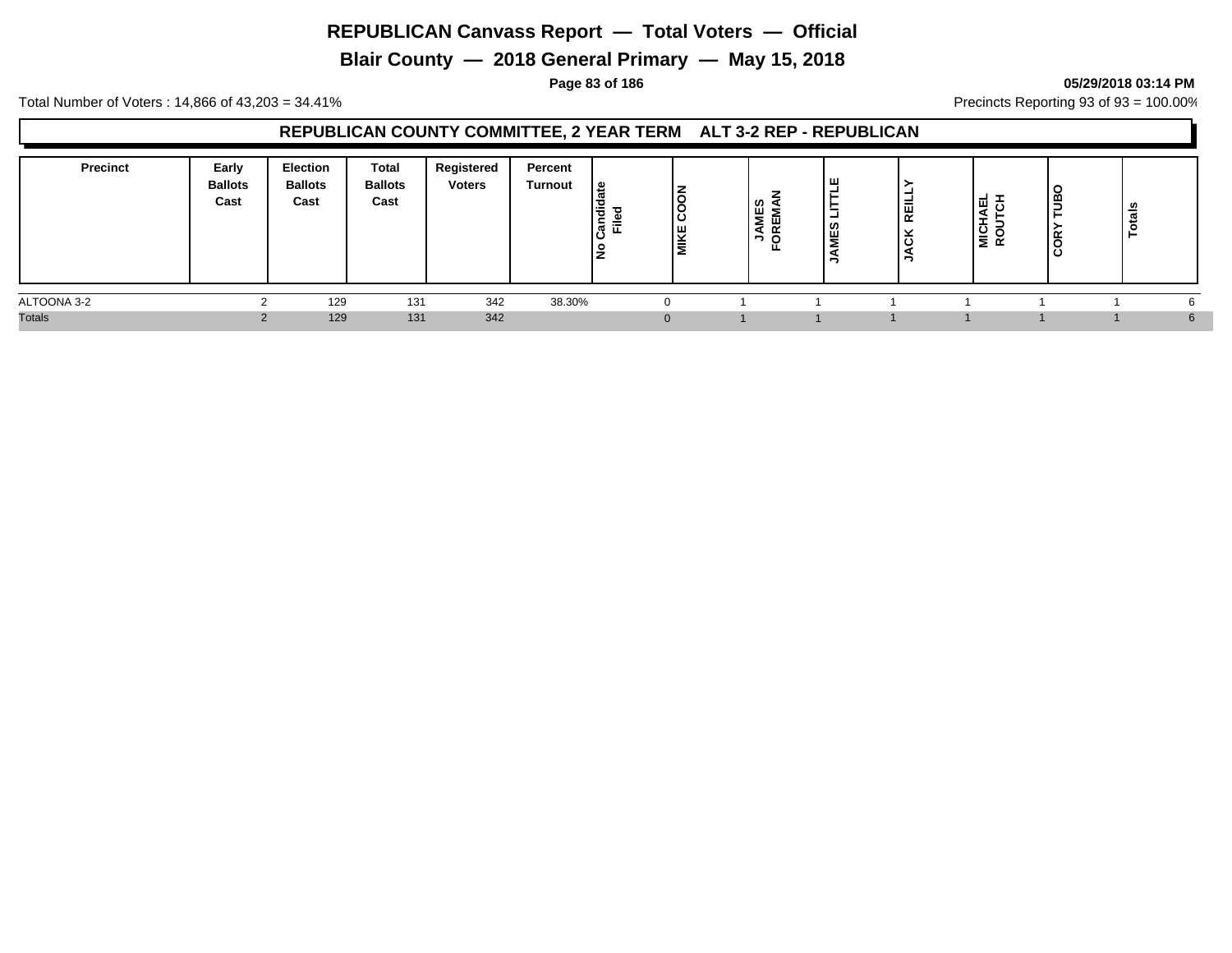**Blair County — 2018 General Primary — May 15, 2018**

## **Page 84 of 186 05/29/2018 03:14 PM**

Total Number of Voters : 14,866 of 43,203 = 34.41% **Precincts Reporting 93 of 93** = 100.00%

## **REPUBLICAN COUNTY COMMITTEE, 2 YEAR TERM ALT 4-1 REP - REPUBLICAN**

| <b>Precinct</b> | Early<br><b>Ballots</b><br>Cast | <b>Election</b><br><b>Ballots</b><br>Cast | <b>Total</b><br><b>Ballots</b><br>Cast | Registered<br><b>Voters</b> | Percent<br><b>Turnout</b> | -<br>۱ă<br><b>JEE</b> | $-$<br>œ<br><b>JOSEPH</b><br>CARPER | x.<br>ŝ | ≒ | <b>HAEL</b><br>IREE<br>MICH<br>HAII | ∣⊢ O<br>۱œ<br>ROBEI<br><b>1</b> | Σ<br>ທ<br>$\checkmark$<br>-<br>-<br>щ | ≗<br>æ<br>Ĕ |    |
|-----------------|---------------------------------|-------------------------------------------|----------------------------------------|-----------------------------|---------------------------|-----------------------|-------------------------------------|---------|---|-------------------------------------|---------------------------------|---------------------------------------|-------------|----|
| ALTOONA 4-1     |                                 | 49                                        | 52                                     | 256                         | 20.31%                    |                       | 44                                  |         |   |                                     |                                 |                                       |             | 50 |
| <b>Totals</b>   |                                 | 49                                        | 52                                     | 256                         |                           |                       | 44                                  |         |   |                                     |                                 |                                       |             | 50 |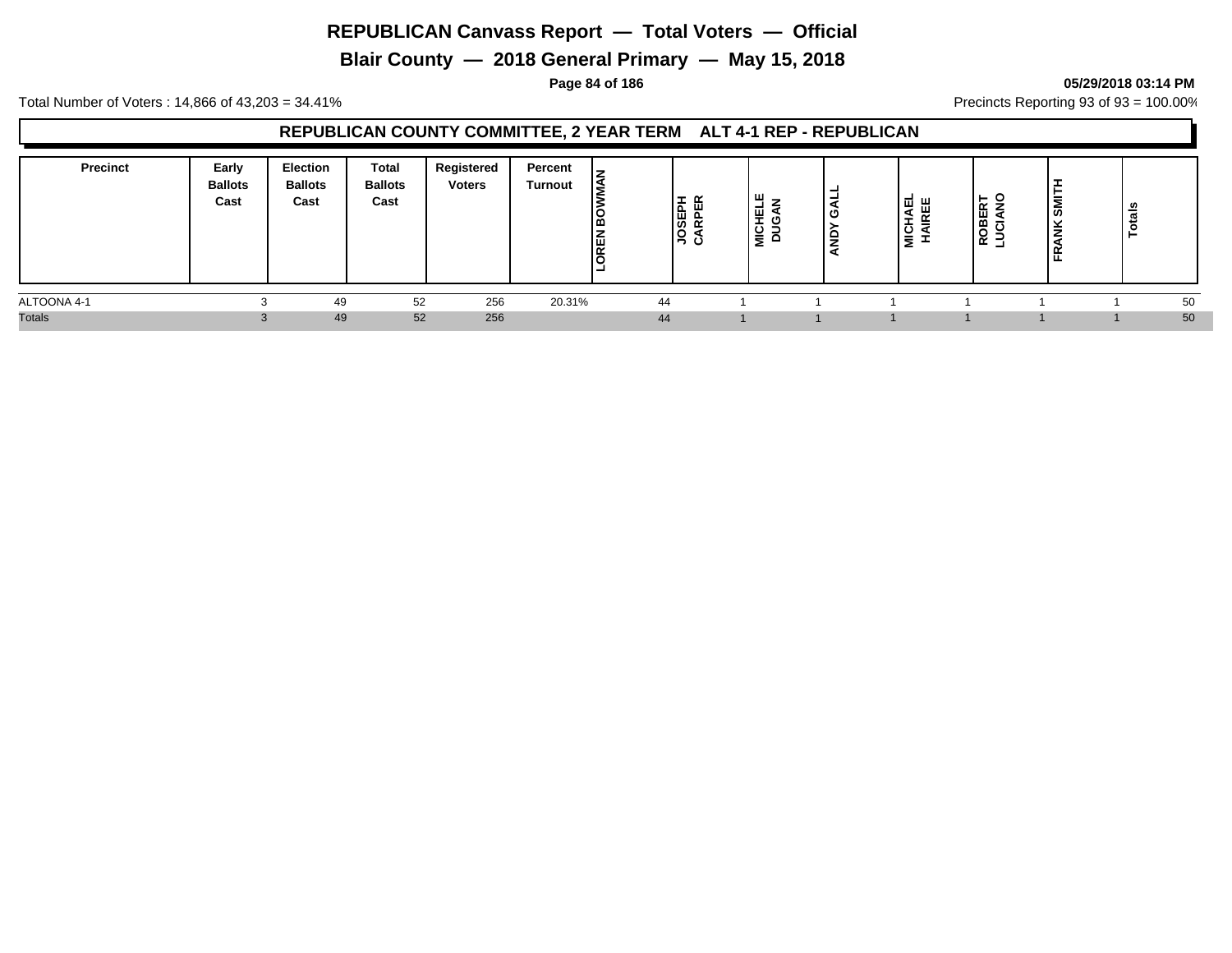**Blair County — 2018 General Primary — May 15, 2018**

**Page 85 of 186 05/29/2018 03:14 PM**

Total Number of Voters : 14,866 of 43,203 = 34.41% **Precincts Reporting 93 of 93** = 100.00%

## **REPUBLICAN COUNTY COMMITTEE, 2 YEAR TERM ALT 4-2 REP - REPUBLICAN**

| <b>Precinct</b> | Early<br><b>Ballots</b><br>Cast | <b>Election</b><br><b>Ballots</b><br>Cast | Total<br><b>Ballots</b><br>Cast | Registered<br><b>Voters</b> | Percent<br>Turnout | lЭ<br>$\alpha$<br><b>CHERY</b> | . ິ<br>LЕ<br>0<br>∣≘<br>۵<br>œ<br>55 | $\circ$<br>≃<br>∽<br>Nanc <sub>i</sub><br>Vin<br>$\equiv$ | ៖<br>تسعد<br>_ |
|-----------------|---------------------------------|-------------------------------------------|---------------------------------|-----------------------------|--------------------|--------------------------------|--------------------------------------|-----------------------------------------------------------|----------------|
| ALTOONA 4-2     | 6                               | 144                                       | 150                             | 381                         | 39.37%             | 98                             |                                      | 102                                                       | 201            |
| <b>Totals</b>   | 6                               | 144                                       | 150                             | 381                         |                    | 98                             |                                      | 102                                                       | 201            |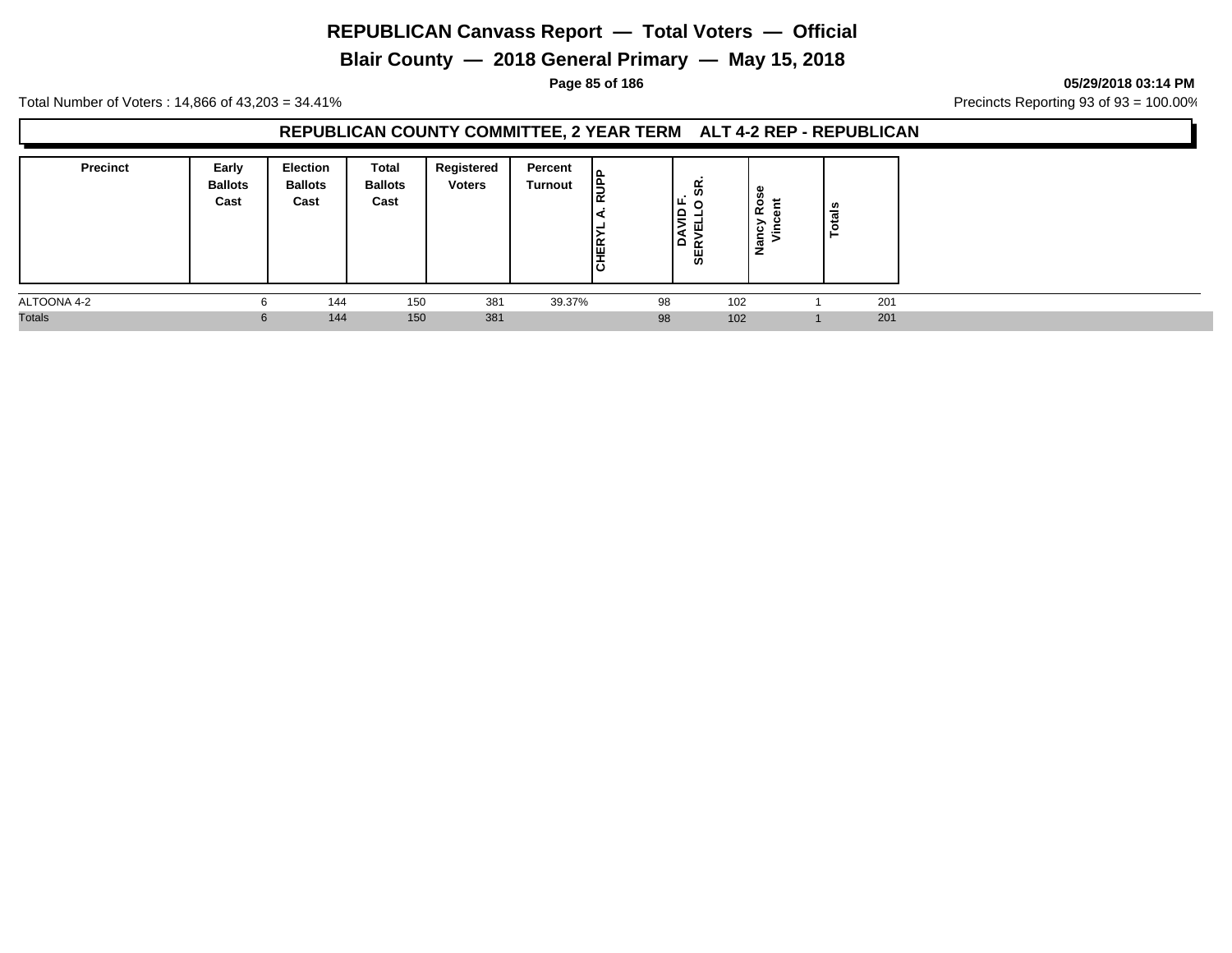# **Blair County — 2018 General Primary — May 15, 2018**

#### **Page 86 of 186 05/29/2018 03:14 PM**

Total Number of Voters : 14,866 of 43,203 = 34.41% **Precincts Reporting 93 of 93** = 100.00%

#### **REPUBLICAN COUNTY COMMITTEE, 2 YEAR TERM ALT 5-1 REP - REPUBLICAN**

| <b>Precinct</b> | Early<br><b>Ballots</b><br>Cast | <b>Election</b><br><b>Ballots</b><br>Cast | Total<br><b>Ballots</b><br>Cast | Registered<br><b>Voters</b> | Percent<br>Turnout | ١e<br>Candid<br>ᇃ<br>≓<br>١z | Totals |   |
|-----------------|---------------------------------|-------------------------------------------|---------------------------------|-----------------------------|--------------------|------------------------------|--------|---|
| ALTOONA 5-1     | U                               | 11                                        | 11                              | 56                          | 19.64%             |                              |        |   |
| <b>Totals</b>   | $\bf{0}$                        | 11                                        | 11                              | 56                          |                    |                              |        | o |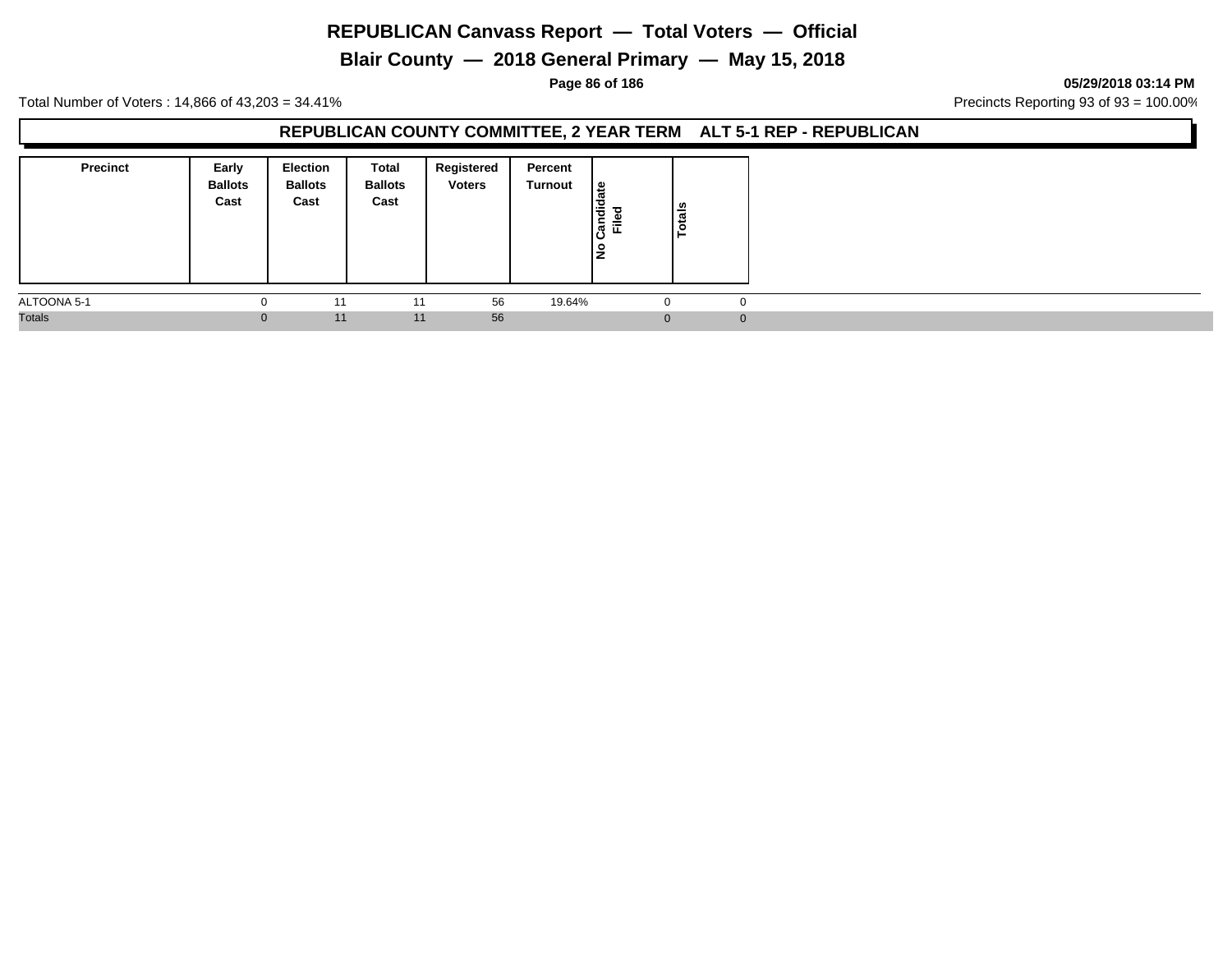**Blair County — 2018 General Primary — May 15, 2018**

**Page 87 of 186 05/29/2018 03:14 PM**

Total Number of Voters : 14,866 of 43,203 = 34.41% **Precincts Reporting 93 of 93** = 100.00%

## **REPUBLICAN COUNTY COMMITTEE, 2 YEAR TERM ALT 5-2 REP - REPUBLICAN**

| <b>Precinct</b> | Early<br><b>Ballots</b><br>Cast | <b>Election</b><br><b>Ballots</b><br>Cast | Total<br><b>Ballots</b><br>Cast | Registered<br><b>Voters</b> | Percent<br><b>Turnout</b> | 쁥<br>ш<br>-<br>÷ | Iш<br>÷<br><b>JOSEPH</b><br>RODKE | N<br>BEN;<br>LEFE | ш<br>뽇<br>- 9<br>$\propto$<br>÷<br>∍<br>ඏ<br>ď<br>-<br>O | -<br><b>RMO</b><br>-<br>Σ | tais<br><b>O</b> |
|-----------------|---------------------------------|-------------------------------------------|---------------------------------|-----------------------------|---------------------------|------------------|-----------------------------------|-------------------|----------------------------------------------------------|---------------------------|------------------|
| ALTOONA 5-2     |                                 | 82                                        | 83                              | 266                         | 31.20%                    | 62               |                                   | 67                |                                                          |                           | 132              |
| <b>Totals</b>   |                                 | 82                                        | 83                              | 266                         |                           | 62               |                                   | 67                |                                                          |                           | 132              |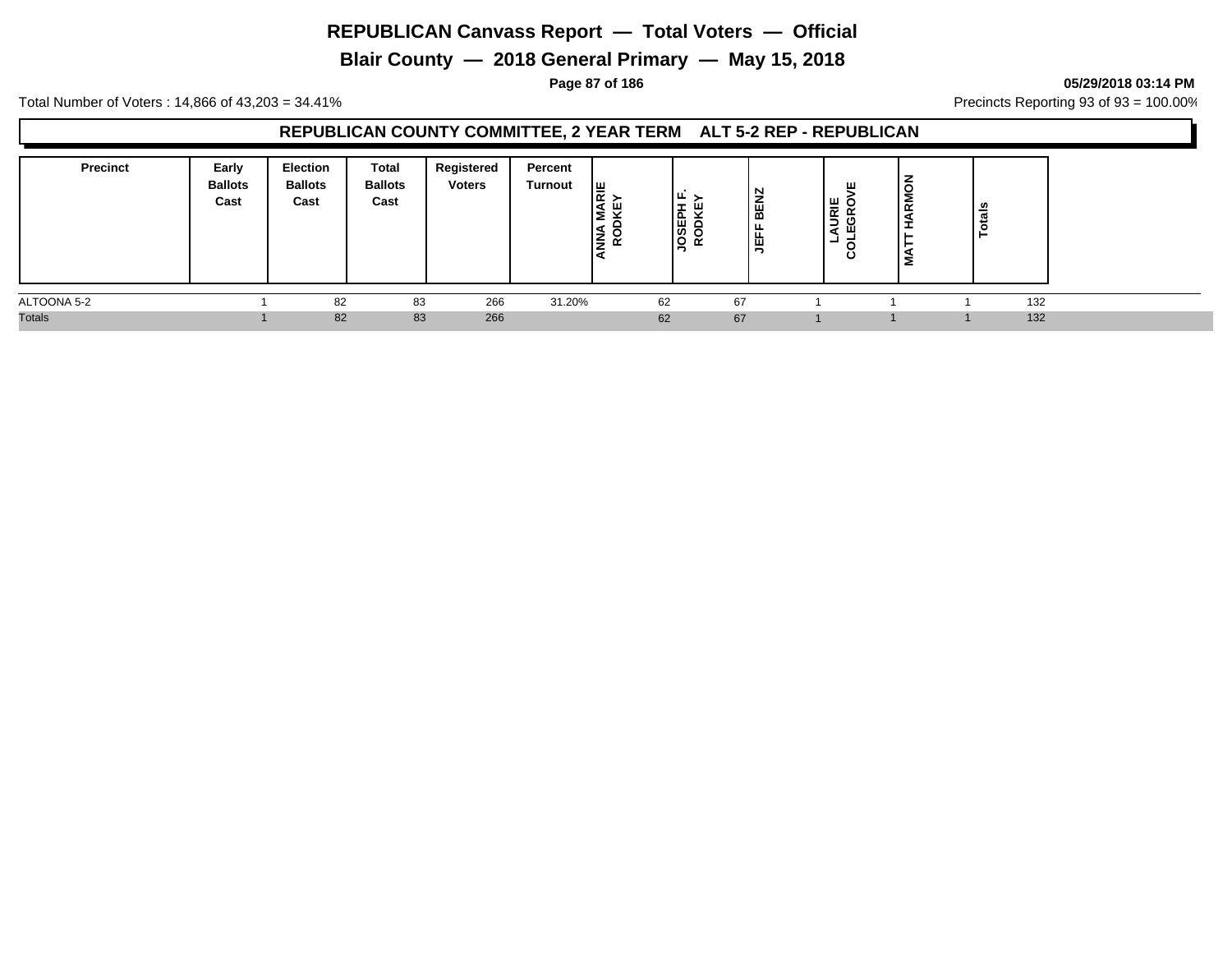**Blair County — 2018 General Primary — May 15, 2018**

#### **Page 88 of 186 05/29/2018 03:14 PM**

Total Number of Voters : 14,866 of 43,203 = 34.41% **Precincts Reporting 93 of 93** = 100.00%

## **REPUBLICAN COUNTY COMMITTEE, 2 YEAR TERM ALT 5-3 REP - REPUBLICAN**

| Precinct      | Early<br><b>Ballots</b><br>Cast | <b>Election</b><br><b>Ballots</b><br>Cast | <b>Total</b><br><b>Ballots</b><br>Cast | Registered<br><b>Voters</b> | Percent<br>Turnout | <u> ഉ</u><br>Candie<br>Filed<br>≗ | AIRE<br>١Ξ<br>١ă<br><b>THE</b> | ⇁<br>-<br>≃ | ப<br>ం<br>- - | $\overline{R}$<br>ш<br>2 | ◀<br>⋖<br>SSIC<br>≓<br>≏<br>≒<br>௨ | ш<br>晨<br>$\tilde{=}$ | ᆂ<br><b>SM</b> | $\overline{\sigma}$<br>₫<br>-<br><b>_</b><br>l÷<br>┶<br>$\overline{\circ}$<br>IО |
|---------------|---------------------------------|-------------------------------------------|----------------------------------------|-----------------------------|--------------------|-----------------------------------|--------------------------------|-------------|---------------|--------------------------|------------------------------------|-----------------------|----------------|----------------------------------------------------------------------------------|
| ALTOONA 5-3   |                                 | 70                                        | 71                                     | 227                         | 31.28%             |                                   |                                |             |               |                          |                                    |                       |                |                                                                                  |
| <b>Totals</b> |                                 | 70                                        | 71                                     | 227                         |                    |                                   | $\Omega$                       | $\Omega$    |               |                          |                                    |                       |                |                                                                                  |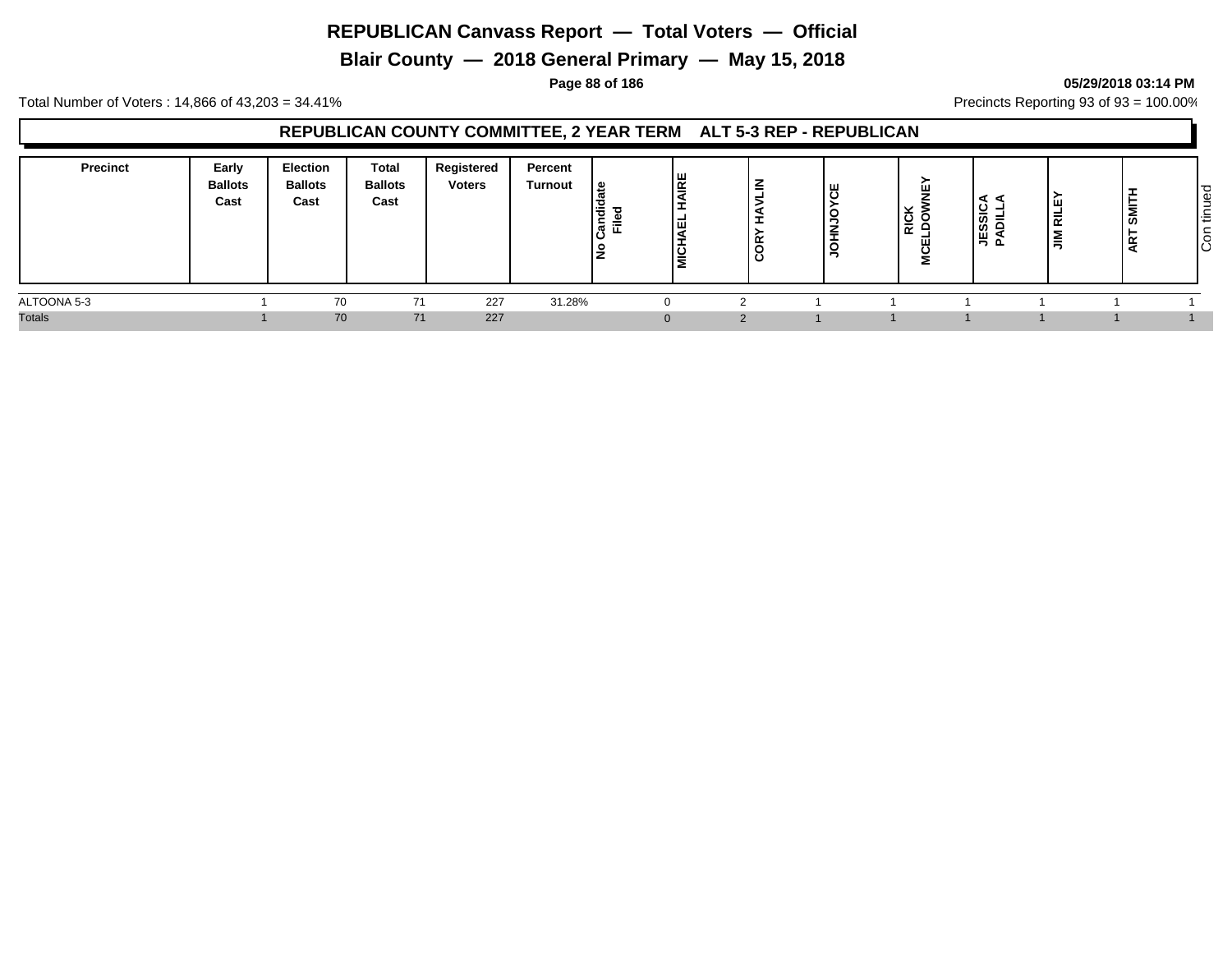**Blair County — 2018 General Primary — May 15, 2018**

**Page 89 of 186 05/29/2018 03:14 PM**

Total Number of Voters : 14,866 of 43,203 = 34.41% **Precincts Reporting 93 of 93** = 100.00%

#### **REPUBLICAN COUNTY COMMITTEE, 2 YEAR TERM ALT 5-3 REP - REPUBLICAN**

| <b>Precinct</b> | Early<br><b>Ballots</b><br>Cast | <b>Election</b><br><b>Ballots</b><br>Cast | Total<br><b>Ballots</b><br>Cast | Registered<br><b>Voters</b> | Percent<br>Turnout | lg<br>ΙS<br>Nann | Totals |
|-----------------|---------------------------------|-------------------------------------------|---------------------------------|-----------------------------|--------------------|------------------|--------|
| ALTOONA 5-3     |                                 | 70                                        | 71                              | 227                         | 31.28%             |                  |        |
| <b>Totals</b>   |                                 | 70                                        | 71                              | 227                         |                    |                  |        |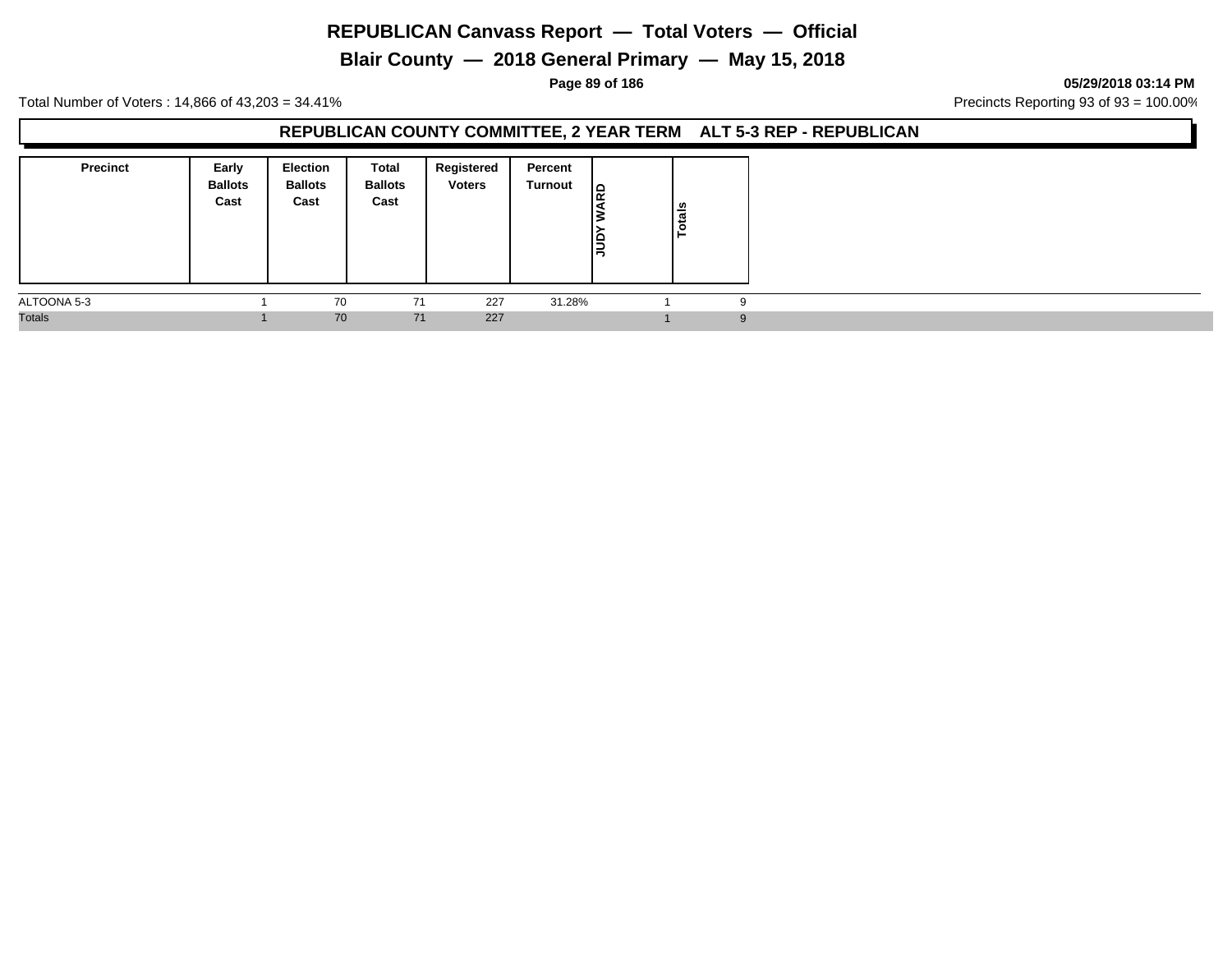**Blair County — 2018 General Primary — May 15, 2018**

**Page 90 of 186 05/29/2018 03:14 PM**

Total Number of Voters : 14,866 of 43,203 = 34.41% **Precincts Reporting 93 of 93** = 100.00%

## **REPUBLICAN COUNTY COMMITTEE, 2 YEAR TERM ALT 6-1 REP - REPUBLICAN**

| <b>Precinct</b> | Early<br><b>Ballots</b><br>Cast | <b>Election</b><br><b>Ballots</b><br>Cast | Total<br><b>Ballots</b><br>Cast | Registered<br><b>Voters</b> | Percent<br>Turnout | $\Box$<br><b>IS</b><br>- | lö<br><b>GERL</b><br>۱o | z<br>EM<br>뤂<br>Σ | ີ<br>-<br>-<br>௨ | tals<br>Ĕ |  |
|-----------------|---------------------------------|-------------------------------------------|---------------------------------|-----------------------------|--------------------|--------------------------|-------------------------|-------------------|------------------|-----------|--|
| ALTOONA 6-1     | Ð                               | 100                                       | 105                             | 371                         | 28.30%             |                          | 82                      |                   |                  | 85        |  |
| <b>Totals</b>   | $\mathbf{D}$                    | 100                                       | 105                             | 371                         |                    |                          | 82                      |                   |                  | 85        |  |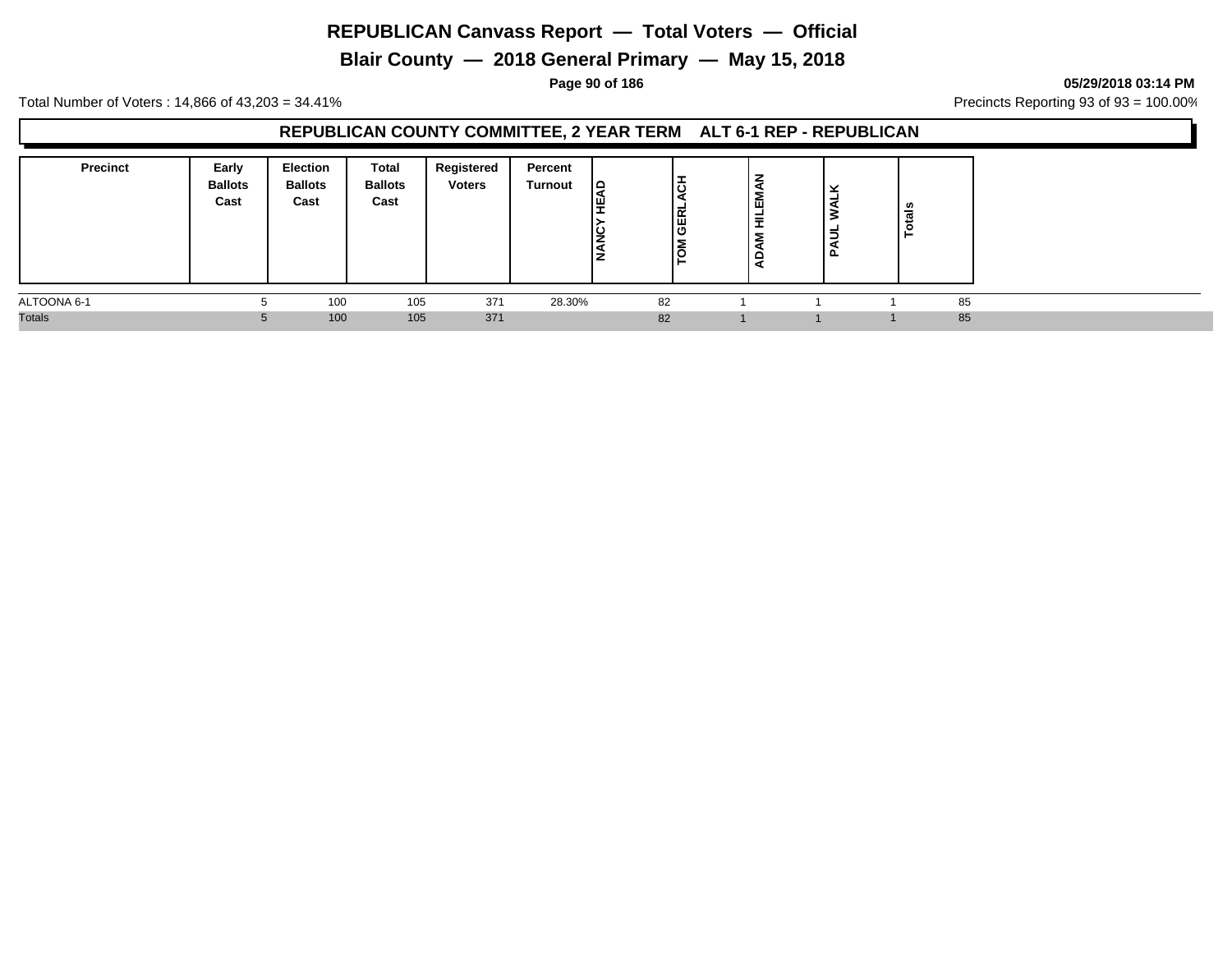**Blair County — 2018 General Primary — May 15, 2018**

**Page 91 of 186 05/29/2018 03:14 PM**

Total Number of Voters : 14,866 of 43,203 = 34.41% **Precincts Reporting 93 of 93** = 100.00%

## **REPUBLICAN COUNTY COMMITTEE, 2 YEAR TERM ALT 6-2 REP - REPUBLICAN**

| <b>Precinct</b> | Early<br><b>Ballots</b><br>Cast | <b>Election</b><br><b>Ballots</b><br>Cast | Total<br><b>Ballots</b><br>Cast | Registered<br><b>Voters</b> | Percent<br>Turnout | lΣ<br>-<br>∣\$ | lස<br> ပ<br><b>BEK</b><br>פֿ∣ | <b>SCHMI</b><br>$\overline{5}$<br>− | ឹ<br>ن . |     |
|-----------------|---------------------------------|-------------------------------------------|---------------------------------|-----------------------------|--------------------|----------------|-------------------------------|-------------------------------------|----------|-----|
| ALTOONA 6-2     | $\sqrt{2}$                      | 122                                       | 125                             | 416                         | 30.05%             | 106            |                               |                                     |          | 108 |
| <b>Totals</b>   |                                 | 122                                       | 125                             | 416                         |                    | 106            |                               |                                     |          | 108 |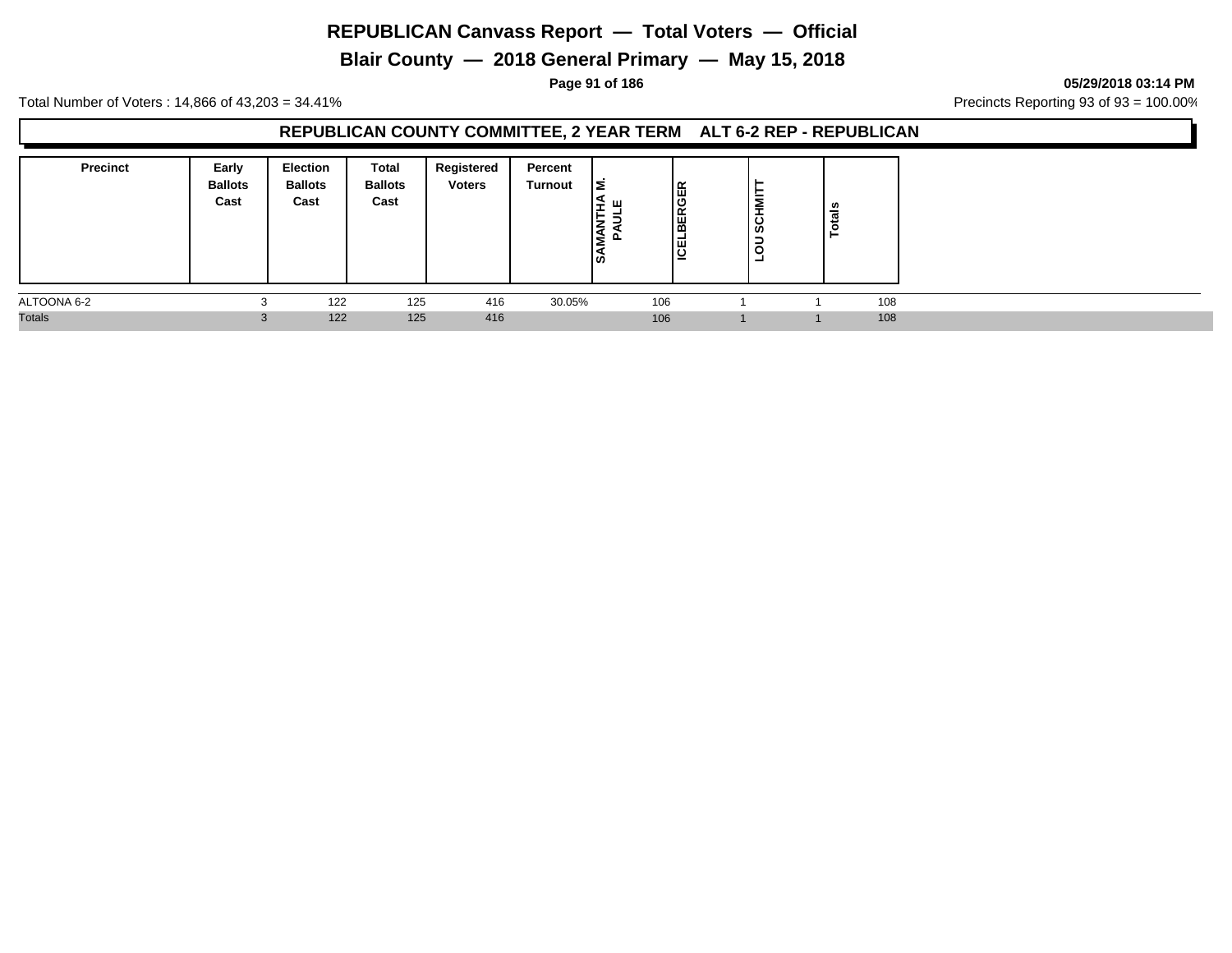**Blair County — 2018 General Primary — May 15, 2018**

**Page 92 of 186 05/29/2018 03:14 PM**

Total Number of Voters : 14,866 of 43,203 = 34.41% **Precincts Reporting 93 of 93** = 100.00%

## **REPUBLICAN COUNTY COMMITTEE, 2 YEAR TERM ALT 6-3 REP - REPUBLICAN**

| <b>Precinct</b> | Early<br><b>Ballots</b><br>Cast | Election<br><b>Ballots</b><br>Cast | Total<br><b>Ballots</b><br>Cast | Registered<br><b>Voters</b> | Percent<br><b>Turnout</b> | Iш<br><b>DAR</b> | I ш.<br>١S<br><b>RIC</b> | ! 팔<br>⋸<br>B<br>ুহ<br>- | ×<br>로 국<br>-<br>ш<br>௨ | န္<br>௨<br>iκ<br>ט | ш<br>$\overline{9}$<br>$\sim$ | ਜ਼  |  |
|-----------------|---------------------------------|------------------------------------|---------------------------------|-----------------------------|---------------------------|------------------|--------------------------|--------------------------|-------------------------|--------------------|-------------------------------|-----|--|
| ALTOONA 6-3     |                                 | 159                                | 164                             | 402                         | 40.80%                    | 128              | 82                       |                          |                         |                    |                               | 214 |  |
| <b>Totals</b>   |                                 | 159                                | 164                             | 402                         |                           | 128              | 82                       |                          |                         |                    |                               | 214 |  |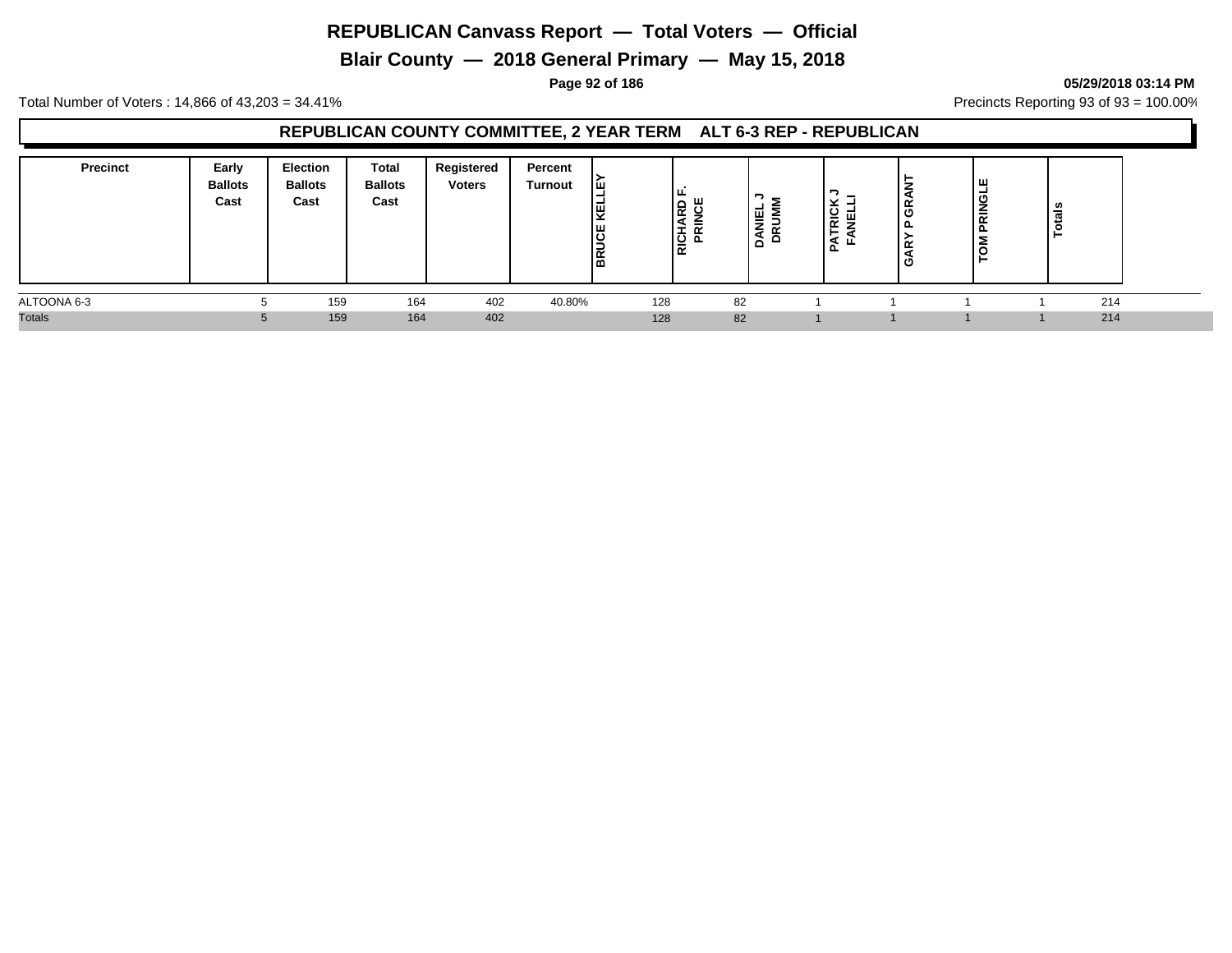# **Blair County — 2018 General Primary — May 15, 2018**

**Page 93 of 186 05/29/2018 03:14 PM**

Total Number of Voters : 14,866 of 43,203 = 34.41% **Precincts Reporting 93 of 93** = 100.00%

## **REPUBLICAN COUNTY COMMITTEE, 2 YEAR TERM ALT 6-4 REP - REPUBLICAN**

| <b>Precinct</b> | Early<br><b>Ballots</b><br>Cast | <b>Election</b><br><b>Ballots</b><br>Cast | Total<br><b>Ballots</b><br>Cast | Registered<br><b>Voters</b> | Percent<br>Turnout | œ<br>-<br>∣≃<br>Ιś<br>ਜ਼ਿ<br>- | 粤<br><b>RICK</b><br>╺<br><b>MCEL</b> | $\frac{1}{2}$<br>°. |     |
|-----------------|---------------------------------|-------------------------------------------|---------------------------------|-----------------------------|--------------------|--------------------------------|--------------------------------------|---------------------|-----|
| ALTOONA 6-4     |                                 | 161                                       | 168                             | 488                         | 34.43%             | 138                            |                                      |                     | 139 |
| <b>Totals</b>   |                                 | 161                                       | 168                             | 488                         |                    | 138                            |                                      |                     | 139 |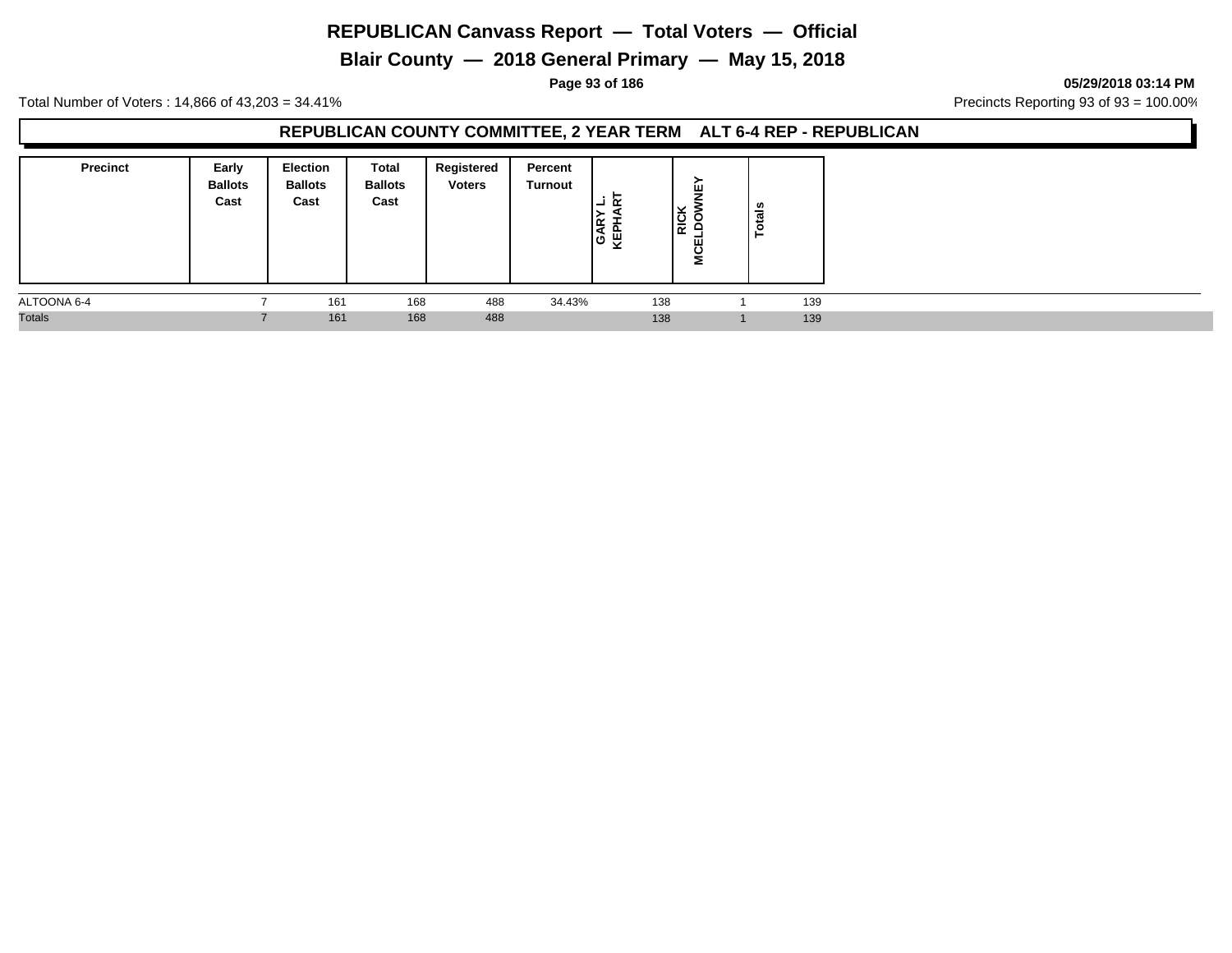**Blair County — 2018 General Primary — May 15, 2018**

**Page 94 of 186 05/29/2018 03:14 PM**

Total Number of Voters : 14,866 of 43,203 = 34.41% **Precincts Reporting 93 of 93** = 100.00%

## **REPUBLICAN COUNTY COMMITTEE, 2 YEAR TERM ALT 7 REP - REPUBLICAN**

| <b>Precinct</b>  | Early<br><b>Ballots</b><br>Cast | <b>Election</b><br><b>Ballots</b><br>Cast | <b>Total</b><br><b>Ballots</b><br>Cast | Registered<br><b>Voters</b> | Percent<br>Turnout | —<br>—<br>≏<br><b>DENNIS</b><br>HOLLAN | ∣ॾ<br>≏<br>≏<br>u | <b>WILKES</b><br>SR<br>ഗ<br>≻<br>ARR <sup>'</sup><br>- | ≝ |    |
|------------------|---------------------------------|-------------------------------------------|----------------------------------------|-----------------------------|--------------------|----------------------------------------|-------------------|--------------------------------------------------------|---|----|
| <b>ALTOONA 7</b> |                                 | 79                                        | 79                                     | 326                         | 24.23%             |                                        | 70                |                                                        |   | 72 |
| <b>Totals</b>    |                                 | 79                                        | 79                                     | 326                         |                    |                                        | 70                |                                                        |   | 72 |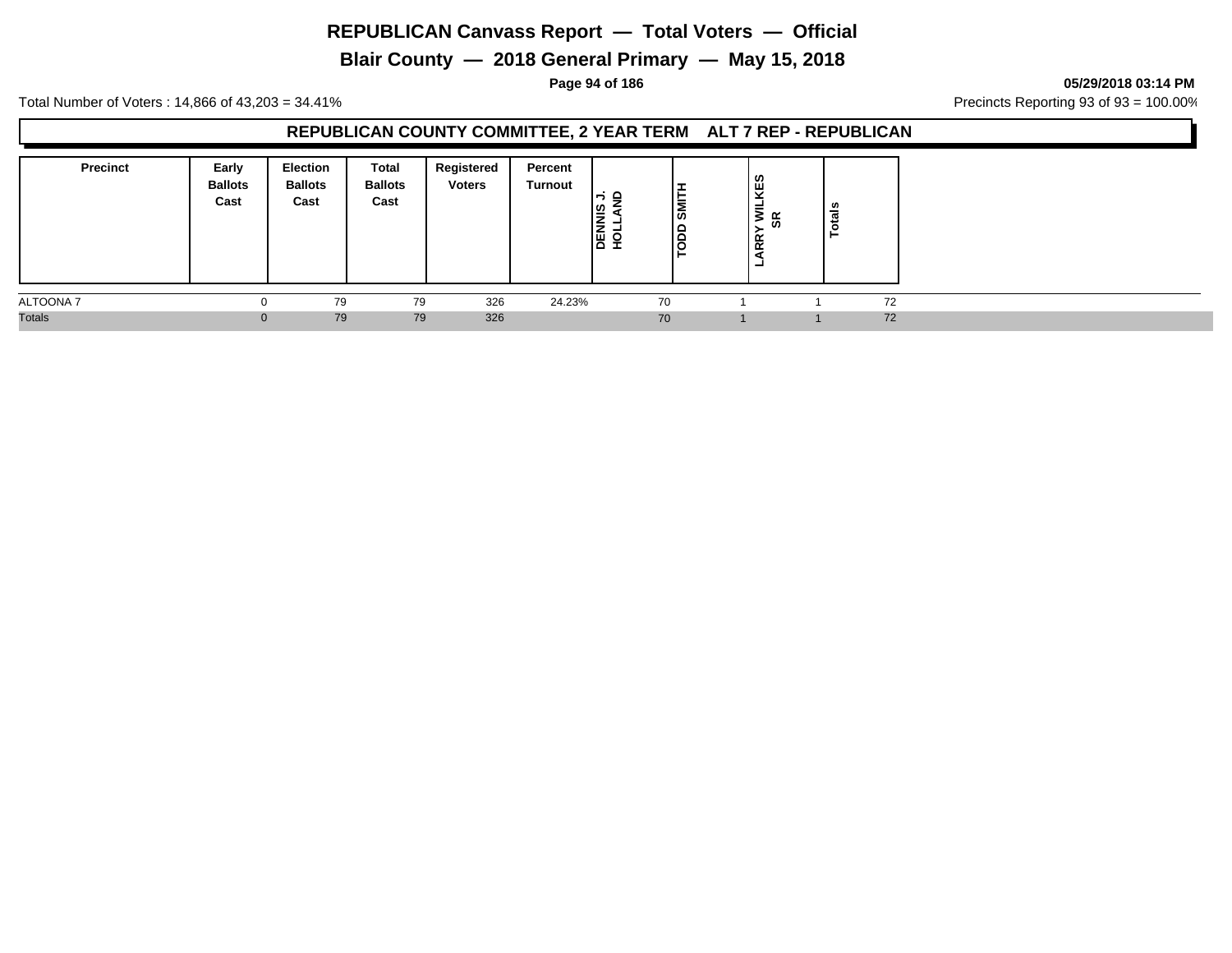**Blair County — 2018 General Primary — May 15, 2018**

**Page 95 of 186 05/29/2018 03:14 PM**

Total Number of Voters : 14,866 of 43,203 = 34.41% **Precincts Reporting 93 of 93** = 100.00%

## **REPUBLICAN COUNTY COMMITTEE, 2 YEAR TERM ALT 8-1 REP - REPUBLICAN**

| <b>Precinct</b> | Early<br><b>Ballots</b><br>Cast | <b>Election</b><br><b>Ballots</b><br>Cast | Total<br><b>Ballots</b><br>Cast | Registered<br><b>Voters</b> | Percent<br>Turnout | - ഗ<br>뎖<br>画<br>≃ | <b>ERS</b><br>◡<br>ه ا<br> ഇ<br>í∝<br>-<br>ں ا | ERB | œ<br>≏<br>-<br>중<br>-- | ທ<br>릏<br>ΕS<br>-<br>$\propto$<br>ರ | tais<br>$\circ$ |  |
|-----------------|---------------------------------|-------------------------------------------|---------------------------------|-----------------------------|--------------------|--------------------|------------------------------------------------|-----|------------------------|-------------------------------------|-----------------|--|
| ALTOONA 8-1     |                                 | 46                                        | 49                              | 245                         | 20.00%             |                    | 35                                             |     |                        |                                     | 39              |  |
| <b>Totals</b>   |                                 | 46                                        | 49                              | 245                         |                    |                    | 35                                             |     |                        |                                     | 39              |  |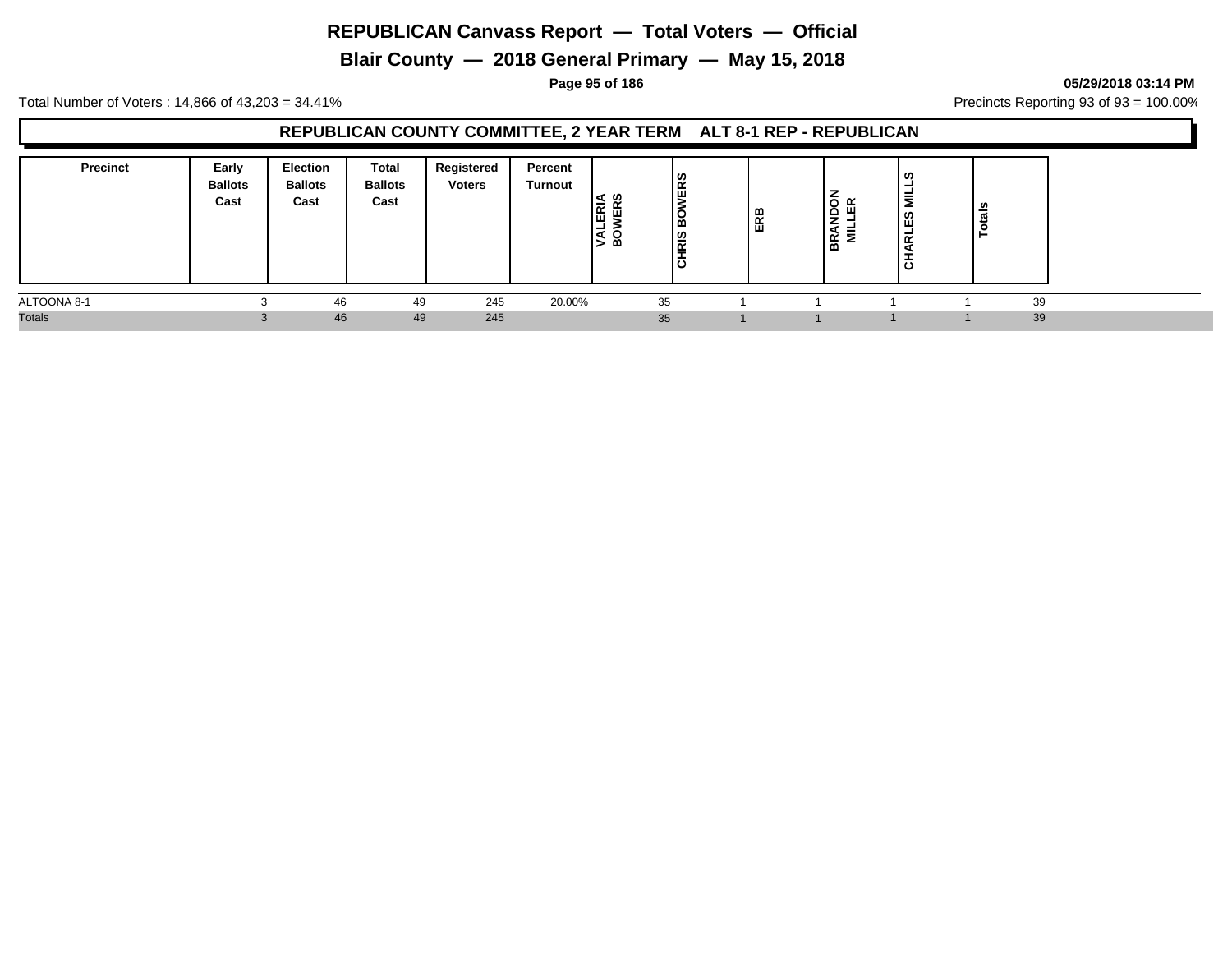**Blair County — 2018 General Primary — May 15, 2018**

#### **Page 96 of 186 05/29/2018 03:14 PM**

Total Number of Voters : 14,866 of 43,203 = 34.41% **Precincts Reporting 93 of 93** = 100.00%

## **REPUBLICAN COUNTY COMMITTEE, 2 YEAR TERM ALT 8-2 REP - REPUBLICAN**

| <b>Precinct</b> | Early<br><b>Ballots</b><br>Cast | <b>Election</b><br><b>Ballots</b><br>Cast | <b>Total</b><br><b>Ballots</b><br>Cast | Registered<br><b>Voters</b> | Percent<br>Turnout | ு<br>Candi<br>≔<br>١ş | ∣≏<br>!≝.<br>ا ب<br>ız | ≃<br>-<br>$\alpha$<br>-<br>-<br>⋒ | --<br>ל ≥ | IΨ<br>ទី $\frac{6}{15}$<br><b>MES</b><br>> | ≍ | ခြို့ ခြိ<br>ব<br>$\tilde{\phantom{a}}$<br><u>.</u><br>— | RNE | $\overline{\mathbf{C}}$<br>Φ<br>-<br>◡<br>$\sim$<br>造<br>-<br>∽<br>Ιē |
|-----------------|---------------------------------|-------------------------------------------|----------------------------------------|-----------------------------|--------------------|-----------------------|------------------------|-----------------------------------|-----------|--------------------------------------------|---|----------------------------------------------------------|-----|-----------------------------------------------------------------------|
| ALTOONA 8-2     |                                 | 87                                        | 89                                     | 261                         | 34.10%             |                       |                        |                                   |           |                                            |   |                                                          |     |                                                                       |
| <b>Totals</b>   |                                 | 87                                        | 89                                     | 261                         |                    |                       | $\Omega$               |                                   |           |                                            |   |                                                          |     |                                                                       |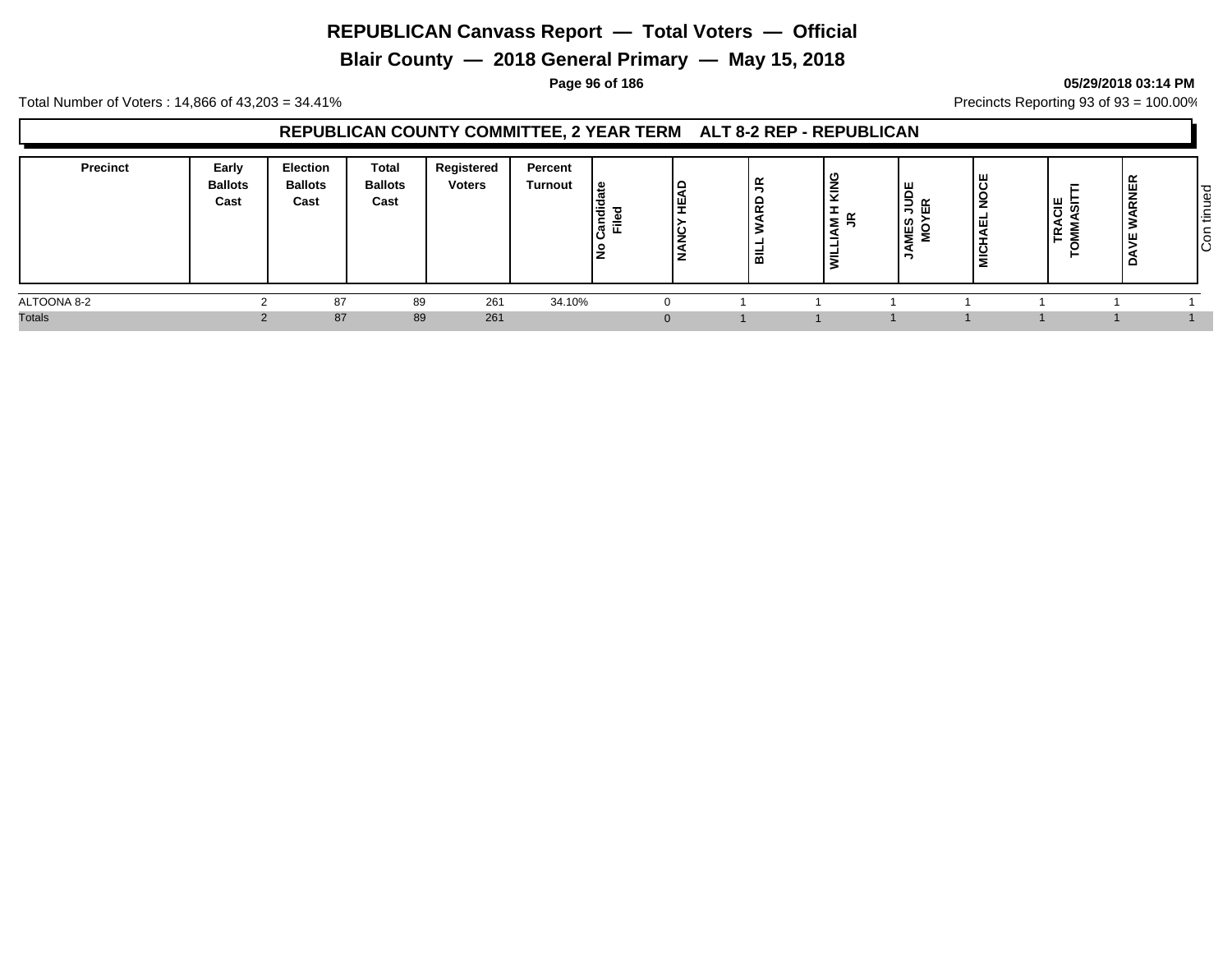# **Blair County — 2018 General Primary — May 15, 2018**

#### **Page 97 of 186 05/29/2018 03:14 PM**

Total Number of Voters : 14,866 of 43,203 = 34.41% **Precincts Reporting 93 of 93** = 100.00%

#### **REPUBLICAN COUNTY COMMITTEE, 2 YEAR TERM ALT 8-2 REP - REPUBLICAN**

| <b>Precinct</b> | Early<br><b>Ballots</b><br>Cast | <b>Election</b><br><b>Ballots</b><br>Cast | Total<br><b>Ballots</b><br>Cast | Registered<br><b>Voters</b> | Percent<br>Turnout | Totals |  |
|-----------------|---------------------------------|-------------------------------------------|---------------------------------|-----------------------------|--------------------|--------|--|
| ALTOONA 8-2     |                                 | 87                                        | 89                              | 261                         | 34.10%             |        |  |
| <b>Totals</b>   | $\Omega$                        | 87                                        | 89                              | 261                         |                    |        |  |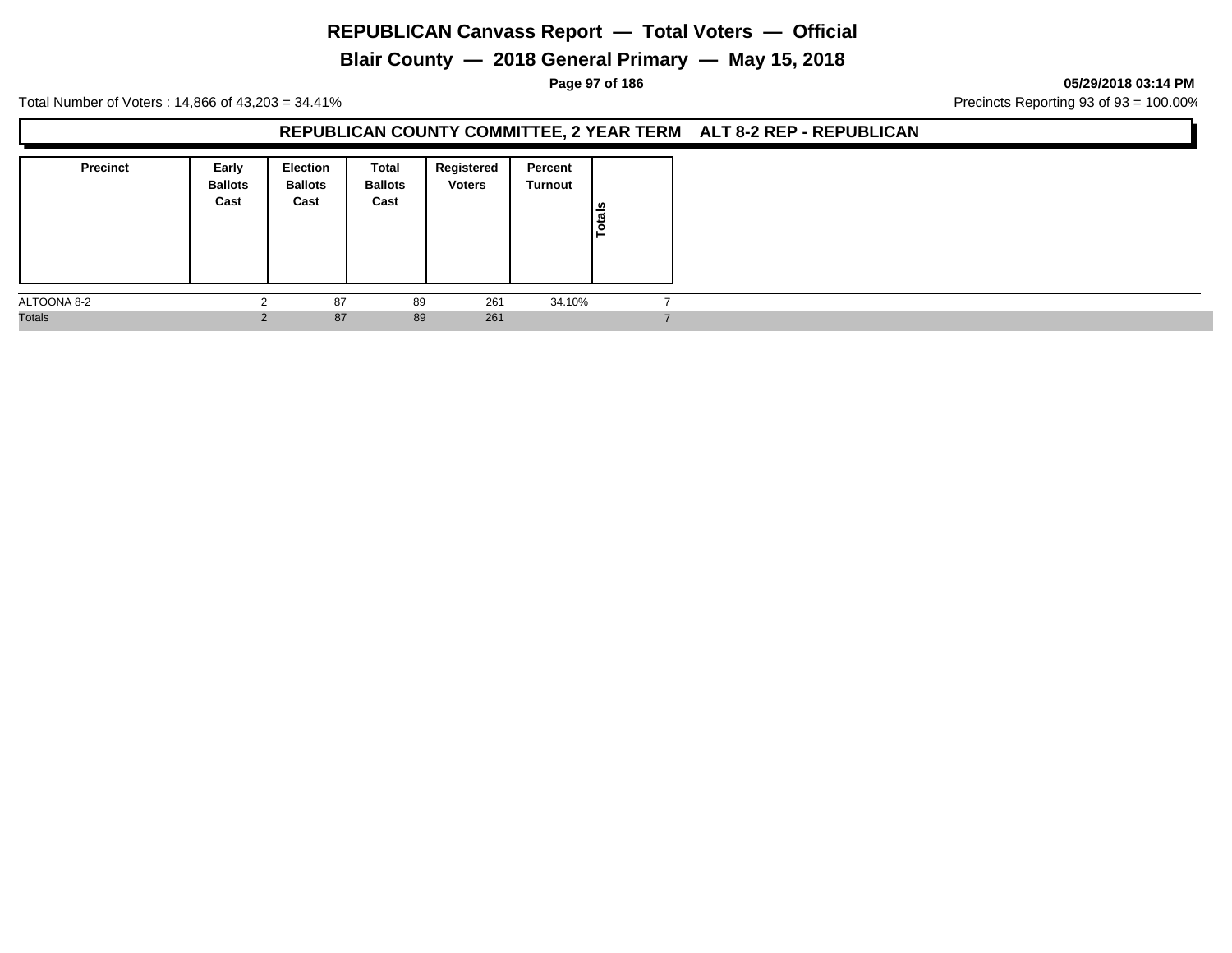# **Blair County — 2018 General Primary — May 15, 2018**

**Page 98 of 186 05/29/2018 03:14 PM**

Total Number of Voters : 14,866 of 43,203 = 34.41% **Precincts Reporting 93 of 93** = 100.00%

## **REPUBLICAN COUNTY COMMITTEE, 2 YEAR TERM ALT 9 REP - REPUBLICAN**

| <b>Precinct</b> | Early<br><b>Ballots</b><br>Cast | <b>Election</b><br><b>Ballots</b><br>Cast | Total<br><b>Ballots</b><br>Cast | Registered<br><b>Voters</b> | Percent<br>Turnout | <b>TZEL</b><br>۱۳<br>Iш<br><b>JACK</b> | Σ<br> ש ⊡<br><b>ICHEL</b><br>DIETZ<br>Ξ | ន់<br>ت<br>ō, |     |  |
|-----------------|---------------------------------|-------------------------------------------|---------------------------------|-----------------------------|--------------------|----------------------------------------|-----------------------------------------|---------------|-----|--|
| ALTOONA 9       |                                 | 93                                        | 96                              | 301                         | 31.89%             | 76                                     |                                         | 77            | 153 |  |
| <b>Totals</b>   |                                 | 93                                        | 96                              | 301                         |                    | 76                                     |                                         | 77            | 153 |  |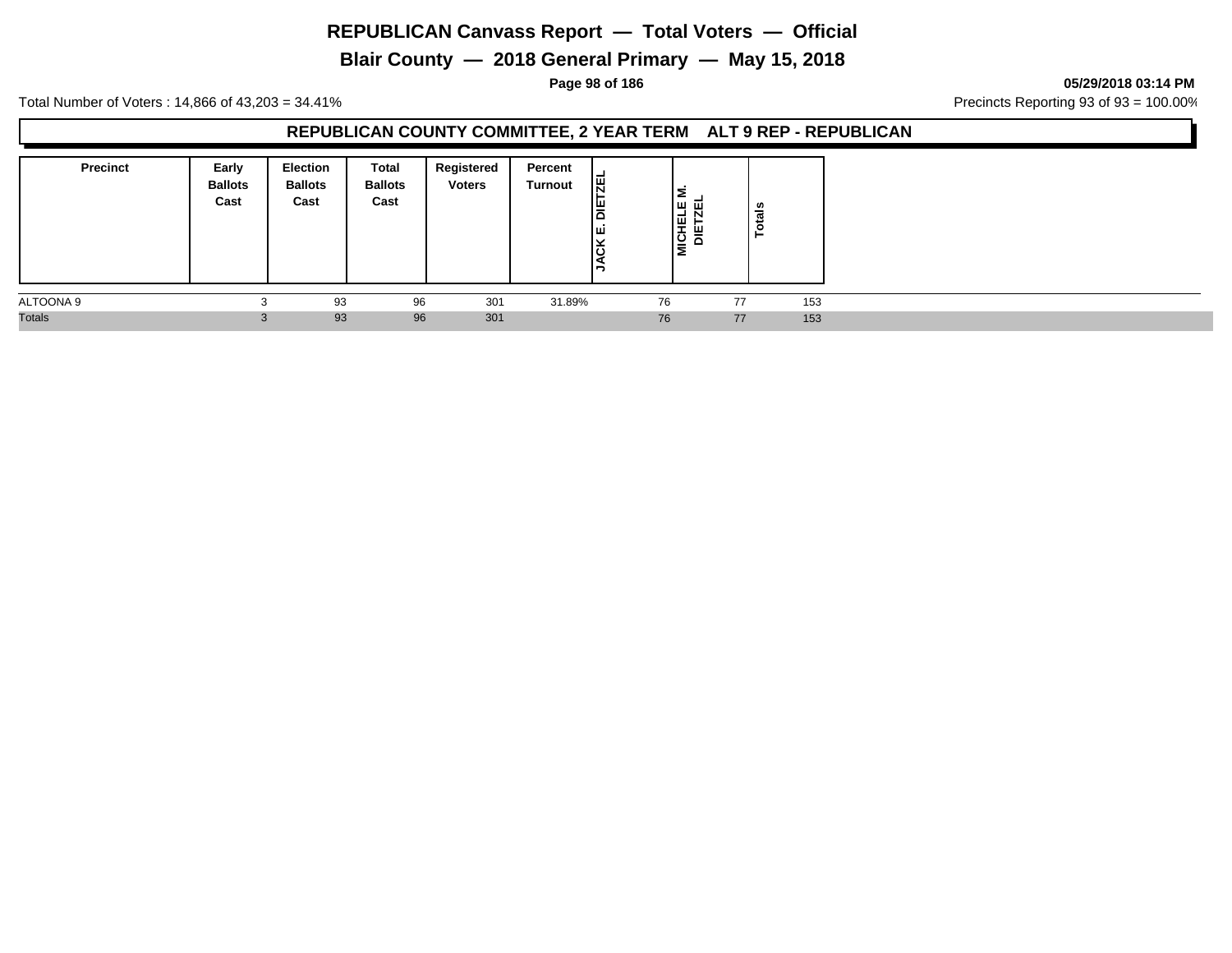**Blair County — 2018 General Primary — May 15, 2018**

#### **Page 99 of 186 05/29/2018 03:14 PM**

Total Number of Voters : 14,866 of 43,203 = 34.41% **Precincts Reporting 93 of 93** = 100.00%

## **REPUBLICAN COUNTY COMMITTEE, 2 YEAR TERM ALT 10-1 REP - REPUBLICAN**

| <b>Precinct</b> | Early<br><b>Ballots</b><br>Cast | <b>Election</b><br><b>Ballots</b><br>Cast | <b>Total</b><br><b>Ballots</b><br>Cast | Registered<br><b>Voters</b> | Percent<br><b>Turnout</b> | ي  <br>$\equiv$<br>$\overline{\sigma}$<br>-<br> 열 뜨<br>o | ن ۱<br>- -<br>ခြင်း | -<br>$\propto \propto$ | 画<br>-<br>흐<br>-<br>-<br>ш<br>-<br>画<br>- | ш<br>ΤШ.<br>--<br>-<br><b>_</b> | ∣⊋<br> 팂<br>ا ة | <b>S</b><br>∸<br>œ<br>$\sim$ $\sim$<br>ທ | ≝<br>ت<br>ಿ<br>⊢ |  |
|-----------------|---------------------------------|-------------------------------------------|----------------------------------------|-----------------------------|---------------------------|----------------------------------------------------------|---------------------|------------------------|-------------------------------------------|---------------------------------|-----------------|------------------------------------------|------------------|--|
| ALTOONA 10-1    |                                 | 132                                       | 135                                    | 512                         | 26.37%                    |                                                          |                     |                        |                                           |                                 |                 |                                          | 10               |  |
| <b>Totals</b>   |                                 | 132                                       | 135                                    | 512                         |                           |                                                          |                     |                        | $\sim$                                    |                                 |                 |                                          | 10               |  |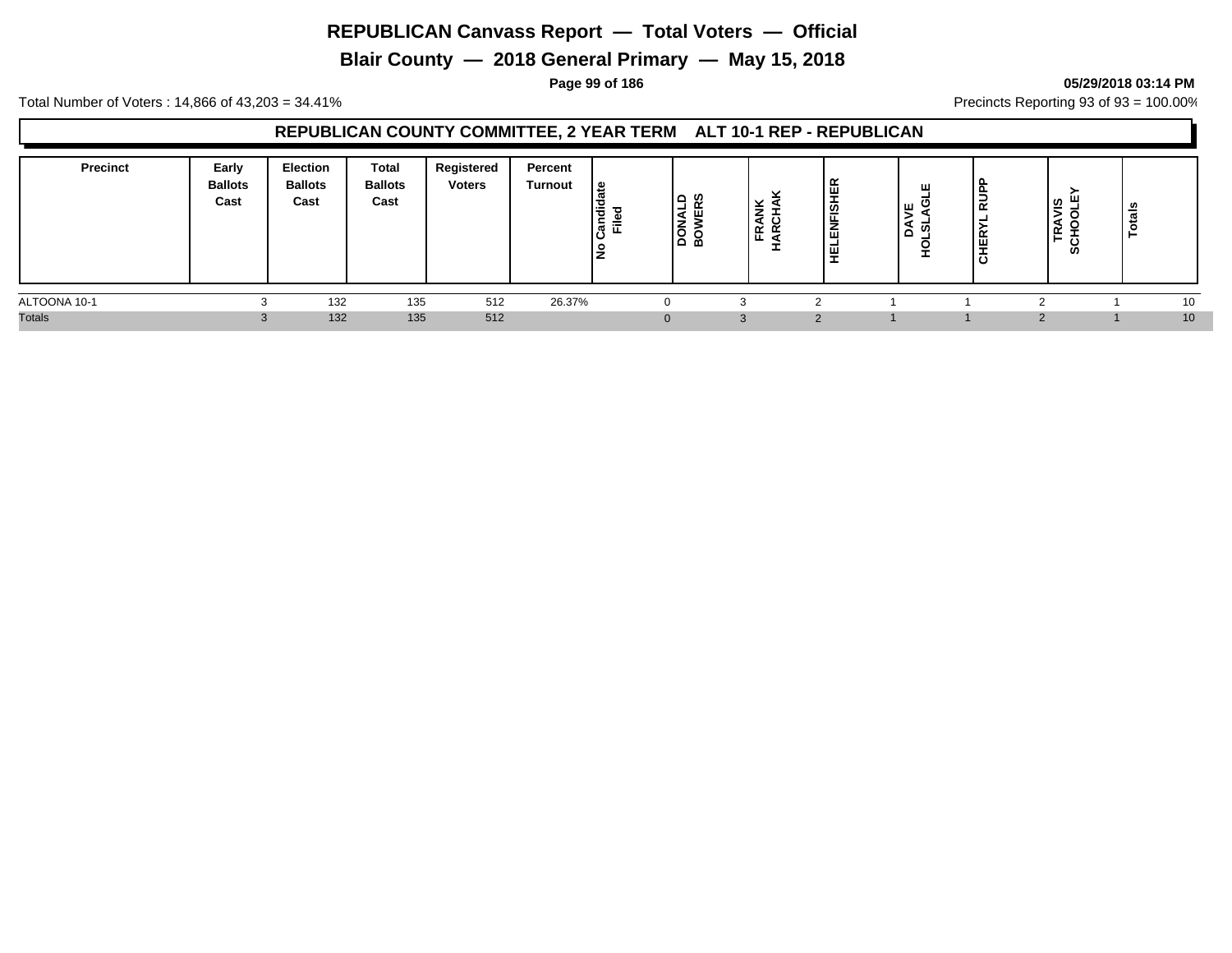**Blair County — 2018 General Primary — May 15, 2018**

**Page 100 of 186 05/29/2018 03:14 PM**

Total Number of Voters : 14,866 of 43,203 = 34.41% Precincts Reporting 93 of 93 = 100.00%

## **REPUBLICAN COUNTY COMMITTEE, 2 YEAR TERM ALT 10-2 REP - REPUBLICAN**

| <b>Precinct</b> | Early<br><b>Ballots</b><br>Cast | <b>Election</b><br><b>Ballots</b><br>Cast | Total<br><b>Ballots</b><br>Cast | Registered<br><b>Voters</b> | Percent<br>Turnout | ш<br>o<br> ដី តួ<br>≂<br>⋍<br> ㅎ ᄛ | <b>Z</b> W<br>THR <sup>'</sup><br>-<br>ᄴ | $\frac{12}{5}$<br>ய<br>z | ∸<br>ш<br>ທ<br>٠<br>유 운 | ġ<br>$\tilde{\phantom{a}}$<br>5ة ר<br><b>RR</b><br>- | tais |  |
|-----------------|---------------------------------|-------------------------------------------|---------------------------------|-----------------------------|--------------------|------------------------------------|------------------------------------------|--------------------------|-------------------------|------------------------------------------------------|------|--|
| ALTOONA 10-2    |                                 | 177                                       | 184                             | 562                         | 32.74%             | 130                                | 123                                      |                          |                         |                                                      | 256  |  |
| <b>Totals</b>   |                                 | 177                                       | 184                             | 562                         |                    | 130                                | 123                                      |                          |                         |                                                      | 256  |  |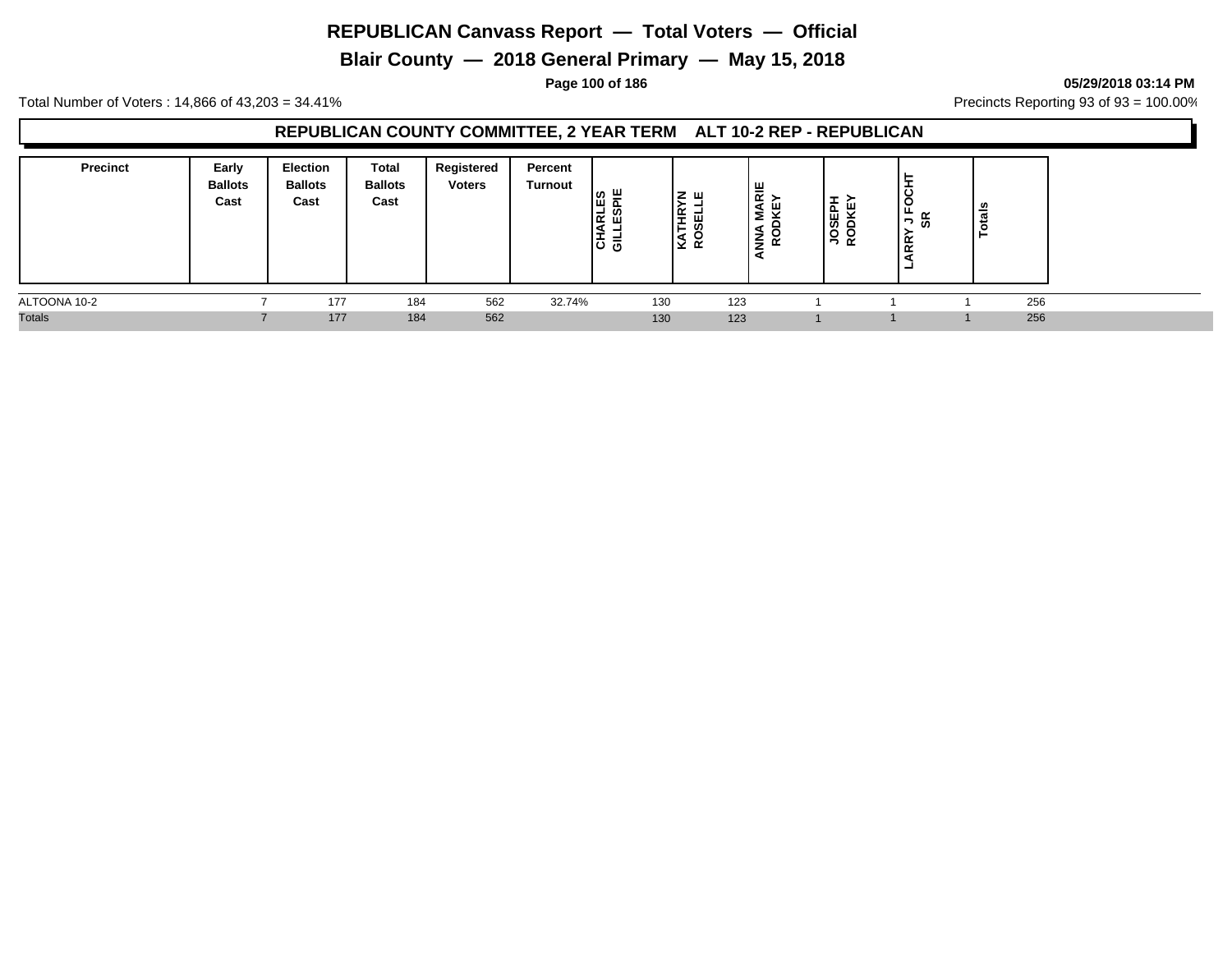**Blair County — 2018 General Primary — May 15, 2018**

**Page 101 of 186 05/29/2018 03:14 PM**

Total Number of Voters : 14,866 of 43,203 = 34.41% Precincts Reporting 93 of 93 = 100.00%

## **REPUBLICAN COUNTY COMMITTEE, 2 YEAR TERM ALT 11-1 REP - REPUBLICAN**

| <b>Precinct</b> | Early<br><b>Ballots</b><br>Cast | Election<br><b>Ballots</b><br>Cast | Total<br><b>Ballots</b><br>Cast | Registered<br><b>Voters</b> | Percent<br>Turnout | 띥<br><b>SEB</b><br>ш<br>~ | 띥<br>-<br>⋍<br>-<br>–.<br>꽁<br>Ξ.<br>Ξ<br>y | ທ<br>Ë<br>$\overline{z}$<br>る | ≗<br>m         |     |
|-----------------|---------------------------------|------------------------------------|---------------------------------|-----------------------------|--------------------|---------------------------|---------------------------------------------|-------------------------------|----------------|-----|
| ALTOONA 11-1    | :5                              | 152                                | 157                             | 517                         | 30.37%             | 132                       | 127                                         |                               |                | 261 |
| <b>Totals</b>   | 5                               | 152                                | 157                             | 517                         |                    | 132                       | 127                                         |                               | $\overline{2}$ | 261 |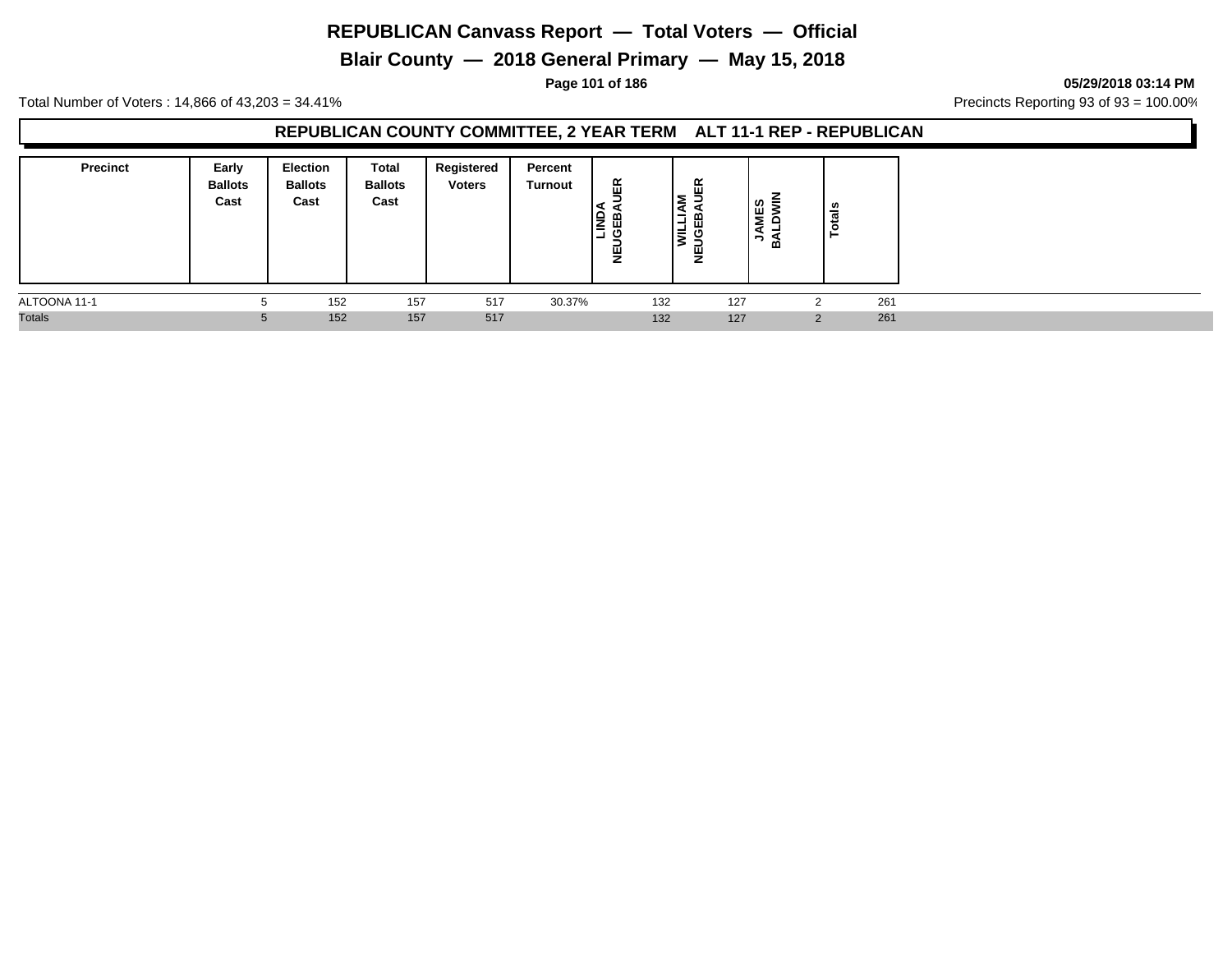**Blair County — 2018 General Primary — May 15, 2018**

**Page 102 of 186 05/29/2018 03:14 PM**

Total Number of Voters : 14,866 of 43,203 = 34.41% Precincts Reporting 93 of 93 = 100.00%

## **REPUBLICAN COUNTY COMMITTEE, 2 YEAR TERM ALT 11-2 REP - REPUBLICAN**

| <b>Precinct</b> | Early<br><b>Ballots</b><br>Cast | <b>Election</b><br><b>Ballots</b><br>Cast | Total<br><b>Ballots</b><br>Cast | Registered<br><b>Voters</b> | Percent<br>Turnout | l≋<br>岸 | 匡<br>jau<br>BE<br>B | GRIMI<br>DRIS | . ഗ<br>ਨੌ |  |
|-----------------|---------------------------------|-------------------------------------------|---------------------------------|-----------------------------|--------------------|---------|---------------------|---------------|-----------|--|
| ALTOONA 11-2    |                                 | 206                                       | 208                             | 546                         | 38.10%             | 139     | 148                 |               | 288       |  |
| <b>Totals</b>   |                                 | 206                                       | 208                             | 546                         |                    | 139     | 148                 |               | 288       |  |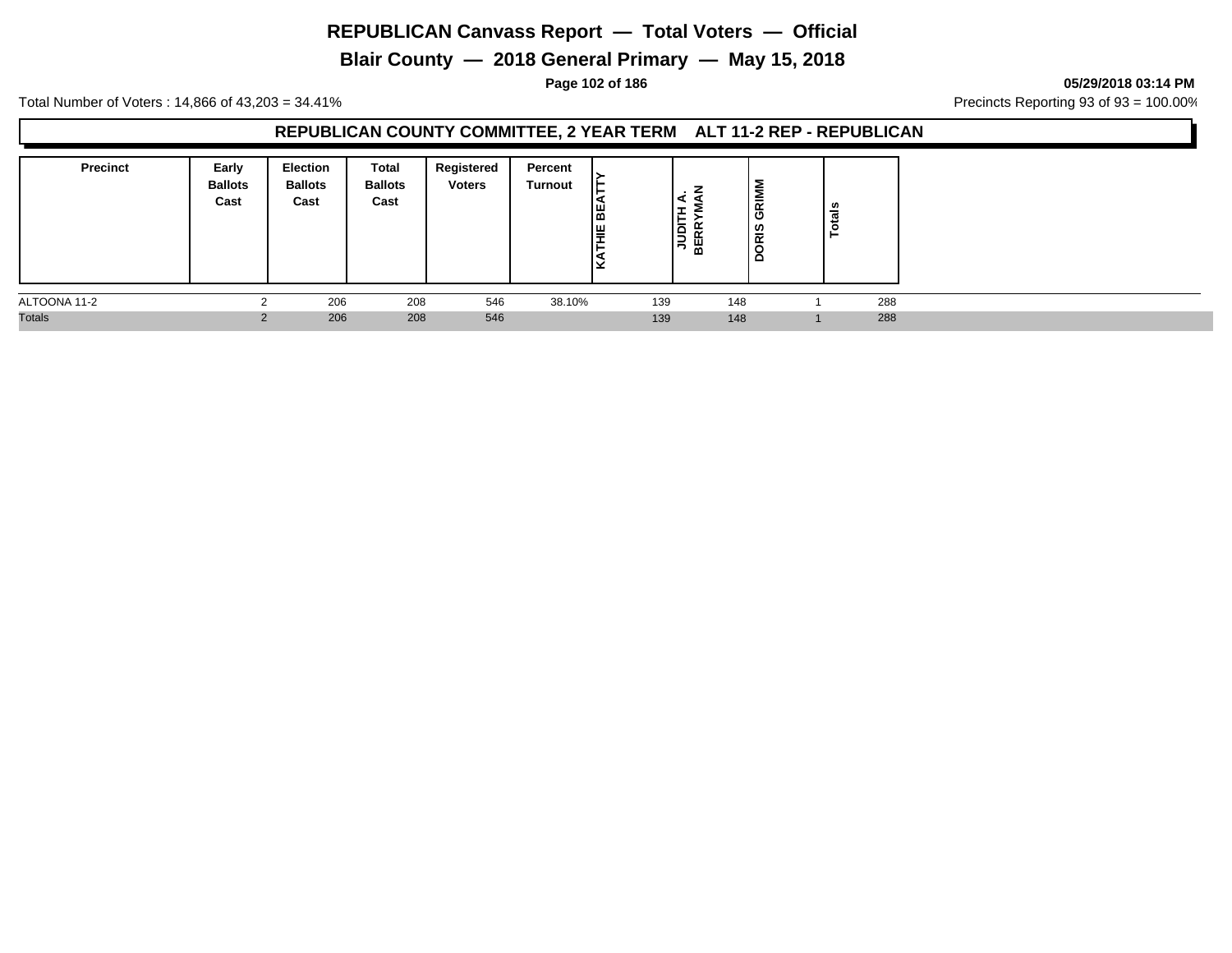**Blair County — 2018 General Primary — May 15, 2018**

**Page 103 of 186 05/29/2018 03:14 PM**

Total Number of Voters : 14,866 of 43,203 = 34.41% **Precincts Reporting 93 of 93** = 100.00%

## **REPUBLICAN COUNTY COMMITTEE, 2 YEAR TERM ALT 12-1 REP - REPUBLICAN**

| <b>Precinct</b> | Early<br><b>Ballots</b><br>Cast | <b>Election</b><br><b>Ballots</b><br>Cast | Total<br><b>Ballots</b><br>Cast | Registered<br><b>Voters</b> | Percent<br>Turnout | k€<br>⊇<br><b>JESSE</b> | ∣≅<br><b>JASON</b><br>EBERSC | EE<br>SET<br>щ | ័ត<br>تندر<br>⊢ |     |
|-----------------|---------------------------------|-------------------------------------------|---------------------------------|-----------------------------|--------------------|-------------------------|------------------------------|----------------|-----------------|-----|
| ALTOONA 12-1    |                                 | 99                                        | 102                             | 335                         | 30.45%             | 69                      | 77                           |                |                 | 147 |
| <b>Totals</b>   | .C                              | 99                                        | 102                             | 335                         |                    | 69                      | 77                           |                |                 | 147 |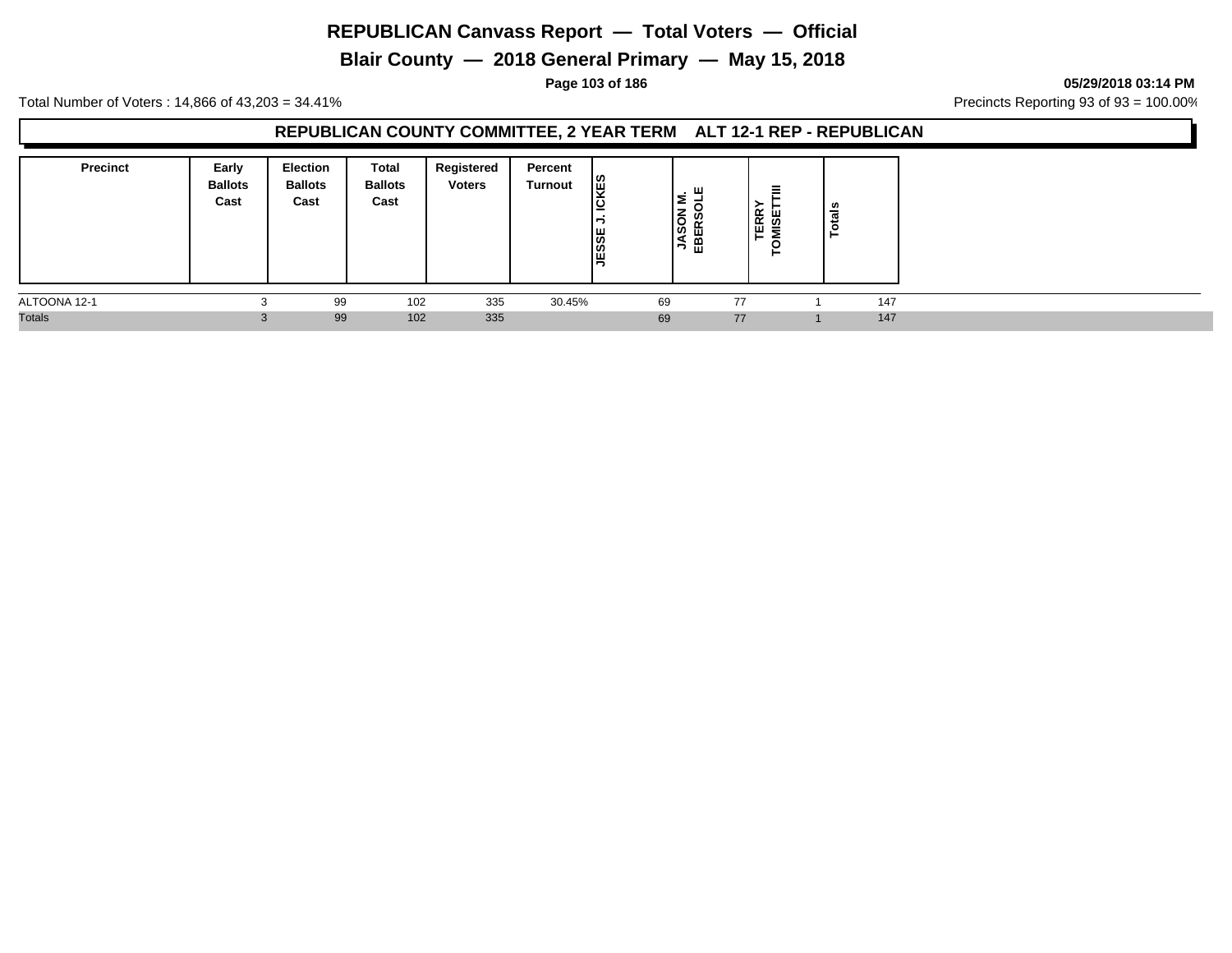**Blair County — 2018 General Primary — May 15, 2018**

**Page 104 of 186 05/29/2018 03:14 PM**

Total Number of Voters : 14,866 of 43,203 = 34.41% **Precincts Reporting 93 of 93** = 100.00%

## **REPUBLICAN COUNTY COMMITTEE, 2 YEAR TERM ALT 12-2 REP - REPUBLICAN**

| <b>Precinct</b> | Early<br><b>Ballots</b><br>Cast | <b>Election</b><br><b>Ballots</b><br>Cast | Total<br><b>Ballots</b><br>Cast | Registered<br><b>Voters</b> | Percent<br>Turnout | ခြိ<br>מט ו<br>-<br>İ≣<br><b>NAL</b> | മ<br>E<br>lg<br>S<br>≃<br>ه ا | KISS<br><b>DANIEL</b> | ្លឺ<br>ت |  |
|-----------------|---------------------------------|-------------------------------------------|---------------------------------|-----------------------------|--------------------|--------------------------------------|-------------------------------|-----------------------|----------|--|
| ALTOONA 12-2    |                                 | 89                                        | 92                              | 251                         | 36.65%             | 85                                   |                               |                       | 87       |  |
| <b>Totals</b>   | .C                              | 89                                        | 92                              | 251                         |                    | 85                                   |                               |                       | 87       |  |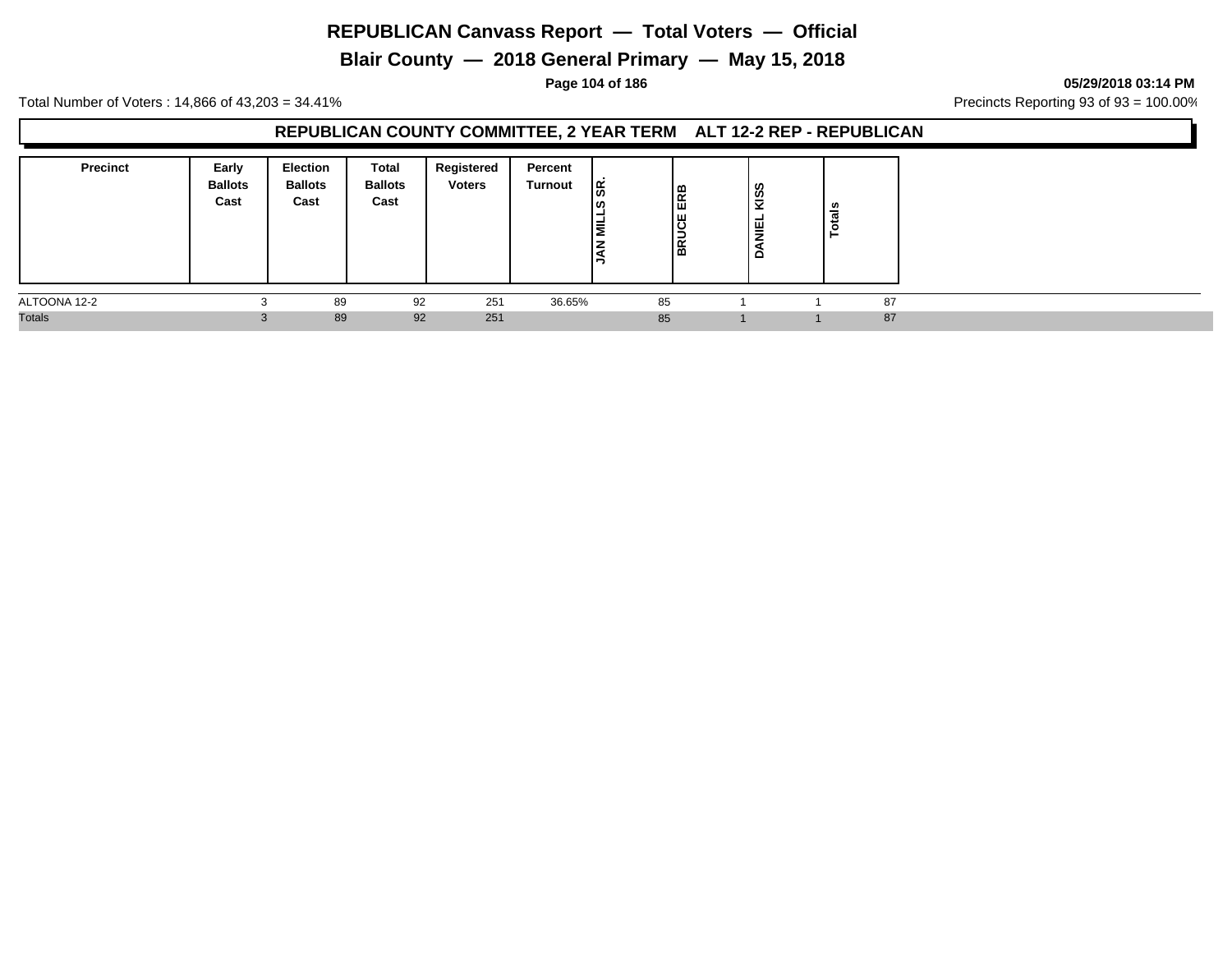**Blair County — 2018 General Primary — May 15, 2018**

**Page 105 of 186 05/29/2018 03:14 PM**

Total Number of Voters : 14,866 of 43,203 = 34.41% Precincts Reporting 93 of 93 = 100.00%

## **REPUBLICAN COUNTY COMMITTEE, 2 YEAR TERM ALT 12-3 REP - REPUBLICAN**

| <b>Precinct</b> | Early<br><b>Ballots</b><br>Cast | <b>Election</b><br><b>Ballots</b><br>Cast | Total<br><b>Ballots</b><br>Cast | Registered<br><b>Voters</b> | Percent<br>Turnout | ہ  <br>idic<br>ъ<br> ಕ<br>≔<br>ш.<br>Ρs | ш<br>၂ ဟု | <b>BURNS</b><br>Б<br>آΣ<br>ב | RIES<br>ΙL.<br>$\overline{5}$ | ឹ<br>تند<br>o |  |
|-----------------|---------------------------------|-------------------------------------------|---------------------------------|-----------------------------|--------------------|-----------------------------------------|-----------|------------------------------|-------------------------------|---------------|--|
| ALTOONA 12-3    |                                 | 61                                        | 63                              | 211                         | 29.86%             |                                         |           |                              |                               |               |  |
| <b>Totals</b>   |                                 | 61                                        | 63                              | 211                         |                    | $\Omega$                                |           |                              |                               |               |  |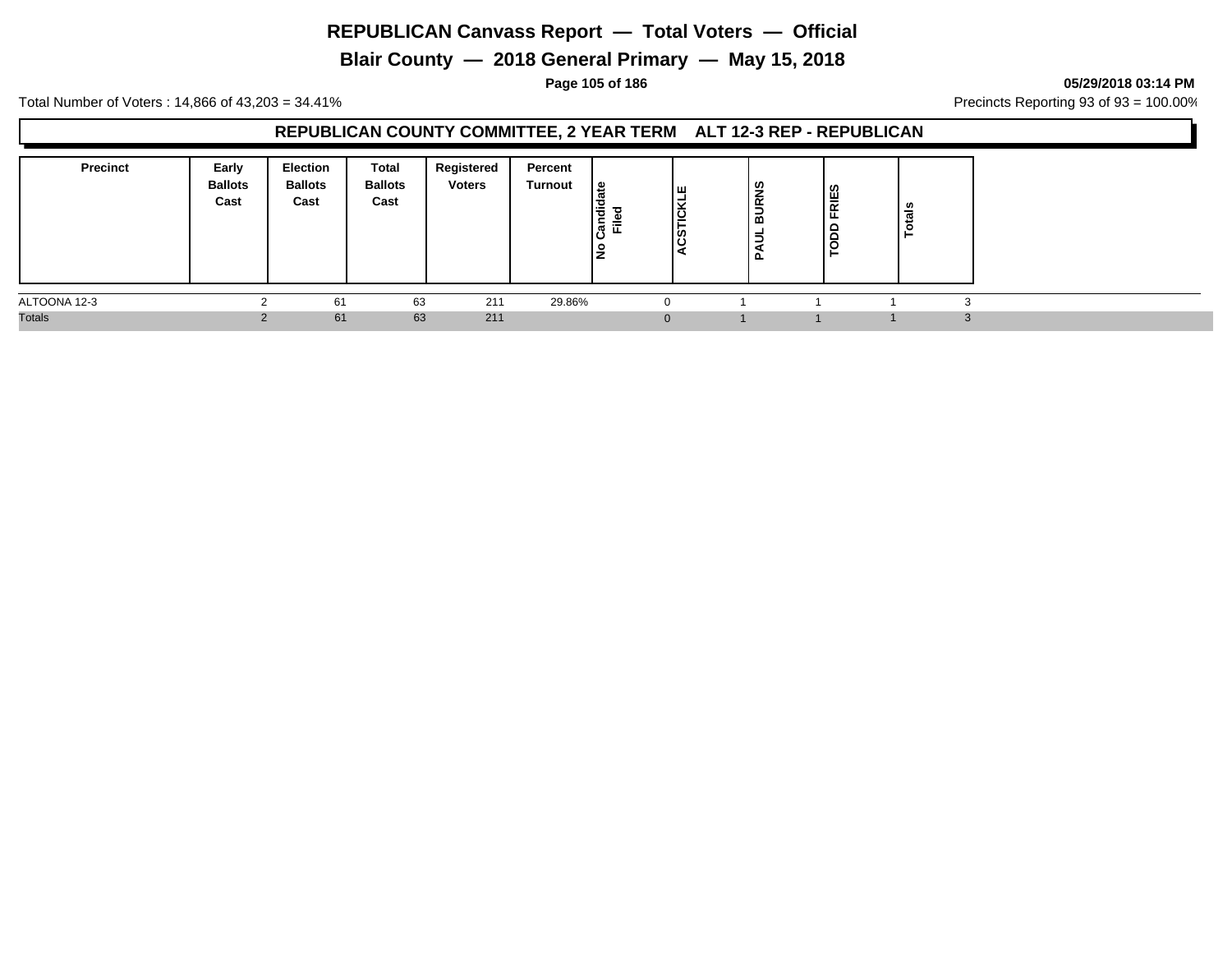**Blair County — 2018 General Primary — May 15, 2018**

**Page 106 of 186 05/29/2018 03:14 PM**

Total Number of Voters : 14,866 of 43,203 = 34.41% Precincts Reporting 93 of 93 = 100.00%

## **REPUBLICAN COUNTY COMMITTEE, 2 YEAR TERM ALT 12-4 REP - REPUBLICAN**

| <b>Precinct</b> | Early<br><b>Ballots</b><br>Cast | <b>Election</b><br><b>Ballots</b><br>Cast | Total<br><b>Ballots</b><br>Cast | Registered<br><b>Voters</b> | Percent<br><b>Turnout</b> | –<br>CHRISTIN<br>ROBINSO | Ιる<br>$\frac{1}{2}$ |    | ឹ<br>ت<br>o. |
|-----------------|---------------------------------|-------------------------------------------|---------------------------------|-----------------------------|---------------------------|--------------------------|---------------------|----|--------------|
| ALTOONA 12-4    |                                 | 129                                       | 130                             | 332                         | 39.16%                    |                          | 86                  | 99 | 185          |
| <b>Totals</b>   |                                 | 129                                       | 130                             | 332                         |                           |                          | 86                  | 99 | 185          |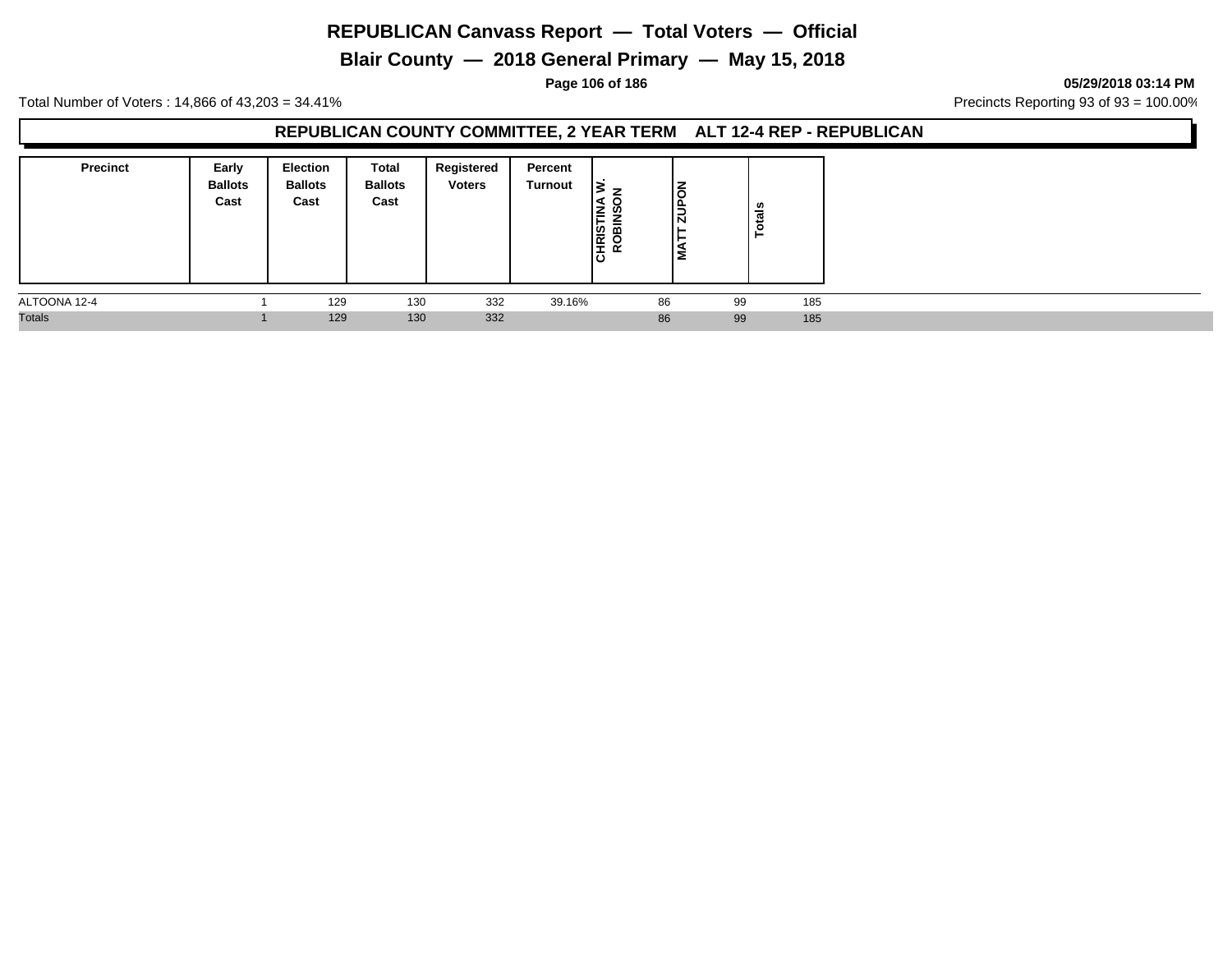**Blair County — 2018 General Primary — May 15, 2018**

**Page 107 of 186 05/29/2018 03:14 PM**

Total Number of Voters : 14,866 of 43,203 = 34.41% **Precincts Reporting 93 of 93** = 100.00%

## **REPUBLICAN COUNTY COMMITTEE, 2 YEAR TERM ALT 13-1 REP - REPUBLICAN**

| <b>Precinct</b> | Early<br><b>Ballots</b><br>Cast | Election<br><b>Ballots</b><br>Cast | Total<br><b>Ballots</b><br>Cast | Registered<br><b>Voters</b> | Percent<br><b>Turnout</b> | ூ<br>۱ą<br>≂<br>ੱਕ<br>$\rightarrow$ | <b>WERS</b><br> ဥ<br>∣⊆ | ш<br>۱ш<br><b>ഗ</b><br>Ã<br>щ | ш<br>$\overline{\mathbf{r}}$<br>∍<br>-<br>$\cdot$<br>U<br>s<br>Š<br>ഗ | -<br>m<br>岛<br><u>ှ</u><br>'응 f | ш<br>ᅩ<br>ш<br>≃ | $\overline{a}$<br>- |  |
|-----------------|---------------------------------|------------------------------------|---------------------------------|-----------------------------|---------------------------|-------------------------------------|-------------------------|-------------------------------|-----------------------------------------------------------------------|---------------------------------|------------------|---------------------|--|
| ALTOONA 13-1    |                                 | 165                                | 167                             | 503                         | 33.20%                    |                                     |                         | 18                            |                                                                       |                                 |                  | 24                  |  |
| <b>Totals</b>   |                                 | 165                                | 167                             | 503                         |                           |                                     |                         |                               | 18                                                                    |                                 |                  | 24                  |  |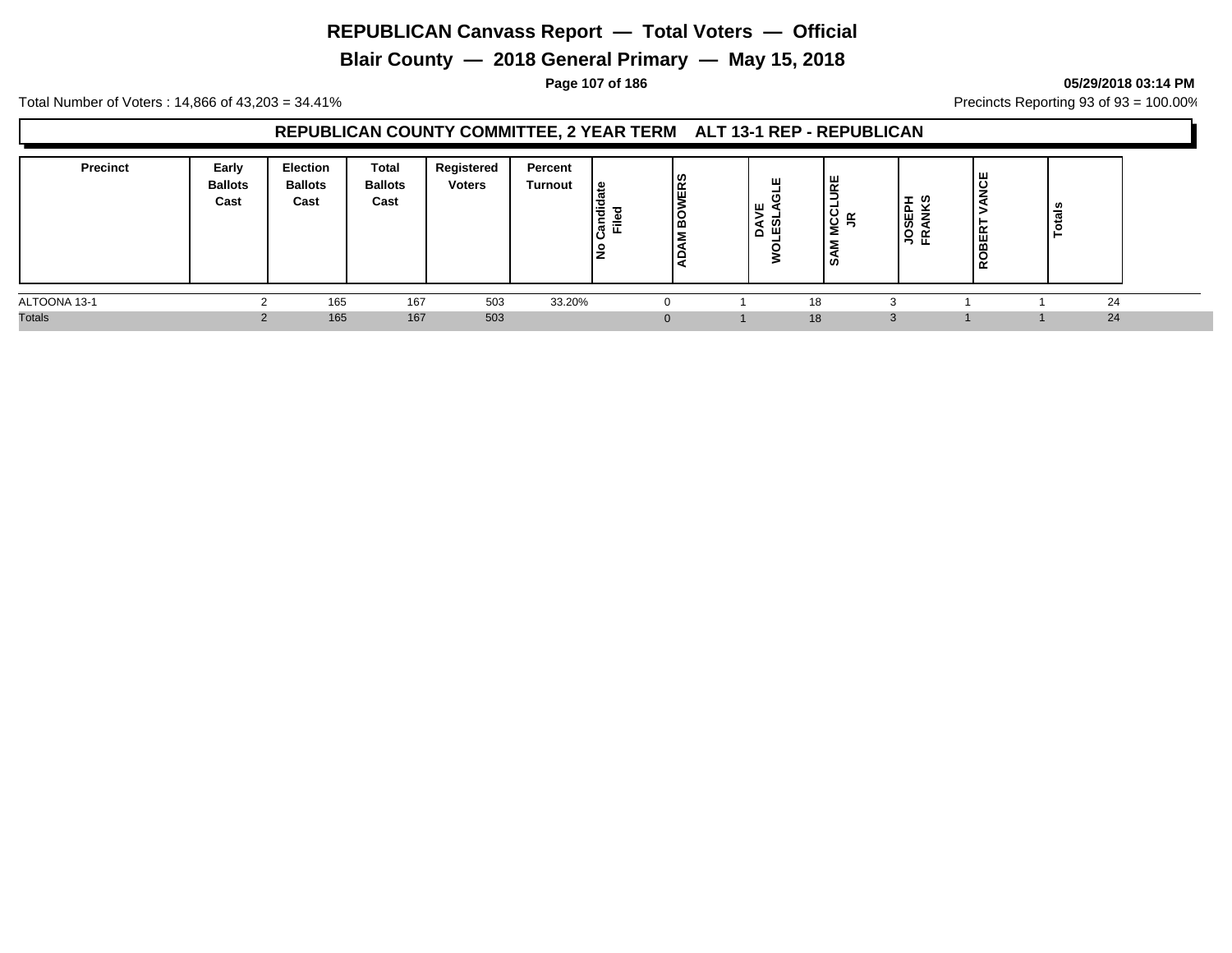**Blair County — 2018 General Primary — May 15, 2018**

**Page 108 of 186 05/29/2018 03:14 PM**

Total Number of Voters : 14,866 of 43,203 = 34.41% **Precincts Reporting 93 of 93** = 100.00%

## **REPUBLICAN COUNTY COMMITTEE, 2 YEAR TERM ALT 13-2 REP - REPUBLICAN**

| <b>Precinct</b> | Early<br><b>Ballots</b><br>Cast | <b>Election</b><br><b>Ballots</b><br>Cast | Total<br><b>Ballots</b><br>Cast | Registered<br><b>Voters</b> | Percent<br><b>Turnout</b> | ی  <br>Candi<br>≂<br>ட<br>$\circ$<br>-<br>∼ | ıш<br>۱ō<br>၊ ပ<br>◡<br>ERIK | ∣≃<br>ERBI<br><b>BRUCE</b> | tals |      |
|-----------------|---------------------------------|-------------------------------------------|---------------------------------|-----------------------------|---------------------------|---------------------------------------------|------------------------------|----------------------------|------|------|
| ALTOONA 13-2    | 0                               | 117                                       | 117                             | 350                         | 33.43%                    |                                             |                              |                            |      |      |
| <b>Totals</b>   | $\mathbf{0}$                    | 117                                       | 117                             | 350                         |                           |                                             | $\Omega$                     |                            |      | - 31 |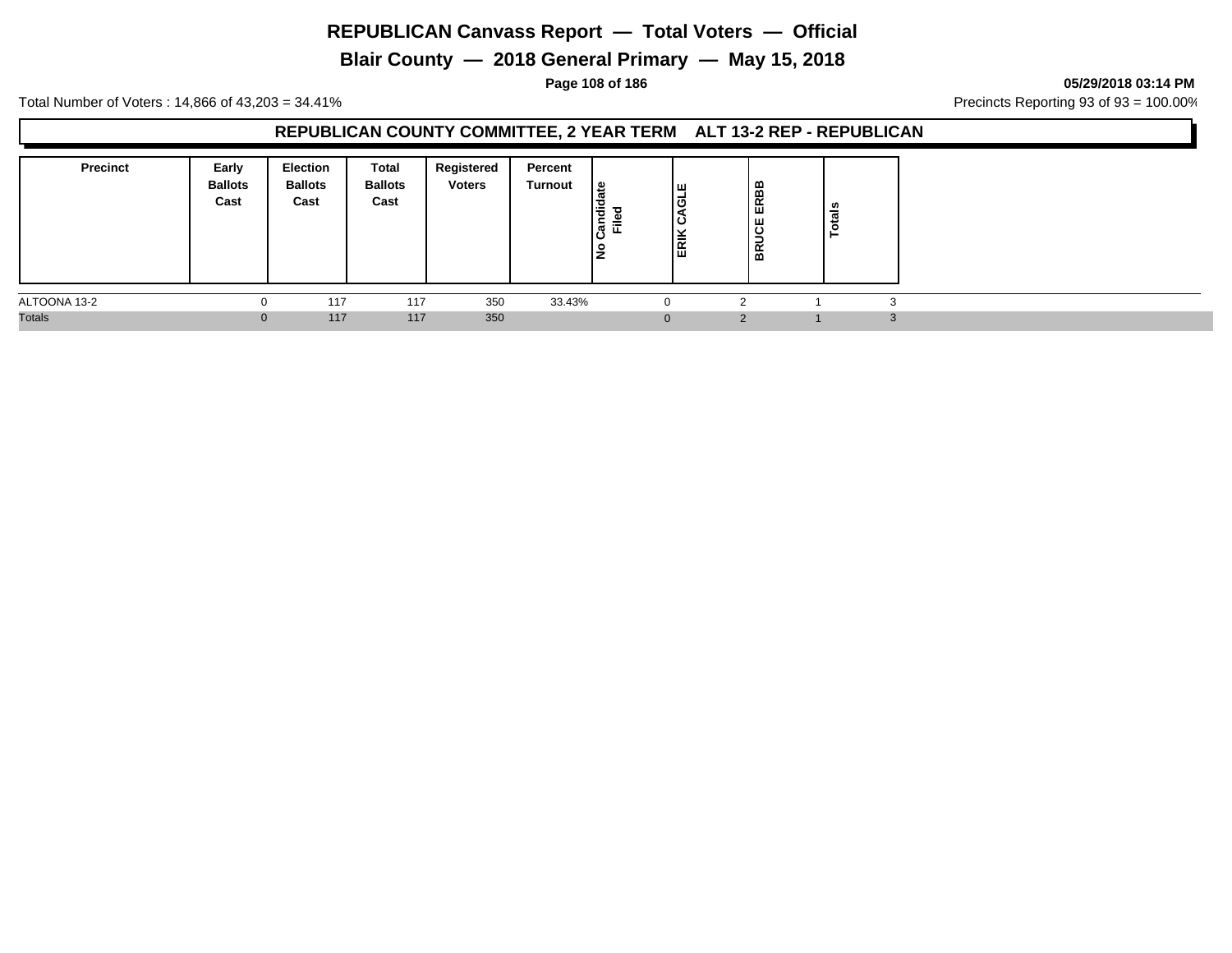**Blair County — 2018 General Primary — May 15, 2018**

**Page 109 of 186 05/29/2018 03:14 PM**

Total Number of Voters : 14,866 of 43,203 = 34.41% **Precincts Reporting 93 of 93** = 100.00%

## **REPUBLICAN COUNTY COMMITTEE, 2 YEAR TERM ALT 13-3 REP - REPUBLICAN**

| <b>Precinct</b> | Early<br><b>Ballots</b><br>Cast | <b>Election</b><br><b>Ballots</b><br>Cast | Total<br><b>Ballots</b><br>Cast | Registered<br><b>Voters</b> | Percent<br>Turnout | Ξ<br>-<br>Iш<br>Ξ<br>≂<br>زه ڌ−ا | ທ<br>岛<br>-<br>로<br>ဖ | ш<br>≏<br>ς<br>nsa<br>이 | U.<br>÷ |  |
|-----------------|---------------------------------|-------------------------------------------|---------------------------------|-----------------------------|--------------------|----------------------------------|-----------------------|-------------------------|---------|--|
| ALTOONA 13-3    | $\sim$                          | 104                                       | 107                             | 340                         | 31.47%             |                                  | 80                    | 73                      | 154     |  |
| <b>Totals</b>   | $\sim$<br>5.                    | 104                                       | 107                             | 340                         |                    |                                  | 80                    | 73                      | 154     |  |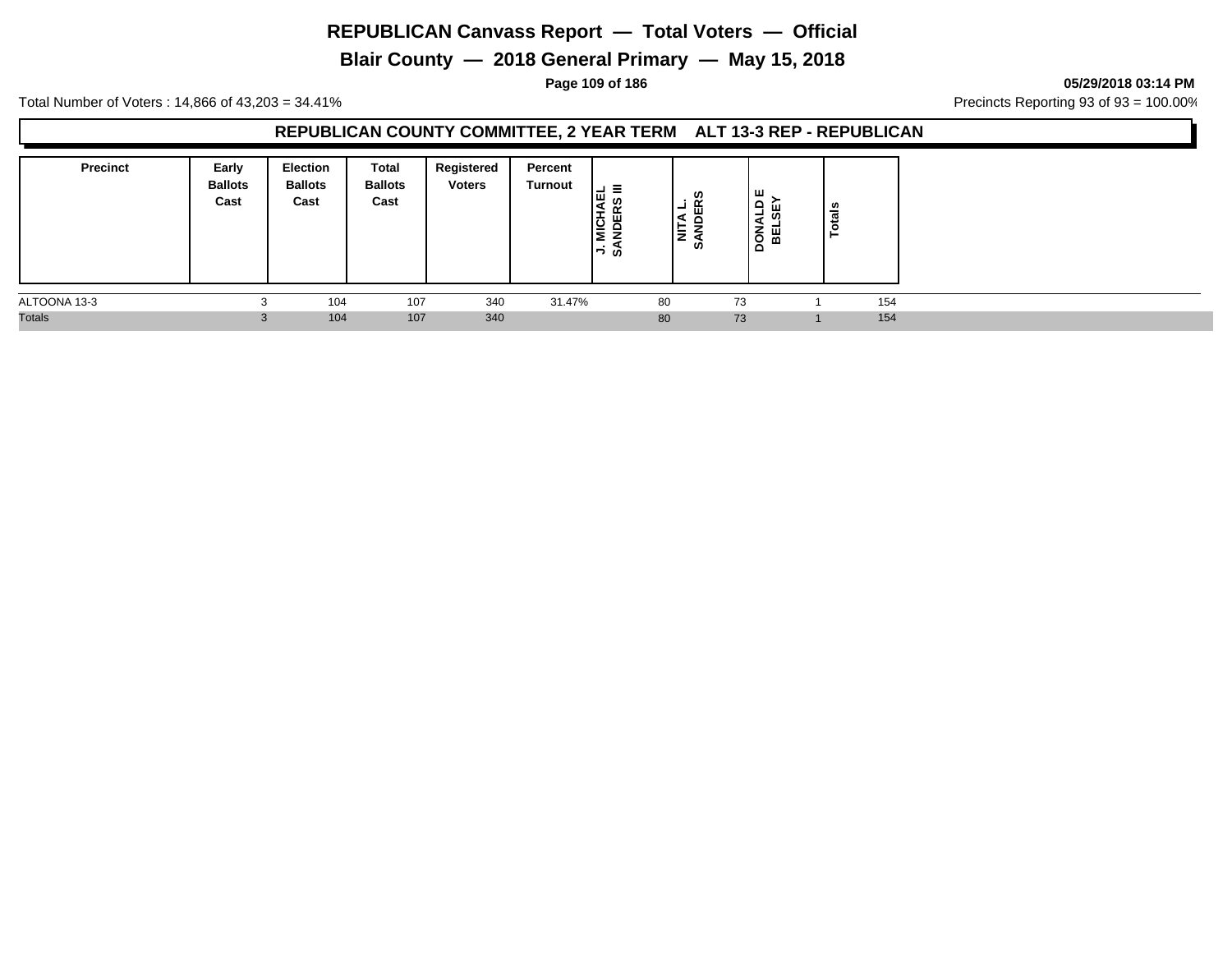**Blair County — 2018 General Primary — May 15, 2018**

**Page 110 of 186 05/29/2018 03:14 PM**

Total Number of Voters : 14,866 of 43,203 = 34.41% **Precincts Reporting 93 of 93** = 100.00%

## **REPUBLICAN COUNTY COMMITTEE, 2 YEAR TERM ALT 13-4 REP - REPUBLICAN**

| <b>Precinct</b> | Early<br><b>Ballots</b><br>Cast | Election<br><b>Ballots</b><br>Cast | Total<br><b>Ballots</b><br>Cast | Registered<br><b>Voters</b> | Percent<br><b>Turnout</b> | ၊ ဗ<br>Candie<br>Filed | <b>DUNKEL</b><br><b>ERIN</b> | $\equiv$<br>υ<br>₹<br>ш<br>을<br>⊣<br>≝<br>><br>O | ۳Ļ.<br>◡<br>-<br>≐<br>ġ | RAKER<br>PHILIP | v,<br>- | - |  |
|-----------------|---------------------------------|------------------------------------|---------------------------------|-----------------------------|---------------------------|------------------------|------------------------------|--------------------------------------------------|-------------------------|-----------------|---------|---|--|
| ALTOONA 13-4    |                                 | 75                                 | 76                              | 278                         | 27.34%                    |                        |                              |                                                  |                         |                 |         |   |  |
| <b>Totals</b>   |                                 | 75                                 | 76                              | 278                         |                           |                        |                              |                                                  |                         |                 |         |   |  |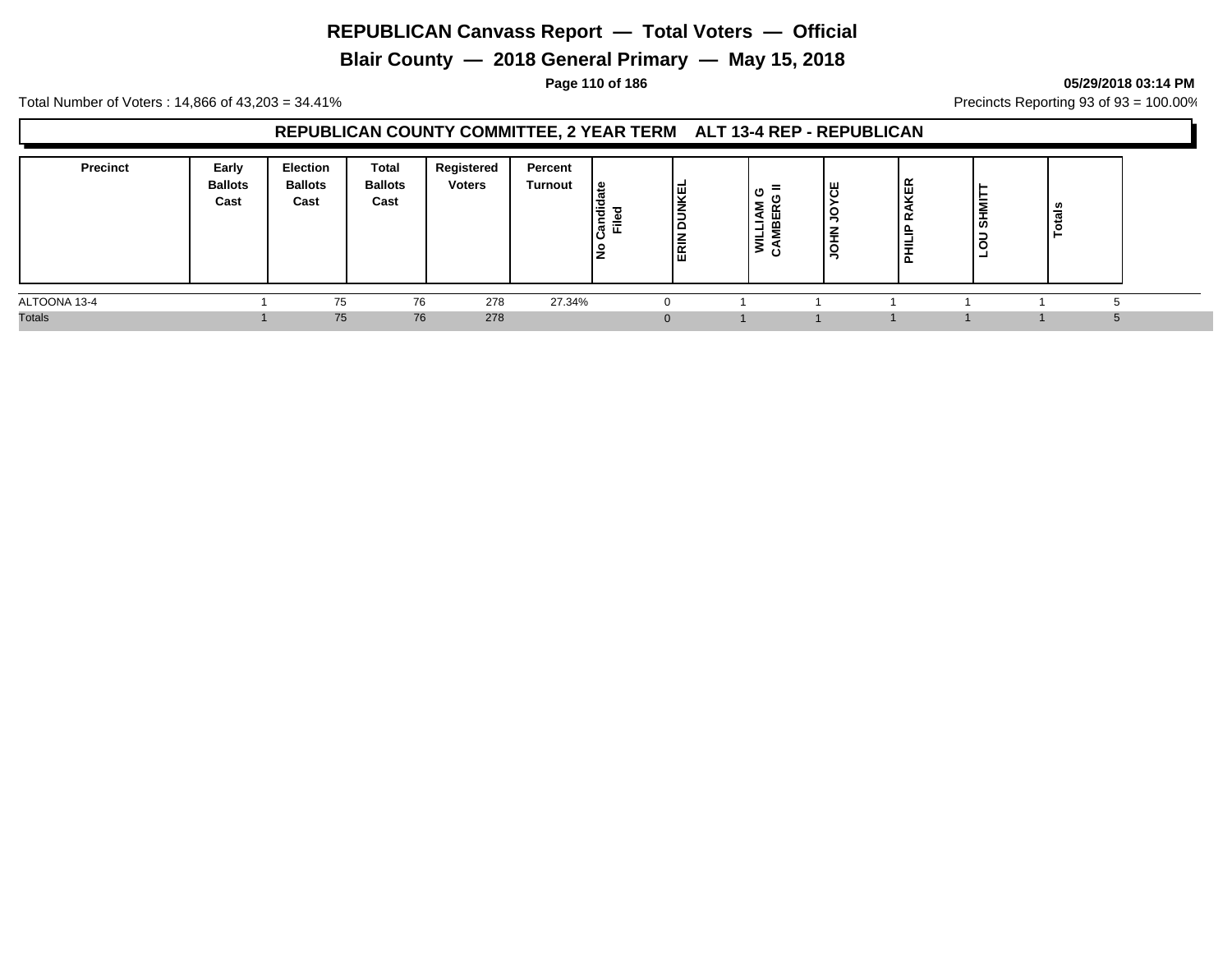**Blair County — 2018 General Primary — May 15, 2018**

**Page 111 of 186 05/29/2018 03:14 PM**

Total Number of Voters : 14,866 of 43,203 = 34.41% Precincts Reporting 93 of 93 = 100.00%

## **REPUBLICAN COUNTY COMMITTEE, 2 YEAR TERM ALT 14-1 REP - REPUBLICAN**

| <b>Precinct</b> | Early<br><b>Ballots</b><br>Cast | <b>Election</b><br><b>Ballots</b><br>Cast | <b>Total</b><br><b>Ballots</b><br>Cast | Registered<br><b>Voters</b> | Percent<br><b>Turnout</b> | $\rightarrow$<br>.ပ<br><u>—</u><br>່ທ ⊔<br><b>AUGUS</b><br>STICKI | $\frac{1}{2}$<br>Ιш<br>GRO | Σ<br>- | $\sim$<br>ட<br>画<br>N<br>۳<br>ш<br>o | .<br><b>S</b><br>E<br>ັ<br>–<br>ш. | ∣≃<br><b>BINE</b><br>- | <b>NNE</b><br>NOSI<br>cr | ≝   |
|-----------------|---------------------------------|-------------------------------------------|----------------------------------------|-----------------------------|---------------------------|-------------------------------------------------------------------|----------------------------|--------|--------------------------------------|------------------------------------|------------------------|--------------------------|-----|
| ALTOONA 14-1    |                                 | 217                                       | 225                                    | 592                         | 38.01%                    |                                                                   | 186                        |        |                                      |                                    |                        |                          | 197 |
| <b>Totals</b>   | 8                               | 217                                       | 225                                    | 592                         |                           |                                                                   | 186                        |        |                                      |                                    |                        |                          | 197 |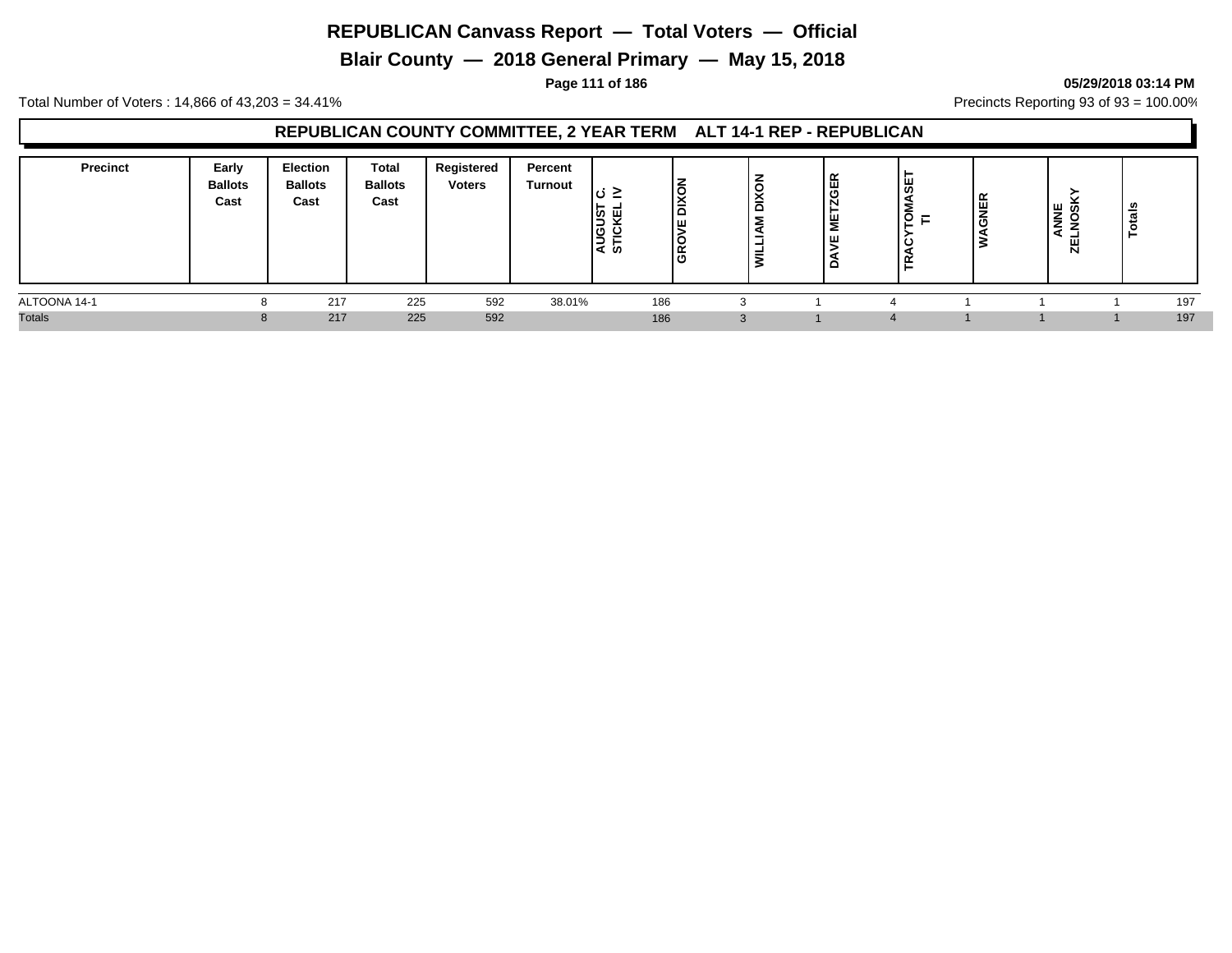**Blair County — 2018 General Primary — May 15, 2018**

**Page 112 of 186 05/29/2018 03:14 PM**

Total Number of Voters : 14,866 of 43,203 = 34.41% **Precincts Reporting 93 of 93** = 100.00%

## **REPUBLICAN COUNTY COMMITTEE, 2 YEAR TERM ALT 14-2 REP - REPUBLICAN**

| <b>Precinct</b> | Early<br><b>Ballots</b><br>Cast | <b>Election</b><br><b>Ballots</b><br>Cast | Total<br><b>Ballots</b><br>Cast | Registered<br><b>Voters</b> | Percent<br>Turnout | lg<br>౹ౚ<br><b>JENNIFER</b> | FIGA<br>FIGA | tais<br>.o |  |
|-----------------|---------------------------------|-------------------------------------------|---------------------------------|-----------------------------|--------------------|-----------------------------|--------------|------------|--|
| ALTOONA 14-2    | 10                              | 210                                       | 220                             | 596                         | 36.91%             | 153                         | 153          | 306        |  |
| <b>Totals</b>   | 10                              | 210                                       | 220                             | 596                         |                    | 153                         | 153          | 306        |  |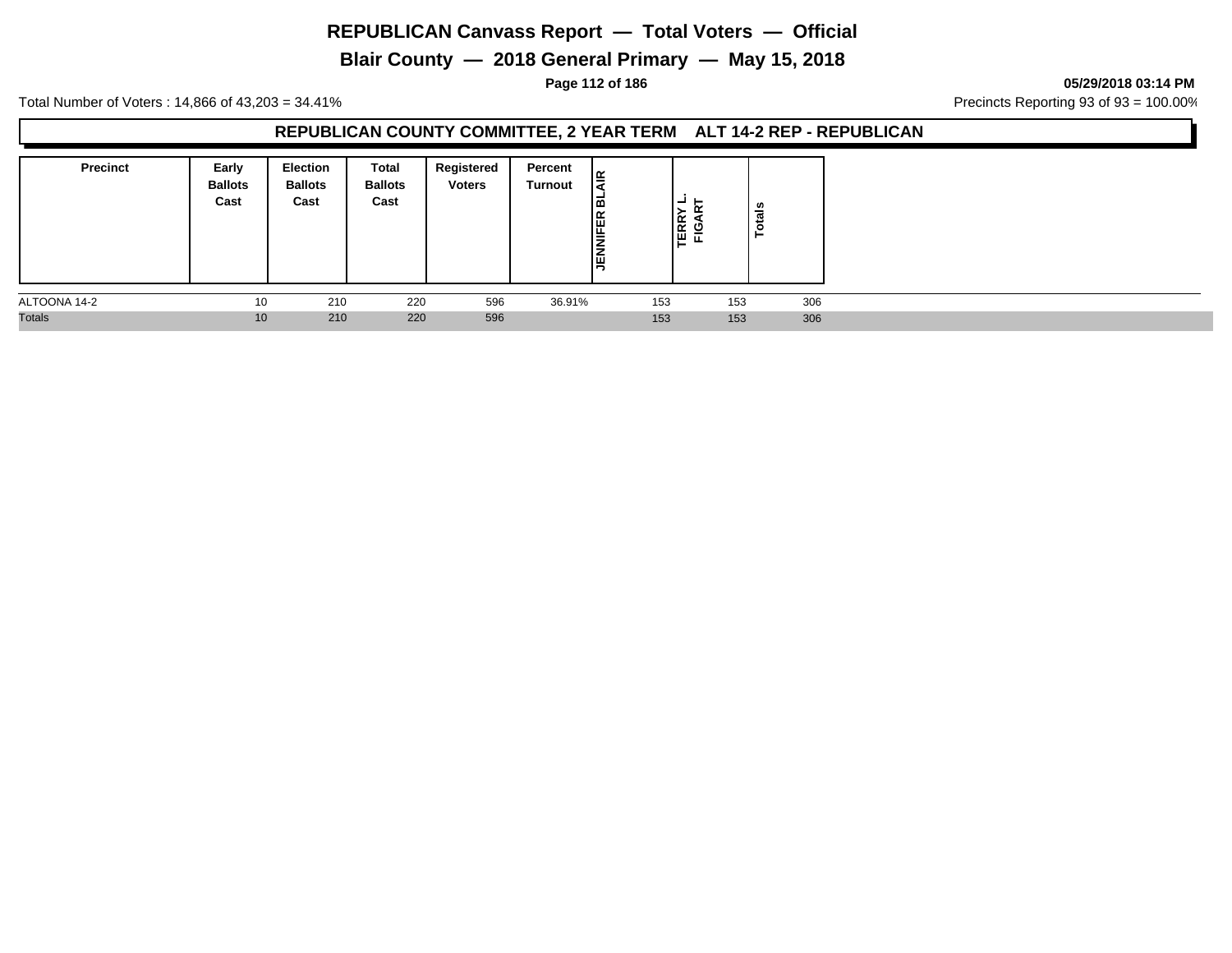**Blair County — 2018 General Primary — May 15, 2018**

**Page 113 of 186 05/29/2018 03:14 PM**

Total Number of Voters : 14,866 of 43,203 = 34.41% Precincts Reporting 93 of 93 = 100.00%

## **REPUBLICAN COUNTY COMMITTEE, 2 YEAR TERM ALT 14-3 REP - REPUBLICAN**

| <b>Precinct</b> | Early<br><b>Ballots</b><br>Cast | <b>Election</b><br><b>Ballots</b><br>Cast | Total<br><b>Ballots</b><br>Cast | Registered<br><b>Voters</b> | Percent<br><b>Turnout</b> | ≏<br>ு<br>ᇤ<br>Ig.<br>∣ਕੋ ਛੰ | ASET<br><b>ISD</b><br>-<br>╺╺<br><b>TERR</b> | tais<br>Ö |  |
|-----------------|---------------------------------|-------------------------------------------|---------------------------------|-----------------------------|---------------------------|------------------------------|----------------------------------------------|-----------|--|
| ALTOONA 14-3    |                                 | 218                                       | 223                             | 555                         | 40.18%                    |                              | 166                                          | 167       |  |
| <b>Totals</b>   | $\mathbf b$                     | 218                                       | 223                             | 555                         |                           |                              | 166                                          | 167       |  |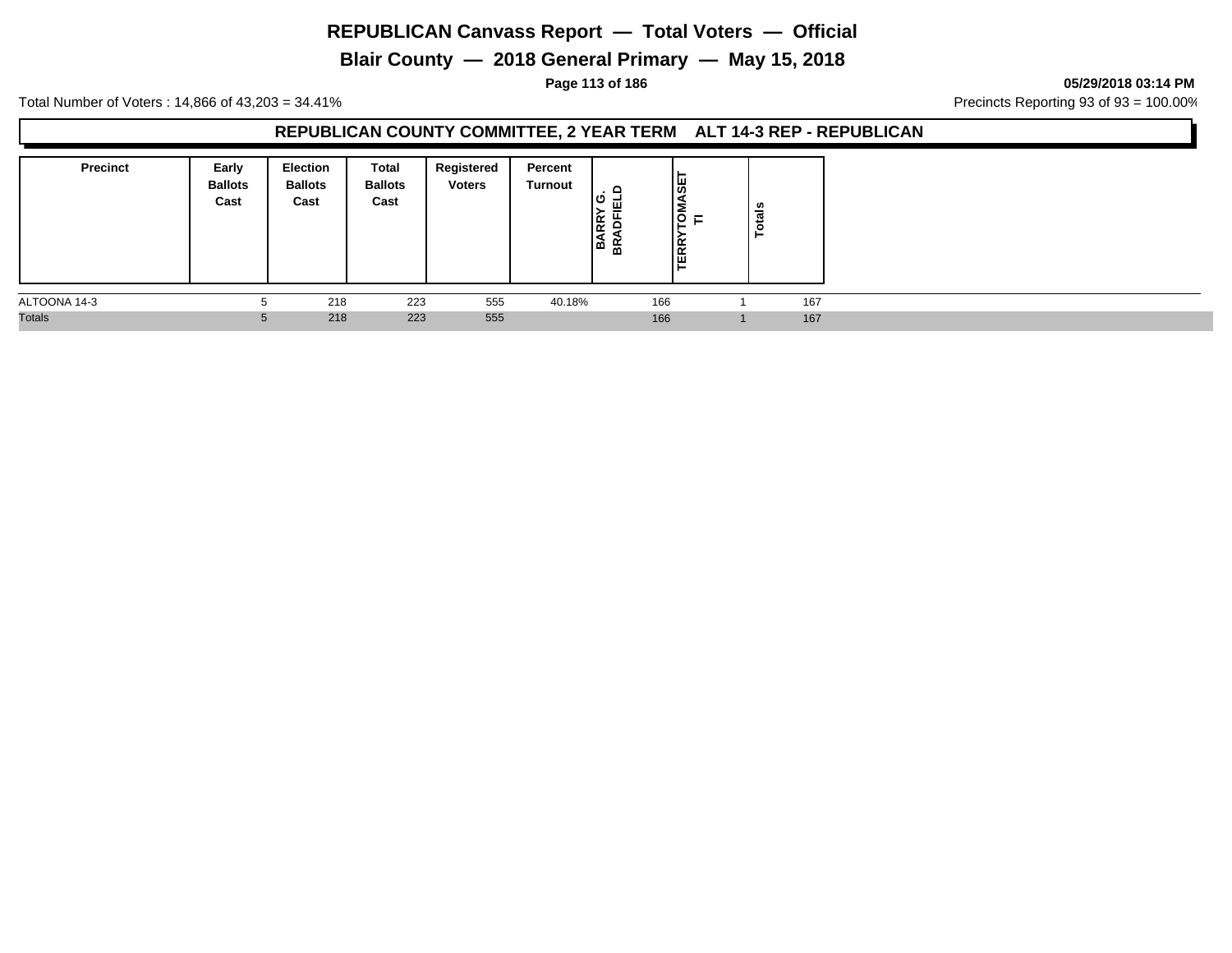**Blair County — 2018 General Primary — May 15, 2018**

**Page 114 of 186 05/29/2018 03:14 PM**

Total Number of Voters : 14,866 of 43,203 = 34.41% **Precincts Reporting 93 of 93** = 100.00%

## **REPUBLICAN COUNTY COMMITTEE, 2 YEAR TERM ALLEGHENY 1 REP - REPUBLICAN**

| <b>Precinct</b> | Early<br><b>Ballots</b><br>Cast | Election<br><b>Ballots</b><br>Cast | Total<br><b>Ballots</b><br>Cast | Registered<br><b>Voters</b> | Percent<br>Turnout | I≞<br>톲<br>ပ<br>ت | ∣⊞<br>௨<br><b>RIS</b><br>ة، | ≂<br>-<br>=<br>ັ<br>⊢ | с<br><b>INDBER</b><br>-<br>≃ | ≃<br>뷤<br>ທ<br>₩ | tais |  |
|-----------------|---------------------------------|------------------------------------|---------------------------------|-----------------------------|--------------------|-------------------|-----------------------------|-----------------------|------------------------------|------------------|------|--|
| ALLEGHENY 1     |                                 | 311                                | 316                             | 948                         | 33.33%             |                   | 238                         | 194                   |                              |                  | 434  |  |
| <b>Totals</b>   |                                 | 311                                | 316                             | 948                         |                    |                   | 238                         | 194                   |                              |                  | 434  |  |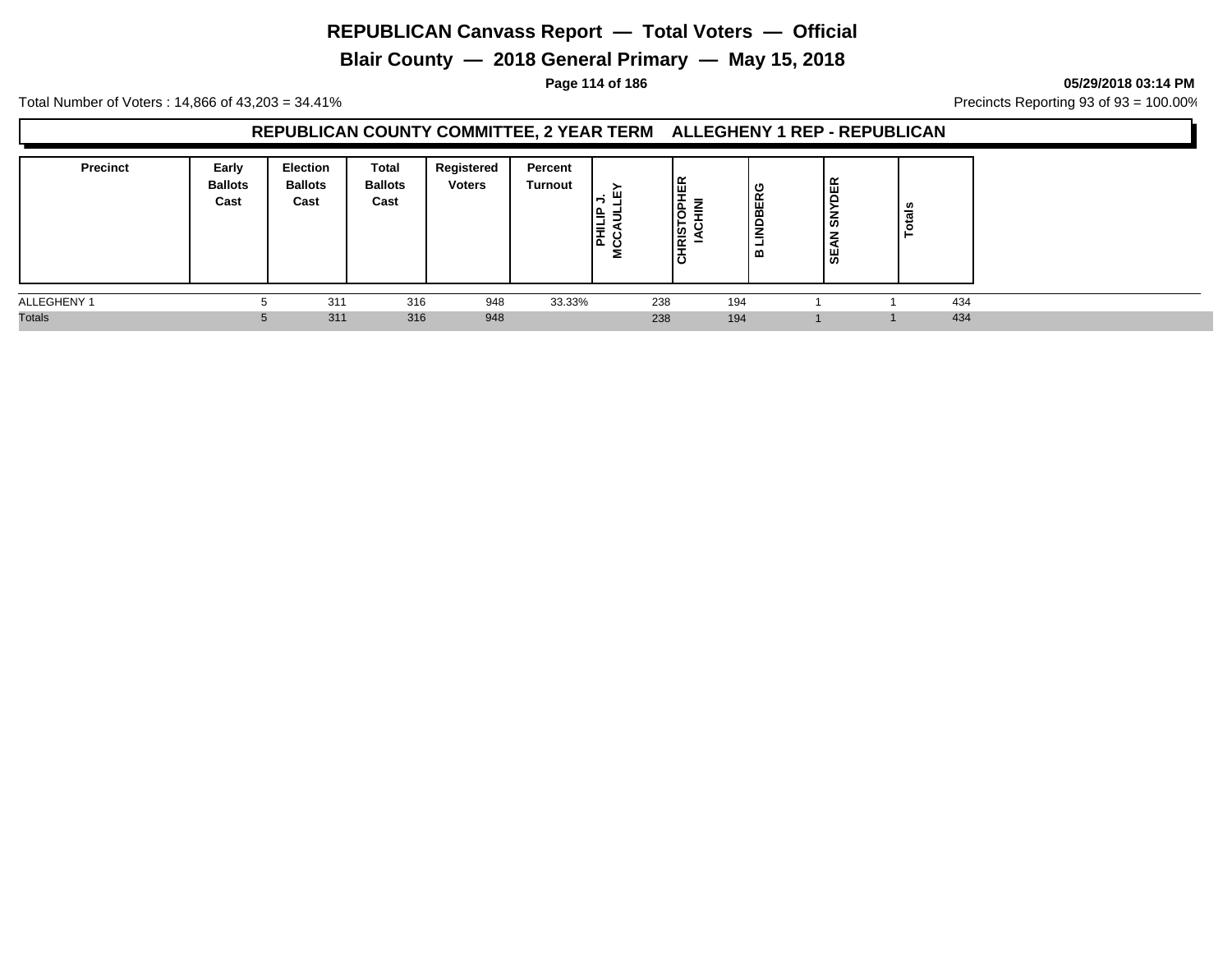**Blair County — 2018 General Primary — May 15, 2018**

**Page 115 of 186 05/29/2018 03:14 PM**

Total Number of Voters : 14,866 of 43,203 = 34.41% **Precincts Reporting 93 of 93** = 100.00%

# **REPUBLICAN COUNTY COMMITTEE, 2 YEAR TERM ALLEGHENY 2 REP - REPUBLICAN**

| <b>Precinct</b> | Early<br><b>Ballots</b><br>Cast | <b>Election</b><br><b>Ballots</b><br>Cast | <b>Total</b><br><b>Ballots</b><br>Cast | Registered<br><b>Voters</b> | Percent<br>Turnout | ທ<br><b>OSEPI</b><br>ARTEI<br>בי | 1g  |     | א ⊂<br>-<br>$\circ$<br>CAR<br>DECI | Σ<br>퓓<br>$\circ$<br>- | នឹ<br>تند<br>$\circ$ |     |  |
|-----------------|---------------------------------|-------------------------------------------|----------------------------------------|-----------------------------|--------------------|----------------------------------|-----|-----|------------------------------------|------------------------|----------------------|-----|--|
| ALLEGHENY 2     | 12                              | 289                                       | 301                                    | 910                         | 33.08%             |                                  | 215 | 209 |                                    |                        |                      | 426 |  |
| <b>Totals</b>   | 12                              | 289                                       | 301                                    | 910                         |                    |                                  | 215 | 209 |                                    |                        |                      | 426 |  |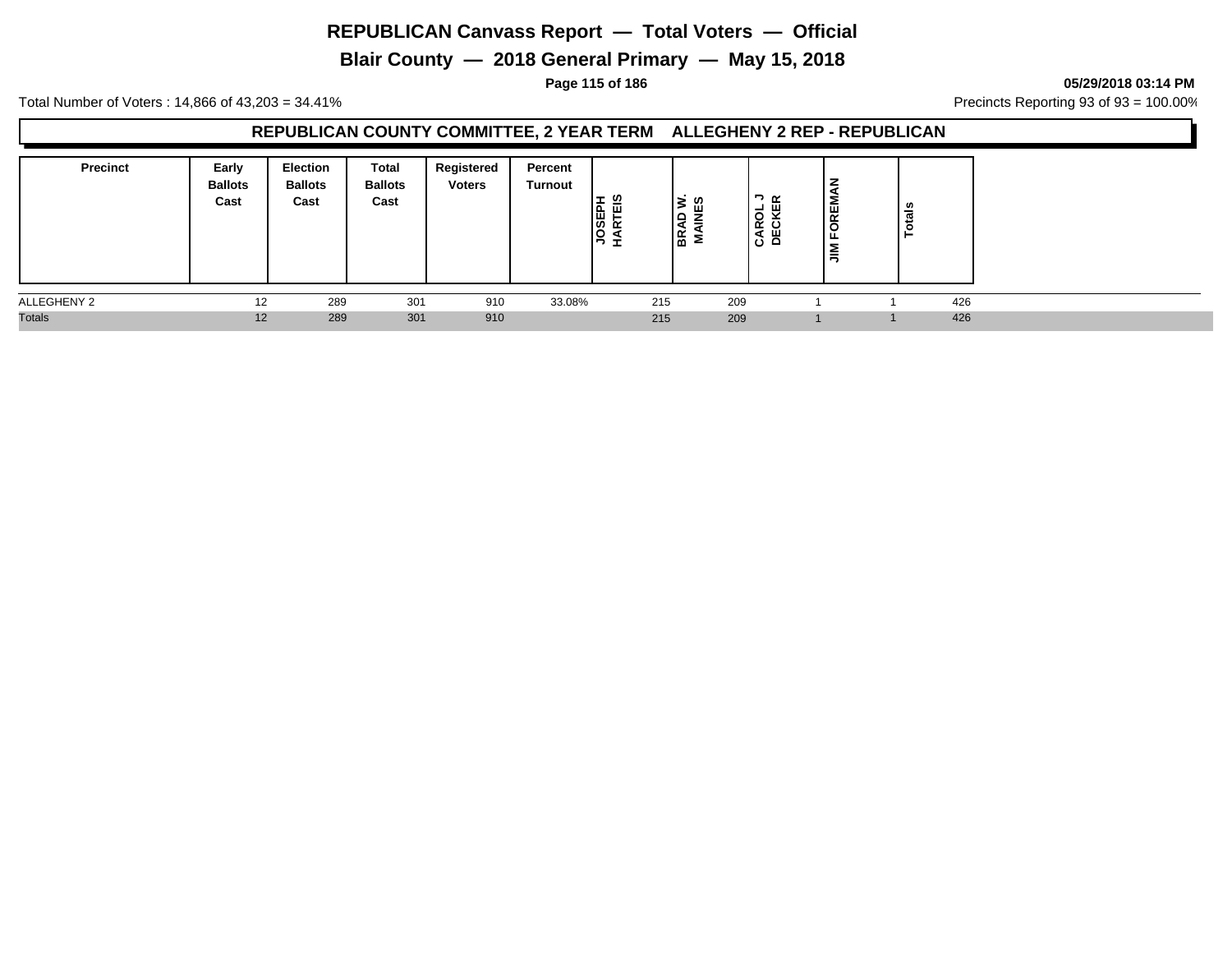**Blair County — 2018 General Primary — May 15, 2018**

**Page 116 of 186 05/29/2018 03:14 PM**

Total Number of Voters : 14,866 of 43,203 = 34.41% **Precincts Reporting 93 of 93** = 100.00%

#### **REPUBLICAN COUNTY COMMITTEE, 2 YEAR TERM ALLEGHENY 3 REP - REPUBLICAN**

| <b>Precinct</b> | Early<br><b>Ballots</b><br>Cast | <b>Election</b><br><b>Ballots</b><br>Cast | Total<br><b>Ballots</b><br>Cast | Registered<br><b>Voters</b> | Percent<br>Turnout | <b>JOSEPH</b><br>ORICK | □<br>云 | $\overline{\phantom{0}}$<br>Rossi<br>ିକ<br>قع | ≝  |
|-----------------|---------------------------------|-------------------------------------------|---------------------------------|-----------------------------|--------------------|------------------------|--------|-----------------------------------------------|----|
| ALLEGHENY 3     | o                               | 51                                        | 59                              | 170                         | 34.71%             |                        | 50     |                                               | 53 |
| <b>Totals</b>   | 8                               | 51                                        | 59                              | 170                         |                    |                        | 50     | ာ                                             | 53 |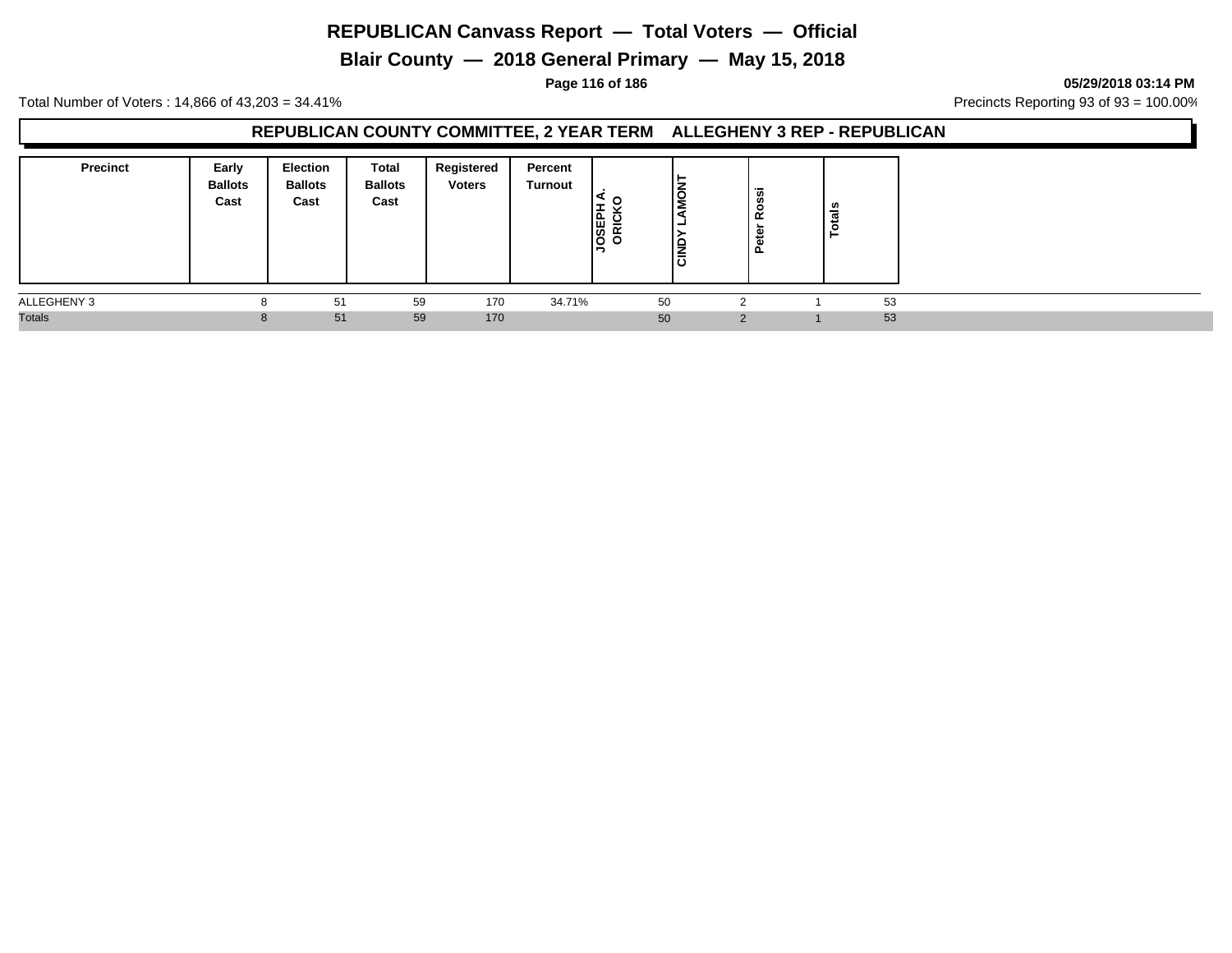**Blair County — 2018 General Primary — May 15, 2018**

**Page 117 of 186 05/29/2018 03:14 PM**

Total Number of Voters : 14,866 of 43,203 = 34.41% **Precincts Reporting 93 of 93** = 100.00%

# **REPUBLICAN COUNTY COMMITTEE, 2 YEAR TERM ALLEGHENY 4 REP - REPUBLICAN**

| <b>Precinct</b> | Early<br><b>Ballots</b><br>Cast | Election<br><b>Ballots</b><br>Cast | Total<br><b>Ballots</b><br>Cast | Registered<br><b>Voters</b> | Percent<br>Turnout | l₫<br><b>AED</b><br>퓓 |    | ≃<br>O<br>DEB<br>BRUI | U,<br>ಕ<br>$\vec{5}$<br>► |
|-----------------|---------------------------------|------------------------------------|---------------------------------|-----------------------------|--------------------|-----------------------|----|-----------------------|---------------------------|
| ALLEGHENY 4     |                                 | 147                                | 150                             | 419                         | 35.80%             |                       | 99 | 108                   | 207                       |
| <b>Totals</b>   |                                 | 147                                | 150                             | 419                         |                    |                       | 99 | 108                   | 207                       |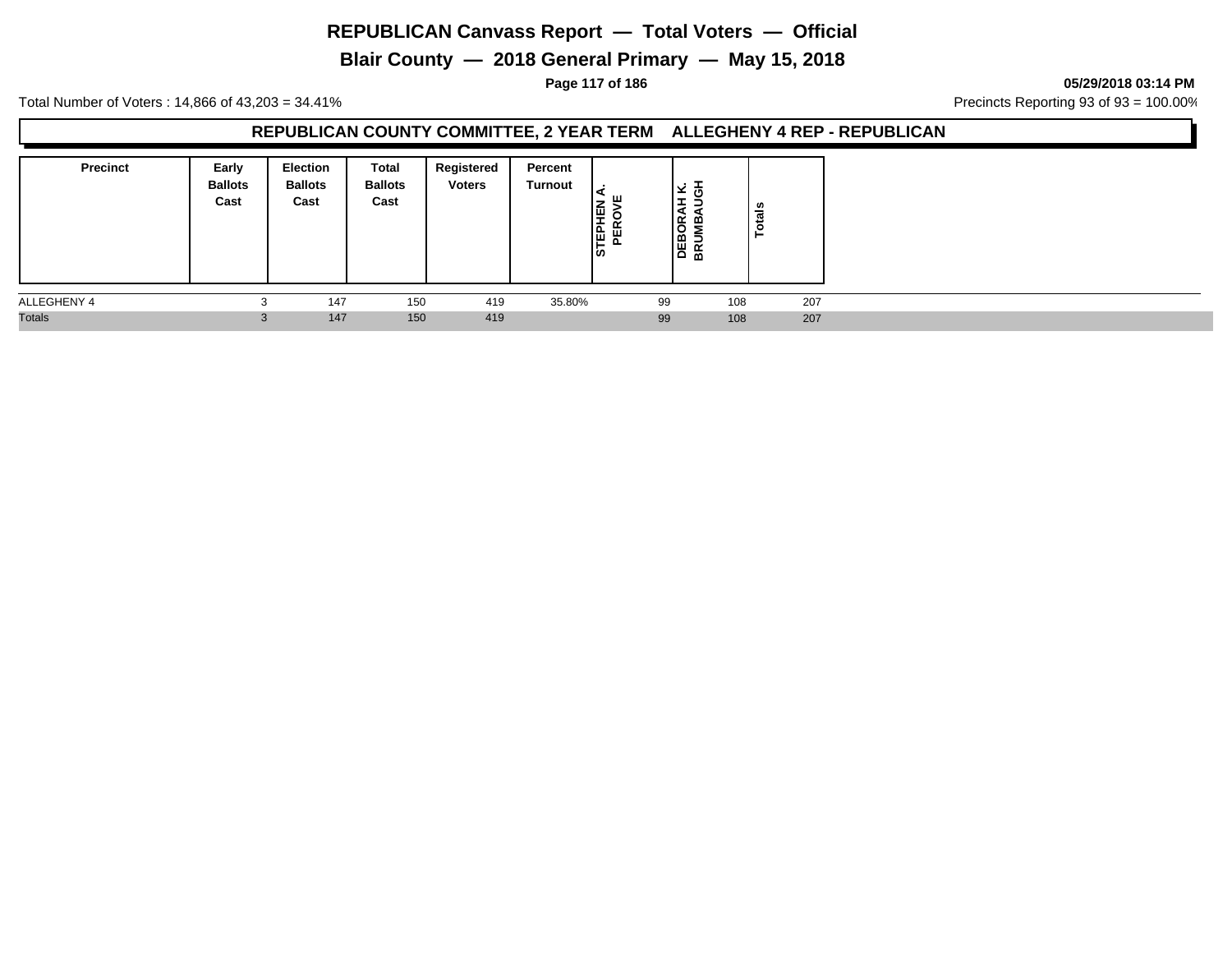**Blair County — 2018 General Primary — May 15, 2018**

#### **Page 118 of 186 05/29/2018 03:14 PM**

Total Number of Voters : 14,866 of 43,203 = 34.41% **Precincts Reporting 93 of 93** = 100.00%

## **REPUBLICAN COUNTY COMMITTEE, 2 YEAR TERM ANTIS TWP 1 REP - REPUBLICAN**

| <b>Precinct</b> | Early<br><b>Ballots</b><br>Cast | <b>Election</b><br><b>Ballots</b><br>Cast | <b>Total</b><br><b>Ballots</b><br>Cast | Registered<br><b>Voters</b> | Percent<br><b>Turnout</b> | <b>BER</b><br>l≃<br>טו<br>l≆<br>١ㅎ | ÷<br><br>◡ | ட<br>≒<br>ᇎ<br>-<br>룹 | CREEK | FOREMA<br>$\tilde{z}$ | ဖာ<br><b>JEREMY</b><br>GUYER | $\propto$ | $\alpha$ | ರ<br>l÷<br>ΙĊ |
|-----------------|---------------------------------|-------------------------------------------|----------------------------------------|-----------------------------|---------------------------|------------------------------------|------------|-----------------------|-------|-----------------------|------------------------------|-----------|----------|---------------|
| ANTIS TWP 1     |                                 | 367                                       | 375                                    | 1149                        | 32.64%                    | 309                                |            |                       |       |                       |                              |           |          | 12            |
| <b>Totals</b>   |                                 | 367                                       | 375                                    | 1149                        |                           | 309                                |            |                       |       |                       |                              |           |          | 12            |

# Con tinued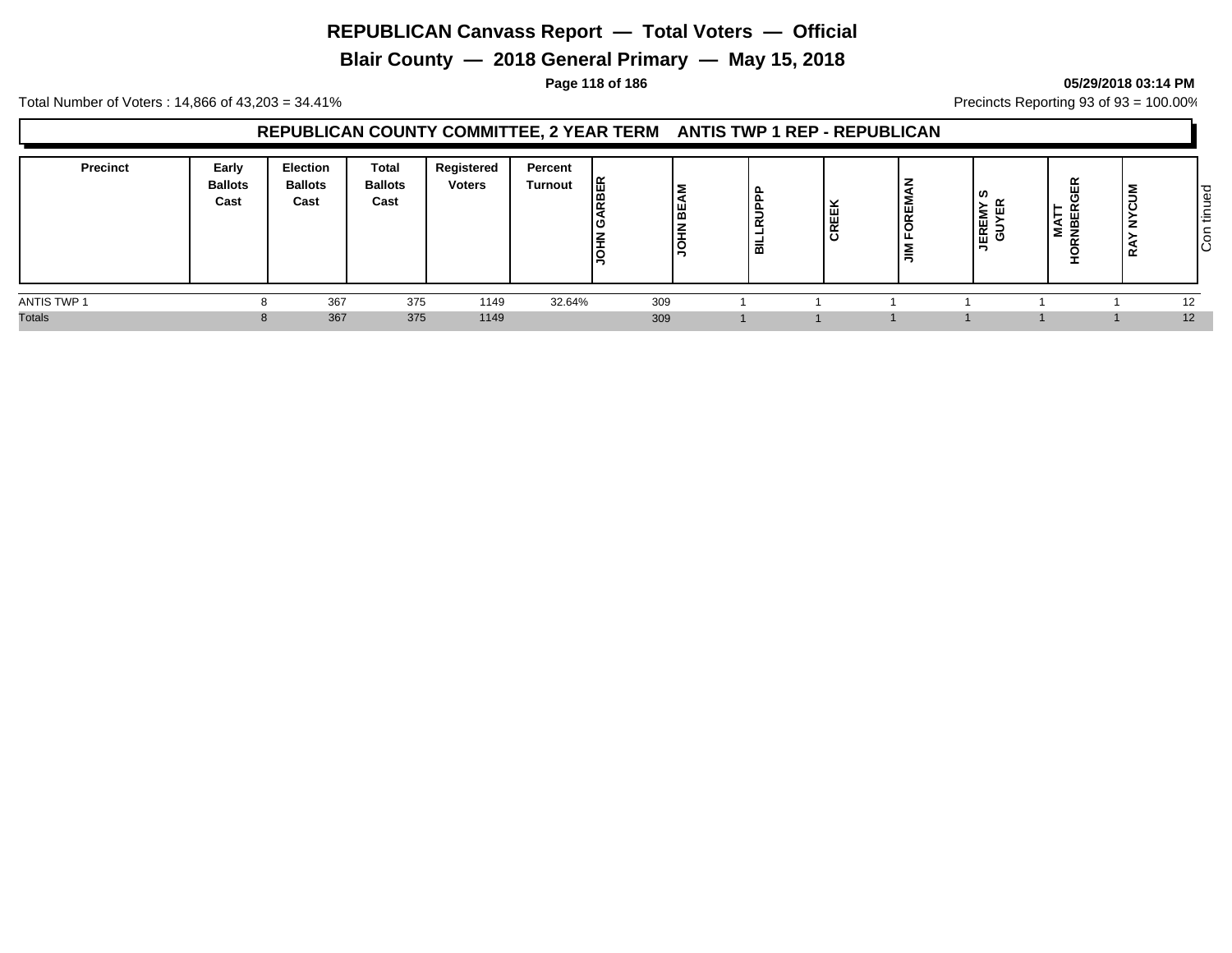**Blair County — 2018 General Primary — May 15, 2018**

**Page 119 of 186 05/29/2018 03:14 PM**

Total Number of Voters : 14,866 of 43,203 = 34.41% **Precincts Reporting 93 of 93** = 100.00%

## **REPUBLICAN COUNTY COMMITTEE, 2 YEAR TERM ANTIS TWP 1 REP - REPUBLICAN**

| <b>Precinct</b> | Early<br><b>Ballots</b><br>Cast | <b>Election</b><br><b>Ballots</b><br>Cast | Total<br><b>Ballots</b><br>Cast | Registered<br><b>Voters</b> | Percent<br>Turnout | O<br>⊢<br>$\propto$<br>гe н | $=$<br>l∞<br>۱o<br>╺ | Totals |  |
|-----------------|---------------------------------|-------------------------------------------|---------------------------------|-----------------------------|--------------------|-----------------------------|----------------------|--------|--|
| ANTIS TWP 1     | ŏ                               | 367                                       | 375                             | 1149                        | 32.64%             |                             |                      | 329    |  |
| <b>Totals</b>   | 8                               | 367                                       | 375                             | 1149                        |                    |                             |                      | 329    |  |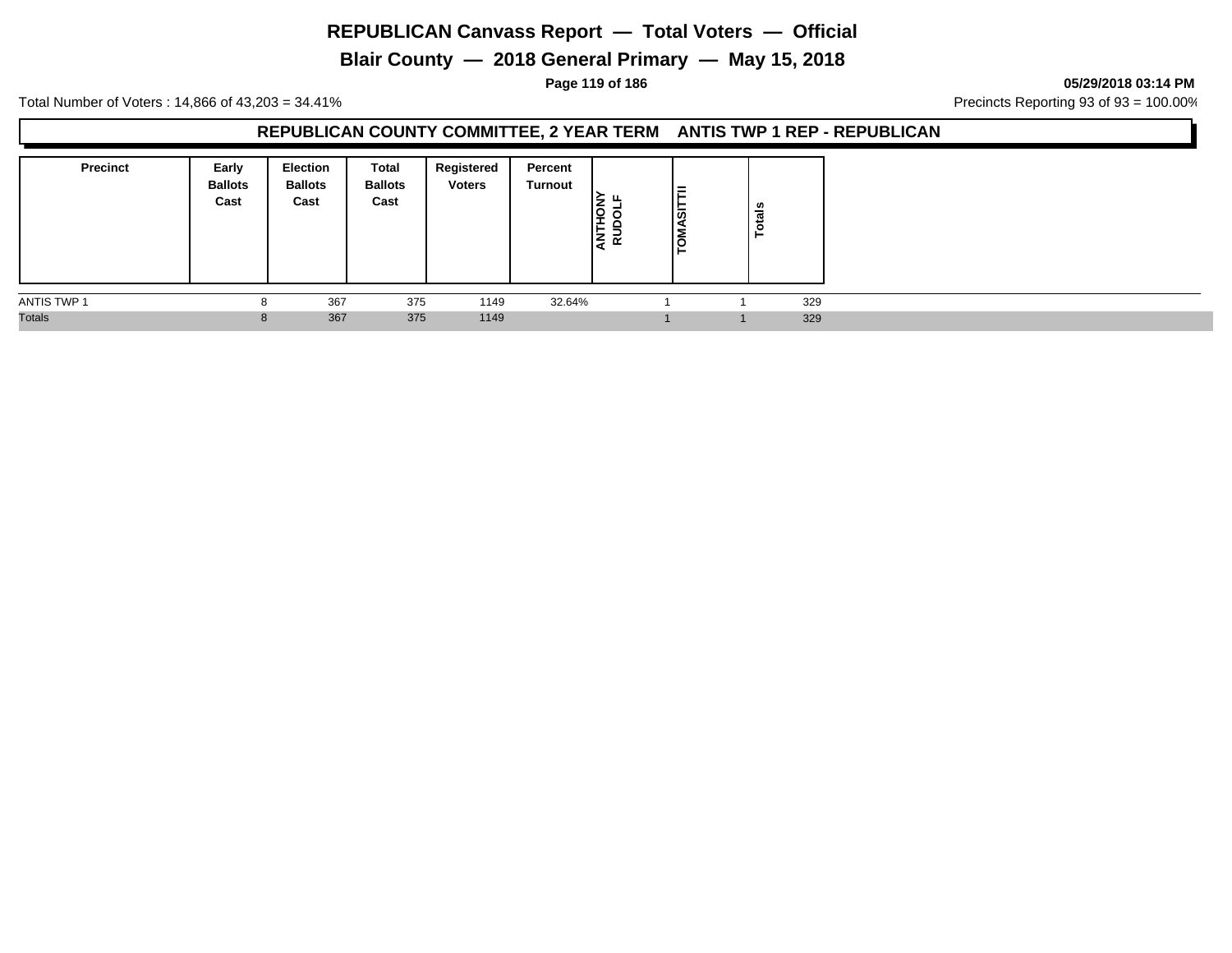**Blair County — 2018 General Primary — May 15, 2018**

**Page 120 of 186 05/29/2018 03:14 PM**

Total Number of Voters : 14,866 of 43,203 = 34.41% **Precincts Reporting 93 of 93** = 100.00%

## **REPUBLICAN COUNTY COMMITTEE, 2 YEAR TERM ANTIS TWP 2 REP - REPUBLICAN**

| <b>Precinct</b> | Early<br><b>Ballots</b><br>Cast | <b>Election</b><br><b>Ballots</b><br>Cast | Total<br><b>Ballots</b><br>Cast | Registered<br><b>Voters</b> | Percent<br><b>Turnout</b> | ×<br>-<br>နဲ့ စွဲ<br>$\frac{20}{3}$<br>O<br>- | 3<br>ں ا<br>ے ا | z ≌<br>,<br>$\blacktriangleleft$<br>÷<br>'စ္ ႜ | 읍<br>ய<br>- | នឹ<br>نب<br>$\circ$ |     |
|-----------------|---------------------------------|-------------------------------------------|---------------------------------|-----------------------------|---------------------------|-----------------------------------------------|-----------------|------------------------------------------------|-------------|---------------------|-----|
| ANTIS TWP 2     |                                 | 197                                       | 206                             | 717                         | 28.73%                    | 182                                           |                 |                                                |             |                     | 187 |
| <b>Totals</b>   |                                 | 197                                       | 206                             | 717                         |                           | 182                                           |                 | $\mathcal{P}$                                  | $\Omega$    |                     | 187 |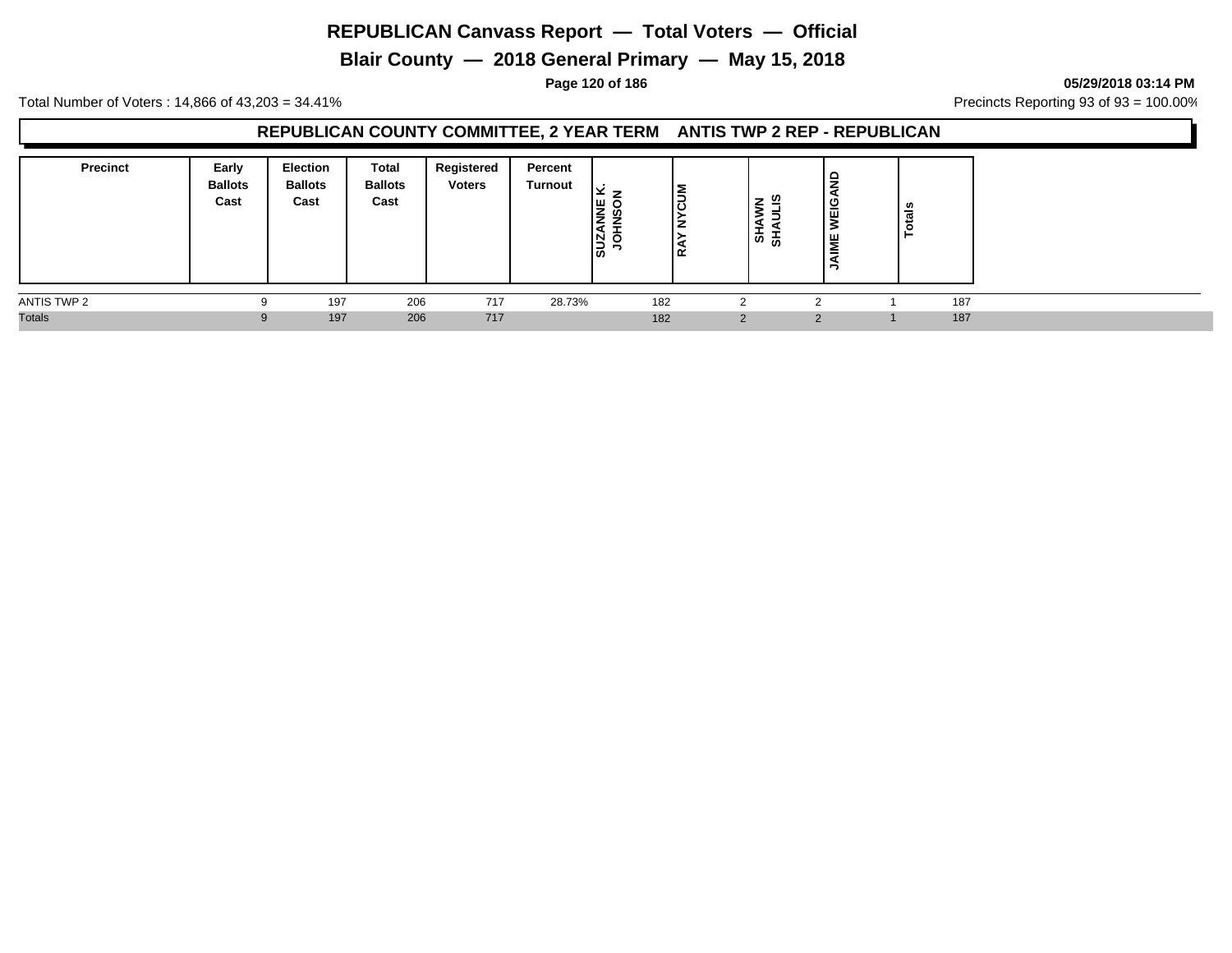**Blair County — 2018 General Primary — May 15, 2018**

**Page 121 of 186 05/29/2018 03:14 PM**

Total Number of Voters : 14,866 of 43,203 = 34.41% **Precincts Reporting 93 of 93** = 100.00%

## **REPUBLICAN COUNTY COMMITTEE, 2 YEAR TERM ANTIS TWP 3 REP - REPUBLICAN**

| <b>Precinct</b> | Early<br><b>Ballots</b><br>Cast | <b>Election</b><br><b>Ballots</b><br>Cast | Total<br><b>Ballots</b><br>Cast | Registered<br><b>Voters</b> | Percent<br>Turnout | <b>DPHER</b><br>SHEY<br>ш<br>ဖာ<br>CHRIST<br>FOI | IN<br>⇁<br>-<br>lщ | ∼<br>- | ∣ ທ ш<br>ᄒᄒ | -   |
|-----------------|---------------------------------|-------------------------------------------|---------------------------------|-----------------------------|--------------------|--------------------------------------------------|--------------------|--------|-------------|-----|
| ANTIS TWP 3     |                                 | 294                                       | 300                             | 855                         | 35.09%             | 203                                              |                    | 204    |             | 409 |
| <b>Totals</b>   |                                 | 294                                       | 300                             | 855                         |                    | 203                                              |                    | 204    | ົ           | 409 |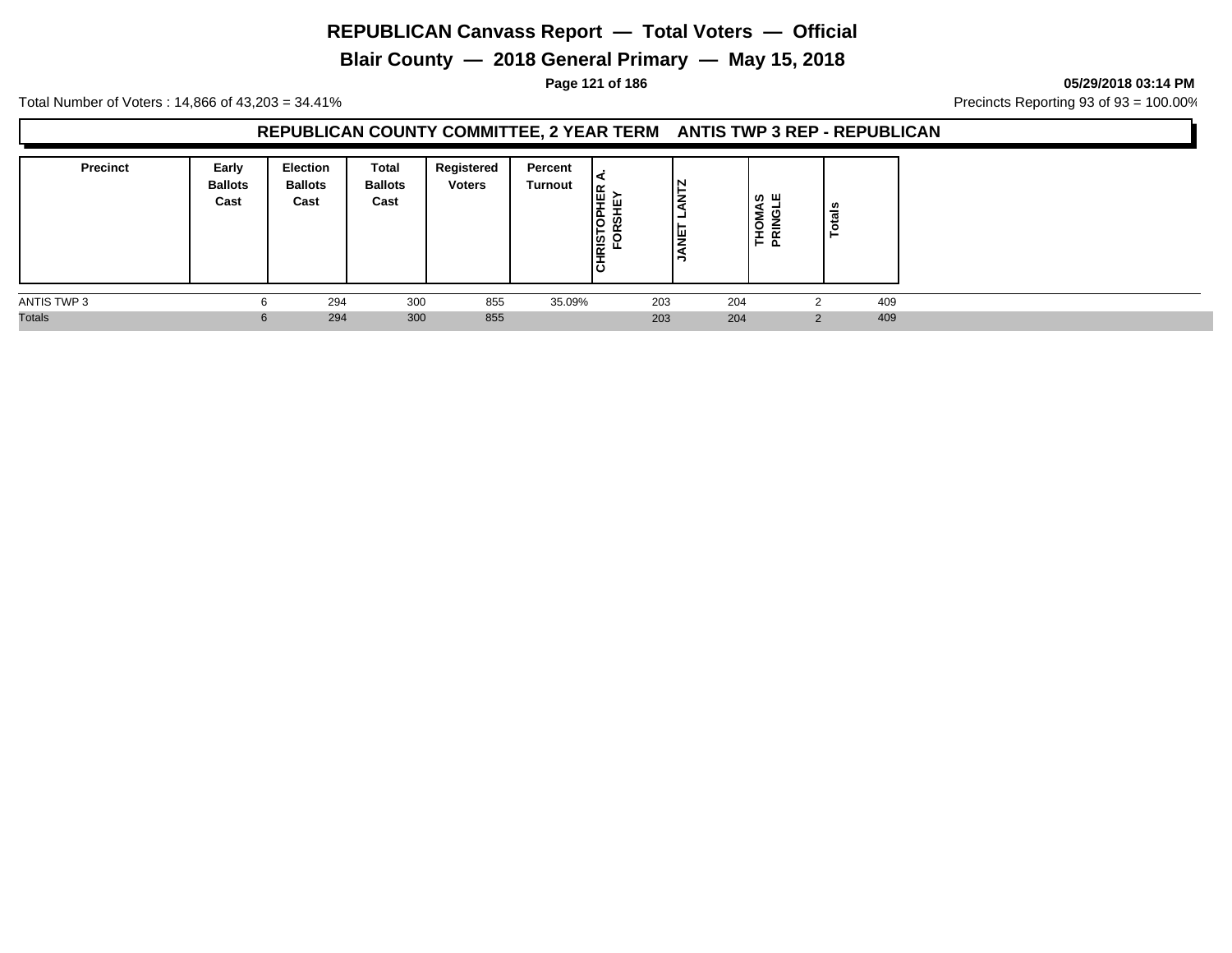**Blair County — 2018 General Primary — May 15, 2018**

#### **Page 122 of 186 05/29/2018 03:14 PM**

Total Number of Voters : 14,866 of 43,203 = 34.41% **Precincts Reporting 93 of 93** = 100.00%

## **REPUBLICAN COUNTY COMMITTEE, 2 YEAR TERM BELLWOOD BORO REP - REPUBLICAN**

| <b>Precinct</b> | Early<br><b>Ballots</b><br>Cast | Election<br><b>Ballots</b><br>Cast | Total<br><b>Ballots</b><br>Cast | Registered<br><b>Voters</b> | Percent<br>Turnout | $\propto$<br><b>DANNY</b><br>TERMI | l≧<br>≝ا<br><b>BEN</b> | ≃ ≿<br>'을 봈<br>6 ≅ | ٩<br>ಕ<br>ш<br>. —<br>◀<br>O<br>ᆜ<br>் | -<br>O<br>-<br>∍<br>-<br>ぁ | ш<br>-<br>ပ<br>-<br>-<br>$\overline{\phantom{a}}$<br>C | u<br>ਜ਼<br>⊢ |  |
|-----------------|---------------------------------|------------------------------------|---------------------------------|-----------------------------|--------------------|------------------------------------|------------------------|--------------------|----------------------------------------|----------------------------|--------------------------------------------------------|--------------|--|
| BELLWOOD BORO   |                                 | 190                                | 192                             | 641                         | 29.95%             | 147                                |                        |                    |                                        |                            |                                                        | 155          |  |
| <b>Totals</b>   |                                 | 190                                | 192                             | 641                         |                    | 147                                |                        |                    |                                        |                            |                                                        | 155          |  |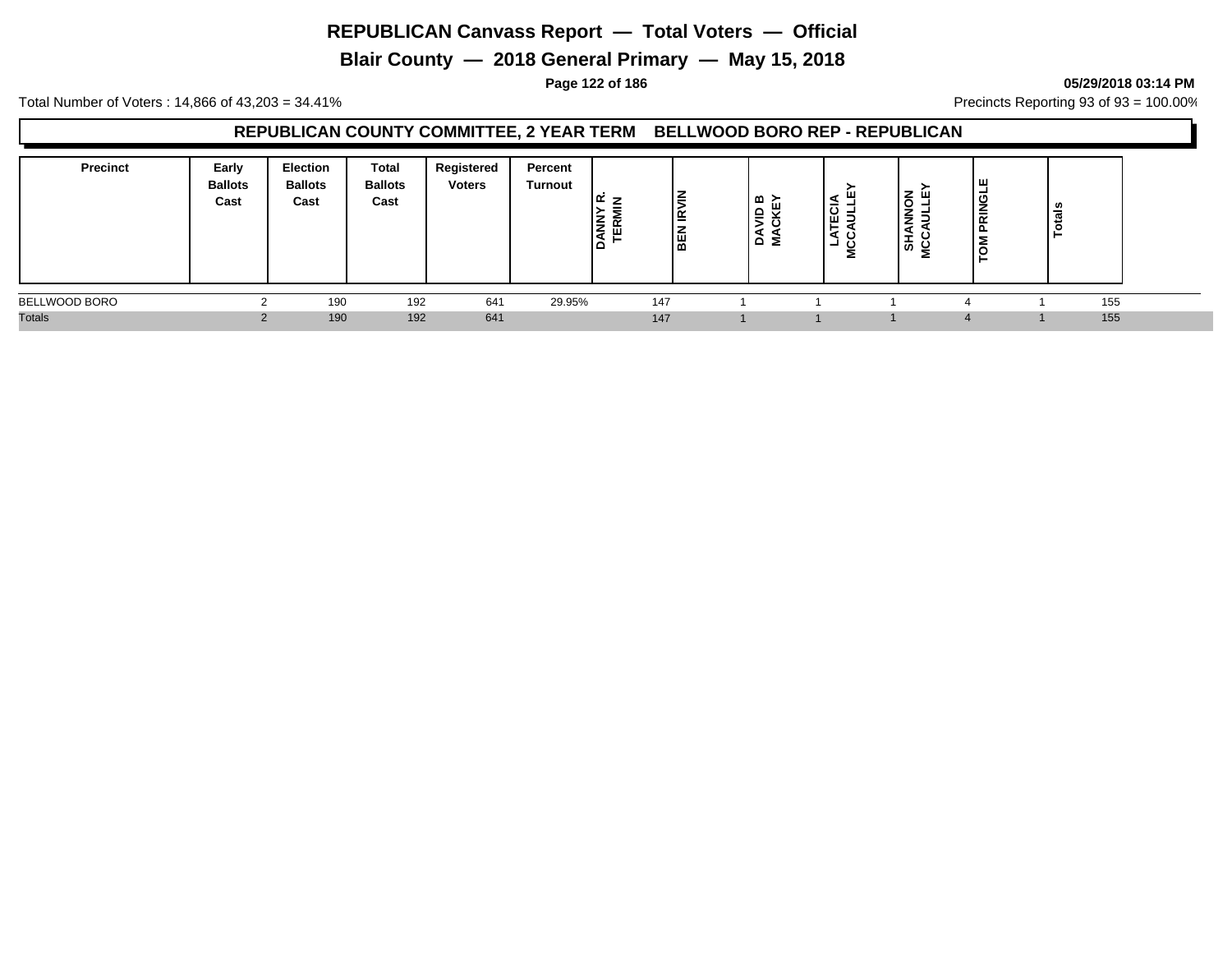**Blair County — 2018 General Primary — May 15, 2018**

**Page 123 of 186 05/29/2018 03:14 PM**

Total Number of Voters : 14,866 of 43,203 = 34.41% **Precincts Reporting 93 of 93** = 100.00%

## **REPUBLICAN COUNTY COMMITTEE, 2 YEAR TERM BLAIR TWP 1 REP - REPUBLICAN**

| <b>Precinct</b>    | Early<br><b>Ballots</b><br>Cast | Election<br><b>Ballots</b><br>Cast | Total<br><b>Ballots</b><br>Cast | Registered<br><b>Voters</b> | Percent<br>Turnout | 囤<br><b>NICH</b><br>ROL | Ι¥<br>-<br>∥ื่ย<br> ഇ<br>- |     | ທ<br>ш<br>- 11<br>⋖<br>∍ | ≻<br>≃<br>: ш<br>ີ<br>ш.<br>ш<br>ш<br>≃<br>ဖေဖ | ਨ |     |
|--------------------|---------------------------------|------------------------------------|---------------------------------|-----------------------------|--------------------|-------------------------|----------------------------|-----|--------------------------|------------------------------------------------|---|-----|
| <b>BLAIR TWP 1</b> |                                 | 277                                | 282                             | 694                         | 40.63%             |                         | 150                        | 101 | 197                      |                                                |   | 449 |
| <b>Totals</b>      | 5                               | 277                                | 282                             | 694                         |                    |                         | 150                        | 101 | 197                      |                                                |   | 449 |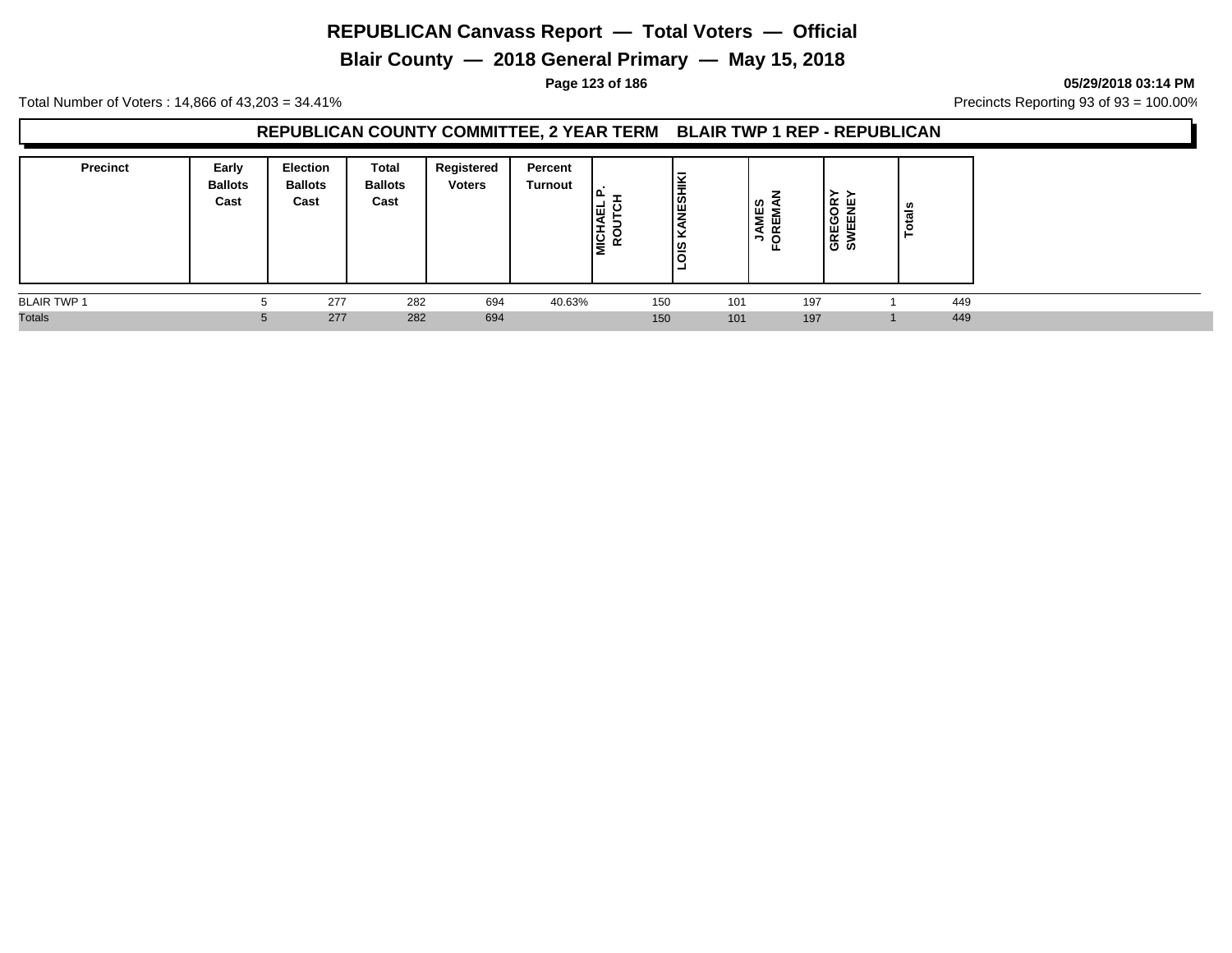**Blair County — 2018 General Primary — May 15, 2018**

#### **Page 124 of 186 05/29/2018 03:14 PM**

Total Number of Voters : 14,866 of 43,203 = 34.41% **Precincts Reporting 93 of 93** = 100.00%

## **REPUBLICAN COUNTY COMMITTEE, 2 YEAR TERM BLAIR TWP 2 REP - REPUBLICAN**

| <b>Precinct</b>    | Early<br><b>Ballots</b><br>Cast | <b>Election</b><br><b>Ballots</b><br>Cast | <b>Total</b><br><b>Ballots</b><br>Cast | Registered<br><b>Voters</b> | Percent<br>Turnout | ш<br><b>SEE</b><br> ፱ | ╺<br>╺<br>FOREM<br>l≣ | -<br>ш<br><b>NO</b> | ≅ ≥ّ<br>≃<br>┙<br>≃<br>글<br>⋧ | ۳<br> <br>АІGН'<br>÷<br>÷<br>$\frac{1}{2}$ | ₩<br>□<br>$\alpha$<br>$\overline{c}$<br>$\overline{\alpha}$ | ਜ਼<br>- |  |
|--------------------|---------------------------------|-------------------------------------------|----------------------------------------|-----------------------------|--------------------|-----------------------|-----------------------|---------------------|-------------------------------|--------------------------------------------|-------------------------------------------------------------|---------|--|
| <b>BLAIR TWP 2</b> |                                 | 241                                       | 242                                    | 749                         | 32.31%             |                       | 205                   | $\sqrt{2}$          |                               |                                            |                                                             | 212     |  |
| <b>Totals</b>      |                                 | 241                                       | 242                                    | 749                         |                    |                       | 205                   | 2                   | ◠                             |                                            |                                                             | 212     |  |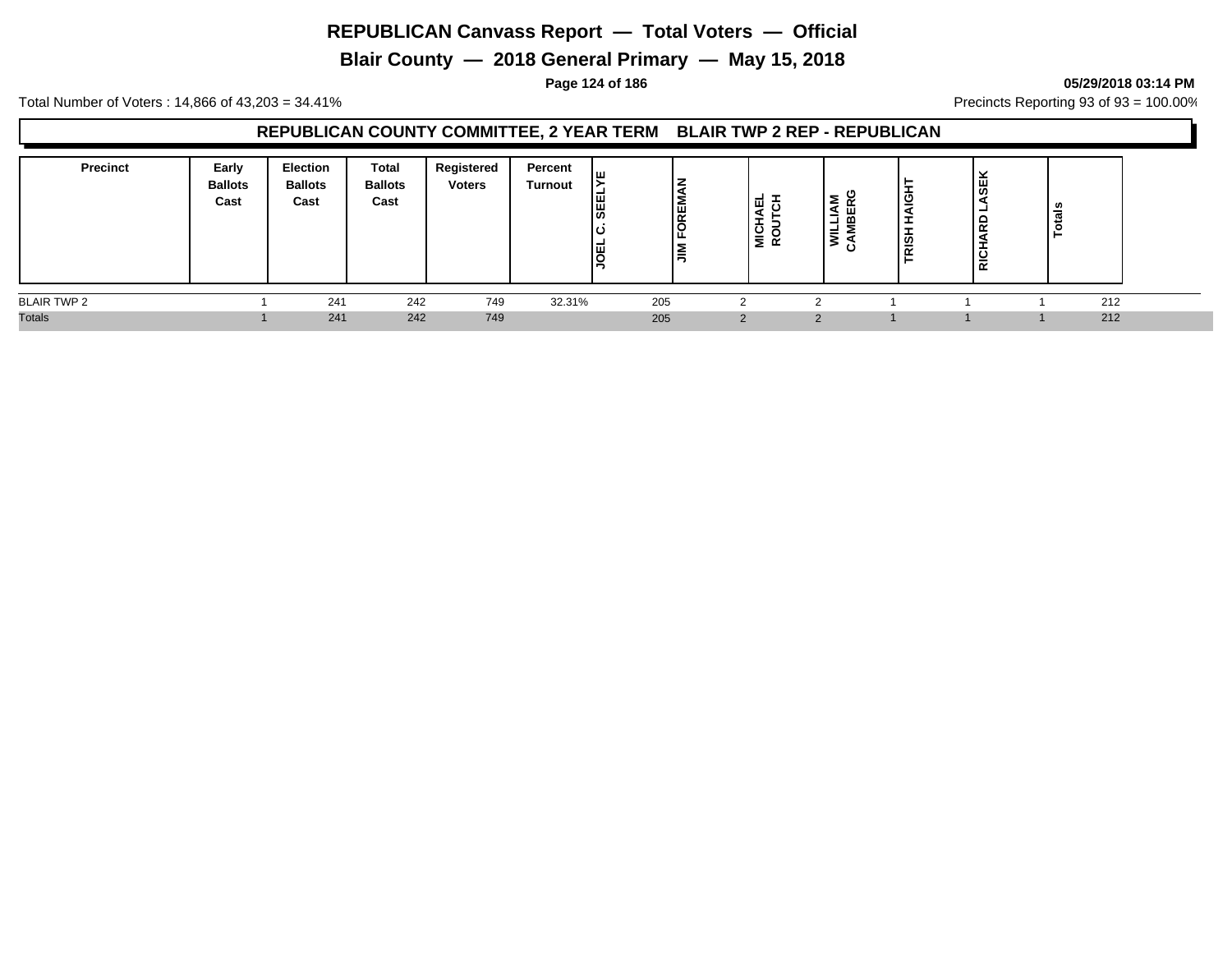**Blair County — 2018 General Primary — May 15, 2018**

**Page 125 of 186 05/29/2018 03:14 PM**

Total Number of Voters : 14,866 of 43,203 = 34.41% **Precincts Reporting 93 of 93** = 100.00%

## **REPUBLICAN COUNTY COMMITTEE, 2 YEAR TERM BLAIR 3 REP - REPUBLICAN**

| <b>Precinct</b>    | Early<br><b>Ballots</b><br>Cast | <b>Election</b><br><b>Ballots</b><br>Cast | <b>Total</b><br><b>Ballots</b><br>Cast | Registered<br><b>Voters</b> | Percent<br><b>Turnout</b> | ہ ا<br>ibr<br>.<br>대<br>$\circ$ | ш<br>–<br>JOSEPH<br>IBERSOL<br>ш | $\sim$<br>u<br><u>_</u><br><u>_</u><br>-<br>ᇎᄤ<br>ᆂ | -<br>ш<br>q<br>-<br>¶ ¤<br>$\tilde{ }$ | œ<br>面<br>பய<br>ഗ<br>-<br>മ<br>ш | z<br>$\overline{\phantom{a}}$<br>뜻<br>- 22<br>z | SEEL<br>-<br>ш | ឹ<br>$\vec{p}$ |          |
|--------------------|---------------------------------|-------------------------------------------|----------------------------------------|-----------------------------|---------------------------|---------------------------------|----------------------------------|-----------------------------------------------------|----------------------------------------|----------------------------------|-------------------------------------------------|----------------|----------------|----------|
| <b>BLAIR TWP 3</b> |                                 | 185                                       | 188                                    | 210                         | 89.52%                    |                                 |                                  |                                                     |                                        |                                  |                                                 |                |                |          |
| <b>Totals</b>      |                                 | 185                                       | 188                                    | 210                         |                           |                                 |                                  |                                                     |                                        |                                  |                                                 |                | $\sim$<br>.n   | $\alpha$ |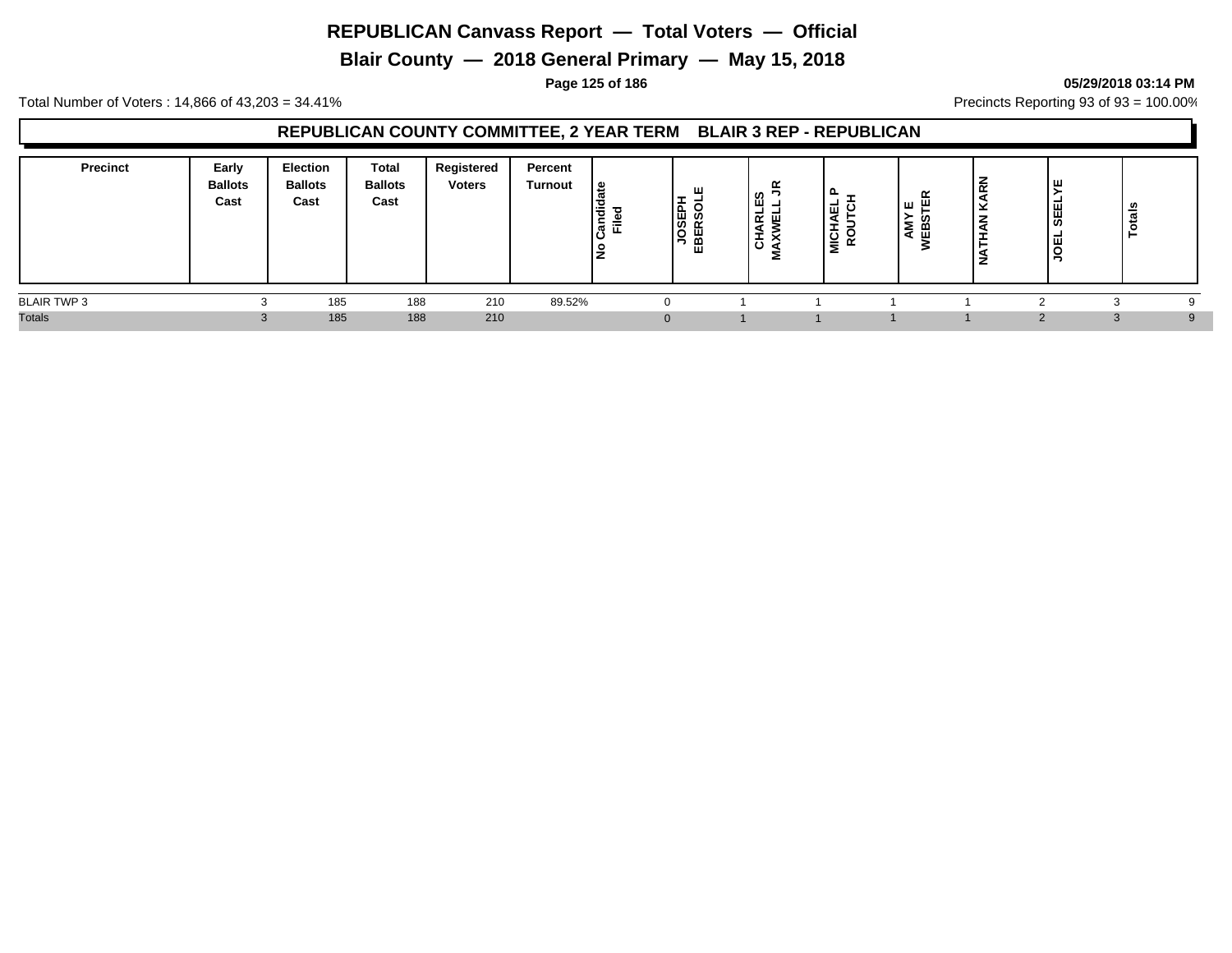**Blair County — 2018 General Primary — May 15, 2018**

**Page 126 of 186 05/29/2018 03:14 PM**

Total Number of Voters : 14,866 of 43,203 = 34.41% **Precincts Reporting 93 of 93** = 100.00%

## **REPUBLICAN COUNTY COMMITTEE, 2 YEAR TERM CATHARINE TWP REP - REPUBLICAN**

| <b>Precinct</b>      | Early<br><b>Ballots</b><br>Cast | <b>Election</b><br><b>Ballots</b><br>Cast | Total<br><b>Ballots</b><br>Cast | Registered<br><b>Voters</b> | Percent<br>Turnout | ×<br>ັ | ίĘΚ<br>∣ႊ<br>∍<br>∣≃<br>$\overline{\phantom{0}}$<br>ے<br>$\overline{\phantom{a}}$<br>ں<br>≃ | KISS | ΚS<br>$\propto$<br>௨<br>ט<br>-<br>≃<br>$\overline{\phantom{a}}$<br>് | tals<br>$\circ$<br>− |     |
|----------------------|---------------------------------|-------------------------------------------|---------------------------------|-----------------------------|--------------------|--------|---------------------------------------------------------------------------------------------|------|----------------------------------------------------------------------|----------------------|-----|
| <b>CATHARINE TWP</b> |                                 | 143                                       | 144                             | 339                         | 42.48%             | 121    |                                                                                             |      |                                                                      | ⌒                    | 126 |
| <b>Totals</b>        |                                 | 143                                       | 144                             | 339                         |                    | 121    |                                                                                             |      |                                                                      | 3                    | 126 |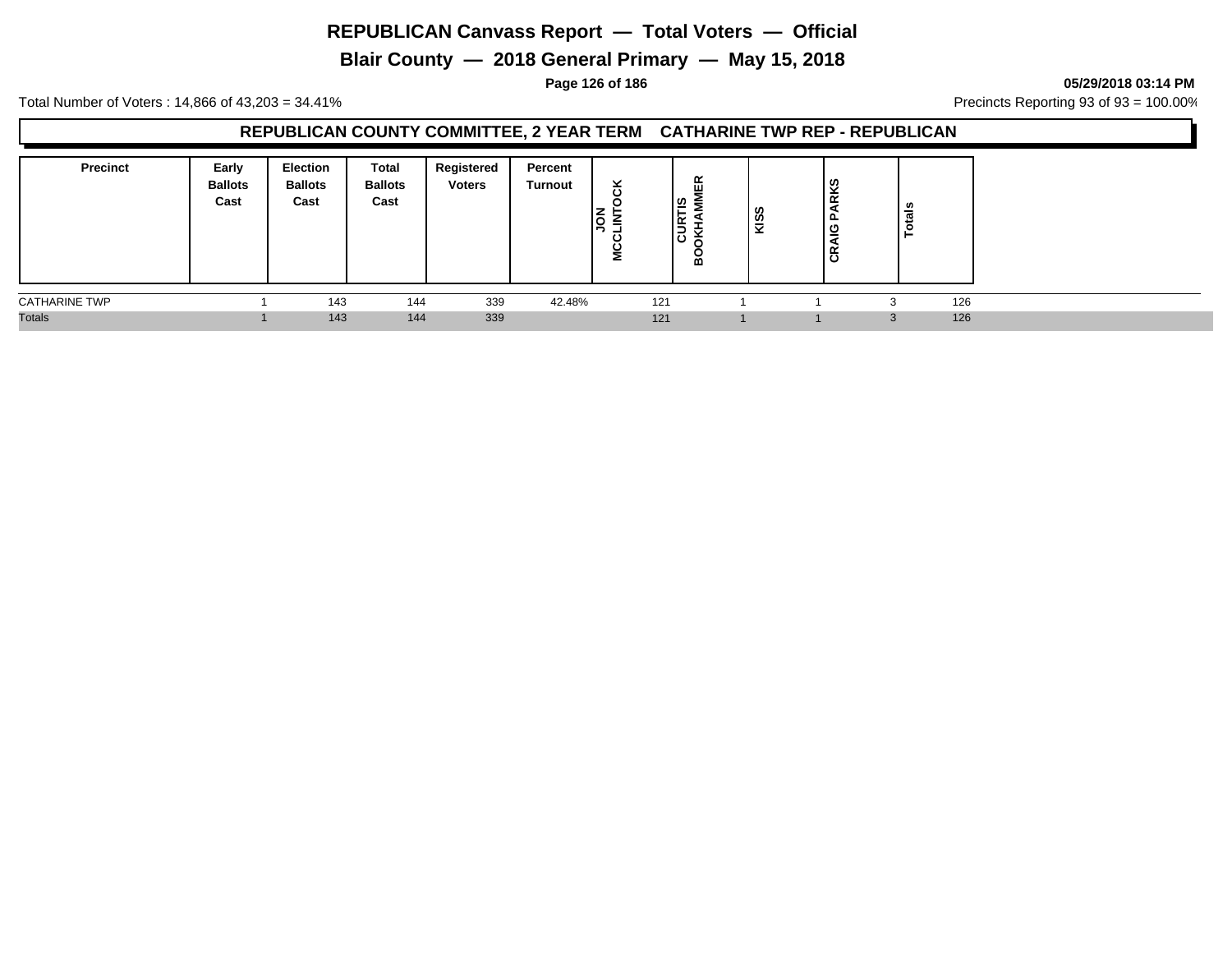**Blair County — 2018 General Primary — May 15, 2018**

**Page 127 of 186 05/29/2018 03:14 PM**

Total Number of Voters : 14,866 of 43,203 = 34.41% **Precincts Reporting 93 of 93** = 100.00%

## **REPUBLICAN COUNTY COMMITTEE, 2 YEAR TERM DUNCANSVILLE REP - REPUBLICAN**

| <b>Precinct</b>     | Early<br><b>Ballots</b><br>Cast | <b>Election</b><br><b>Ballots</b><br>Cast | Total<br><b>Ballots</b><br>Cast | Registered<br><b>Voters</b> | Percent<br><b>Turnout</b> | IN<br>Ιğ<br>E<br>- | <b>JEFFRE</b> | ।<br>≌<br>CHRIST |    | -   |
|---------------------|---------------------------------|-------------------------------------------|---------------------------------|-----------------------------|---------------------------|--------------------|---------------|------------------|----|-----|
| <b>DUNCANSVILLE</b> |                                 | 164                                       | 171                             | 486                         | 35.19%                    |                    | 79            | 91               | 82 | 252 |
| <b>Totals</b>       |                                 | 164                                       | 171                             | 486                         |                           |                    | 79            | 91               | 82 | 252 |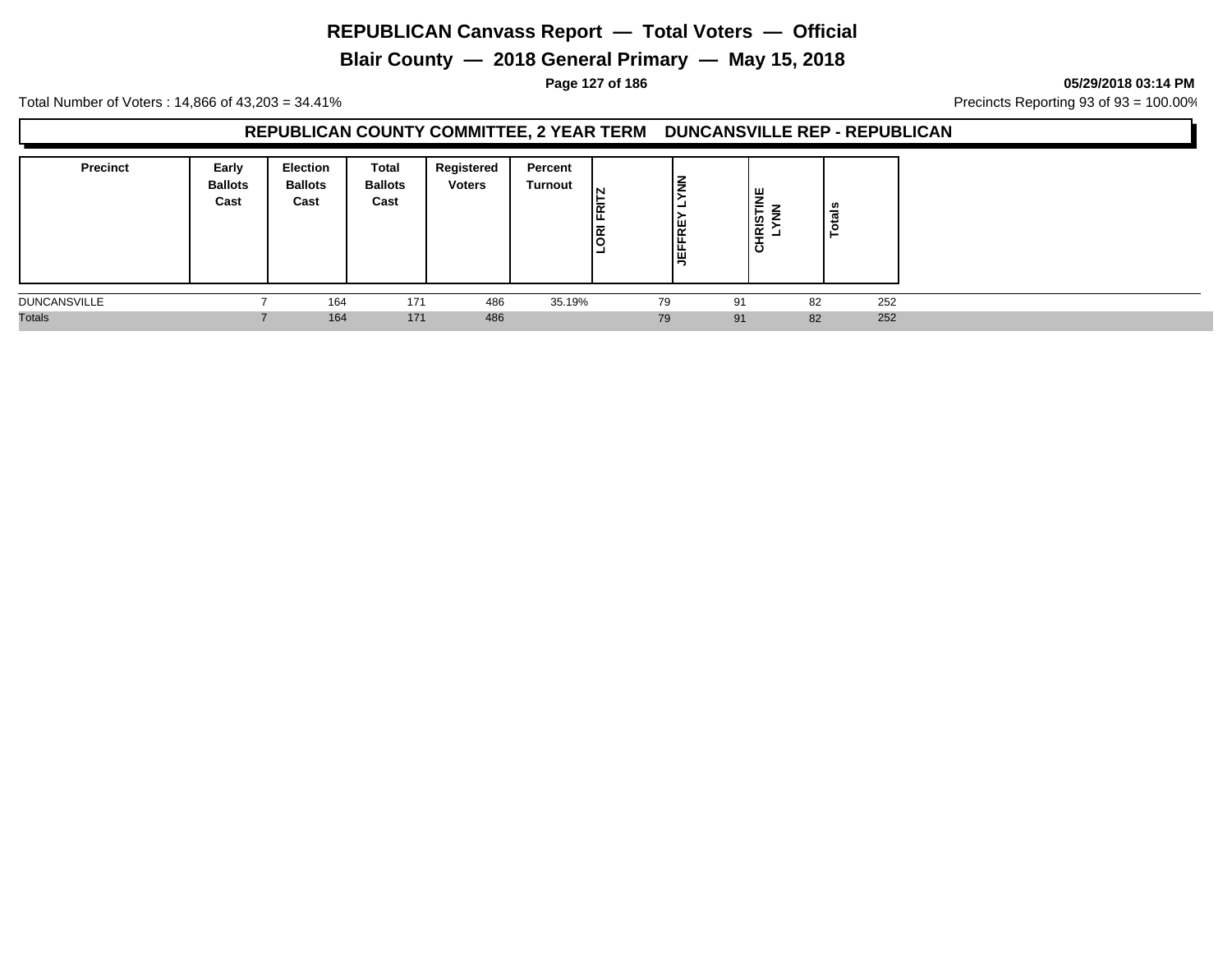**Blair County — 2018 General Primary — May 15, 2018**

**Page 128 of 186 05/29/2018 03:14 PM**

Total Number of Voters : 14,866 of 43,203 = 34.41% **Precincts Reporting 93 of 93** = 100.00%

## **REPUBLICAN COUNTY COMMITTEE, 2 YEAR TERM FRANKSTOWN TWP 1 REP - REPUBLICAN**

| <b>Precinct</b> | Early<br><b>Ballots</b><br>Cast | <b>Election</b><br><b>Ballots</b><br>Cast | Total<br><b>Ballots</b><br>Cast | Registered<br><b>Voters</b> | Percent<br>Turnout | ۱o<br>⋍<br><b>CRIS</b><br>lē<br>ن | ୁ<br>၊ ဟ |     | ௨<br>-<br>$\tilde{\phantom{a}}$<br>-<br>ΪZŏ<br>≏ | ≃<br>щ<br>-<br>-<br>ட | U.<br>≂<br>붐 | त्त<br>.o |  |
|-----------------|---------------------------------|-------------------------------------------|---------------------------------|-----------------------------|--------------------|-----------------------------------|----------|-----|--------------------------------------------------|-----------------------|--------------|-----------|--|
| FRANKSTOWN TWP1 | ◠                               | 306                                       | 309                             | 782                         | 39.51%             |                                   | 97       | 234 | 131                                              |                       |              | 464       |  |
| <b>Totals</b>   | $\sim$                          | 306                                       | 309                             | 782                         |                    |                                   | 97       | 234 | 131                                              |                       |              | 464       |  |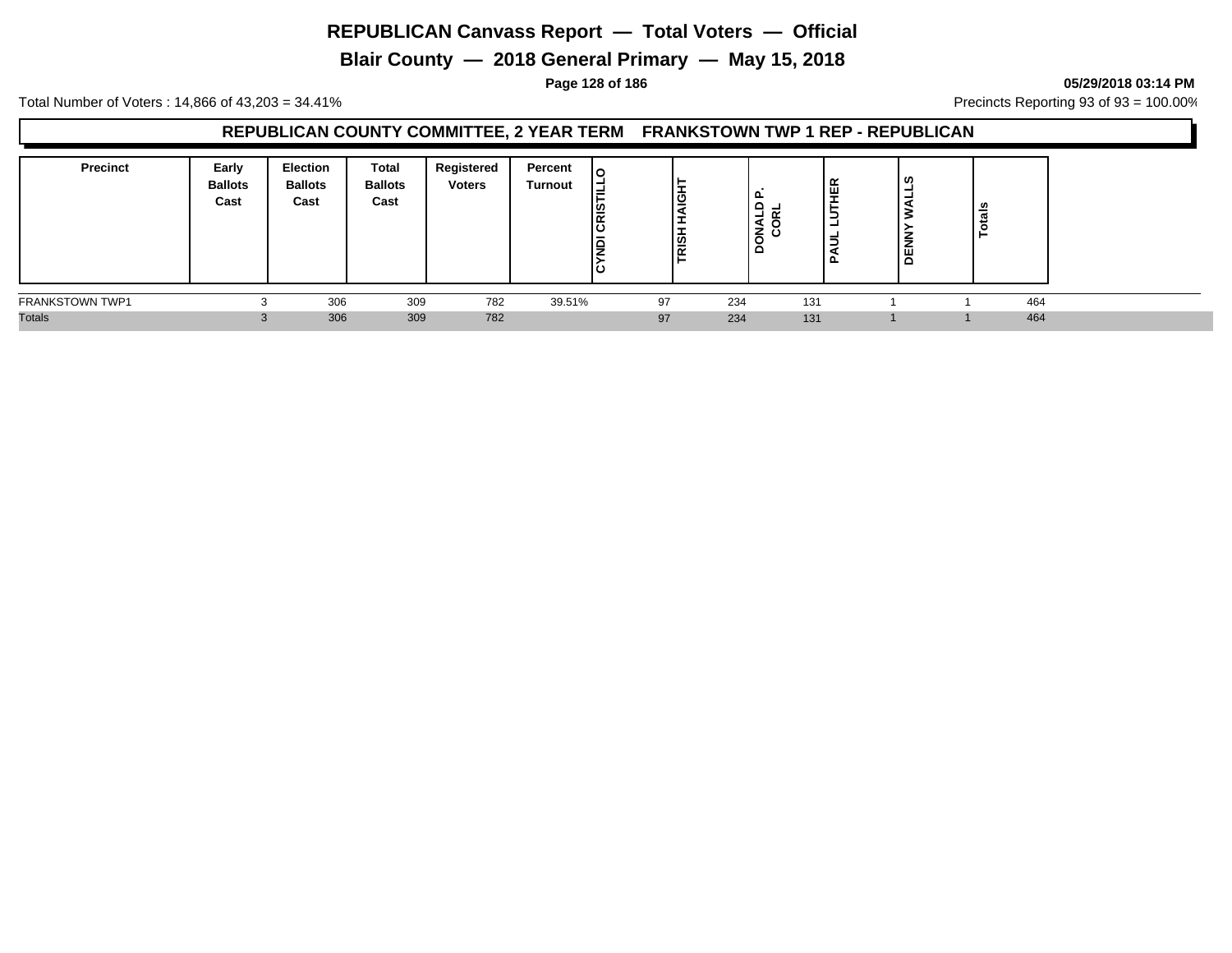**Blair County — 2018 General Primary — May 15, 2018**

#### **Page 129 of 186 05/29/2018 03:14 PM**

Total Number of Voters : 14,866 of 43,203 = 34.41% **Precincts Reporting 93 of 93** = 100.00%

## **REPUBLICAN COUNTY COMMITTEE, 2 YEAR TERM FRANKSTOWN TWP 2 REP - REPUBLICAN**

| <b>Precinct</b>        | Early<br><b>Ballots</b><br>Cast | <b>Election</b><br><b>Ballots</b><br>Cast | <b>Total</b><br><b>Ballots</b><br>Cast | Registered<br><b>Voters</b> | Percent<br>Turnout | ıш<br>–<br>œ | ROBER <sup>-</sup> | l U<br>-<br>≃<br>-<br>-<br>ن ا<br>₽<br>- | $\propto$<br>$\alpha$<br>с | Ψ | -<br>- | $\overline{\phantom{a}}$<br>ш | <b>NER</b><br><b>REFFI</b><br>∣ g | tinued<br>$\overline{c}$ |
|------------------------|---------------------------------|-------------------------------------------|----------------------------------------|-----------------------------|--------------------|--------------|--------------------|------------------------------------------|----------------------------|---|--------|-------------------------------|-----------------------------------|--------------------------|
| <b>FRANKSTOWN TWP2</b> | 10                              | 275                                       | 285                                    | 701                         | 40.66%             |              | 239                |                                          |                            |   |        |                               |                                   |                          |
| <b>Totals</b>          | 10 <sup>°</sup>                 | 275                                       | 285                                    | 701                         |                    |              | 239                |                                          |                            |   |        |                               |                                   |                          |

# Con tinued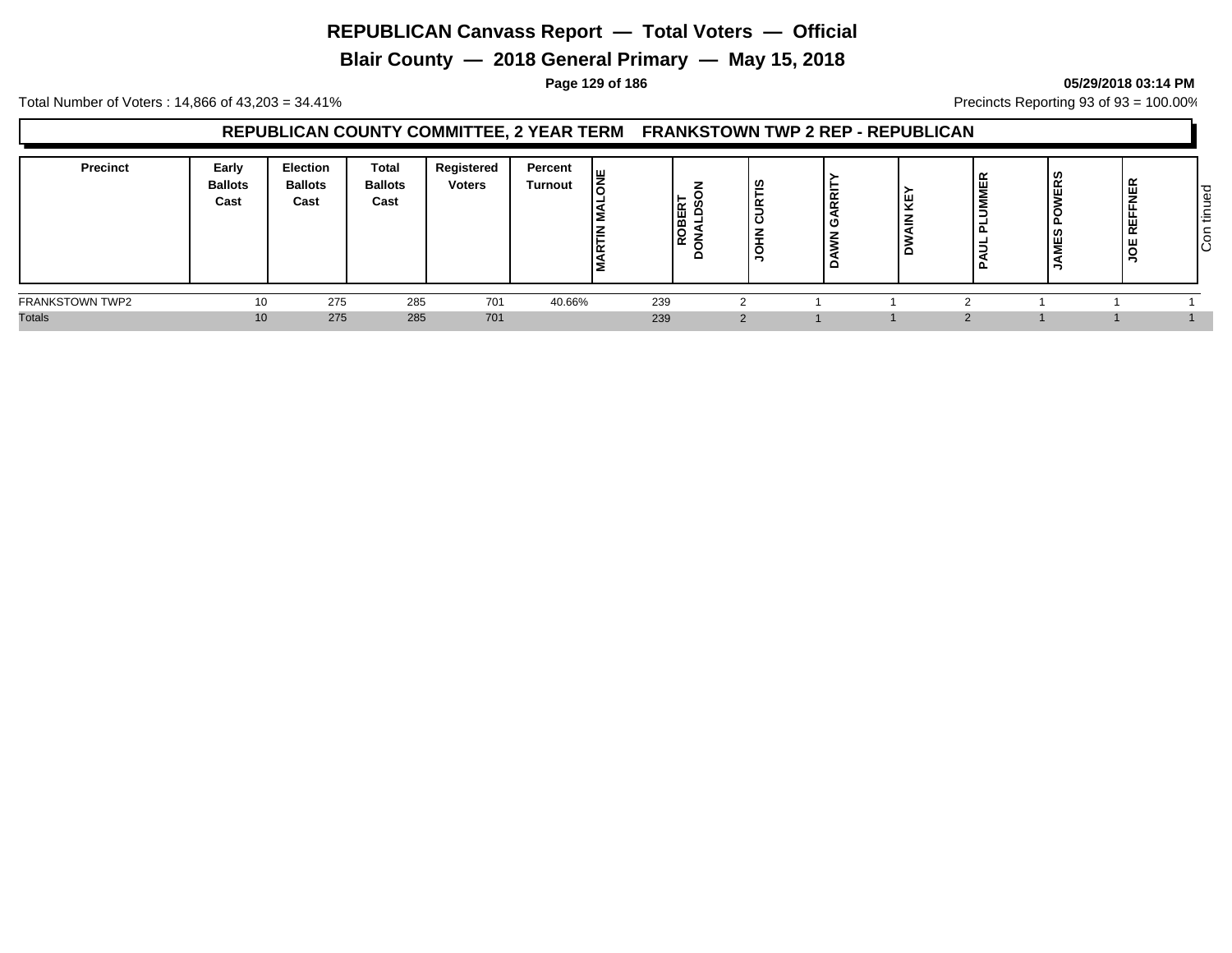**Blair County — 2018 General Primary — May 15, 2018**

**Page 130 of 186 05/29/2018 03:14 PM**

Total Number of Voters : 14,866 of 43,203 = 34.41% **Precincts Reporting 93 of 93** = 100.00%

#### **REPUBLICAN COUNTY COMMITTEE, 2 YEAR TERM FRANKSTOWN TWP 2 REP - REPUBLICAN**

| <b>Precinct</b>        | Early<br><b>Ballots</b><br>Cast | <b>Election</b><br><b>Ballots</b><br>Cast | Total<br><b>Ballots</b><br>Cast | Registered<br><b>Voters</b> | Percent<br>Turnout | <b>GER</b><br>∣ଈ<br>$\vdash$<br>ROBER <sup>-</sup> | Е<br>ERR <sup>'</sup><br>MISE<br>⊢<br>o<br>► | Wagı<br>∍<br>$\overline{a}$<br><b>Nich</b> | ≝ |     |  |
|------------------------|---------------------------------|-------------------------------------------|---------------------------------|-----------------------------|--------------------|----------------------------------------------------|----------------------------------------------|--------------------------------------------|---|-----|--|
| <b>FRANKSTOWN TWP2</b> | 10                              | 275                                       | 285                             | 701                         | 40.66%             |                                                    |                                              |                                            |   | 251 |  |
| <b>Totals</b>          | 10                              | 275                                       | 285                             | 701                         |                    |                                                    |                                              |                                            |   | 251 |  |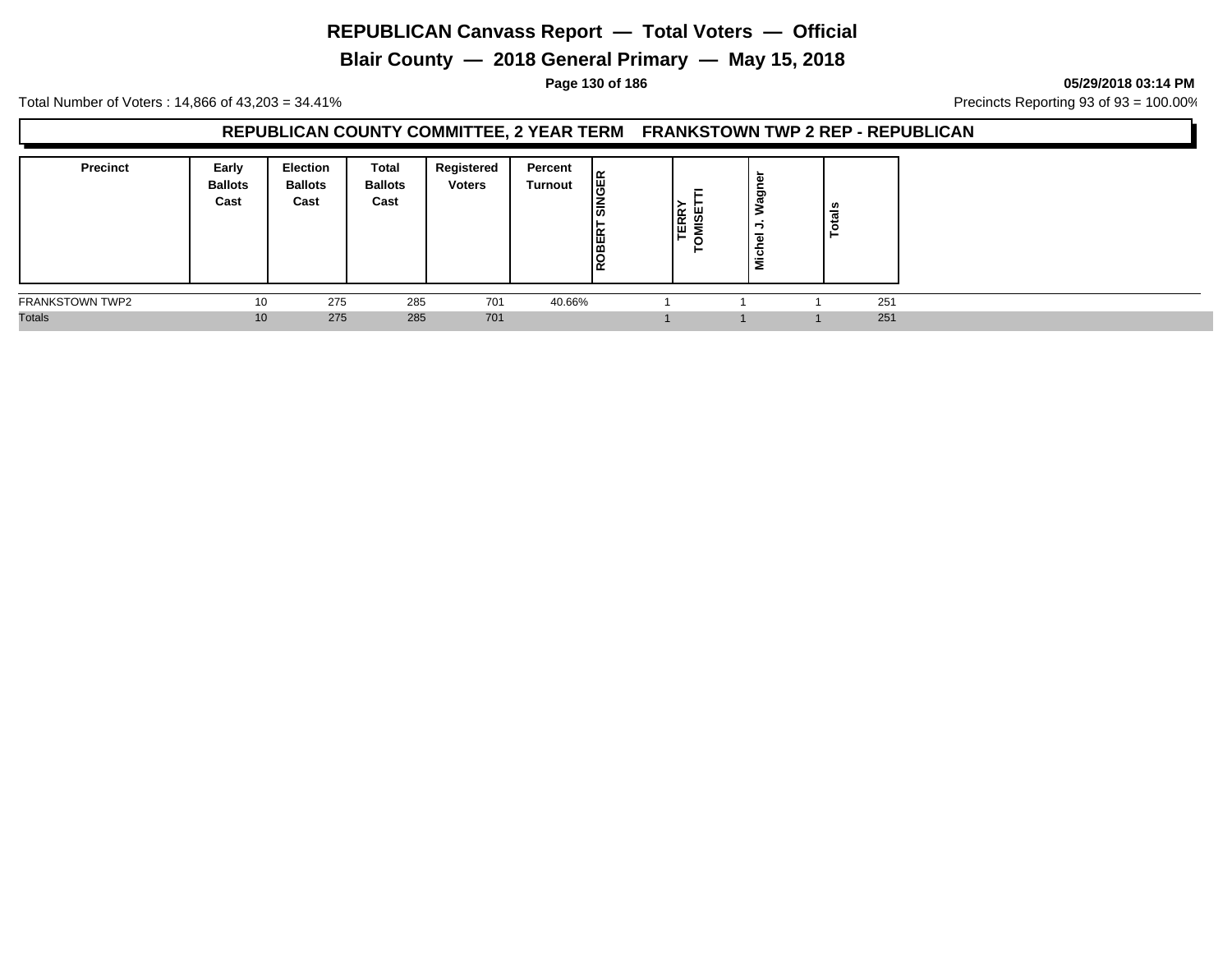**Blair County — 2018 General Primary — May 15, 2018**

**Page 131 of 186 05/29/2018 03:14 PM**

Total Number of Voters : 14,866 of 43,203 = 34.41% **Precincts Reporting 93 of 93** = 100.00%

#### **REPUBLICAN COUNTY COMMITTEE, 2 YEAR TERM FRANKSTOWN TWP 3 REP - REPUBLICAN**

| <b>Precinct</b>        | Early<br><b>Ballots</b><br>Cast | <b>Election</b><br><b>Ballots</b><br>Cast | <b>Total</b><br><b>Ballots</b><br>Cast | Registered<br><b>Voters</b> | Percent<br>Turnout | Eg<br>౹≃<br><b>BRUCE</b> | ζ<br>$\overline{\phantom{a}}$<br>a.<br>ட | ≃<br>SINGEI<br>OBER <sup>-</sup><br>$\alpha$ | ឹ   |  |
|------------------------|---------------------------------|-------------------------------------------|----------------------------------------|-----------------------------|--------------------|--------------------------|------------------------------------------|----------------------------------------------|-----|--|
| <b>FRANKSTOWN TWP3</b> | 16                              | 331                                       | 347                                    | 842                         | 41.21%             | 271                      | 235                                      |                                              | 507 |  |
| <b>Totals</b>          | 16                              | 331                                       | 347                                    | 842                         |                    | 271                      | 235                                      |                                              | 507 |  |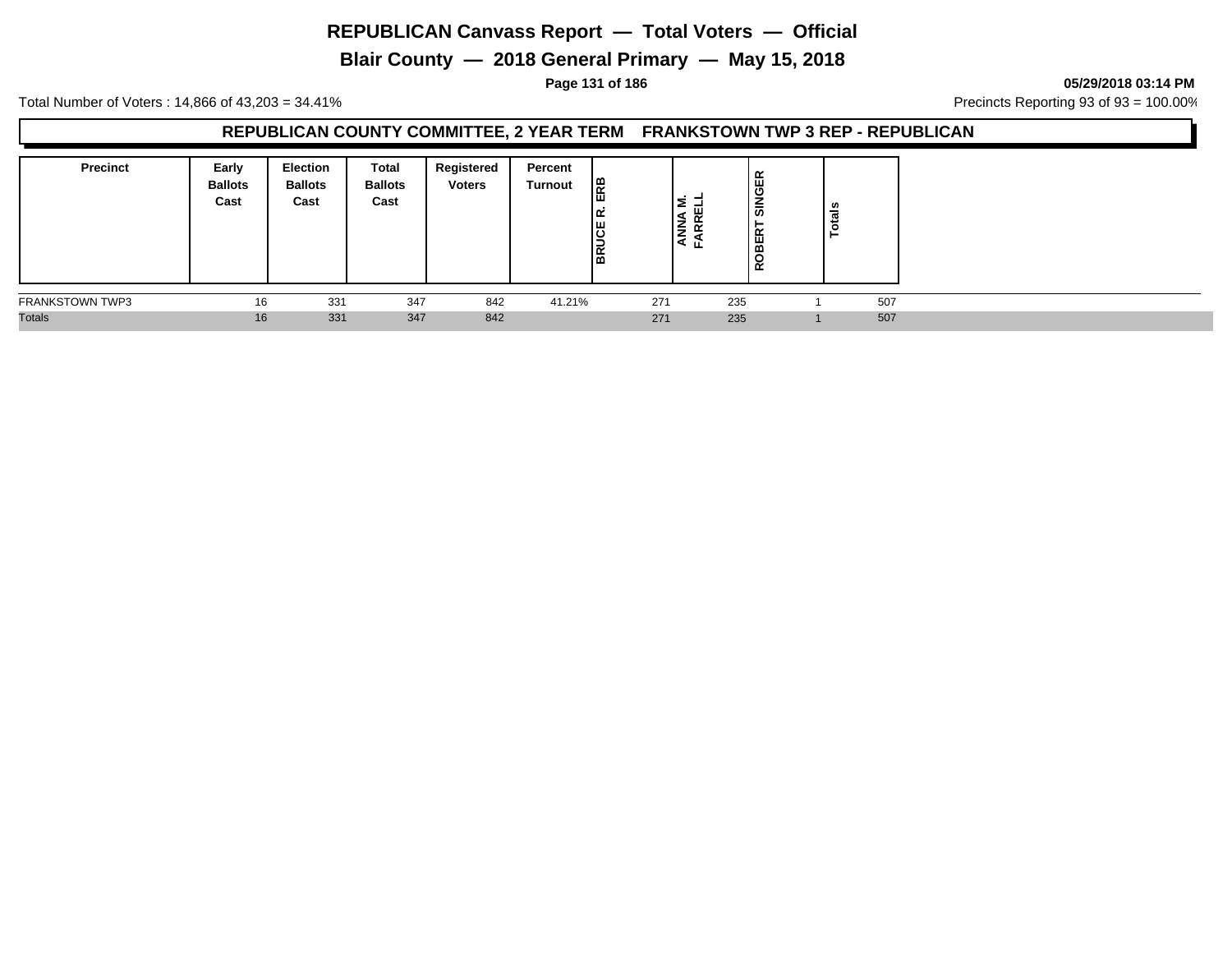**Blair County — 2018 General Primary — May 15, 2018**

**Page 132 of 186 05/29/2018 03:14 PM**

Total Number of Voters : 14,866 of 43,203 = 34.41% **Precincts Reporting 93 of 93** = 100.00%

## **REPUBLICAN COUNTY COMMITTEE, 2 YEAR TERM FRANKSTOWN 4 REP - REPUBLICAN**

| <b>Precinct</b><br>Early<br><b>Ballots</b><br>Cast |                   | <b>Election</b><br><b>Ballots</b><br>Cast | Total<br><b>Ballots</b><br>Cast | Registered<br><b>Voters</b> | Percent<br>Turnout | lဟ<br>▵<br><b>ROBIN</b><br>PATTC | ღ<br>Ι ပ<br>lœ<br>щ.<br>▥<br>. m |     | FARREL<br>ANNA | ≝ |     |
|----------------------------------------------------|-------------------|-------------------------------------------|---------------------------------|-----------------------------|--------------------|----------------------------------|----------------------------------|-----|----------------|---|-----|
| <b>FRANKSTOWN TWP4</b>                             | ◠<br>ъD           | 193                                       | 196                             | 552                         | 35.51%             |                                  | 132                              | 147 |                |   | 280 |
| <b>Totals</b>                                      | $\sim$<br>$\cdot$ | 193                                       | 196                             | 552                         |                    |                                  | 132                              | 147 |                |   | 280 |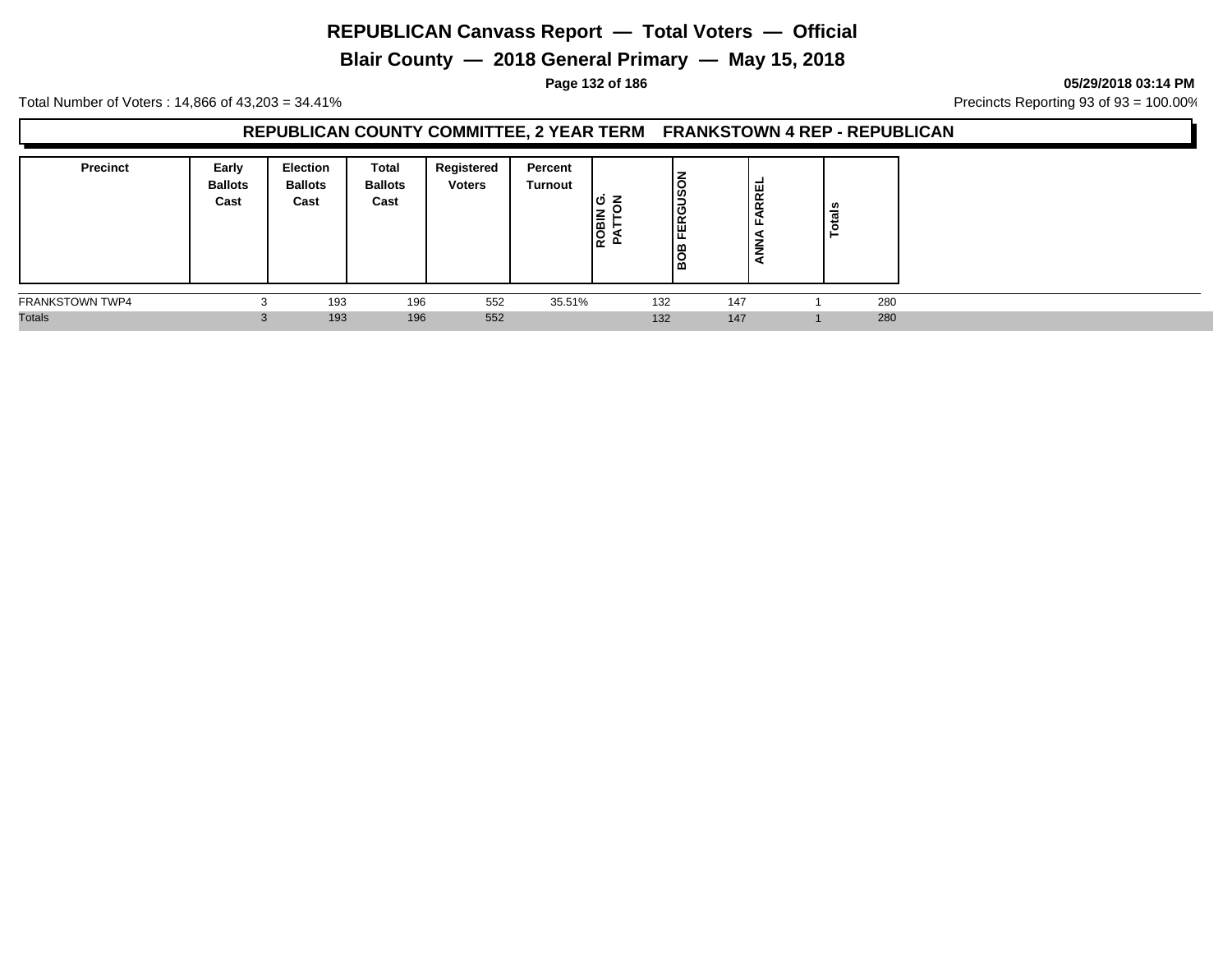**Blair County — 2018 General Primary — May 15, 2018**

**Page 133 of 186 05/29/2018 03:14 PM**

Total Number of Voters : 14,866 of 43,203 = 34.41% **Precincts Reporting 93 of 93** = 100.00%

## **REPUBLICAN COUNTY COMMITTEE, 2 YEAR TERM FRANKSTOWN 5 REP - REPUBLICAN**

| <b>Precinct</b>        | Early<br><b>Ballots</b><br>Cast | <b>Election</b><br><b>Ballots</b><br>Cast | Total<br><b>Ballots</b><br>Cast | Registered<br><b>Voters</b> | Percent<br>Turnout | ୲ଝ<br>間<br>- | ິ ≥<br>౹๔<br>١ō | ≃<br>ER<br>ш<br>g<br>BŔ | ៉ូទី |  |
|------------------------|---------------------------------|-------------------------------------------|---------------------------------|-----------------------------|--------------------|--------------|-----------------|-------------------------|------|--|
| <b>FRANKSTOWN TWP5</b> |                                 | 287                                       | 289                             | 782                         | 36.96%             | 247          |                 |                         | 250  |  |
| <b>Totals</b>          |                                 | 287                                       | 289                             | 782                         |                    | 247          |                 | $\Omega$                | 250  |  |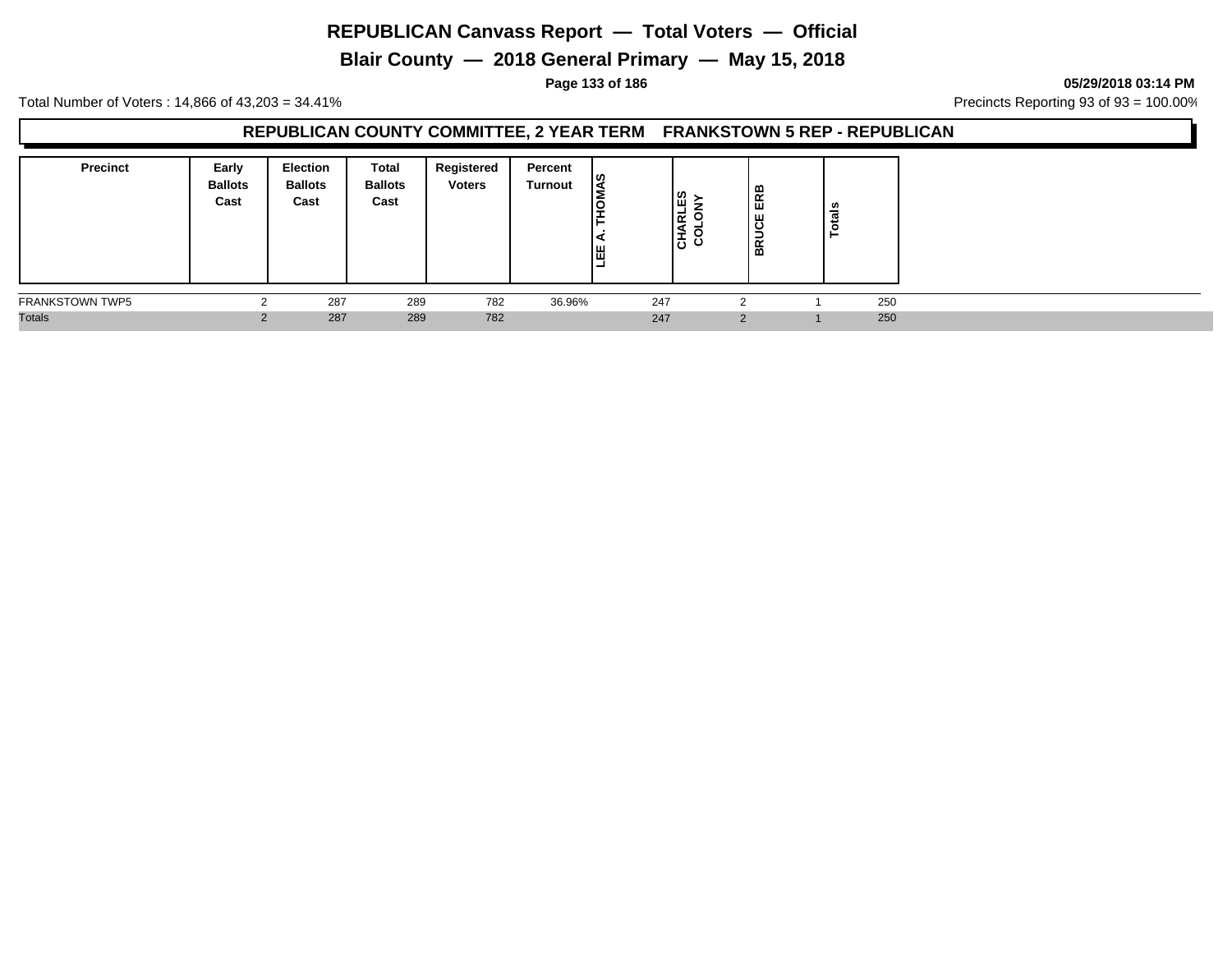**Blair County — 2018 General Primary — May 15, 2018**

**Page 134 of 186 05/29/2018 03:14 PM**

Total Number of Voters : 14,866 of 43,203 = 34.41% **Precincts Reporting 93 of 93** = 100.00%

#### **REPUBLICAN COUNTY COMMITTEE, 2 YEAR TERM FREEDOM TWP 1 REP - REPUBLICAN**

| <b>Precinct</b> | Early<br><b>Ballots</b><br>Cast | <b>Election</b><br><b>Ballots</b><br>Cast | Total<br><b>Ballots</b><br>Cast | Registered<br><b>Voters</b> | Percent<br>Turnout | 띥<br>뜨<br>-<br><b>HIL</b><br>NEN<br>MEN | ‰ ⊻ا<br>ч<br>١Ż<br>≐<br>lģ<br>-<br>▫ | tais<br>$\bullet$ |  |
|-----------------|---------------------------------|-------------------------------------------|---------------------------------|-----------------------------|--------------------|-----------------------------------------|--------------------------------------|-------------------|--|
| FREEDOM TWP 1   | ъ.                              | 160                                       | 163                             | 439                         | 37.13%             | 112                                     | 113                                  | 225               |  |
| <b>Totals</b>   | 3                               | 160                                       | 163                             | 439                         |                    | 112                                     | 113                                  | 225               |  |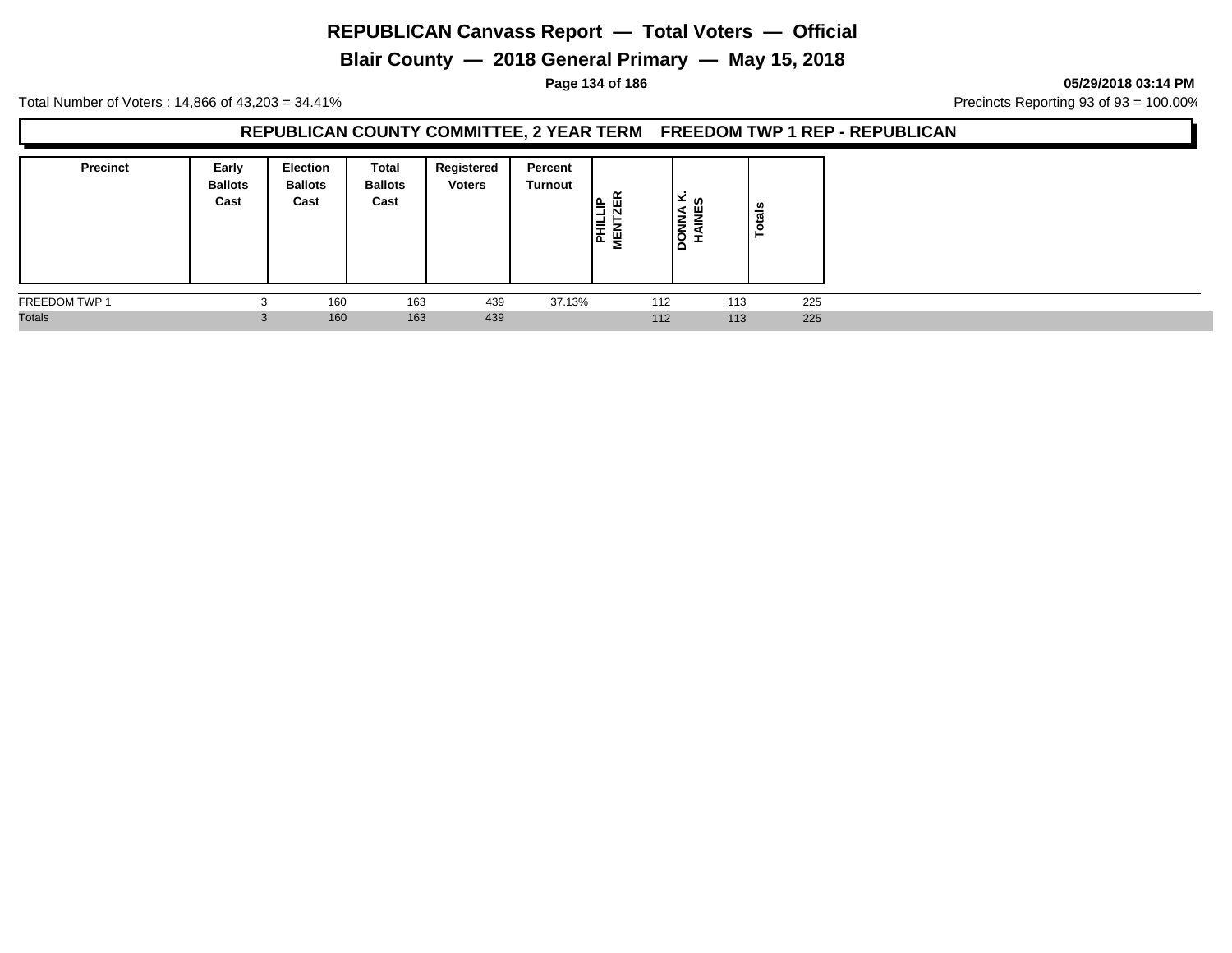**Blair County — 2018 General Primary — May 15, 2018**

**Page 135 of 186 05/29/2018 03:14 PM**

Total Number of Voters : 14,866 of 43,203 = 34.41% **Precincts Reporting 93 of 93** = 100.00%

## **REPUBLICAN COUNTY COMMITTEE, 2 YEAR TERM FREEDOM TWP 2 REP - REPUBLICAN**

| <b>Precinct</b> | Early<br><b>Ballots</b><br>Cast | <b>Election</b><br><b>Ballots</b><br>Cast | Total<br><b>Ballots</b><br>Cast | Registered<br><b>Voters</b> | Percent<br>Turnout | s   | IN<br>∣່ຫຼ<br>ıα | 띥<br>-<br>z<br>-<br>C | Σ<br>$\circ$ | œ<br>=<br>_<br>≘<br><b>S</b> | ឹ<br>- 11 |     |
|-----------------|---------------------------------|-------------------------------------------|---------------------------------|-----------------------------|--------------------|-----|------------------|-----------------------|--------------|------------------------------|-----------|-----|
| FREEDOM TWP 2   |                                 | 246                                       | 253                             | 854                         | 29.63%             | 172 |                  | 177                   |              |                              |           | 351 |
| <b>Totals</b>   |                                 | 246                                       | 253                             | 854                         |                    | 172 |                  | 177                   |              |                              |           | 351 |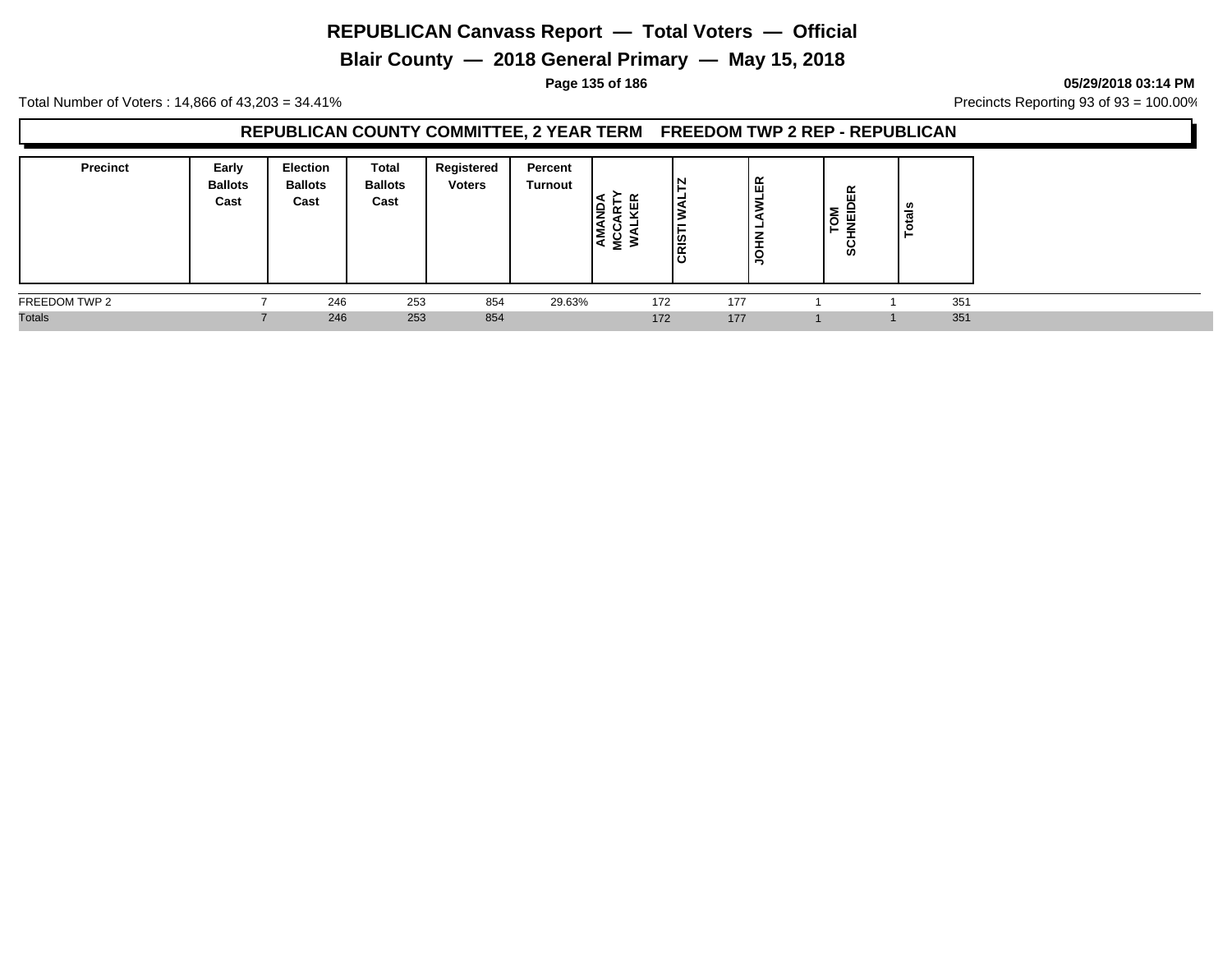**Blair County — 2018 General Primary — May 15, 2018**

**Page 136 of 186 05/29/2018 03:14 PM**

Total Number of Voters : 14,866 of 43,203 = 34.41% Precincts Reporting 93 of 93 = 100.00%

## **REPUBLICAN COUNTY COMMITTEE, 2 YEAR TERM GREENFIELD TWP 1 REP - REPUBLICAN**

| <b>Precinct</b>        | Early<br><b>Ballots</b><br>Cast | <b>Election</b><br><b>Ballots</b><br>Cast | <b>Total</b><br><b>Ballots</b><br>Cast | Registered<br><b>Voters</b> | Percent<br><b>Turnout</b> | lã<br>١ā<br>$\alpha$<br>ျ⁄ာ<br><b>NHQ</b> | m<br>18 윤 | ш<br>≏<br>ທ<br>$\circ$<br>$\alpha$<br>⊞ | n,<br>त्त<br>- |  |
|------------------------|---------------------------------|-------------------------------------------|----------------------------------------|-----------------------------|---------------------------|-------------------------------------------|-----------|-----------------------------------------|----------------|--|
| <b>GREENFIELD TWP1</b> |                                 | 162                                       | 164                                    | 550                         | 29.82%                    | 144                                       |           |                                         | 146            |  |
| <b>Totals</b>          |                                 | 162                                       | 164                                    | 550                         |                           | 144                                       |           |                                         | 146            |  |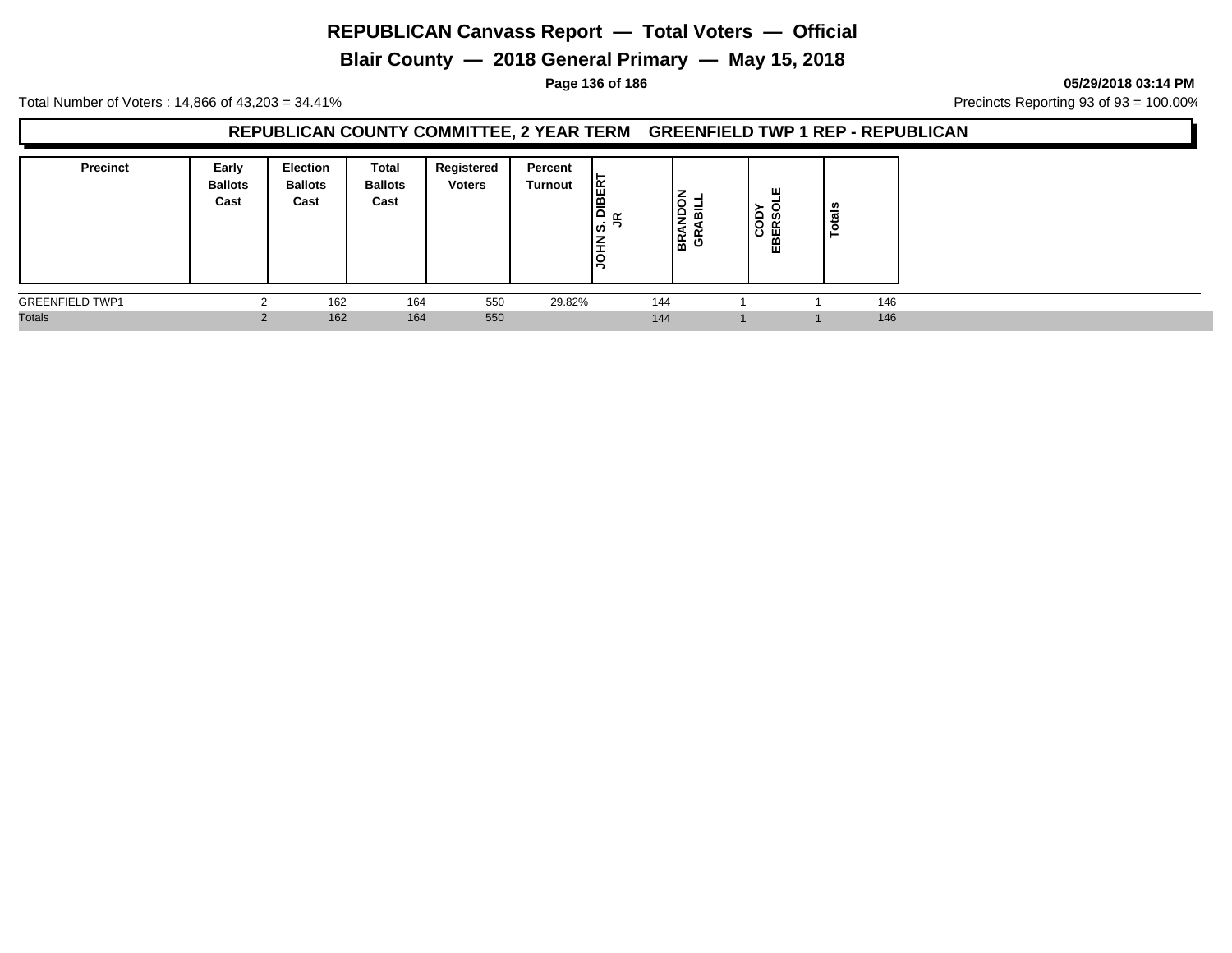**Blair County — 2018 General Primary — May 15, 2018**

**Page 137 of 186 05/29/2018 03:14 PM**

Total Number of Voters : 14,866 of 43,203 = 34.41% Precincts Reporting 93 of 93 = 100.00%

#### **REPUBLICAN COUNTY COMMITTEE, 2 YEAR TERM GREENFIELD TWP 2 REP - REPUBLICAN**

| <b>Precinct</b>        | Early<br><b>Ballots</b><br>Cast | Election<br><b>Ballots</b><br>Cast | Total<br><b>Ballots</b><br>Cast | Registered<br><b>Voters</b> | Percent<br>Turnout | late<br>Candida<br>≔<br>щ<br>lş | Totals   |
|------------------------|---------------------------------|------------------------------------|---------------------------------|-----------------------------|--------------------|---------------------------------|----------|
| <b>GREENFIELD TWP2</b> |                                 | 26                                 | 26                              | 72                          | 36.11%             |                                 |          |
| <b>Totals</b>          |                                 | 26                                 | 26                              | 72                          |                    |                                 | $\Omega$ |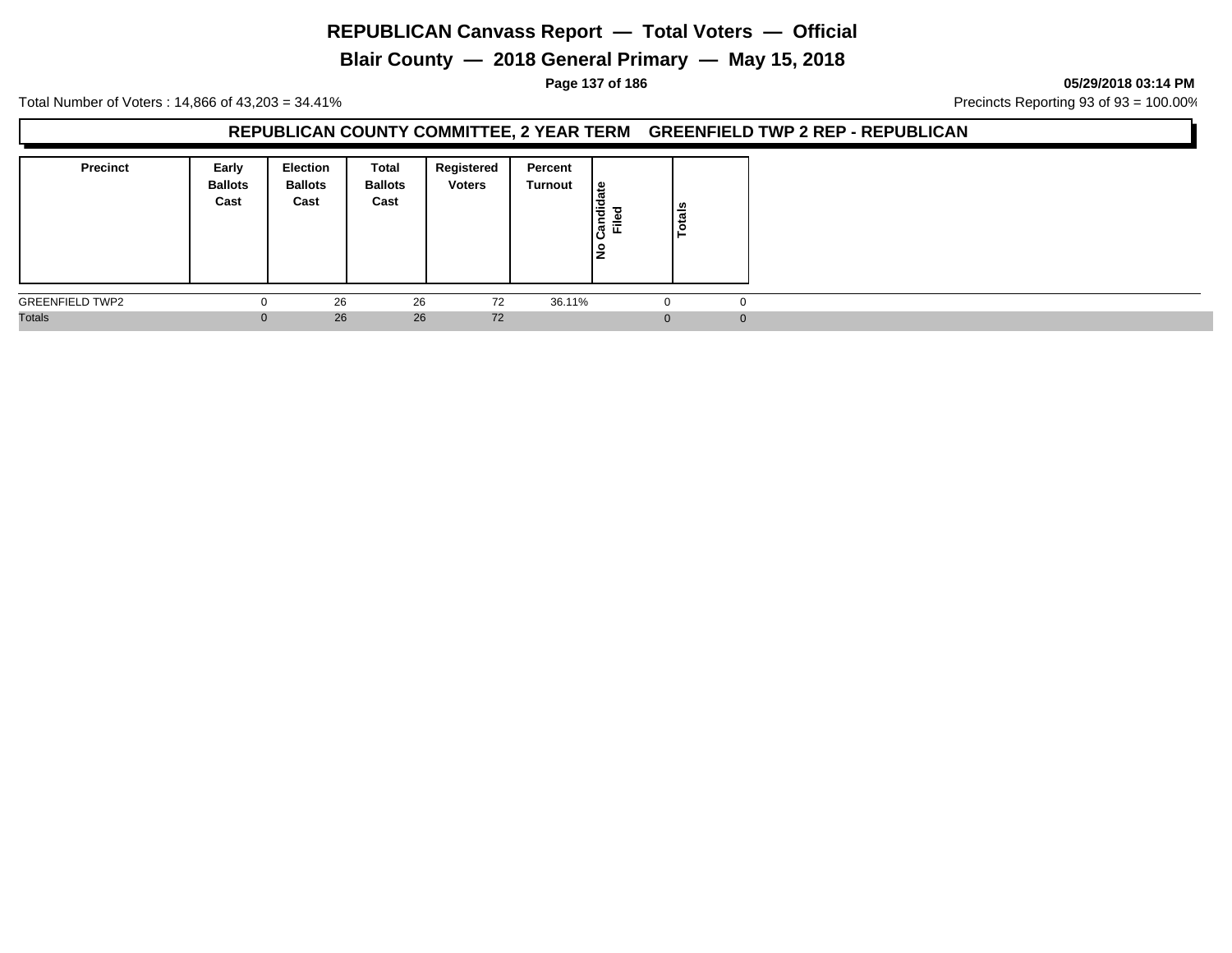**Blair County — 2018 General Primary — May 15, 2018**

#### **Page 138 of 186 05/29/2018 03:14 PM**

Total Number of Voters : 14,866 of 43,203 = 34.41% **Precincts Reporting 93 of 93** = 100.00%

## **REPUBLICAN COUNTY COMMITTEE, 2 YEAR TERM GREENFIELD TWP 3 REP - REPUBLICAN**

| Precinct               | Early<br><b>Ballots</b><br>Cast | Election<br><b>Ballots</b><br>Cast | Total<br><b>Ballots</b><br>Cast | Registered<br><b>Voters</b> | Percent<br><b>Turnout</b> | <u>.e</u><br>Candid<br>Filed<br>o | ഗ<br>$\frac{1}{R}$<br>0١ | ш<br>-<br>ഗ<br>-<br>≅<br>Ω | z<br>一面 | ۔<br><u>_</u><br>定<br>≥ັ ⊕ັ | ш<br>٩ | ব<br>œ.<br>-<br><b>SAMANTI</b><br>MEDASI | $\overline{\sigma}$<br>Φ<br>-<br>-<br><b>_</b><br>ا ≓<br>င်္ပြ |
|------------------------|---------------------------------|------------------------------------|---------------------------------|-----------------------------|---------------------------|-----------------------------------|--------------------------|----------------------------|---------|-----------------------------|--------|------------------------------------------|----------------------------------------------------------------|
| <b>GREENFIELD TWP3</b> |                                 | 177                                | 177                             | 668                         | 26.50%                    |                                   |                          |                            |         |                             |        |                                          |                                                                |
| <b>Totals</b>          |                                 | 177                                | 177                             | 668                         |                           |                                   | $\mathbf{0}$             | $\Omega$                   |         |                             |        |                                          |                                                                |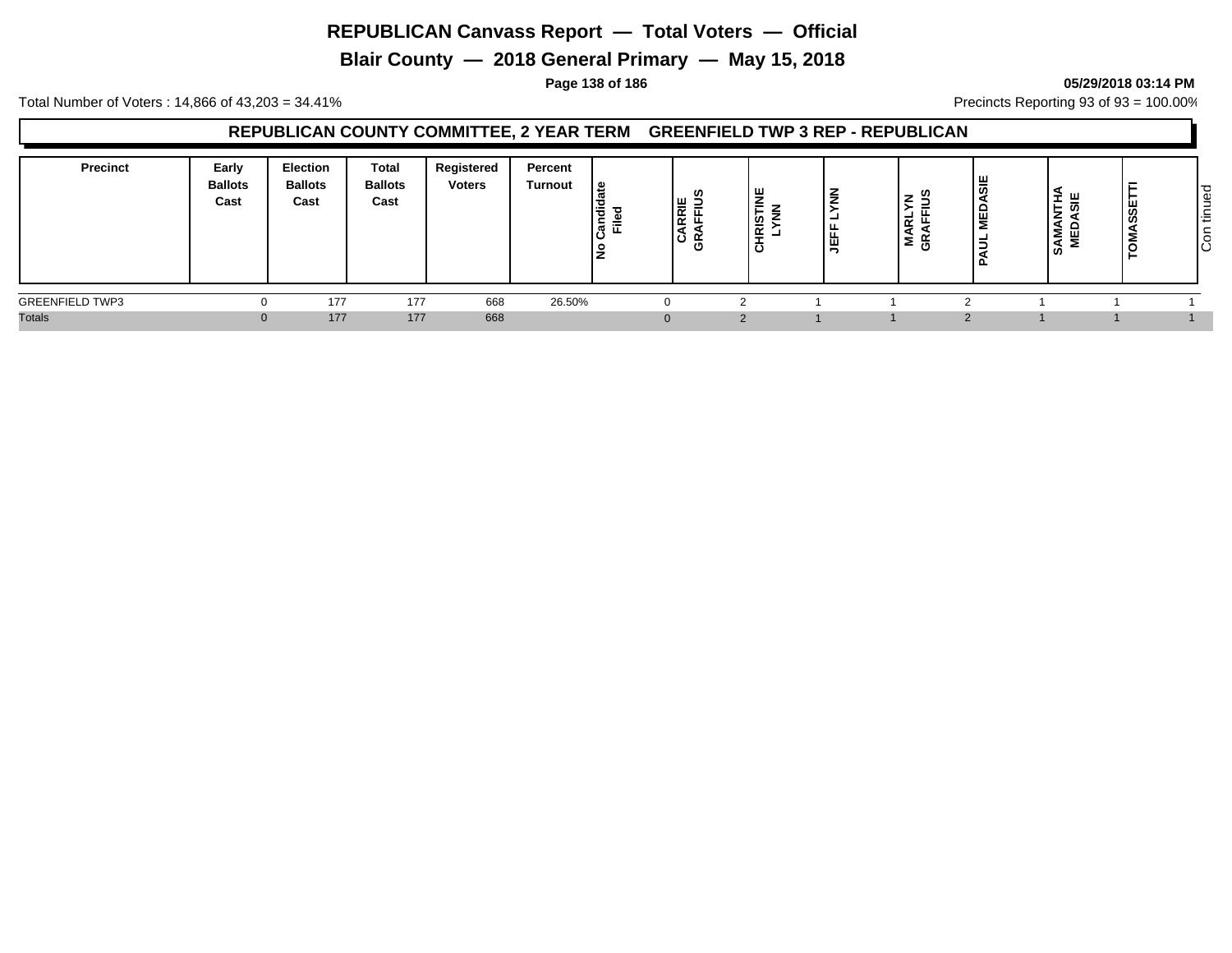**Blair County — 2018 General Primary — May 15, 2018**

#### **Page 139 of 186 05/29/2018 03:14 PM**

Total Number of Voters : 14,866 of 43,203 = 34.41% Precincts Reporting 93 of 93 = 100.00%

#### **REPUBLICAN COUNTY COMMITTEE, 2 YEAR TERM GREENFIELD TWP 3 REP - REPUBLICAN**

| <b>Precinct</b>        | Early<br><b>Ballots</b><br>Cast | <b>Election</b><br><b>Ballots</b><br>Cast | Total<br><b>Ballots</b><br>Cast | Registered<br><b>Voters</b> | Percent<br>Turnout | Totals |   |
|------------------------|---------------------------------|-------------------------------------------|---------------------------------|-----------------------------|--------------------|--------|---|
| <b>GREENFIELD TWP3</b> |                                 | 177                                       | 177                             | 668                         | 26.50%             |        |   |
| <b>Totals</b>          |                                 | 177                                       | 177                             | 668                         |                    |        | 9 |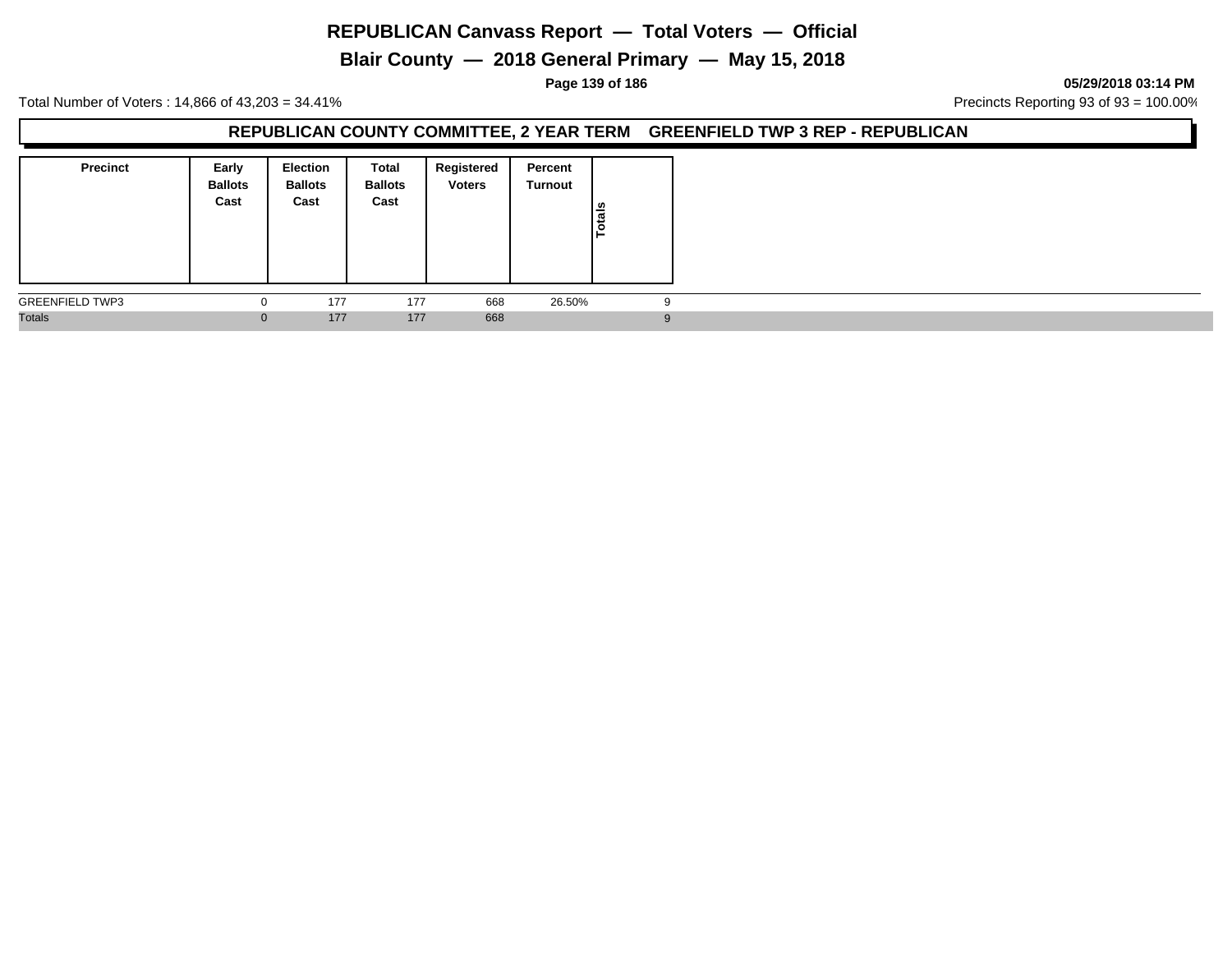**Blair County — 2018 General Primary — May 15, 2018**

**Page 140 of 186 05/29/2018 03:14 PM**

Total Number of Voters : 14,866 of 43,203 = 34.41% **Precincts Reporting 93 of 93** = 100.00%

## **REPUBLICAN COUNTY COMMITTEE, 2 YEAR TERM HOLLIDAYSBURG 1 REP - REPUBLICAN**

| <b>Precinct</b>        | Early<br><b>Ballots</b><br>Cast | Election<br><b>Ballots</b><br>Cast | <b>Total</b><br><b>Ballots</b><br>Cast | Registered<br><b>Voters</b> | Percent<br>Turnout | 읊<br>Candid<br>≂<br>ட<br>lŁ | -<br> ਭੂੰ<br>JOESPI | $\mathbf{P}$ $\mathbf{R}$<br>≃<br>ш<br>) 동<br>  동 | ឹ |
|------------------------|---------------------------------|------------------------------------|----------------------------------------|-----------------------------|--------------------|-----------------------------|---------------------|---------------------------------------------------|---|
| <b>HOLLIDAYSBURG 1</b> |                                 | 48                                 | 52                                     | 219                         | 23.74%             | $\Omega$                    |                     |                                                   |   |
| <b>Totals</b>          |                                 | 48                                 | 52                                     | 219                         |                    | $\mathbf{0}$                |                     |                                                   |   |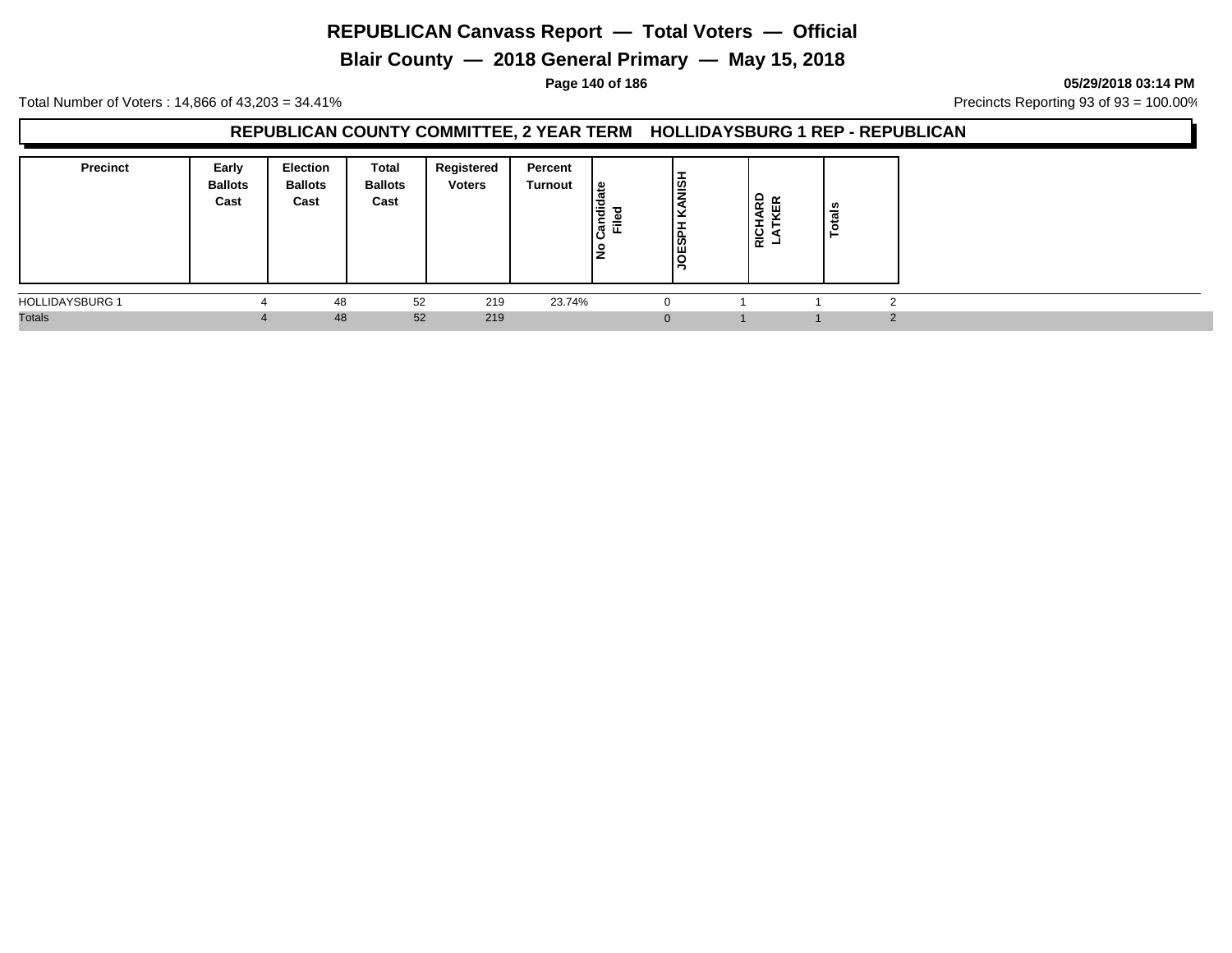**Blair County — 2018 General Primary — May 15, 2018**

#### **Page 141 of 186 05/29/2018 03:14 PM**

Total Number of Voters : 14,866 of 43,203 = 34.41% **Precincts Reporting 93 of 93** = 100.00%

## **REPUBLICAN COUNTY COMMITTEE, 2 YEAR TERM HOLLIDAYSBURG 2 REP - REPUBLICAN**

| <b>Precinct</b>        | Early<br><b>Ballots</b><br>Cast | <b>Election</b><br><b>Ballots</b><br>Cast | Total<br><b>Ballots</b><br>Cast | Registered<br><b>Voters</b> | Percent<br>Turnout | ¦ ≌<br>등<br>ີ<br>ເສົ<br>$=$<br>щ<br>$\circ$ | Iш<br>-<br>ن ا<br>RIG<br>l≣ | щ<br>। ⊞<br>ທ<br>щ<br>⊻ | ᇳ<br>÷<br>U)<br>ᅩ<br>₫<br>-<br>zō<br>-<br>-<br>◡<br>∍ | 운 FE<br>я<br><b>RICH</b> | tais<br><b>O</b><br>- |
|------------------------|---------------------------------|-------------------------------------------|---------------------------------|-----------------------------|--------------------|---------------------------------------------|-----------------------------|-------------------------|-------------------------------------------------------|--------------------------|-----------------------|
| <b>HOLLIDAYSBURG 2</b> | n                               | 106                                       | 111                             | 267                         | 41.57%             |                                             |                             |                         |                                                       |                          |                       |
| <b>Totals</b>          |                                 | 106                                       | 111                             | 267                         |                    |                                             |                             |                         |                                                       |                          |                       |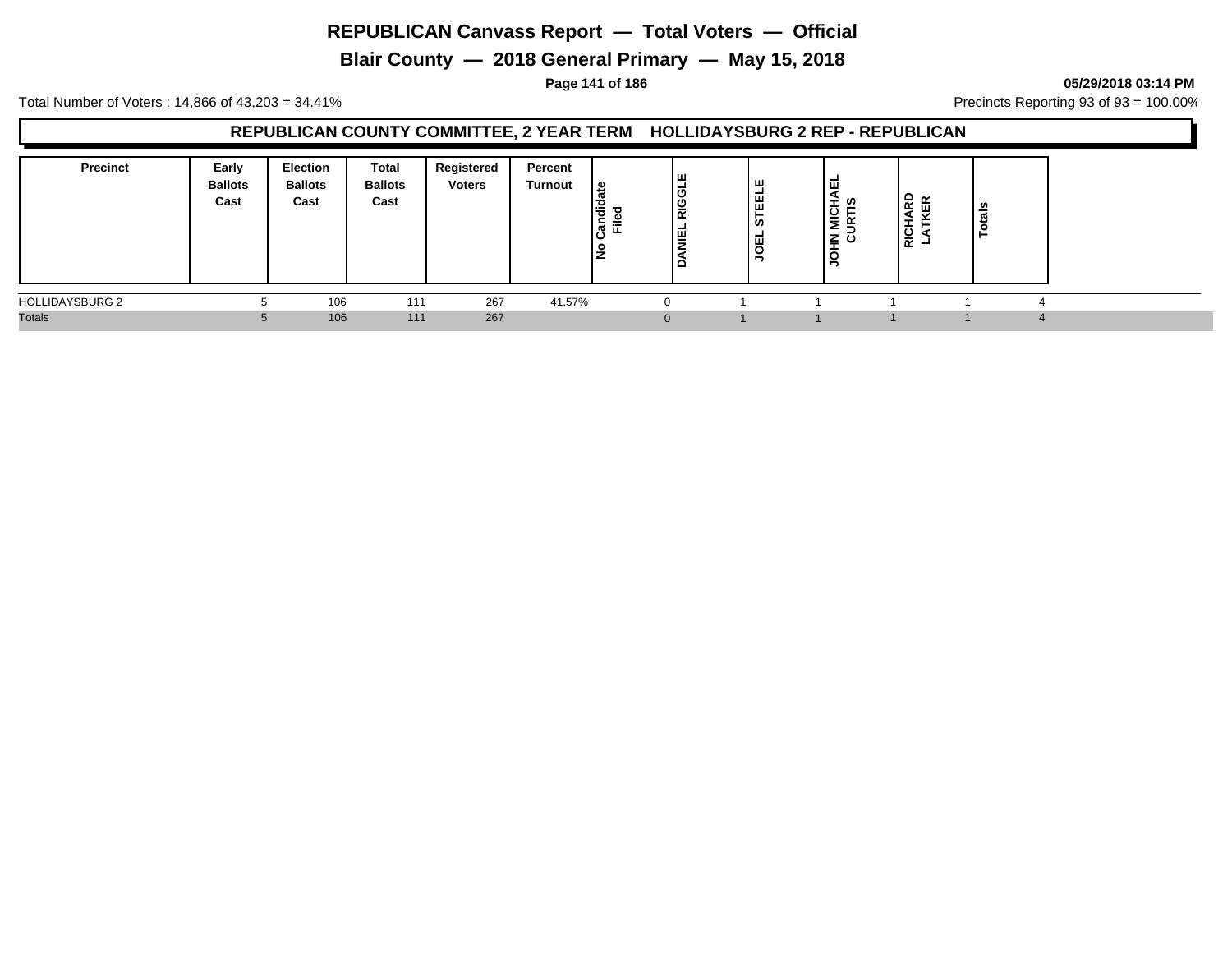**Blair County — 2018 General Primary — May 15, 2018**

**Page 142 of 186 05/29/2018 03:14 PM**

Total Number of Voters : 14,866 of 43,203 = 34.41% **Precincts Reporting 93 of 93** = 100.00%

## **REPUBLICAN COUNTY COMMITTEE, 2 YEAR TERM HOLLIDAYSBURG 3 REP - REPUBLICAN**

| <b>Precinct</b>        | Early<br><b>Ballots</b><br>Cast | <b>Election</b><br><b>Ballots</b><br>Cast | Total<br><b>Ballots</b><br>Cast | Registered<br><b>Voters</b> | Percent<br><b>Turnout</b> | שן<br>N<br><b>STEPH</b><br>面 | <b>OREM</b><br>ш<br>╺<br>Ξ | щ<br>z<br>S,<br>NICHO | <b>RIDER</b><br>ပ<br>່≃<br>∽ | tals<br>Ğ |  |
|------------------------|---------------------------------|-------------------------------------------|---------------------------------|-----------------------------|---------------------------|------------------------------|----------------------------|-----------------------|------------------------------|-----------|--|
| <b>HOLLIDAYSBURG 3</b> | 13                              | 102                                       | 115                             | 310                         | 37.10%                    | 97                           |                            |                       | $\sim$                       | 101       |  |
| <b>Totals</b>          | 13                              | 102                                       | 115                             | 310                         |                           | 97                           |                            |                       | റ                            | 101       |  |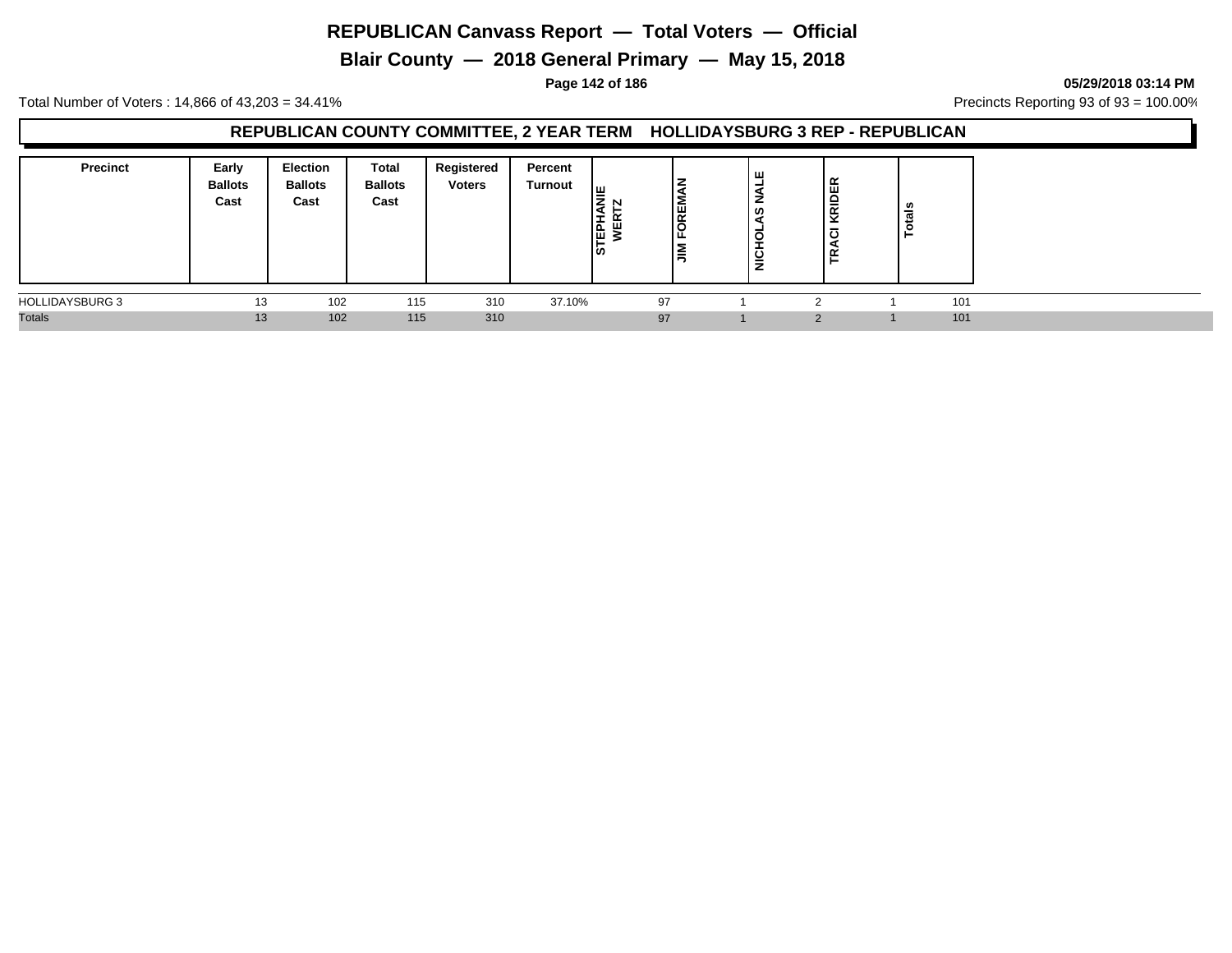**Blair County — 2018 General Primary — May 15, 2018**

**Page 143 of 186 05/29/2018 03:14 PM**

Total Number of Voters : 14,866 of 43,203 = 34.41% Precincts Reporting 93 of 93 = 100.00%

#### **REPUBLICAN COUNTY COMMITTEE, 2 YEAR TERM HOLLIDAYSBURG 4 REP - REPUBLICAN**

| <b>Precinct</b>        | Early<br><b>Ballots</b><br>Cast | Election<br><b>Ballots</b><br>Cast | <b>Total</b><br><b>Ballots</b><br>Cast | Registered<br><b>Voters</b> | Percent<br><b>Turnout</b> | ທ<br>MAR <sup>'</sup><br>BEI | l≝<br>ب<br>-<br>$\alpha =$<br>∣≌ | ≏<br>$\alpha$<br>$\propto$<br>) 등 국 | ៖   |  |
|------------------------|---------------------------------|------------------------------------|----------------------------------------|-----------------------------|---------------------------|------------------------------|----------------------------------|-------------------------------------|-----|--|
| <b>HOLLIDAYSBURG 4</b> |                                 | 149                                | 155                                    | 351                         | 44.16%                    | 102                          | 84                               | 52                                  | 238 |  |
| <b>Totals</b>          | $\mathbf{p}$                    | 149                                | 155                                    | 351                         |                           | 102                          | 84                               | 52                                  | 238 |  |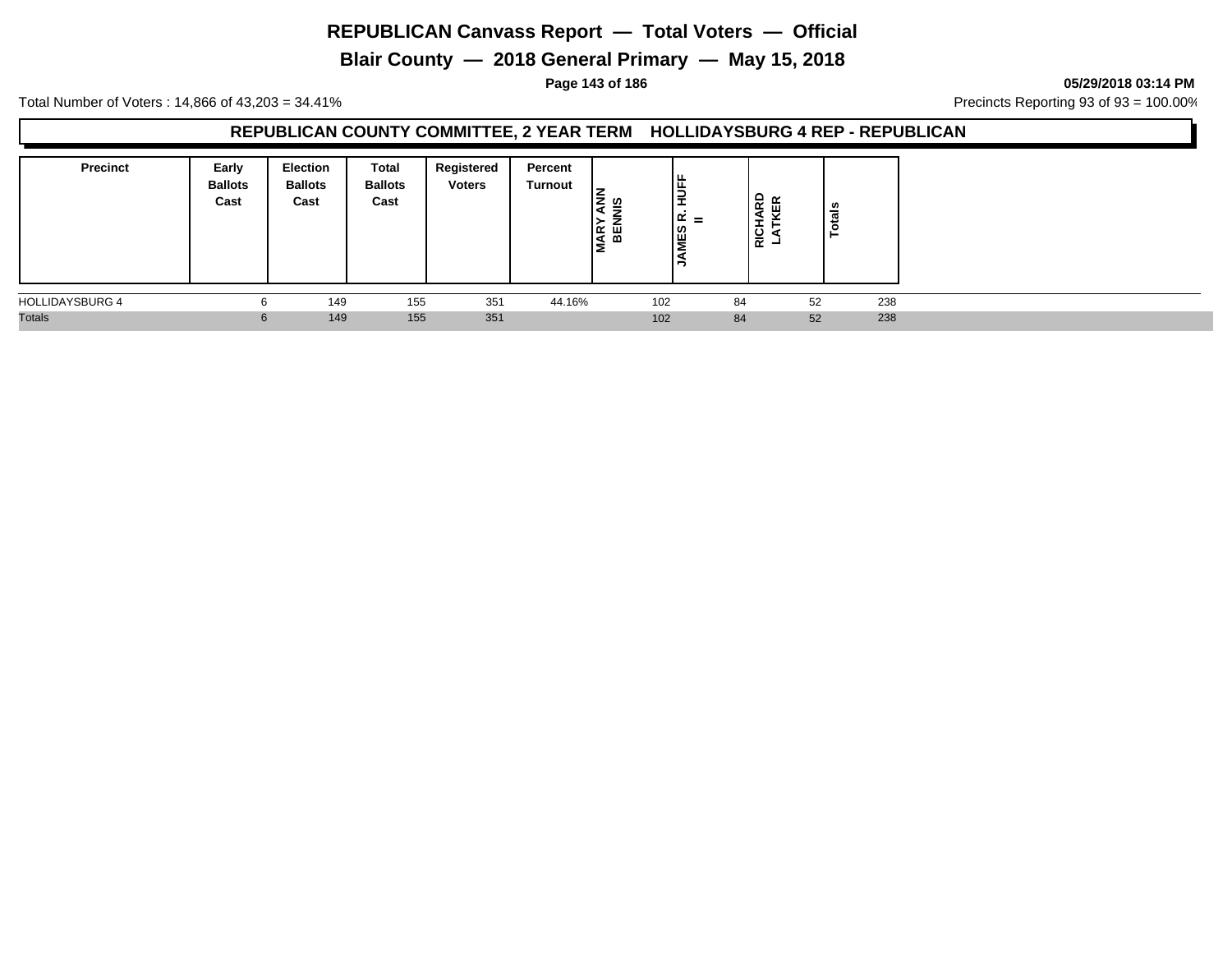**Blair County — 2018 General Primary — May 15, 2018**

#### **Page 144 of 186 05/29/2018 03:14 PM**

Total Number of Voters : 14,866 of 43,203 = 34.41% **Precincts Reporting 93 of 93** = 100.00%

## **REPUBLICAN COUNTY COMMITTEE, 2 YEAR TERM HOLLIDAYSBURG 5 REP - REPUBLICAN**

| <b>Precinct</b>        | Early<br><b>Ballots</b><br>Cast | Election<br><b>Ballots</b><br>Cast | Total<br><b>Ballots</b><br>Cast | Registered<br><b>Voters</b> | Percent<br>Turnout | $\frac{1}{2}$<br>l∉<br>E. | ш<br>≂<br>CHRIS<br>펱<br><b>NIC</b> | Σ<br>ิ≃<br>C<br>-<br>- | $\overline{\mathbf{a}}$<br>π<br>~<br>$\frac{1}{2}$ $\frac{1}{2}$ | <b>ROBINS</b><br>ROBINS | ន់  |
|------------------------|---------------------------------|------------------------------------|---------------------------------|-----------------------------|--------------------|---------------------------|------------------------------------|------------------------|------------------------------------------------------------------|-------------------------|-----|
| <b>HOLLIDAYSBURG 5</b> | 15                              | 120                                | 135                             | 310                         | 43.55%             | 114                       |                                    |                        |                                                                  |                         | 118 |
| <b>Totals</b>          | 15                              | 120                                | 135                             | 310                         |                    | 114                       |                                    |                        |                                                                  |                         | 118 |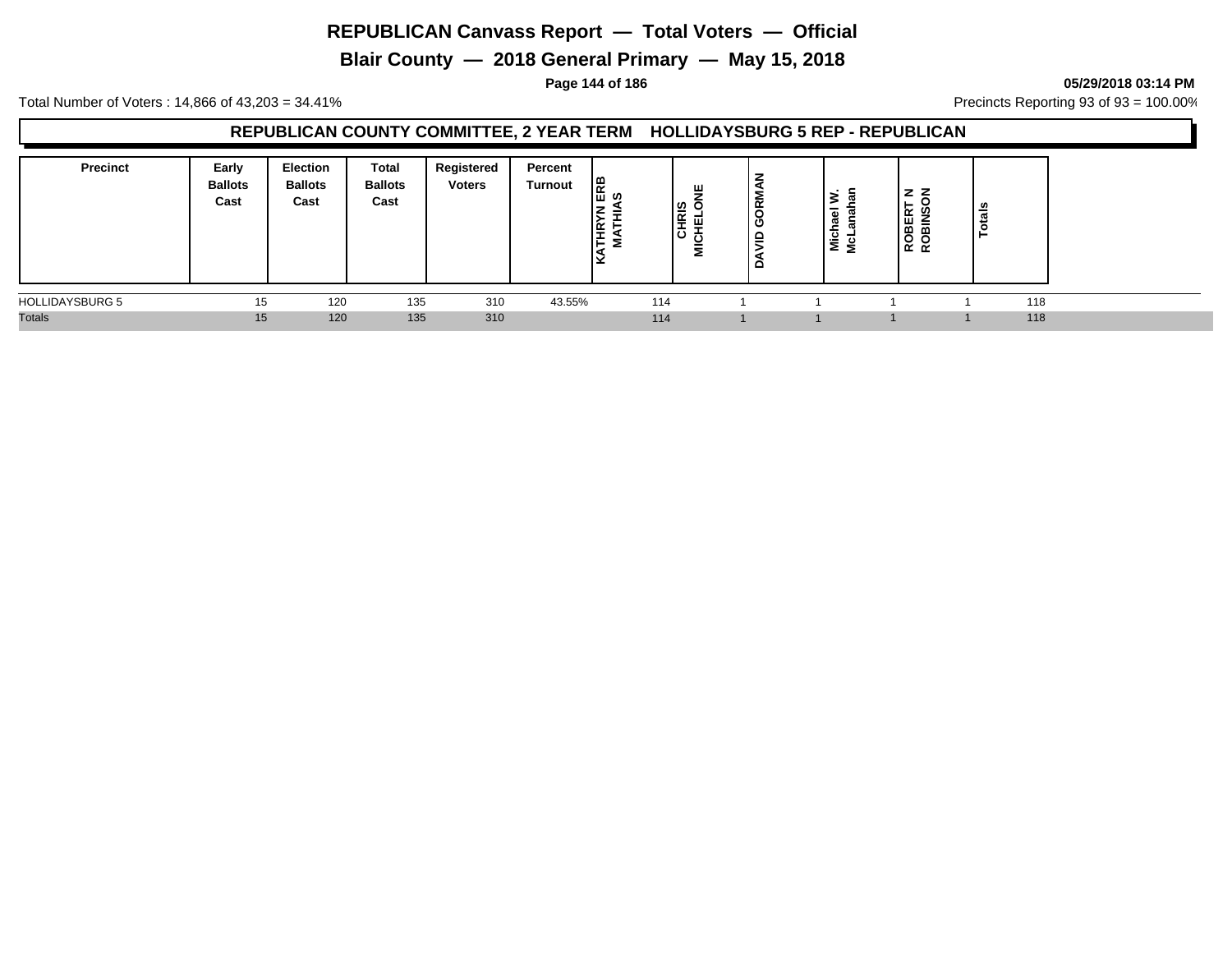**Blair County — 2018 General Primary — May 15, 2018**

#### **Page 145 of 186 05/29/2018 03:14 PM**

Total Number of Voters : 14,866 of 43,203 = 34.41% **Precincts Reporting 93 of 93** = 100.00%

### **REPUBLICAN COUNTY COMMITTEE, 2 YEAR TERM HOLLIDAYSBURG 6 REP - REPUBLICAN**

| <b>Precinct</b><br>Early<br><b>Ballots</b><br>Cast | Election<br><b>Ballots</b><br>Cast | <b>Total</b><br><b>Ballots</b><br>Cast | Registered<br><b>Voters</b> | Percent<br>Turnout | ூ<br><br>ᅙ<br>⋍<br>ਛ | l≣ | U<br>⇁<br>∼<br>Ξ<br>ΑĒ | <b>REN</b><br>∼<br>ட<br>$\sum_{i=1}^{\infty}$ | <b>B</b><br>- -<br>Σ<br>lщ<br>$\overline{5}$ | $rac{8}{5}$<br>∽<br>◡ | - |  |
|----------------------------------------------------|------------------------------------|----------------------------------------|-----------------------------|--------------------|----------------------|----|------------------------|-----------------------------------------------|----------------------------------------------|-----------------------|---|--|
| <b>HOLLIDAYSBURG 6</b>                             | 115                                | 118                                    | 293                         | 40.27%             |                      |    |                        |                                               |                                              |                       |   |  |
| <b>Totals</b>                                      | 115                                | 118                                    | 293                         |                    |                      |    |                        |                                               |                                              |                       |   |  |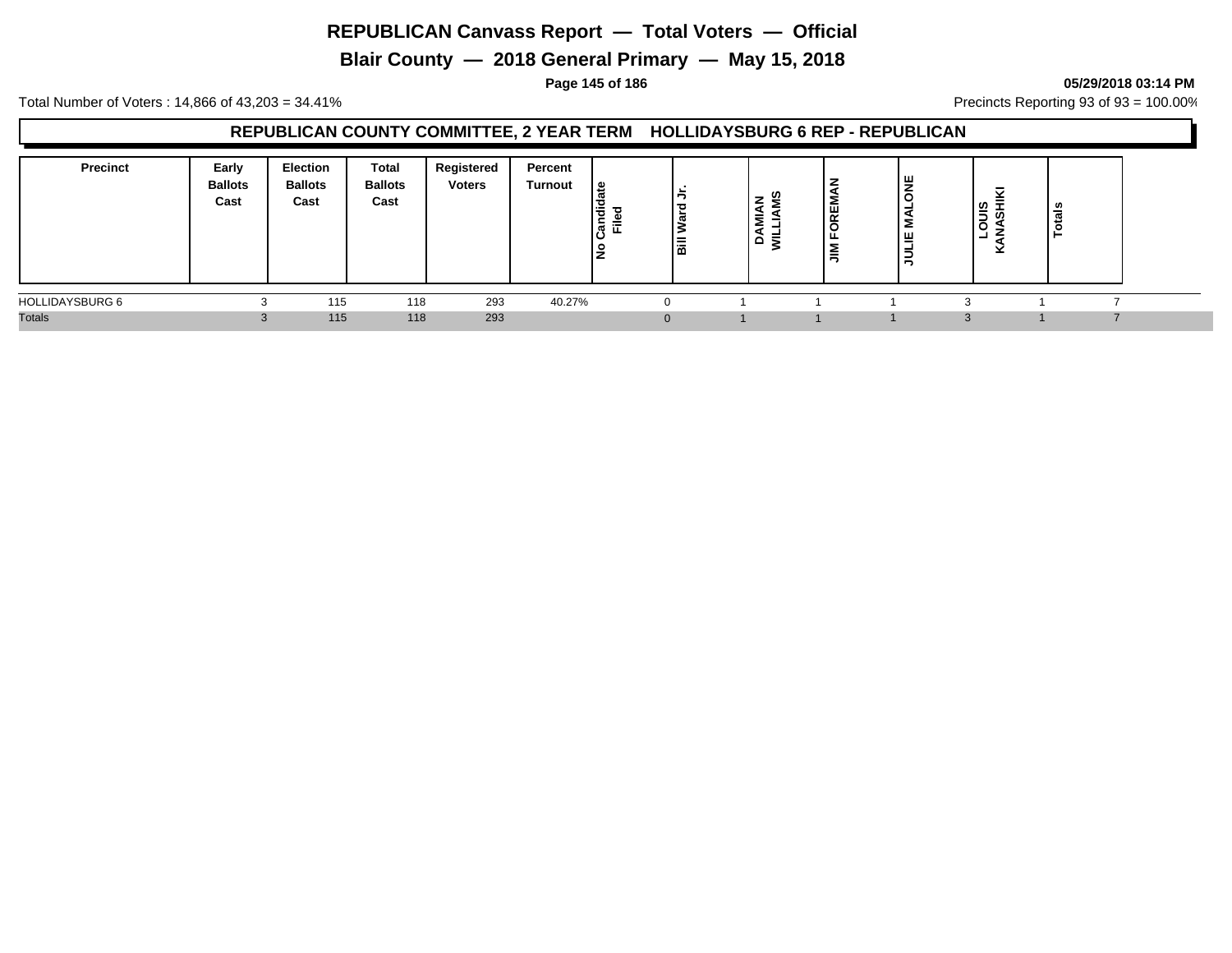**Blair County — 2018 General Primary — May 15, 2018**

#### **Page 146 of 186 05/29/2018 03:14 PM**

Total Number of Voters : 14,866 of 43,203 = 34.41% **Precincts Reporting 93 of 93** = 100.00%

### **REPUBLICAN COUNTY COMMITTEE, 2 YEAR TERM HOLLIDAYSBURG 7 REP - REPUBLICAN**

| Precinct               | Early<br><b>Ballots</b><br>Cast | <b>Election</b><br><b>Ballots</b><br>Cast | Total<br><b>Ballots</b><br>Cast | Registered<br><b>Voters</b> | Percent<br>Turnout | œ<br>.: ш<br>ய<br>≻<br>ن ع∣<br>$\overline{\phantom{a}}$ | ERB<br><b>BRUCE</b> | ີ<br><b>.</b><br>CREE<br>ш<br>-<br>ഄ<br>-<br>ш | ? ∠ء ا<br>THO<br>기원<br>₹<br>◢ | ∼<br>$\overline{\phantom{a}}$<br>تتعا<br>nich<br>Sch | ທ<br>ш.<br>۰.<br>-<br>$\overline{\phantom{a}}$<br>Æ<br>≝<br>ဖ | GREGO<br>言 | Ē<br>ഗ<br>-<br>≧<br>$\alpha$<br>≂<br>э. | ס ו<br>₫<br>-<br>$\sim$<br>造<br>ခြ |
|------------------------|---------------------------------|-------------------------------------------|---------------------------------|-----------------------------|--------------------|---------------------------------------------------------|---------------------|------------------------------------------------|-------------------------------|------------------------------------------------------|---------------------------------------------------------------|------------|-----------------------------------------|------------------------------------|
| <b>HOLLIDAYSBURG 7</b> |                                 | 130                                       | 132                             | 313                         | 42.17%             | 103                                                     |                     |                                                |                               |                                                      |                                                               |            |                                         |                                    |
| <b>Totals</b>          |                                 | 130                                       | 132                             | 313                         |                    | 103                                                     |                     |                                                |                               |                                                      |                                                               |            |                                         | 8                                  |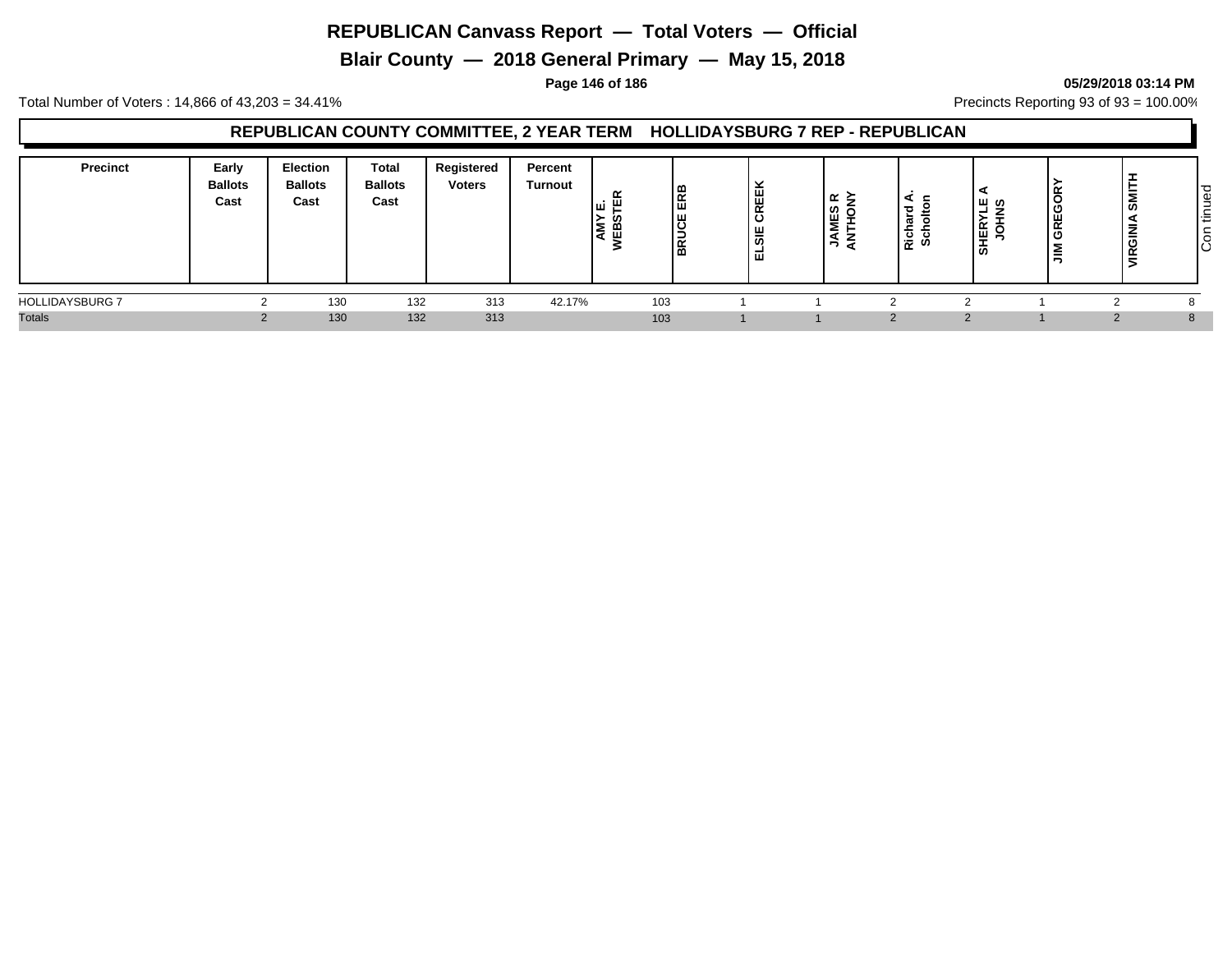**Blair County — 2018 General Primary — May 15, 2018**

#### **Page 147 of 186 05/29/2018 03:14 PM**

Total Number of Voters : 14,866 of 43,203 = 34.41% Precincts Reporting 93 of 93 = 100.00%

### **REPUBLICAN COUNTY COMMITTEE, 2 YEAR TERM HOLLIDAYSBURG 7 REP - REPUBLICAN**

| <b>Precinct</b>        | Early<br><b>Ballots</b><br>Cast | <b>Election</b><br><b>Ballots</b><br>Cast | Total<br><b>Ballots</b><br>Cast | Registered<br><b>Voters</b> | Percent<br>Turnout | Totals |
|------------------------|---------------------------------|-------------------------------------------|---------------------------------|-----------------------------|--------------------|--------|
| <b>HOLLIDAYSBURG 7</b> |                                 | 130                                       | 132                             | 313                         | 42.17%             | 120    |
| <b>Totals</b>          |                                 | 130                                       | 132                             | 313                         |                    | 120    |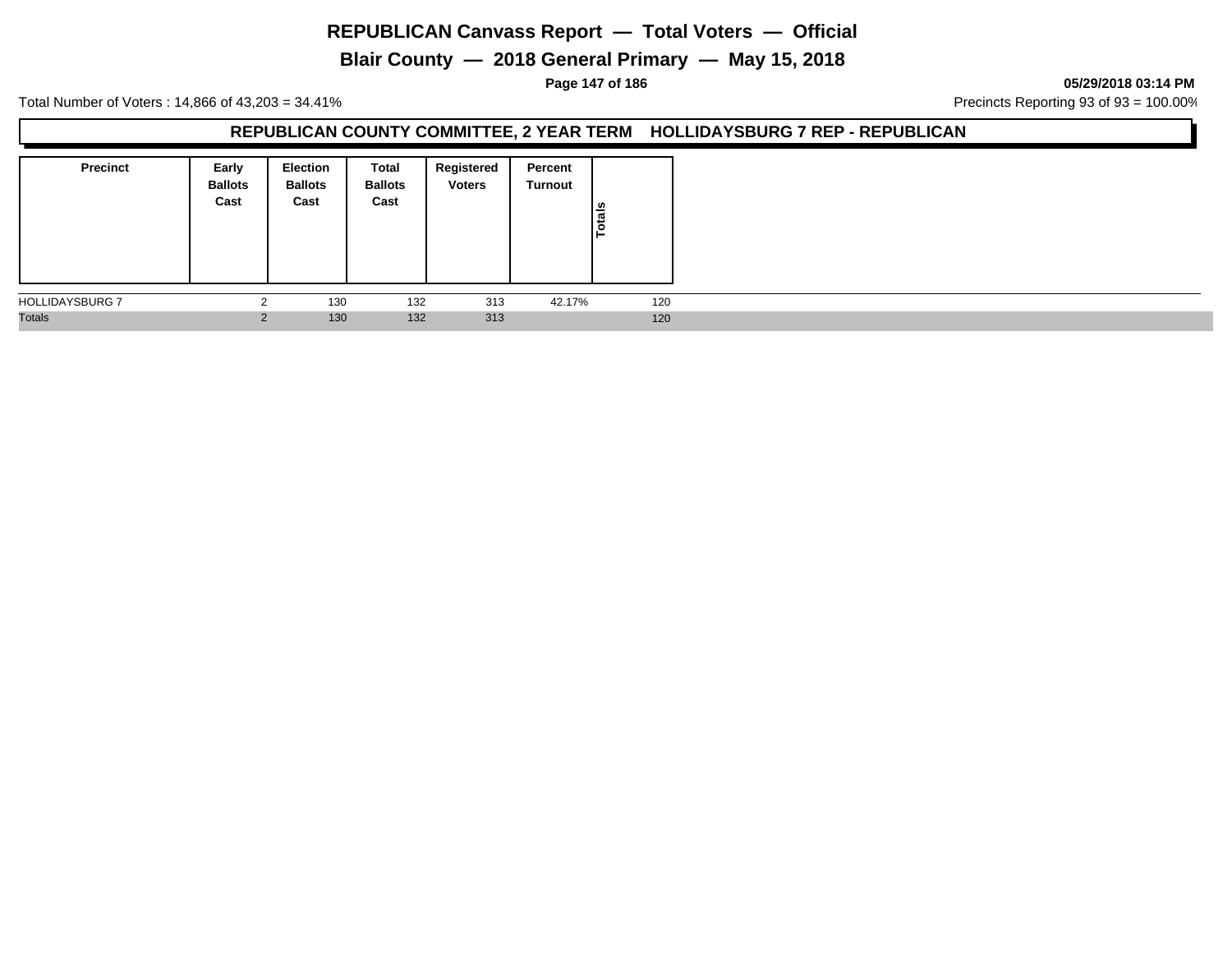**Blair County — 2018 General Primary — May 15, 2018**

**Page 148 of 186 05/29/2018 03:14 PM**

Total Number of Voters : 14,866 of 43,203 = 34.41% **Precincts Reporting 93 of 93** = 100.00%

### **REPUBLICAN COUNTY COMMITTEE, 2 YEAR TERM HUSTON TWP REP - REPUBLICAN**

| <b>Precinct</b>   | Early<br><b>Ballots</b><br>Cast | <b>Election</b><br><b>Ballots</b><br>Cast | Total<br><b>Ballots</b><br>Cast | Registered<br><b>Voters</b> | Percent<br><b>Turnout</b> | ≃<br>ш<br>쁫<br>등 준 | CREEK<br>∣≌<br>I≅<br>lö | tais<br>c |
|-------------------|---------------------------------|-------------------------------------------|---------------------------------|-----------------------------|---------------------------|--------------------|-------------------------|-----------|
| <b>HUSTON TWP</b> |                                 | 225                                       | 228                             | 586                         | 38.91%                    |                    | 199                     | 200       |
| <b>Totals</b>     | $\sim$                          | 225                                       | 228                             | 586                         |                           |                    | 199                     | 200       |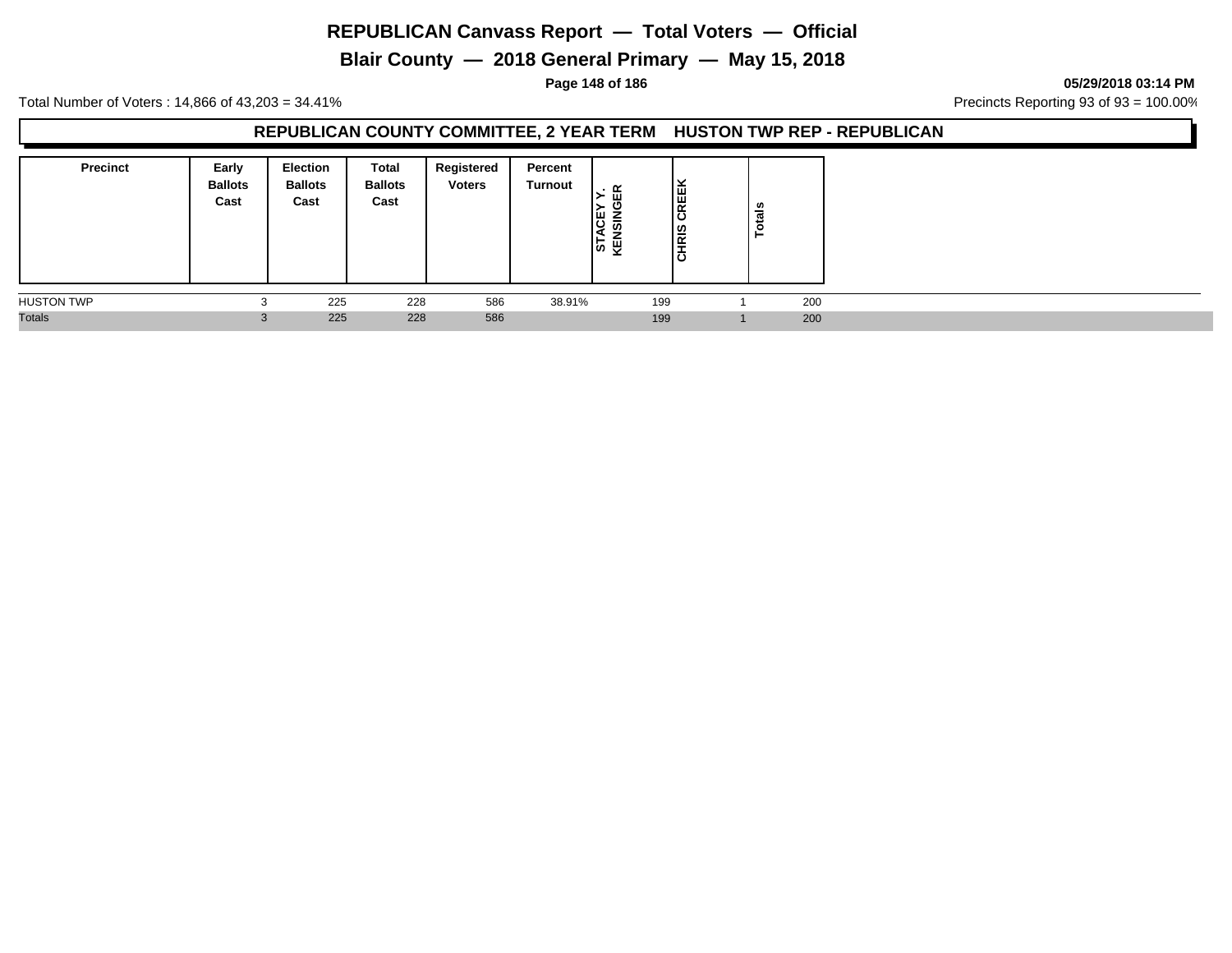**Blair County — 2018 General Primary — May 15, 2018**

**Page 149 of 186 05/29/2018 03:14 PM**

Total Number of Voters : 14,866 of 43,203 = 34.41% **Precincts Reporting 93 of 93** = 100.00%

### **REPUBLICAN COUNTY COMMITTEE, 2 YEAR TERM JUNIATA TWP REP - REPUBLICAN**

| <b>Precinct</b>    | Early<br><b>Ballots</b><br>Cast | <b>Election</b><br><b>Ballots</b><br>Cast | Total<br><b>Ballots</b><br>Cast | Registered<br><b>Voters</b> | Percent<br>Turnout | ᆂ<br>. O<br>$\propto$<br>≞<br>−<br><b>in</b> |     | ᆂ<br>ں ۔<br>$\overline{\phantom{0}}$<br><b>DONN</b><br>$=$<br><b>in</b> | otals |
|--------------------|---------------------------------|-------------------------------------------|---------------------------------|-----------------------------|--------------------|----------------------------------------------|-----|-------------------------------------------------------------------------|-------|
| <b>JUNIATA TWP</b> | $\sim$<br>د.                    | 152                                       | 155                             | 486                         | 31.89%             |                                              | 127 | 119                                                                     | 246   |
| <b>Totals</b>      | $\sim$<br>3                     | 152                                       | 155                             | 486                         |                    |                                              | 127 | 119                                                                     | 246   |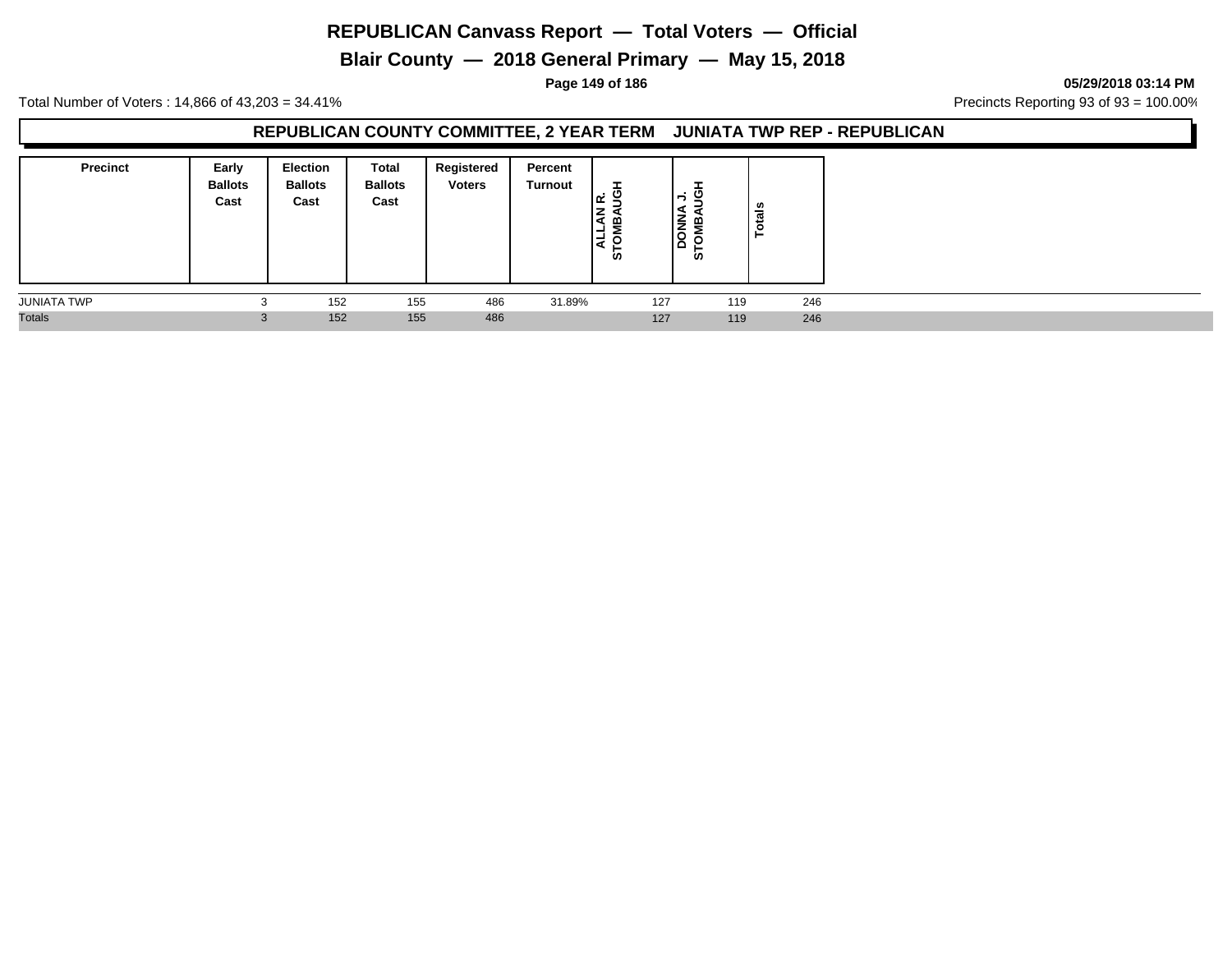**Blair County — 2018 General Primary — May 15, 2018**

#### **Page 150 of 186 05/29/2018 03:14 PM**

Total Number of Voters : 14,866 of 43,203 = 34.41% **Precincts Reporting 93 of 93** = 100.00%

### **REPUBLICAN COUNTY COMMITTEE, 2 YEAR TERM LOGAN TWP 1 REP - REPUBLICAN**

| <b>Precinct</b> | Early<br><b>Ballots</b><br>Cast | Election<br><b>Ballots</b><br>Cast | Total<br><b>Ballots</b><br>Cast | Registered<br><b>Voters</b> | Percent<br><b>Turnout</b> | z<br>lS.<br><b>SHAF</b> | -<br>►<br>≃<br>-<br>ш | $\overline{\phantom{0}}$<br>-<br>ທ | ш<br>≐<br>∣ш<br>▭ | ப<br>$\overline{\phantom{a}}$<br>∼<br>- | ۶Ř<br>മ<br>Ξ<br>◡<br>∍ | ∣≃<br>$\overline{\phantom{0}}$<br>ີ<br>≃<br>ᄒ | ס י<br>Φ<br>-<br><b>_</b><br>l÷<br>∽<br>$\circ$<br>ΙÖ |
|-----------------|---------------------------------|------------------------------------|---------------------------------|-----------------------------|---------------------------|-------------------------|-----------------------|------------------------------------|-------------------|-----------------------------------------|------------------------|-----------------------------------------------|-------------------------------------------------------|
| LOGAN TWP 1     |                                 | 262                                | 264                             | 756                         | 34.92%                    | 199                     |                       |                                    |                   |                                         |                        |                                               |                                                       |
| <b>Totals</b>   |                                 | 262                                | 264                             | 756                         |                           | 199                     |                       |                                    |                   |                                         |                        |                                               |                                                       |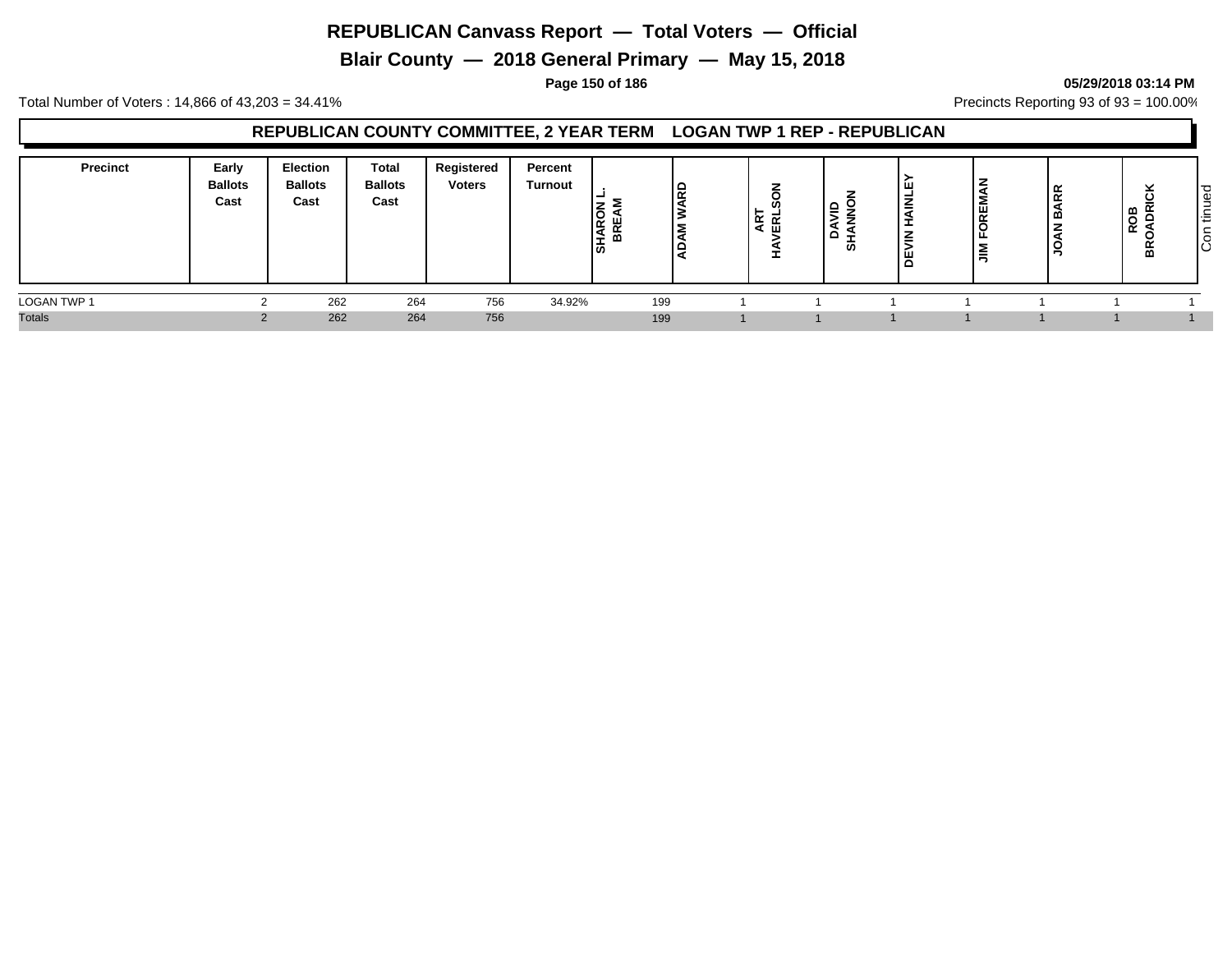**Blair County — 2018 General Primary — May 15, 2018**

#### **Page 151 of 186 05/29/2018 03:14 PM**

Total Number of Voters : 14,866 of 43,203 = 34.41% Precincts Reporting 93 of 93 = 100.00%

### **REPUBLICAN COUNTY COMMITTEE, 2 YEAR TERM LOGAN TWP 1 REP - REPUBLICAN**

| <b>Precinct</b>    | Early<br><b>Ballots</b><br>Cast | Election<br><b>Ballots</b><br>Cast | Total<br><b>Ballots</b><br>Cast | Registered<br><b>Voters</b> | Percent<br><b>Turnout</b> | $\overline{\phantom{0}}$<br><b>TERRY</b><br>မ္တ<br>O<br>► | Totals |  |  |
|--------------------|---------------------------------|------------------------------------|---------------------------------|-----------------------------|---------------------------|-----------------------------------------------------------|--------|--|--|
| <b>LOGAN TWP 1</b> |                                 | 262                                | 264                             | 756                         | 34.92%                    |                                                           | 207    |  |  |
| <b>Totals</b>      | $\sim$                          | 262                                | 264                             | 756                         |                           |                                                           | 207    |  |  |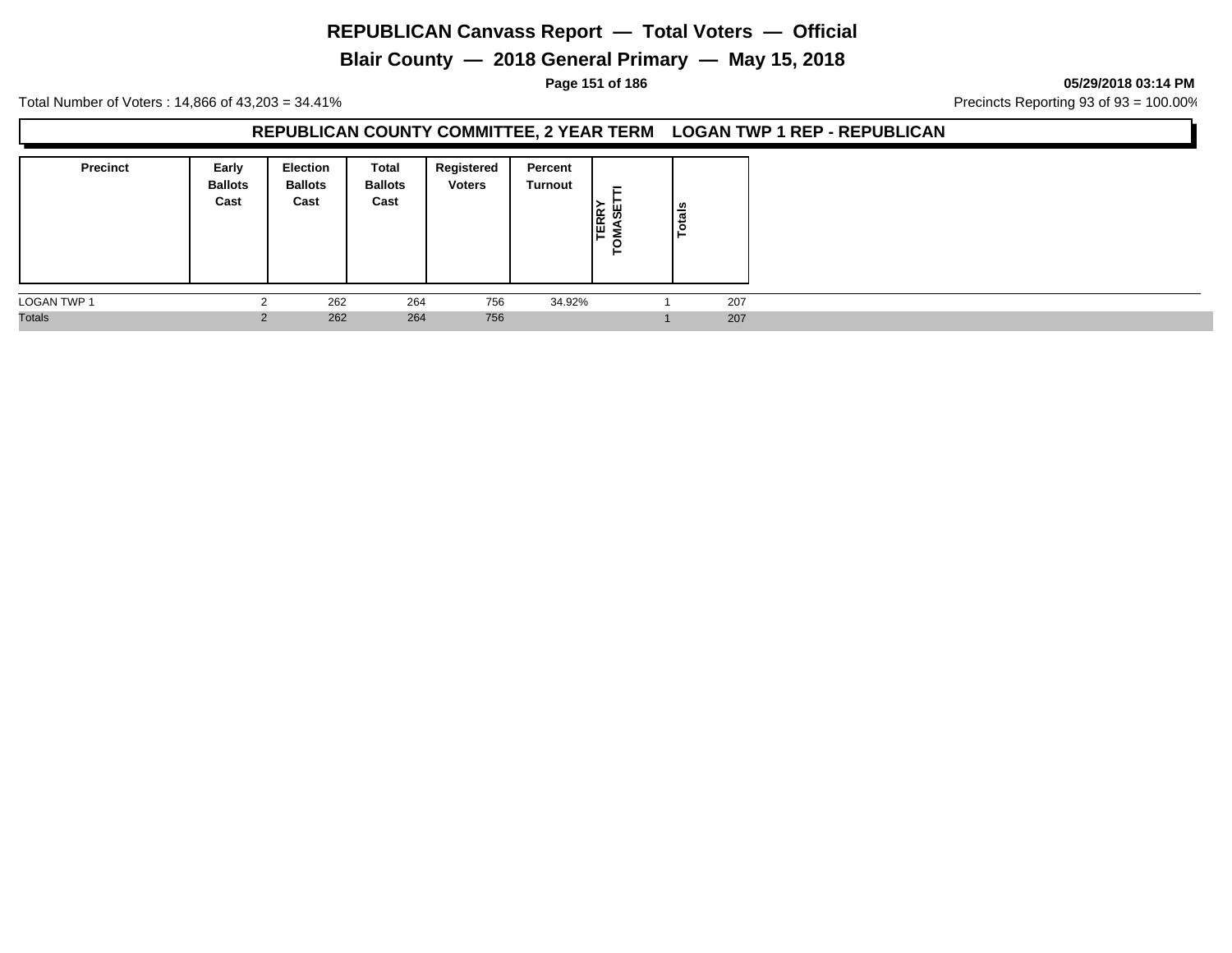**Blair County — 2018 General Primary — May 15, 2018**

#### **Page 152 of 186 05/29/2018 03:14 PM**

Total Number of Voters : 14,866 of 43,203 = 34.41% **Precincts Reporting 93 of 93** = 100.00%

### **REPUBLICAN COUNTY COMMITTEE, 2 YEAR TERM LOGAN TWP 2 REP - REPUBLICAN**

| <b>Precinct</b> | Early<br><b>Ballots</b><br>Cast | Election<br><b>Ballots</b><br>Cast | Total<br><b>Ballots</b><br>Cast | Registered<br><b>Voters</b> | Percent<br><b>Turnout</b> | ທ<br>⊻<br>RC<br>- 2<br>$\overline{\phantom{a}}$ | ທ<br>-<br>堂 | ௨<br>ဖာ<br>∽ |     | <b>IGKEL</b><br>ره ا<br>ם ו | <b>JAMES</b><br>OKOSK`<br>R <sub>O</sub> | ဖာ<br>$\alpha$<br>y<br><b>G</b><br>画<br>∍ | ш<br>⊻<br>$\cdot$<br>⊻<br>≃<br>ш<br>2 | ס י<br>Φ<br>-<br>$\sim$<br>ŀΞ<br> s |
|-----------------|---------------------------------|------------------------------------|---------------------------------|-----------------------------|---------------------------|-------------------------------------------------|-------------|--------------|-----|-----------------------------|------------------------------------------|-------------------------------------------|---------------------------------------|-------------------------------------|
| LOGAN TWP 2     | 11                              | 341                                | 352                             | 893                         | 39.42%                    | 212                                             |             | 192          | 124 |                             |                                          |                                           |                                       |                                     |
| <b>Totals</b>   | 11                              | 341                                | 352                             | 893                         |                           | 212                                             |             | 192          | 124 |                             |                                          |                                           |                                       |                                     |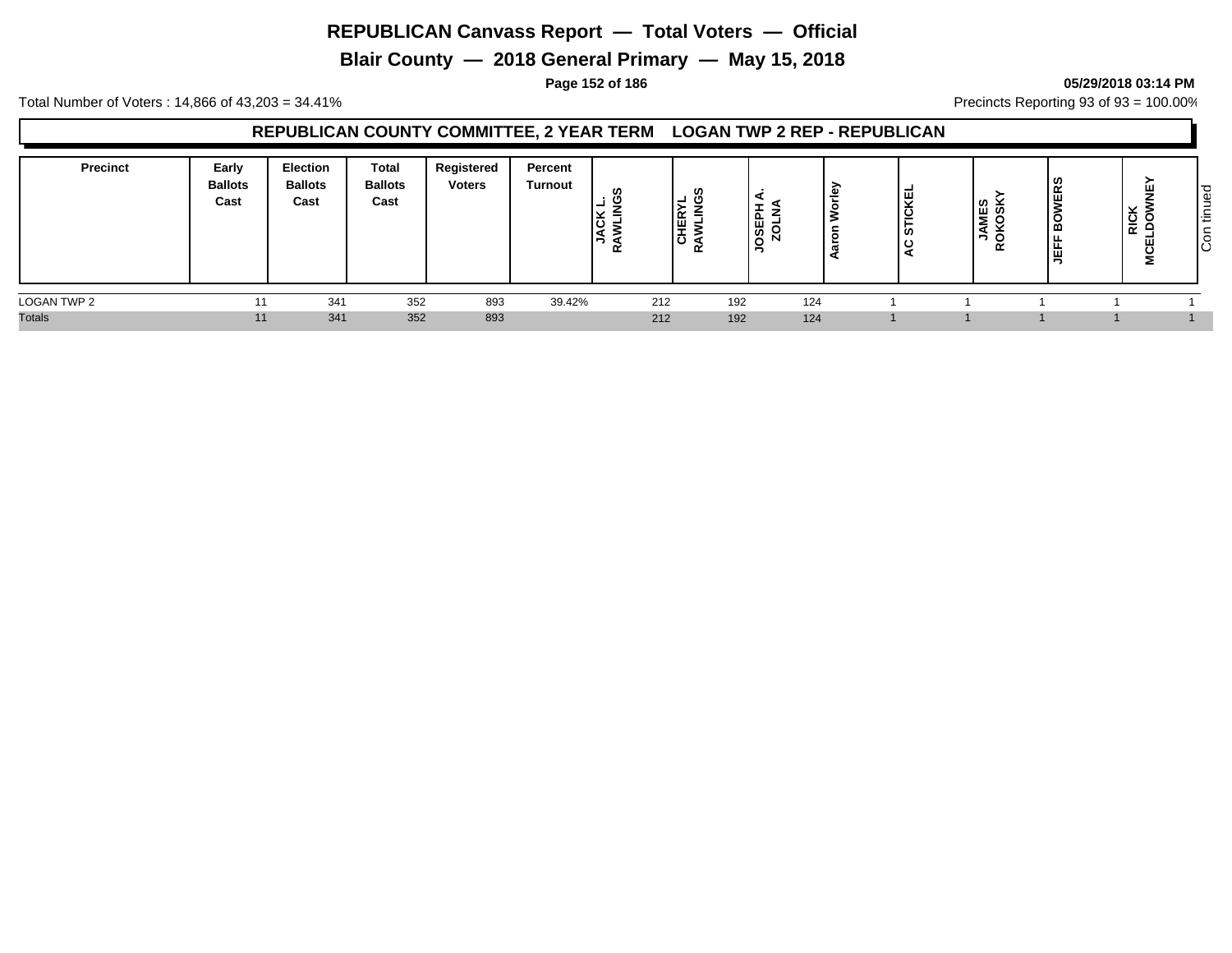**Blair County — 2018 General Primary — May 15, 2018**

**Page 153 of 186 05/29/2018 03:14 PM**

Total Number of Voters : 14,866 of 43,203 = 34.41% Precincts Reporting 93 of 93 = 100.00%

#### **REPUBLICAN COUNTY COMMITTEE, 2 YEAR TERM LOGAN TWP 2 REP - REPUBLICAN**

| <b>Precinct</b> | Early<br><b>Ballots</b><br>Cast | <b>Election</b><br><b>Ballots</b><br>Cast | Total<br><b>Ballots</b><br>Cast | Registered<br><b>Voters</b> | Percent<br>Turnout | ¦щ<br>PRINGL<br><b>NOV</b> | <b>Totals</b> |  |
|-----------------|---------------------------------|-------------------------------------------|---------------------------------|-----------------------------|--------------------|----------------------------|---------------|--|
| LOGAN TWP 2     | 11                              | 341                                       | 352                             | 893                         | 39.42%             |                            | 534           |  |
| <b>Totals</b>   | 11                              | 341                                       | 352                             | 893                         |                    |                            | 534           |  |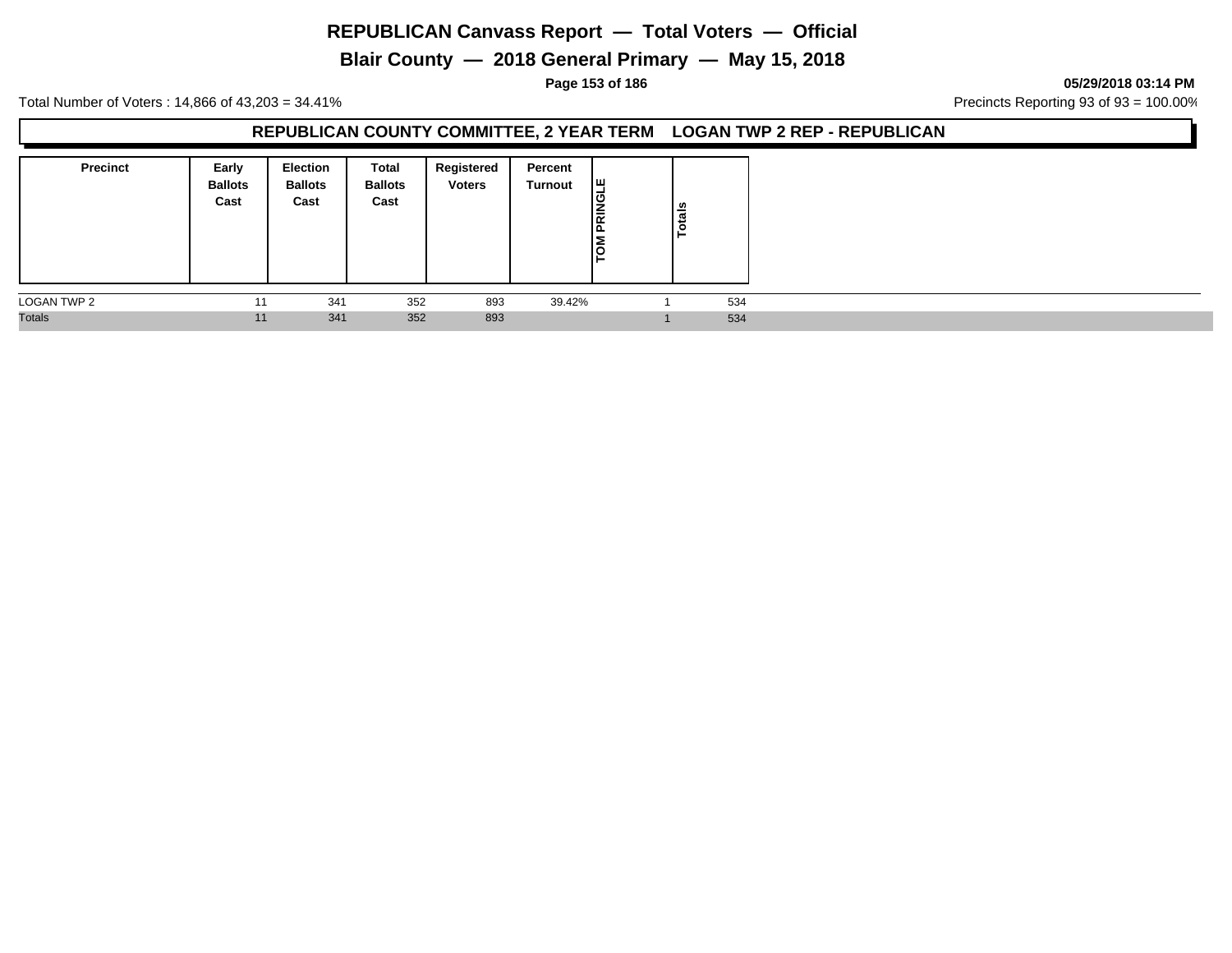**Blair County — 2018 General Primary — May 15, 2018**

#### **Page 154 of 186 05/29/2018 03:14 PM**

Total Number of Voters : 14,866 of 43,203 = 34.41% **Precincts Reporting 93 of 93** = 100.00%

### **REPUBLICAN COUNTY COMMITTEE, 2 YEAR TERM LOGAN TWP 3 REP - REPUBLICAN**

| <b>Precinct</b> | Early<br><b>Ballots</b><br>Cast | Election<br><b>Ballots</b><br>Cast | Total<br><b>Ballots</b><br>Cast | Registered<br><b>Voters</b> | Percent<br><b>Turnout</b> | ہ  <br>∣ਤੋਂ<br>$=$<br>. ल<br>$\cdot$ | -<br>.<br>보<br>ທ | <br>ш<br>ш<br>ල ප<br>-<br>- | ີ<br>$L = \omega$<br>ாய் -<br>工厂<br>$\overline{O}$ | ×<br>$\overline{\phantom{a}}$<br><b>DUSTIN</b><br>MSTBEC<br>× | ௳<br>-<br>몺<br>≍<br>. ≊<br> 툐 옾 | ₩<br>ᆱ<br>÷<br>茑 | -<br>÷<br>э.<br>- | ס י<br>Φ<br>-<br>-<br><b>_</b><br>l÷<br>$\circ$<br>ΙÖ |
|-----------------|---------------------------------|------------------------------------|---------------------------------|-----------------------------|---------------------------|--------------------------------------|------------------|-----------------------------|----------------------------------------------------|---------------------------------------------------------------|---------------------------------|------------------|-------------------|-------------------------------------------------------|
| LOGAN TWP 3     |                                 | 183                                | 191                             | 481                         | 39.71%                    |                                      |                  |                             |                                                    |                                                               |                                 |                  |                   |                                                       |
| <b>Totals</b>   |                                 | 183                                | 191                             | 481                         |                           |                                      |                  |                             |                                                    |                                                               |                                 |                  |                   |                                                       |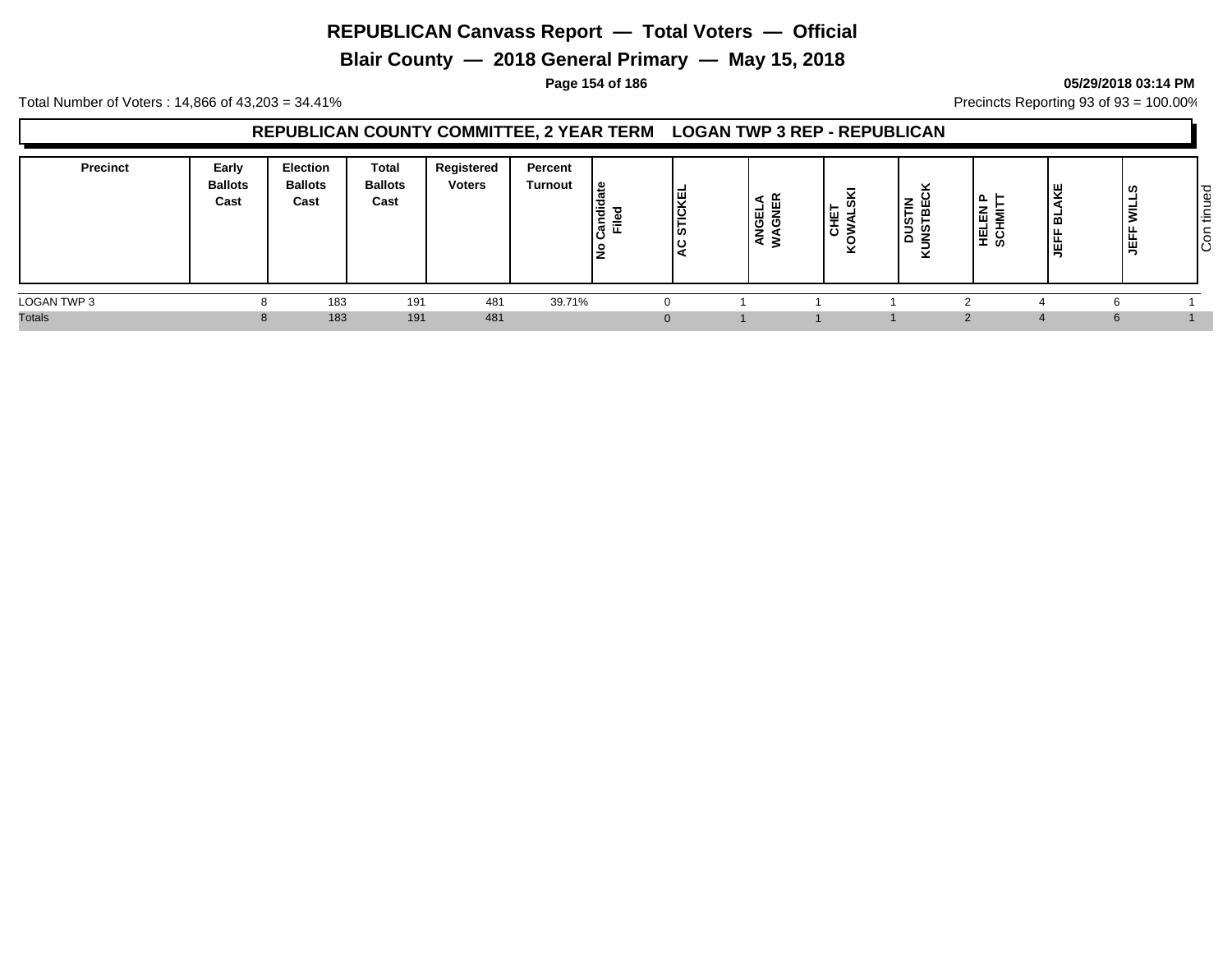**Blair County — 2018 General Primary — May 15, 2018**

#### **Page 155 of 186 05/29/2018 03:14 PM**

Total Number of Voters : 14,866 of 43,203 = 34.41% **Precincts Reporting 93 of 93** = 100.00%

### **REPUBLICAN COUNTY COMMITTEE, 2 YEAR TERM LOGAN TWP 3 REP - REPUBLICAN**

| <b>Precinct</b> | Early<br><b>Ballots</b><br>Cast | <b>Election</b><br><b>Ballots</b><br>Cast | <b>Total</b><br><b>Ballots</b><br>Cast | Registered<br><b>Voters</b> | Percent<br>Turnout | ١č<br>ا≝<br>IШ<br>ıо | <b>BARR</b><br><b>AREN</b><br>l v | ត្ថ<br>້<br>௨<br>_<br>௨ | ₹<br>◡<br>≃ | Σ<br>O<br>-<br>╒╘ | <u>ັ</u> ທ<br>ທ<br>- | U.<br>ਜ਼<br>- |  |
|-----------------|---------------------------------|-------------------------------------------|----------------------------------------|-----------------------------|--------------------|----------------------|-----------------------------------|-------------------------|-------------|-------------------|----------------------|---------------|--|
| LOGAN TWP 3     |                                 | 183                                       | 191                                    | 481                         | 39.71%             |                      |                                   |                         |             |                   |                      | 24            |  |
| <b>Totals</b>   |                                 | 183                                       | 191                                    | 481                         |                    |                      |                                   |                         |             |                   | $\Omega$             | 24            |  |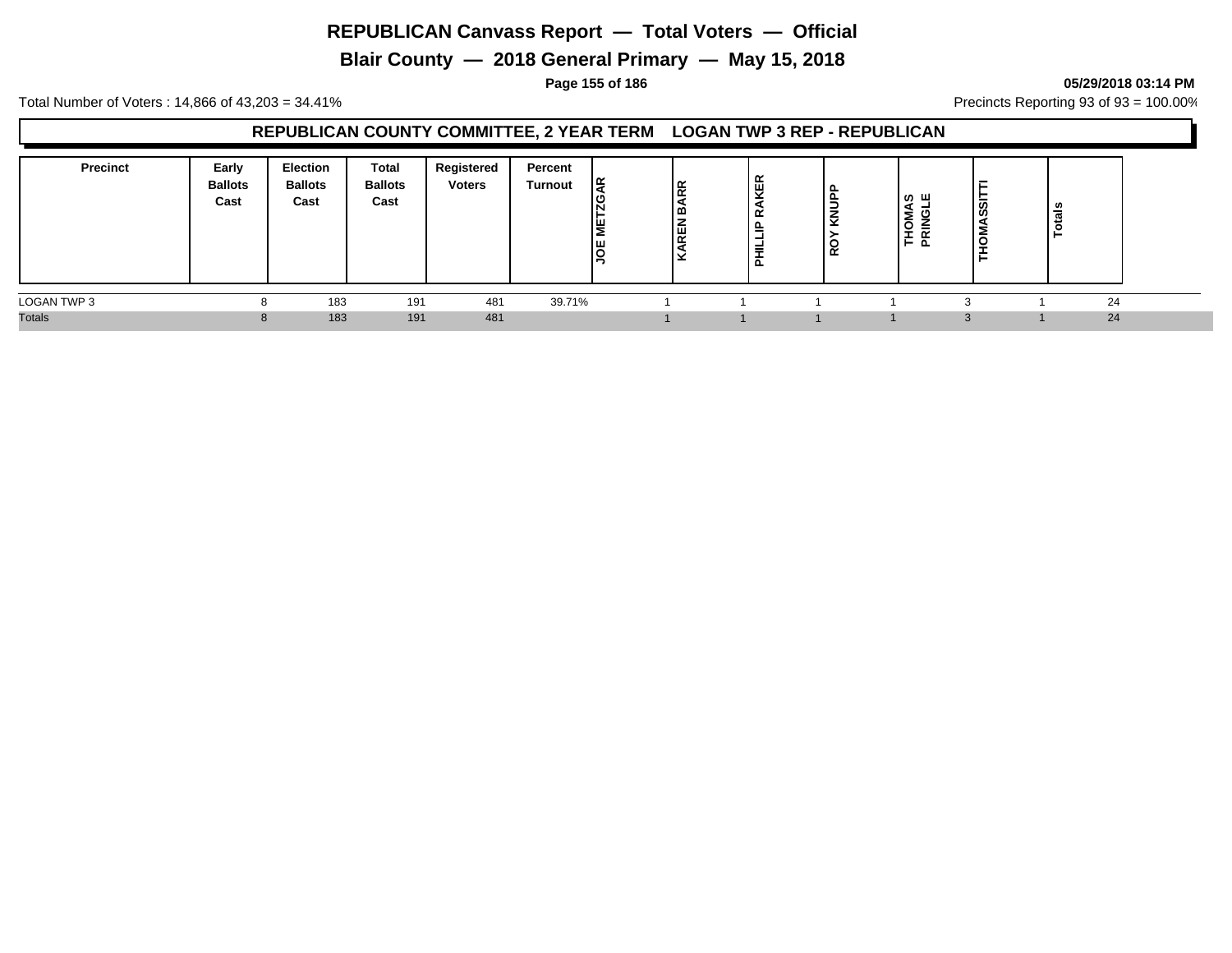**Blair County — 2018 General Primary — May 15, 2018**

#### **Page 156 of 186 05/29/2018 03:14 PM**

Total Number of Voters : 14,866 of 43,203 = 34.41% **Precincts Reporting 93 of 93** = 100.00%

### **REPUBLICAN COUNTY COMMITTEE, 2 YEAR TERM LOGAN TWP 4 REP - REPUBLICAN**

| <b>Precinct</b> | Early<br><b>Ballots</b><br>Cast | Election<br><b>Ballots</b><br>Cast | <b>Total</b><br><b>Ballots</b><br>Cast | Registered<br><b>Voters</b> | Percent<br><b>Turnout</b> | ی ا<br>,ਚੋ<br>-<br>$=$<br>. ल<br>$\cdot$ | l s<br>$\propto$<br>≝<br>ة، | <b>*</b><br>专<br>ш | , ш<br>$\propto$<br>$\overline{\alpha}$<br>$\overline{c}$<br>മ | E ଛୁ<br>. —<br>'할 띷<br><b>ـــ</b> | 닖 | ≃<br><b>THEW<br/>DAMS</b><br>-<br>ᄫ<br>5 | -<br>– ഗ<br><u>ទ្រី ទ</u> | $\overline{\sigma}$<br>Φ<br><b>_</b><br>l÷<br>$\circ$<br>ΙÖ |
|-----------------|---------------------------------|------------------------------------|----------------------------------------|-----------------------------|---------------------------|------------------------------------------|-----------------------------|--------------------|----------------------------------------------------------------|-----------------------------------|---|------------------------------------------|---------------------------|-------------------------------------------------------------|
| LOGAN TWP 4     |                                 | 220                                | 222                                    | 660                         | 33.64%                    |                                          |                             |                    |                                                                |                                   |   |                                          |                           |                                                             |
| <b>Totals</b>   |                                 | 220                                | 222                                    | 660                         |                           |                                          |                             |                    |                                                                |                                   |   |                                          |                           |                                                             |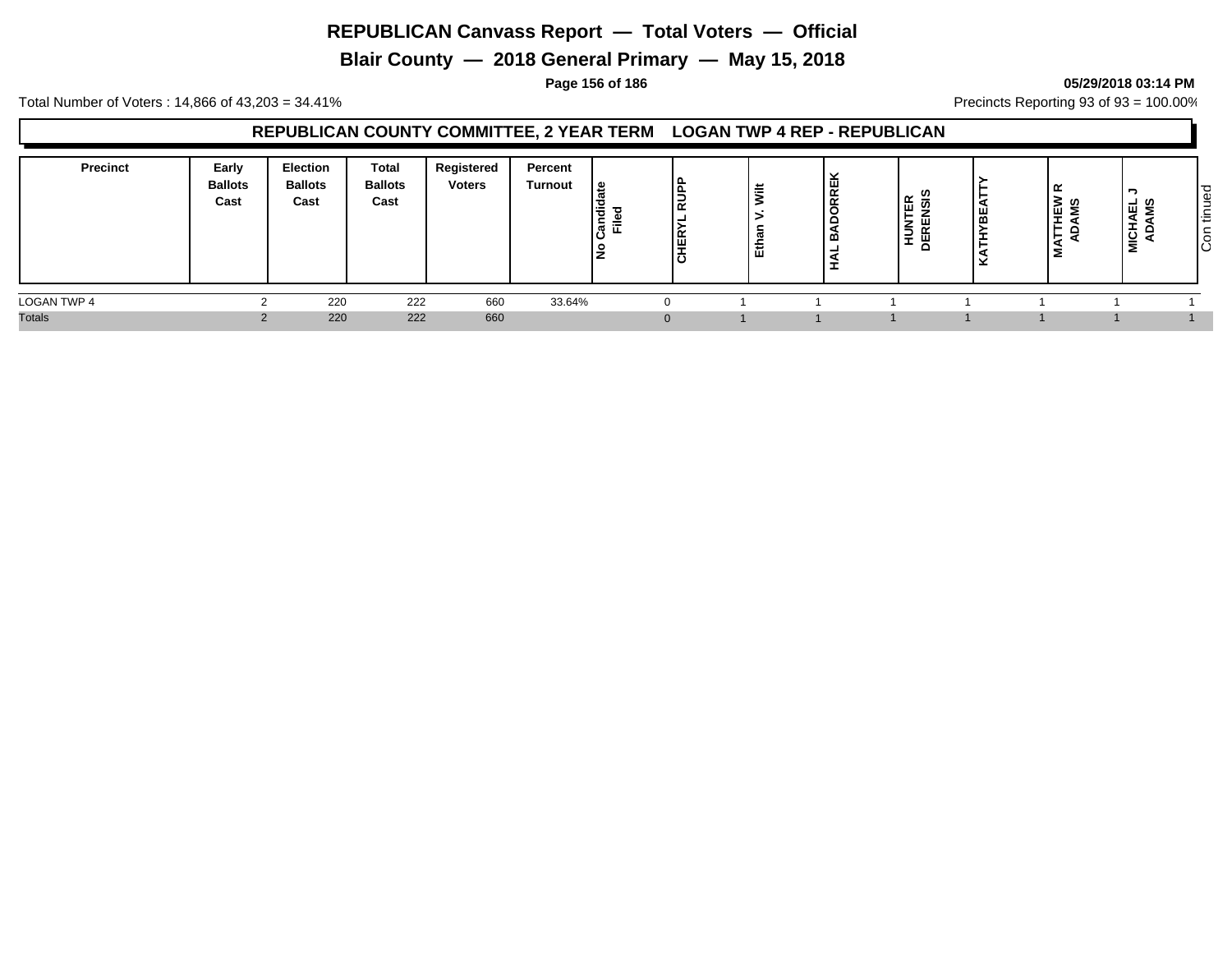**Blair County — 2018 General Primary — May 15, 2018**

**Page 157 of 186 05/29/2018 03:14 PM**

Total Number of Voters : 14,866 of 43,203 = 34.41% **Precincts Reporting 93 of 93** = 100.00%

### **REPUBLICAN COUNTY COMMITTEE, 2 YEAR TERM LOGAN TWP 4 REP - REPUBLICAN**

| <b>Precinct</b> | Early<br><b>Ballots</b><br>Cast | <b>Election</b><br><b>Ballots</b><br>Cast | Total<br><b>Ballots</b><br>Cast | Registered<br><b>Voters</b> | Percent<br>Turnout | <b>DERENSIS</b><br><b>MIKE</b> | ١¥<br>╺<br>∣∉ ∝<br>∞ ۱∟<br>l S | ö<br>5 | ≻ ග<br>မြ<br>⋍<br>LE <u>S</u> | ്ധ ш<br>Σ<br>웊<br>=<br>$\vdash$ $\uparrow$ | ಿಕೆ<br>ت<br>Ö |  |
|-----------------|---------------------------------|-------------------------------------------|---------------------------------|-----------------------------|--------------------|--------------------------------|--------------------------------|--------|-------------------------------|--------------------------------------------|---------------|--|
| LOGAN TWP 4     |                                 | 220                                       | 222                             | 660                         | 33.64%             |                                |                                |        |                               |                                            | 16            |  |
| <b>Totals</b>   |                                 | 220                                       | 222                             | 660                         |                    |                                |                                |        |                               |                                            | 16<br>ᄃ       |  |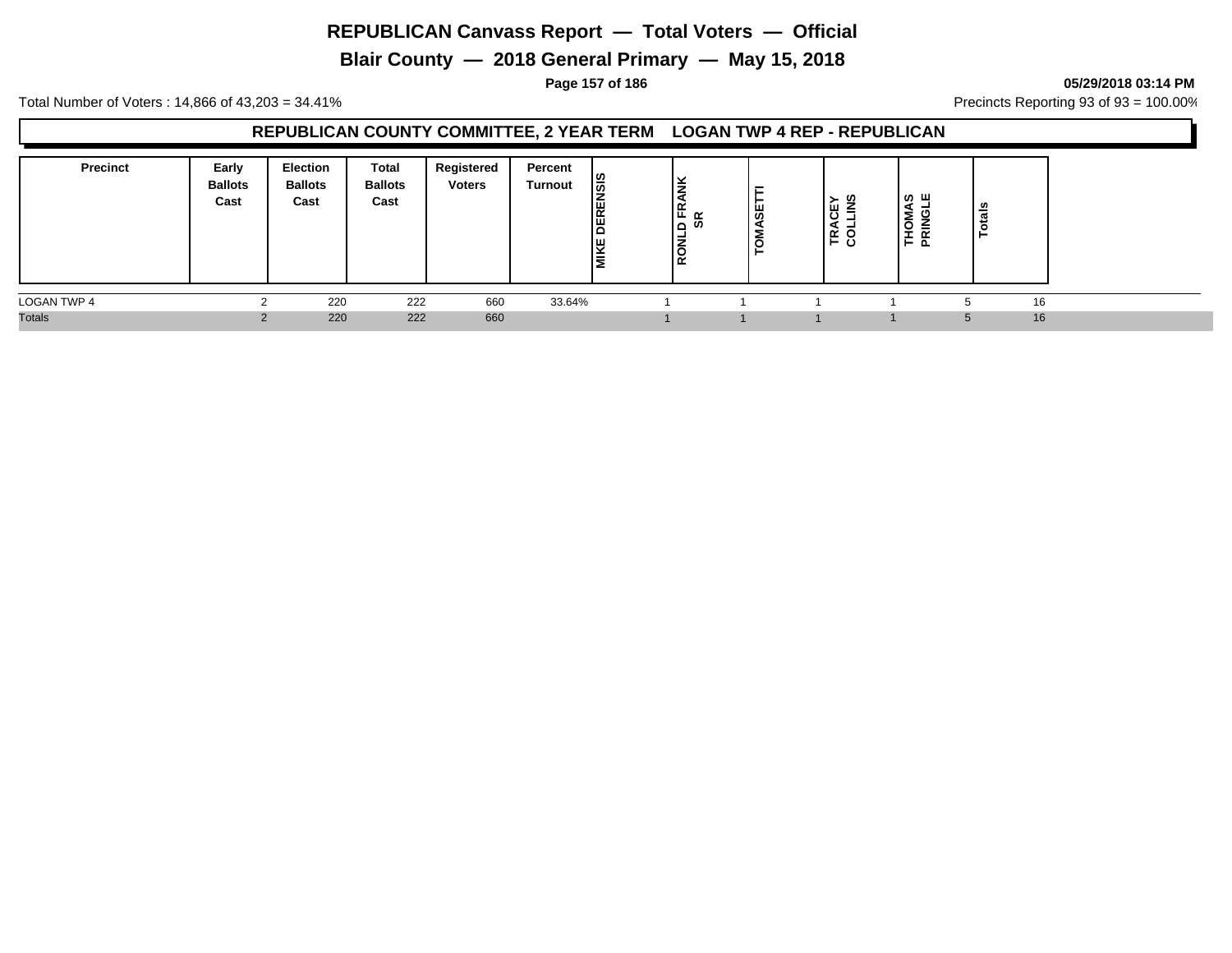**Blair County — 2018 General Primary — May 15, 2018**

**Page 158 of 186 05/29/2018 03:14 PM**

Total Number of Voters : 14,866 of 43,203 = 34.41% **Precincts Reporting 93 of 93** = 100.00%

### **REPUBLICAN COUNTY COMMITTEE, 2 YEAR TERM LOGAN TWP 5 REP - REPUBLICAN**

| <b>Precinct</b> | Early<br><b>Ballots</b><br>Cast | <b>Election</b><br><b>Ballots</b><br>Cast | Total<br><b>Ballots</b><br>Cast | Registered<br><b>Voters</b> | Percent<br><b>Turnout</b> | ے .<br>١û<br>-<br>I₹<br>ᄛ |     | 띥<br>È<br>이 이 시<br>이 모두 | otals |
|-----------------|---------------------------------|-------------------------------------------|---------------------------------|-----------------------------|---------------------------|---------------------------|-----|-------------------------|-------|
| LOGAN TWP 5     |                                 | 244                                       | 248                             | 679                         | 36.52%                    |                           | 153 | 178                     | 331   |
| <b>Totals</b>   | $\overline{a}$                  | 244                                       | 248                             | 679                         |                           |                           | 153 | 178                     | 331   |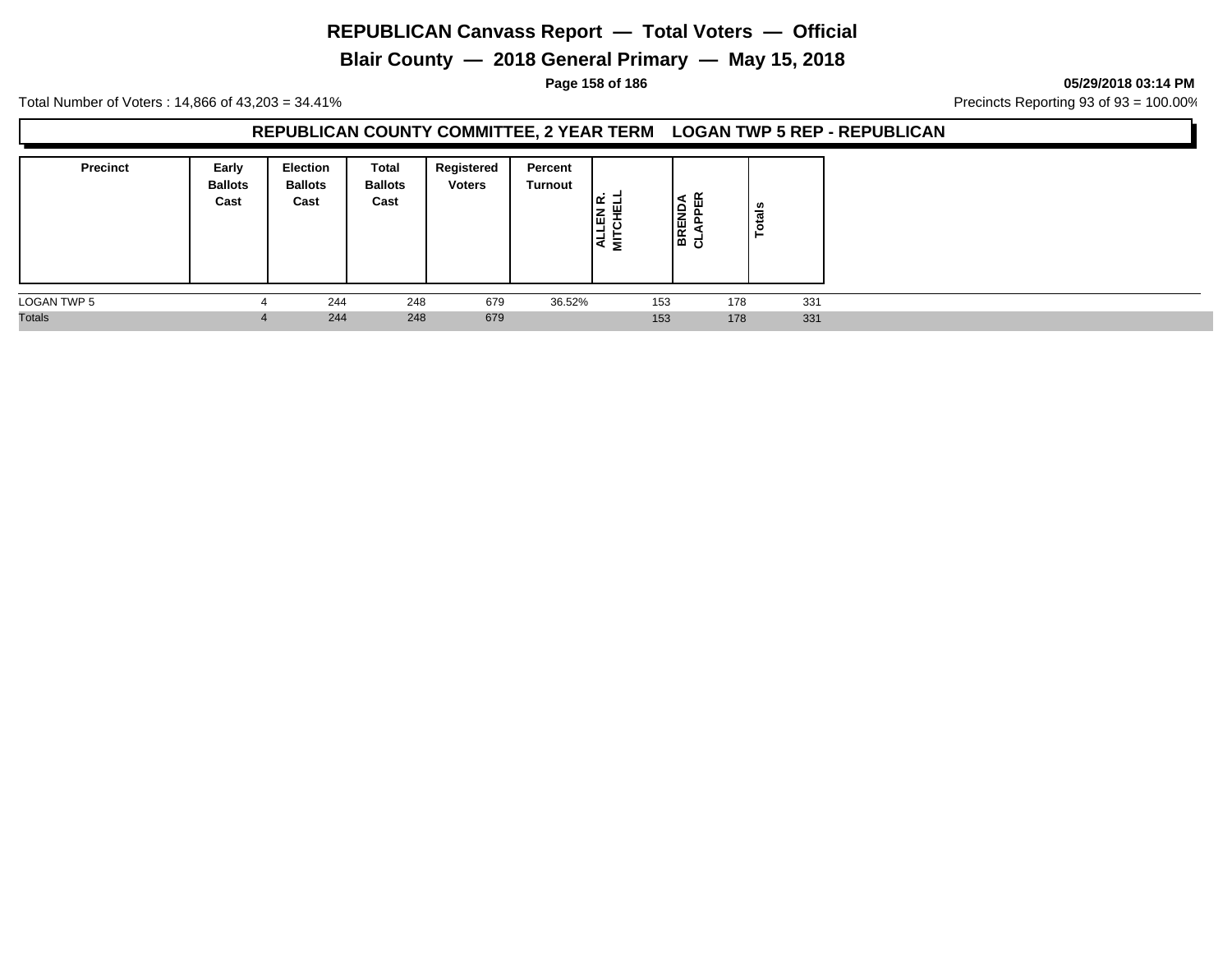**Blair County — 2018 General Primary — May 15, 2018**

#### **Page 159 of 186 05/29/2018 03:14 PM**

Total Number of Voters : 14,866 of 43,203 = 34.41% Precincts Reporting 93 of 93 = 100.00%

### **REPUBLICAN COUNTY COMMITTEE, 2 YEAR TERM LOGAN TWP 6 REP - REPUBLICAN**

| Precinct      | Early<br><b>Ballots</b><br>Cast | <b>Election</b><br><b>Ballots</b><br>Cast | Total<br><b>Ballots</b><br>Cast | Registered<br><b>Voters</b> | Percent<br>Turnout | <b>BKEND</b><br>HOOVE | <b>ANK</b><br>١Ę<br>l≣ | ഗ<br>≃<br>œ | $\overline{\phantom{a}}$<br>. . | -<br><b>ESSEI</b><br>$\overline{\phantom{0}}$ | - | ш<br>BR<br>–<br>∼<br>$\tilde{\phantom{a}}$<br>ぁ | ∣≧<br>മ<br>$\propto$<br>ш<br>2 | ס ו<br>Φ<br>-<br>-<br><b>_</b><br>造<br>┶<br>lŜ |
|---------------|---------------------------------|-------------------------------------------|---------------------------------|-----------------------------|--------------------|-----------------------|------------------------|-------------|---------------------------------|-----------------------------------------------|---|-------------------------------------------------|--------------------------------|------------------------------------------------|
| LOGAN TWP 6   |                                 | 253                                       | 260                             | 857                         | 30.34%             | 218                   |                        |             |                                 |                                               |   |                                                 |                                |                                                |
| <b>Totals</b> |                                 | 253                                       | 260                             | 857                         |                    | 218                   |                        | $\Omega$    |                                 |                                               |   |                                                 |                                |                                                |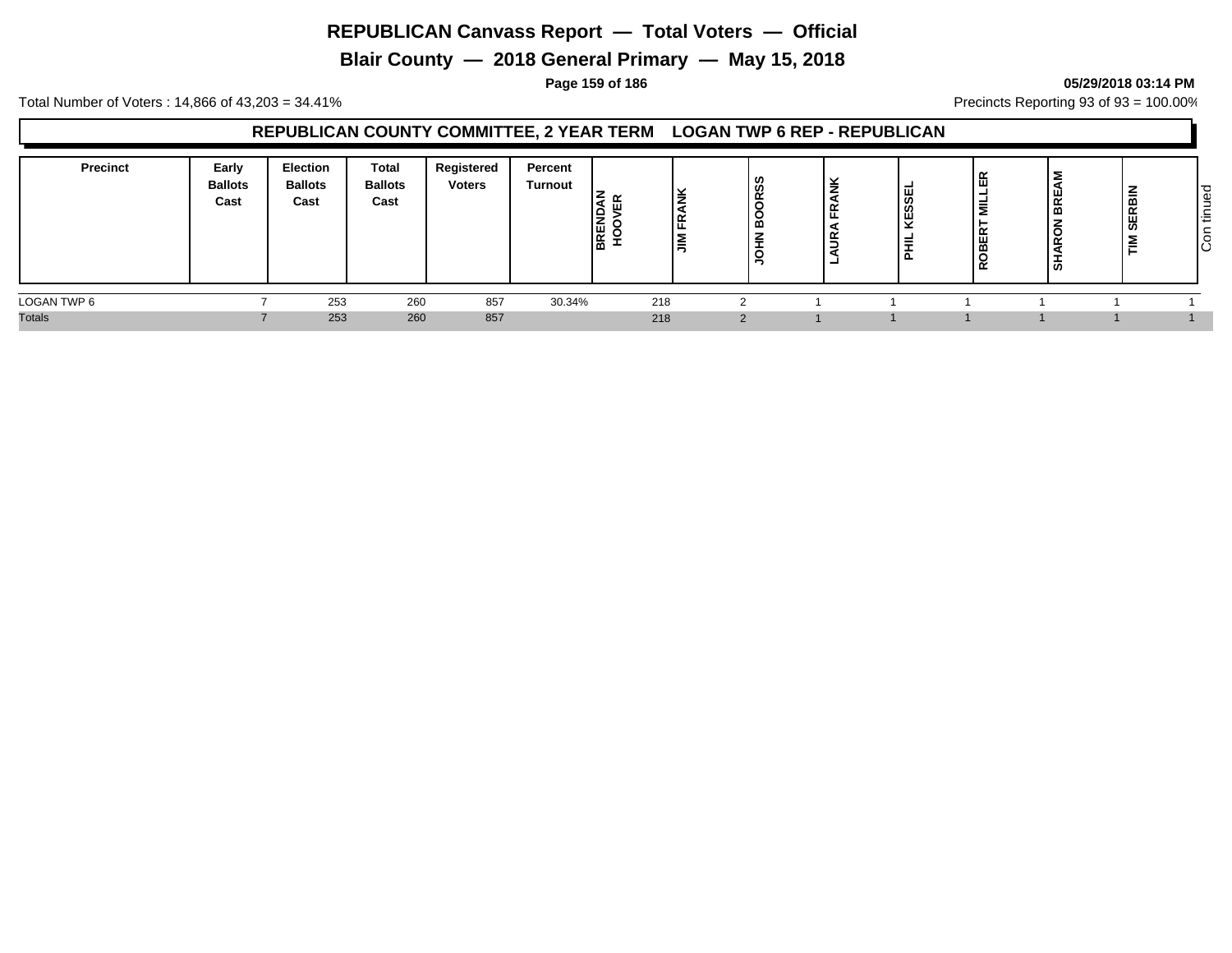**Blair County — 2018 General Primary — May 15, 2018**

**Page 160 of 186 05/29/2018 03:14 PM**

Total Number of Voters : 14,866 of 43,203 = 34.41% **Precincts Reporting 93 of 93** = 100.00%

### **REPUBLICAN COUNTY COMMITTEE, 2 YEAR TERM LOGAN TWP 6 REP - REPUBLICAN**

| <b>Precinct</b> | Early<br><b>Ballots</b><br>Cast | Election<br><b>Ballots</b><br>Cast | Total<br><b>Ballots</b><br>Cast | Registered<br><b>Voters</b> | Percent<br>Turnout | Tш<br>≒<br>Įş | ய<br><b>PRINGL</b><br>u | ≃<br>≅ ⊮<br>-111<br>-<br>ιĔ | $\frac{1}{2}$<br>► |     |
|-----------------|---------------------------------|------------------------------------|---------------------------------|-----------------------------|--------------------|---------------|-------------------------|-----------------------------|--------------------|-----|
| LOGAN TWP 6     |                                 | 253                                | 260                             | 857                         | 30.34%             |               |                         |                             |                    | 229 |
| <b>Totals</b>   |                                 | 253                                | 260                             | 857                         |                    |               |                         |                             |                    | 229 |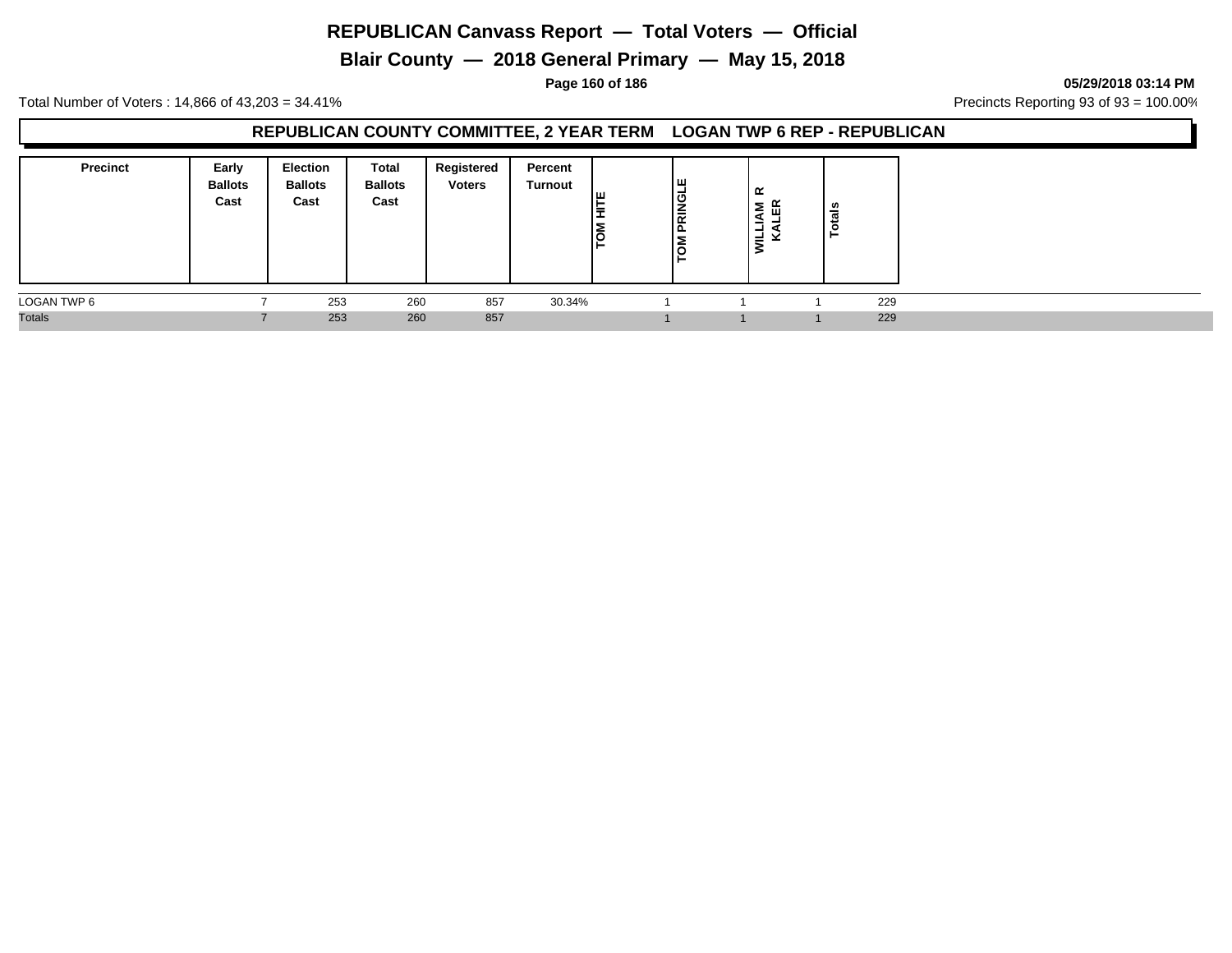**Blair County — 2018 General Primary — May 15, 2018**

**Page 161 of 186 05/29/2018 03:14 PM**

Total Number of Voters : 14,866 of 43,203 = 34.41% **Precincts Reporting 93 of 93** = 100.00%

### **REPUBLICAN COUNTY COMMITTEE, 2 YEAR TERM LOGAN TWP 7 REP - REPUBLICAN**

| <b>Precinct</b>    | Early<br><b>Ballots</b><br>Cast | <b>Election</b><br><b>Ballots</b><br>Cast | <b>Total</b><br><b>Ballots</b><br>Cast | Registered<br><b>Voters</b> | Percent<br>Turnout | <u>lg</u><br><b>ERO</b><br>岡 | ⇁<br>l≌<br>Ë<br>ու | <b>UFK</b><br>ᅀ<br>ш<br>l s | $\frac{1}{2}$ |     |
|--------------------|---------------------------------|-------------------------------------------|----------------------------------------|-----------------------------|--------------------|------------------------------|--------------------|-----------------------------|---------------|-----|
| <b>LOGAN TWP 7</b> |                                 | 122                                       | 122                                    | 300                         | 40.67%             | 107                          |                    |                             |               | 109 |
| <b>Totals</b>      |                                 | 122                                       | 122                                    | 300                         |                    | 107                          |                    |                             |               | 109 |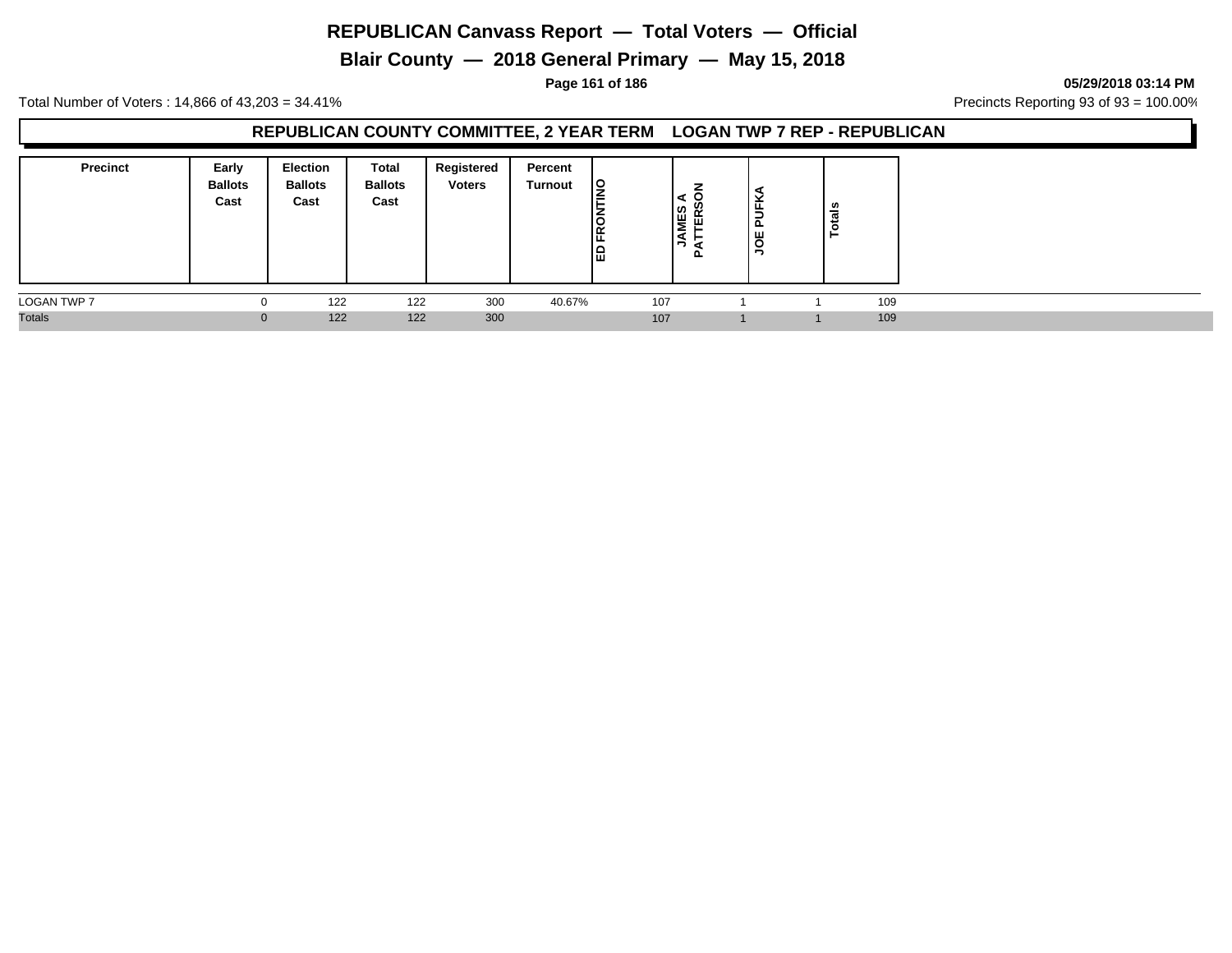# **Blair County — 2018 General Primary — May 15, 2018**

**Page 162 of 186 05/29/2018 03:14 PM**

Total Number of Voters : 14,866 of 43,203 = 34.41% **Precincts Reporting 93 of 93** = 100.00%

#### **REPUBLICAN COUNTY COMMITTEE, 2 YEAR TERM MARTINSBURG 1 REP - REPUBLICAN**

| <b>Precinct</b>      | Early<br><b>Ballots</b><br>Cast | <b>Election</b><br><b>Ballots</b><br>Cast | Total<br><b>Ballots</b><br>Cast | Registered<br><b>Voters</b> | Percent<br>Turnout | ౹≃<br>Iщ<br>ັ<br>-<br>⇁<br>ــ<br>물 일 | tais<br>$\circ$<br>► |  |
|----------------------|---------------------------------|-------------------------------------------|---------------------------------|-----------------------------|--------------------|--------------------------------------|----------------------|--|
| <b>MARTINSBURG 1</b> |                                 | 163                                       | 167                             | 394                         | 42.39%             | 144                                  | 144                  |  |
| <b>Totals</b>        | 4                               | 163                                       | 167                             | 394                         |                    | 144                                  | 144                  |  |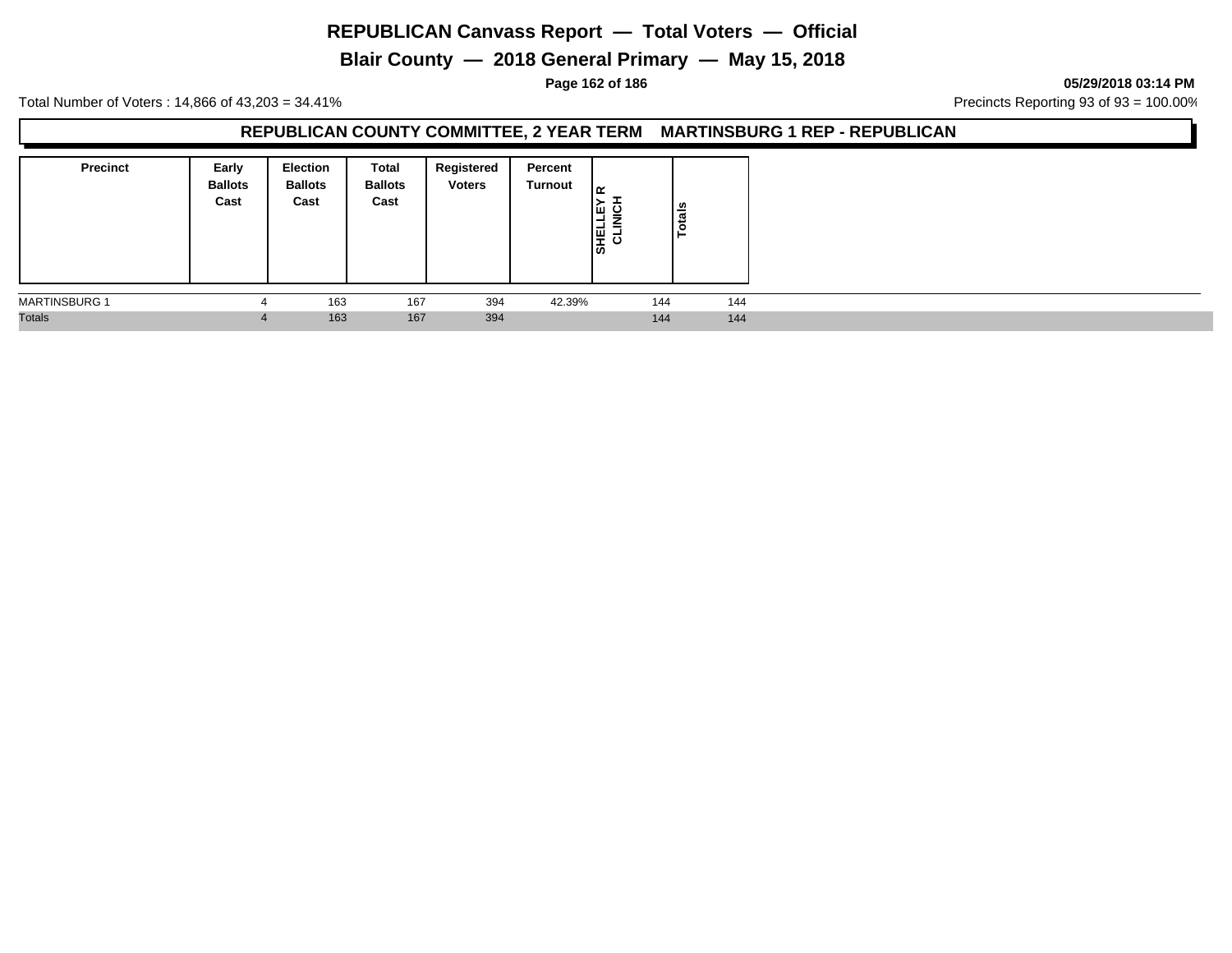**Blair County — 2018 General Primary — May 15, 2018**

**Page 163 of 186 05/29/2018 03:14 PM**

Total Number of Voters : 14,866 of 43,203 = 34.41% **Precincts Reporting 93 of 93** = 100.00%

### **REPUBLICAN COUNTY COMMITTEE, 2 YEAR TERM MARTINSBURG 2 REP - REPUBLICAN**

| <b>Precinct</b>      | Early<br><b>Ballots</b><br>Cast | <b>Election</b><br><b>Ballots</b><br>Cast | Total<br><b>Ballots</b><br>Cast | Registered<br><b>Voters</b> | Percent<br>Turnout | ی ا<br>も<br>≔<br>∽<br>ື<br>ட<br>ັບ | ∣≣<br><b>ERIC</b> | $\alpha$<br>罢<br>$\propto$<br>z<br>-<br>$\ddot{\phantom{1}}$ | ⇁<br>≃<br>-<br>-<br>ш<br>ᇦ<br>-<br>Σ | <b>BICE</b><br>RO | Ë<br>$\ddot{\mathbf{c}}$ |
|----------------------|---------------------------------|-------------------------------------------|---------------------------------|-----------------------------|--------------------|------------------------------------|-------------------|--------------------------------------------------------------|--------------------------------------|-------------------|--------------------------|
| <b>MARTINSBURG 2</b> | 10                              | 186                                       | 196                             | 483                         | 40.58%             |                                    |                   |                                                              |                                      |                   |                          |
| <b>Totals</b>        | 10 <sup>1</sup>                 | 186                                       | 196                             | 483                         |                    |                                    |                   |                                                              |                                      |                   |                          |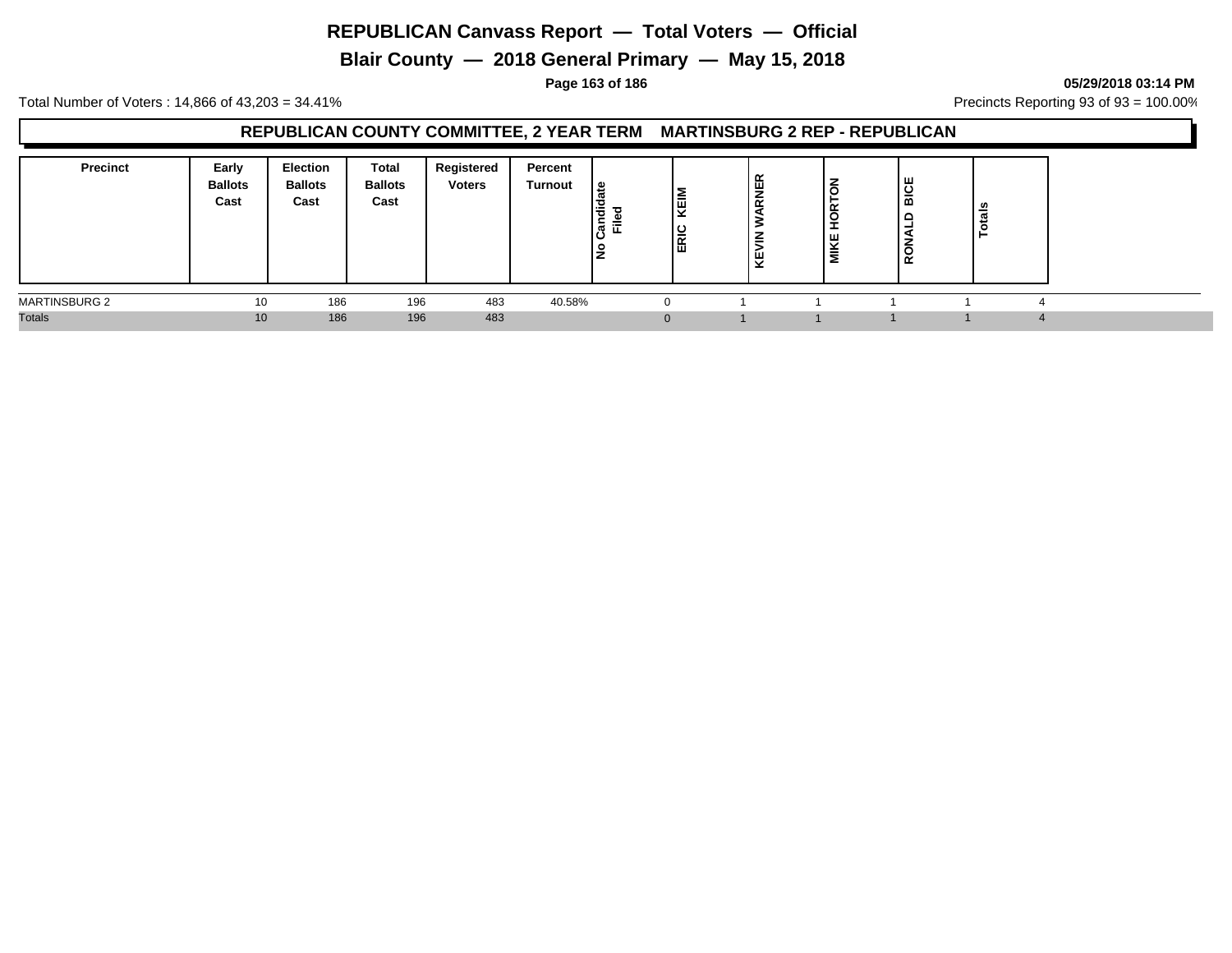**Blair County — 2018 General Primary — May 15, 2018**

#### **Page 164 of 186 05/29/2018 03:14 PM**

Total Number of Voters : 14,866 of 43,203 = 34.41% **Precincts Reporting 93 of 93** = 100.00%

#### **REPUBLICAN COUNTY COMMITTEE, 2 YEAR TERM NEWRY BORO REP - REPUBLICAN**

| <b>Precinct</b> | Early<br><b>Ballots</b><br>Cast | <b>Election</b><br><b>Ballots</b><br>Cast | Total<br><b>Ballots</b><br>Cast | Registered<br><b>Voters</b> | Percent<br>Turnout | Candidate<br>$=$<br>ட<br>lş | tais<br>ق |             |
|-----------------|---------------------------------|-------------------------------------------|---------------------------------|-----------------------------|--------------------|-----------------------------|-----------|-------------|
| NEWRY BORO      | 0                               | 15                                        | 15                              | 53                          | 28.30%             | -0                          |           | $\mathbf 0$ |
| <b>Totals</b>   | $\mathbf{0}$                    | 15                                        | 15                              | 53                          |                    | $\Omega$                    |           | $\Omega$    |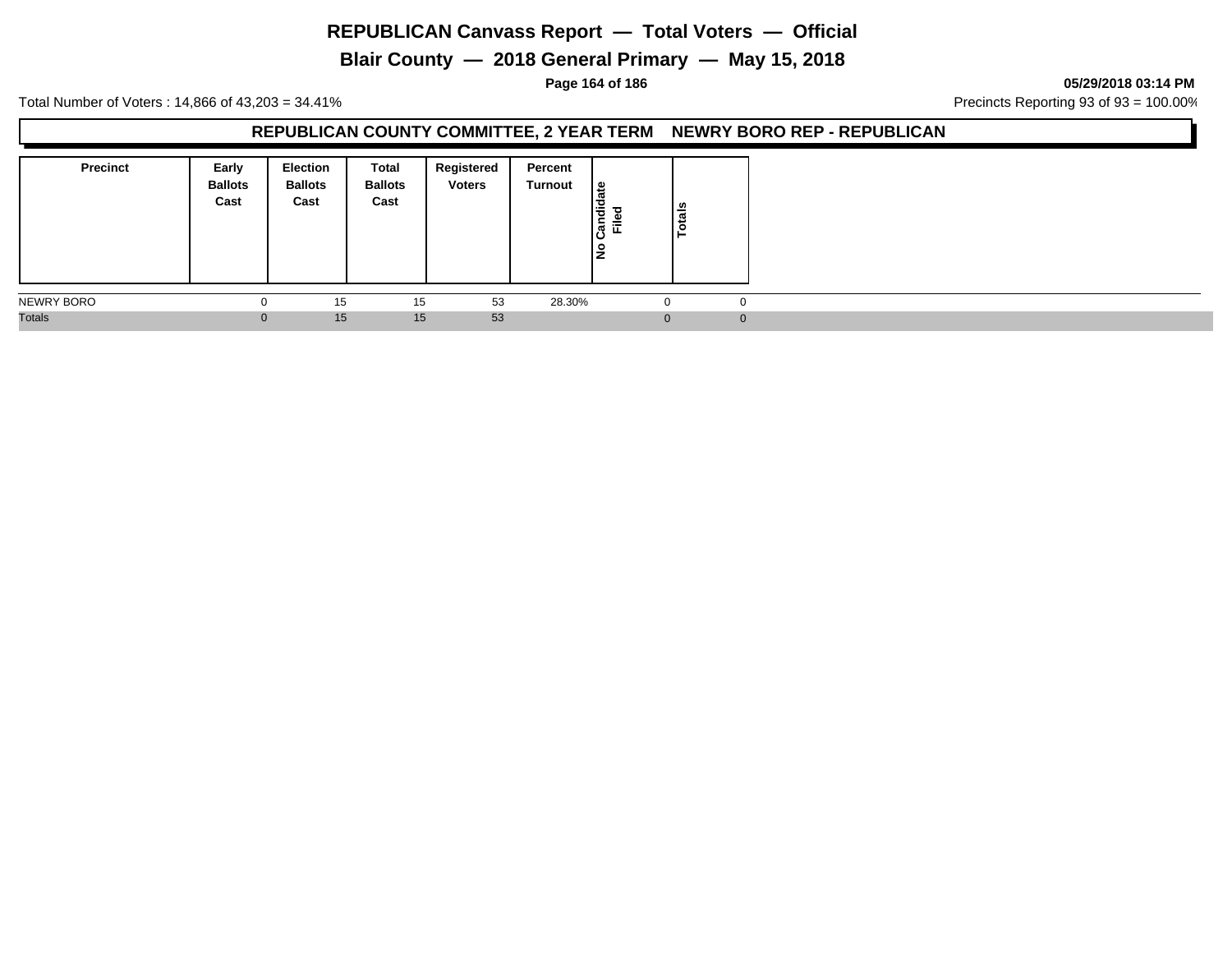**Blair County — 2018 General Primary — May 15, 2018**

#### **Page 165 of 186 05/29/2018 03:14 PM**

Total Number of Voters : 14,866 of 43,203 = 34.41% **Precincts Reporting 93 of 93** = 100.00%

### **REPUBLICAN COUNTY COMMITTEE, 2 YEAR TERM NORTH WOODBURY REP - REPUBLICAN**

| <b>Precinct</b> | Early<br><b>Ballots</b><br>Cast | Election<br><b>Ballots</b><br>Cast | Total<br><b>Ballots</b><br>Cast | Registered<br><b>Voters</b> | Percent<br>Turnout | ہ ا<br>, ਚ<br>$\equiv$<br>ಕ | ш,<br>മ | $\sim$<br>ш<br>. L<br><b>C</b><br>$\overline{\phantom{a}}$<br>മ | ۱ć<br>∽<br>÷.<br>÷.<br> ္ကို ၐ | ய<br>≃<br>∹<br>п<br>핆<br>$\overline{ }$<br>⋖<br>붎<br>୴<br>$\sim$<br>œ | ш<br>-<br>–<br>÷<br>BRI | œ<br>$\alpha$<br>$\propto$<br>$\overline{a}$ | ס י<br>Φ<br>-<br>$\sim$<br>l÷<br> g |
|-----------------|---------------------------------|------------------------------------|---------------------------------|-----------------------------|--------------------|-----------------------------|---------|-----------------------------------------------------------------|--------------------------------|-----------------------------------------------------------------------|-------------------------|----------------------------------------------|-------------------------------------|
| NORTH WOODBURY  | 25                              | 416                                | 441                             | 1164                        | 37.89%             |                             |         |                                                                 |                                |                                                                       |                         |                                              |                                     |
| <b>Totals</b>   | 25                              | 416                                | 441                             | 1164                        |                    |                             |         |                                                                 |                                |                                                                       |                         |                                              |                                     |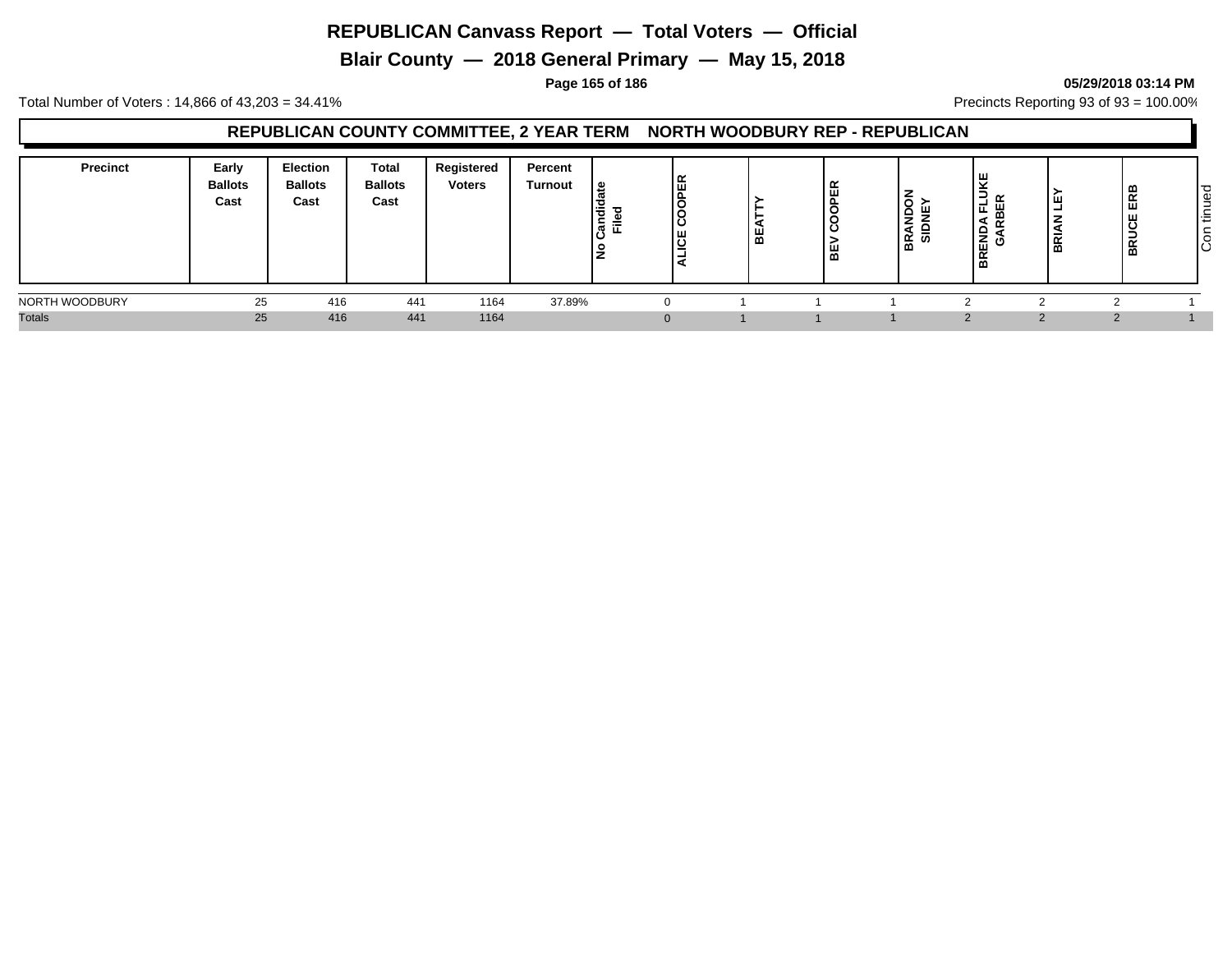**Blair County — 2018 General Primary — May 15, 2018**

#### **Page 166 of 186 05/29/2018 03:14 PM**

Total Number of Voters : 14,866 of 43,203 = 34.41% **Precincts Reporting 93 of 93** = 100.00%

### **REPUBLICAN COUNTY COMMITTEE, 2 YEAR TERM NORTH WOODBURY REP - REPUBLICAN**

| Precinct       | Early<br><b>Ballots</b><br>Cast | Election<br><b>Ballots</b><br>Cast | Total<br><b>Ballots</b><br>Cast | Registered<br><b>Voters</b> | Percent<br>Turnout | $\sim$<br>. .<br>$\overline{\mathsf{R}}$<br>၊ပ ဝ<br>□ | ∣⊻<br>- 52<br>ခြီ | ≃<br>--<br>œ | -<br>-4 | 17<br>≚ | ີ | စ္ဆ<br>-<br>ି≊<br>ବ<br>-<br>- | -<br>$\alpha$ | ு<br>ധ<br>-<br><b>110</b><br><b>_</b><br>l÷<br>┶<br>lŜ |
|----------------|---------------------------------|------------------------------------|---------------------------------|-----------------------------|--------------------|-------------------------------------------------------|-------------------|--------------|---------|---------|---|-------------------------------|---------------|--------------------------------------------------------|
| NORTH WOODBURY | 25                              | 416                                | 441                             | 1164                        | 37.89%             |                                                       |                   |              |         |         |   |                               |               |                                                        |
| <b>Totals</b>  | 25                              | 416                                | 441                             | 1164                        |                    |                                                       |                   |              |         |         |   |                               |               |                                                        |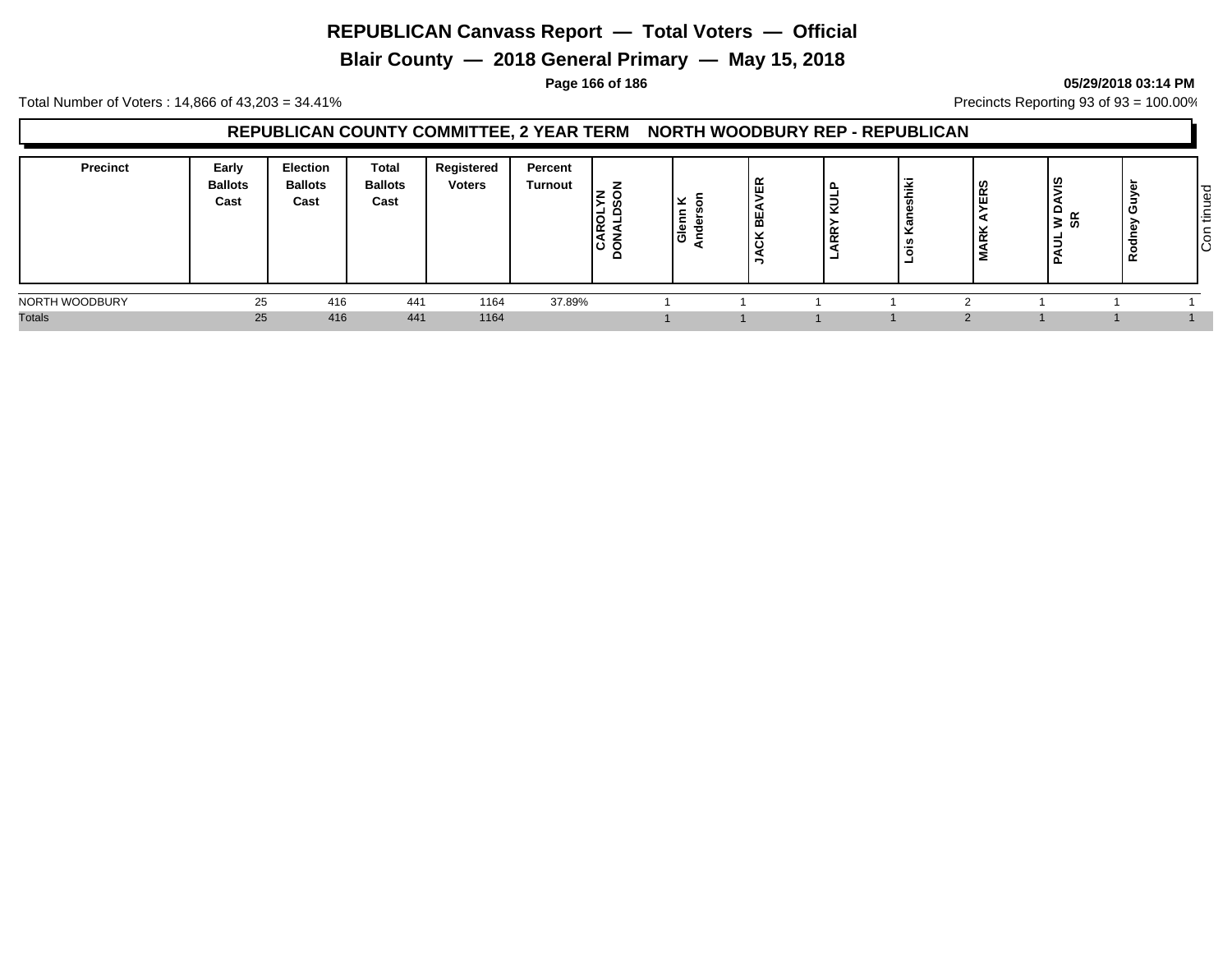**Blair County — 2018 General Primary — May 15, 2018**

#### **Page 167 of 186 05/29/2018 03:14 PM**

Total Number of Voters : 14,866 of 43,203 = 34.41% **Precincts Reporting 93 of 93** = 100.00%

#### **REPUBLICAN COUNTY COMMITTEE, 2 YEAR TERM NORTH WOODBURY REP - REPUBLICAN**

| <b>Precinct</b> | Early<br><b>Ballots</b><br>Cast | Election<br><b>Ballots</b><br>Cast | Total<br><b>Ballots</b><br>Cast | Registered<br><b>Voters</b> | Percent<br>Turnout | Totals |
|-----------------|---------------------------------|------------------------------------|---------------------------------|-----------------------------|--------------------|--------|
| NORTH WOODBURY  | 25                              | 416                                | 441                             | 1164                        | 37.89%             | 19     |
| <b>Totals</b>   | 25                              | 416                                | 441                             | 1164                        |                    | 19     |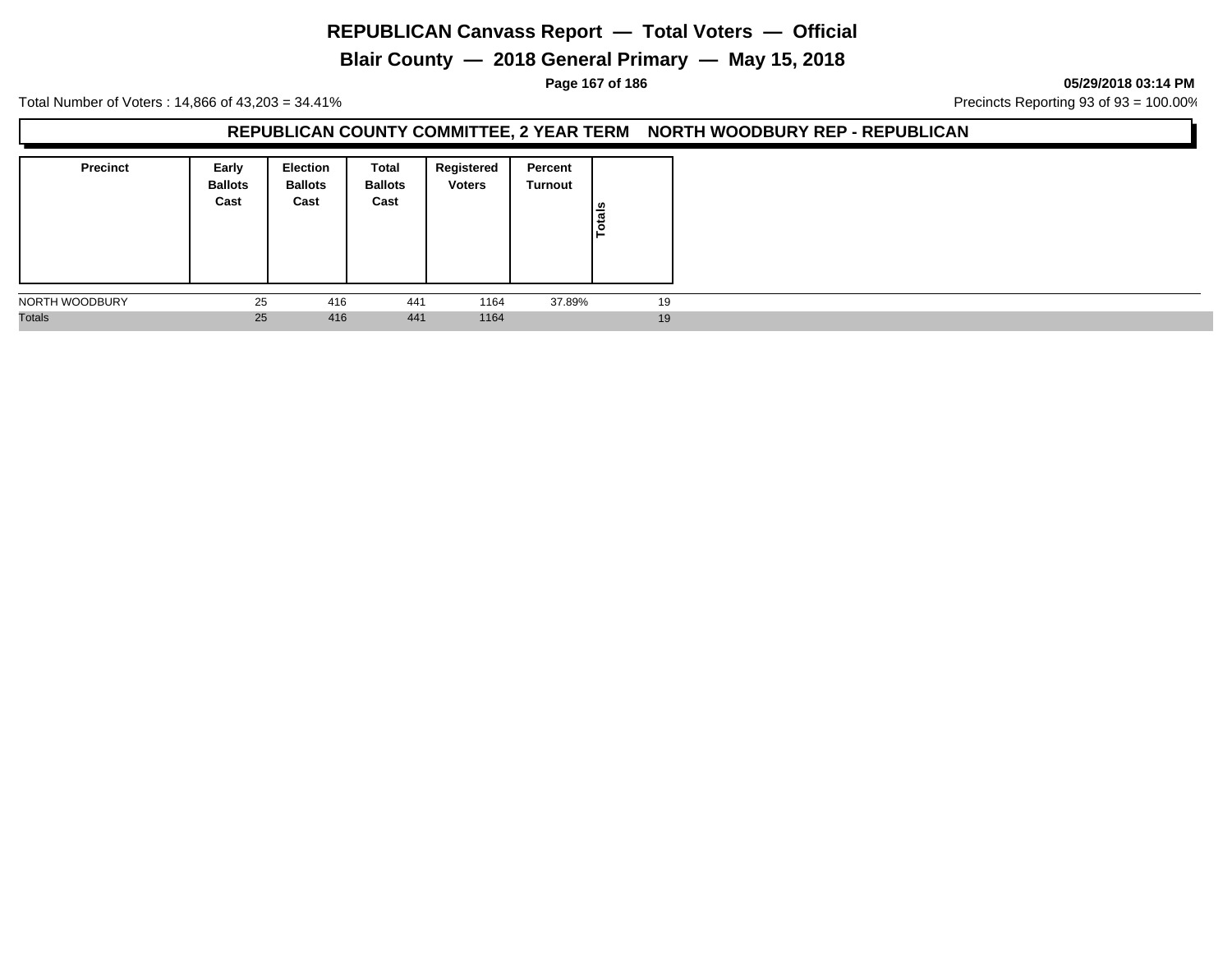# **Blair County — 2018 General Primary — May 15, 2018**

**Page 168 of 186 05/29/2018 03:14 PM**

Total Number of Voters : 14,866 of 43,203 = 34.41% **Precincts Reporting 93 of 93** = 100.00%

### **REPUBLICAN COUNTY COMMITTEE, 2 YEAR TERM ROARING SPRING 1 REP - REPUBLICAN**

| <b>Precinct</b>      | Early<br><b>Ballots</b><br>Cast | <b>Election</b><br><b>Ballots</b><br>Cast | Total<br><b>Ballots</b><br>Cast | Registered<br><b>Voters</b> | Percent<br>Turnout | e<br>중 있 | DESIREE<br>SNYDER | ctals<br>- |    |
|----------------------|---------------------------------|-------------------------------------------|---------------------------------|-----------------------------|--------------------|----------|-------------------|------------|----|
| <b>ROARING SPG 1</b> | $\Omega$                        | 49                                        | 49                              | 224                         | 21.88%             | 43       |                   |            | 44 |
| <b>Totals</b>        | $\mathbf{0}$                    | 49                                        | 49                              | 224                         |                    | 43       |                   |            | 44 |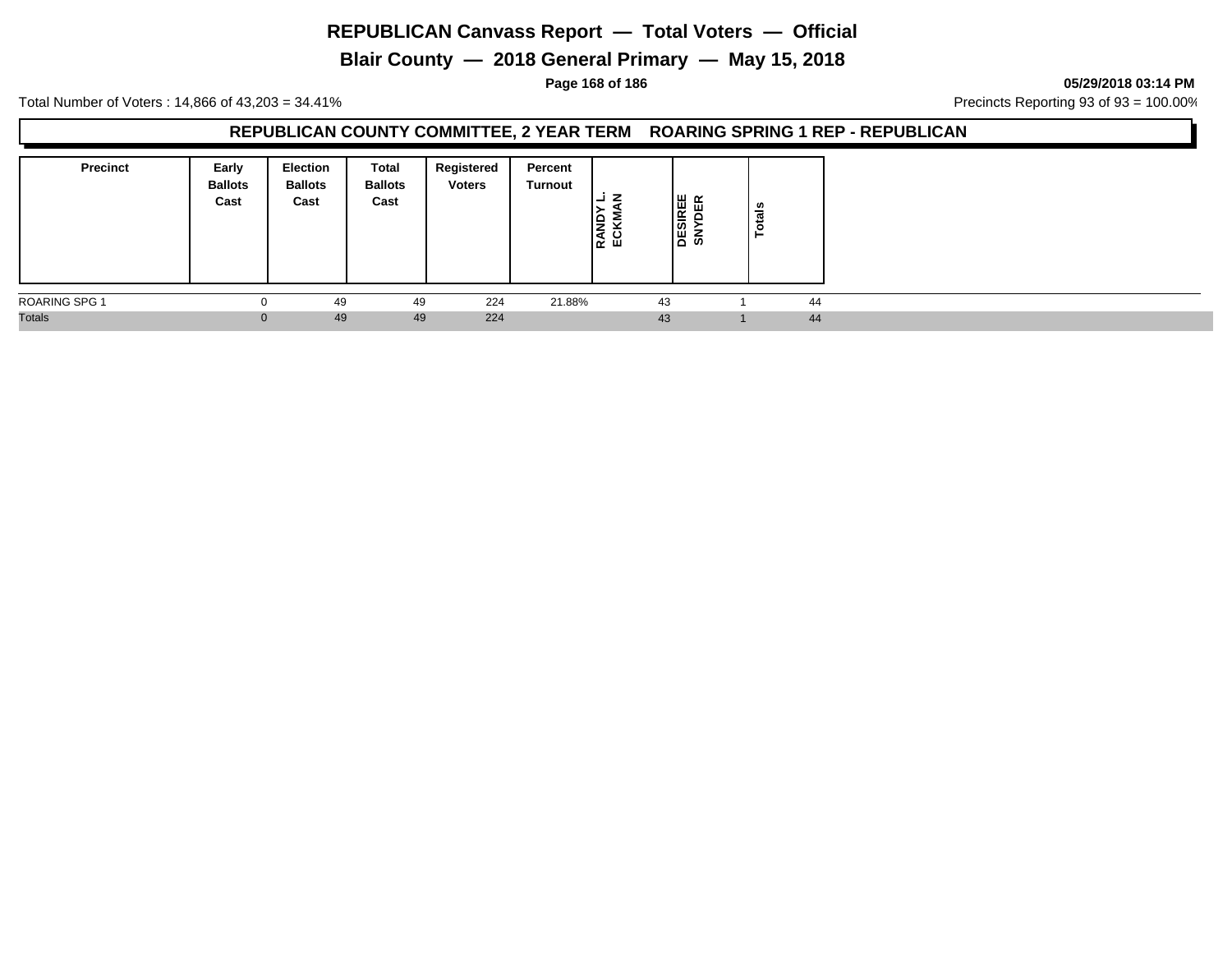**Blair County — 2018 General Primary — May 15, 2018**

**Page 169 of 186 05/29/2018 03:14 PM**

Total Number of Voters : 14,866 of 43,203 = 34.41% **Precincts Reporting 93 of 93** = 100.00%

#### **REPUBLICAN COUNTY COMMITTEE, 2 YEAR TERM ROARING SPRING 2 REP - REPUBLICAN**

| <b>Precinct</b> | Early<br><b>Ballots</b><br>Cast | Election<br><b>Ballots</b><br>Cast | <b>Total</b><br><b>Ballots</b><br>Cast | Registered<br><b>Voters</b> | Percent<br>Turnout | 읊<br> ਛੋ<br>nec<br>≈<br>ட<br>١ş | ╹<br><b>SEEL</b><br> 핑 | ARD<br>∣ਛ | ≝ |
|-----------------|---------------------------------|------------------------------------|----------------------------------------|-----------------------------|--------------------|---------------------------------|------------------------|-----------|---|
| ROARING SPG 2   |                                 | 150                                | 152                                    | 384                         | 39.58%             |                                 | $\Omega$               |           |   |
| <b>Totals</b>   |                                 | 150                                | 152                                    | 384                         |                    |                                 | $\mathbf{0}$           |           |   |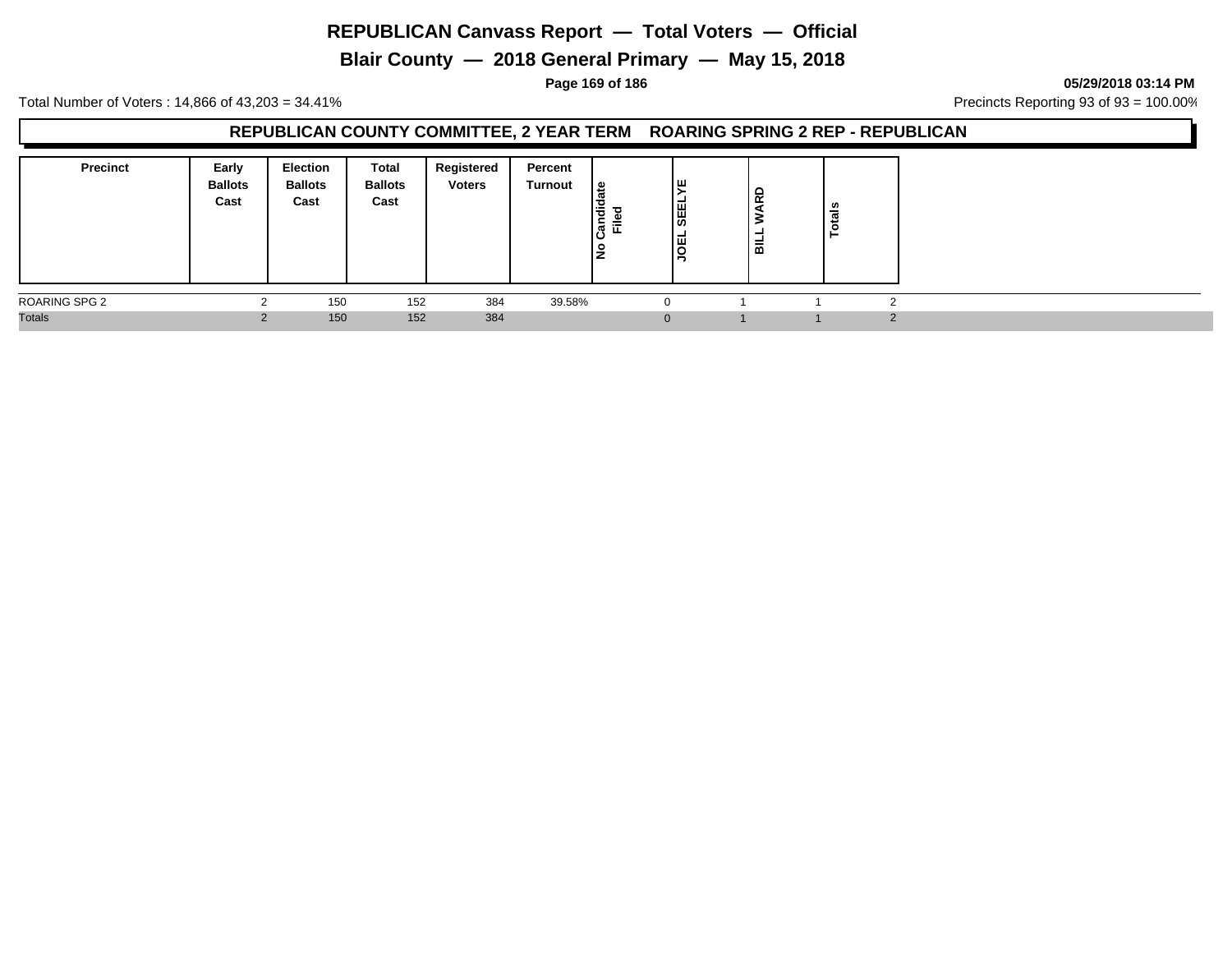**Blair County — 2018 General Primary — May 15, 2018**

**Page 170 of 186 05/29/2018 03:14 PM**

Total Number of Voters : 14,866 of 43,203 = 34.41% **Precincts Reporting 93 of 93** = 100.00%

#### **REPUBLICAN COUNTY COMMITTEE, 2 YEAR TERM ROARING SPRING 3 REP - REPUBLICAN**

| <b>Precinct</b> | Early<br><b>Ballots</b><br>Cast | <b>Election</b><br><b>Ballots</b><br>Cast | Total<br><b>Ballots</b><br>Cast | Registered<br><b>Voters</b> | Percent<br>Turnout | <b>U)</b><br>-<br>-<br>$\propto$<br>Ħ.<br>ш<br>മ | ၂ဖွ<br>⇒<br>١Ę<br>ι∝<br>ك ا<br>lē | <b>otals</b> |    |  |
|-----------------|---------------------------------|-------------------------------------------|---------------------------------|-----------------------------|--------------------|--------------------------------------------------|-----------------------------------|--------------|----|--|
| ROARING SPG 3   | $\Omega$                        | 105                                       | 105                             | 317                         | 33.12%             |                                                  | 81                                |              | 82 |  |
| <b>Totals</b>   | $\Omega$                        | 105                                       | 105                             | 317                         |                    |                                                  | 81                                |              | 82 |  |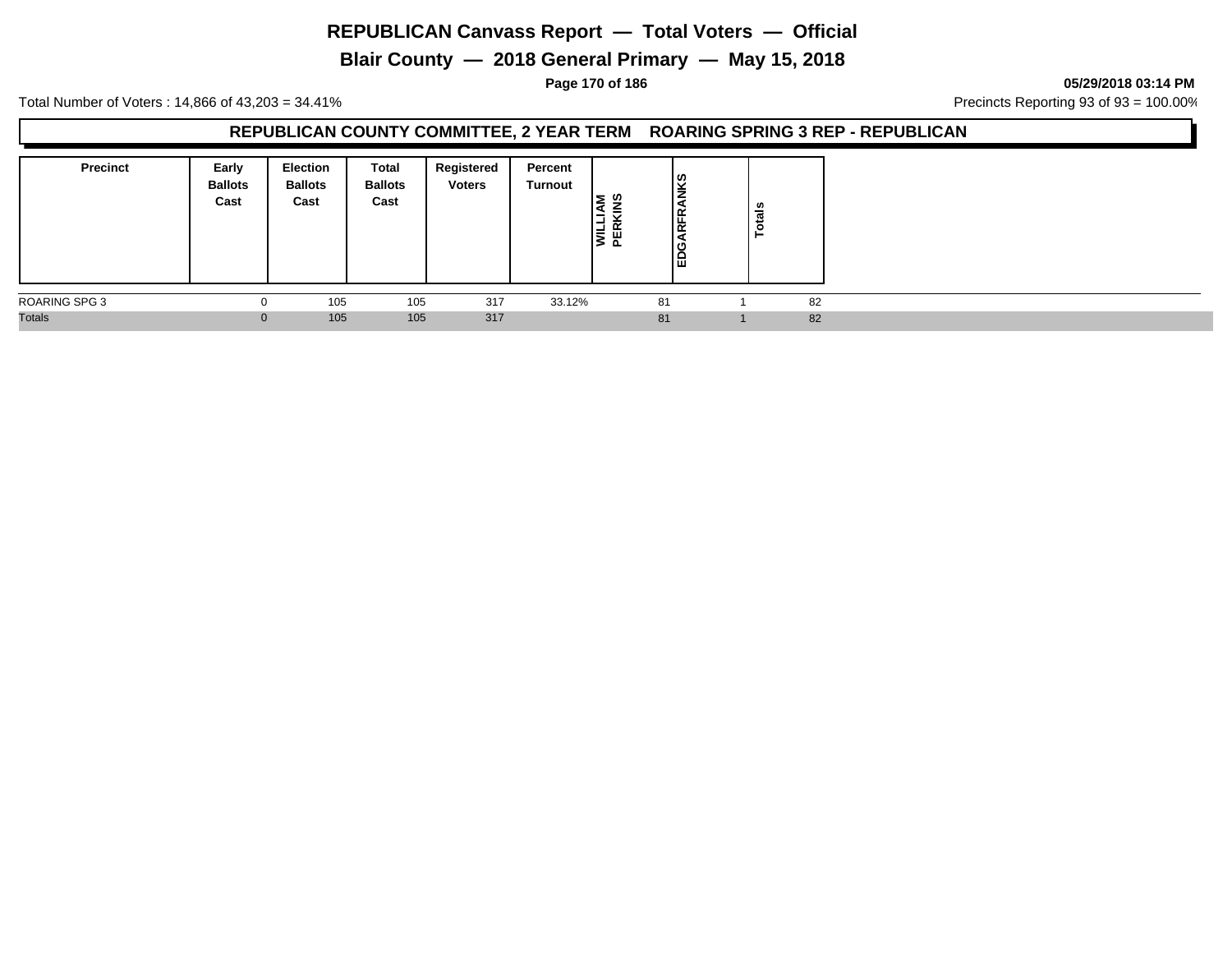**Blair County — 2018 General Primary — May 15, 2018**

**Page 171 of 186 05/29/2018 03:14 PM**

Total Number of Voters : 14,866 of 43,203 = 34.41% **Precincts Reporting 93 of 93** = 100.00%

#### **REPUBLICAN COUNTY COMMITTEE, 2 YEAR TERM SNYDER TWP 1 REP - REPUBLICAN**

| <b>Precinct</b> | Early<br><b>Ballots</b><br>Cast | <b>Election</b><br><b>Ballots</b><br>Cast | Total<br><b>Ballots</b><br>Cast | Registered<br><b>Voters</b> | Percent<br>Turnout | ہ  <br>Candid<br>≓<br>١ş | Totals |
|-----------------|---------------------------------|-------------------------------------------|---------------------------------|-----------------------------|--------------------|--------------------------|--------|
| SNYDER TWP 1    | 5                               | 144                                       | 149                             | 537                         | 27.75%             |                          |        |
| <b>Totals</b>   | 5                               | 144                                       | 149                             | 537                         |                    |                          |        |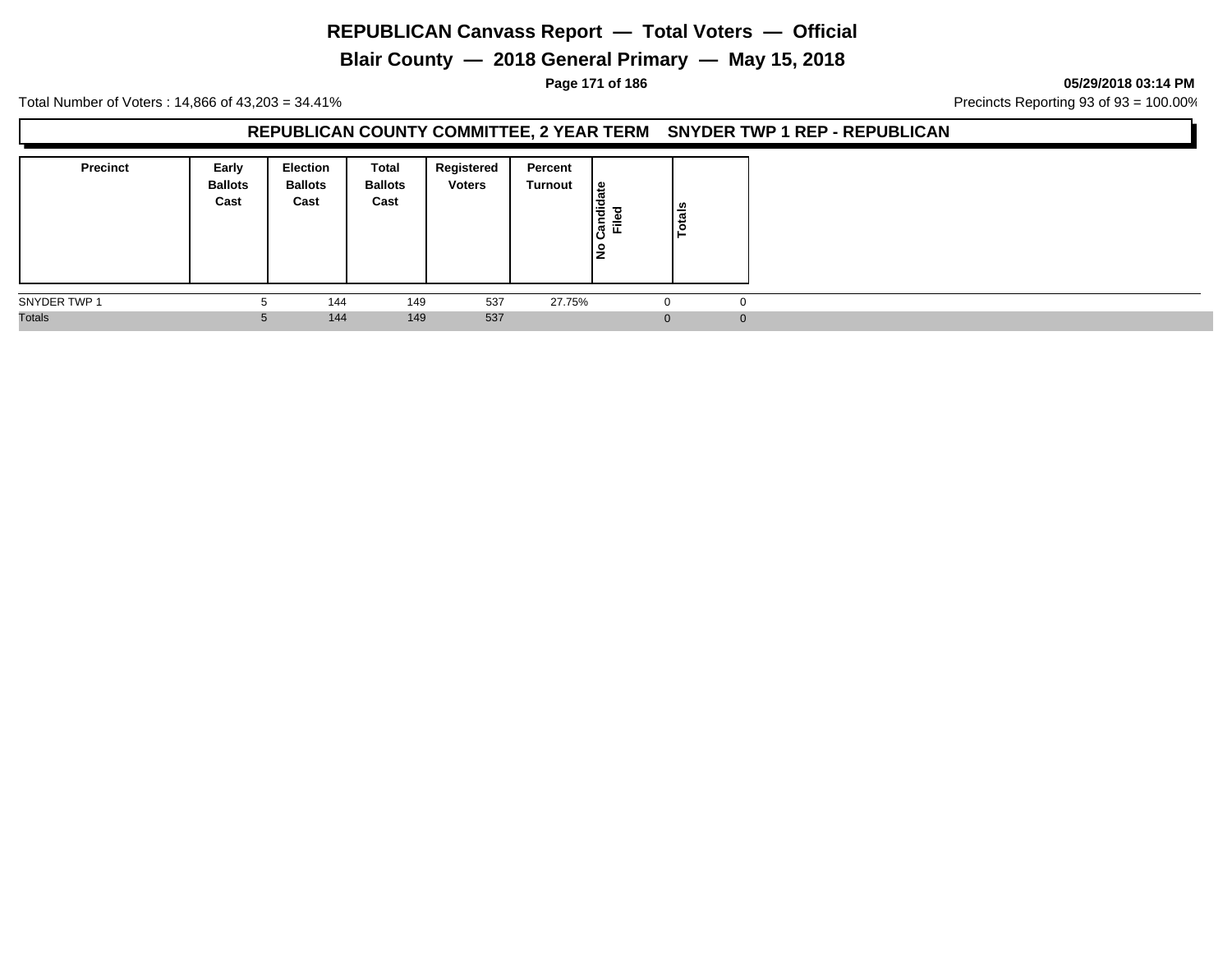**Blair County — 2018 General Primary — May 15, 2018**

#### **Page 172 of 186 05/29/2018 03:14 PM**

Total Number of Voters : 14,866 of 43,203 = 34.41% **Precincts Reporting 93 of 93** = 100.00%

### **REPUBLICAN COUNTY COMMITTEE, 2 YEAR TERM SNYDER TWP 2 REP - REPUBLICAN**

| <b>Precinct</b> | Early<br><b>Ballots</b><br>Cast | Election<br><b>Ballots</b><br>Cast | Total<br><b>Ballots</b><br>Cast | Registered<br><b>Voters</b> | Percent<br>Turnout | ூ<br>$\overline{\phantom{0}}$<br>효 로 | DER<br>同<br>ΙĒ<br>sua | ט<br>BER<br>ш<br>-<br>∣ ѿ | ≚<br>-<br>$\pi$<br>ີ<br>$\sim$ | <b>TERRITOMIST</b> | <b>1</b><br>$\overline{\phantom{a}}$ | - |  |
|-----------------|---------------------------------|------------------------------------|---------------------------------|-----------------------------|--------------------|--------------------------------------|-----------------------|---------------------------|--------------------------------|--------------------|--------------------------------------|---|--|
| SNYDER TWP 2    |                                 | 228                                | 231                             | 785                         | 29.43%             |                                      |                       |                           |                                |                    |                                      |   |  |
| <b>Totals</b>   |                                 | 228                                | 231                             | 785                         |                    |                                      |                       |                           |                                |                    |                                      |   |  |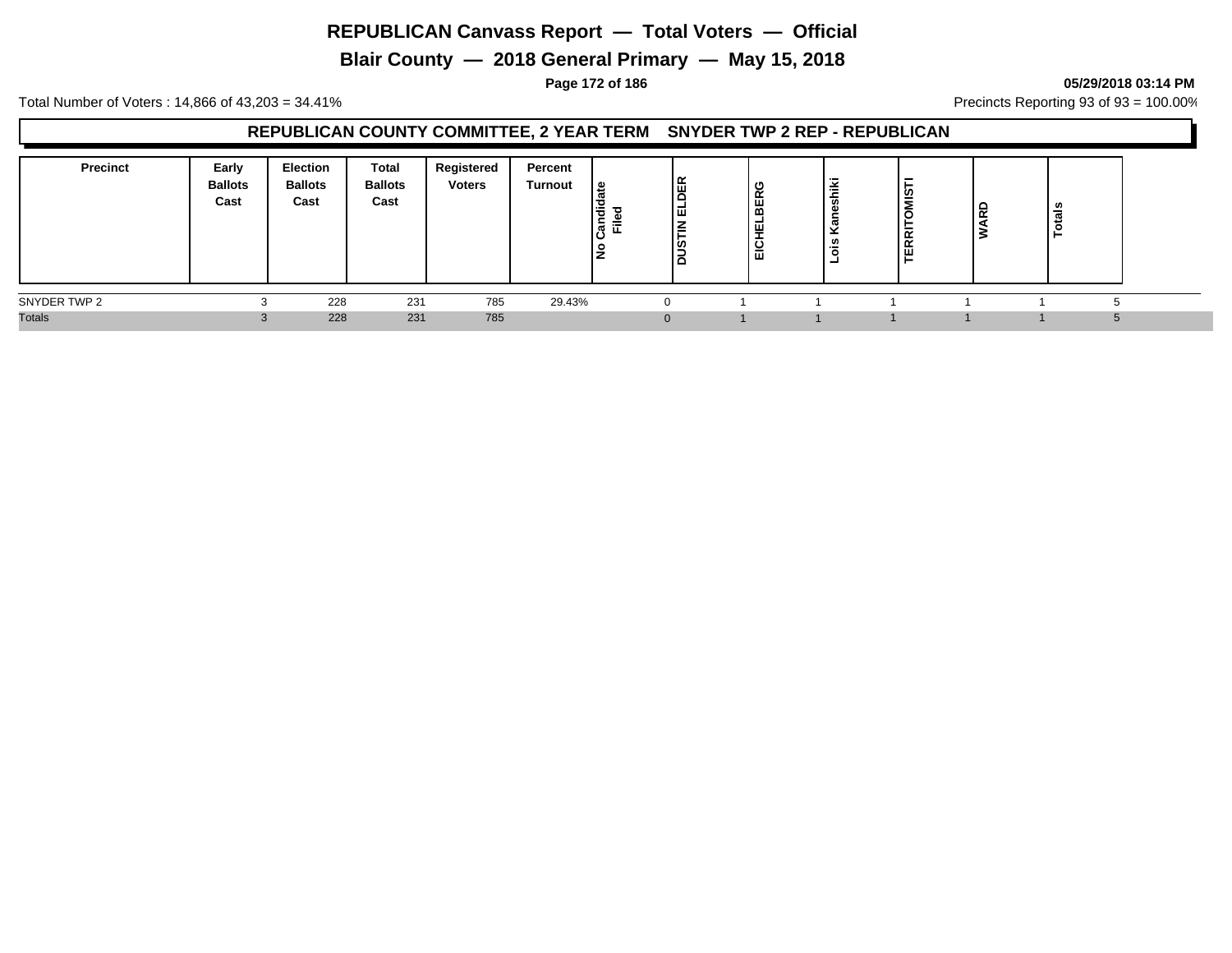**Blair County — 2018 General Primary — May 15, 2018**

#### **Page 173 of 186 05/29/2018 03:14 PM**

Total Number of Voters : 14,866 of 43,203 = 34.41% Precincts Reporting 93 of 93 = 100.00%

### **REPUBLICAN COUNTY COMMITTEE, 2 YEAR TERM TAYLOR TWP REP - REPUBLICAN**

| <b>Precinct</b>   | Early<br><b>Ballots</b><br>Cast | Election<br><b>Ballots</b><br>Cast | <b>Total</b><br><b>Ballots</b><br>Cast | Registered<br><b>Voters</b> | Percent<br>Turnout | ہ ا<br>lā<br>$=$<br>lar | l۵<br>高 | č<br>ш<br> န္တ<br>-<br>- | $\frac{1}{2}$ $\frac{1}{2}$<br>1記 띮 | ıш<br><b>SEEL</b> | ≓<br>È | <b>MAURICE</b><br>AWRUK JR<br>۰ | . – ⊔ ⊔<br>Ë<br>◀<br>÷<br>ш<br>◀<br>Ź. | ၊ ငွှ<br>ے<br>$\overline{\phantom{a}}$<br>÷<br>- S |
|-------------------|---------------------------------|------------------------------------|----------------------------------------|-----------------------------|--------------------|-------------------------|---------|--------------------------|-------------------------------------|-------------------|--------|---------------------------------|----------------------------------------|----------------------------------------------------|
| <b>TAYLOR TWP</b> |                                 | 375                                | 381                                    | 1142                        | 33.36%             |                         |         |                          |                                     |                   |        |                                 |                                        |                                                    |
| <b>Totals</b>     |                                 | 375                                | 381                                    | 1142                        |                    |                         |         |                          |                                     |                   |        |                                 |                                        |                                                    |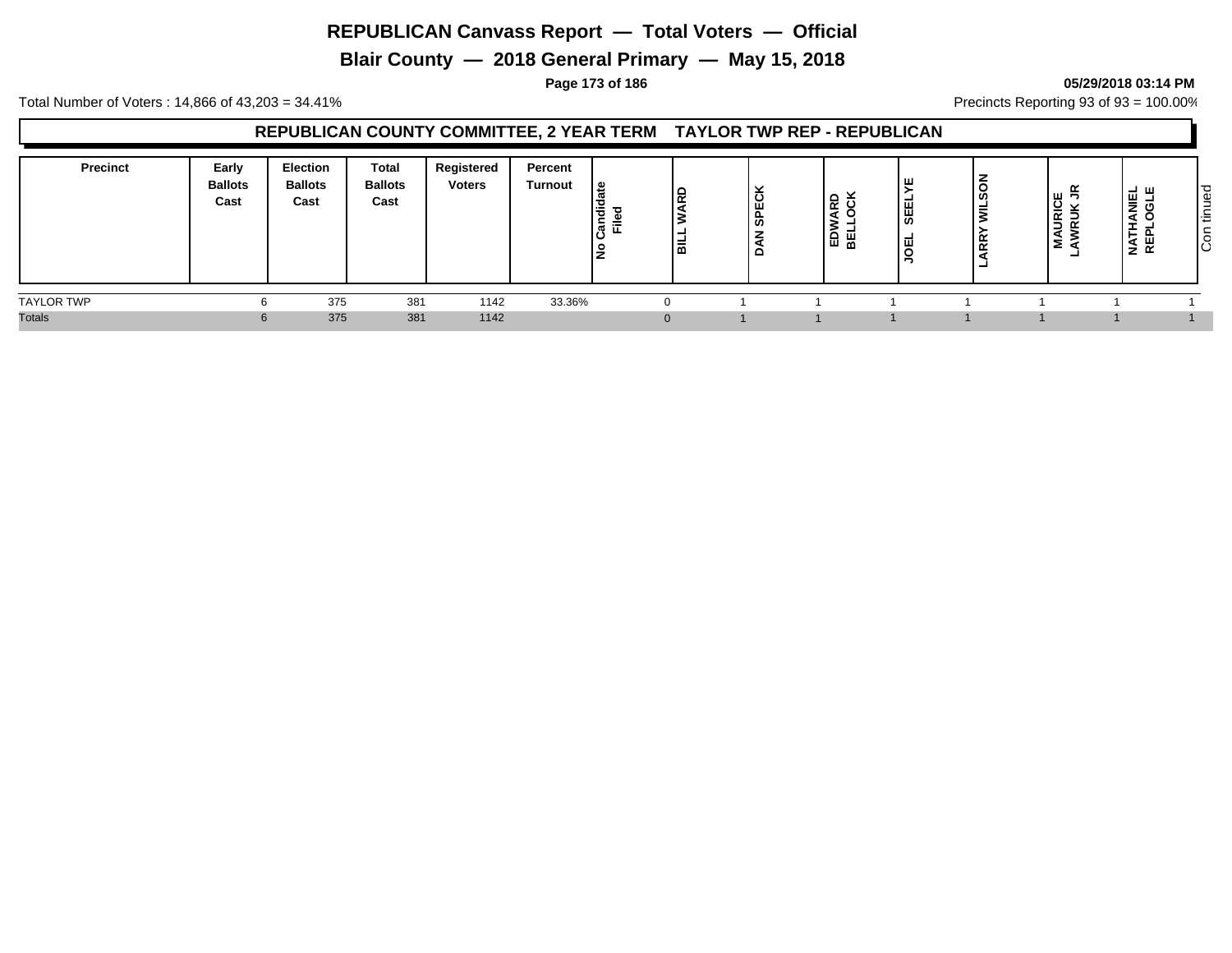**Blair County — 2018 General Primary — May 15, 2018**

#### **Page 174 of 186 05/29/2018 03:14 PM**

Total Number of Voters : 14,866 of 43,203 = 34.41% Precincts Reporting 93 of 93 = 100.00%

### **REPUBLICAN COUNTY COMMITTEE, 2 YEAR TERM TAYLOR TWP REP - REPUBLICAN**

| <b>Precinct</b>   | Early<br><b>Ballots</b><br>Cast | <b>Election</b><br><b>Ballots</b><br>Cast | <b>Total</b><br><b>Ballots</b><br>Cast | Registered<br><b>Voters</b> | Percent<br>Turnout | I۳<br>≝<br>텵 | Ιõ<br>١ă<br>RICK | ဟ<br>$\overline{\phantom{0}}$<br>≃<br>۲ء | $\alpha$<br>ഇ | 5<br>-<br>m<br>ᆜ<br><b>NE</b> | ΣΖ<br>e<br>-<br>┙<br>$\overline{\phantom{0}}$<br>≥ ¤ | ਜ਼<br>► |  |
|-------------------|---------------------------------|-------------------------------------------|----------------------------------------|-----------------------------|--------------------|--------------|------------------|------------------------------------------|---------------|-------------------------------|------------------------------------------------------|---------|--|
| <b>TAYLOR TWP</b> |                                 | 375                                       | 381                                    | 1142                        | 33.36%             |              |                  | 33                                       |               | 33                            |                                                      | 78      |  |
| <b>Totals</b>     |                                 | 375                                       | 381                                    | 1142                        |                    |              |                  | 33                                       |               | 33                            |                                                      | 78      |  |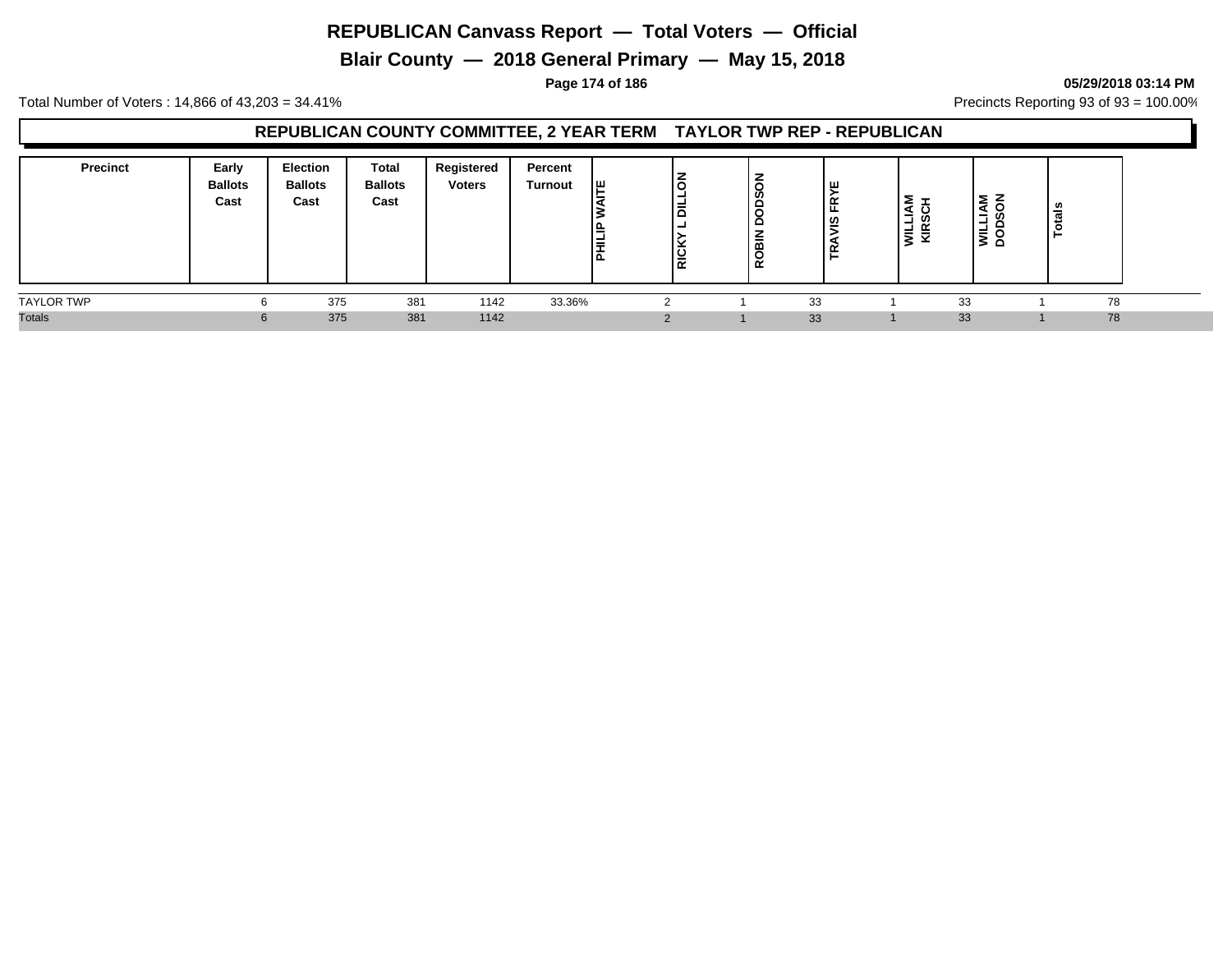**Blair County — 2018 General Primary — May 15, 2018**

#### **Page 175 of 186 05/29/2018 03:14 PM**

Total Number of Voters : 14,866 of 43,203 = 34.41% **Precincts Reporting 93 of 93** = 100.00%

### **REPUBLICAN COUNTY COMMITTEE, 2 YEAR TERM TYRONE TWP 1 REP - REPUBLICAN**

| <b>Precinct</b>     | Early<br><b>Ballots</b><br>Cast | Election<br><b>Ballots</b><br>Cast | Total<br><b>Ballots</b><br>Cast | Registered<br><b>Voters</b> | Percent<br><b>Turnout</b> | 으<br>ㅎ<br>-<br>≂<br>ਨ<br>$\rightarrow$ | ERB<br><b>BRUCE</b> | <b>GRANT</b><br>HORMEL | ≃<br>ш<br>₩<br>  あ<br>≃<br>$\propto$<br>삊 | $\overline{Q}$<br>ш<br>≒<br>あ | $\Omega$<br>∼ | $\overline{a}$ |  |
|---------------------|---------------------------------|------------------------------------|---------------------------------|-----------------------------|---------------------------|----------------------------------------|---------------------|------------------------|-------------------------------------------|-------------------------------|---------------|----------------|--|
| <b>TYRONE TWP 1</b> |                                 | 132                                | 134                             | 370                         | 36.22%                    |                                        |                     |                        |                                           |                               |               |                |  |
| <b>Totals</b>       |                                 | 132                                | 134                             | 370                         |                           |                                        |                     |                        |                                           |                               |               |                |  |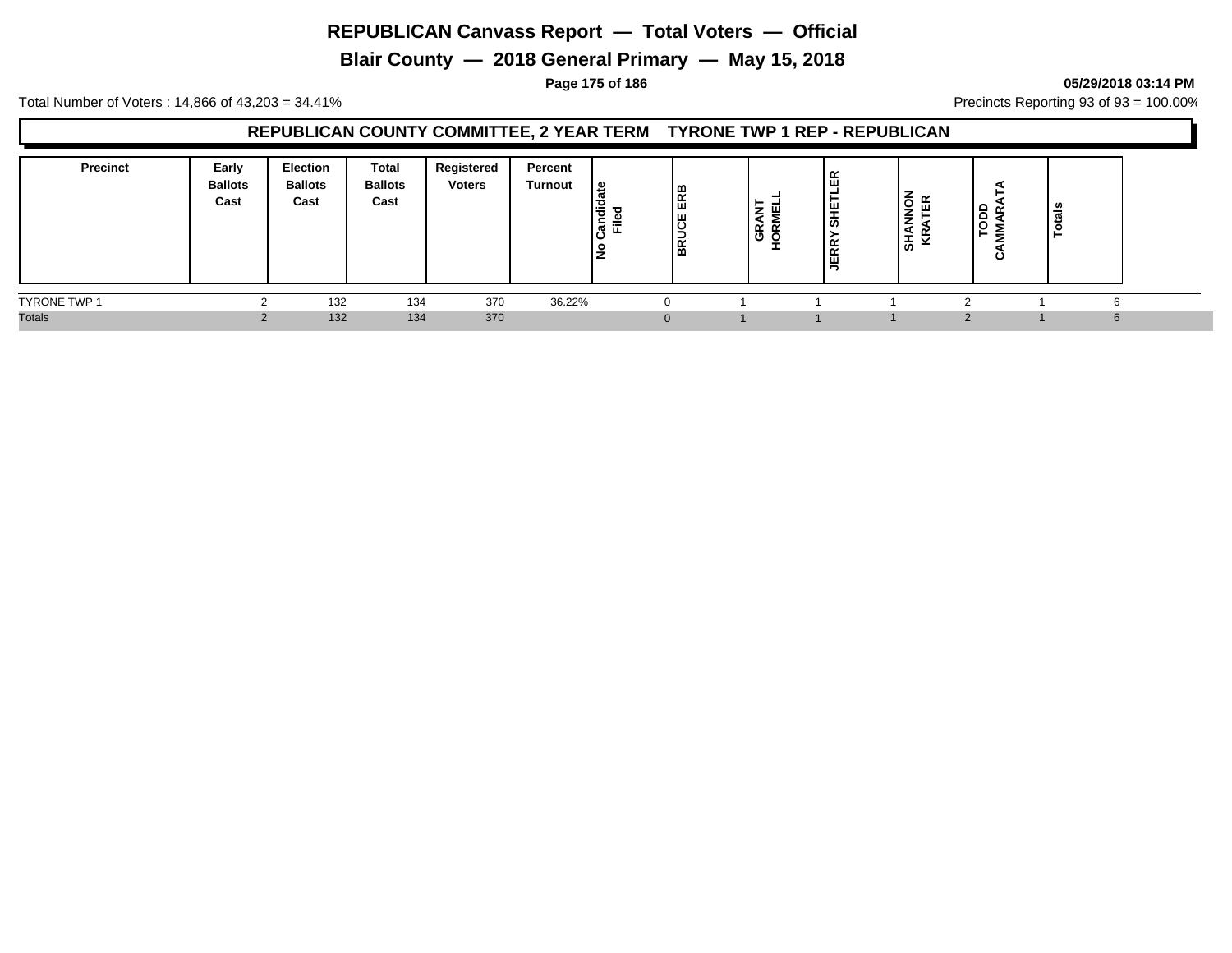**Blair County — 2018 General Primary — May 15, 2018**

**Page 176 of 186 05/29/2018 03:14 PM**

Total Number of Voters : 14,866 of 43,203 = 34.41% **Precincts Reporting 93 of 93** = 100.00%

### **REPUBLICAN COUNTY COMMITTEE, 2 YEAR TERM TYRONE TWP 2 REP - REPUBLICAN**

| <b>Precinct</b> | Early<br><b>Ballots</b><br>Cast | Election<br><b>Ballots</b><br>Cast | <b>Total</b><br><b>Ballots</b><br>Cast | Registered<br><b>Voters</b> | Percent<br><b>Turnout</b> | <b>U)</b><br>RONAL<br>GNEIS | ╹╙<br>۱ō<br>ں  <br>ں ا<br>ه ا | $\checkmark$<br><b>RIC</b> | ш<br>ш<br>⋍ | ≌<br>$\overline{a}$ |
|-----------------|---------------------------------|------------------------------------|----------------------------------------|-----------------------------|---------------------------|-----------------------------|-------------------------------|----------------------------|-------------|---------------------|
| TYRONE TWP 2    |                                 | 113                                | 114                                    | 348                         | 32.76%                    |                             | 92                            |                            |             | 94                  |
| <b>Totals</b>   |                                 | 113                                | 114                                    | 348                         |                           |                             | 92                            |                            |             | 94                  |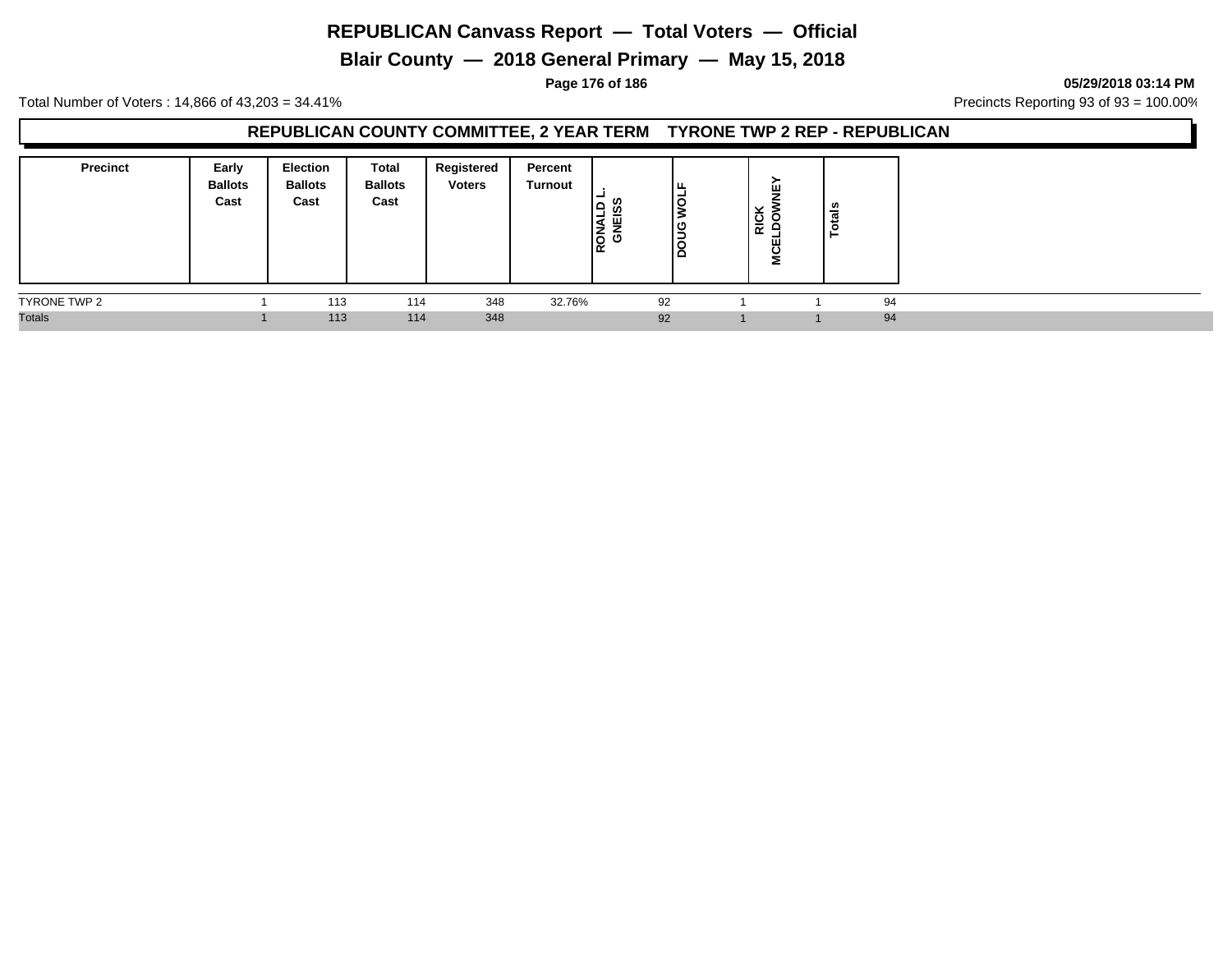**Blair County — 2018 General Primary — May 15, 2018**

#### **Page 177 of 186 05/29/2018 03:14 PM**

Total Number of Voters : 14,866 of 43,203 = 34.41% **Precincts Reporting 93 of 93** = 100.00%

### **REPUBLICAN COUNTY COMMITTEE, 2 YEAR TERM TYRONE BORO 1 REP - REPUBLICAN**

| <b>Precinct</b>      | Early<br><b>Ballots</b><br>Cast | <b>Election</b><br><b>Ballots</b><br>Cast | <b>Total</b><br><b>Ballots</b><br>Cast | Registered<br><b>Voters</b> | Percent<br><b>Turnout</b> | ي  <br>$\equiv$<br>ಕ<br>$=$<br>교 회 | ╹<br>IЧ<br>DRIENN | -<br>Ĩ.<br>≃ ≍ | ≏<br>-<br>O<br>$\sim$<br>ັ | ₩<br>≃<br>-<br>' ທ | ا ⊽<br>-<br>ခြွ | $\overline{\phantom{a}}$<br>-<br>€<br>ட | ≗<br>œ<br>ت |  |
|----------------------|---------------------------------|-------------------------------------------|----------------------------------------|-----------------------------|---------------------------|------------------------------------|-------------------|----------------|----------------------------|--------------------|-----------------|-----------------------------------------|-------------|--|
| <b>TYRONE BORO 1</b> | $\Omega$                        | 106                                       | 106                                    | 332                         | 31.93%                    |                                    |                   |                |                            |                    |                 |                                         |             |  |
| <b>Totals</b>        | $\Omega$                        | 106                                       | 106                                    | 332                         |                           |                                    |                   |                |                            |                    |                 |                                         |             |  |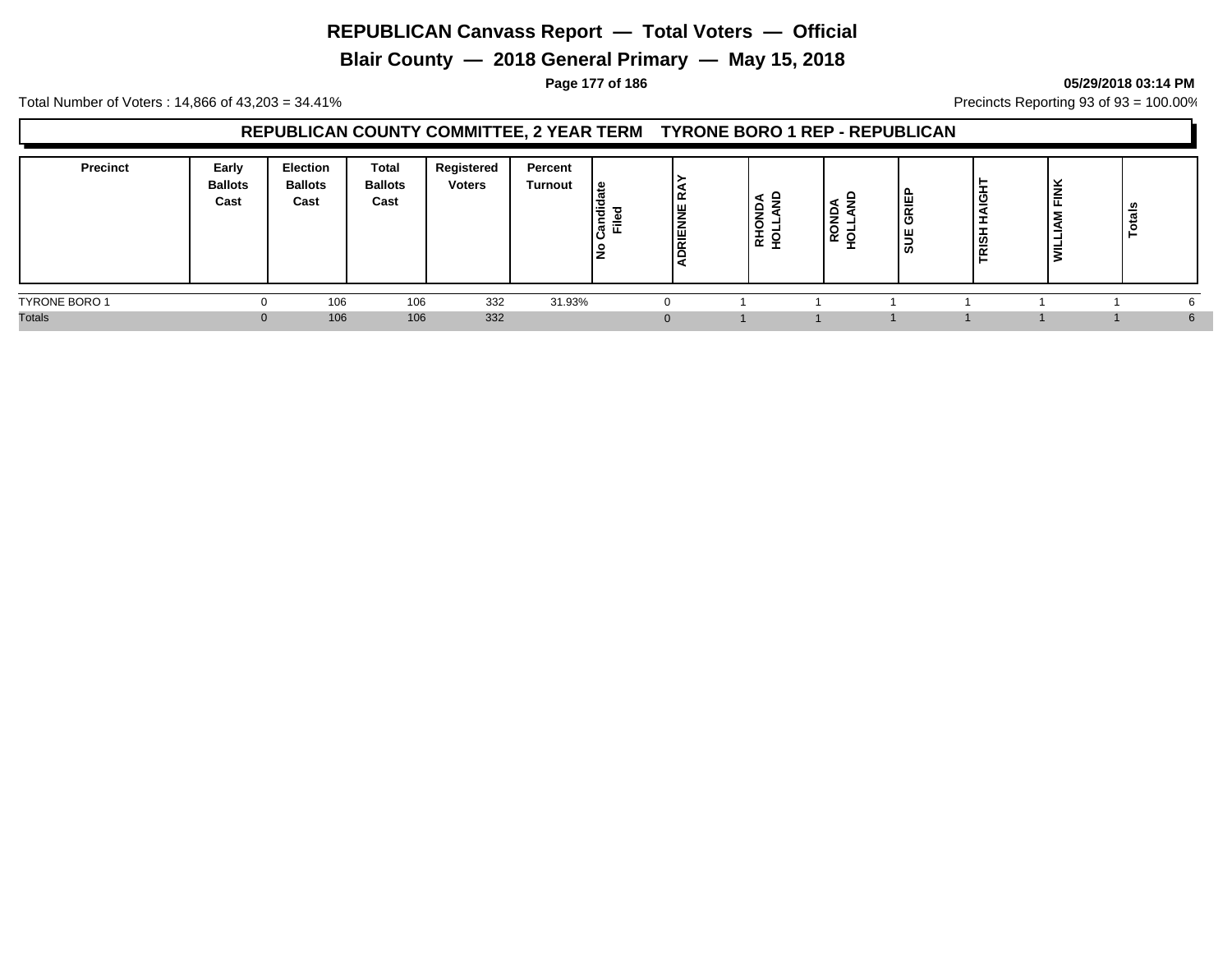**Blair County — 2018 General Primary — May 15, 2018**

**Page 178 of 186 05/29/2018 03:14 PM**

Total Number of Voters : 14,866 of 43,203 = 34.41% **Precincts Reporting 93 of 93** = 100.00%

#### **REPUBLICAN COUNTY COMMITTEE, 2 YEAR TERM TYRONE BORO 2 REP - REPUBLICAN**

| <b>Precinct</b> | Early<br><b>Ballots</b><br>Cast | Election<br><b>Ballots</b><br>Cast | Total<br><b>Ballots</b><br>Cast | Registered<br><b>Voters</b> | Percent<br>Turnout | : ທ<br>ш<br><b>NASI</b><br>San | ၊ ဟ<br>l≣<br>▭<br>≏<br>=<br>=<br>- | <b>MCNELIS</b><br>$\overline{5}$<br>⊢ | - |    |
|-----------------|---------------------------------|------------------------------------|---------------------------------|-----------------------------|--------------------|--------------------------------|------------------------------------|---------------------------------------|---|----|
| TYRONE BORO 2   |                                 | 65                                 | 65                              | 244                         | 26.64%             | 55                             |                                    |                                       |   | 57 |
| <b>Totals</b>   | $\Omega$                        | 65                                 | 65                              | 244                         |                    | 55                             |                                    |                                       |   | 57 |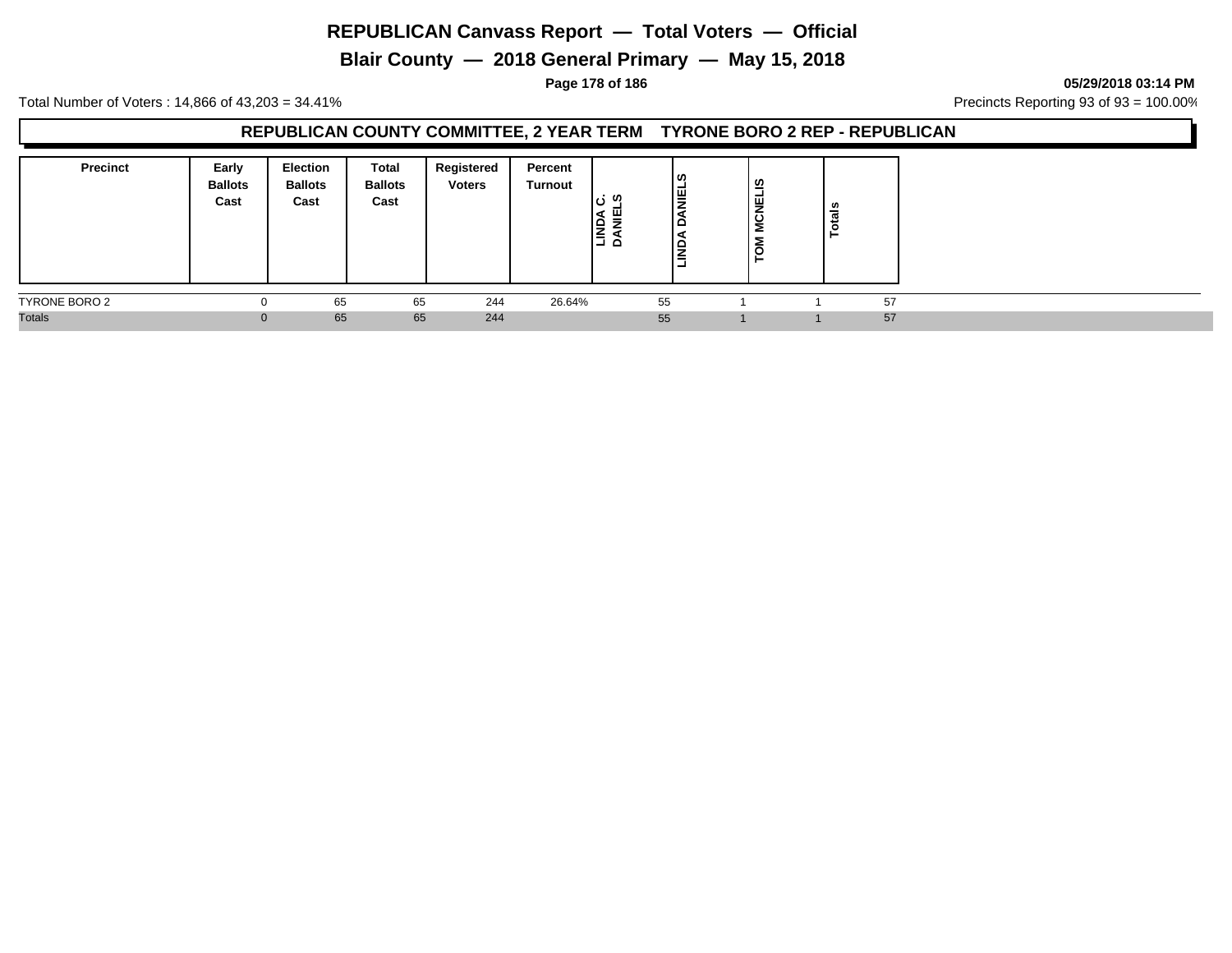**Blair County — 2018 General Primary — May 15, 2018**

**Page 179 of 186 05/29/2018 03:14 PM**

Total Number of Voters : 14,866 of 43,203 = 34.41% **Precincts Reporting 93 of 93** = 100.00%

#### **REPUBLICAN COUNTY COMMITTEE, 2 YEAR TERM TYRONE BORO 3 REP - REPUBLICAN**

| <b>Precinct</b> | Early<br><b>Ballots</b><br>Cast | Election<br><b>Ballots</b><br>Cast | <b>Total</b><br><b>Ballots</b><br>Cast | Registered<br><b>Voters</b> | Percent<br><b>Turnout</b> | 읊<br>1응<br>$\bar{\mathbb{F}}$<br>≈<br>ட<br>lŁ | <b>–</b><br>-<br>-<br>-<br><b>DEBR</b> | -<br>∍<br>ৱি<br>$\overline{\phantom{a}}$<br><b>OMER</b><br>- | <u>្យ</u> |              |
|-----------------|---------------------------------|------------------------------------|----------------------------------------|-----------------------------|---------------------------|-----------------------------------------------|----------------------------------------|--------------------------------------------------------------|-----------|--------------|
| TYRONE BORO 3   |                                 | 50                                 | 51                                     | 188                         | 27.13%                    |                                               | 0                                      |                                                              |           |              |
| <b>Totals</b>   |                                 | 50                                 | 51                                     | 188                         |                           |                                               | $\mathbf{0}$                           |                                                              |           | $\sim$<br>-3 |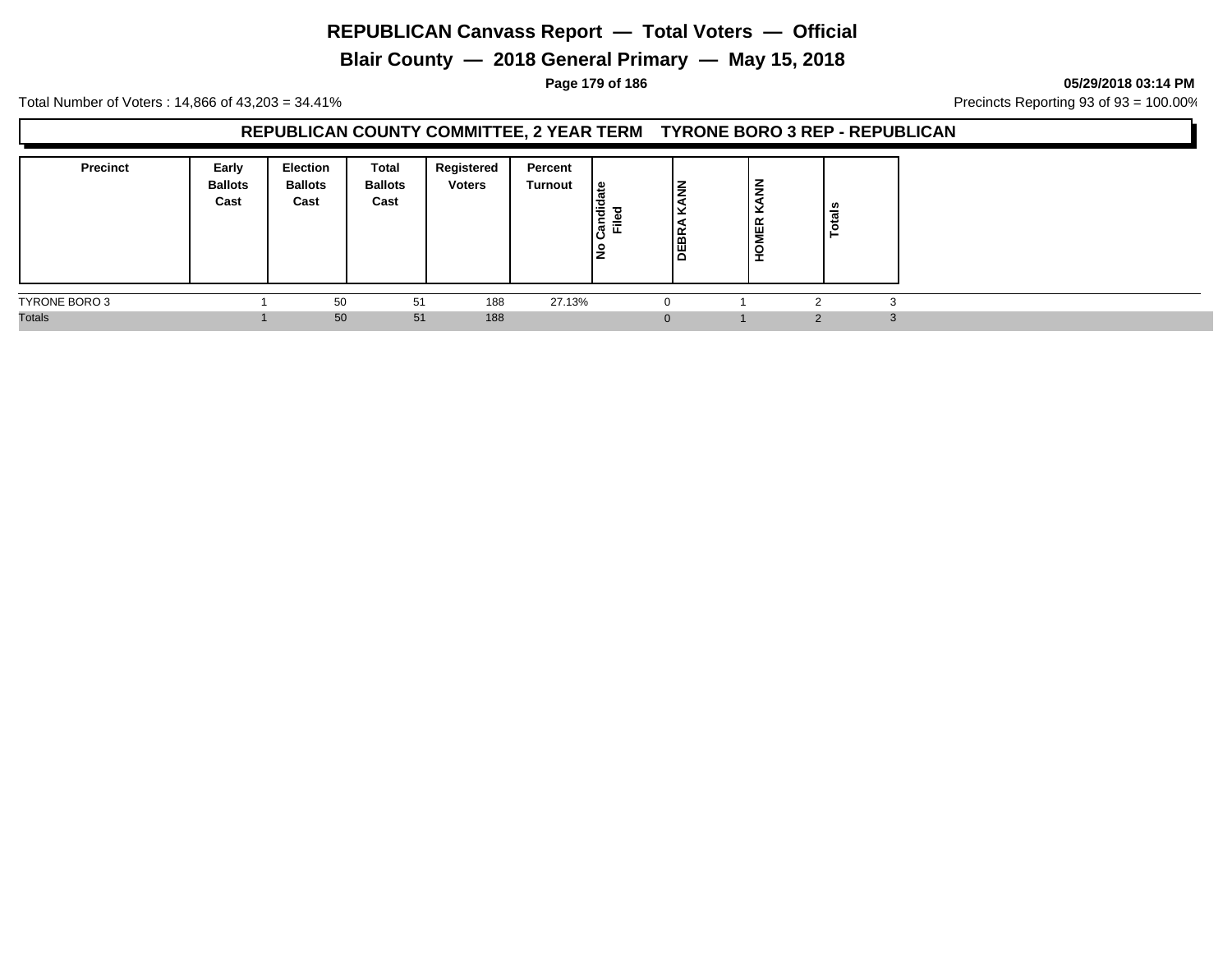# **Blair County — 2018 General Primary — May 15, 2018**

**Page 180 of 186 05/29/2018 03:14 PM**

Total Number of Voters : 14,866 of 43,203 = 34.41% **Precincts Reporting 93 of 93** = 100.00%

### **REPUBLICAN COUNTY COMMITTEE, 2 YEAR TERM TYRONE BORO 4 REP - REPUBLICAN**

| <b>Precinct</b> | Early<br><b>Ballots</b><br>Cast | <b>Election</b><br><b>Ballots</b><br>Cast | Total<br><b>Ballots</b><br>Cast | Registered<br><b>Voters</b> | Percent<br>Turnout | ١e<br>Candid<br>≔<br>ட<br>l是 | DER<br>ر ا<br>ہ∟<br>▭ | tals<br>ō, |  |
|-----------------|---------------------------------|-------------------------------------------|---------------------------------|-----------------------------|--------------------|------------------------------|-----------------------|------------|--|
| TYRONE BORO 4   |                                 | 41                                        | 42                              | 154                         | 27.27%             |                              | - 0                   |            |  |
| <b>Totals</b>   |                                 | 41                                        | 42                              | 154                         |                    |                              | $\Omega$              |            |  |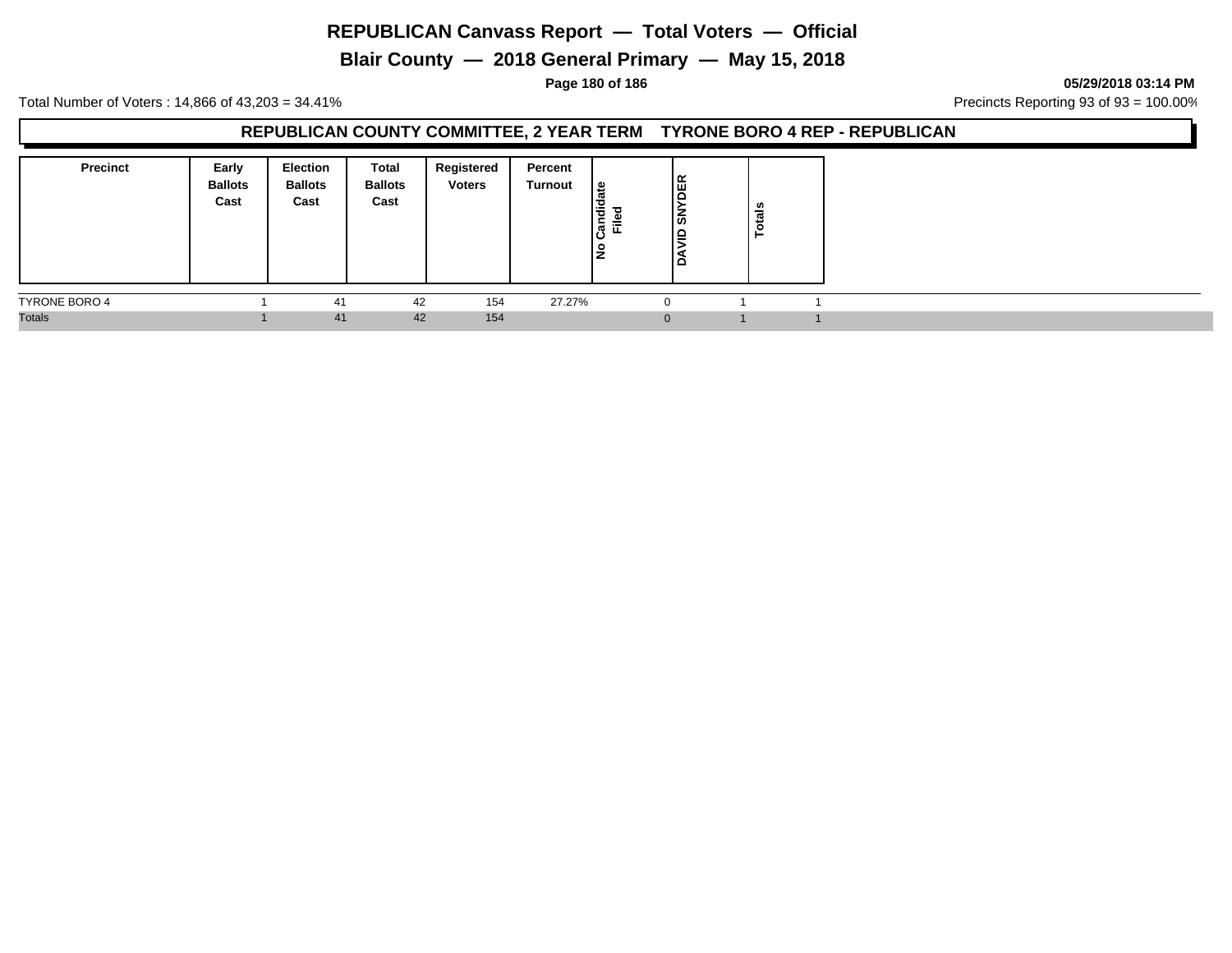# **Blair County — 2018 General Primary — May 15, 2018**

**Page 181 of 186 05/29/2018 03:14 PM**

Total Number of Voters : 14,866 of 43,203 = 34.41% **Precincts Reporting 93 of 93** = 100.00%

#### **REPUBLICAN COUNTY COMMITTEE, 2 YEAR TERM TYRONE BORO 5 REP - REPUBLICAN**

| <b>Precinct</b> | Early<br><b>Ballots</b><br>Cast | <b>Election</b><br><b>Ballots</b><br>Cast | Total<br><b>Ballots</b><br>Cast | Registered<br><b>Voters</b> | Percent<br>Turnout | 9  <br>Candid<br>$\equiv$<br>١ş | <b>Totals</b> |
|-----------------|---------------------------------|-------------------------------------------|---------------------------------|-----------------------------|--------------------|---------------------------------|---------------|
| TYRONE BORO 5   |                                 | 50                                        | 51                              | 199                         | 25.63%             | $\Omega$                        |               |
| <b>Totals</b>   |                                 | 50                                        | 51                              | 199                         |                    | $\Omega$                        |               |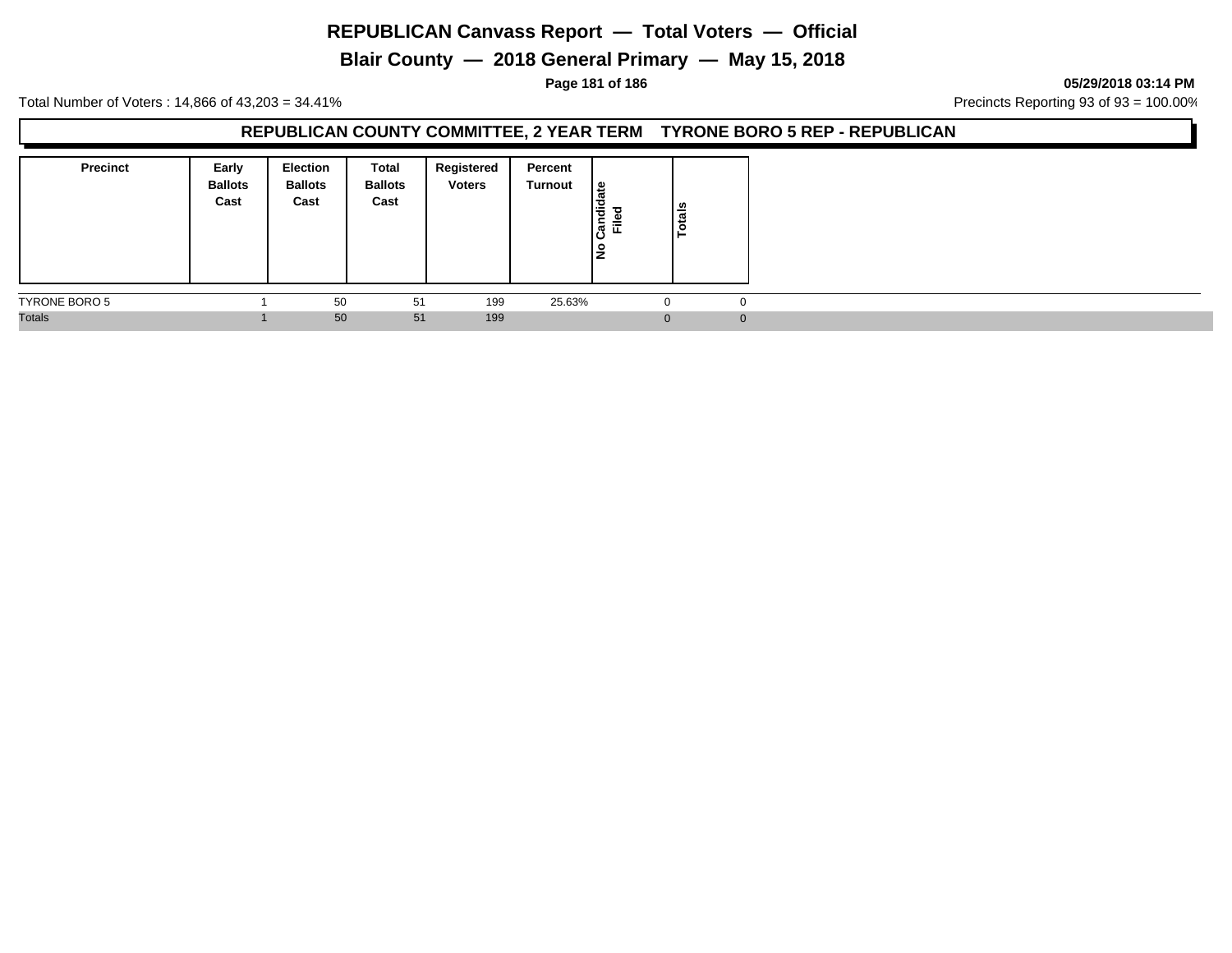**Blair County — 2018 General Primary — May 15, 2018**

#### **Page 182 of 186 05/29/2018 03:14 PM**

Total Number of Voters : 14,866 of 43,203 = 34.41% **Precincts Reporting 93 of 93** = 100.00%

#### **REPUBLICAN COUNTY COMMITTEE, 2 YEAR TERM TYRONE BORO 6 REP - REPUBLICAN**

| <b>Precinct</b> | Early<br><b>Ballots</b><br>Cast | <b>Election</b><br><b>Ballots</b><br>Cast | Total<br><b>Ballots</b><br>Cast | Registered<br><b>Voters</b> | Percent<br><b>Turnout</b> | ீ<br>Candie<br>Filed | <b>CHRISCREEK</b> | ⌒<br>.<br>₩.<br>≤<br>ပ<br>-<br>$\mathbf c$ | ∣ш<br>$\overline{\phantom{a}}$<br>-- | 造<br>-<br>ਾ ⊞ੂ ∝<br>이 있습니다.<br>이 모습니다.<br>이 모습니다.<br>≐ | U.<br> ပွိ ဗို<br>ۊ<br>. .<br>-<br>- 11<br>œ | $\overline{\phantom{a}}$<br>◡<br>⋍<br>ರ<br>IΚΕ<br>Σ | ã<br>$\frac{1}{2}$ | ಾ<br>Φ<br>-<br>$\sim$<br>造<br>┶<br>$\circ$<br>ΙO |
|-----------------|---------------------------------|-------------------------------------------|---------------------------------|-----------------------------|---------------------------|----------------------|-------------------|--------------------------------------------|--------------------------------------|--------------------------------------------------------|----------------------------------------------|-----------------------------------------------------|--------------------|--------------------------------------------------|
| TYRONE BORO 6   |                                 | 143                                       | 143                             | 393                         | 36.39%                    |                      |                   |                                            |                                      |                                                        |                                              |                                                     |                    |                                                  |
| <b>Totals</b>   |                                 | 143                                       | 143                             | 393                         |                           |                      | $\Omega$          |                                            |                                      |                                                        |                                              |                                                     |                    |                                                  |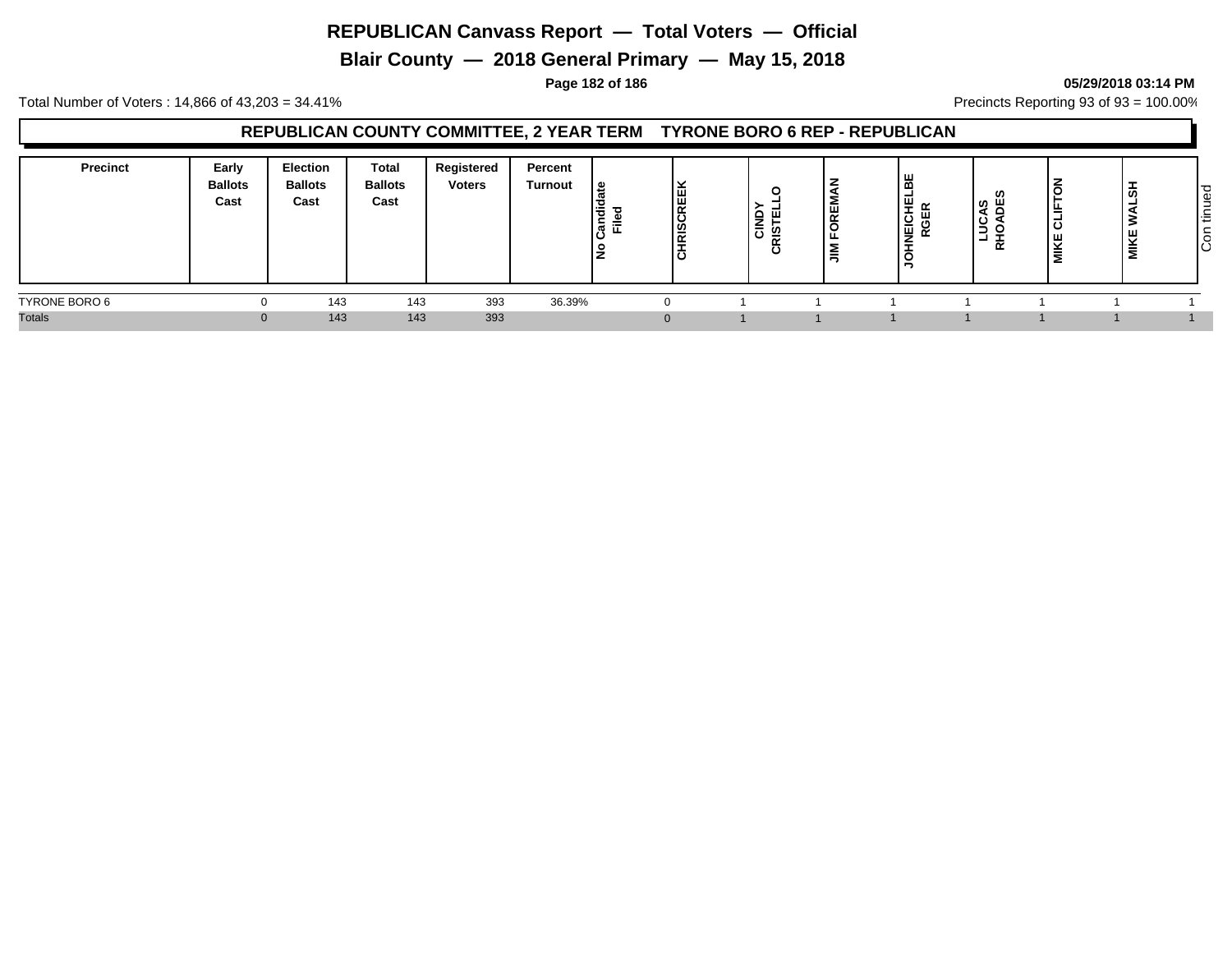# **Blair County — 2018 General Primary — May 15, 2018**

#### **Page 183 of 186 05/29/2018 03:14 PM**

Total Number of Voters : 14,866 of 43,203 = 34.41% **Precincts Reporting 93 of 93** = 100.00%

#### **REPUBLICAN COUNTY COMMITTEE, 2 YEAR TERM TYRONE BORO 6 REP - REPUBLICAN**

| <b>Precinct</b> | Early<br><b>Ballots</b><br>Cast | <b>Election</b><br><b>Ballots</b><br>Cast | Total<br><b>Ballots</b><br>Cast | Registered<br><b>Voters</b> | Percent<br>Turnout | Totals |
|-----------------|---------------------------------|-------------------------------------------|---------------------------------|-----------------------------|--------------------|--------|
| TYRONE BORO 6   | υ                               | 143                                       | 143                             | 393                         | 36.39%             |        |
| <b>Totals</b>   | 0                               | 143                                       | 143                             | 393                         |                    |        |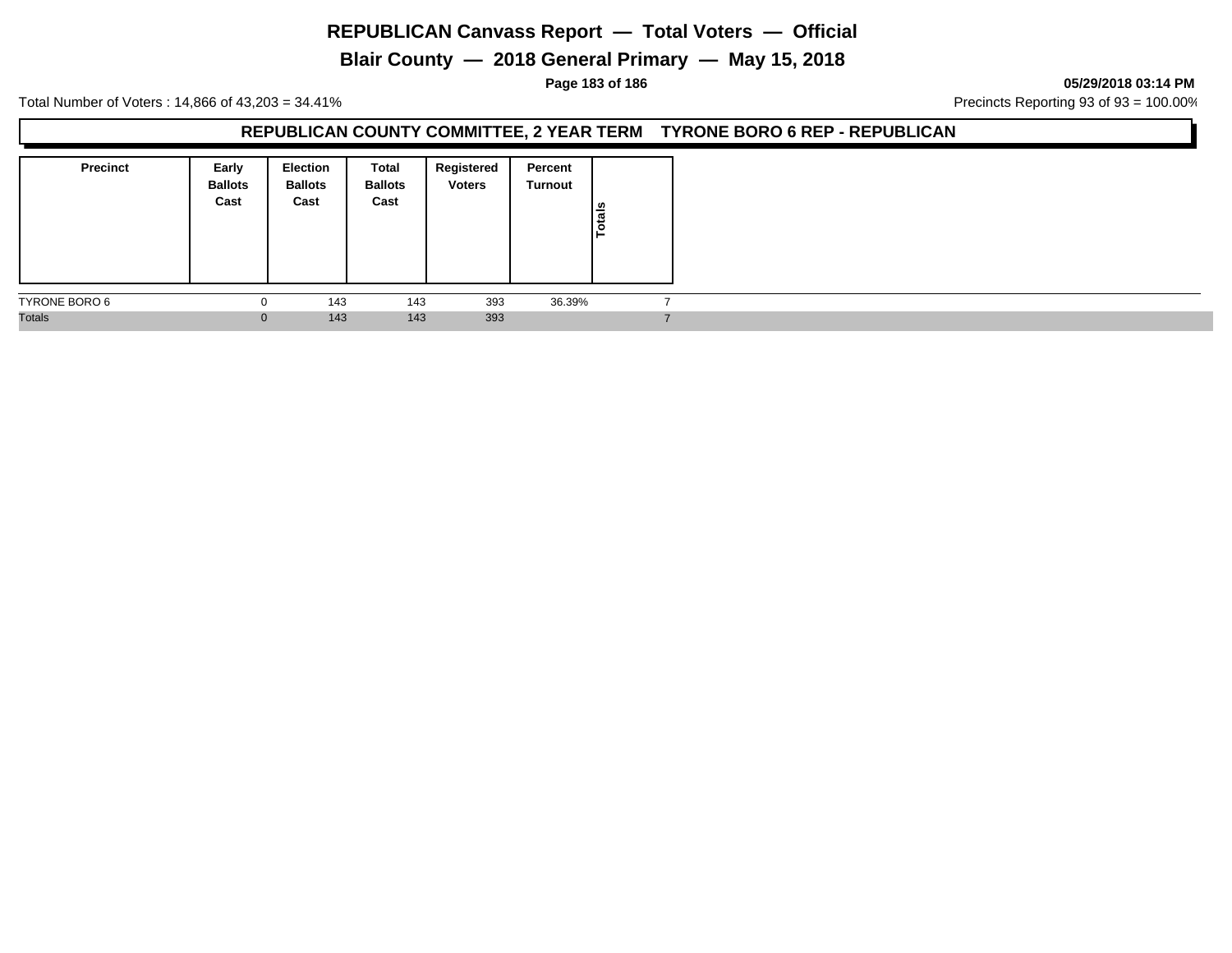# **Blair County — 2018 General Primary — May 15, 2018**

**Page 184 of 186 05/29/2018 03:14 PM**

Total Number of Voters : 14,866 of 43,203 = 34.41% **Precincts Reporting 93 of 93** = 100.00%

#### **REPUBLICAN COUNTY COMMITTEE, 2 YEAR TERM TYRONE BORO 7 REP - REPUBLICAN**

| <b>Precinct</b>      | Early<br><b>Ballots</b><br>Cast | <b>Election</b><br><b>Ballots</b><br>Cast | Total<br><b>Ballots</b><br>Cast | Registered<br><b>Voters</b> | Percent<br><b>Turnout</b> | <u>.e</u><br>Candid<br>Filed<br>٩ | -<br>ທ<br>١ę<br>Ιå<br>-<br>₩<br>ぁ | ័ត<br>ㅎ |          |
|----------------------|---------------------------------|-------------------------------------------|---------------------------------|-----------------------------|---------------------------|-----------------------------------|-----------------------------------|---------|----------|
| <b>TYRONE BORO 7</b> |                                 | 88                                        | 89                              | 272                         | 32.72%                    |                                   |                                   |         |          |
| <b>Totals</b>        |                                 | 88                                        | 89                              | 272                         |                           | $\Omega$                          |                                   | $\sim$  | $\Omega$ |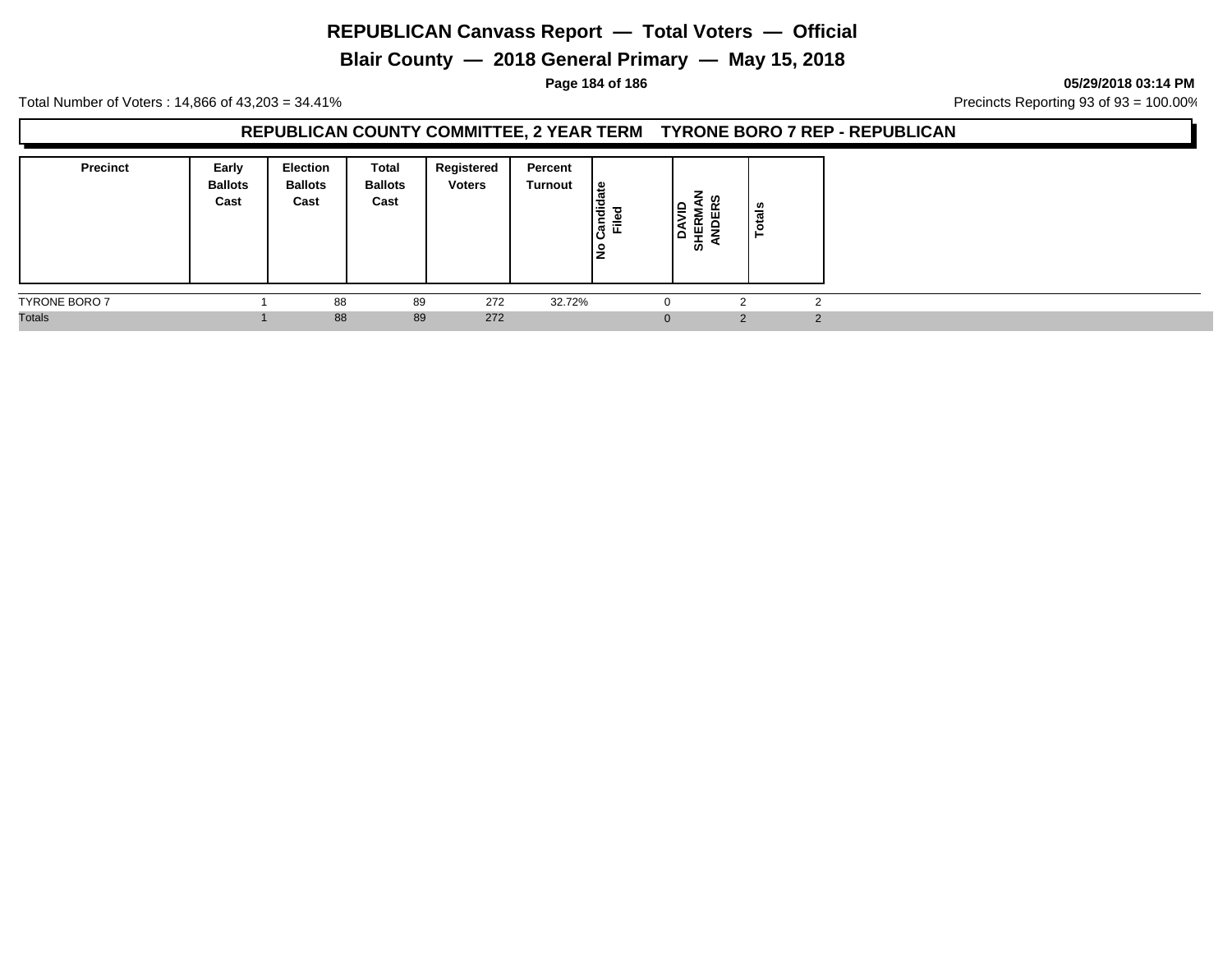**Blair County — 2018 General Primary — May 15, 2018**

**Page 185 of 186 05/29/2018 03:14 PM**

Total Number of Voters : 14,866 of 43,203 = 34.41% **Precincts Reporting 93 of 93** = 100.00%

#### **REPUBLICAN COUNTY COMMITTEE, 2 YEAR TERM WILLIAMSBURG REP - REPUBLICAN**

| <b>Precinct</b> | Early<br><b>Ballots</b><br>Cast | <b>Election</b><br><b>Ballots</b><br>Cast | Total<br><b>Ballots</b><br>Cast | Registered<br><b>Voters</b> | Percent<br>Turnout | l≌<br>ıΞ<br>Ig. | ١Ë<br>-<br>- | ш<br><b>TIMO</b> | ៉ូទី |     |
|-----------------|---------------------------------|-------------------------------------------|---------------------------------|-----------------------------|--------------------|-----------------|--------------|------------------|------|-----|
| WILLIAMSBURG    | b                               | 154                                       | 160                             | 458                         | 34.93%             | 144             |              | 103              |      | 248 |
| <b>Totals</b>   | 6                               | 154                                       | 160                             | 458                         |                    | 144             |              | 103              |      | 248 |